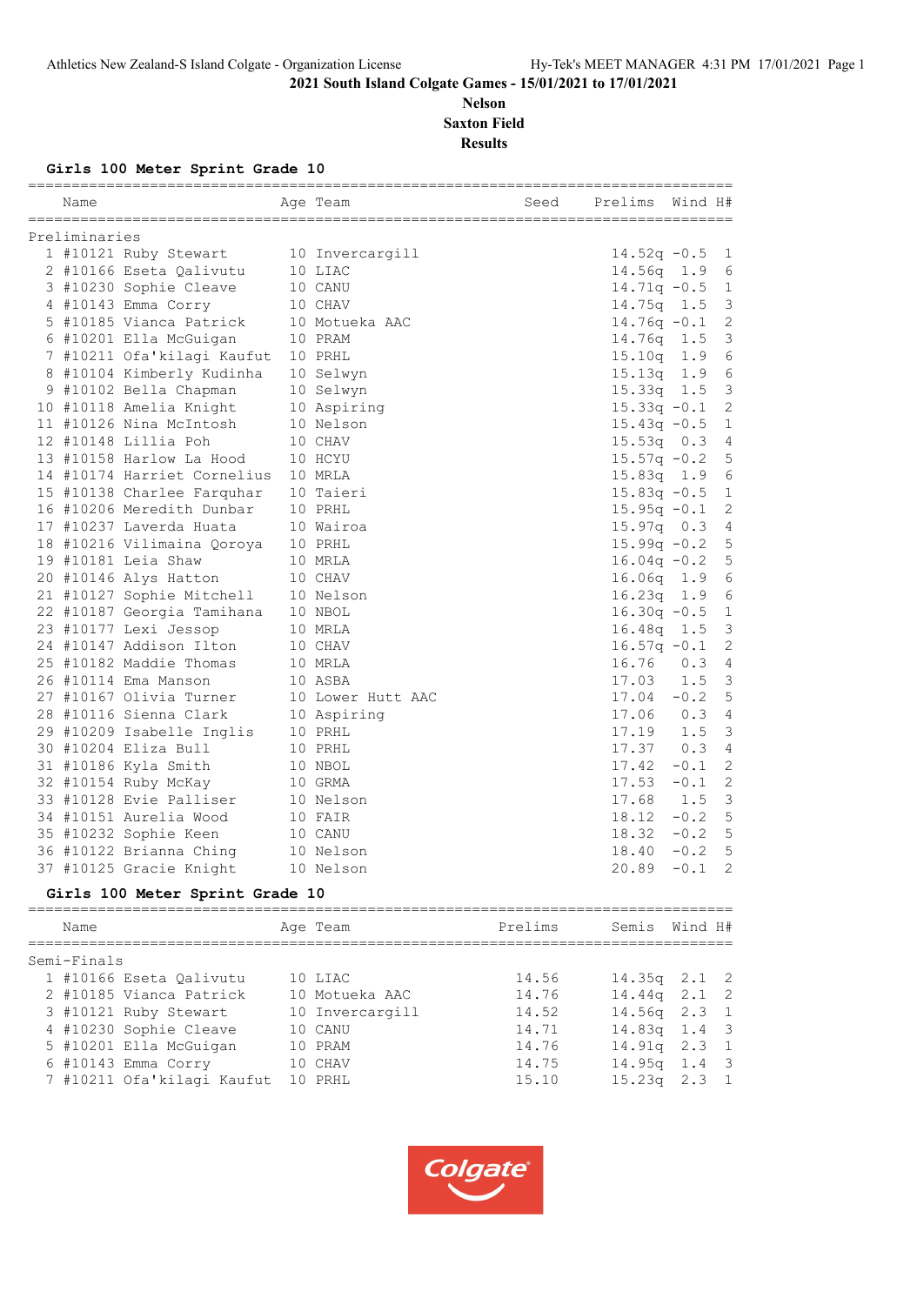**Nelson Saxton Field Results**

| Girls 100 Meter Sprint Grade 10 |  |
|---------------------------------|--|
|---------------------------------|--|

|  | 8 #10158 Harlow La Hood 10 HCYU     |           | 15.57 | 15.26q | $2.3 \quad 1$ |  |
|--|-------------------------------------|-----------|-------|--------|---------------|--|
|  | 9 #10104 Kimberly Kudinha           | 10 Selwyn | 15.13 | 15.30  | $2.1$ 2       |  |
|  | 10 #10126 Nina McIntosh             | 10 Nelson | 15.43 | 15.41  | $2.1$ 2       |  |
|  | 11 #10118 Amelia Knight 10 Aspiring |           | 15.33 | 15.47  | $1.4-3$       |  |
|  | 12 #10138 Charlee Farquhar          | 10 Taieri | 15.83 | 15.72  | $1.4-3$       |  |
|  | 13 #10102 Bella Chapman             | 10 Selwyn | 15.33 | 15.87  | $1.4-3$       |  |
|  | 14 #10237 Laverda Huata             | 10 Wairoa | 15.97 | 15.87  | $2.1$ 2       |  |
|  | 15 #10216 Vilimaina Qoroya          | 10 PRHL   | 15.99 | 15.93  | $2.3 \t1$     |  |
|  | 16 #10181 Leia Shaw                 | 10 MRLA   | 16.04 | 15.94  | $2.3 \t1$     |  |
|  | 17 #10148 Lillia Poh 10 CHAV        |           | 15.53 | 15.97  | $2.3 \t1$     |  |
|  | 18 #10206 Meredith Dunbar           | 10 PRHL   | 15.95 | 16.06  | $1.4-3$       |  |
|  | 19 #10174 Harriet Cornelius         | 10 MRLA   | 15.83 | 16.06  | $2.1$ 2       |  |
|  | 20 #10146 Alys Hatton               | 10 CHAV   | 16.06 | 16.22  | $2.1$ 2       |  |
|  | 21 #10127 Sophie Mitchell 10 Nelson |           | 16.23 | 16.58  | $1.4-3$       |  |
|  | 22 #10177 Lexi Jessop 10 MRLA       |           | 16.48 | 16.58  | $2.1$ 2       |  |
|  | 23 #10147 Addison Ilton             | 10 CHAV   | 16.57 | 16.90  | $2.3 \quad 1$ |  |
|  | 24 #10182 Maddie Thomas             | 10 MRLA   | 16.76 | 17.10  | $1.4-3$       |  |

#### **Girls 100 Meter Sprint Grade 10**

|        | Name |                            | Age Team        | Semis | Finals | Wind |
|--------|------|----------------------------|-----------------|-------|--------|------|
| Finals |      |                            |                 |       |        |      |
|        |      | 1 #10121 Ruby Stewart      | 10 Invercargill | 14.56 | 14.22  | 2.0  |
|        |      | 2 #10166 Eseta Oalivutu    | 10 LIAC         | 14.35 | 14.28  | 2.0  |
|        |      | 3 #10185 Vianca Patrick    | 10 Motueka AAC  | 14.44 | 14.58  | 2.0  |
|        |      | 4 #10143 Emma Corry        | 10 CHAV         | 14.95 | 14.87  | 2.0  |
|        |      | 5 #10230 Sophie Cleave     | 10 CANU         | 14.83 | 14.92  | 2.0  |
|        |      | 6 #10201 Ella McGuigan     | 10 PRAM         | 14.91 | 15.09  | 2.0  |
|        |      | 7 #10211 Ofa'kilagi Kaufut | 10 PRHT.        | 15.23 | 15.20  | 2.0  |
|        |      | 8 #10158 Harlow La Hood    | HCYU            | 15.26 | 15.36  | 2.0  |

#### **Girls 200 Meter Sprint Grade 10**

| GILIS ZVV MECEL OPIINC GIAGE IV |                                        |  |          |      |                 |  |  |  |  |  |  |  |
|---------------------------------|----------------------------------------|--|----------|------|-----------------|--|--|--|--|--|--|--|
| Name                            |                                        |  | Age Team | Seed | Prelims Wind H# |  |  |  |  |  |  |  |
| Preliminaries                   |                                        |  |          |      |                 |  |  |  |  |  |  |  |
|                                 | 1 #10166 Eseta Qalivutu                |  | 10 LIAC  |      | $30.38q$ 1.8 2  |  |  |  |  |  |  |  |
|                                 | 2 #10238 Sienna Todd 10 WTKC           |  |          |      | $30.57q$ 1.2 1  |  |  |  |  |  |  |  |
|                                 | 3 #10121 Ruby Stewart 10 Invercargill  |  |          |      | 30.70q 1.1 4    |  |  |  |  |  |  |  |
|                                 | 4 #10201 Ella McGuigan 10 PRAM         |  |          |      | 30.96q 1.8 2    |  |  |  |  |  |  |  |
|                                 | 5 #10143 Emma Corry 10 CHAV            |  |          |      | $31.02q$ 1.2 1  |  |  |  |  |  |  |  |
|                                 | 6 #10230 Sophie Cleave 10 CANU         |  |          |      | $31.37q$ 1.8 2  |  |  |  |  |  |  |  |
|                                 | 7 #10185 Vianca Patrick 10 Motueka AAC |  |          |      | $31.66q$ 1.2 1  |  |  |  |  |  |  |  |
|                                 | 8 #10171 Keira Weepu 10 Mana AAC       |  |          |      | $31.72q$ 1.8 2  |  |  |  |  |  |  |  |
|                                 | 9 #10236 Briar Craig 10 Waimate        |  |          |      | $32.32q$ 0.4 3  |  |  |  |  |  |  |  |
|                                 | 10 #10211 Ofa'kilagi Kaufut 10 PRHL    |  |          |      | $32.39q$ 1.8 2  |  |  |  |  |  |  |  |
|                                 | 11 #10175 Brooke Goodsir               |  | 10 MRLA  |      | $32.81q$ 1.8 2  |  |  |  |  |  |  |  |
|                                 | 12 #10181 Leia Shaw                    |  | 10 MRLA  |      | $32.81q$ 0.4 3  |  |  |  |  |  |  |  |
|                                 | 13 #10164 Isabella van Aart 10 HCYU    |  |          |      | $32.81q$ 1.1 4  |  |  |  |  |  |  |  |
|                                 | 14 #10118 Amelia Knight 10 Aspiring    |  |          |      | $33.05q$ 1.8 2  |  |  |  |  |  |  |  |
|                                 | 15 #10158 Harlow La Hood 10 HCYU       |  |          |      | $33.26q$ 0.4 3  |  |  |  |  |  |  |  |
|                                 | 16 #10104 Kimberly Kudinha 10 Selwyn   |  |          |      | $33.32q$ 1.8 2  |  |  |  |  |  |  |  |

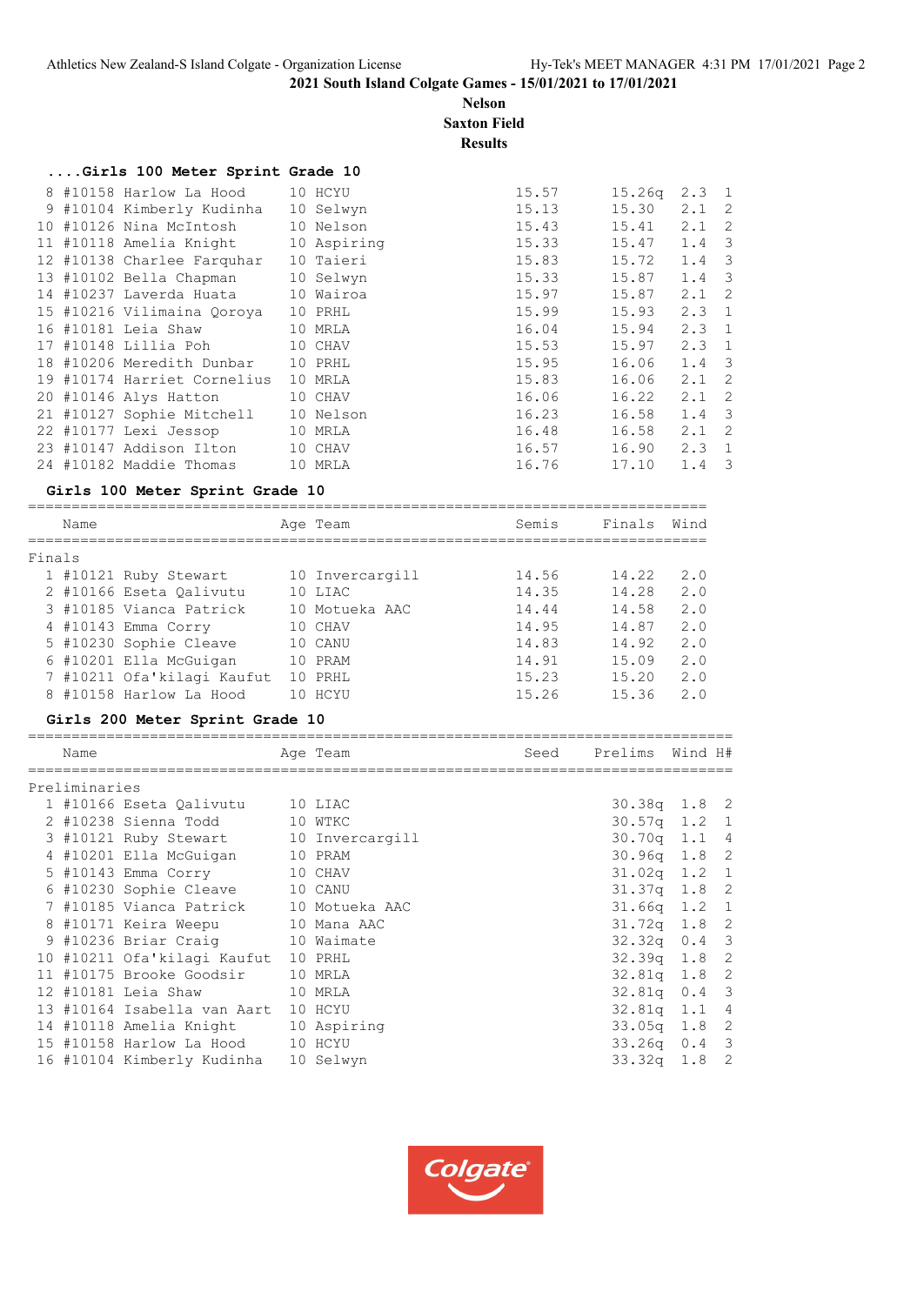#### **Nelson Saxton Field**

**Results**

## **....Girls 200 Meter Sprint Grade 10**

|  | 17 #10107 Jessica Potter   | 10 Selwyn   | 34.15 | $0.4 \quad 3$ |                |
|--|----------------------------|-------------|-------|---------------|----------------|
|  | 18 #10240 Willow Mitchell  | 10 WLFA     | 34.28 | $0.4 \quad 3$ |                |
|  | 19 #10147 Addison Ilton    | 10 CHAV     | 34.67 | 1.1           | $\overline{4}$ |
|  | 20 #10216 Vilimaina Qoroya | 10 PRHL     | 34.68 | $1.1 \quad 4$ |                |
|  | 21 #10237 Laverda Huata    | 10 Wairoa   | 34.71 | $0.4 \quad 3$ |                |
|  | 22 #10189 Nandi Musesengwa | 10 NCAN     | 35.57 | $1.1 \quad 4$ |                |
|  | 23 #10182 Maddie Thomas    | 10 MRLA     | 35.62 | 1.1 4         |                |
|  | 24 #10133 Amelie Newberry  | 10 Richmond | 35.89 | $0.4 \quad 3$ |                |
|  | 25 #10177 Lexi Jessop      | 10 MRLA     | 37.13 | $1.2 \quad 1$ |                |
|  | 26 #10186 Kyla Smith       | 10 NBOL     | 37.53 | $1.1 \quad 4$ |                |
|  | 27 #10154 Ruby McKay       | 10 GRMA     | 37.56 | $1.2 \quad 1$ |                |
|  | 28 #10232 Sophie Keen      | 10 CANU     | 40.66 | $0.4 \quad 3$ |                |
|  | 29 #10125 Gracie Knight    | 10 Nelson   | 46.82 | $1.2 \quad 1$ |                |

#### **Girls 200 Meter Sprint Grade 10**

| Name |                                                                                                                           |                                                                                                                                                                                                                                           | Prelims                                                                                                                                                                                                                                                                                  | Semis                            |                |                                                                                                                                                                                                                                                                                                                    |
|------|---------------------------------------------------------------------------------------------------------------------------|-------------------------------------------------------------------------------------------------------------------------------------------------------------------------------------------------------------------------------------------|------------------------------------------------------------------------------------------------------------------------------------------------------------------------------------------------------------------------------------------------------------------------------------------|----------------------------------|----------------|--------------------------------------------------------------------------------------------------------------------------------------------------------------------------------------------------------------------------------------------------------------------------------------------------------------------|
|      |                                                                                                                           |                                                                                                                                                                                                                                           |                                                                                                                                                                                                                                                                                          |                                  |                |                                                                                                                                                                                                                                                                                                                    |
|      |                                                                                                                           |                                                                                                                                                                                                                                           | 30.38                                                                                                                                                                                                                                                                                    |                                  |                |                                                                                                                                                                                                                                                                                                                    |
|      |                                                                                                                           |                                                                                                                                                                                                                                           |                                                                                                                                                                                                                                                                                          |                                  |                |                                                                                                                                                                                                                                                                                                                    |
|      |                                                                                                                           |                                                                                                                                                                                                                                           | 30.57                                                                                                                                                                                                                                                                                    |                                  |                |                                                                                                                                                                                                                                                                                                                    |
|      |                                                                                                                           |                                                                                                                                                                                                                                           | 31.02                                                                                                                                                                                                                                                                                    |                                  |                |                                                                                                                                                                                                                                                                                                                    |
|      |                                                                                                                           |                                                                                                                                                                                                                                           | 31.66                                                                                                                                                                                                                                                                                    |                                  |                |                                                                                                                                                                                                                                                                                                                    |
|      |                                                                                                                           |                                                                                                                                                                                                                                           | 30.96                                                                                                                                                                                                                                                                                    |                                  |                |                                                                                                                                                                                                                                                                                                                    |
|      |                                                                                                                           |                                                                                                                                                                                                                                           | 31.37                                                                                                                                                                                                                                                                                    |                                  |                |                                                                                                                                                                                                                                                                                                                    |
|      |                                                                                                                           |                                                                                                                                                                                                                                           | 32.81                                                                                                                                                                                                                                                                                    |                                  |                |                                                                                                                                                                                                                                                                                                                    |
|      |                                                                                                                           |                                                                                                                                                                                                                                           | 33.26                                                                                                                                                                                                                                                                                    |                                  |                | -2                                                                                                                                                                                                                                                                                                                 |
|      |                                                                                                                           |                                                                                                                                                                                                                                           | 32.32                                                                                                                                                                                                                                                                                    |                                  |                |                                                                                                                                                                                                                                                                                                                    |
|      |                                                                                                                           |                                                                                                                                                                                                                                           | 31.72                                                                                                                                                                                                                                                                                    |                                  |                | $\mathbf{1}$                                                                                                                                                                                                                                                                                                       |
|      |                                                                                                                           |                                                                                                                                                                                                                                           | 32.39                                                                                                                                                                                                                                                                                    | 32.70                            |                |                                                                                                                                                                                                                                                                                                                    |
|      |                                                                                                                           |                                                                                                                                                                                                                                           |                                                                                                                                                                                                                                                                                          |                                  |                |                                                                                                                                                                                                                                                                                                                    |
|      |                                                                                                                           |                                                                                                                                                                                                                                           |                                                                                                                                                                                                                                                                                          |                                  |                |                                                                                                                                                                                                                                                                                                                    |
|      |                                                                                                                           |                                                                                                                                                                                                                                           |                                                                                                                                                                                                                                                                                          |                                  |                |                                                                                                                                                                                                                                                                                                                    |
|      |                                                                                                                           |                                                                                                                                                                                                                                           | 33.32                                                                                                                                                                                                                                                                                    | 35.22                            |                | - 1                                                                                                                                                                                                                                                                                                                |
|      | Semi-Finals<br>6 #10201 Ella McGuigan<br>7 #10230 Sophie Cleave<br>13 #10175 Brooke Goodsir<br>16 #10104 Kimberly Kudinha | 2 #10121 Ruby Stewart<br>3 #10238 Sienna Todd<br>8 #10164 Isabella van Aart<br>9 #10158 Harlow La Hood<br>10 #10236 Briar Craig<br>11 #10171 Keira Weepu<br>12 #10211 Ofa'kilagi Kaufut<br>14 #10181 Leia Shaw<br>15 #10118 Amelia Knight | Age Team<br>1 #10166 Eseta Qalivutu 10 LIAC<br>10 Invercargill<br>10 WTKC<br>4 #10143 Emma Corry 10 CHAV<br>5 #10185 Vianca Patrick 10 Motueka AAC<br>10 PRAM<br>10 CANU<br>10 HCYU<br>10 HCYU<br>10 Waimate<br>10 Mana AAC<br>10 PRHL<br>10 MRLA<br>10 MRLA<br>10 Aspiring<br>10 Selwyn | 30.70<br>32.81<br>32.81<br>33.05 | 32.74<br>33.64 | Wind H#<br>$30.65q$ 1.8 1<br>$30.71q$ 2.2 2<br>$30.80q$ 2.2 2<br>$30.90q$ 1.8 1<br>$2.2 \quad 2$<br>31.46a<br>$31.59q$ 1.8 1<br>$32.18q$ 2.2 2<br>$32.27q$ 1.8 1<br>32.28<br>2, 2<br>$32.32 \quad 1.8 \quad 1$<br>1.8<br>32.47<br>$2.2 \quad 2$<br>$2.2 \quad 2$<br>33.58<br>$1.8 \quad 1$<br>$2.2 \quad 2$<br>1.8 |

## **Girls 200 Meter Sprint Grade 10**

|        | Name |                            |    | Age Team        | Semis | Finals | Wind |  |  |  |  |
|--------|------|----------------------------|----|-----------------|-------|--------|------|--|--|--|--|
| Finals |      |                            |    |                 |       |        |      |  |  |  |  |
|        |      | 1 #10166 Eseta Oalivutu    |    | 10 LIAC         | 30.65 | 29.98  | 2.3  |  |  |  |  |
|        |      | 2 #10121 Ruby Stewart      |    | 10 Invercargill | 30.71 | 30.04  | 2.3  |  |  |  |  |
|        |      | 3 #10238 Sienna Todd       | 10 | WTKC            | 30.80 | 30.75  | 2.3  |  |  |  |  |
|        |      | 4 #10143 Emma Corry        | 10 | CHAV            | 30.90 | 30.92  | 2.3  |  |  |  |  |
|        |      | 5 #10201 Ella McGuigan     | 10 | PRAM            | 31.59 | 31.58  | 2.3  |  |  |  |  |
|        |      | 6 #10185 Vianca Patrick    |    | 10 Motueka AAC  | 31.46 | 31.72  | 2.3  |  |  |  |  |
|        |      | 7 #10164 Isabella van Aart |    | 10 HCYU         | 32.27 | 32.31  | 2.3  |  |  |  |  |
|        |      | 8 #10230 Sophie Cleave     |    | CANU            | 32.18 | 32.52  | 2.3  |  |  |  |  |

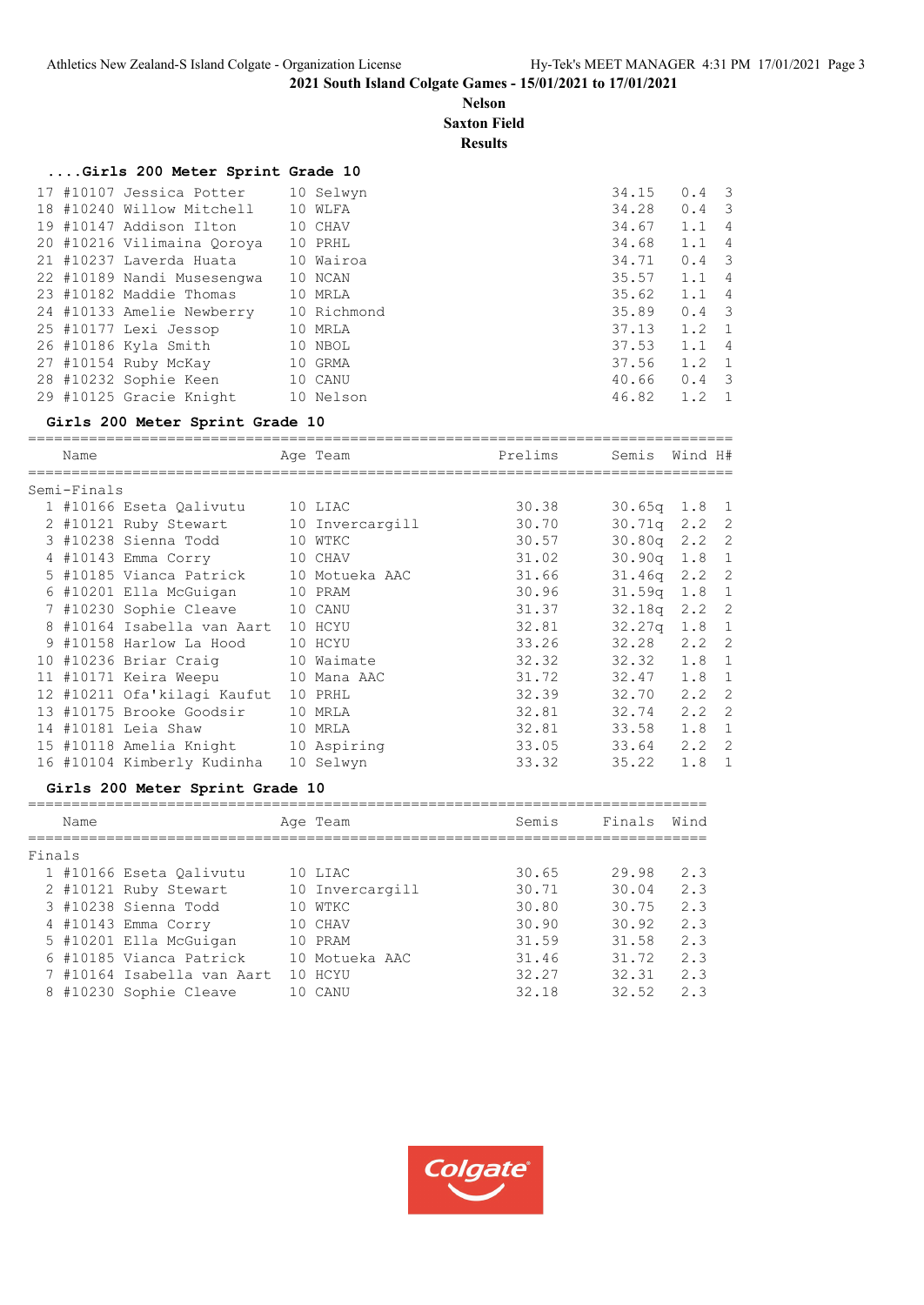#### **Nelson Saxton Field Results**

#### **Girls 400 Meter Sprint Grade 10**

| Name                            |                            |  | Age Team       | Seed | Prelims | H#             |  |  |  |  |
|---------------------------------|----------------------------|--|----------------|------|---------|----------------|--|--|--|--|
| Preliminaries                   |                            |  |                |      |         |                |  |  |  |  |
|                                 | 1 #10143 Emma Corry        |  | 10 CHAV        |      | 71.32q  | 2              |  |  |  |  |
|                                 | 2 #10201 Ella McGuigan     |  | 10 PRAM        |      | 72.60q  | $\mathbf 1$    |  |  |  |  |
|                                 | 3 #10166 Eseta Oalivutu    |  | 10 LIAC        |      | 74.01q  | $\mathbf 1$    |  |  |  |  |
|                                 | 4 #10190 Sophie Herde      |  | 10 NHBC        |      | 74.21q  | $\mathbf{2}$   |  |  |  |  |
|                                 | 5 #10197 Chloe Donald      |  | 10 PTOC        |      | 74.74q  | $\mathbf{1}$   |  |  |  |  |
|                                 | 6 #10108 Isabel Prescott   |  | 10 Selwyn      |      | 75.11q  | $\mathbf{2}$   |  |  |  |  |
|                                 | 7 #10244 Zoe Muir          |  | 10 Wyndham AAC |      | 75.46q  | 3              |  |  |  |  |
|                                 | 8 #10126 Nina McIntosh     |  | 10 Nelson      |      | 76.01q  | $\mathsf 3$    |  |  |  |  |
|                                 | 9 #10107 Jessica Potter    |  | 10 Selwyn      |      | 77.11   | 3              |  |  |  |  |
|                                 | 10 #10237 Laverda Huata    |  | 10 Wairoa      |      | 78.42   | 4              |  |  |  |  |
|                                 | 11 #10146 Alys Hatton      |  | 10 CHAV        |      | 78.96   | $\mathbf{1}$   |  |  |  |  |
|                                 | 12 #10171 Keira Weepu      |  | 10 Mana AAC    |      | 79.80   | 3              |  |  |  |  |
|                                 | 13 #10210 Jayde Inglis     |  | 10 PRHL        |      | 1:20.16 | 3              |  |  |  |  |
|                                 | 14 #10181 Leia Shaw        |  | 10 MRLA        |      | 1:20.36 | $\overline{c}$ |  |  |  |  |
|                                 | 15 #10158 Harlow La Hood   |  | 10 HCYU        |      | 1:20.40 | $\overline{4}$ |  |  |  |  |
|                                 | 16 #10215 Kiera O'Donnell  |  | 10 PRHL        |      | 1:20.46 | $\mathbf{2}$   |  |  |  |  |
|                                 | 17 #10106 Freya MacDonald  |  | 10 Selwyn      |      | 1:20.60 | $\overline{4}$ |  |  |  |  |
|                                 | 18 #10207 Paris Edlin      |  | 10 PRHL        |      | 1:20.79 | 4              |  |  |  |  |
|                                 | 19 #10147 Addison Ilton    |  | 10 CHAV        |      | 1:21.60 | 3              |  |  |  |  |
|                                 | 20 #10230 Sophie Cleave    |  | 10 CANU        |      | 1:21.86 | $\mathbf{1}$   |  |  |  |  |
|                                 | 21 #10175 Brooke Goodsir   |  | 10 MRLA        |      | 1:22.00 | $\mathbf{1}$   |  |  |  |  |
|                                 | 22 #10133 Amelie Newberry  |  | 10 Richmond    |      | 1:22.53 | $\overline{2}$ |  |  |  |  |
|                                 | 23 #10206 Meredith Dunbar  |  | 10 PRHL        |      | 1:22.88 | 3              |  |  |  |  |
|                                 | 24 #10216 Vilimaina Qoroya |  | 10 PRHL        |      | 1:23.01 | 3              |  |  |  |  |
|                                 | 25 #10240 Willow Mitchell  |  | 10 WLFA        |      | 1:23.96 | 4              |  |  |  |  |
|                                 | 26 #10151 Aurelia Wood     |  | 10 FAIR        |      | 1:26.23 | 4              |  |  |  |  |
|                                 | 27 #10154 Ruby McKay       |  | 10 GRMA        |      | 1:27.94 | 4              |  |  |  |  |
|                                 | 28 #10114 Ema Manson       |  | 10 ASBA        |      | 1:31.94 | $\mathbf{1}$   |  |  |  |  |
|                                 | 29 #10204 Eliza Bull       |  | 10 PRHL        |      | 1:32.17 | $\mathbf{1}$   |  |  |  |  |
|                                 | 30 #10116 Sienna Clark     |  | 10 Aspiring    |      | 1:34.17 | 2              |  |  |  |  |
| Girls 400 Meter Sprint Grade 10 |                            |  |                |      |         |                |  |  |  |  |

|        | Name |                              |    | Age Team       | Prelims | Finals |
|--------|------|------------------------------|----|----------------|---------|--------|
| Finals |      |                              |    |                |         |        |
|        |      | 1 #10166 Eseta Oalivutu      |    | 10 LIAC        | 74.01   | 70.87  |
|        |      | 2 #10201 Ella McGuigan       |    | 10 PRAM        | 72.60   | 71.47  |
|        |      | 3 #10143 Emma Corry          |    | 10 CHAV        | 71.32   | 71.72  |
|        |      | 4 #10197 Chloe Donald        |    | 10 PTOC        | 74.74   | 72.25  |
|        |      | 5 #10244 Zoe Muir            |    | 10 Wyndham AAC | 75.46   | 73.69  |
|        |      | 6 #10190 Sophie Herde        | 10 | NHBC           | 74.21   | 74.85  |
|        |      | 7 #10108 Isabel Prescott     |    | 10 Selwyn      | 75.11   | 74.99  |
|        |      | 8 #10126 Nina McIntosh       |    | 10 Nelson      | 76.01   | 75.63  |
|        |      | Girls 800 Meter Run Grade 10 |    |                |         |        |

| Name                  |  | Age Team | Seed | Finals  |  |
|-----------------------|--|----------|------|---------|--|
|                       |  |          |      |         |  |
| 1 #10190 Sophie Herde |  | 10 NHBC  |      | 2:44.78 |  |

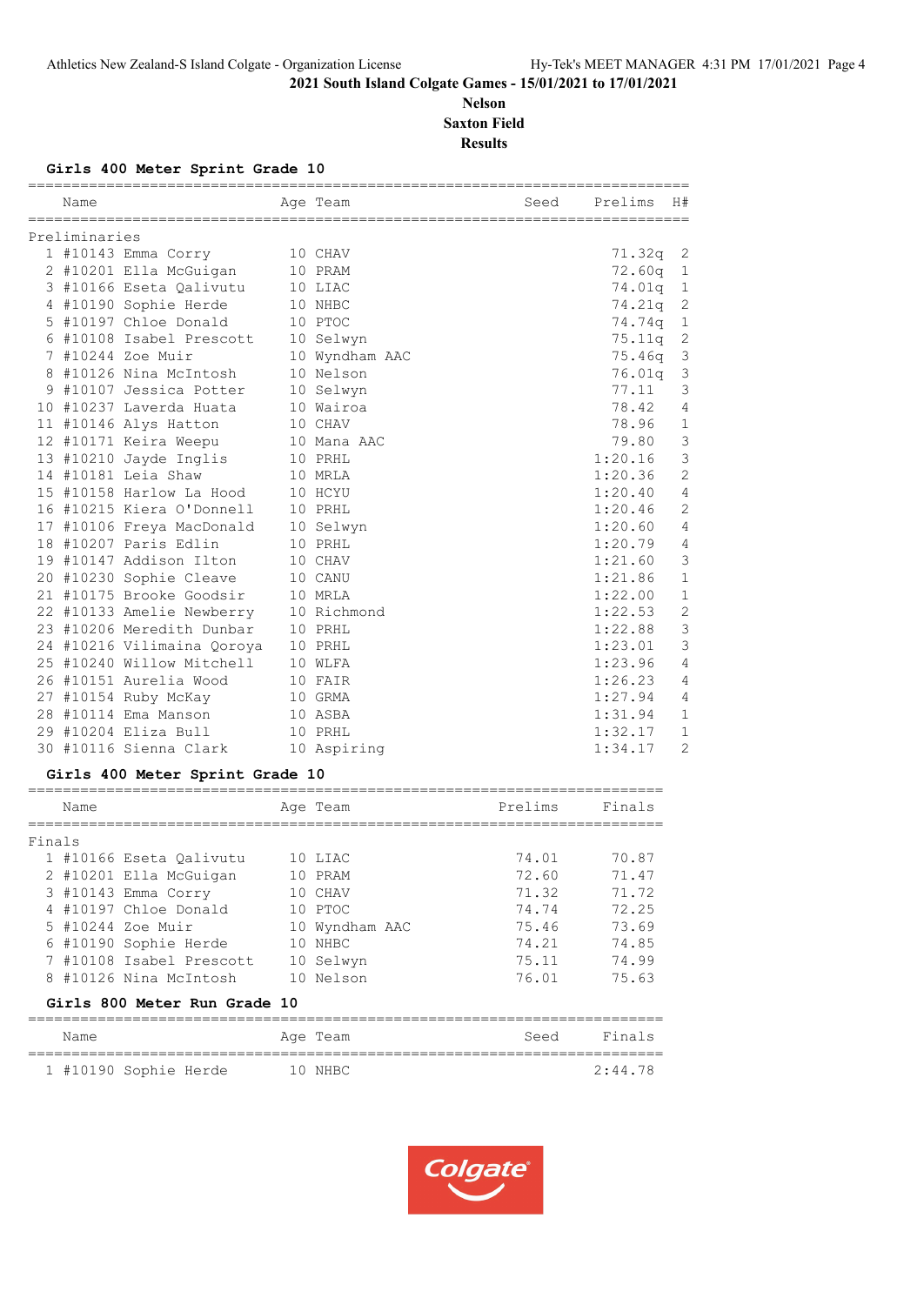## **Nelson Saxton Field**

**Results**

|  | Girls 800 Meter Run Grade 10                |  |         |
|--|---------------------------------------------|--|---------|
|  | 2 #10108 Isabel Prescott 10 Selwyn          |  | 2:44.95 |
|  | 3 #10244 Zoe Muir 10 Wyndham AAC            |  | 2:47.96 |
|  | 4 #10194 Morgan Day 10 PAKU                 |  | 2:48.16 |
|  | 5 #10197 Chloe Donald 10 PTOC               |  | 2:49.47 |
|  | 6 #10215 Kiera O'Donnell 10 PRHL            |  | 2:56.66 |
|  | 7 #10126 Nina McIntosh 10 Nelson            |  | 2:58.96 |
|  | 8 #10127 Sophie Mitchell 10 Nelson          |  | 3:00.99 |
|  | 9 #10207 Paris Edlin 10 PRHL                |  | 3:02.44 |
|  | 10 #10106 Freya MacDonald 10 Selwyn         |  | 3:04.66 |
|  | 11 #10210 Jayde Inglis 10 PRHL              |  | 3:05.48 |
|  | 12 #10146 Alys Hatton 10 CHAV               |  | 3:11.04 |
|  | 13 #10148 Lillia Poh 10 CHAV                |  | 3:11.79 |
|  | 14 #10206 Meredith Dunbar 10 PRHL           |  | 3:22.36 |
|  | 15 #10208 Emma Groen 10 PRHL                |  | 3:24.68 |
|  | 16 #10152 Addison Campbell 10 Geraldine AAC |  | 3:25.28 |
|  | 17 #10116 Sienna Clark 10 Aspiring          |  | 3:32.58 |
|  | 18 #10123 Sienna Cole 10 Nelson             |  | 3:36.23 |
|  | 19 #10114 Ema Manson 10 ASBA                |  | 3:44.51 |
|  |                                             |  |         |

#### **Girls 1500 Meter Run Grade 10**

|     | Name |                            |     | Age Team       | Seed | Finals  |
|-----|------|----------------------------|-----|----------------|------|---------|
|     |      | 1 #10108 Isabel Prescott   |     | 10 Selwyn      |      | 5:41.03 |
|     |      | 2 #10215 Kiera O'Donnell   |     | 10 PRHL        |      | 5:47.00 |
|     |      | 3 #10244 Zoe Muir          |     | 10 Wyndham AAC |      | 5:49.36 |
|     |      | 4 #10173 Sophie Campbell   |     | 10 MRLA        |      | 6:12.21 |
|     |      | 5 #10106 Freya MacDonald   |     | 10 Selwyn      |      | 6:13.57 |
|     |      | 6 #10207 Paris Edlin       |     | 10 PRHL        |      | 6:17.74 |
|     |      | 7 #10175 Brooke Goodsir    |     | 10 MRLA        |      | 6:22.49 |
|     |      | 8 #10133 Amelie Newberry   |     | 10 Richmond    |      | 6:36.05 |
|     |      | 9 #10208 Emma Groen        |     | 10 PRHL        |      | 6:39.65 |
| 1 O |      | #10164 Isabella van Aart   |     | 10 HCYU        |      | 6:51.35 |
|     |      | 11 #10189 Nandi Musesengwa | 1 ∩ | NCAN           |      | 7:23.25 |

## **Girls 4x100 Meter Relay Grade 10**

| Team                           |    | Finals<br>Seed                  |
|--------------------------------|----|---------------------------------|
| 1 Selwyn 'A'                   |    | 62.39                           |
| 1) #10108 Isabel Prescott 10   |    | 2) #10104 Kimberly Kudinha 10   |
| 3) #10107 Jessica Potter 10    |    | 4) #10102 Bella Chapman 10      |
| 2 Hill City University 'A'     |    | 62.41                           |
| 1) #10164 Isabella van Aart 10 |    | 2) #9143 Honor Blaikie 9        |
| 3) #10162 Bella Smith 10       |    | 4) #10158 Harlow La Hood 10     |
| 3 Christchurch Avon AC 'A'     |    | 62.84                           |
| 1) #10146 Alys Hatton 10       |    | 2) #10148 Lillia Poh 10         |
| 3) #10147 Addison Ilton 10     |    | 4) #10143 Emma Corry 10         |
| 4 Port Hills Athletic Club 'A' |    | 63.51                           |
| 1) #10210 Jayde Inglis 10      |    | 2) #10211 Ofa'kilagi Kaufuti 10 |
| 3) #10216 Vilimaina Qoroya 10  | 4) | #10206 Meredith Dunbar 10       |
| 5 Marlborough Athletics 'A'    |    | 64.49                           |
| 1) #10173 Sophie Campbell 10   |    | 2) #10182 Maddie Thomas 10      |

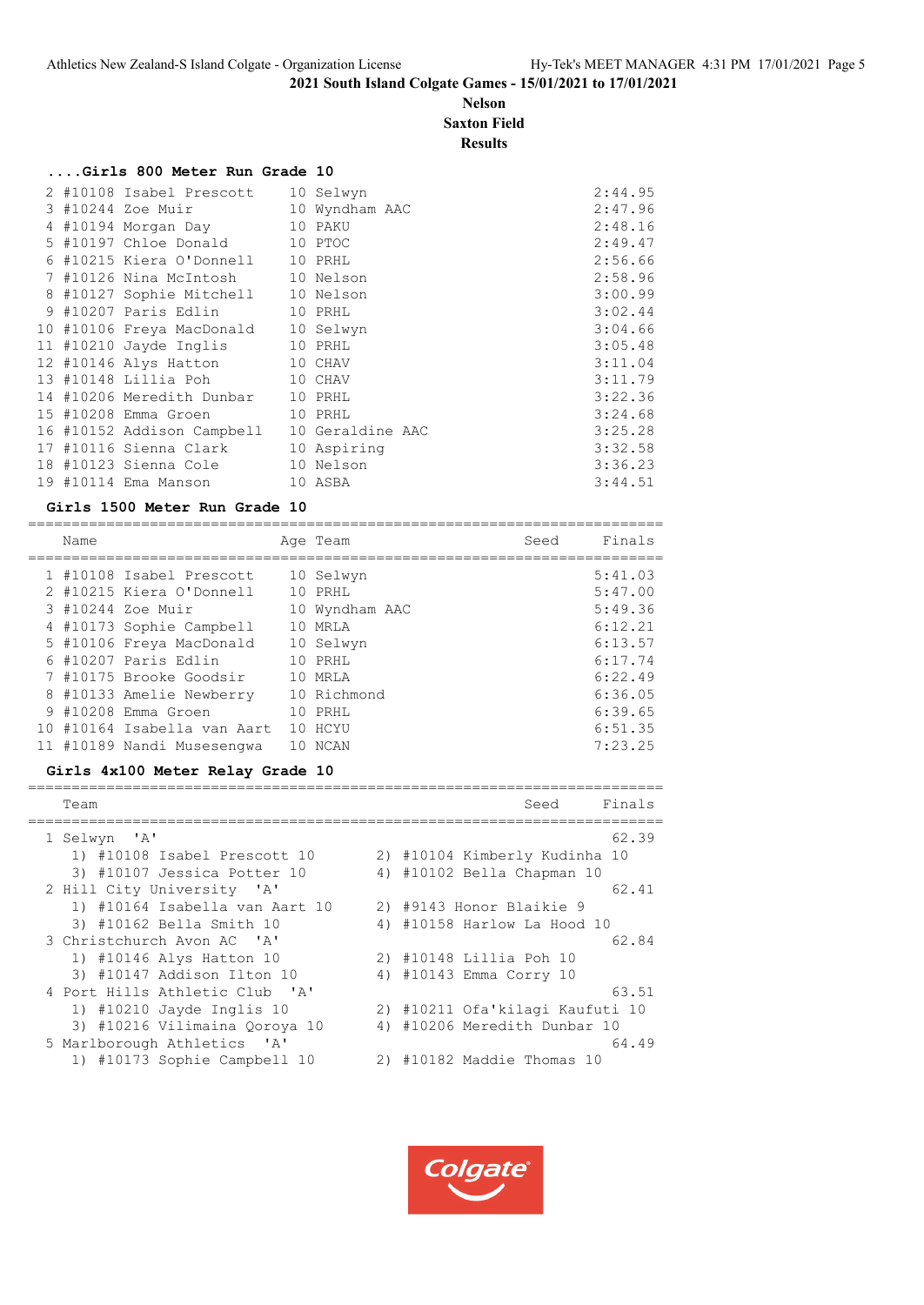#### **Nelson Saxton Field**

## **Results**

## **....Girls 4x100 Meter Relay Grade 10**

| 3) #10175 Brooke Goodsir 10    | 4) #10174 Harriet Cornelius 10 |
|--------------------------------|--------------------------------|
| 6 Nelson 'B'                   | 67.67                          |
| 1) #10122 Brianna Ching 10     | 2) #10126 Nina McIntosh 10     |
| 3) #10128 Evie Palliser 10     | 4) #10127 Sophie Mitchell 10   |
| 7 Port Hills Athletic Club 'B' | 68.80                          |
| 1) #10204 Eliza Bull 10        | 2) #10207 Paris Edlin 10       |
| 3) #10209 Isabelle Inglis 10   | 4) #10215 Kiera O'Donnell 10   |
| 8 Nelson 'A'                   | 71.81                          |
| 1) #9115 Giulia Bettjeman 9    | 2) #9118 Sophie Vincent 9      |
| 3) #10125 Gracie Knight 10     | 4) #10123 Sienna Cole 10       |

## **Girls High Jump Grade 10**

| Name                                                                                                                       | Age Team | Seed Finals |        |
|----------------------------------------------------------------------------------------------------------------------------|----------|-------------|--------|
| 1 #10121 Ruby Stewart 10 Invercargill<br>1.05 1.10 1.15 1.18 1.21 1.24<br>$\overline{O}$<br>O O XXX<br>$\Omega$<br>$\circ$ |          |             | 1.21m  |
| 2 #10171 Keira Weepu 10 Mana AAC<br>1.05 1.10 1.15 1.18 1.21 1.24<br>O XO XXO XO XXX<br>$\circ$                            |          |             | J1.21m |
| 3 #10230 Sophie Cleave 10 CANU<br>1.05 1.10 1.15 1.18 1.21<br>0 0 0 0 XXX                                                  |          |             | 1.18m  |
| 4 #10236 Briar Craig 10 Waimate<br>1.05 1.10 1.15 1.18<br>O O O XXX                                                        |          |             | 1.15m  |
| 5 #10102 Bella Chapman 10 Selwyn<br>1.05 1.10 1.15<br>O O XXX                                                              |          |             | 1.10m  |
| 5 #10127 Sophie Mitchell 10 Nelson<br>1.05 1.10 1.15<br>O O XXX                                                            |          |             | 1.10m  |
| 7 #10148 Lillia Poh 10 CHAV<br>1.05 1.10 1.15<br>XO O XXX                                                                  |          |             | J1.10m |
| 7 #10173 Sophie Campbell 10 MRLA<br>1.05 1.10 1.15<br>XO<br>O XXX                                                          |          |             | J1.10m |
| 9 #10174 Harriet Cornelius 10 MRLA<br>1.05 1.10 1.15<br>O XO XXX                                                           |          |             | J1.10m |
| 10 #10175 Brooke Goodsir 10 MRLA<br>1.05 1.10 1.15<br>XO<br>XO XXX                                                         |          |             | J1.10m |
| 11 #10164 Isabella van Aart 10 HCYU<br>1.05 1.10 1.15<br>O XXO XXX                                                         |          |             | J1.10m |
| 12 #10138 Charlee Farquhar 10 Taieri<br>1.05 1.10<br>O XXX                                                                 |          |             | 1.05m  |

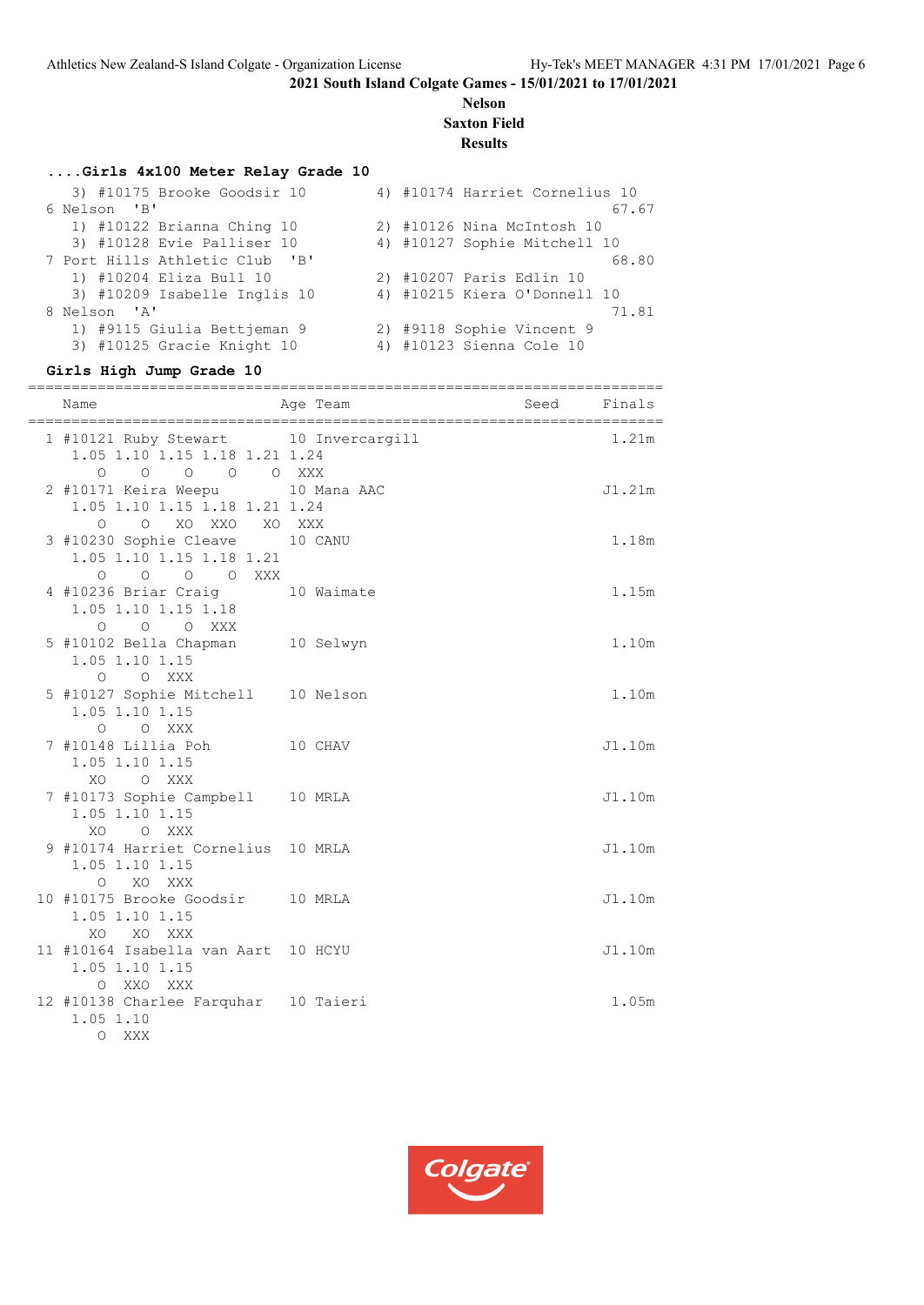#### **Nelson Saxton Field**

**Results**

| Girls High Jump Grade 10                  |         |    |    |
|-------------------------------------------|---------|----|----|
| -- #10122 Brianna Ching 10 Nelson         |         | NH | ΝM |
| 1.05                                      |         |    |    |
| XXX                                       |         |    |    |
| -- #10189 Nandi Musesengwa 10 NCAN        |         | NH | NM |
| 1.05                                      |         |    |    |
|                                           |         |    |    |
| XXX                                       |         |    |    |
| -- #10197 Chloe Donald                    | 10 PTOC | NΗ | ΝM |
| 1.05                                      |         |    |    |
| XXX                                       |         |    |    |
| -- #10104 Kimberly Kudinha 10 Selwyn      |         | NH | ΝM |
| 1.05                                      |         |    |    |
| XXX                                       |         |    |    |
| -- #10167 Olivia Turner 10 Lower Hutt AAC |         | NH | ΝM |
|                                           |         |    |    |
| 1.05                                      |         |    |    |
| XXX                                       |         |    |    |
| -- #10107 Jessica Potter 10 Selwyn        |         | NH | ΝM |
| 1.05                                      |         |    |    |
| XXX                                       |         |    |    |

#### **Girls Long Jump Grade 10**

| Age Team and Seed Finals Wind H#<br>Name                                                                            |             |                          |
|---------------------------------------------------------------------------------------------------------------------|-------------|--------------------------|
| 1 #10236 Briar Craig 10 Waimate<br>$4.26m(0.4)$ 3.62m (+0.0) 3.66m (+0.0)                                           |             | $4.26m$ 0.4 1            |
| 2 #10121 Ruby Stewart 10 Invercargill<br>$4.13m (+0.0)$ $4.18m (0.4)$ $4.21m (1.1)$                                 |             | $4.21m$ $1.1$ 1          |
| 3 #10166 Eseta Qalivutu 10 LIAC<br>$3.98m(0.7)$ 4.04m $(1.3)$ 3.78m $(1.6)$                                         |             | 4.04m 1.3 2              |
| 4 #10185 Vianca Patrick 10 Motueka AAC<br>$3.88m (+0.0)$ $3.37m(1.4)$ $4.03m(0.6)$                                  |             | $4.03m$ 0.6 3            |
| 5 #10238 Sienna Todd 10 WTKC<br>$3.79m(1.3)$ $3.97m(-0.6)$ $3.99m(0.7)$                                             |             | $3.99m$ 0.7 2            |
| 6 #10244 Zoe Muir 10 Wyndham AAC                                                                                    | 3.84m       | $+0.0$<br>$\overline{1}$ |
| $X = 3.69m(0.7) 3.84m(+0.0)$<br>7 #10230 Sophie Cleave 10 CANU                                                      |             | $3.80m$ $0.2$ 1          |
| $3.79m(0.1)$ $3.78m(0.3)$ $3.80m(0.2)$<br>8 #10143 Emma Corry 10 CHAV                                               |             | J3.80m 1.3 3             |
| $3.52m (+0.0) 3.80m (1.3) 3.60m (0.1)$<br>9 #10148 Lillia Poh 10 CHAV                                               |             | $3.78m$ $1.1$ 2          |
| $3.46m(0.2)$ $3.70m(+0.0)$ $3.78m(1.1)$<br>10 #10138 Charlee Farquhar 10 Taieri                                     |             | $3.77m$ 0.7 3            |
| $3.73m (+0.0)$ $3.55m (0.1)$ $3.77m (0.7)$<br>11 #10240 Willow Mitchell 10 WLFA                                     |             | $3.74m + 0.02$           |
| $3.74m (+0.0)$ $3.46m (0.5)$ $3.24m (1.0)$<br>12 #10201 Ella McGuigan 10 PRAM                                       |             | $3.67m$ 1.9 3            |
| $3.67m(1.9)$ $3.51m(2.0)$ $3.57m(2.3)$<br>13 #10127 Sophie Mitchell 10 Nelson                                       | $3.66m$ 0.6 | $\overline{2}$           |
| $3.39m (+0.0)$ $3.26m (+0.0)$ $3.66m (0.6)$<br>14 #10211 Ofa'kilagi Kaufut 10 PRHL                                  |             | $3.65m$ $0.5$ 2          |
| $3.60m(0.6)$ $3.65m(0.5)$ $3.34m(+0.0)$<br>15 #10171 Keira Weepu 10 Mana AAC<br>$3.65m(0.9)$ $X(+0.0)$ $3.44m(0.3)$ | J3.65m      | $0.9 \quad 3$            |

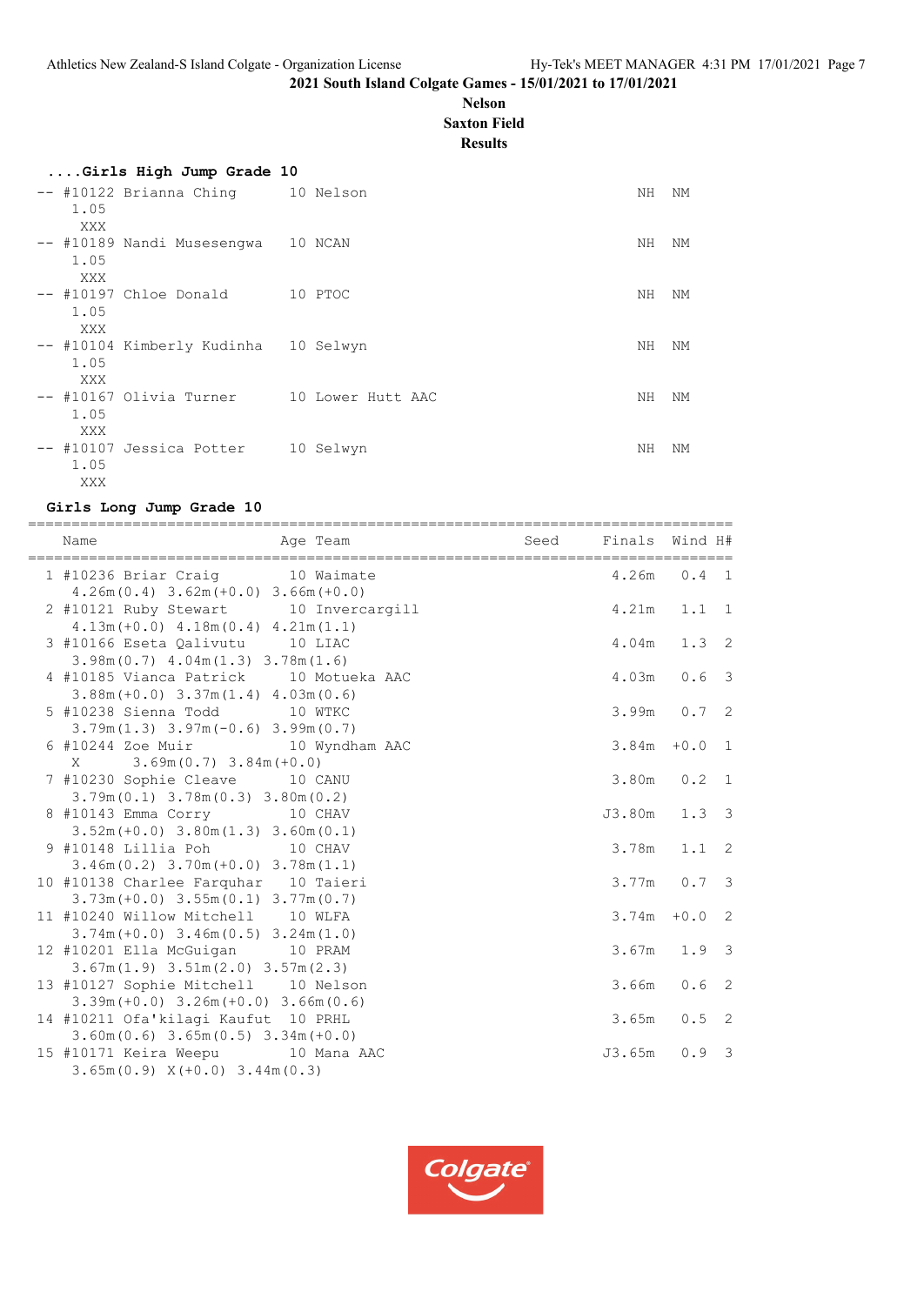**Nelson Saxton Field**

**Results**

| Girls Long Jump Grade 10                                                               |                 |                  |                            |
|----------------------------------------------------------------------------------------|-----------------|------------------|----------------------------|
| 16 #10174 Harriet Cornelius 10 MRLA<br>$3.10m (+0.0) 1.70m (0.2) 3.65m (+0.0)$         | $J3.65m + 0.02$ |                  |                            |
| 17 #10173 Sophie Campbell 10 MRLA<br>$X(1.0)$ 3.63m $(+0.0)$ 3.53m $(1.6)$             | 3.63m           | $+0.0$ 3         |                            |
| 18 #10108 Isabel Prescott 10 Selwyn<br>$3.41m(0.2)$ $3.61m(0.6)$ $3.50m(1.0)$          | 3.61m           | 0.6              | $\overline{2}$             |
| 19 #10197 Chloe Donald 10 PTOC<br>$3.33m(0.2)$ $3.45m(+0.0)$ $3.60m(0.5)$              | $3.60m$ 0.5     |                  | 1                          |
| 20 #10164 Isabella van Aart 10 HCYU<br>$3.59m(-0.3)$ $3.38m(+0.0)$ $3.41m(0.8)$        | $3.59m - 0.3$ 2 |                  |                            |
| 21 #10207 Paris Edlin<br>10 PRHL<br>$3.56m(1.3)$ $3.54m(0.1)$ $3.48m(+0.0)$            | 3.56m           | 1.3 <sub>1</sub> |                            |
| 22 #10233 Adeilia Orr 10 CANU<br>$3.49m(0.8)$ $3.55m(0.6)$ $3.48m(1.8)$                | 3.55m           | $0.6-2$          |                            |
| 23 #10158 Harlow La Hood 10 HCYU<br>$3.53m(0.5)$ $3.50m(+0.0)$ $3.38m(0.9)$            | $3.53m$ 0.5     |                  | 1                          |
| 24 #10237 Laverda Huata 10 Wairoa<br>$3.49m (+0.0)$ $3.48m (1.2)$ $3.40m (+0.0)$       | 3.49m           | $+0.0$ 2         |                            |
| 25 #10162 Bella Smith 10 HCYU<br>$3.49m(+0.0)$ X $3.42m(+0.0)$                         | J3.49m          | $+0.0$           | $\overline{\phantom{0}}^2$ |
| 26 #10146 Alys Hatton 10 CHAV<br>$3.48m(1.2)$ $3.22m(1.2)$ $3.22m(0.1)$                | 3.48m           | $1.2 \quad 1$    |                            |
| 27 #10175 Brooke Goodsir 10 MRLA<br>$3.42m (+0.0)$ $3.20m (0.6)$ $3.43m (0.3)$         | 3.43m           | 0.33             |                            |
| 28 #10206 Meredith Dunbar 10 PRHL<br>$3.41m(0.5)$ $3.30m(+0.0)$ $2.93m(1.5)$           | 3.41m           | $0.5 \quad 3$    |                            |
| 29 #10104 Kimberly Kudinha 10 Selwyn<br>$3.32m(1.4)$ $3.36m(0.1)$ $3.17m(-0.3)$        | $3.36m$ $0.1$   |                  | 1                          |
| 30 #10147 Addison Ilton 10 CHAV<br>$3.35m (+0.0)$ $3.22m (1.2)$ $3.23m (0.3)$          | 3.35m           | $+0.0$           | $\overline{2}$             |
| 31 #10177 Lexi Jessop 10 MRLA<br>$3.23m (+0.0)$ $3.27m (+0.0)$ $3.34m (-0.3)$          | $3.34m - 0.3$   |                  | 1                          |
| 32 #10152 Addison Campbell 10 Geraldine AAC<br>$3.17m(0.4)$ $3.31m(+0.0)$ $2.97m(0.2)$ | 3.31m           | $+0.0$           | 2                          |
| 33 #10107 Jessica Potter 10 Selwyn<br>$3.00m(1.8)$ $3.25m(1.3)$ $3.05m(0.9)$           | $3.25m$ $1.3$ 3 |                  |                            |
| 34 #10128 Evie Palliser 10 Nelson<br>$2.88m(0.4)$ 3.10m(1.4) 3.22m(+0.0)               | $3.22m + 0.0$ 3 |                  |                            |
| 35 #10154 Ruby McKay 10 GRMA<br>$3.12m(1.1)$ $2.84m(+0.0)$ $2.75m(-0.1)$               | $3.12m$ $1.1$ 1 |                  |                            |
| 36 #10118 Amelia Knight 10 Aspiring<br>$3.08m(0.5)$ $3.05m(+0.0)$ $2.95m(0.7)$         | 3.08m           | $0.5 \quad 1$    |                            |
| 37 #10116 Sienna Clark 10 Aspiring<br>$2.98m(0.6)$ $2.66m(1.3)$ $3.08m(1.2)$           | J3.08m          | $1.2 \quad 3$    |                            |
| 38 #10133 Amelie Newberry 10 Richmond<br>$3.06m(1.5)$ $2.95m(+0.0)$ $2.81m(+0.0)$      | 3.06m           | 1.5              | $\mathbf{1}$               |
| 39 #10182 Maddie Thomas<br>10 MRLA<br>$2.98m(0.8)$ 3.05m (+0.0) 3.02m (+0.0)           | 3.05m           | $+0.0$ 2         |                            |
| 40 #10123 Sienna Cole<br>10 Nelson<br>$3.04m(0.4)$ $2.92m(1.4)$ $2.77m(1.3)$           | 3.04m           | 0.4 3            |                            |
| 41 #10181 Leia Shaw<br>10 MRLA<br>$2.99m(0.2)$ $2.93m(+0.0)$ $2.82m(1.2)$              | 2.99m           | $0.2$ 2          |                            |

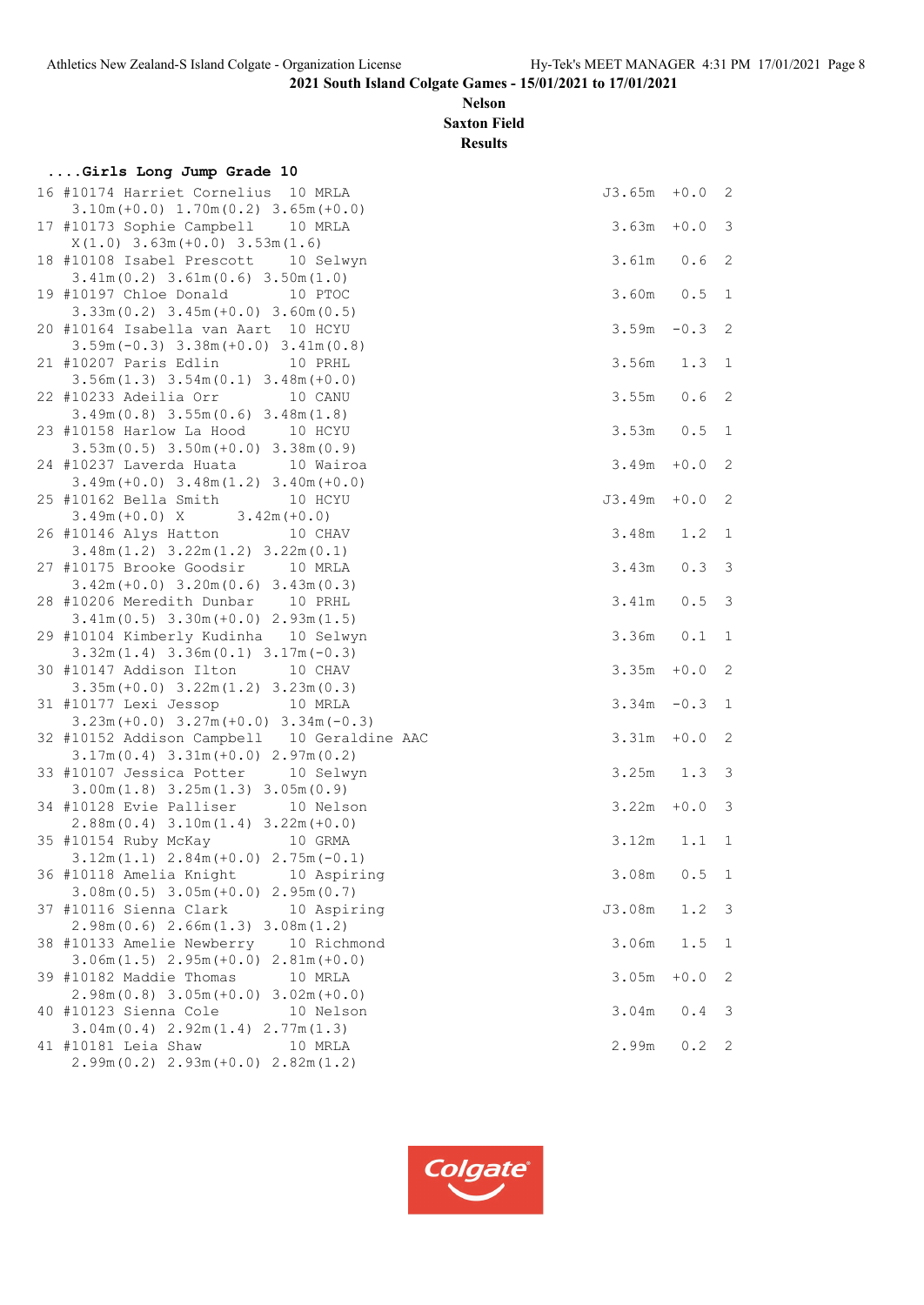#### **Nelson Saxton Field**

**Results**

| Girls Long Jump Grade 10                                                             |                  |  |
|--------------------------------------------------------------------------------------|------------------|--|
| 42 #10106 Freya MacDonald 10 Selwyn                                                  | $2.98m$ $0.3$ 3  |  |
| $2.98m(0.3)$ $2.93m(0.4)$ $2.84m(0.7)$                                               |                  |  |
| 43 #10126 Nina McIntosh 10 Nelson                                                    | $J2.98m + 0.0 1$ |  |
| $2.98m (+0.0) 2.87m (0.3) 2.61m (0.6)$                                               |                  |  |
| 44 #10209 Isabelle Inglis 10 PRHL                                                    | $2.95m + 0.0$ 3  |  |
| $2.95m (+0.0) 2.40m (+0.0) 2.80m (+0.0)$                                             |                  |  |
| 45 #10151 Aurelia Wood 10 FAIR                                                       | $2.94m$ 0.2 3    |  |
| $2.94m(0.2)$ X -                                                                     |                  |  |
| 46 #10186 Kyla Smith 10 NBOL                                                         | 2.88m  0.3  1    |  |
| $2.71m(0.4)$ $2.63m(0.5)$ $2.88m(0.3)$                                               |                  |  |
| 47 #10215 Kiera O'Donnell 10 PRHL                                                    | $2.79m$ 0.9 2    |  |
| $2.73m(1.3)$ $2.78m(+0.0)$ $2.79m(0.9)$                                              |                  |  |
| 48 #10122 Brianna Ching 10 Nelson                                                    | $2.77m$ $2.5$ 3  |  |
| $2.34m(1.2)$ $2.68m(1.5)$ $2.77m(2.5)$                                               |                  |  |
| 49 #10232 Sophie Keen 10 CANU                                                        | $2.74m - 0.2$ 3  |  |
| $2.63m(0.6)$ $2.65m(1.5)$ $2.74m(-0.2)$<br>50 #10167 Olivia Turner 10 Lower Hutt AAC | $2.67m$ 1.3 3    |  |
| $2.49m(0.7)$ $2.67m(1.3)$ $2.35m(-0.1)$                                              |                  |  |
| 51 #10208 Emma Groen 10 PRHL                                                         | $2.35m$ 0.6 2    |  |
| $2.35m(0.6)$ $2.04m(+0.0)$ $1.89m(+0.0)$                                             |                  |  |
| 52 #10125 Gracie Knight 10 Nelson                                                    | $2.17m$ 0.9 1    |  |
| $2.17m(0.9)$ 1.76m $(0.1)$ 2.00m $(+0.0)$                                            |                  |  |
|                                                                                      |                  |  |

#### **Girls Shot Put Grade 10**

============================================================================ Name Age Team Seed Finals H# ============================================================================ 1 #10238 Sienna Todd 10 WTKC 9.73m 2 9.49m 9.38m 9.73m 2 #10166 Eseta Qalivutu 10 LIAC 8.47m 1 8.47m 8.47m 7.69m 3 #10138 Charlee Farquhar 10 Taieri 10 10 8.07m 1 6.52m 8.07m 7.01m 4 #10162 Bella Smith 10 HCYU 7.92m 2 6.38m 7.15m 7.92m 5 #10236 Briar Craig 10 Waimate 7.64m 1 7.04m 7.64m 7.54m 6 #10167 Olivia Turner 10 Lower Hutt AAC 7.29m 2 6.91m 7.29m 7.06m 7 #10211 Ofa'kilagi Kaufut 10 PRHL 7.13m 1 6.73m 6.74m 7.13m 8 #10102 Bella Chapman 10 Selwyn 7.12m 2 7.12m 6.16m 6.62m 9 #10224 Anaya Mana 10 Temuka AAC 6.79m 2 6.49m 6.57m 6.79m 10 #10190 Sophie Herde 10 NHBC 6.64m 2 5.54m 6.64m 6.31m 11 #10176 Aliana Hoani-Tau' 10 MRLA 6.63m 1 6.45m 6.13m 6.63m 12 #10185 Vianca Patrick 10 Motueka AAC 6.59m 1 X 6.13m 6.59m 13 #10233 Adeilia Orr 10 CANU 6.55m 1 5.82m 6.25m 6.55m

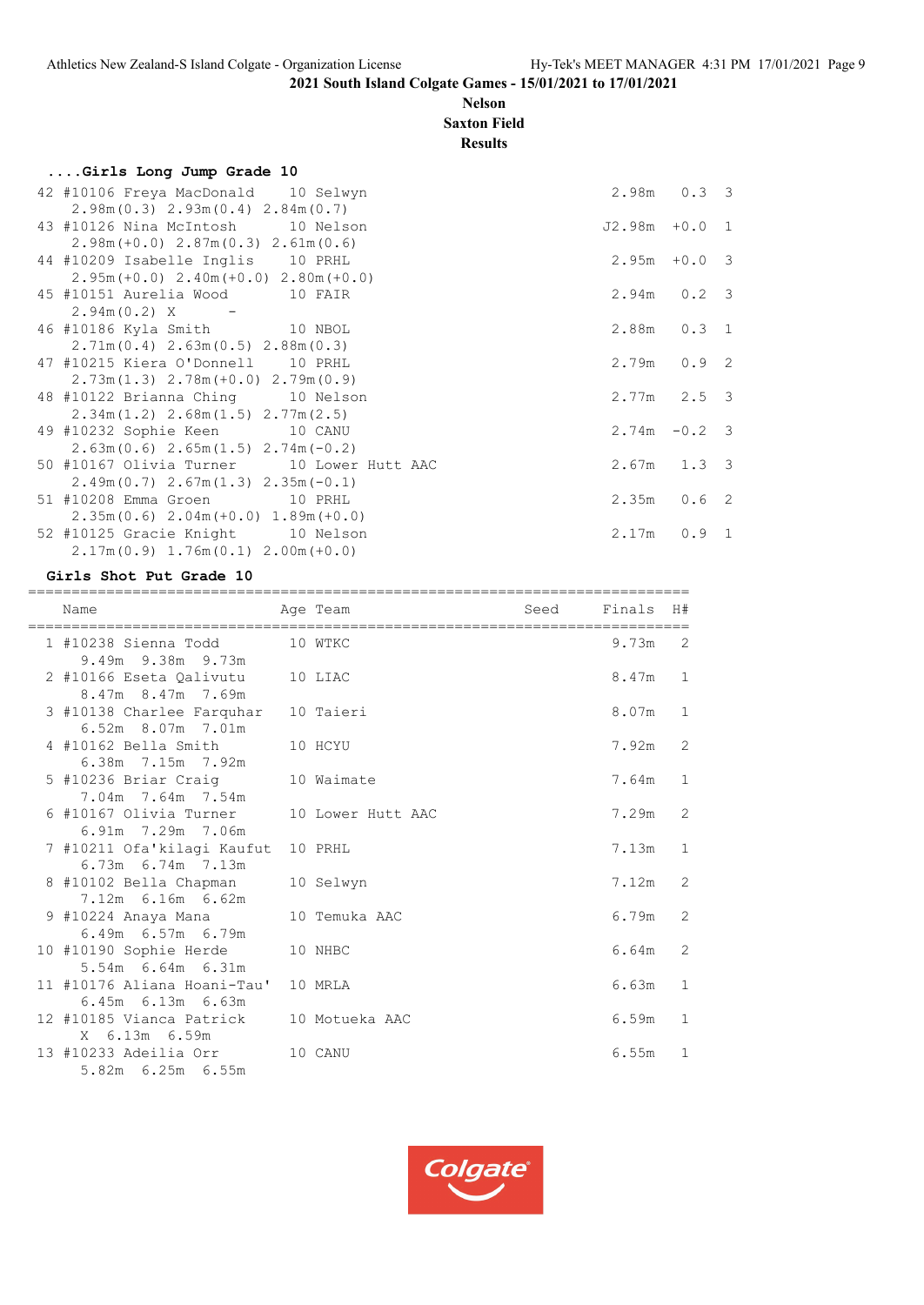## **Nelson Saxton Field**

**Results**

| Girls Shot Put Grade 10                                  |                    |           |             |
|----------------------------------------------------------|--------------------|-----------|-------------|
| 14 #10115 Samantha Havill                                | 10 Ashhurst H & AC | $6.50m$ 1 |             |
| 5.98m 6.11m 6.50m<br>15 #10112 Madison Edmond            | 10 ASBA            | 6.24m     | 2           |
| 5.69m 6.19m 6.24m                                        |                    |           |             |
| 16 #10240 Willow Mitchell<br>6.10m 6.17m 5.46m           | 10 WLFA            | 6.17m     | 2           |
| 17 #10114 Ema Manson<br>6.15m X 5.51m                    | 10 ASBA            | 6.15m     | 2           |
| 18 #10171 Keira Weepu                                    | 10 Mana AAC        | 6.08m     | 2           |
| 4.46m 5.68m 6.08m<br>19 #10151 Aurelia Wood              | 10 FAIR            | $6.01m$ 2 |             |
| X 6.01m 5.22m<br>20 #10210 Jayde Inglis<br>5.14m X 5.94m | 10 PRHL            | 5.94m     | 2           |
| 21 #10189 Nandi Musesengwa<br>5.62m 5.78m 5.53m          | 10 NCAN            | 5.78m     | $\mathbf 1$ |
| 22 #10197 Chloe Donald<br>4.92m 5.62m 5.31m              | 10 PTOC            | 5.62m     | $\mathbf 1$ |
| 23 #10143 Emma Corry<br>5.31m 5.33m 5.61m                | 10 CHAV            | 5.61m     | $\mathbf 1$ |
| 24 #10181 Leia Shaw                                      | 10 MRLA            | 5.33m     | -2          |
| 5.33m  4.75m  5.04m<br>25 #10194 Morgan Day              | 10 PAKU            | 5.18m     | 1           |
| 4.92m  4.57m  5.18m<br>26 #10118 Amelia Knight           | 10 Aspiring        | 4.99m     | $\mathbf 1$ |
| X 4.35m 4.99m<br>27 #10186 Kyla Smith                    | 10 NBOL            | 4.83m     | 2           |
| 4.63m  4.83m  4.64m                                      |                    |           |             |
| 28 #10232 Sophie Keen<br>4.67m  4.44m  4.81m             | 10 CANU            | 4.81m     | 2           |
| 29 #10122 Brianna Ching<br>4.78m  4.57m  4.65m           | 10 Nelson          | 4.78m     | $\mathbf 1$ |
| 30 #10206 Meredith Dunbar                                | 10 PRHL            | J4.78m    | $\mathbf 1$ |
| 4.48m  4.32m  4.78m<br>31 #10125 Gracie Knight           | 10 Nelson          | 4.71m     | 2           |
| 4.29m  4.71m  4.43m                                      |                    |           |             |
| 32 #10174 Harriet Cornelius<br>X 4.58m 3.60m             | 10 MRLA            | 4.58m     | 2           |
| 33 #10209 Isabelle Inglis                                | 10 PRHL            | 4.39m     | 2           |
| 4.39m 3.87m 4.19m                                        |                    |           |             |
| 34 #10204 Eliza Bull<br>3.76m 4.14m 4.39m                | 10 PRHL            | J4.39m    | $\mathbf 1$ |
| 35 #10104 Kimberly Kudinha                               | 10 Selwyn          | 4.27m     | $\mathbf 1$ |
| 4.06m 4.27m 4.11m<br>36 #10133 Amelie Newberry           | 10 Richmond        | 3.76m     | -2          |
| 3.76m 3.47m 3.73m                                        |                    |           |             |

#### **Girls Discus Throw Grade 10**

| Name                 |  | Age Team | Seed | Finals H#  |  |
|----------------------|--|----------|------|------------|--|
| 1 #10238 Sienna Todd |  | 10 WTKC  |      | $22.52m$ 2 |  |
| 20.99m 22.52m 20.62m |  |          |      |            |  |

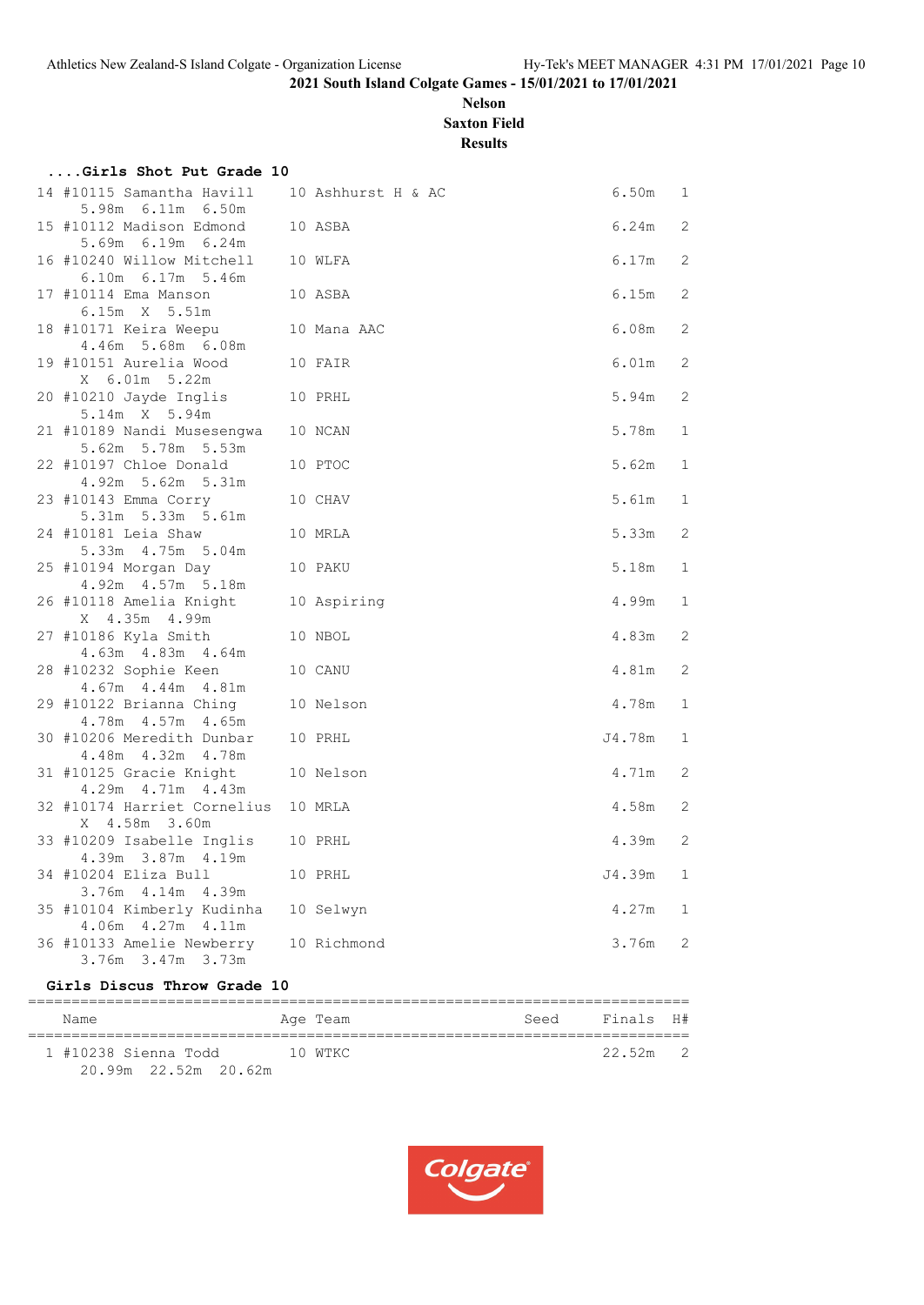## **Nelson Saxton Field**

**Results**

| Girls Discus Throw Grade 10                                     |                |            |              |
|-----------------------------------------------------------------|----------------|------------|--------------|
| 2 #10185 Vianca Patrick<br>19.23m 17.02m 19.58m                 | 10 Motueka AAC | 19.58m 2   |              |
| 3 #10138 Charlee Farquhar 10 Taieri<br>16.25m  18.68m  18.62m   |                | 18.68m     | 2            |
| 4 #10176 Aliana Hoani-Tau' 10 MRLA<br>17.71m  17.67m  12.79m    |                | 17.71m     | 1            |
| 5 #10167 Olivia Turner 10 Lower Hutt AAC<br>17.47m  17.16m  X   |                | 17.47m     | 2            |
| 6 #10190 Sophie Herde<br>10 NHBC<br>17.26m X 14.28m             |                | 17.26m     | 2            |
| 7 #10102 Bella Chapman 10 Selwyn<br>X 16.97m X                  |                | $16.97m$ 2 |              |
| 8 #10236 Briar Craig 10 Waimate<br>X 16.57m 15.58m              |                | 16.57m     | 2            |
| 9 #10237 Laverda Huata 10 Wairoa<br>13.52m  11.33m  15.69m      |                | 15.69m     | 2            |
| 10 #10115 Samantha Havill 10 Ashhurst H & AC<br>15.57m X 13.24m |                | 15.57m     | 2            |
| 11 #10162 Bella Smith<br>10 HCYU<br>13.54m 15.04m X             |                | 15.04m     | $\mathbf 1$  |
| 12 #10194 Morgan Day<br>12.99m  14.53m  13.49m                  | 10 PAKU        | 14.53m     | $\mathbf 1$  |
| 13 #10151 Aurelia Wood<br>12.88m  13.33m  14.44m                | 10 FAIR        | 14.44m     | 1            |
| 14 #10177 Lexi Jessop<br>13.82m 9.59m X                         | 10 MRLA        | 13.82m     | 2            |
| 15 #10146 Alys Hatton<br>13.35m  13.31m  11.57m                 | 10 CHAV        | 13.35m     | 2            |
| 16 #10148 Lillia Poh<br>11.21m  11.99m  13.02m                  | 10 CHAV        | 13.02m     | $\mathbf{1}$ |
| 17 #10240 Willow Mitchell 10 WLFA<br>X 12.79m 12.85m            |                | 12.85m     | $\mathbf 1$  |
| 18 #10211 Ofa'kilagi Kaufut 10 PRHL<br>12.01m  12.71m  10.99m   |                | 12.71m     | 2            |
| 19 #10244 Zoe Muir<br>X 12.60m X                                | 10 Wyndham AAC | 12.60m     | 2            |
| 20 #10174 Harriet Cornelius 10 MRLA<br>12.43m X 9.99m           |                | 12.43m     | 2            |
| 21 #10210 Jayde Inglis 10 PRHL<br>11.53m  12.12m  12.34m        |                | 12.34m     | 1            |
| 22 #10201 Ella McGuigan<br>12.22m  11.53m  11.58m               | 10 PRAM        | 12.22m     | 2            |
| 23 #10112 Madison Edmond<br>X X 12.05m                          | 10 ASBA        | 12.05m     | 2            |
| 24 #10147 Addison Ilton<br>10.67m 11.75m X                      | 10 CHAV        | 11.75m     | 2            |
| 25 #10224 Anaya Mana<br>X 11.68m 11.15m                         | 10 Temuka AAC  | 11.68m     | 2            |
| 26 #10233 Adeilia Orr<br>11.37m  11.10m  11.56m                 | 10 CANU        | 11.56m     | 2            |
| 27 #10122 Brianna Ching<br>9.52m 10.27m 11.00m                  | 10 Nelson      | 11.00m     | 1            |

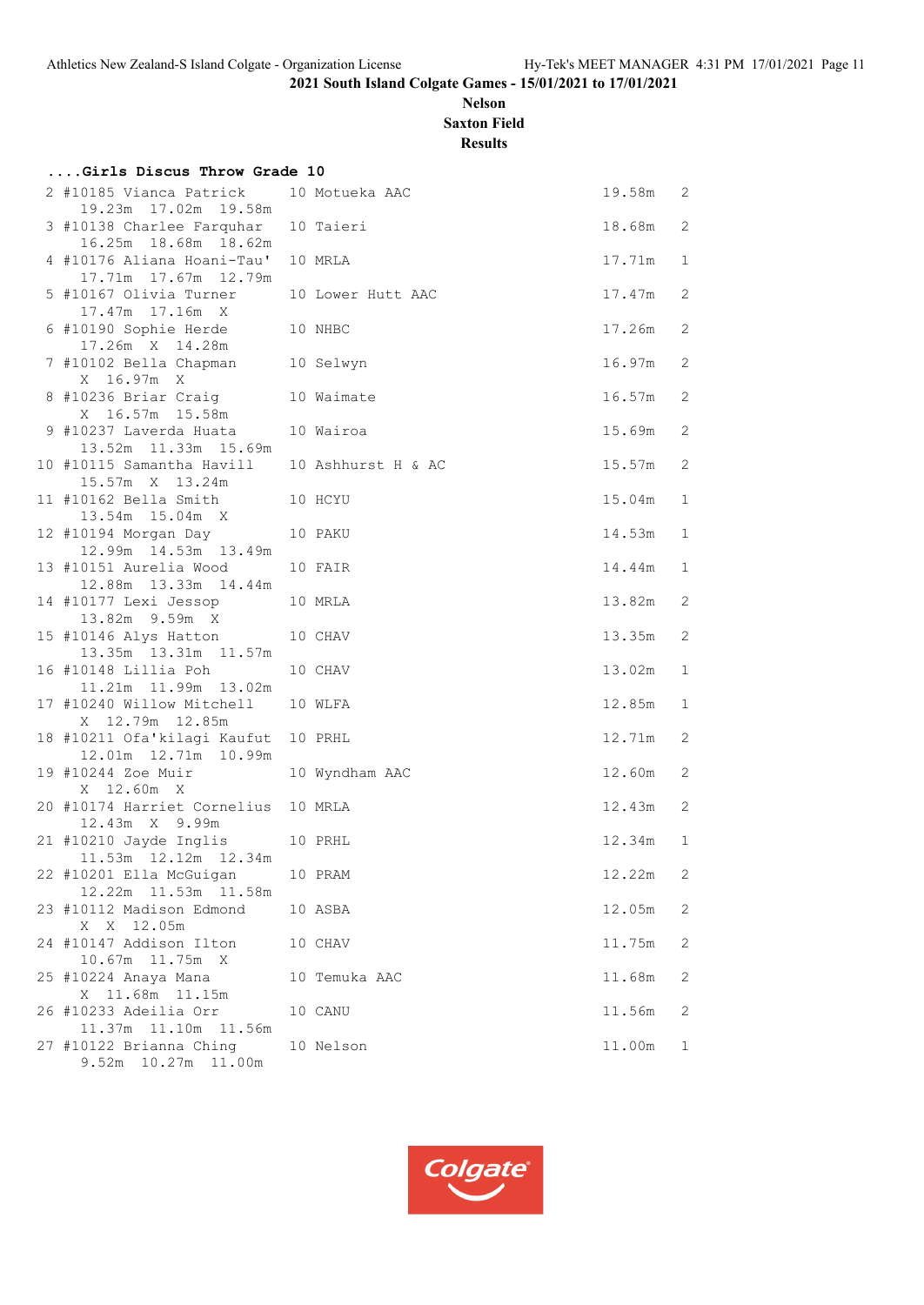## **Nelson Saxton Field**

**Results**

| Girls Discus Throw Grade 10                                         |  |           |         |              |  |  |  |  |  |  |  |
|---------------------------------------------------------------------|--|-----------|---------|--------------|--|--|--|--|--|--|--|
| 28 #10232 Sophie Keen<br>X 10.15m 10.56m                            |  | 10 CANU   | 10.56m  | $\mathbf{1}$ |  |  |  |  |  |  |  |
| 29 #10152 Addison Campbell 10 Geraldine AAC<br>10.56m 8.20m 9.39m   |  |           | J10.56m | 2            |  |  |  |  |  |  |  |
| 30 #10189 Nandi Musesengwa                                          |  | 10 NCAN   | 10.46m  | 2            |  |  |  |  |  |  |  |
| X 10.46m X<br>31 #10215 Kiera O'Donnell<br>7.91m 10.23m X           |  | 10 PRHL   | 10.23m  | 2            |  |  |  |  |  |  |  |
| 32 #10114 Ema Manson<br>8.55m 9.52m 10.09m                          |  | 10 ASBA   | 10.09m  | 2            |  |  |  |  |  |  |  |
| 33 #10108 Isabel Prescott<br>8.71m 9.85m X                          |  | 10 Selwyn | 9.85m   | 2            |  |  |  |  |  |  |  |
| 34 #10204 Eliza Bull<br>9.46m 9.67m 7.94m                           |  | 10 PRHL   | 9.67m   | $\mathbf{1}$ |  |  |  |  |  |  |  |
| 35 #10127 Sophie Mitchell<br>9.20m 9.35m X                          |  | 10 Nelson | 9.35m   | $\mathbf{1}$ |  |  |  |  |  |  |  |
| 36 #10209 Isabelle Inglis<br>8.13m 9.21m 7.75m                      |  | 10 PRHL   | 9.21m   | $\mathbf{1}$ |  |  |  |  |  |  |  |
| 37 #10182 Maddie Thomas<br>8.54m 8.39m 7.56m                        |  | 10 MRLA   | 8.54m   | $\mathbf{1}$ |  |  |  |  |  |  |  |
| 38 #10107 Jessica Potter<br>6.39m 7.81m X                           |  | 10 Selwyn | 7.81m   | $\mathbf{1}$ |  |  |  |  |  |  |  |
| 39 #10208 Emma Groen<br>$7.42m$ 6.09m X                             |  | 10 PRHL   | 7.42m   | 2            |  |  |  |  |  |  |  |
| 40 #10106 Freya MacDonald                                           |  | 10 Selwyn | 7.34m   | 2            |  |  |  |  |  |  |  |
| X 7.26m 7.34m<br>41 #10125 Gracie Knight                            |  | 10 Nelson | 7.00m   | $\mathbf{1}$ |  |  |  |  |  |  |  |
| $6.47m$ $6.40m$ $7.00m$<br>-- #10123 Sienna Cole 10 Nelson<br>X X X |  |           | FOUL    | 2            |  |  |  |  |  |  |  |

#### **Girls 1200 Meter Race Walk Grade 10**

| Name |                           | Age Team         | Seed | Finals   |
|------|---------------------------|------------------|------|----------|
|      | 1 #10194 Morgan Day       | 10 PAKU          |      | 7:23.67  |
|      | 2 #10152 Addison Campbell | 10 Geraldine AAC |      | 8:26.97  |
|      | 3 #10204 Eliza Bull       | 10 PRHL          |      | 8:34.32  |
|      | 4 #10210 Jayde Inglis     | 10 PRHL          |      | 8:57.97  |
|      | 5 #10102 Bella Chapman    | 10 Selwyn        |      | 9:14.24  |
|      | 6 #10209 Isabelle Inglis  | 10 PRHL          |      | 10:08.59 |
|      | -- #10116 Sienna Clark    | 10 Aspiring      |      | DO       |
|      |                           |                  |      |          |

## **Girls 100 Meter Sprint Grade 11**

| Name                     | Age Team  | Seed | Prelims Wind H# |  |
|--------------------------|-----------|------|-----------------|--|
| Preliminaries            |           |      |                 |  |
| 1 #11201 Daisy Goodman   | 11 PRAM   |      | $13.80q$ 2.3 6  |  |
| 2 #11108 Keira O'Reilly  | 11 Selwyn |      | $13.94q$ 1.9 3  |  |
| 3 #11172 Hannah Harper   | 11 MRLA   |      | $14.16q$ 1.7 5  |  |
| 4 #11185 Lily Morrison   | 11 NCAN   |      | $14.17q$ 1.3 2  |  |
| 5 #11110 Ashlee Estreich | 11 ASBA   |      | $14.23q$ 1.9 3  |  |
|                          |           |      |                 |  |

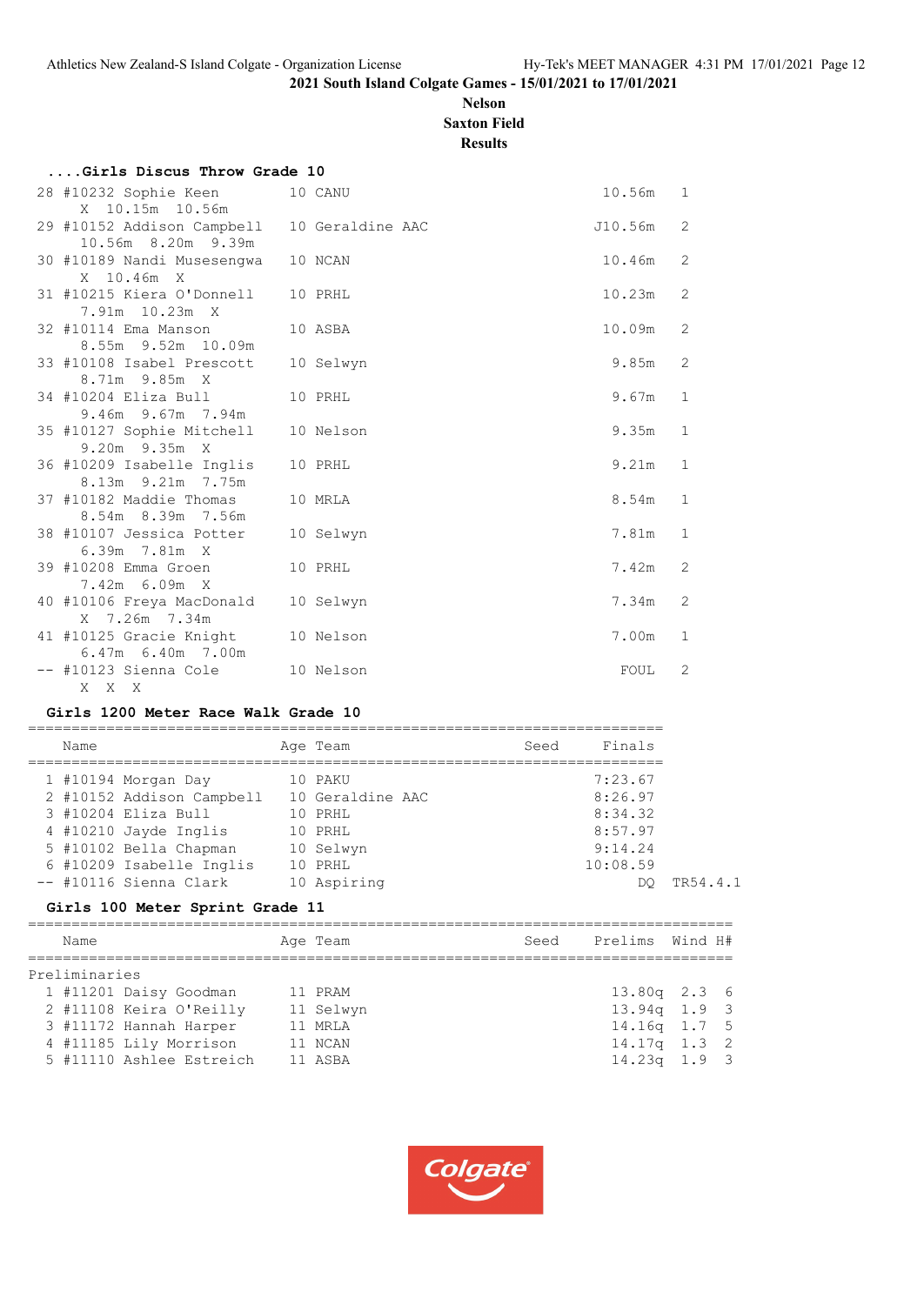**Nelson Saxton Field**

**Results**

## **....Girls 100 Meter Sprint Grade 11**

|  | 6 #11999 Charley Campbell   | 11 NBOL          | 14.29q | 2.1              | - 4                        |
|--|-----------------------------|------------------|--------|------------------|----------------------------|
|  | 7 #11136 Holly Donohoe      | 11 CHAV          | 14.52q | 2.1              | $\overline{4}$             |
|  | 8 #11171 Ryleigh Gale       | 11 MRLA          | 14.55q | 1.3              | $\overline{\phantom{0}}^2$ |
|  | 9 #11202 Amy Jarvis         | 11 PRAM          | 14.59q | 1.75             |                            |
|  | 10 #11235 Madison Earley    | 11 WTKC          | 14.66q | $2 \cdot 1$      | $\overline{4}$             |
|  | 11 #11194 Eleanor Young     | 11 PAKU          | 14.79q | 1.7              | 5                          |
|  | 12 #11183 Aliana Miller     | 11 NBOL          | 14.85q | 1.4              | $\overline{1}$             |
|  | 13 #11105 Saskia Kalotapu   | 11 Selwyn        | 14.91q | 2.3              | 6                          |
|  | 14 #11220 Ruby Mahuika      | 11 SCAN          | 14.92q | 1.9              | $\overline{\mathbf{3}}$    |
|  | 15 #11240 Amelia Paige Mcke | 11 PAKU          | 14.96q | 1.4              | $\mathbf 1$                |
|  | 16 #11138 Isabella McLeod   | 11 CHAV          | 15.04q | 1.3              | $\overline{c}$             |
|  | 17 #11144 Georgie Simon     | 11 CHAV          | 15.24q | 1.4              | $\mathbf{1}$               |
|  | 18 #11112 Toakase Makaui    | 11 ASBA          | 15.25q | 2.1              | $\overline{4}$             |
|  | 19 #11203 Kohurangi Murrow- | 11 PRAM          | 15.27q | 1.3              | $\overline{c}$             |
|  | 20 #11134 Zara De Vere      | 11 CHAV          | 15.28q | 1.9 3            |                            |
|  | 21 #11150 Toia Sheed        | 11 Geraldine AAC | 15.30q | 1.3              | $\overline{c}$             |
|  | 22 #11139 Tilly O'Sullivan  | 11 CHAV          | 15.39q | 1.7 <sub>5</sub> |                            |
|  | 23 #11292 Kacey McCully     | 11 OLYW          | 15.40q | 1.9              | 3                          |
|  | 24 #11104 Alessandra Jowsey | 11 Selwyn        | 15.47q | 1.4              | 1                          |
|  | 25 #11149 Evie Grant        | 11 Geraldine AAC | 15.52  | 1.9              | $\overline{\mathbf{3}}$    |
|  | 26 #11156 Hannah Roil       | 11 HTGA          | 15.52  | 2.14             |                            |
|  | 27 #11221 Erin O'Keeffe     | 11 SCAN          | 15.56  | 2.36             |                            |
|  | 28 #11206 Gisele Wearne     | 11 PHOX          | 15.63  | 1.4              | $\mathbf{1}$               |
|  | 29 #11188 Belle Tankersley  | 11 OLYW          | 15.72  | $1.7-5$          |                            |
|  | 30 #11125 Lucy Vincent      | 11 Nelson        | 15.77  | 2.3              | 6                          |
|  | 31 #11211 Lola Harris       | 11 PRHL          | 15.80  | 2.1              | 4                          |
|  | 32 #11222 Sophia Wright     | 11 SCAN          | 15.82  | 1.3              | $\overline{c}$             |
|  | 33 #11213 Miriama Northcott | 11 PRHL          | 16.03  | 1.9 3            |                            |
|  | 34 #11179 Jaye Wiapo        | 11 MRLA          | 16.05  | 1.9              | $\overline{\mathbf{3}}$    |
|  | 35 #11181 Antonia Ortiz Min | 11 Motueka AAC   | 16.38  | 2.14             |                            |
|  | 36 #11101 Alysa Brown       | 11 Selwyn        | 16.40  | 1.7              | 5                          |
|  | 37 #11197 Emily Barr        | 11 PTOC          | 16.47  | 2.3              | 6                          |
|  | 38 #11174 Jahbree MacDonald | 11 MRLA          | 16.63  | 1.4              | $\mathbf{1}$               |
|  | 39 #11114 Anna Quigley      | 11 ASBA          | 16.77  | 2.3              | 6                          |
|  | 40 #11168 Amelia Campbell   | 11 MRLA          | 16.83  | 2.1              | $\overline{4}$             |
|  | 41 #11200 Ella Ralfe        | 11 PTOC          | 16.88  | 1.3              | $\overline{\phantom{0}}^2$ |
|  | 42 #11119 Maia Bettjeman    | 11 Nelson        | 16.95  | $1.7-5$          |                            |
|  | 43 #11140 Suhaana Rai       | 11 CHAV          | 17.41  | 2.3              | 6                          |
|  | 44 #11127 Charlotte Cahill  | 11 Richmond      | 17.53  | $1.4 \quad 1$    |                            |
|  | 45 #11198 Irmhild Bronkhors | 11 PTOC          | 17.74  | 1.7 <sub>5</sub> |                            |
|  | 46 #11103 Emma Grenfell     | 11 Selwyn        | 18.38  | 1.3              | $\overline{2}$             |
|  | 47 #11196 Molly Noakes      | 11 PNTH          | 19.35  | 1.4              | $\mathbf 1$                |
|  |                             |                  |        |                  |                            |

## **Girls 100 Meter Sprint Grade 11**

| Name                     | Age Team  | Prelims | Semis            | Wind H# |  |
|--------------------------|-----------|---------|------------------|---------|--|
| Semi-Finals              |           |         |                  |         |  |
| 1 #11201 Daisy Goodman   | 11 PRAM   | 13.80   | 13.88q 1.9 1     |         |  |
| 2 #11172 Hannah Harper   | 11 MRLA   | 14.16   | $14.05q$ 0.5 3   |         |  |
| 3 #11108 Keira O'Reilly  | 11 Selwyn | 13.94   | $14.06q - 0.2$ 2 |         |  |
| 4 #11110 Ashlee Estreich | 11 ASBA   | 14.23   | $14.22q - 0.2$ 2 |         |  |
| 5 #11136 Holly Donohoe   | 11 CHAV   | 14.52   | $14.33q$ $1.9$ 1 |         |  |
|                          |           |         |                  |         |  |

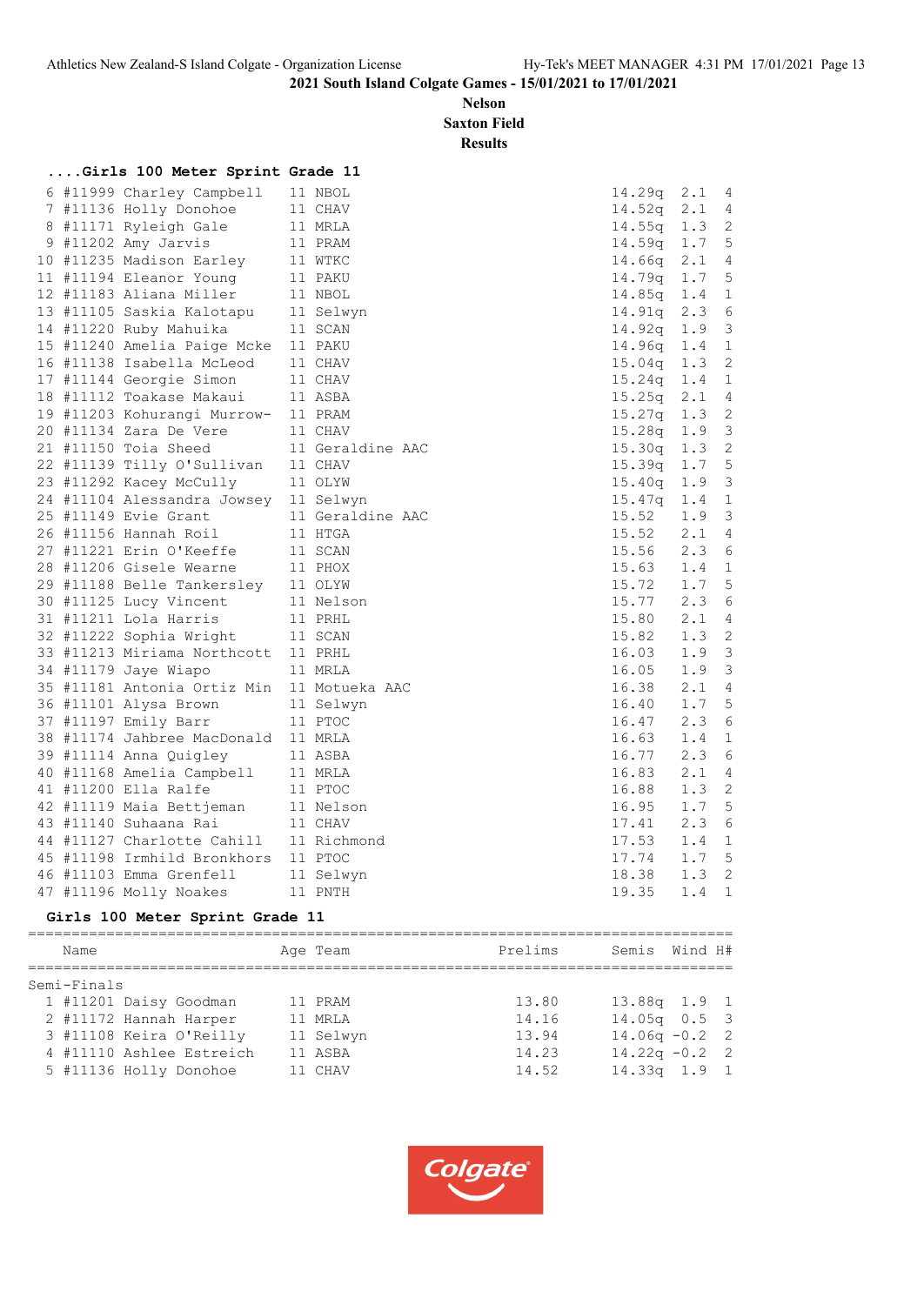**Nelson Saxton Field**

## **Results**

| Girls 100 Meter Sprint Grade 11             |         |       |                 |          |  |
|---------------------------------------------|---------|-------|-----------------|----------|--|
| 6 #11185 Lily Morrison 11 NCAN              |         | 14.17 | $14.34q$ 0.5 3  |          |  |
| 7 #11999 Charley Campbell 11 NBOL           |         | 14.29 | $14.36q$ 1.9 1  |          |  |
| 8 #11235 Madison Earley 11 WTKC             |         | 14.66 | $14.49q$ 0.5 3  |          |  |
| 9 #11202 Amy Jarvis 11 PRAM                 |         | 14.59 | 14.60  0.5  3   |          |  |
| 10 #11171 Ryleigh Gale 11 MRLA              |         | 14.55 | $14.64 - 0.2$ 2 |          |  |
| 11 #11194 Eleanor Young 11 PAKU             |         | 14.79 | $14.80 - 0.2$ 2 |          |  |
| 12 #11183 Aliana Miller 11 NBOL             |         | 14.85 | 14.93 1.9 1     |          |  |
| 13 #11105 Saskia Kalotapu 11 Selwyn         |         | 14.91 | 14.98  1.9  1   |          |  |
| 14 #11138 Isabella McLeod 11 CHAV           |         | 15.04 | 15.08  0.5  3   |          |  |
| 15 #11220 Ruby Mahuika 11 SCAN              |         | 14.92 | 15.11           | $-0.2$ 2 |  |
| 16 #11240 Amelia Paige Mcke                 | 11 PAKU | 14.96 | 15.18  0.5  3   |          |  |
| 17 #11112 Toakase Makaui 11 ASBA            |         | 15.25 | $15.29$ $1.9$ 1 |          |  |
| 18 #11203 Kohurangi Murrow- 11 PRAM         |         | 15.27 | $15.33$ $1.9$ 1 |          |  |
| 19 #11134 Zara De Vere 11 CHAV              |         | 15.28 | 15.36           | $-0.2$ 2 |  |
| 20 #11144 Georgie Simon 11 CHAV             |         | 15.24 | 15.41           | $-0.2$ 2 |  |
| 21 #11150 Toia Sheed 11 Geraldine AAC 15.30 |         |       | $15.42$ 0.5 3   |          |  |
| 22 #11139 Tilly O'Sullivan 11 CHAV          |         | 15.39 | 15.42 0.5 3     |          |  |
| 23 #11292 Kacey McCully 11 OLYW             |         | 15.40 | $15.50 -0.2$ 2  |          |  |
| 24 #11104 Alessandra Jowsey 11 Selwyn       |         | 15.47 | 15.71           | 1.9 1    |  |

#### **Girls 100 Meter Sprint Grade 11**

|        | Name |                           | Age Team  | Semis | Finals | Wind |
|--------|------|---------------------------|-----------|-------|--------|------|
| Finals |      |                           |           |       |        |      |
|        |      | 1 #11201 Daisy Goodman    | 11 PRAM   | 13.88 | 13.66  | 1.8  |
|        |      | 2 #11108 Keira O'Reilly   | 11 Selwyn | 14.06 | 13.86  | 1.8  |
|        |      | 3 #11172 Hannah Harper    | 11 MRLA   | 14.05 | 13.88  | 1.8  |
|        |      | 4 #11110 Ashlee Estreich  | 11 ASBA   | 14.22 | 13.98  | 1.8  |
|        |      | 5 #11185 Lily Morrison    | 11 NCAN   | 14.34 | 14.36  | 1.8  |
|        |      | 6 #11136 Holly Donohoe    | 11 CHAV   | 14.33 | 14.43  | 1.8  |
|        |      | 7 #11999 Charley Campbell | 11 NBOL   | 14.36 | 14.46  | 1.8  |
|        |      | 8 #11235 Madison Earley   | WTKC      | 14.49 | 14.59  | 1.8  |

## **Girls 200 Meter Sprint Grade 11**

| Name          |                                                  | Age Team    | Seed | Prelims          | Wind H# |  |
|---------------|--------------------------------------------------|-------------|------|------------------|---------|--|
| Preliminaries |                                                  |             |      |                  |         |  |
|               | 1 #11108 Keira O'Reilly                          | 11 Selwyn   |      | 28.69q 1.3 4     |         |  |
|               | 2 #11201 Daisy Goodman                           | 11 PRAM     |      | $29.01q$ $2.1$ 5 |         |  |
|               | 3 #11172 Hannah Harper 11 MRLA                   |             |      | $29.34q$ 0.7 1   |         |  |
|               | 4 #11110 Ashlee Estreich                         | 11 ASBA     |      | $29.59q$ 1.3 4   |         |  |
|               | 5 #11235 Madison Earley 11 WTKC                  |             |      | $29.62q$ 2.6 2   |         |  |
|               | 6 #11229 Charlotte Baldwin 11 Titahi Bay AAC Inc |             |      | 29.72q 2.1 5     |         |  |
|               | 7 #11202 Amy Jarvis                              | 11 PRAM     |      | $30.43q$ 0.7 1   |         |  |
|               | 8 #11194 Eleanor Young                           | 11 PAKU     |      | $30.48q$ 2.1 5   |         |  |
|               | 9 #11136 Holly Donohoe 11 CHAV                   |             |      | $30.49q$ 2.1 5   |         |  |
|               | 10 #11139 Tilly O'Sullivan                       | 11 CHAV     |      | $30.64q$ 1.4 3   |         |  |
|               | 11 #11138 Isabella McLeod                        | 11 CHAV     |      | $30.78q$ 2.6 2   |         |  |
|               | 12 #11185 Lily Morrison                          | 11 NCAN     |      | 30.84q 0.7 1     |         |  |
|               | 13 #11156 Hannah Roil                            | 11 HTGA     |      | $31.03q$ 2.1 5   |         |  |
|               | 14 #11126 Zoe Bonny                              | 11 Richmond |      | $31.10q$ 1.3 4   |         |  |

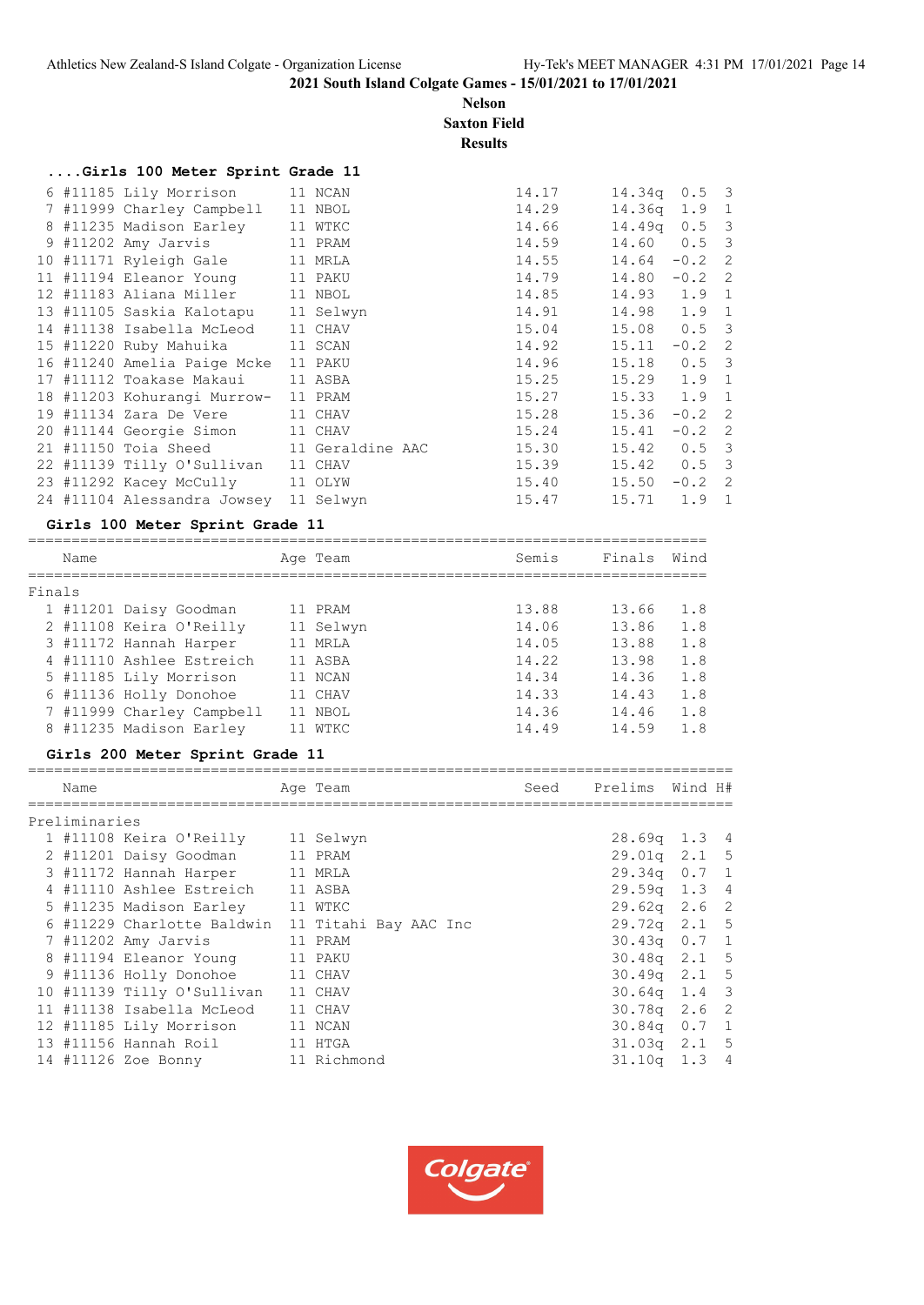#### **Nelson Saxton Field**

**Results**

|  | Girls 200 Meter Sprint Grade 11            |                                                   |                  |                  |  |
|--|--------------------------------------------|---------------------------------------------------|------------------|------------------|--|
|  | 15 #11134 Zara De Vere 11 CHAV             |                                                   | $31.31q$ $1.3$ 4 |                  |  |
|  | 16 #11210 Pera Gordon 11 PRHL              |                                                   | 31.34q 1.3 4     |                  |  |
|  | 17 #11221 Erin O'Keeffe 11 SCAN            |                                                   | $31.76q$ 1.4 3   |                  |  |
|  | 18 #11104 Alessandra Jowsey 11 Selwyn      |                                                   | $31.91q$ 2.6 2   |                  |  |
|  | 19 #11112 Toakase Makaui 11 ASBA           |                                                   | 32.00q 1.4 3     |                  |  |
|  | 20 #11292 Kacey McCully 11 OLYW            |                                                   | $32.09q$ 1.4 3   |                  |  |
|  | 21 #11171 Ryleigh Gale 11 MRLA             |                                                   | 32.30q 2.6 2     |                  |  |
|  | 22 #11203 Kohurangi Murrow- 11 PRAM        |                                                   | 32.46q 2.6 2     |                  |  |
|  | 23 #11240 Amelia Paige Mcke 11 PAKU        |                                                   | $32.65q$ 0.7 1   |                  |  |
|  | 24 #11143 Ruby Santos-Jacks 11 CHAV        |                                                   | $32.77q$ 0.7 1   |                  |  |
|  | 25 #11153 Miro Alexandra Gu 11 GRMA        |                                                   | 33.30 2.6 2      |                  |  |
|  | 26 #11183 Aliana Miller 11 NBOL            |                                                   | 33.30 1.3 4      |                  |  |
|  | 27 #11179 Jaye Wiapo 11 MRLA               |                                                   | $33.53$ 1.4 3    |                  |  |
|  | 28 #11149 Evie Grant 11 Geraldine AAC      |                                                   | $33.69$ 0.7 1    |                  |  |
|  | 29 #11206 Gisele Wearne 11 PHOX            |                                                   | 33.78 2.1 5      |                  |  |
|  | 30 #11181 Antonia Ortiz Min 11 Motueka AAC |                                                   | $34.27$ 0.7 1    |                  |  |
|  | 31 #11200 Ella Ralfe 11 PTOC               |                                                   | 34.83            | 2.6 <sub>2</sub> |  |
|  |                                            | 32 #11164 Kirikopi Skudder 11 Levin Athletic Club | $34.89$ 2.1 5    |                  |  |
|  | 33 #11222 Sophia Wright 11 SCAN            |                                                   | 35.03            | $1.3 \quad 4$    |  |
|  | 34 #11197 Emily Barr 11 PTOC               |                                                   | 35.58            | $1.4 \quad 3$    |  |
|  | 35 #11101 Alysa Brown 11 Selwyn            |                                                   | 35.77            | $1.4$ 3          |  |
|  | 36 #11168 Amelia Campbell 11 MRLA          |                                                   | 35.80            | $1.3 \quad 4$    |  |
|  | 37 #11114 Anna Quigley 11 ASBA             |                                                   | 35.91            | 2.6 <sub>2</sub> |  |
|  | 38 #11198 Irmhild Bronkhors 11 PTOC        |                                                   | 38.64 2.1 5      |                  |  |
|  | 39 #11122 Lylah Knight 11 Nelson           |                                                   | 39.26            | $1.4 \quad 3$    |  |
|  | 40 #11127 Charlotte Cahill 11 Richmond     |                                                   | 39.33            | $0.7 \quad 1$    |  |
|  |                                            |                                                   |                  |                  |  |

## **Girls 200 Meter Sprint Grade 11**

| Name        |                                     | Age Team                                         | Prelims | Semis Wind H#      |               |  |
|-------------|-------------------------------------|--------------------------------------------------|---------|--------------------|---------------|--|
| Semi-Finals |                                     |                                                  |         |                    |               |  |
|             | 1 #11108 Keira O'Reilly 11 Selwyn   |                                                  | 28.69   | $28.94q$ 2.5 1     |               |  |
|             | 2 #11201 Daisy Goodman 11 PRAM      |                                                  | 29.01   | $29.01q$ $2.7$ $2$ |               |  |
|             | 3 #11235 Madison Earley 11 WTKC     |                                                  | 29.62   | 29.08q 2.7 2       |               |  |
|             |                                     | 4 #11229 Charlotte Baldwin 11 Titahi Bay AAC Inc | 29.72   | $29.31q$ $2.5$ 1   |               |  |
|             | 5 #11110 Ashlee Estreich 11 ASBA    |                                                  | 29.59   | $29.32q$ 1.3 3     |               |  |
|             | 6 #11172 Hannah Harper 11 MRLA      |                                                  | 29.34   | 29.87q 1.3 3       |               |  |
|             | 7 #11185 Lily Morrison 11 NCAN      |                                                  | 30.84   | 29.99q 2.5 1       |               |  |
|             | 8 #11202 Amy Jarvis 11 PRAM         |                                                  | 30.43   | $30.58q$ 2.5 1     |               |  |
|             | 9 #11194 Eleanor Young 11 PAKU      |                                                  | 30.48   | $30.68$ 2.7 2      |               |  |
|             | 10 #11139 Tilly O'Sullivan 11 CHAV  |                                                  | 30.64   | $31.09$ 1.3 3      |               |  |
|             | 11 #11126 Zoe Bonny 11 Richmond     |                                                  | 31.10   | $31.13$ $2.7$ 2    |               |  |
|             | 12 #11138 Isabella McLeod 11 CHAV   |                                                  | 30.78   | $31.16$ $2.7$ 2    |               |  |
|             | 13 #11210 Pera Gordon 11 PRHL       |                                                  | 31.34   | 31.36 1.3 3        |               |  |
|             | 14 #11134 Zara De Vere 11 CHAV      |                                                  | 31.31   | 31.58              | $1.3-3$       |  |
|             | 15 #11136 Holly Donohoe 11 CHAV     |                                                  | 30.49   | $31.59$ $1.3$ 3    |               |  |
|             | 16 #11112 Toakase Makaui 11 ASBA    |                                                  | 32.00   | 32.01              | $2.5 \quad 1$ |  |
|             | 17 #11156 Hannah Roil 11 HTGA       |                                                  | 31.03   | $32.13$ $2.5$ 1    |               |  |
|             | 18 #11292 Kacey McCully 11 OLYW     |                                                  | 32.09   | $32.19$ $2.7$ 2    |               |  |
|             | 19 #11203 Kohurangi Murrow- 11 PRAM |                                                  | 32.46   | 32.30 1.3 3        |               |  |
|             | 20 #11143 Ruby Santos-Jacks 11 CHAV |                                                  | 32.77   | 32.33              | $2.5 \quad 1$ |  |
|             | 21 #11221 Erin O'Keeffe             | 11 SCAN                                          | 31.76   | 32.76              | $2.7-2$       |  |

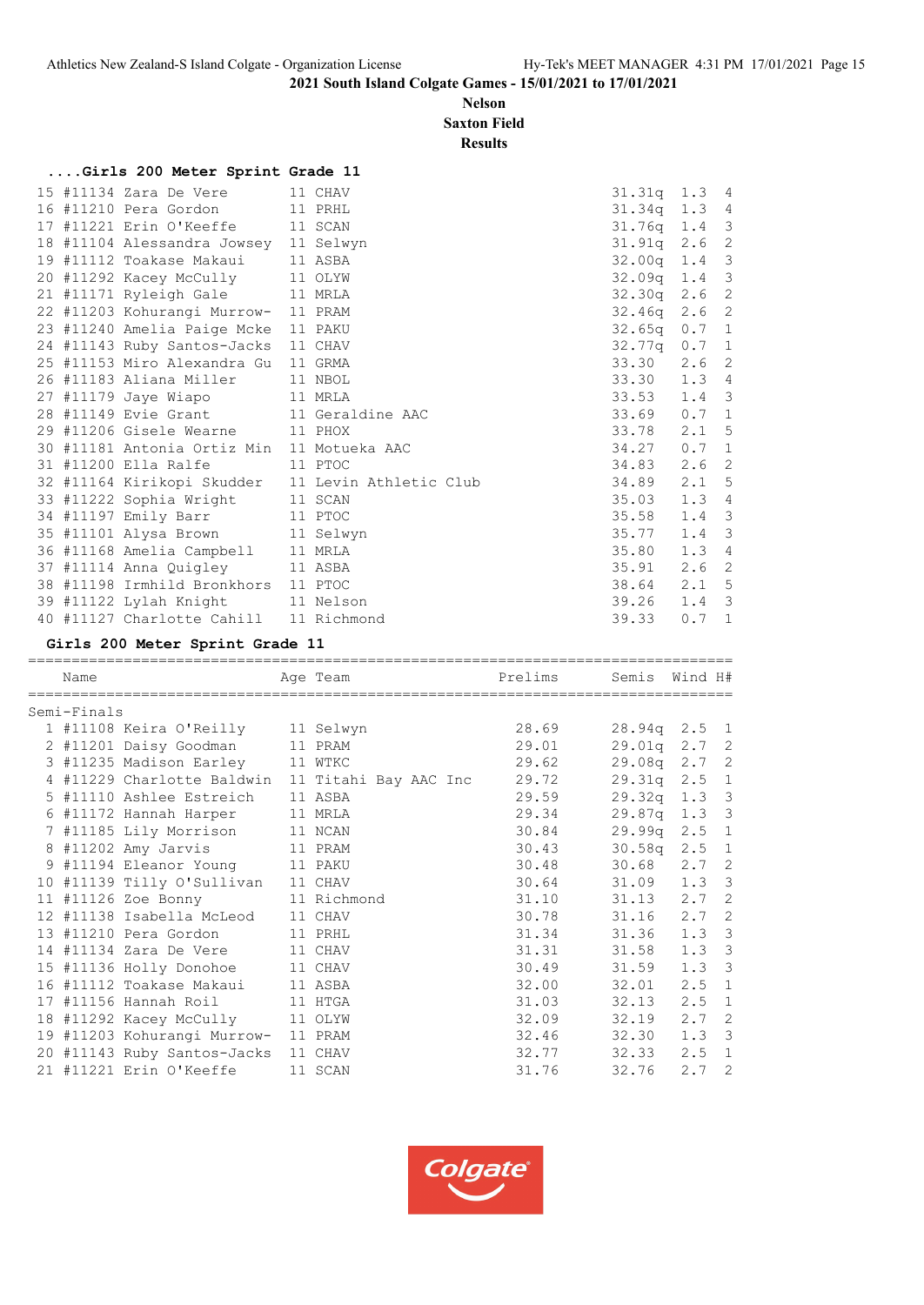**Nelson Saxton Field**

#### **Results**

#### **....Girls 200 Meter Sprint Grade 11**

| 22 #11104 Alessandra Jowsey  11 Selwyn | 31.91 | 32.88 2.5 1 |  |
|----------------------------------------|-------|-------------|--|
| 23 #11171 Ryleigh Gale 11 MRLA         | 32.30 | 33.12 1.3 3 |  |
| 24 #11240 Amelia Paige Mcke 11 PAKU    | 32.65 | 33.99 2.7 2 |  |

#### **Girls 200 Meter Sprint Grade 11**

|        | Name |                            | Age Team              | Semis | Finals | Wind |
|--------|------|----------------------------|-----------------------|-------|--------|------|
| Finals |      |                            |                       |       |        |      |
|        |      | 1 #11108 Keira O'Reilly    | 11 Selwyn             | 28.94 | 28.63  | 2.3  |
|        |      | 2 #11201 Daisy Goodman     | 11 PRAM               | 29.01 | 28.97  | 2.3  |
|        |      | 3 #11172 Hannah Harper     | 11 MRLA               | 29.87 | 29.16  | 2.3  |
|        |      | 4 #11235 Madison Earley    | 11 WTKC               | 29.08 | 29.18  | 2.3  |
|        |      | 5 #11229 Charlotte Baldwin | 11 Titahi Bay AAC Inc | 29.31 | 29.54  | 2.3  |
|        |      | 5 #11110 Ashlee Estreich   | 11 ASBA               | 29.32 | 29.54  | 2.3  |
|        |      | 7 #11202 Amy Jarvis        | 11 PRAM               | 30.58 | 31.34  | 2.3  |
|        |      |                            |                       |       |        |      |

| TILLS CHAILOCC DAIGWIN II IICANI DAY AAC INC                                                    |          |       |                 | ں ، ب          |
|-------------------------------------------------------------------------------------------------|----------|-------|-----------------|----------------|
| 5 #11110 Ashlee Estreich 11 ASBA                                                                |          | 29.32 | 29.54           | 2.3            |
| 7 #11202 Amy Jarvis 11 PRAM                                                                     |          |       | 30.58 31.34 2.3 |                |
| 8 #11185 Lily Morrison 11 NCAN                                                                  |          | 29.99 | $31.54$ 2.3     |                |
| Girls 400 Meter Sprint Grade 11                                                                 |          |       |                 |                |
| Name                                                                                            | Age Team |       | Seed Prelims H# |                |
| Preliminaries                                                                                   |          |       |                 |                |
| 1 #11223 Abby O'Boyle 11 St Pauls A & HC                                                        |          |       | $67.86q$ 2      |                |
| 2 #11235 Madison Earley 11 WTKC                                                                 |          |       | $68.81q$ 5      |                |
| 3 #11999 Charley Campbell 11 NBOL                                                               |          |       | $70.25q$ 4      |                |
| 4 #11126 Zoe Bonny 11 Richmond                                                                  |          |       | 70.37q 2        |                |
| 5 #11121 Bella Cain-Townle 11 Nelson                                                            |          |       | 71.02q 5        |                |
| 6 #11220 Ruby Mahuika 11 SCAN                                                                   |          |       | 71.07q 6        |                |
| 7 #11110 Ashlee Estreich 11 ASBA                                                                |          |       | $71.34q$ 2      |                |
| 8 #11171 Ryleigh Gale 11 MRLA                                                                   |          |       | $71.58q$ 6      |                |
| 9 #11157 Maisie Simpson 11 HTGA                                                                 |          |       | 71.81           | 3              |
| 10 #11210 Pera Gordon 11 PRHL                                                                   |          |       | 71.99           | $\mathbf{3}$   |
| 11 #11144 Georgie Simon 11 CHAV                                                                 |          |       | 72.00           | 3              |
| 12 #11199 Tessa De Wit 11 PTOC                                                                  |          |       | 72.47           | $\mathbf{1}$   |
| 13 #11141 Nicole Ridd 11 CHAV                                                                   |          |       | 72.54           | $\mathbf{1}$   |
| 14 #11139 Tilly O'Sullivan 11 CHAV                                                              |          |       | 72.86           | 2              |
| 15 #11134 Zara De Vere 11 CHAV                                                                  |          |       | 73.35           | $\overline{4}$ |
| 16 #11175 Ava Marcroft                                                                          | 11 MRLA  |       | 73.61           | 3              |
| 17 #11194 Eleanor Young 11 PAKU                                                                 |          |       | 73.98           | 5              |
| 18 #11109 Meg Wright 11 Selwyn                                                                  |          |       | 75.10           | 6              |
| 19 #11116 Katelyn Thirkell 11 Ashhurst H & AC                                                   |          |       | 75.13           | 6              |
| 20 #11147 Sophie Crofskey 11 FLDA                                                               |          |       | 75.28           | 1              |
| 21 #11156 Hannah Roil<br>11 HTGA                                                                |          |       | 75.67           | 2              |
| 22 #11239 Lola Saunders 11 Ariki AA & HC                                                        |          |       | 76.00           | $\mathbf{1}$   |
| 23 #11150 Toia Sheed 11 Geraldine AAC                                                           |          |       | 76.21           | 3              |
| 24 #11125 Lucy Vincent 11 Nelson                                                                |          |       | 76.49           | 1              |
| 25 #11104 Alessandra Jowsey 11 Selwyn                                                           |          |       | 76.87 4         |                |
| 25 #11104 Altoumulation 1.<br>26 #11207 Molly Arnott 11 PRHL<br>27 #11221 Frin O'Keeffe 11 SCAN |          |       | 76.97           | $\mathbf{1}$   |
|                                                                                                 |          |       | 77.45           | 5              |

 28 #11143 Ruby Santos-Jacks 11 CHAV 77.84 6 29 #11136 Holly Donohoe 11 CHAV 77.98 6 30 #11152 Johanna Groot 11 GRMA 79.12 5

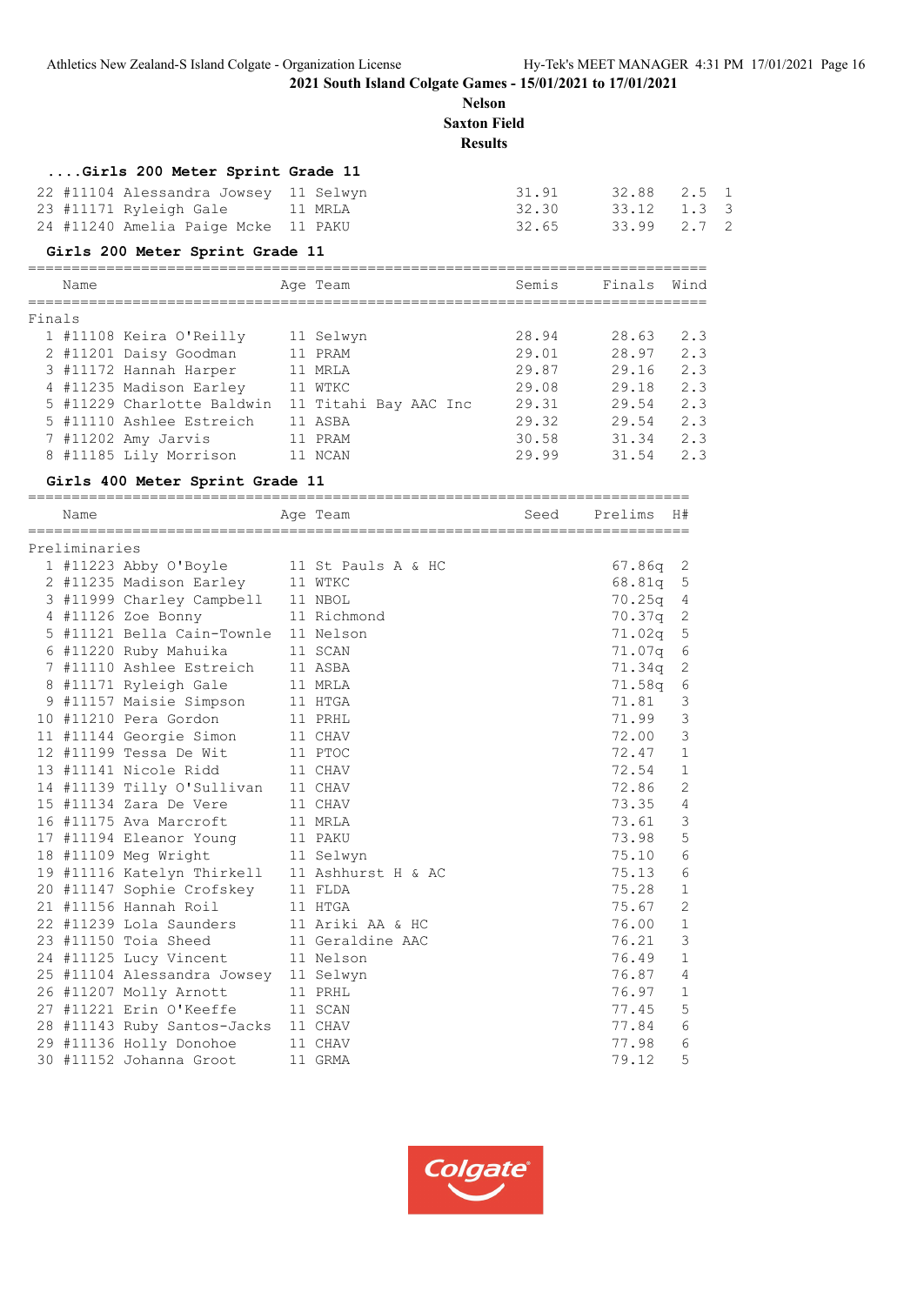#### **Nelson Saxton Field**

**Results**

## **....Girls 400 Meter Sprint Grade 11**

| 31 #11153 Miro Alexandra Gu 11 GRMA               |           | 79.88   | 2             |
|---------------------------------------------------|-----------|---------|---------------|
| 32 #11224 Cora O'Rourke 11 St Pauls A & HC        |           | 1:20.03 | 4             |
| 33 #11164 Kirikopi Skudder 11 Levin Athletic Club |           | 1:21.07 | 4             |
| 34 #11105 Saskia Kalotapu                         | 11 Selwyn | 1:21.68 | 5             |
| 35 #11183 Aliana Miller 11 NBOL                   |           | 1:22.50 | 6             |
| 36 #11168 Amelia Campbell                         | 11 MRLA   | 1:23.66 | 4             |
| 37 #11195 Lucy Cadzow 11 PNTH                     |           | 1:25.54 | 6             |
| 38 #11197 Emily Barr 11 PTOC                      |           | 1:26.12 | - 2           |
| 39 #11101 Alysa Brown 11 Selwyn                   |           | 1:30.28 | 3             |
| 40 #11122 Lylah Knight 11 Nelson                  |           | 1:32.52 | 2             |
| 41 #11127 Charlotte Cahill 11 Richmond            |           | 1:36.92 | 4             |
| -- #11181 Antonia Ortiz Min 11 Motueka AAC        |           | FS      | 3 Rule TR16.8 |
|                                                   |           |         |               |

#### **Girls 400 Meter Sprint Grade 11**

|        | Name |                            | Age Team           | Prelims | Finals  |
|--------|------|----------------------------|--------------------|---------|---------|
| Finals |      |                            |                    |         |         |
|        |      | 1 #11235 Madison Earley    | WTKC               | 68.81   | 65.96   |
|        |      | 2 #11223 Abby O'Boyle      | 11 St Pauls A & HC | 67.86   | 66.75   |
|        |      | 3 #11126 Zoe Bonny         | 11 Richmond        | 70.37   | 68.63   |
|        |      | 4 #11121 Bella Cain-Townle | 11 Nelson          | 71.02   | 69.91   |
|        |      | 5 #11110 Ashlee Estreich   | 11 ASBA            | 71.34   | 70.44   |
|        |      | 6 #11220 Ruby Mahuika      | SCAN               | 71.07   | 74.70   |
|        |      | 7 #11171 Ryleigh Gale      | MRT.A              | 71.58   | 77.77   |
|        |      | 8 #11999 Charley Campbell  | NBOL               | 70.25   | 1:23.80 |

#### **Girls 800 Meter Run Grade 11**

| Name | .================                             | Age Team | Seed | Finals  |
|------|-----------------------------------------------|----------|------|---------|
|      | 1 #11121 Bella Cain-Townle 11 Nelson          |          |      | 2:31.61 |
|      | 2 #11223 Abby O'Boyle 11 St Pauls A & HC      |          |      | 2:34.37 |
|      | 3 #11199 Tessa De Wit 11 PTOC                 |          |      | 2:37.09 |
|      | 4 #11141 Nicole Ridd 11 CHAV                  |          |      | 2:37.95 |
|      | 5 #11186 Harmony Naeata 11 NHBC               |          |      | 2:43.33 |
|      | 6 #11215 Grace Smith 11 PRHL                  |          |      | 2:43.57 |
|      | 7 #11147 Sophie Crofskey 11 FLDA              |          |      | 2:43.61 |
|      | 8 #11220 Ruby Mahuika 11 SCAN                 |          |      | 2:48.63 |
|      | 9 #11144 Georgie Simon 11 CHAV                |          |      | 2:49.38 |
|      | 10 #11150 Toia Sheed 11 Geraldine AAC         |          |      | 2:50.99 |
|      | 11 #11157 Maisie Simpson 11 HTGA              |          |      | 2:51.79 |
|      | 12 #11175 Ava Marcroft 11 MRLA                |          |      | 2:56.86 |
|      | 13 #11239 Lola Saunders 11 Ariki AA & HC      |          |      | 2:58.52 |
|      | 14 #11207 Molly Arnott 11 PRHL                |          |      | 3:01.57 |
|      | 15 #11116 Katelyn Thirkell 11 Ashhurst H & AC |          |      | 3:02.39 |
|      | 16 #11152 Johanna Groot 11 GRMA               |          |      | 3:05.77 |
|      | 17 #11146 Vesper Woodfield 11 CHAV            |          |      | 3:14.32 |
|      | 18 #11195 Lucy Cadzow 11 PNTH                 |          |      | 3:17.69 |
|      | 19 #11231 Maddison McDonald 11 CANU           |          |      | 3:19.84 |

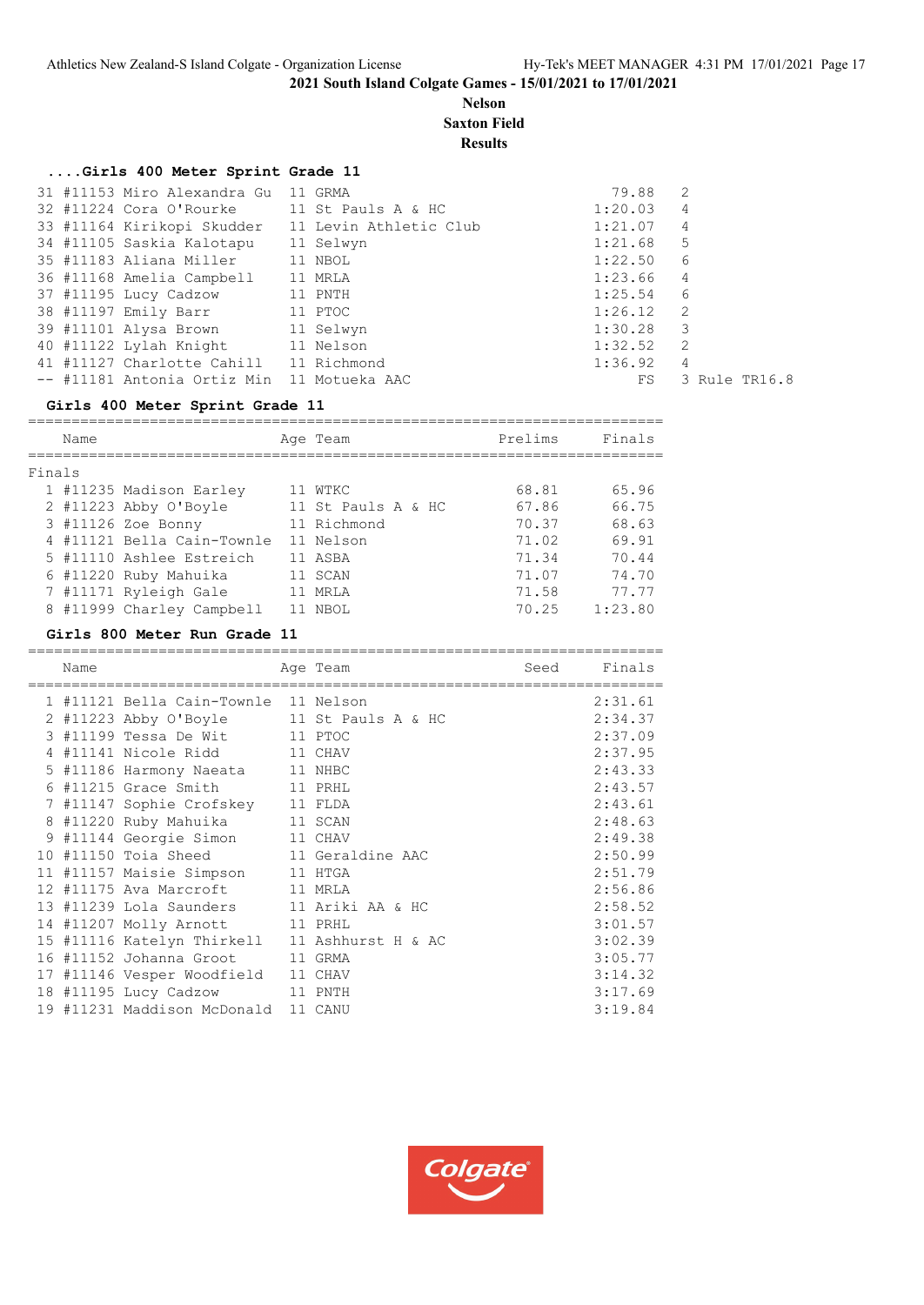#### **Nelson Saxton Field Results**

============================================================================

#### **Girls 1500 Meter Run Grade 11**

| Name |                                      | Age Team           | Seed | Finals  |
|------|--------------------------------------|--------------------|------|---------|
|      | 1 #11121 Bella Cain-Townle 11 Nelson |                    |      | 5:07.62 |
|      | 2 #11223 Abby O'Boyle                | 11 St Pauls A & HC |      | 5:18.70 |
|      | 3 #11141 Nicole Ridd                 | 11 CHAV            |      | 5:20.03 |
|      | 4 #11199 Tessa De Wit                | 11 PTOC            |      | 5:29.31 |
|      | 5 #11126 Zoe Bonny                   | 11 Richmond        |      | 5:36.53 |
|      | 6 #11147 Sophie Crofskey             | 11 FLDA            |      | 5:44.43 |
|      | 7 #11215 Grace Smith                 | 11 PRHL            |      | 5:46.46 |
|      | 8 #11109 Meg Wright                  | 11 Selwyn          |      | 6:00.88 |
|      | 9 #11143 Ruby Santos-Jacks           | 11 CHAV            |      | 6:01.28 |
|      | 10 #11239 Lola Saunders              | 11 Ariki AA & HC   |      | 6:05.33 |
|      | 11 #11210 Pera Gordon                | 11 PRHL            |      | 6:13.35 |
|      | 12 #11152 Johanna Groot              | 11 GRMA            |      | 6:14.19 |
|      | 13 #11116 Katelyn Thirkell           | 11 Ashhurst H & AC |      | 6:27.92 |
|      | 14 #11151 Lucy Boere                 | 11 GRMA            |      | 6:39.28 |
|      | 15 #11231 Maddison McDonald          | 11 CANU            |      | 6:49.73 |
|      |                                      |                    |      |         |

# **Girls 4x100 Meter Relay Grade 11**

| Team                                                      |    | Seed                            | Prelims            | H#             |
|-----------------------------------------------------------|----|---------------------------------|--------------------|----------------|
| Preliminaries                                             |    |                                 |                    |                |
| 1 Marlborough Athletics<br>' A '                          |    |                                 | $57.84q$ 1         |                |
| 1) #11175 Ava Marcroft 11                                 |    | 2) #11171 Ryleigh Gale 11       |                    |                |
| 3) #11179 Jaye Wiapo 11                                   |    | 4) #11172 Hannah Harper 11      |                    |                |
| 2 Paraparaumu T & F Club 'A'                              |    |                                 | 58.89q 1           |                |
| 1) #10201 Ella McGuigan 10                                |    | 2) #11202 Amy Jarvis 11         |                    |                |
| 3) #11201 Daisy Goodman 11                                | 4) | #11203 Kohurangi Murrow-Rewi 11 |                    |                |
| 3 Christchurch Avon AC 'A'                                |    |                                 | $59.72q$ 2         |                |
| 1) #11136 Holly Donohoe 11                                |    | 2) #11139 Tilly O'Sullivan 11   |                    |                |
| 3) #11134 Zara De Vere 11                                 | 4) | #11138 Isabella McLeod 11       |                    |                |
| 4 Port Hills Athletic Club<br>$\mathsf{A}$                |    |                                 | $63.65q$ 2         |                |
| 1) #11207 Molly Arnott 11                                 |    | 2) #11210 Pera Gordon 11        |                    |                |
| 3) #11211 Lola Harris 11                                  |    | 4) #11213 Miriama Northcott 11  |                    |                |
| 5 Christchurch Avon AC<br>$'$ B <sup><math>'</math></sup> |    |                                 | $64.33q$ 2         |                |
| 1) #11143 Ruby Santos-Jackson 11                          |    | 2) #11146 Vesper Woodfield 11   |                    |                |
| 3) #11140 Suhaana Rai 11                                  | 4) | #11144 Georgie Simon 11         |                    |                |
| 6 Selwyn 'A'                                              |    |                                 | 65.55 <sub>a</sub> | $\overline{1}$ |
| 1) #11103 Emma Grenfell 11                                |    | 2) #11105 Saskia Kalotapu 11    |                    |                |
| 3) #11101 Alysa Brown 11                                  | 4) | #11104 Alessandra Jowsey 11     |                    |                |
| 7 Papanui Toc H Athletic Club<br>' A'                     |    |                                 | $66.52q$ 2         |                |
| 1) #10197 Chloe Donald 10                                 |    | 2) #11198 Irmhild Bronkhorst 11 |                    |                |
| 3) #11197 Emily Barr 11                                   | 4) | #11199 Tessa De Wit 11          |                    |                |
| 8 Ashburton Athletic Club<br>$^{\prime}$ A $^{\prime}$    |    |                                 | 68.25q             | $\sqrt{1}$     |
| 1) #10114 Ema Manson 10                                   |    | 2) #11113 Chloe Peck 11         |                    |                |
| 3) #11114 Anna Quigley 11                                 | 4) | #11112 Toakase Makaui 11        |                    |                |
| 9 Richmond 'A'                                            |    |                                 | 69.24              | $\mathbf{1}$   |
| 1) #10133 Amelie Newberry 10                              |    | 2) #11127 Charlotte Cahill 11   |                    |                |
| 3) #11129 Hayley Walker 11                                | 4) | #11126 Zoe Bonny 11             |                    |                |
| 10 University Canterbury AC 'A'                           |    |                                 | 71.11              | $\overline{2}$ |
| 1) #10233 Adeilia Orr 10                                  |    | 2) #11231 Maddison McDonald 11  |                    |                |
| 3) #10232 Sophie Keen 10                                  | 4) | #10230 Sophie Cleave 10         |                    |                |
|                                                           |    |                                 |                    |                |

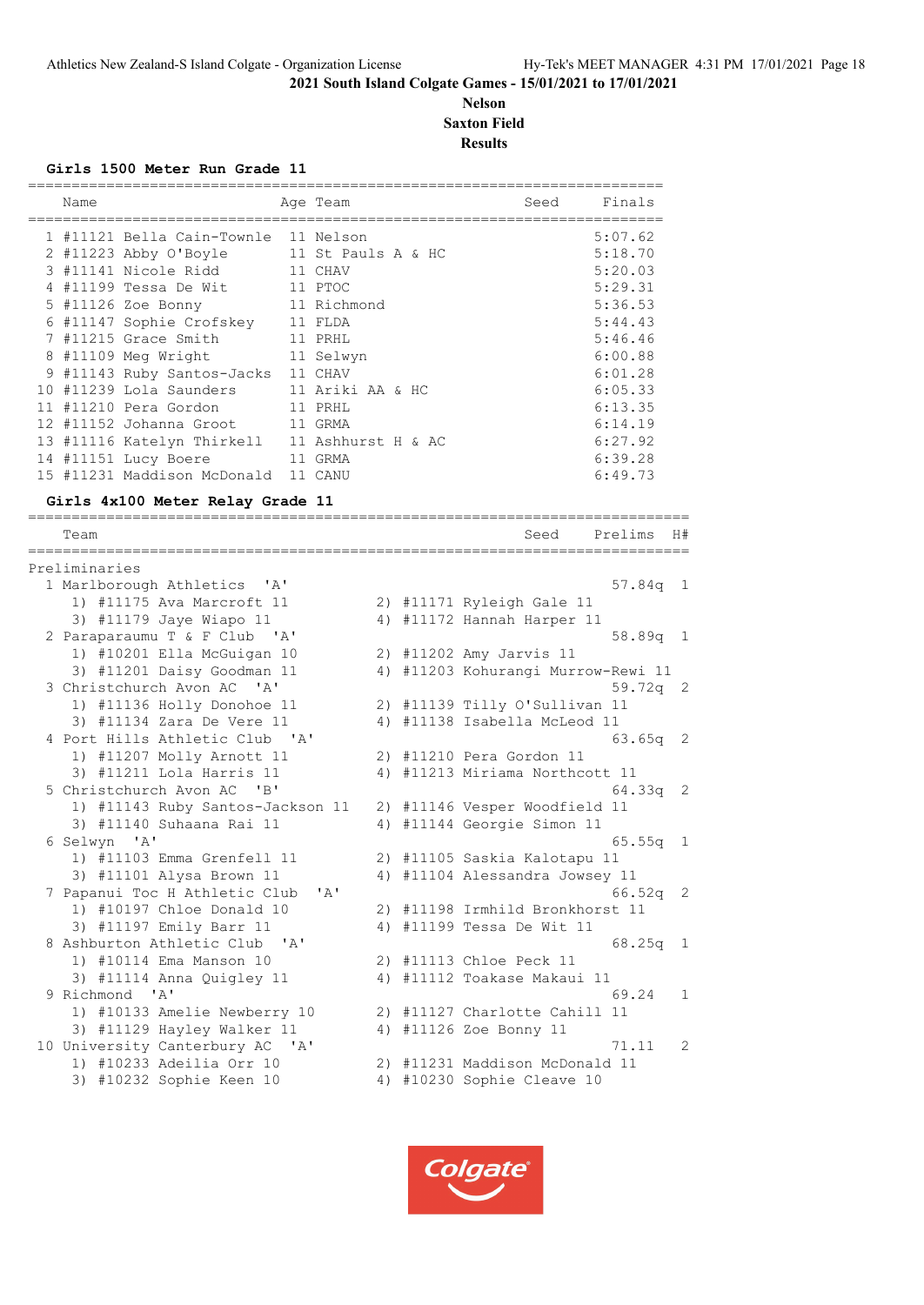#### **Nelson Saxton Field**

**Results**

#### **Girls 4x100 Meter Relay Grade 11**

| Team                              |  | Prelims<br>Finals                |                                                                                                                                                                                                                                                                                                                                                                                                                                                                                                  |
|-----------------------------------|--|----------------------------------|--------------------------------------------------------------------------------------------------------------------------------------------------------------------------------------------------------------------------------------------------------------------------------------------------------------------------------------------------------------------------------------------------------------------------------------------------------------------------------------------------|
|                                   |  |                                  |                                                                                                                                                                                                                                                                                                                                                                                                                                                                                                  |
| Finals                            |  |                                  |                                                                                                                                                                                                                                                                                                                                                                                                                                                                                                  |
| 1 Paraparaumu T & F Club 'A'      |  | 58.89<br>57.36                   |                                                                                                                                                                                                                                                                                                                                                                                                                                                                                                  |
| 1) #10201 Ella McGuigan 10        |  |                                  |                                                                                                                                                                                                                                                                                                                                                                                                                                                                                                  |
| 3) #11201 Daisy Goodman 11        |  |                                  |                                                                                                                                                                                                                                                                                                                                                                                                                                                                                                  |
| 2 Marlborough Athletics 'A'       |  | 58.12<br>57.84                   |                                                                                                                                                                                                                                                                                                                                                                                                                                                                                                  |
| 1) #11175 Ava Marcroft 11         |  |                                  |                                                                                                                                                                                                                                                                                                                                                                                                                                                                                                  |
| 3) #11179 Jaye Wiapo 11           |  |                                  |                                                                                                                                                                                                                                                                                                                                                                                                                                                                                                  |
| 3 Christchurch Avon AC 'A'        |  | 59.72<br>59.20                   |                                                                                                                                                                                                                                                                                                                                                                                                                                                                                                  |
| 1) #11136 Holly Donohoe 11        |  |                                  |                                                                                                                                                                                                                                                                                                                                                                                                                                                                                                  |
| 3) #11134 Zara De Vere 11         |  |                                  |                                                                                                                                                                                                                                                                                                                                                                                                                                                                                                  |
| 4 Christchurch Avon AC 'B'        |  | 64.33 62.97                      |                                                                                                                                                                                                                                                                                                                                                                                                                                                                                                  |
| 1) #11143 Ruby Santos-Jackson 11  |  |                                  |                                                                                                                                                                                                                                                                                                                                                                                                                                                                                                  |
| 3) #11140 Suhaana Rai 11          |  |                                  |                                                                                                                                                                                                                                                                                                                                                                                                                                                                                                  |
| 5 Port Hills Athletic Club 'A'    |  | 63.65 64.22                      |                                                                                                                                                                                                                                                                                                                                                                                                                                                                                                  |
| 1) #11207 Molly Arnott 11         |  |                                  |                                                                                                                                                                                                                                                                                                                                                                                                                                                                                                  |
| 3) #11211 Lola Harris 11          |  |                                  |                                                                                                                                                                                                                                                                                                                                                                                                                                                                                                  |
| 6 Selwyn 'A'                      |  | 65.55<br>64.57                   |                                                                                                                                                                                                                                                                                                                                                                                                                                                                                                  |
| 1) #11103 Emma Grenfell 11        |  |                                  |                                                                                                                                                                                                                                                                                                                                                                                                                                                                                                  |
| 3) #11101 Alysa Brown 11          |  |                                  |                                                                                                                                                                                                                                                                                                                                                                                                                                                                                                  |
| 7 Papanui Toc H Athletic Club 'A' |  | 66.52<br>65.39                   |                                                                                                                                                                                                                                                                                                                                                                                                                                                                                                  |
| 1) #10197 Chloe Donald 10         |  |                                  |                                                                                                                                                                                                                                                                                                                                                                                                                                                                                                  |
| 3) #11197 Emily Barr 11           |  |                                  |                                                                                                                                                                                                                                                                                                                                                                                                                                                                                                  |
| 8 Ashburton Athletic Club 'A'     |  | 68.52<br>68.25                   |                                                                                                                                                                                                                                                                                                                                                                                                                                                                                                  |
| 1) #10114 Ema Manson 10           |  |                                  |                                                                                                                                                                                                                                                                                                                                                                                                                                                                                                  |
| 3) #11114 Anna Quigley 11         |  |                                  |                                                                                                                                                                                                                                                                                                                                                                                                                                                                                                  |
|                                   |  | 4)<br>4)<br>4)<br>4)<br>4)<br>4) | 2) #11202 Amy Jarvis 11<br>#11203 Kohurangi Murrow-Rewi 11<br>2) #11171 Ryleigh Gale 11<br>4) #11172 Hannah Harper 11<br>2) #11139 Tilly O'Sullivan 11<br>4) #11138 Isabella McLeod 11<br>2) #11146 Vesper Woodfield 11<br>#11144 Georgie Simon 11<br>2) #11210 Pera Gordon 11<br>#11213 Miriama Northcott 11<br>2) #11105 Saskia Kalotapu 11<br>#11104 Alessandra Jowsey 11<br>2) #11198 Irmhild Bronkhorst 11<br>#11199 Tessa De Wit 11<br>2) #11113 Chloe Peck 11<br>#11112 Toakase Makaui 11 |

## **Girls High Jump Grade 11**

| Name                                                                                                                           | Age Team                 | Seed | Finals |
|--------------------------------------------------------------------------------------------------------------------------------|--------------------------|------|--------|
| 1 #11187 Fernanda Tirado 11 NHBC<br>1.25 1.30 1.33 1.36 1.39 1.52<br>$O$ XO<br>$\circ$<br>$\circ$                              | O XXX                    |      | 1.39m  |
| 2 #11223 Abby O'Boyle 11 St Pauls A & HC<br>1.10 1.15 1.20 1.25 1.30 1.33 1.36 1.39<br>$O$ XO<br>$\circ$<br>$\circ$            | $O$ XO<br>$\circ$<br>XXX |      | 1.36m  |
| 3 #11240 Amelia Paige Mcke 11 PAKU<br>1.10 1.15 1.20 1.25 1.30 1.33 1.36 1.39<br>$O$ XO<br>$\circ$<br>$\circ$<br>$\circ$       | $\circ$<br>XO<br>XXX     |      | J1.36m |
| 4 #11172 Hannah Harper 11 MRLA<br>1.10 1.15 1.20 1.25 1.30 1.33 1.36<br>$\bigcirc$<br>$\Omega$<br>$\Omega$<br>XO<br>$\bigcirc$ | O XXX                    |      | 1.33m  |
| 5 #11201 Daisy Goodman 11 PRAM<br>1.10 1.15 1.20 1.25 1.30<br>$\circ$<br>O XXX<br>$\circ$<br>$\circ$                           |                          |      | 1.25m  |
| 6 #11174 Jahbree MacDonald 11 MRLA<br>1.10 1.15 1.20 1.25 1.30<br>$O$ XO<br>$\circ$<br>$\circ$<br>XXX                          |                          |      | J1.25m |
| 7 #11171 Ryleigh Gale 11 MRLA<br>1.10 1.15 1.20 1.25<br>$\circ$<br>$\circ$<br>$\circ$<br>XXX                                   |                          |      | 1.20m  |

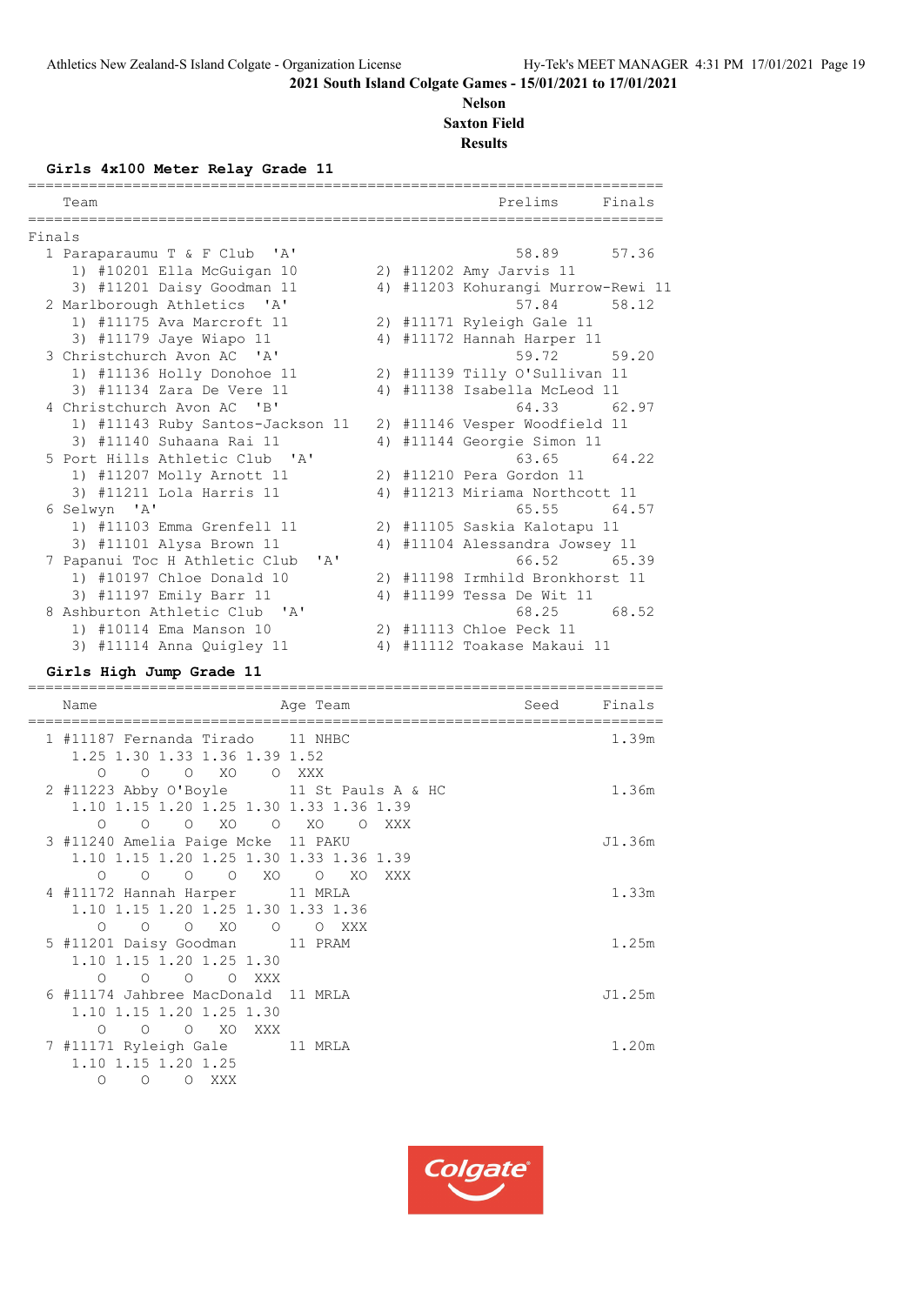## **Nelson Saxton Field**

**Results**

| Girls High Jump Grade 11                                            |           |        |    |
|---------------------------------------------------------------------|-----------|--------|----|
| 7 #11110 Ashlee Estreich<br>1.10 1.15 1.20 1.25<br>O O O XXX        | 11 ASBA   | 1.20m  |    |
| 9 #11105 Saskia Kalotapu<br>1.10 1.15 1.20 1.25<br>O XXO<br>O XXX   | 11 Selwyn | J1.20m |    |
| 10 #11215 Grace Smith<br>1.10 1.15 1.20 1.25<br>O O XO XXX          | 11 PRHL   | J1.20m |    |
| 11 #11221 Erin O'Keeffe<br>1.10 1.15 1.20 1.25<br>O XO XO XXX       | 11 SCAN   | J1.20m |    |
| 12 #11143 Ruby Santos-Jacks<br>1.10 1.15 1.20 1.25<br>O O XXO XXX   | 11 CHAV   | J1.20m |    |
| 12 #11108 Keira O'Reilly<br>1.15 1.20 1.25<br>O XXO XXX             | 11 Selwyn | J1.20m |    |
| 14 #11188 Belle Tankersley<br>1.10 1.15 1.20 1.25<br>O XO XXO XXX   | 11 OLYW   | J1.20m |    |
| 15 #11138 Isabella McLeod 11 CHAV<br>1.10 1.15 1.20<br>O O XXX      |           | 1.15m  |    |
| 16 #11121 Bella Cain-Townle 11 Nelson<br>1.10 1.15 1.20<br>O XO XXX |           | J1.15m |    |
| 16 #11186 Harmony Naeata<br>1.10 1.15 1.20<br>XO XXX<br>$\circ$     | 11 NHBC   | J1.15m |    |
| 18 #11136 Holly Donohoe<br>1.10 1.15 1.20<br>XO XXO XXX             | 11 CHAV   | J1.15m |    |
| 19 #11125 Lucy Vincent 11 Nelson<br>1.10 1.15<br>O XXX              |           | 1.10m  |    |
| 20 #11141 Nicole Ridd 11 CHAV<br>1.10 1.15<br>XO XXX                |           | J1.10m |    |
| - #11119 Maia Bettjeman 11 Nelson<br>1.10<br><b>XXX</b>             |           | NH NM  |    |
| -- #11112 Toakase Makaui<br>1.10<br>XXX                             | 11 ASBA   | ΝH     | NM |
| -- #11170 Maisie Cornelius<br>1.10<br>XX                            | 11 MRLA   | ΝH     | ΝM |
| -- #11146 Vesper Woodfield<br>1.10<br>XXX                           | 11 CHAV   | ΝH     | ΝM |

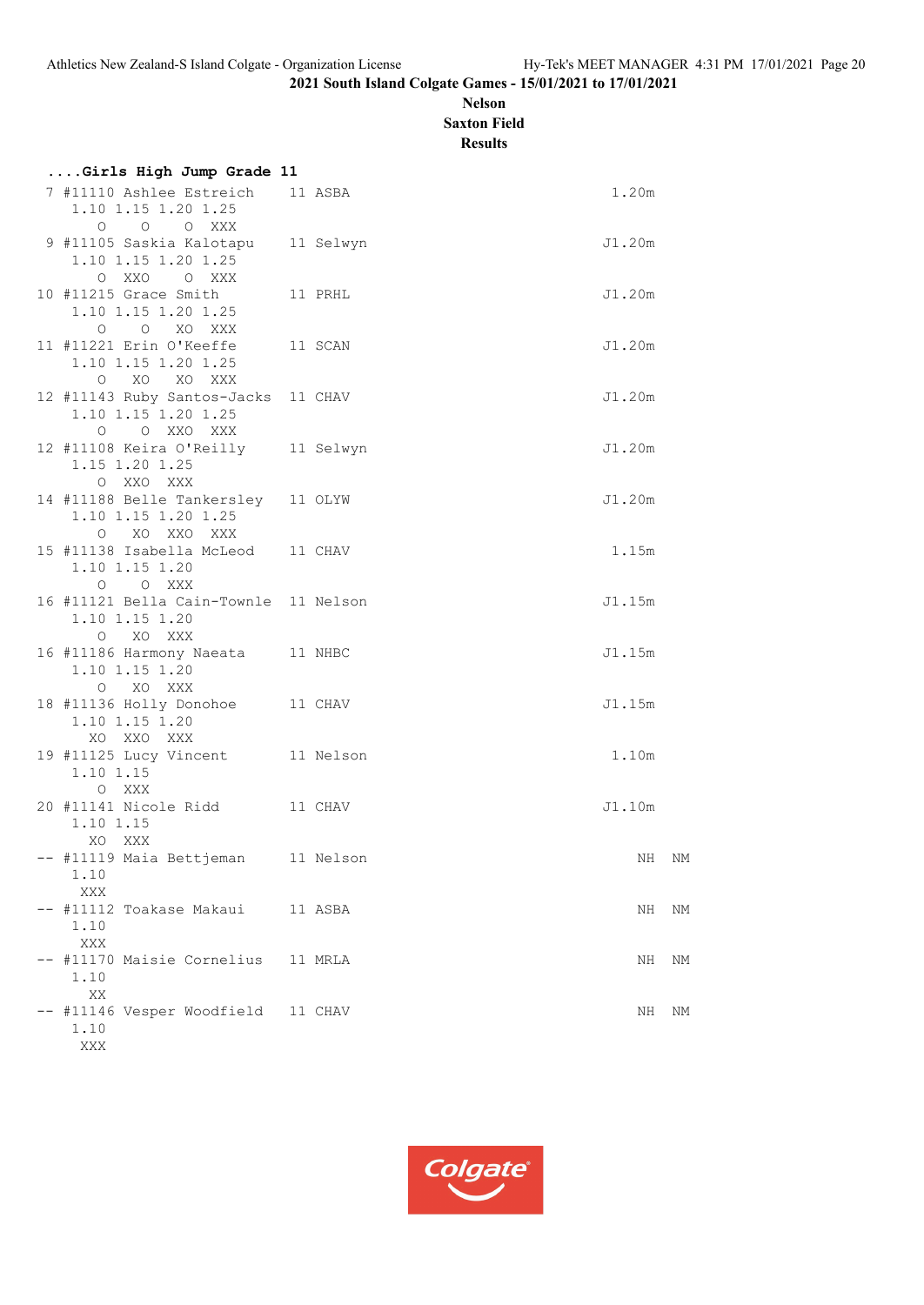## **Nelson**

**Saxton Field**

**Results**

## **....Girls High Jump Grade 11**

|      | -- #11231 Maddison McDonald 11 CANU |         | NH | NM |
|------|-------------------------------------|---------|----|----|
| 1.10 |                                     |         |    |    |
| XXX  |                                     |         |    |    |
|      | $--$ #11151 Lucy Boere              | 11 GRMA | NH | NM |
| 1.10 |                                     |         |    |    |
| XXX  |                                     |         |    |    |

#### **Girls Long Jump Grade 11**

| Name<br>Age Team                                                                       | Seed | Finals | Wind H#     |                         |
|----------------------------------------------------------------------------------------|------|--------|-------------|-------------------------|
| 1 #11187 Fernanda Tirado 11 NHBC<br>$4.72m(1.4)$ $4.63m(2.0)$ $2.91m(1.2)$             |      | 4.72m  | 1.4         | 3                       |
| 2 #11108 Keira O'Reilly 11 Selwyn<br>$4.22m (+0.0)$ $4.11m (2.2)$ $4.13m (+0.0)$       |      | 4.22m  | $\bf{+0.0}$ | 3                       |
| 3 #11201 Daisy Goodman 11 PRAM<br>$4.21m(+0.0)$ $4.18m(0.7)$ $4.15m(1.5)$              |      | 4.21m  | $+0.0$      | 3                       |
| 11 MRLA<br>4 #11172 Hannah Harper<br>$3.94m(0.2)$ 4.18m $(1.2)$ 3.99m $(1.5)$          |      | 4.18m  | 1.2         | 3                       |
| 5 #11220 Ruby Mahuika 11 SCAN<br>$4.02m(2.1)$ $4.03m(+0.0)$ $4.17m(0.9)$               |      | 4.17m  | 0.9         | 3                       |
| 6 #11240 Amelia Paige Mcke 11 PAKU<br>$4.12m(1.6)$ $4.03m(0.4)$ $3.75m(6.1)$           |      | 4.12m  | 1.6         | 2                       |
| 7 #11138 Isabella McLeod<br>11 CHAV<br>$4.10m(1.2)$ $4.07m(1.7)$ $4.02m(+0.0)$         |      | J4.10m | 1.2         | 3                       |
| 8 #11110 Ashlee Estreich 11 ASBA<br>$4.09m (+0.0)$ $4.06m (0.4)$ $3.97m (1.1)$         |      | J4.09m | $+0.0$      | 2                       |
| 9 #11223 Abby O'Boyle 11 St Pauls A & HC<br>$3.47m (+0.0)$ $3.82m (0.4)$ $4.04m (1.7)$ |      | J4.04m | 1.7         | 2                       |
| 10 #11185 Lily Morrison 11 NCAN<br>$3.79m (+0.0)$ 4.01m (0.4) 3.83m (2.4)              |      | J4.01m | 0.4         | 2                       |
| 11 #11188 Belle Tankersley 11 OLYW<br>$3.82m(1.6)$ $3.56m(0.4)$ $4.00m(0.8)$           |      | J4.00m | $0.8$       | 2                       |
| 12 #11126 Zoe Bonny 11 Richmond<br>$3.79m(0.5)$ $3.67m(0.5)$ $3.99m(2.3)$              |      | J3.99m | 2.3         | $\mathbf{1}$            |
| 13 #11235 Madison Earley 11 WTKC<br>$3.98m (+0.0)$ $3.89m (0.5)$ $3.97m (0.2)$         |      | J3.98m | $+0.0$      | $\mathbf{1}$            |
| 14 #11221 Erin O'Keeffe 11 SCAN<br>$3.11m(5.1)$ $3.95m(0.8)$                           |      | J3.95m | 0.8         | 2                       |
| 15 #11134 Zara De Vere<br>11 CHAV<br>$3.68m(0.3)$ $3.91m(2.8)$                         |      | J3.91m | 2.8         | 2                       |
| 15 #11215 Grace Smith<br>11 PRHL<br>$3.91m(0.8)$ $3.84m(0.2)$ $3.76m(0.4)$             |      | J3.91m | $0.8$       | 2                       |
| 17 #11292 Kacey McCully 11 OLYW<br>$3.81m (+0.0) 3.90m (1.1) 3.75m (0.3)$              |      | J3.90m | 1.1         | 3                       |
| 18 #11999 Charley Campbell 11 NBOL<br>$3.68m (+0.0)$ $3.88m (0.4)$ $3.61m (0.5)$       |      | J3.88m | 0.4         | 2<br>3                  |
| 19 #11171 Ryleigh Gale<br>11 MRLA<br>$3.77m(1.6)$ $3.55m(0.8)$ $3.87m(0.9)$            |      | J3.87m | $0.9$       |                         |
| 20 #11149 Evie Grant<br>11 Geraldine AAC<br>$3.82m(1.8)$ $3.45m(1.7)$ $3.55m(1.7)$     |      | J3.82m | 1.8         | $\mathbf{1}$            |
| 21 #11147 Sophie Crofskey 11 FLDA<br>$3.46m(1.2)$ $3.77m(1.4)$ $3.57m(1.4)$            |      | J3.77m | 1.4         | $\overline{\mathbf{3}}$ |

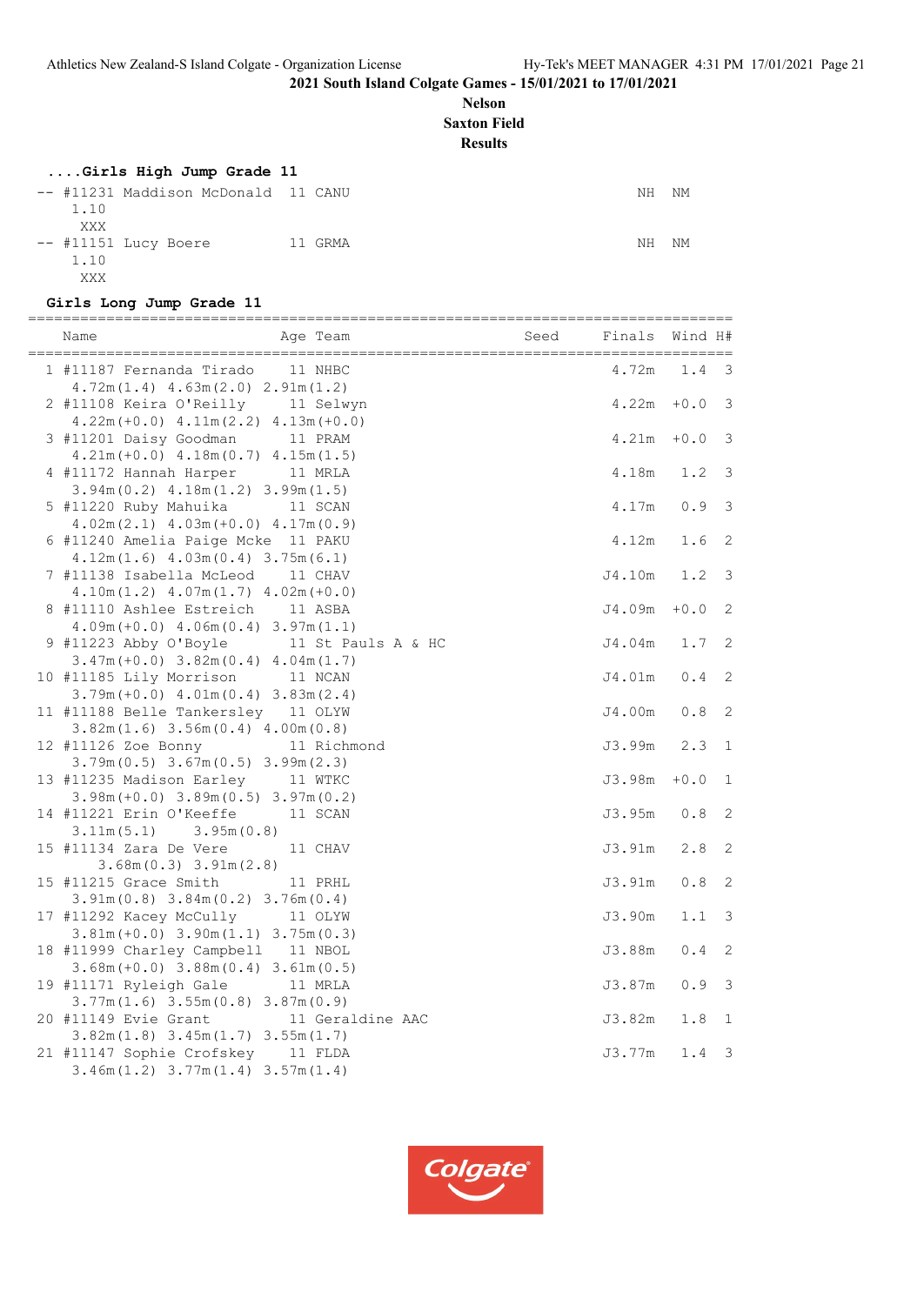#### **Nelson Saxton Field**

**Results**

| Girls Long Jump Grade 11                                                    |                  |               |                         |
|-----------------------------------------------------------------------------|------------------|---------------|-------------------------|
| 22 #11203 Kohurangi Murrow- 11 PRAM                                         | $J3.74m + 0.0 1$ |               |                         |
| $3.62m(2.0)$ $3.74m(+0.0)$ $3.58m(1.5)$                                     |                  |               |                         |
| 23 #11157 Maisie Simpson<br>11 HTGA                                         | J3.70m 1.8       |               | $\mathbf{1}$            |
| $3.70m(1.8)$ $3.63m(1.9)$ $3.65m(+0.0)$                                     |                  |               |                         |
| 24 #11183 Aliana Miller 11 NBOL                                             | J3.68m           | $+0.0$        | 1                       |
| $3.68m (+0.0)$ $3.53m (0.9)$ $3.41m (1.6)$                                  |                  |               |                         |
| 25 #11121 Bella Cain-Townle 11 Nelson                                       | $J3.64m$ 0.4     |               | $\mathbf 1$             |
| $3.64m(0.4)$ X $3.38m(+0.0)$                                                |                  |               |                         |
| 26 #11170 Maisie Cornelius 11 MRLA                                          | J3.63m           | $+0.0$        | $\mathbf{1}$            |
| $3.57m(2.0)$ $3.63m(+0.0)$ $3.49m(1.0)$                                     |                  |               |                         |
| 27 #11136 Holly Donohoe 11 CHAV                                             | J3.59m           | $1.2 \quad 1$ |                         |
| $3.54m(0.5)$ $3.47m(+0.0)$ $3.59m(1.2)$                                     |                  |               |                         |
| 28 #11174 Jahbree MacDonald 11 MRLA                                         | $J3.58m$ 0.5     |               | 1                       |
| $3.42m(0.1)$ $3.34m(1.7)$ $3.58m(0.5)$                                      |                  |               |                         |
| 28 #11173 Karmah Hoani-Tito 11 MRLA                                         | J3.58m           | $+0.0$        | $\mathbf 1$             |
| $3.58m (+0.0)$ $3.37m (+0.0)$ $3.41m (0.1)$                                 |                  |               |                         |
| 30 #11156 Hannah Roil 11 HTGA                                               | J3.55m           | $+0.0$        | 3                       |
| $3.54m(0.9)$ $3.41m(+0.0)$ $3.55m(+0.0)$                                    |                  |               |                         |
| 31 #11143 Ruby Santos-Jacks 11 CHAV                                         | J3.54m           | 1.7           | $\mathbf{1}$            |
| $3.54m(1.7)$ $3.26m(1.3)$ $3.41m(0.4)$                                      |                  |               |                         |
| 31 #11144 Georgie Simon 11 CHAV                                             | 3.54m            | $0.2 \quad 3$ |                         |
| $3.54m(0.2)$ $3.30m(0.4)$<br>X                                              |                  |               |                         |
| 33 #11213 Miriama Northcott 11 PRHL                                         | J3.53m           | 1.6           | $\overline{\mathbf{3}}$ |
| $3.37m (+0.0)$ $3.53m (1.6)$ $3.26m (1.3)$                                  |                  |               |                         |
| 34 #11181 Antonia Ortiz Min 11 Motueka AAC                                  | J3.52m           | 0.1           | $\mathbf 1$             |
| $3.52m(0.1)$ $3.24m(0.3)$ $3.50m(0.5)$                                      |                  |               |                         |
| 35 #11210 Pera Gordon<br>11 PRHL                                            | J3.51m           | 1.0           | $\mathbf 1$             |
| $3.51m(1.0)$ $3.39m(0.3)$ $3.43m(1.1)$                                      |                  |               |                         |
| 36 #11200 Ella Ralfe 11 PTOC<br>$3.42m (+0.0)$ $3.48m (+0.0)$ $3.41m (1.3)$ | J3.48m           | $+0.0$        | 3                       |
| 37 #11179 Jaye Wiapo 11 MRLA                                                | J3.45m           | 0.5           | 2                       |
| $3.32m(0.6)$ $3.35m(+0.0)$ $3.45m(0.5)$                                     |                  |               |                         |
| 38 #11164 Kirikopi Skudder 11 Levin Athletic Club                           | J3.44m           | 2.7           | 2                       |
| $3.38m(1.4)$ $3.38m(0.3)$ $3.44m(2.7)$                                      |                  |               |                         |
| 39 #11101 Alysa Brown 11 Selwyn                                             | J3.43m           | $-0.1$        | 2                       |
| $3.40m(0.8)$ $3.43m(-0.1)$ $3.16m(1.6)$                                     |                  |               |                         |
| 40 #11109 Meg Wright<br>11 Selwyn                                           | J3.39m           | 1.7           | 2                       |
| $3.07m(1.6)$ $3.39m(1.7)$                                                   |                  |               |                         |
| 41 #11222 Sophia Wright 11 SCAN                                             | $J3.36m + 0.0$   |               | $\overline{1}$          |
| $3.23m(0.1)$ $3.27m(0.9)$ $3.36m(+0.0)$                                     |                  |               |                         |
| 42 #11141 Nicole Ridd<br>11 CHAV                                            | J3.35m           | $\bf{+0.0}$   | 3                       |
| $3.35m (+0.0)$ $3.30m (2.3)$ $3.26m (+0.0)$                                 |                  |               |                         |
| 43 #11231 Maddison McDonald 11 CANU                                         | J3.34m           | 2.0           | 3                       |
| $3.28m(0.8)$ $3.34m(2.0)$ $3.13m(+0.0)$                                     |                  |               |                         |
| 44 #11197 Emily Barr<br>11 PTOC                                             | J3.28m           | 0.6           | 2                       |
| $3.28m(0.6)$ $3.26m(1.5)$ $3.26m(1.8)$                                      |                  |               |                         |
| 45 #11104 Alessandra Jowsey 11 Selwyn                                       | J3.25m           | $+0.0$        | 1                       |
| $3.19m(2.2)$ $3.25m(+0.0)$ $3.19m(1.1)$                                     |                  |               |                         |
| 46 #11198 Irmhild Bronkhors 11 PTOC                                         | J3.18m           | 0.6           | 1                       |
| $2.98m(3.0)$ $3.18m(0.6)$ $3.18m(+0.0)$                                     |                  |               |                         |
| 47 #11105 Saskia Kalotapu<br>11 Selwyn                                      | J3.14m           | $+0.0$        | 2                       |
| $2.94m(0.5)$ $3.14m(+0.0)$ $3.12m(2.4)$                                     |                  |               |                         |

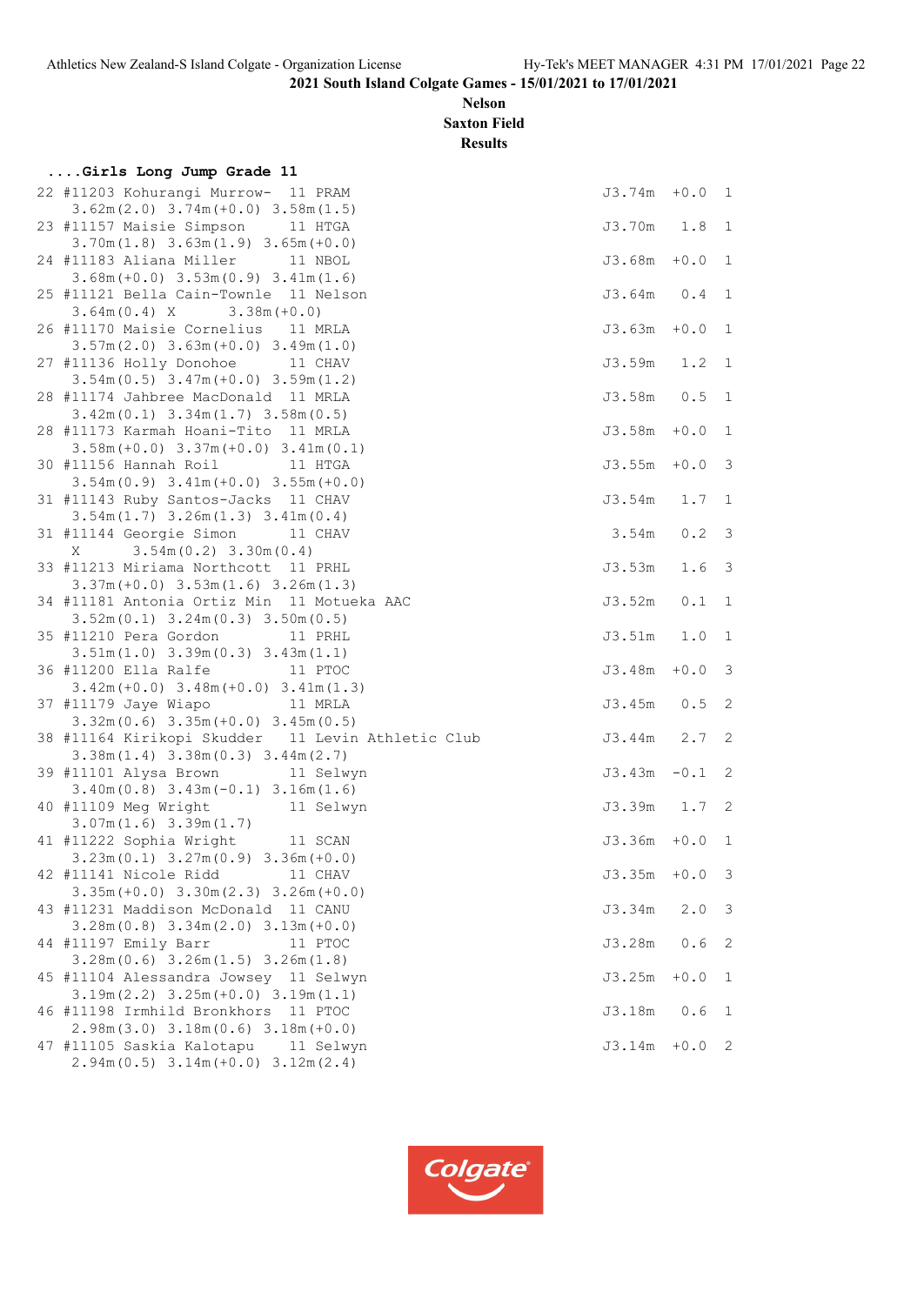#### **Nelson Saxton Field**

**Results**

#### **....Girls Long Jump Grade 11** 48 #11119 Maia Bettjeman 11 Nelson J3.08m 0.3 3 3.08m(0.3) 2.91m(1.5) 2.77m(1.8) 49 #11239 Lola Saunders 11 Ariki AA & HC J3.07m +0.0 1 3.07m(+0.0) 3.02m(1.6) 3.04m(NWI) 50 #11146 Vesper Woodfield 11 CHAV J2.84m +0.0 1  $X = 2.77m (+0.0) 2.84m (+0.0)$  51 #11151 Lucy Boere 11 GRMA J2.83m 2.0 2 2.77m(0.1) 2.83m(2.0) 52 #11153 Miro Alexandra Gu 11 GRMA J2.80m 0.8 3 2.80m(2.1) 2.80m(0.8) 2.68m(1.6) 53 #11127 Charlotte Cahill 11 Richmond J2.72m 2.3 3 2.72m(2.3) X(+0.0) 2.54m(0.8) 54 #11122 Lylah Knight 11 Nelson J2.62m 1.2 2

 2.57m(0.9) 2.62m(1.2) 2.56m(1.3) 55 #11196 Molly Noakes 11 PNTH J2.14m 2.2 1 2.11m(0.1) 2.14m(2.2) 2.09m(1.2)

#### **Girls Shot Put Grade 11**

============================================================================ Name Age Team Seed Finals H# ============================================================================ 1 #11187 Fernanda Tirado 11 NHBC 11.33m 1 9.27m 11.33m 10.75m 2 #11203 Kohurangi Murrow- 11 PRAM 10.03m 2 X 10.03m 9.02m 3 #11173 Karmah Hoani-Tito 11 MRLA 9.58m 1 9.58m 8.81m 8.65m 4 #11164 Kirikopi Skudder 11 Levin Athletic Club 8.76m 1 8.76m 7.88m 7.92m 5 #11999 Charley Campbell 11 NBOL 38.76m 1 X 8.76m X 6 #11140 Suhaana Rai 11 CHAV 11 1 200 1 2 3.66m 2 8.07m 8.66m 8.59m 7 #11213 Miriama Northcott 11 PRHL 8.52m 1 8.52m 8.00m X 8 #11129 Hayley Walker 11 Richmond 8.32m 2 6.70m 8.22m 8.32m 9 #11292 Kacey McCully 11 OLYW 8.31m 2 8.31m 7.87m 7.84m 10 #11194 Eleanor Young 11 PAKU 8.08m 1 7.98m 8.02m 8.08m 11 #11186 Harmony Naeata 11 NHBC 8.03m 2 7.80m 7.45m 8.03m 12 #11156 Hannah Roil 11 HTGA 11 11 2000 12 32m 2 7.92m 6.93m 7.06m 13 #11179 Jaye Wiapo 11 MRLA 7.68m 2 X 7.68m 6.85m 14 #11239 Lola Saunders 11 Ariki AA & HC 7.62m 1 5.16m 7.62m 4.45m 15 #11103 Emma Grenfell 11 Selwyn 7.21m 2 6.06m X 7.21m 16 #11174 Jahbree MacDonald 11 MRLA 7.04m 2 6.73m 6.81m 7.04m

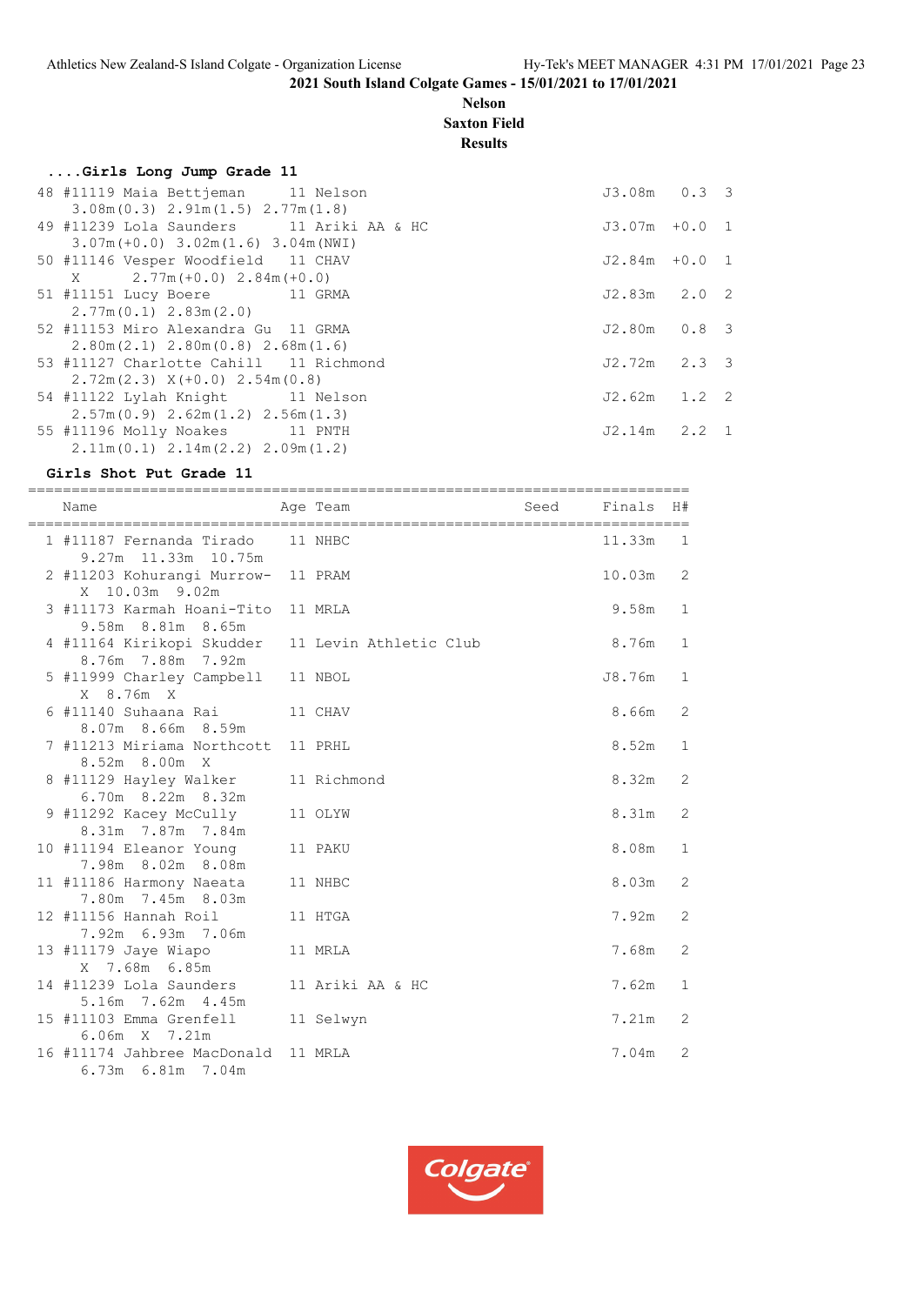## **Nelson Saxton Field**

**Results**

| Girls Shot Put Grade 11                                  |                    |         |              |
|----------------------------------------------------------|--------------------|---------|--------------|
| 17 #11190 Veronique Koole<br>6.69m 6.76m 6.86m           | 11 PAKU            | 6.86m 1 |              |
| 11 MRLA<br>18 #11175 Ava Marcroft<br>$X = 6.80m -$       |                    | 6.80m   | 2            |
| 11 PRHL<br>19 #11211 Lola Harris                         |                    | 6.67m   | 2            |
| X 6.67m 6.55m<br>20 #11105 Saskia Kalotapu 11 Selwyn     |                    | 6.46m   | $\mathbf 1$  |
| 6.13m 6.26m 6.46m<br>21 #11224 Cora O'Rourke             | 11 St Pauls A & HC | 6.35m   | 2            |
| 6.13m 6.35m 5.69m<br>22 #11153 Miro Alexandra Gu 11 GRMA |                    | 6.21m   | 1            |
| 6.21m 5.87m 5.54m<br>23 #11198 Irmhild Bronkhors 11 PTOC |                    | 6.17m   | $\mathbf{1}$ |
| $6.17m \times 5.67m$<br>24 #11200 Ella Ralfe             | 11 PTOC            | 6.00m   | 2            |
| 5.65m 6.00m 5.28m<br>25 #11195 Lucy Cadzow               | 11 PNTH            | 5.93m   | 2            |
| 5.08m X 5.93m                                            |                    |         |              |
| 26 #11240 Amelia Paige Mcke 11 PAKU<br>5.85m 5.18m 5.52m |                    | 5.85m   | $\mathbf{1}$ |
| 27 #11150 Toia Sheed<br>5.85m 5.47m 5.36m                | 11 Geraldine AAC   | J5.85m  | $\mathbf 1$  |
| 28 #11151 Lucy Boere<br>5.25m 5.66m 5.33m                | 11 GRMA            | 5.66m   | $\mathbf 1$  |
| 29 #11149 Evie Grant<br>4.99m 5.52m 5.15m                | 11 Geraldine AAC   | 5.52m   | $\mathbf 1$  |
| 30 #11146 Vesper Woodfield<br>5.26m X 5.21m              | 11 CHAV            | 5.26m   | $\mathbf{1}$ |
| 31 #11125 Lucy Vincent<br>X 5.21m X                      | 11 Nelson          | 5.21m   | $\mathbf 1$  |
| 32 #11113 Chloe Peck                                     | 11 ASBA            | 4.65m   | 2            |
| 4.65m 3.79m 4.65m<br>33 #11144 Georgie Simon             | 11 CHAV            | 4.58m   | 2            |
| X 4.20m 4.58m<br>34 #11114 Anna Quigley                  | 11 ASBA            | 4.51m   | 2            |
| 3.72m  4.51m  4.38m<br>35 #11222 Sophia Wright 11 SCAN   |                    | 3.97m   | $\mathbf 1$  |
| X 3.97m X<br>36 #11122 Lylah Knight                      | 11 Nelson          | 3.95m   | 2            |
| 3.95m 3.92m 3.68m                                        |                    |         |              |

#### **Girls Discus Throw Grade 11**

| Name                                                  | Age Team | Seed | Finals H# |  |
|-------------------------------------------------------|----------|------|-----------|--|
| 1 #11187 Fernanda Tirado 11 NHBC<br>22.33m X 28.56m   |          |      | 28.56m 2  |  |
| 2 #11203 Kohurangi Murrow- 11 PRAM<br>23.60m X 25.39m |          |      | 25.39m 1  |  |
| 3 #11140 Suhaana Rai 11 CHAV<br>19.51m X 23.72m       |          |      | 23.72m 1  |  |
| 4 #11292 Kacey McCully<br>18.57m 20.21m 22.76m        | 11 OLYW  |      | 22.76m 2  |  |

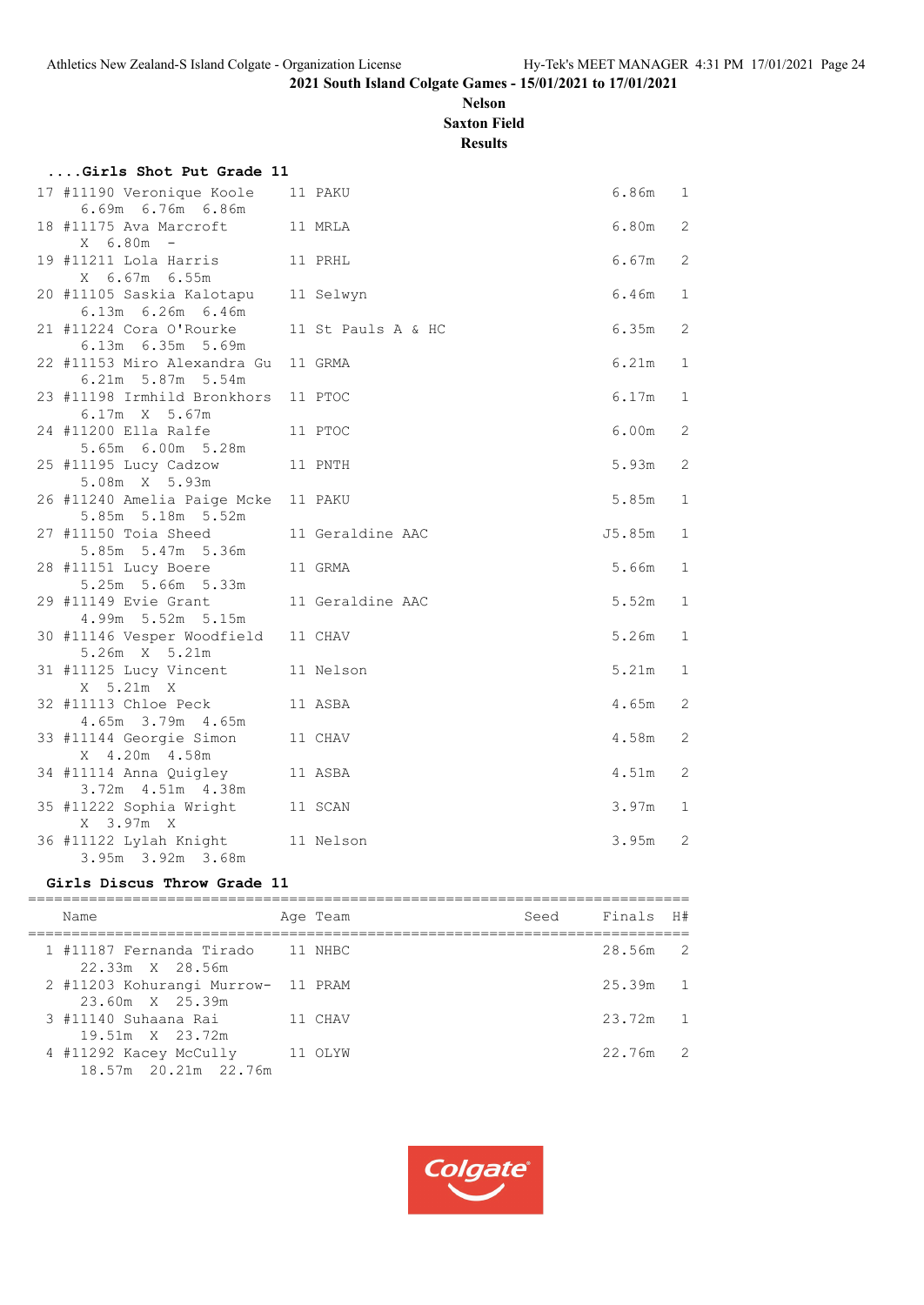## **Nelson Saxton Field**

**Results**

| Girls Discus Throw Grade 11                                          |  |                  |        |                |  |  |  |  |  |  |
|----------------------------------------------------------------------|--|------------------|--------|----------------|--|--|--|--|--|--|
| 5 #11213 Miriama Northcott 11 PRHL<br>21.44m 21.95m 20.20m           |  |                  | 21.95m | $\overline{1}$ |  |  |  |  |  |  |
| 6 #11173 Karmah Hoani-Tito 11 MRLA<br>X X 21.75m                     |  |                  | 21.75m | 2              |  |  |  |  |  |  |
| 7 #11194 Eleanor Young<br>21.73m  21.73m  21.46m                     |  | 11 PAKU          | 21.73m | 2              |  |  |  |  |  |  |
| 8 #11103 Emma Grenfell<br>18.22m 20.64m 18.95m                       |  | 11 Selwyn        | 20.64m | 2              |  |  |  |  |  |  |
| 9 #11108 Keira O'Reilly<br>20.27m 17.21m 18.79m                      |  | 11 Selwyn        | 20.27m | 1              |  |  |  |  |  |  |
| 10 #11137 Anna Gillett                                               |  | 11 CHAV          | 18.37m | 1              |  |  |  |  |  |  |
| 18.37m 17.32m X<br>11 #11129 Hayley Walker<br>17.37m X X             |  | 11 Richmond      | 17.37m | 2              |  |  |  |  |  |  |
| 12 #11164 Kirikopi Skudder 11 Levin Athletic Club<br>17.33m X 16.84m |  |                  | 17.33m | 2              |  |  |  |  |  |  |
| 13 #11139 Tilly O'Sullivan<br>14.71m 16.82m X                        |  | 11 CHAV          | 16.82m | 1              |  |  |  |  |  |  |
| 14 #11174 Jahbree MacDonald 11 MRLA<br>X 16.47m X                    |  |                  | 16.47m | 2              |  |  |  |  |  |  |
| 15 #11231 Maddison McDonald 11 CANU<br>13.75m X 16.24m               |  |                  | 16.24m | 1              |  |  |  |  |  |  |
| 16 #11134 Zara De Vere<br>16.07m 9.61m X                             |  | 11 CHAV          | 16.07m | 1              |  |  |  |  |  |  |
| 17 #11190 Veronique Koole<br>14.20m  15.89m  15.27m                  |  | 11 PAKU          | 15.89m | $\mathbf 1$    |  |  |  |  |  |  |
| 18 #11211 Lola Harris<br>15.67m X X                                  |  | 11 PRHL          | 15.67m | 2              |  |  |  |  |  |  |
| 19 #11224 Cora O'Rourke 11 St Pauls A & HC<br>X X 15.26m             |  |                  | 15.26m | 1              |  |  |  |  |  |  |
| 20 #11175 Ava Marcroft<br>15.17m X 13.94m                            |  | 11 MRLA          | 15.17m | $\mathbf 1$    |  |  |  |  |  |  |
| 21 #11220 Ruby Mahuika<br>13.02m 15.02m 13.78m                       |  | 11 SCAN          | 15.02m | 1              |  |  |  |  |  |  |
| 22 #11222 Sophia Wright<br>14.73m  12.39m  13.73m                    |  | 11 SCAN          | 14.73m | 1              |  |  |  |  |  |  |
| 23 #11150 Toia Sheed<br>13.82m  12.92m  14.56m                       |  | 11 Geraldine AAC | 14.56m | 1              |  |  |  |  |  |  |
| 24 #11126 Zoe Bonny<br>14.55m 12.26m X                               |  | 11 Richmond      | 14.55m | 1              |  |  |  |  |  |  |
| 25 #11119 Maia Bettjeman<br>13.28m  14.48m  X                        |  | 11 Nelson        | 14.48m | 1              |  |  |  |  |  |  |
| 26 #11170 Maisie Cornelius<br>14.14m X X                             |  | 11 MRLA          | 14.14m | 1              |  |  |  |  |  |  |
| 27 #11215 Grace Smith<br>13.17m 14.02m X                             |  | 11 PRHL          | 14.02m | 1              |  |  |  |  |  |  |
| 28 #11149 Evie Grant                                                 |  | 11 Geraldine AAC | 14.00m | 2              |  |  |  |  |  |  |
| 14.00m X 12.80m<br>29 #11151 Lucy Boere                              |  | 11 GRMA          | 13.80m | 2              |  |  |  |  |  |  |
| 13.80m  12.74m  1.22m<br>30 #11179 Jaye Wiapo<br>X X 12.83m          |  | 11 MRLA          | 12.83m | 2              |  |  |  |  |  |  |

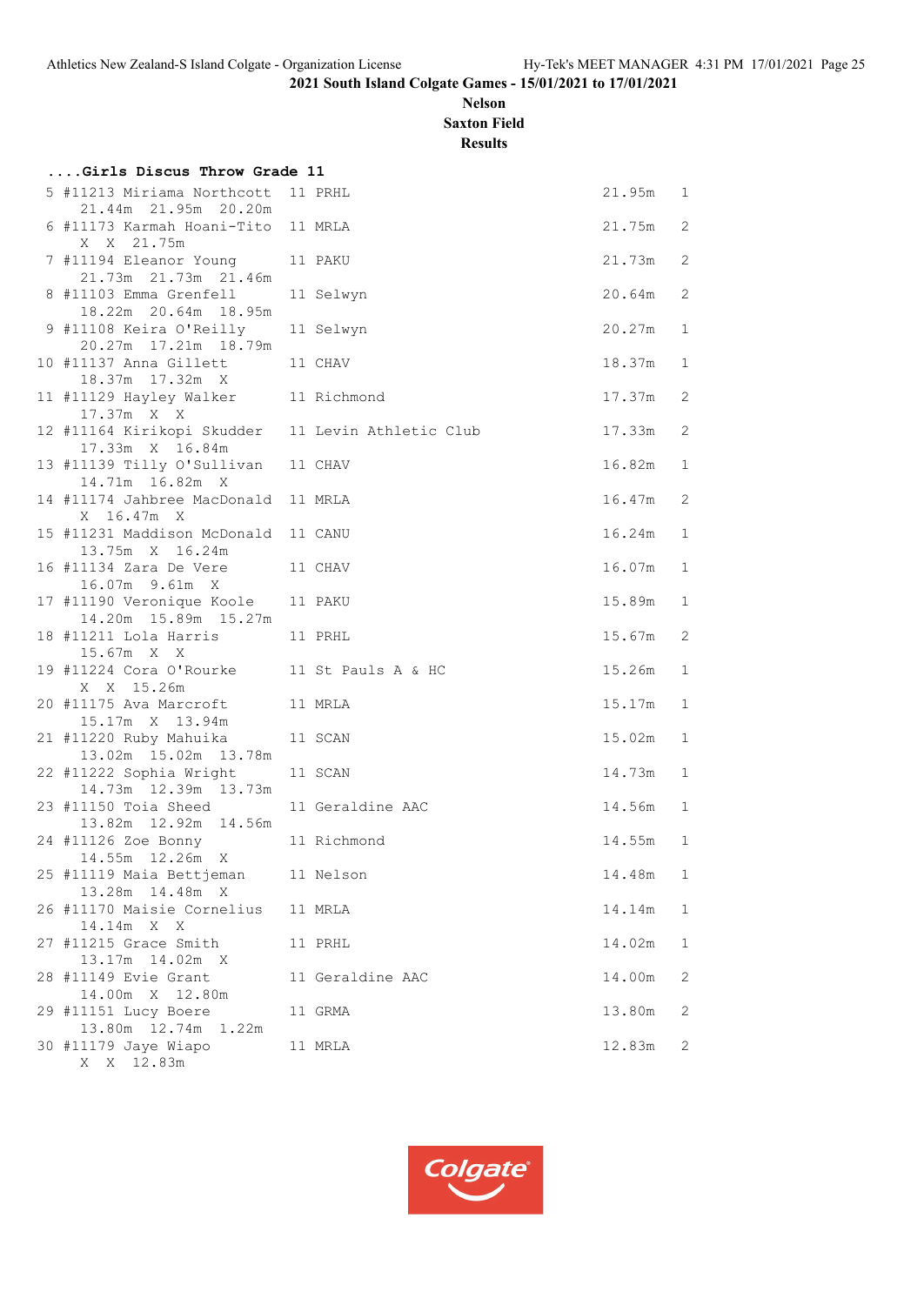#### **Nelson Saxton Field**

**Results**

| Girls Discus Throw Grade 11                                       |  |            |                |
|-------------------------------------------------------------------|--|------------|----------------|
| 31 #11198 Irmhild Bronkhors 11 PTOC<br>10.20m 12.06m X            |  | $12.06m$ 2 |                |
| 32 #11168 Amelia Campbell 11 MRLA<br>10.90m X 11.80m              |  | 11.80m     | 2              |
| 33 #11146 Vesper Woodfield 11 CHAV<br>11.53m X 9.68m              |  | 11.53m     | 2              |
| 34 #11197 Emily Barr 11 PTOC<br>11.12m 10.06m 10.66m              |  | 11.12m     | $\overline{1}$ |
| 35 #11183 Aliana Miller 11 NBOL<br>X 9.88m 11.03m                 |  | 11.03m     | 1              |
| 36 #11200 Ella Ralfe 11 PTOC<br>X 9.90m 10.86m                    |  | 10.86m     | 2              |
| 37 #11113 Chloe Peck 11 ASBA<br>7.27m X 10.70m                    |  | 10.70m     | 2              |
| 38 #11210 Pera Gordon<br>11 PRHL<br>X 9.50m 9.79m                 |  | 9.79m      | $\mathcal{L}$  |
| 39 #11122 Lylah Knight 11 Nelson<br>X 7.97m 9.48m                 |  | 9.48m      | 2              |
| 40 #11127 Charlotte Cahill 11 Richmond<br>X X 6.59m               |  | 6.59m      | 2              |
| -- #11153 Miro Alexandra Gu 11 GRMA<br>X X X                      |  | FOUL       | 1              |
| -- #11195 Lucy Cadzow 11 PNTH<br>X X X                            |  | FOUL       | 2              |
| -- #11181 Antonia Ortiz Min 11 Motueka AAC<br>X X<br>$\mathbf{X}$ |  | FOUL       | 1              |

#### **Girls 1200 Meter Race Walk Grade 11**

| Name |                            | Age Team           | Seed | Finals  |
|------|----------------------------|--------------------|------|---------|
|      | 1 #11224 Cora O'Rourke     | 11 St Pauls A & HC |      | 8:35.28 |
|      | 2 #11103 Emma Grenfell     | 11 Selwyn          |      | 8:56.05 |
|      | 3 #11190 Veronique Koole   | 11 PAKU            |      | 9:02.88 |
|      | 4 #11140 Suhaana Rai       | 11 CHAV            |      | 9:14.84 |
|      | 5 #11213 Miriama Northcott | 11 PRHL            |      | 9:27.85 |
|      | -- #11116 Katelyn Thirkell | 11 Ashhurst H & AC |      | DC      |

#### **Girls 100 Meter Sprint Grade 12**

| Name                      | Age Team  | Seed | Prelims          | Wind H# |  |
|---------------------------|-----------|------|------------------|---------|--|
| Preliminaries             |           |      |                  |         |  |
| 1 #12138 Natalia Tan      | 12 CHAV   |      | $13.40q$ 1.3 5   |         |  |
| 2 #12163 Jacinta Hoglund  | 12 NBOL   |      | $13.61q$ $1.6$ 1 |         |  |
| 3 #12103 Eden Innes       | 12 Selwyn |      | $13.71q$ $1.3$ 5 |         |  |
| 4 #12169 Grace Ward       | 12 NBOL   |      | $13.81q$ $1.3$ 5 |         |  |
| 5 #12143 Eva Jeffries     | 12 GRER   |      | $13.83q - 0.8$ 4 |         |  |
| 6 #12149 Shanti Kara      | 12 HCYU   |      | $13.89q - 0.8$ 4 |         |  |
| 7 #12208 Sienna Wright    | 12 SCAN   |      | $13.91q + 0.02$  |         |  |
| 8 #12140 Jacqui Nasrabadi | 12 ESTA   |      | $13.91q + 0.02$  |         |  |
| 9 #12123 Molly McManus    | 12 Nelson |      | $13.99q$ 0.3 3   |         |  |
| 10 #12160 Isla Tilbury    | 12 MRLA   |      | $14.05q + 0.02$  |         |  |
|                           |           |      |                  |         |  |



## Q Rule TR54.7.1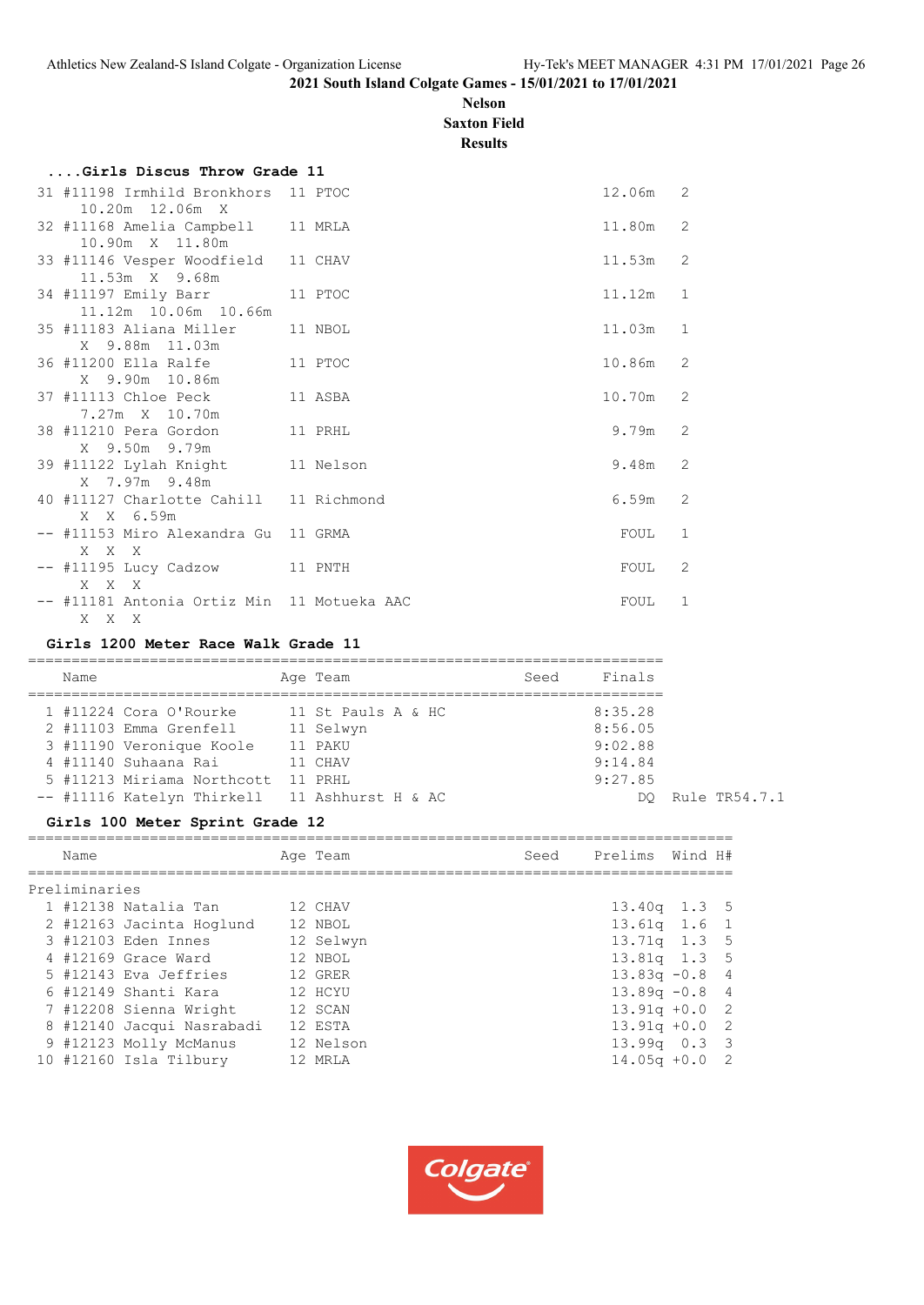#### **Nelson Saxton Field**

#### **Results**

## **....Girls 100 Meter Sprint Grade 12**

|  | 11 #12235 Paloma King 12 UHAC             |         | $14.07q - 0.8$ 4 |          |  |
|--|-------------------------------------------|---------|------------------|----------|--|
|  | 12 #12118 Lucy Stewart 12 Invercargill    |         | $14.10q - 0.8$ 4 |          |  |
|  | 13 #12202 Sophie Bock 12 SCAN             |         | $14.15q - 0.8$ 4 |          |  |
|  | 14 #12153 Arnika-Rose Gread 12 LIAC       |         | $14.26q$ 0.3 3   |          |  |
|  | 15 #12173 Briar Nicholson 12 OLYW         |         | 14.33q 1.3 5     |          |  |
|  | 16 #12174 Jersey-Rose Perro 12 OLYW       |         | $14.35q + 0.0$ 2 |          |  |
|  | 17 #12180 Juliet McKinlay 12 PNTH         |         | 14.40q 0.3 3     |          |  |
|  | 18 #12179 Cadee Hampson 12 PNTH           |         | 14.40q 1.3 5     |          |  |
|  | 19 #12126 Jayne Hedley 12 Richmond        |         | $14.56q - 0.8$ 4 |          |  |
|  | 20 #12212 Summa J. Dearing 12 TAWM        |         | $14.68q + 0.0$ 2 |          |  |
|  | 21 #12101 Caitlin Baxter 12 Selwyn        |         | $15.00q + 0.02$  |          |  |
|  | 22 #12147 Siobhan Thornley 12 GRMA        |         | 15.02q 1.3 5     |          |  |
|  | 23 #12113 Amaya East 12 Aspiring          |         | $15.11q$ 1.6 1   |          |  |
|  | 24 #12135 Zoffya Pettengell 12 CHAV       |         | $15.13q$ 1.6 1   |          |  |
|  | 25 #12168 Samara Taurima 12 NBOL          |         | $15.15 -0.8 4$   |          |  |
|  | 26 #12187 Sara Buckley 12 PHOX            |         | 15.19  1.3  5    |          |  |
|  | 27 #12105 Stella Taiaroa 12 Selwyn        |         | 15.26 0.3 3      |          |  |
|  | 28 #12152 Tyla Wallis 12 LCTY             |         | 15.66 1.6 1      |          |  |
|  | 29 #12110 Eleanor Ross 12 ASBA            |         | $15.74 + 0.0$ 2  |          |  |
|  | 30 #12188 Alyssa Proctor Mc 12 PHOX       |         | 15.87 0.3 3      |          |  |
|  | 31 #12203 Zara Brunton 12 SCAN            |         | $16.13$ $1.6$ 1  |          |  |
|  | 32 #12142 Emma Campbell 12 Geraldine AAC  |         | $16.41$ 0.3 3    |          |  |
|  | 33 #12216 Antonella Henders 12 Temuka AAC |         | 16.42  0.3  3    |          |  |
|  | 34 #12185 Arnika Lam 12 PAPT              |         | $16.43$ $1.6$ 1  |          |  |
|  | 35 #12159 Peyton Smidt-Robi 12 MRLA       |         | $16.45$ $1.3$ 5  |          |  |
|  | 36 #12229 Addison Hodge                   | 12 CANU | 18.07            | $-0.8$ 4 |  |

#### **Girls 100 Meter Sprint Grade 12**

| Name        |                                        | Age Team | Prelims | Semis Wind H#    |                  |             |
|-------------|----------------------------------------|----------|---------|------------------|------------------|-------------|
| Semi-Finals |                                        |          |         |                  |                  |             |
|             | 1 #12138 Natalia Tan 12 CHAV           |          | 13.40   | $13.20q$ $3.0$ 1 |                  |             |
|             | 2 #12169 Grace Ward 12 NBOL            |          | 13.81   | $13.44q$ $3.1$ 3 |                  |             |
|             | 3 #12163 Jacinta Hoglund 12 NBOL       |          | 13.61   | $13.52q - 0.4$ 2 |                  |             |
|             | 4 #12143 Eva Jeffries 12 GRER          |          | 13.83   | $13.52q - 0.4$   |                  | 2           |
|             | 5 #12123 Molly McManus 12 Nelson       |          | 13.99   | $13.58q$ $3.1$ 3 |                  |             |
|             | 6 #12208 Sienna Wright 12 SCAN         |          | 13.91   | $13.60q$ $3.0$ 1 |                  |             |
|             | 7 #12103 Eden Innes 12 Selwyn          |          | 13.71   | $13.66q$ $3.1$ 3 |                  |             |
|             | 8 #12149 Shanti Kara 12 HCYU           |          | 13.89   | $13.72q$ $3.0$   |                  | $\mathbf 1$ |
|             | 9 #12160 Isla Tilbury 12 MRLA          |          | 14.05   | $13.73$ $3.1$ 3  |                  |             |
|             | 10 #12140 Jacqui Nasrabadi 12 ESTA     |          | 13.91   | $13.77 - 0.4$ 2  |                  |             |
|             | 11 #12118 Lucy Stewart 12 Invercargill |          | 14.10   | 13.85 3.0 1      |                  |             |
|             | 12 #12212 Summa J. Dearing 12 TAWM     |          | 14.68   | 13.98            | $-0.4$ 2         |             |
|             | 13 #12235 Paloma King 12 UHAC          |          | 14.07   | 13.98            | $-0.4$ 2         |             |
|             | 14 #12173 Briar Nicholson 12 OLYW      |          | 14.33   | 14.10 3.1 3      |                  |             |
|             | 15 #12174 Jersey-Rose Perro 12 OLYW    |          | 14.35   | 14.12 3.1 3      |                  |             |
|             | 16 #12202 Sophie Bock                  | 12 SCAN  | 14.15   | $14.15$ 3.0      |                  | 1           |
|             | 17 #12180 Juliet McKinlay 12 PNTH      |          | 14.40   | 14.18            | $-0.4$ 2         |             |
|             | 18 #12153 Arnika-Rose Gread 12 LIAC    |          | 14.26   | 14.21            | $-0.4$ 2         |             |
|             | 19 #12179 Cadee Hampson 12 PNTH        |          | 14.40   | 14.33 3.0 1      |                  |             |
|             | 20 #12126 Jayne Hedley 12 Richmond     |          | 14.56   | $14.67$ $3.0$ 1  |                  |             |
|             | 21 #12101 Caitlin Baxter 12 Selwyn     |          | 15.00   | 14.82            | 3.1 <sup>3</sup> |             |

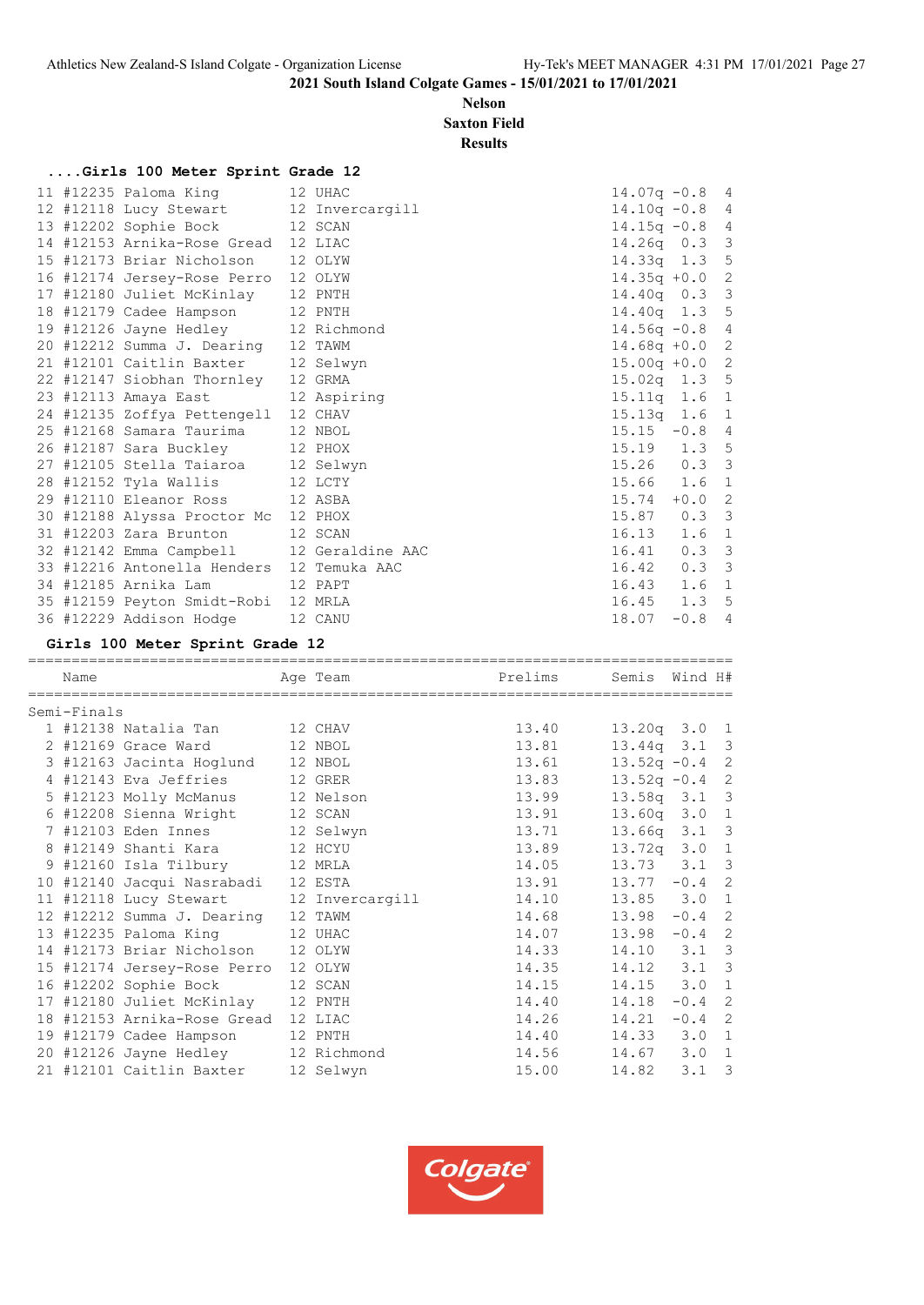**Nelson Saxton Field Results**

## **....Girls 100 Meter Sprint Grade 12**

|  | 22 #12113 Amaya East                | 12 Aspiring | 15.11 | $14.84 - 0.4$ 2 |  |
|--|-------------------------------------|-------------|-------|-----------------|--|
|  | 23 #12147 Siobhan Thornley 12 GRMA  |             | 15.02 | 14.89 3.1 3     |  |
|  | 24 #12135 Zoffya Pettengell 12 CHAV |             | 15.13 | 14.98 3.0 1     |  |

#### **Girls 100 Meter Sprint Grade 12**

| Name   |                          |  | Age Team  | Semis | Finals | Wind |  |  |  |  |
|--------|--------------------------|--|-----------|-------|--------|------|--|--|--|--|
| Finals |                          |  |           |       |        |      |  |  |  |  |
|        | 1 #12143 Eva Jeffries    |  | 12 GRER   | 13.52 | 13.34  | 2.0  |  |  |  |  |
|        | 2 #12138 Natalia Tan     |  | 12 CHAV   | 13.20 | 13.48  | 2.0  |  |  |  |  |
|        | 3 #12163 Jacinta Hoqlund |  | 12 NBOL   | 13.52 | 13.50  | 2.0  |  |  |  |  |
|        | 4 #12169 Grace Ward      |  | 12 NBOL   | 13.44 | 13.60  | 2.0  |  |  |  |  |
|        | 5 #12103 Eden Innes      |  | 12 Selwyn | 13.66 | 13.61  | 2.0  |  |  |  |  |
|        | 6 #12208 Sienna Wright   |  | 12 SCAN   | 13.60 | 13.65  | 2.0  |  |  |  |  |
|        | 7 #12123 Molly McManus   |  | 12 Nelson | 13.58 | 13.77  | 2.0  |  |  |  |  |
|        | 8 #12149 Shanti Kara     |  | 12 HCYU   | 13.72 | 13.87  | 2.0  |  |  |  |  |

#### **Girls 200 Meter Sprint Grade 12**

| Name          |                                        | Age Team    | Seed | Prelims        | Wind H#          |                |
|---------------|----------------------------------------|-------------|------|----------------|------------------|----------------|
| Preliminaries |                                        |             |      |                |                  |                |
|               | 12 CHAV<br>1 #12138 Natalia Tan        |             |      | $28.16q$ 0.4 4 |                  |                |
|               | 2 #12163 Jacinta Hoglund 12 NBOL       |             |      | $28.27q$ 0.4 4 |                  |                |
|               | 3 #12169 Grace Ward                    | 12 NBOL     |      | 28.35q 0.4 2   |                  |                |
|               | 4 #12160 Isla Tilbury                  | 12 MRLA     |      | 28.44q         | 0.2 5            |                |
|               | 5 #12103 Eden Innes 12 Selwyn          |             |      | 28.51q 0.2 5   |                  |                |
|               | 6 #12143 Eva Jeffries                  | 12 GRER     |      | 28.62q         | $0.7-3$          |                |
|               | 7 #12137 Ruby Simon                    | 12 CHAV     |      | 28.62q         | 0.6 1            |                |
|               | 8 #12123 Molly McManus 12 Nelson       |             |      | 28.84q         | 0.4 2            |                |
|               | 9 #12139 Lillie Wilson                 | 12 CHAV     |      | 29.00q 0.7 3   |                  |                |
|               | 10 #12140 Jacqui Nasrabadi 12 ESTA     |             |      | 29.15q 0.6 1   |                  |                |
|               | 11 #12208 Sienna Wright                | 12 SCAN     |      | 29.17q 0.2 5   |                  |                |
|               | 12 #12235 Paloma King                  | 12 UHAC     |      | 29.18q 0.2 5   |                  |                |
|               | 13 #12201 Charlotte Blake 12 SCAN      |             |      | 29.23q         | $0.7-3$          |                |
|               | 14 #12180 Juliet McKinlay 12 PNTH      |             |      | 29.53q         | 0.6              | $\mathbf{1}$   |
|               | 15 #12210 Lisa Gear                    | 12 TAKP     |      | 29.55q         | 0.7              | $\mathcal{E}$  |
|               | 16 #12179 Cadee Hampson                | 12 PNTH     |      | 29.83q         | $0.7-3$          |                |
|               | 17 #12118 Lucy Stewart 12 Invercargill |             |      | 29.87          | 0.2 5            |                |
|               | 18 #12153 Arnika-Rose Gread 12 LIAC    |             |      | 29.96          | $0.7-3$          |                |
|               | 19 #12173 Briar Nicholson 12 OLYW      |             |      | 30.40          | 0.44             |                |
|               | 20 #12202 Sophie Bock 12 SCAN          |             |      | 31.02          | 0.44             |                |
|               | 21 #12105 Stella Taiaroa               | 12 Selwyn   |      | 31.10          | 0.44             |                |
|               | 22 #12128 Frankie Palmer               | 12 Richmond |      | 31.31          | 0.6 1            |                |
|               | 23 #12101 Caitlin Baxter               | 12 Selwyn   |      | 31.34          | 0.4              | $\overline{c}$ |
|               | 24 #12187 Sara Buckley                 | 12 PHOX     |      | 31.75          | 0.4              | $\overline{4}$ |
|               | 25 #12135 Zoffya Pettengell 12 CHAV    |             |      | 31.89          | 0.2 5            |                |
|               | 26 #12110 Eleanor Ross<br>12 ASBA      |             |      | 33.75          | $0.7-3$          |                |
|               | 27 #12147 Siobhan Thornley 12 GRMA     |             |      | 33.92          | 0.6 <sub>1</sub> |                |
|               | 28 #12203 Zara Brunton                 | 12 SCAN     |      | 34.22          | 0.4              | $\overline{c}$ |
|               | 29 #12188 Alyssa Proctor Mc 12 PHOX    |             |      | 34.67          | 0.4              | $\overline{c}$ |
|               | 30 #12159 Peyton Smidt-Robi            | 12 MRLA     |      | 34.73          | 0.6              | $\mathbf{1}$   |

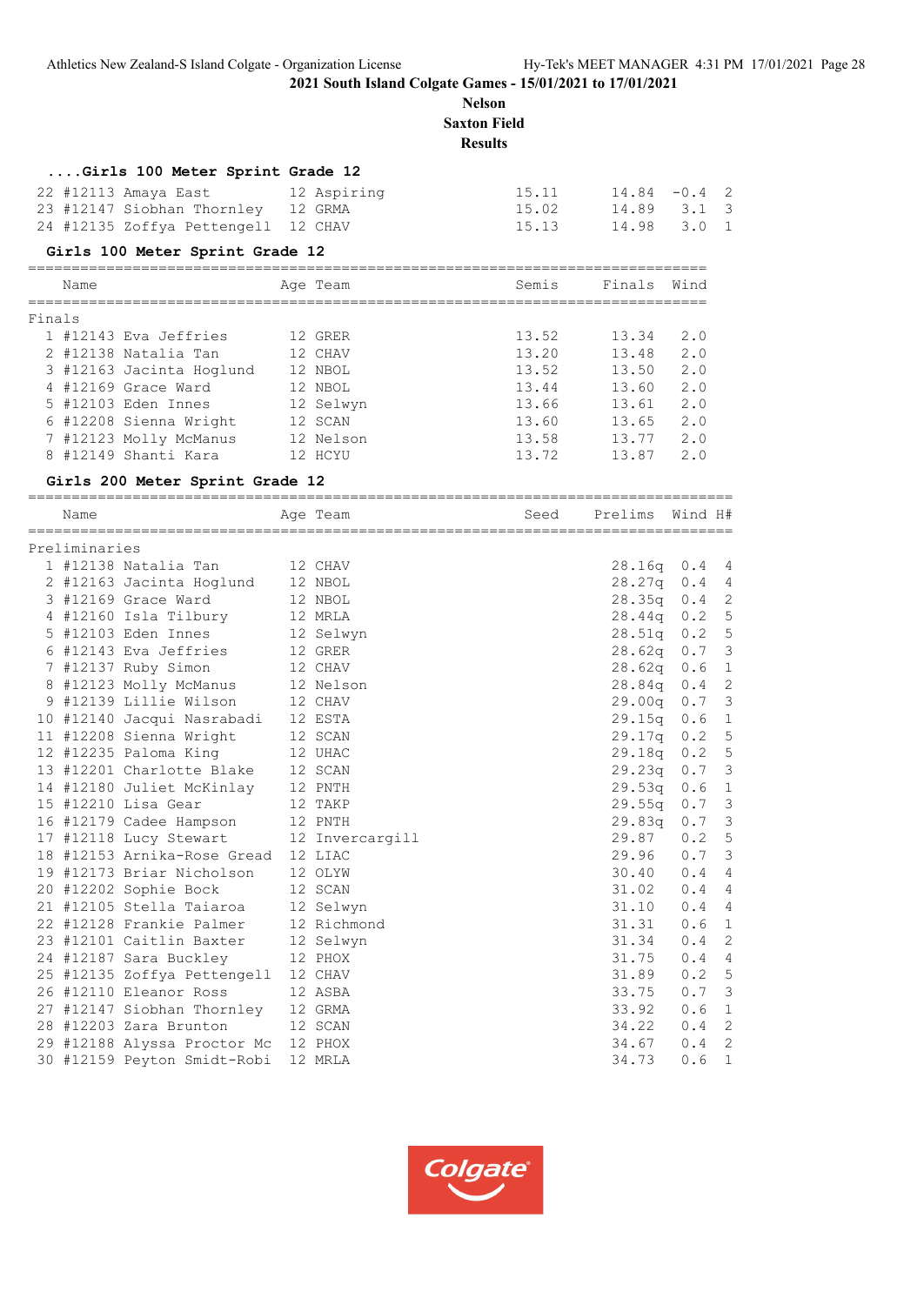#### **Nelson Saxton Field Results**

#### **Girls 200 Meter Sprint Grade 12**

| Name                            |                                        |  | Age Team | Prelims | Semis Wind H#    |         |  |  |
|---------------------------------|----------------------------------------|--|----------|---------|------------------|---------|--|--|
| Semi-Finals                     |                                        |  |          |         |                  |         |  |  |
|                                 | 1 #12138 Natalia Tan 12 CHAV           |  |          | 28.16   | $28.11q$ 0.7 1   |         |  |  |
|                                 | 2 #12123 Molly McManus 12 Nelson       |  |          | 28.84   | 28.20q 0.7 1     |         |  |  |
|                                 | 3 #12163 Jacinta Hoglund 12 NBOL       |  |          | 28.27   | $28.33q$ 0.8 2   |         |  |  |
|                                 | 4 #12160 Isla Tilbury 12 MRLA          |  |          | 28.44   | 28.48q 0.7 1     |         |  |  |
|                                 | 5 #12137 Ruby Simon 12 CHAV            |  |          | 28.62   | $28.53q$ 0.8 2   |         |  |  |
|                                 | 6 #12143 Eva Jeffries 12 GRER          |  |          | 28.62   | 28.64q 0.8 2     |         |  |  |
|                                 | 7 #12103 Eden Innes 12 Selwyn          |  |          | 28.51   | $28.67q$ 0.7 1   |         |  |  |
|                                 | 8 #12140 Jacqui Nasrabadi 12 ESTA      |  |          | 29.15   | $28.86q$ $0.8$ 2 |         |  |  |
|                                 | 9 #12139 Lillie Wilson                 |  | 12 CHAV  | 29.00   | 29.02  0.7  1    |         |  |  |
|                                 | 10 #12201 Charlotte Blake 12 SCAN      |  |          | 29.23   | $29.31$ 0.7 1    |         |  |  |
|                                 | 11 #12235 Paloma King 12 UHAC          |  |          | 29.18   | 29.60  0.7  1    |         |  |  |
|                                 | 12 #12179 Cadee Hampson 12 PNTH        |  |          | 29.83   | 29.79 0.7 1      |         |  |  |
|                                 | 13 #12208 Sienna Wright 12 SCAN        |  |          | 29.17   | 29.86            | $0.8$ 2 |  |  |
|                                 | 14 #12180 Juliet McKinlay 12 PNTH      |  |          | 29.53   | 29.95 0.8 2      |         |  |  |
|                                 | 15 #12118 Lucy Stewart 12 Invercargill |  |          | 29.87   | $30.12$ $0.8$ 2  |         |  |  |
|                                 | 16 #12210 Lisa Gear                    |  | 12 TAKP  | 29.55   | 30.53            | $0.8$ 2 |  |  |
| Girls 200 Meter Sprint Grade 12 |                                        |  |          |         |                  |         |  |  |

|        | Name |                           | Age Team  | Semis | Finals        | Wind |
|--------|------|---------------------------|-----------|-------|---------------|------|
|        |      |                           |           |       |               |      |
| Finals |      |                           |           |       |               |      |
|        |      | 1 #12138 Natalia Tan      | 12 CHAV   | 28.11 | $28.43 - 2.3$ |      |
|        |      | 2 #12160 Isla Tilbury     | 12 MRLA   | 28.48 | $28.55 - 2.3$ |      |
|        |      | 3 #12123 Molly McManus    | 12 Nelson | 28.20 | $28.60 - 2.3$ |      |
|        |      | 4 #12140 Jacqui Nasrabadi | 12 ESTA   | 28.86 | $28.80 - 2.3$ |      |
|        |      | 5 #12103 Eden Innes       | 12 Selwyn | 28.67 | $28.96 - 2.3$ |      |
|        |      | 6 #12163 Jacinta Hoqlund  | 12 NBOL   | 28.33 | $29.05 -2.3$  |      |
|        |      | 7 #12137 Ruby Simon       | 12 CHAV   | 28.53 | $29.06 - 2.3$ |      |
|        |      | 8 #12143 Eva Jeffries     | 12 GRER   | 28.64 | $29.45 - 2.3$ |      |

#### **Girls 400 Meter Sprint Grade 12**

| Name          |                           | Age Team          | Seed | Prelims    | H#                       |
|---------------|---------------------------|-------------------|------|------------|--------------------------|
| Preliminaries |                           |                   |      |            |                          |
|               | 1 #12160 Isla Tilbury     | 12 MRLA           |      | 62.66q     | $\overline{\mathbf{3}}$  |
|               | 2 #12171 Amy Hurly        | 12 NHBC           |      | $63.14q$ 3 |                          |
|               | 3 #12228 Amelia Henstock  | 12 CANU           |      | $63.95q$ 1 |                          |
|               | 4 #12137 Ruby Simon       | 12 CHAV           |      | 64.47q     | $\overline{4}$           |
|               | 5 #12103 Eden Innes       | 12 Selwyn         |      | 64.86a     | $\overline{4}$           |
|               | 6 #12120 Ellie Beever     | 12 Nelson         |      | 65.68a     | 4                        |
|               | 7 #12139 Lillie Wilson    | 12 CHAV           |      | 66.33a     | $\mathbf{1}$             |
|               | 8 #12183 Eliza McDonnell  | 12 PTOC           |      | 66.90a     | $\mathbf{1}$             |
|               | 9 #12210 Lisa Gear        | 12 TAKP           |      | 67.09      | 2                        |
|               | 10 #12201 Charlotte Blake | 12 SCAN           |      | 67.92      | $\overline{4}$           |
|               | #12154 Eva Green          | 12 Lower Hutt AAC |      | 67.92      | $\overline{\phantom{a}}$ |
|               | 12 #12113 Amaya East      | 12 Aspiring       |      | 68.57      | 2                        |
|               | 13 #12170 Chelsy Reavill  | 12 NCAN           |      | 68.62      | $\overline{4}$           |
|               | 14 #12173 Briar Nicholson | 12 OLYW           |      | 69.67      | $\mathbf{1}$             |

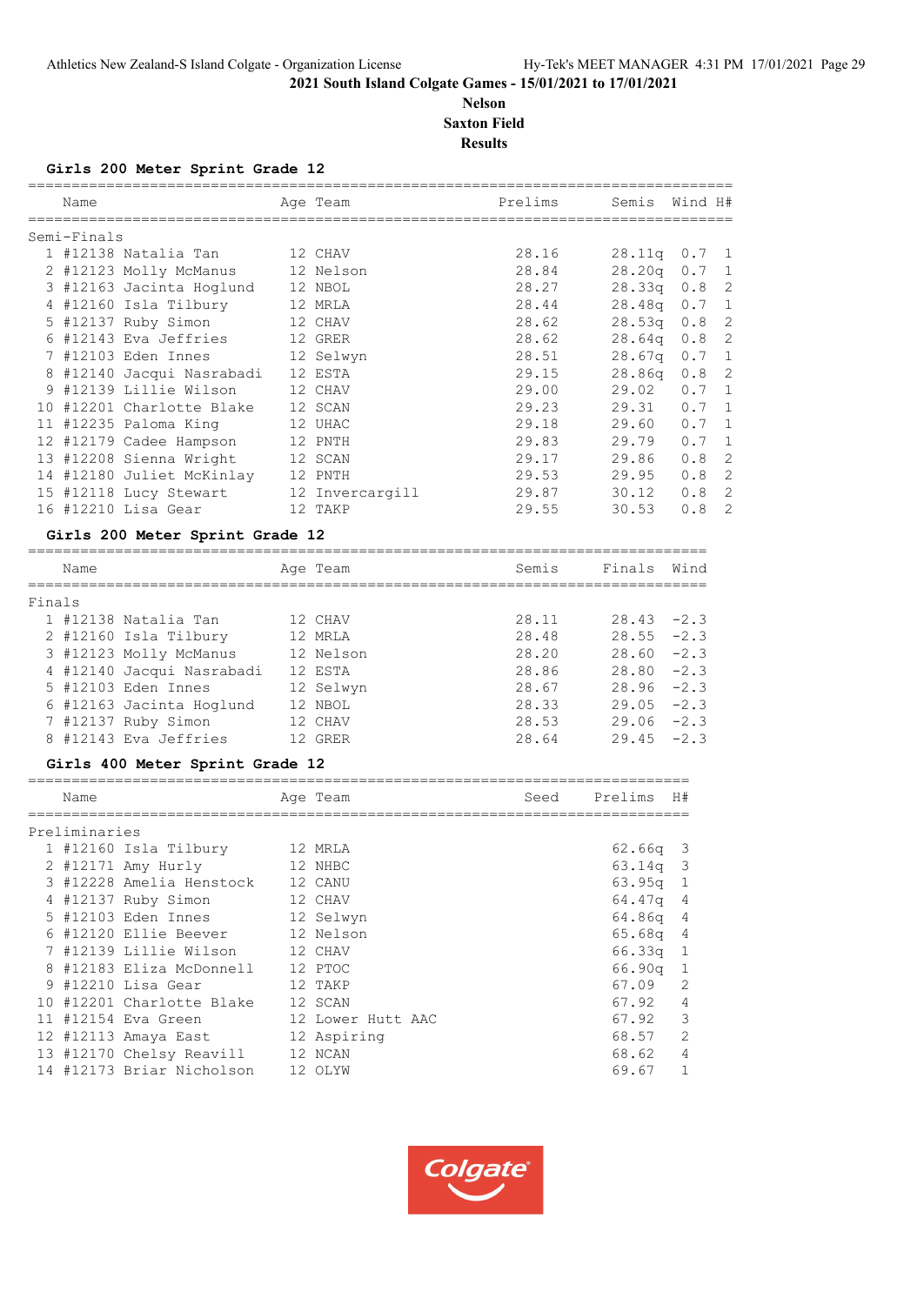**Nelson Saxton Field**

**Results**

## **....Girls 400 Meter Sprint Grade 12**

|  | 15 #12105 Stella Taiaroa    | 12 Selwyn   | 71.33   | 1                       |
|--|-----------------------------|-------------|---------|-------------------------|
|  | 16 #12134 Charlotte Ilton   | 12 CHAV     | 71.64   | 3                       |
|  | 17 #12122 Maia Fowler       | 12 Nelson   | 72.49   | 1                       |
|  | 18 #12208 Sienna Wright     | 12 SCAN     | 73.19   | 3                       |
|  | 19 #12123 Molly McManus     | 12 Nelson   | 73.36   | 2                       |
|  | 20 #12184 Zara McDonnell    | 12 PTOC     | 73.44   | 2                       |
|  | 21 #12126 Jayne Hedley      | 12 Richmond | 73.91   | $\overline{\mathbf{3}}$ |
|  | 22 #12128 Frankie Palmer    | 12 Richmond | 76.00   | 4                       |
|  | 23 #12168 Samara Taurima    | 12 NBOL     | 78.55   | 1                       |
|  | 24 #12101 Caitlin Baxter    | 12 Selwyn   | 79.41   | 2                       |
|  | 25 #12147 Siobhan Thornley  | 12 GRMA     | 1:20.62 | $\overline{\mathbf{3}}$ |
|  | 26 #12159 Peyton Smidt-Robi | 12 MRLA     | 1:25.42 | 4                       |
|  | 27 #12229 Addison Hodge     | 12 CANU     | 1:32.24 | 4                       |

#### **Girls 400 Meter Sprint Grade 12**

| Prelims<br>Age Team<br>Name<br>Finals<br>1 #12160 Isla Tilbury<br>62.66<br>12 MRTA<br>2 #12171 Amy Hurly<br>63.14<br>12 NHBC<br>3 #12228 Amelia Henstock<br>63.95<br>12 CANU<br>4 #12137 Ruby Simon<br>64.47<br>12 CHAV<br>5 #12103 Eden Innes<br>64.86<br>12 Selwyn<br>6 #12120 Ellie Beever<br>65.68<br>12 Nelson<br>7 #12139 Lillie Wilson<br>66.33<br>12 CHAV<br>8 #12183 Eliza McDonnell<br>66.90<br>12 PTOC |  |  |  |        |
|-------------------------------------------------------------------------------------------------------------------------------------------------------------------------------------------------------------------------------------------------------------------------------------------------------------------------------------------------------------------------------------------------------------------|--|--|--|--------|
|                                                                                                                                                                                                                                                                                                                                                                                                                   |  |  |  | Finals |
|                                                                                                                                                                                                                                                                                                                                                                                                                   |  |  |  |        |
|                                                                                                                                                                                                                                                                                                                                                                                                                   |  |  |  | 61.35  |
|                                                                                                                                                                                                                                                                                                                                                                                                                   |  |  |  | 61.71  |
|                                                                                                                                                                                                                                                                                                                                                                                                                   |  |  |  | 62.21  |
|                                                                                                                                                                                                                                                                                                                                                                                                                   |  |  |  | 63.91  |
|                                                                                                                                                                                                                                                                                                                                                                                                                   |  |  |  | 65.19  |
|                                                                                                                                                                                                                                                                                                                                                                                                                   |  |  |  | 65.60  |
|                                                                                                                                                                                                                                                                                                                                                                                                                   |  |  |  | 66.28  |
|                                                                                                                                                                                                                                                                                                                                                                                                                   |  |  |  | 68.93  |

#### **Girls 800 Meter Run Grade 12**

|   | Name |                                          | Age Team          | Seed | Finals  |
|---|------|------------------------------------------|-------------------|------|---------|
|   |      | 1 #12175 Imogen Barlow                   | 12 PAKU           |      | 2:23.04 |
|   |      | 2 #12154 Eva Green                       | 12 Lower Hutt AAC |      | 2:25.01 |
|   |      | 3 #12158 Neve McKenzie 12 MRLA           |                   |      | 2:27.62 |
|   |      | 4 #12228 Amelia Henstock 12 CANU         |                   |      | 2:32.12 |
|   |      | 5 #12113 Amaya East                      | 12 Aspiring       |      | 2:33.68 |
|   |      | 6 #12213 Carenza Elley 12 TAWM           |                   |      | 2:37.83 |
|   |      | 7 #12170 Chelsy Reavill                  | 12 NCAN           |      | 2:39.23 |
| 8 |      | #12134 Charlotte Ilton                   | 12 CHAV           |      | 2:40.76 |
|   |      | 9 #12151 Lila Rhodes                     | 12 HCYU           |      | 2:41.92 |
|   |      | 10 #12120 Ellie Beever 12 Nelson         |                   |      | 2:41.97 |
|   |      | 11 #12218 Ashley Rhodes 12 Temuka AAC    |                   |      | 2:43.26 |
|   |      | 12 #12194 Bea Christie                   | 12 PRHL           |      | 2:49.60 |
|   |      | 13 #12146 Lucy McKay                     | 12 GRMA           |      | 2:53.90 |
|   |      | 14 #12231 Kobi Maslin                    | 12 CANU           |      | 2:56.40 |
|   |      | 15 #12122 Maia Fowler                    | 12 Nelson         |      | 3:03.36 |
|   |      | 16 #12142 Emma Campbell 12 Geraldine AAC |                   |      | 3:04.49 |
|   |      | 17 #12205 Meg Ritchie                    | 12 SCAN           |      | 3:19.30 |

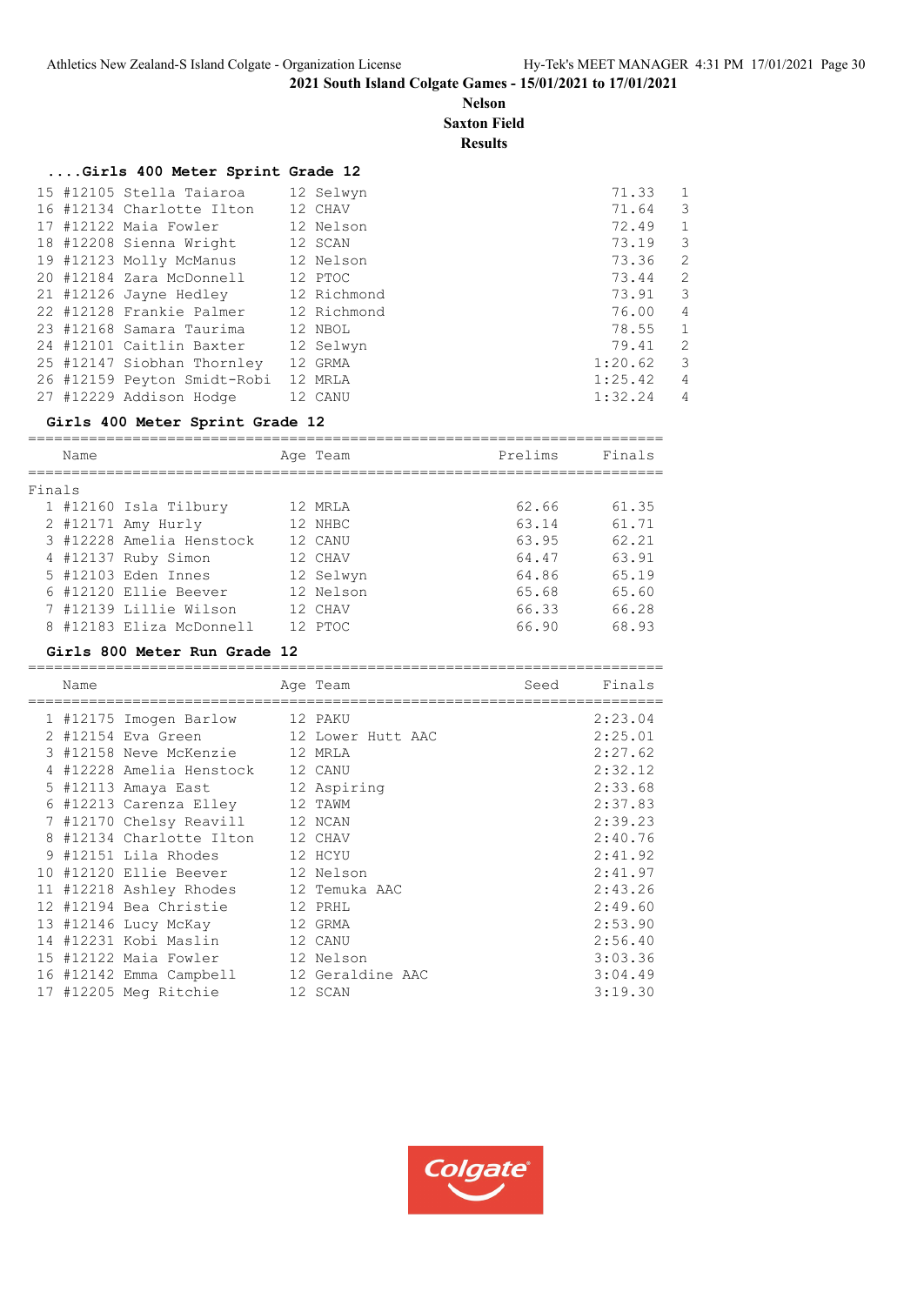#### **Nelson Saxton Field Results**

#### **Girls 1500 Meter Run Grade 12**

| Name |                          |  | Age Team      |                   | Seed | Finals  |
|------|--------------------------|--|---------------|-------------------|------|---------|
|      |                          |  |               |                   |      |         |
|      | 1 #12175 Imogen Barlow   |  | 12 PAKU       |                   |      | 4:52.64 |
|      | 2 #12154 Eva Green       |  |               | 12 Lower Hutt AAC |      | 4:54.60 |
|      | 3 #12158 Neve McKenzie   |  | 12 MRLA       |                   |      | 5:04.71 |
|      | 4 #12228 Amelia Henstock |  | 12 CANU       |                   |      | 5:11.76 |
|      | 5 #12182 Scarlett Robb   |  | 12 PAPK       |                   |      | 5:12.85 |
|      | 6 #12213 Carenza Elley   |  | 12 TAWM       |                   |      | 5:25.35 |
|      | 7 #12151 Lila Rhodes     |  | 12 HCYU       |                   |      | 5:29.30 |
|      | 8 #12170 Chelsy Reavill  |  | 12 NCAN       |                   |      | 5:34.40 |
|      | 9 #12139 Lillie Wilson   |  | 12 CHAV       |                   |      | 5:39.73 |
|      | 10 #12194 Bea Christie   |  | 12 PRHL       |                   |      | 5:47.22 |
|      | 11 #12218 Ashley Rhodes  |  | 12 Temuka AAC |                   |      | 5:50.64 |
|      | 12 #12128 Frankie Palmer |  | 12 Richmond   |                   |      | 5:55.63 |
|      | 13 #12146 Lucy McKay     |  | 12 GRMA       |                   |      | 5:57.08 |
|      | 14 #12122 Maia Fowler    |  | 12 Nelson     |                   |      | 6:34.60 |
|      | 15 #12211 Grace Bolstad  |  | 12 TARO       |                   |      | 7:03.36 |

#### **Girls 80 Meter Hurdles Grade 12**

| Name          |                                          | Age Team | Seed | Prelims Wind H#  |          |  |
|---------------|------------------------------------------|----------|------|------------------|----------|--|
| Preliminaries |                                          |          |      |                  |          |  |
|               | 1 #12180 Juliet McKinlay 12 PNTH         |          |      | $14.46q$ 0.5 1   |          |  |
|               | 2 #12174 Jersey-Rose Perro 12 OLYW       |          |      | $14.53q - 0.2$ 2 |          |  |
|               | 3 #12138 Natalia Tan                     | 12 CHAV  |      | $14.93q$ 1.8 3   |          |  |
|               | 4 #12143 Eva Jeffries 12 GRER            |          |      | $15.05q$ 1.8 3   |          |  |
|               | 5 #12235 Paloma King 12 UHAC             |          |      | $16.04q$ 1.8 3   |          |  |
|               | 6 #12187 Sara Buckley 12 PHOX            |          |      | $16.32q - 0.2$ 2 |          |  |
|               | 7 #12184 Zara McDonnell 12 PTOC          |          |      | $16.59q - 0.2$ 2 |          |  |
|               | 8 #12202 Sophie Bock 12 SCAN             |          |      | $16.65q$ $0.5$ 1 |          |  |
|               | 9 #12183 Eliza McDonnell 12 PTOC         |          |      | $17.02$ $0.5$ 1  |          |  |
|               | 10 #12134 Charlotte Ilton 12 CHAV        |          |      | $17.10$ $0.5$ 1  |          |  |
|               | 12 PRHL<br>11 #12194 Bea Christie        |          |      | $17.13$ $1.8$ 3  |          |  |
|               | 12 #12137 Ruby Simon 12 CHAV             |          |      | $17.21$ $1.8$ 3  |          |  |
|               | 13 #12151 Lila Rhodes 12 HCYU            |          |      | $17.70$ 0.5 1    |          |  |
|               | 14 #12176 Yandri Fourie 12 PAKU          |          |      | $17.96$ 0.5 1    |          |  |
|               | 15 #12142 Emma Campbell 12 Geraldine AAC |          |      | 18.14            | $-0.2$ 2 |  |
|               | 16 #12135 Zoffya Pettengell 12 CHAV      |          |      | 19.06            | $-0.2$ 2 |  |

#### **Girls 80 Meter Hurdles Grade 12**

|        | Name |                            |    | Age Team | Prelims | Finals | Wind |
|--------|------|----------------------------|----|----------|---------|--------|------|
| Finals |      |                            |    |          |         |        |      |
|        |      | 1 #12180 Juliet McKinlay   |    | 12 PNTH  | 14.46   | 13.64  | 1.6  |
|        |      | 2 #12174 Jersey-Rose Perro |    | 12 OLYW  | 14.53   | 14.00  | 1.6  |
|        |      | 3 #12138 Natalia Tan       |    | 12 CHAV  | 14.93   | 14.27  | 1.6  |
|        |      | 4 #12143 Eva Jeffries      |    | 12 GRER  | 15.05   | 14.40  | 1.6  |
|        |      | 5 #12235 Paloma King       |    | 12 UHAC  | 16.04   | 15.05  | 1.6  |
|        |      | 6 #12184 Zara McDonnell    |    | 12 PTOC  | 16.59   | 15.16  | 1.6  |
|        |      | 7 #12187 Sara Buckley      |    | 12 PHOX  | 16.32   | 15.93  | 1.6  |
| 8      |      | #12202 Sophie Bock         | 12 | SCAN     | 16.65   | 17.01  | 1.6  |
|        |      |                            |    |          |         |        |      |

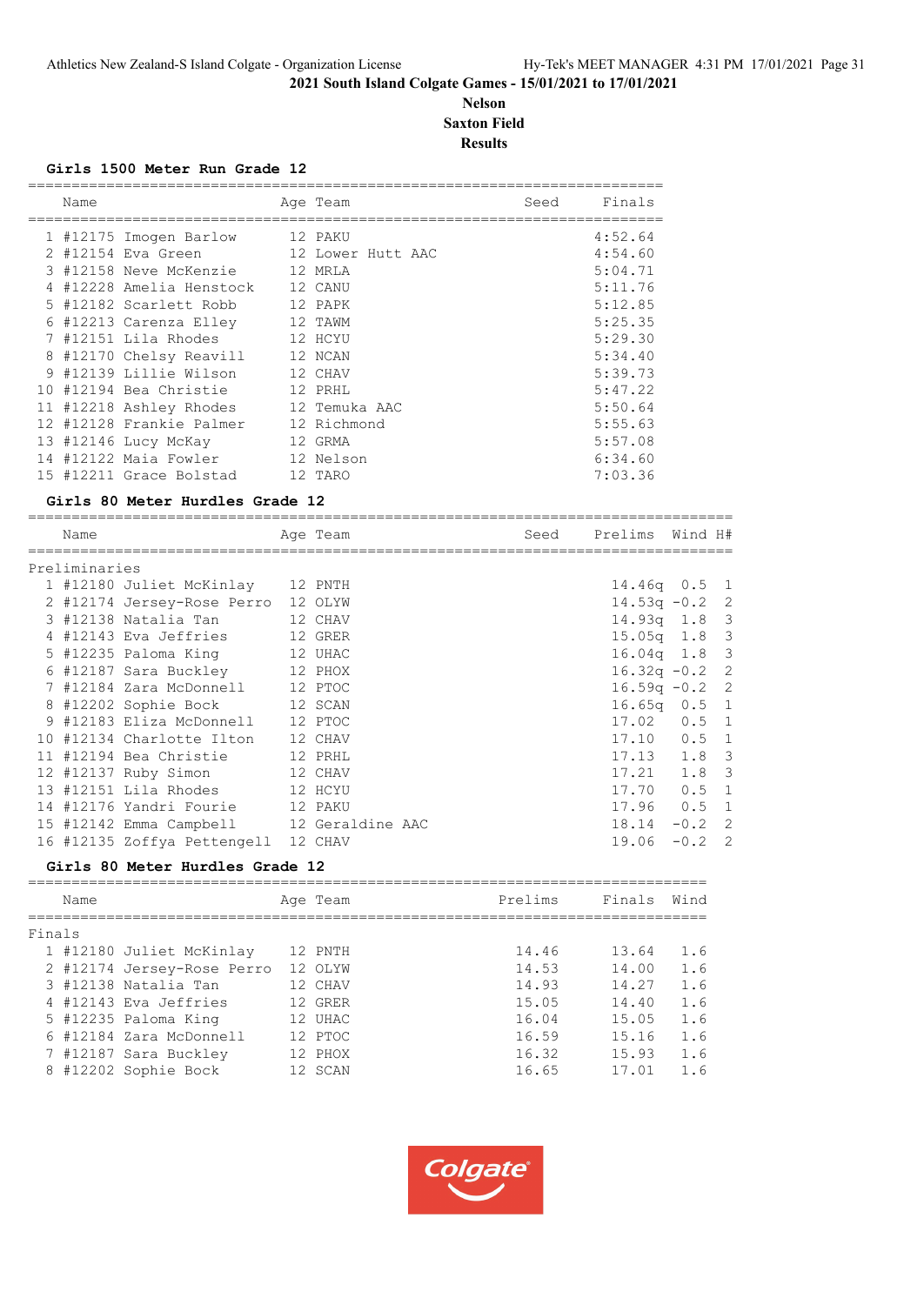#### **Nelson Saxton Field Results**

=========================================================================

**Girls 4x100 Meter Relay Grade 12**

| Team                            |  | Seed                        | Finals |
|---------------------------------|--|-----------------------------|--------|
| 1 Christchurch Avon AC 'A'      |  |                             | 56.46  |
| 1) #12139 Lillie Wilson 12      |  | 2) #12137 Ruby Simon 12     |        |
| 3) #12134 Charlotte Ilton 12    |  | 4) #12138 Natalia Tan 12    |        |
| 2 Selwyn 'A'                    |  |                             | 57.97  |
| 1) #12105 Stella Taiaroa 12     |  | 2) #11108 Keira O'Reilly 11 |        |
| 3) #12101 Caitlin Baxter 12     |  | 4) #12103 Eden Innes 12     |        |
| 3 South Canterbury AAC 'A'      |  |                             | 58.02  |
| 1) #12201 Charlotte Blake 12    |  | 2) #12202 Sophie Bock 12    |        |
| 3) #11220 Ruby Mahuika 11       |  | 4) #12208 Sienna Wright 12  |        |
| 4 Nelson 'A'                    |  |                             | 61.40  |
| 1) #11121 Bella Cain-Townley 11 |  | 2) #11125 Lucy Vincent 11   |        |
| 3) #12122 Maia Fowler 12        |  | 4) #12120 Ellie Beever 12   |        |
| 5 South Canterbury AAC 'B'      |  |                             | 66.05  |
| 1) #12206 Keira Shannon 12      |  | 2) #11221 Erin O'Keeffe 11  |        |
| #12205 Meg Ritchie 12<br>3)     |  | 4) #12203 Zara Brunton 12   |        |

## **Girls High Jump Grade 12**

| Name                                                                                                                   | Age Team | <b>Seed</b> Seed | Finals |
|------------------------------------------------------------------------------------------------------------------------|----------|------------------|--------|
| 1 #12149 Shanti Kara 12 HCYU<br>1.30 1.35 1.40 1.45 1.48<br>0 0 0 0 XXX                                                |          |                  | 1.45m  |
| 2 #12120 Ellie Beever 12 Nelson<br>1.25 1.30 1.35 1.40 1.45 1.48<br>0 0 0 XO XO XXX                                    |          |                  | J1.45m |
| 3 #12201 Charlotte Blake 12 SCAN<br>1.30 1.35 1.40 1.45<br>O O XXO XXX                                                 |          |                  | 1.40m  |
| 4 #12184 Zara McDonnell 12 PTOC<br>1.25 1.30 1.35 1.40<br>O XXO O XXX                                                  |          |                  | 1.35m  |
| 5 #12170 Chelsy Reavill 12 NCAN<br>1.20 1.25 1.30 1.35 1.40<br>O XO O XO XXX                                           |          |                  | J1.35m |
| 6 #12115 Ava Wiegersma 12 Gore<br>1.15 1.20 1.25 1.30 1.35 1.40<br>O O O O XXO XXX                                     |          |                  | J1.35m |
| 7 #12118 Lucy Stewart 12 Invercargill<br>1.15 1.20 1.25 1.30 1.35<br>0 0 0 0 XXX                                       |          |                  | 1.30m  |
| 7 #12122 Maia Fowler 12 Nelson<br>1.15 1.20 1.25 1.30 1.35<br>$\begin{matrix} 0 & 0 & 0 & 0 & \text{XXX} \end{matrix}$ |          |                  | 1.30m  |
| 9 #12183 Eliza McDonnell 12 PTOC<br>1.25 1.30 1.35<br>XO O XXX                                                         |          |                  | J1.30m |
| 10 #12235 Paloma King 12 UHAC<br>1.20 1.25 1.30 1.35<br>O O XXO XXX                                                    |          |                  | J1.30m |

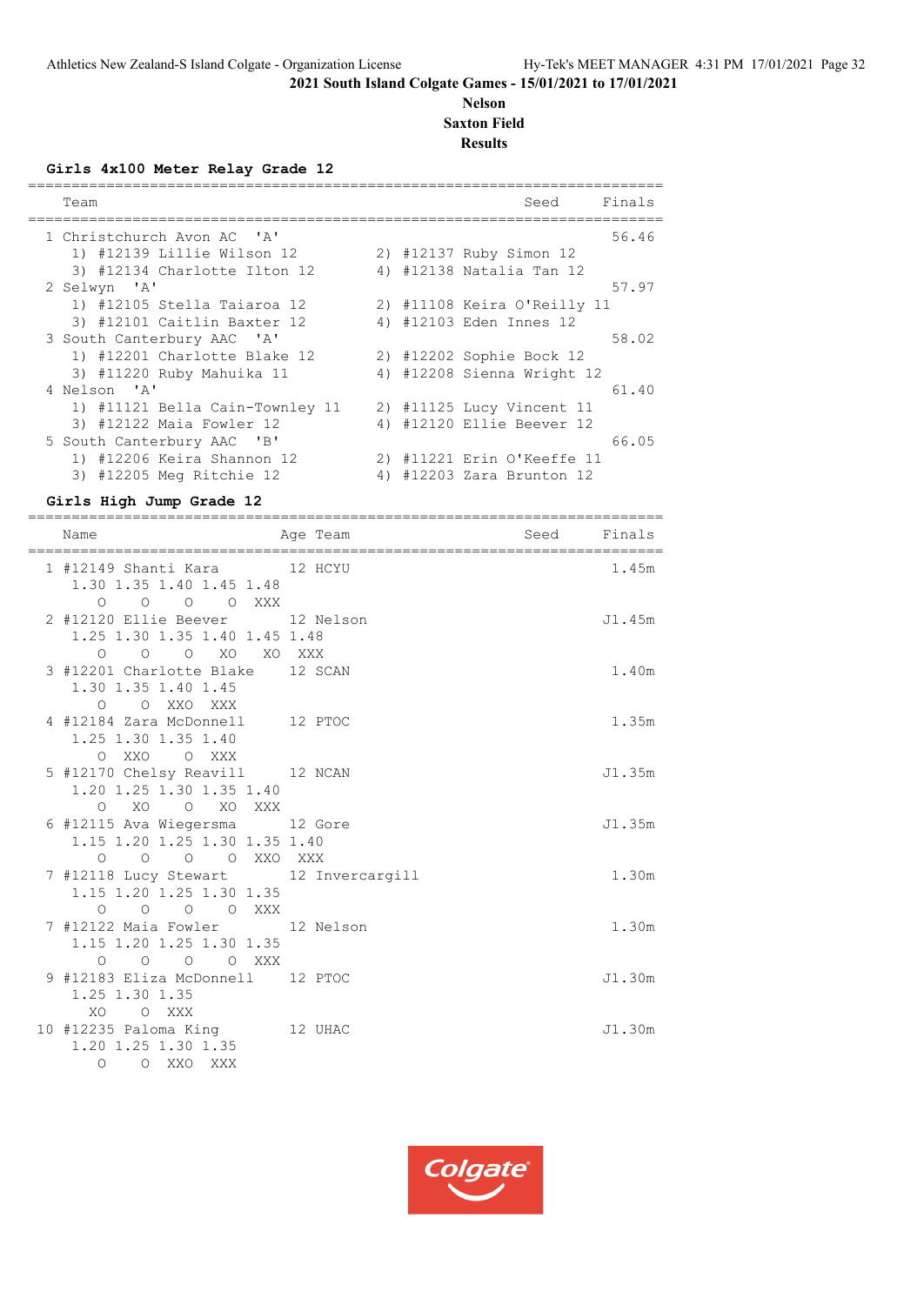#### **Nelson Saxton Field**

**Results**

| Girls High Jump Grade 12                                               |        |
|------------------------------------------------------------------------|--------|
| 11 #12168 Samara Taurima 12 NBOL<br>1.15 1.20 1.25<br>O XXX<br>$\circ$ | 1.20m  |
| 11 #12208 Sienna Wright 12 SCAN<br>1.15 1.20 1.25<br>O O XXX           | 1.20m  |
| 13 #12188 Alyssa Proctor Mc 12 PHOX<br>1.15 1.20 1.25<br>O XO XXX      | J1.20m |
| 14 #12211 Grace Bolstad 12 TARO<br>1.15 1.20 1.25<br>XXO XO XXX        | J1.20m |
| 15 #12187 Sara Buckley 12 PHOX<br>1.15 1.20 1.25<br>O XXO XXX          | J1.20m |
| 16 #12175 Imogen Barlow 12 PAKU<br>1.15 1.20<br>O XXX                  | 1.15m  |
| 17 #12135 Zoffya Pettengell 12 CHAV<br>1.15 1.20<br>XO XXX             | J1.15m |
| 18 #12229 Addison Hodge 12 CANU<br>1.15 1.20<br>XXO XXX                | J1.15m |
| -- #12151 Lila Rhodes 12 HCYU<br>1.15<br>XXX                           | NΗ     |

## **Girls Long Jump Grade 12**

| Name                                                                                                             | Age Team | Seed | Finals Wind H#  |  |
|------------------------------------------------------------------------------------------------------------------|----------|------|-----------------|--|
| 1 #12120 Ellie Beever 12 Nelson                                                                                  |          |      | $4.53m$ $0.1$ 1 |  |
| 2 #12210 Lisa Gear 12 TAKP<br>$3.80m (+0.0)$ 4.40m $(0.2)$ 4.23m $(+0.0)$                                        |          |      | 4.40m  0.2  1   |  |
| 3 #12138 Natalia Tan 12 CHAV<br>$4.36m(0.2)$ X $4.01m(0.1)$                                                      |          |      | $4.36m$ 0.2 1   |  |
| 4 #12163 Jacinta Hoglund 12 NBOL<br>$4.32m (+0.0)$ $4.35m (0.1)$ X                                               |          |      | $4.35m$ $0.1$ 1 |  |
| 5 #12184 Zara McDonnell 12 PTOC<br>$4.23m(0.2)$ $4.30m(+0.0)$ $4.16m(+0.0)$                                      |          |      | $4.30m + 0.0 1$ |  |
| 6 #12183 Eliza McDonnell 12 PTOC                                                                                 |          |      | $4.25m + 0.02$  |  |
| $4.09m(0.1)$ $4.25m(+0.0)$ $4.20m(0.4)$<br>7 #12174 Jersey-Rose Perro 12 OLYW                                    |          |      | $J4.25m$ 0.3 2  |  |
| $X \t X \t 4.25m(0.3)$<br>7 #12153 Arnika-Rose Gread 12 LIAC                                                     |          |      | $J4.25m$ 0.6 2  |  |
| $X = 4.25m(0.6) X$<br>9 #12140 Jacqui Nasrabadi 12 ESTA                                                          |          |      | $4.22m + 0.0 1$ |  |
| $4.22m (+0.0)$ $4.02m (+0.0)$ X<br>10 #12180 Juliet McKinlay 12 PNTH<br>$3.42m(0.4)$ 3.46m $(0.1)$ 4.21m $(0.5)$ |          |      | $4.21m$ 0.5 2   |  |

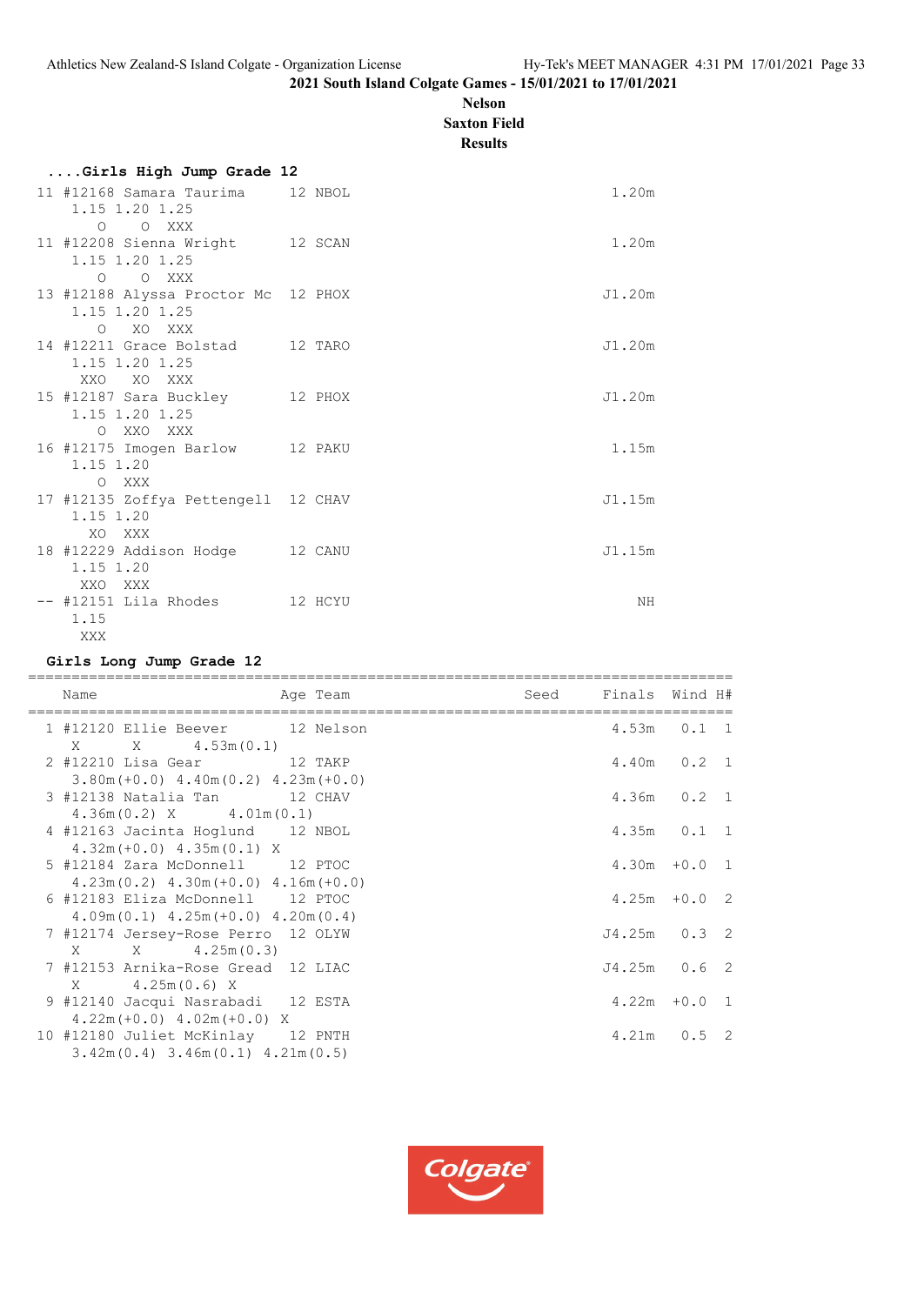## **Nelson Saxton Field**

**Results**

| Girls Long Jump Grade 12 |                                                                                        |                  |               |                |  |  |  |
|--------------------------|----------------------------------------------------------------------------------------|------------------|---------------|----------------|--|--|--|
|                          | 11 #12118 Lucy Stewart 12 Invercargill                                                 | $4.19m + 0.0 1$  |               |                |  |  |  |
|                          | $X$ 4.19m(+0.0) X<br>12 #12171 Amy Hurly<br>4.18m(0.1) X 4.12m(0.3)                    | 4.18m  0.1  2    |               |                |  |  |  |
|                          | 13 #12137 Ruby Simon 12 CHAV<br>$X = 3.96m (+0.0) 4.14m (+0.0)$                        | $4.14m + 0.0$ 2  |               |                |  |  |  |
|                          | 14 #12143 Eva Jeffries 12 GRER<br>$4.06m(0.1)$ $4.01m(+0.0)$ $3.75m(+0.0)$             | 4.06m  0.1  1    |               |                |  |  |  |
|                          | 15 #12144 Ruby Jones 12 GRER<br>$3.99m (+0.0) X(0.1) 3.80m (0.6)$                      | $3.99m + 0.02$   |               |                |  |  |  |
|                          | 16 #12123 Molly McManus 12 Nelson<br>$3.98m(0.1)$ $3.58m(+0.0)$ $3.72m(+0.0)$          | 3.98m  0.1  2    |               |                |  |  |  |
|                          | 17 #12212 Summa J. Dearing 12 TAWM<br>$3.95m(0.2)$ $3.93m(+0.0)$ $3.38m(+0.0)$         | $3.95m$ 0.2 1    |               |                |  |  |  |
|                          | 18 #12187 Sara Buckley 12 PHOX<br>$3.82m(0.2)$ X $3.90m(0.1)$                          | 3.90m  0.1  1    |               |                |  |  |  |
|                          | 19 #12208 Sienna Wright 12 SCAN<br>$X = 3.81m (+0.0) 3.90m (+0.0)$                     | J3.90m           | $+0.0$ 1      |                |  |  |  |
|                          | 20 #12134 Charlotte Ilton 12 CHAV                                                      | 3.88m  0.5  2    |               |                |  |  |  |
|                          | 21 #12175 Imogen Barlow 12 PAKU<br>$3.80m(0.1)$ $3.80m(0.5)$ X                         | 3.80m  0.1  2    |               |                |  |  |  |
|                          | 22 #12122 Maia Fowler 12 Nelson<br>$3.77m (+0.0)$ $3.69m (+0.0)$ $3.57m (0.1)$         | $3.77m + 0.0 1$  |               |                |  |  |  |
|                          | 23 #12154 Eva Green 12 Lower Hutt AAC<br>$3.57m(0.1)$ $3.75m(0.3)$ $3.70m(+0.0)$       | $3.75m$ 0.3 2    |               |                |  |  |  |
|                          | 24 #12135 Zoffya Pettengell 12 CHAV<br>$X$ $X$ $3.72m (+0.0)$                          | $3.72m + 0.0 1$  |               |                |  |  |  |
|                          | 25 #12105 Stella Taiaroa 12 Selwyn<br>$3.70m (+0.0) X$ 3.55m (0.1)                     | $3.70m + 0.0 1$  |               |                |  |  |  |
|                          | 26 #12101 Caitlin Baxter 12 Selwyn<br>$3.67m (+0.0) 3.62m (+0.0) X$                    | $3.67m + 0.02$   |               |                |  |  |  |
|                          | 27 #12126 Jayne Hedley 12 Richmond<br>$X$ $X$ $3.67m (+0.0)$                           | $J3.67m + 0.02$  |               |                |  |  |  |
|                          | 28 #12128 Frankie Palmer 12 Richmond<br>$3.59m(0.1)$ $3.51m(0.1)$ $3.62m(0.1)$         | $3.62m$ $0.1$ 1  |               |                |  |  |  |
|                          | 29 #12218 Ashley Rhodes 12 Temuka AAC                                                  | $3.59m$ 0.4 2    |               |                |  |  |  |
|                          | X 3.59m (0.4) X<br>30 #12168 Samara Taurima 12 NBOL<br>$X = 3.57m (+0.0) 3.58m (+0.0)$ | $3.58m + 0.0 1$  |               |                |  |  |  |
|                          | 31 #12173 Briar Nicholson 12 OLYW<br>$3.33m(0.1)$ $3.29m(0.2)$ $3.58m(+0.0)$           | $J3.58m + 0.0 1$ |               |                |  |  |  |
|                          | 32 #12142 Emma Campbell 12 Geraldine AAC<br>$3.47m(0.2)$ 3.36m (+0.0)<br>X             | 3.47m            | $0.2 \quad 1$ |                |  |  |  |
|                          | 33 #12216 Antonella Henders 12 Temuka AAC<br>$3.39m(0.2)$ $3.13m(+0.0)$ $2.91m(+0.0)$  | 3.39m            | 0.2           | $\overline{1}$ |  |  |  |
|                          | 34 #12213 Carenza Elley<br>12 TAWM<br>$3.36m(0.3)$ $3.34m(0.1)$ $3.37m(0.5)$           | 3.37m            | 0.5           | 2              |  |  |  |
|                          | 35 #12147 Siobhan Thornley 12 GRMA<br>$3.20m (+0.0) X$<br>Χ                            | 3.20m            | $+0.0$        | 2              |  |  |  |
|                          | 36 #12231 Kobi Maslin<br>12 CANU<br>3.14m(0.1) 3.12m(0.2) X                            | 3.14m            | $0.1 \quad 2$ |                |  |  |  |

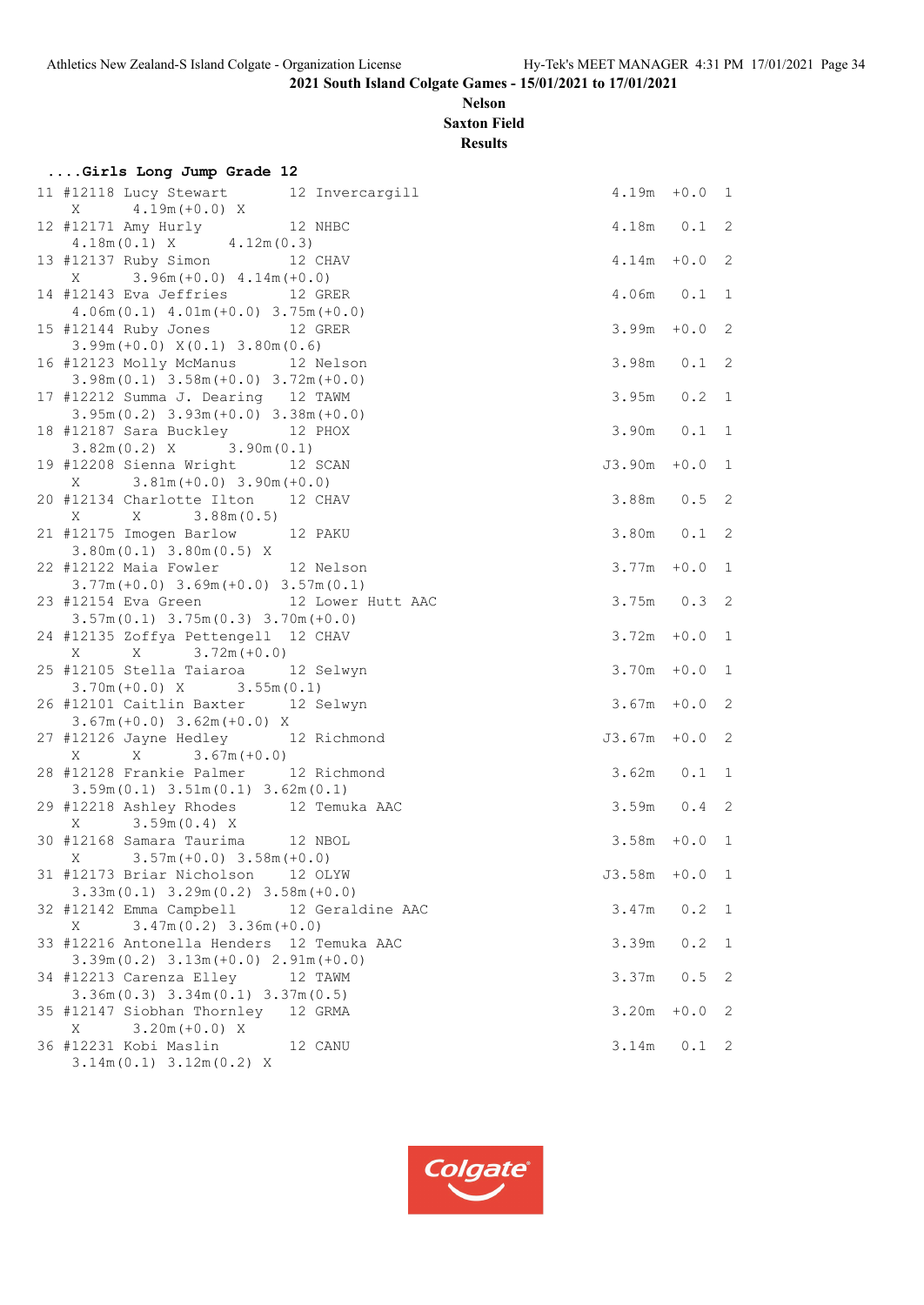**Nelson Saxton Field**

**Results**

## **....Girls Long Jump Grade 12**

|  | 37 #12158 Neve McKenzie 12 MRLA          |  |
|--|------------------------------------------|--|
|  | $X \t X \t 3.14m (+0.0)$                 |  |
|  | 38 #12206 Keira Shannon 12 SCAN          |  |
|  | $2.93m(0.2)$ $2.88m(+0.0)$ $2.99m(0.1)$  |  |
|  | 39 #12185 Arnika Lam             12 PAPT |  |
|  | $2.82m(0.3)$ $2.83m(0.1)$ $2.98m(0.5)$   |  |
|  | 40 #12146 Lucy McKay 12 GRMA             |  |
|  | $X = 2.89m(0.2) 2.96m(0.1)$              |  |
|  | 41 #12159 Peyton Smidt-Robi 12 MRLA      |  |
|  | $2.92m(0.1) 2.91m(+0.0) X$               |  |
|  | 42 #12188 Alyssa Proctor Mc 12 PHOX      |  |
|  | $X = 2.82m(0.2) X$                       |  |

# $J3.14m +0.0 1$  $2.99m$  0.1 1  $2.98m$  0.5 2  $2.96m$  0.1 1  $2.92m$  0.1 2  $2.82m$  0.2 2

#### **Girls Shot Put Grade 12**

| Name                                                           | Age Team<br><b>Seed</b> | Finals         |
|----------------------------------------------------------------|-------------------------|----------------|
| 1 #12172 Karmen-Elizabeth 12 NHBC<br>10.99m  11.32m  10.76m    |                         | 11.32m         |
| 2 #12144 Ruby Jones 12 GRER<br>9.02m 9.54m 9.40m               |                         | 9.54m          |
| 3 #12201 Charlotte Blake 12 SCAN<br>X 9.24m 9.00m              |                         | 9.24m          |
| 4 #12112 Paige Laing<br>8.53m 8.32m 8.84m                      | 12 Ashhurst H & AC      | 8.84m          |
| 5 #12174 Jersey-Rose Perro 12 OLYW<br>X 8.81m 8.82m            |                         | 8.82m          |
| 6 #12185 Arnika Lam<br>8.56m 8.82m 8.60m                       | 12 PAPT                 | J8.82m         |
| 7 #12210 Lisa Gear<br>8.34m 8.69m 8.32m                        | 12 TAKP                 | 8.69m          |
| 8 #12212 Summa J. Dearing 12 TAWM<br>8.57m 8.20m 8.41m         |                         | 8.57m          |
| 9 #12235 Paloma King<br>7.73m 7.85m 8.08m                      | 12 UHAC                 | 8.08m          |
| 10 #12137 Ruby Simon<br>12 CHAV<br>$7.63m - 7.24m$             |                         | 7.63m          |
| 11 #12211 Grace Bolstad 12 TARO<br>6.53m 7.47m 7.11m           |                         | 7.47m          |
| 12 #12152 Tyla Wallis<br>6.49m 6.86m 7.13m                     | 12 LCTY                 | 7.13m          |
| 13 #12158 Neve McKenzie<br>6.36m 6.15m 6.55m                   | 12 MRLA                 | 6.55m          |
| 14 #12194 Bea Christie<br>6.49m 6.45m 6.27m                    | 12 PRHL                 | 6.49m          |
| 15 #12134 Charlotte Ilton<br>6.31m 5.76m 6.48m                 | 12 CHAV                 | 6.48m<br>6.07m |
| 16 #12139 Lillie Wilson 12 CHAV<br>$5.28m - 6.07m$             |                         |                |
| 17 #12153 Arnika-Rose Gread 12 LIAC<br>5.81m 5.95m 5.67m       |                         | 5.95m          |
| 18 #12216 Antonella Henders 12 Temuka AAC<br>5.59m 5.42m 5.22m |                         | 5.59m          |

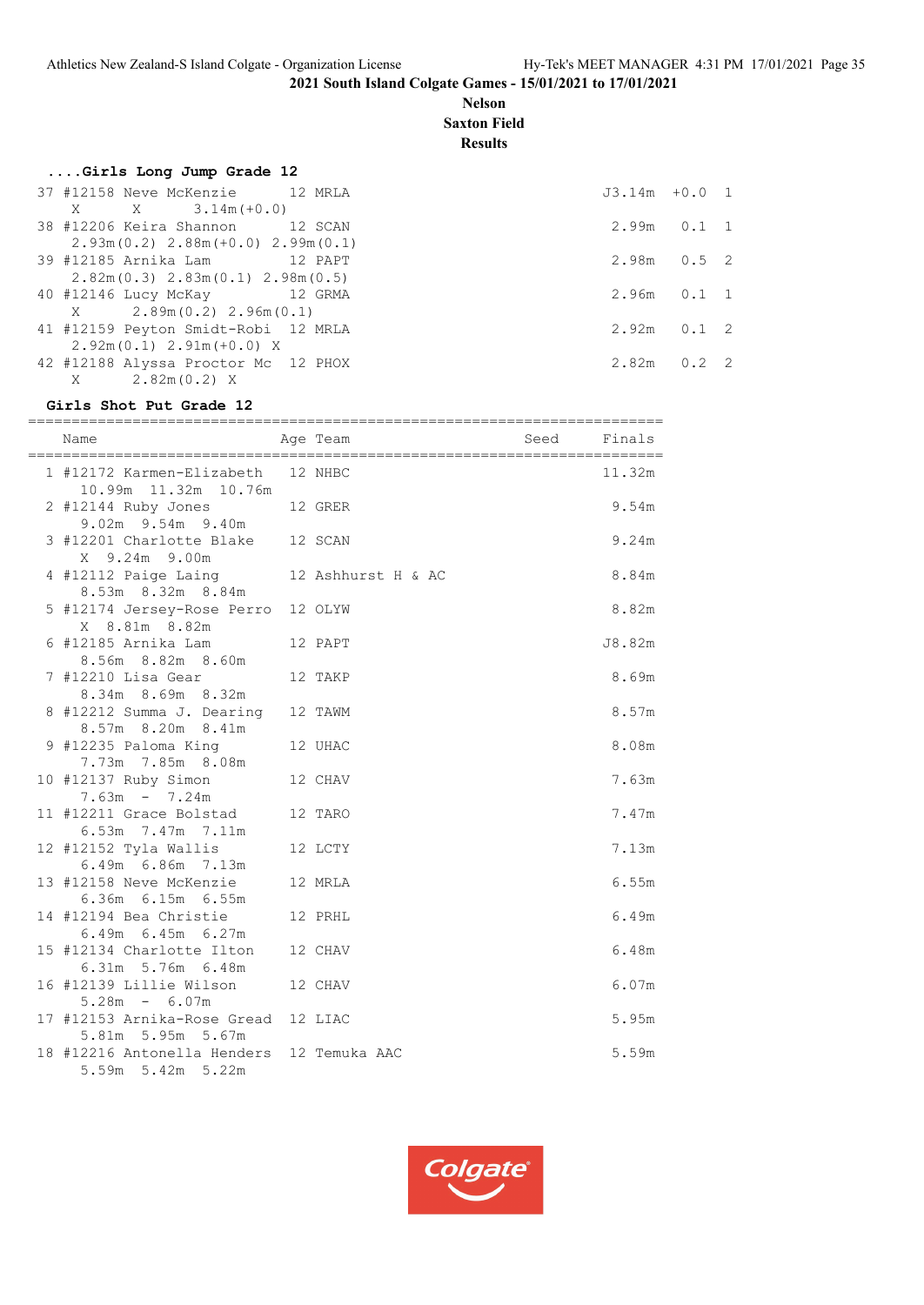#### **Nelson Saxton Field**

**Results**

#### **....Girls Shot Put Grade 12**

| 19 #12206 Keira Shannon                         | 12 SCAN   | 5.17m |
|-------------------------------------------------|-----------|-------|
| $5.17m$ 4.23m 4.83m<br>20 #12101 Caitlin Baxter | 12 Selwyn | 5.01m |
| 4.49m 5.01m 4.85m                               |           |       |
| 21 #12169 Grace Ward                            | 12 NBOL   | 4.98m |
| 4.70m  4.98m  X                                 |           |       |

## **Girls Discus Throw Grade 12**

| Name                                                          | Age Team           | Seed | Finals | H#           |
|---------------------------------------------------------------|--------------------|------|--------|--------------|
| 1 #12172 Karmen-Elizabeth 12 NHBC<br>41.66m 36.38m 38.66m     |                    |      | 41.66m | 1            |
| 2 #12212 Summa J. Dearing 12 TAWM<br>28.47m  26.29m  25.27m   |                    |      | 28.47m | 2            |
| 3 #12174 Jersey-Rose Perro 12 OLYW<br>X X 28.21m              |                    |      | 28.21m | 2            |
| 4 #12201 Charlotte Blake 12 SCAN<br>28.16m  24.91m  X         |                    |      | 28.16m | 2            |
| 5 #12112 Paige Laing<br>26.36m 23.29m X                       | 12 Ashhurst H & AC |      | 26.36m | 2            |
| $6$ #12210 Lisa Gear<br>23.82m 21.69m 25.72m                  | 12 TAKP            |      | 25.72m | 1            |
| 7 #12185 Arnika Lam<br>21.98m X 25.11m                        | 12 PAPT            |      | 25.11m | 1            |
| 8 #12149 Shanti Kara<br>22.41m 21.59m 24.04m                  | 12 HCYU            |      | 24.04m | 1            |
| 9 #12152 Tyla Wallis<br>20.89m 23.58m 19.59m                  | 12 LCTY            |      | 23.58m | 2            |
| 10 #12115 Ava Wiegersma<br>18.72m 19.13m 19.48m               | 12 Gore            |      | 19.48m | $\mathbf{1}$ |
| 11 #12203 Zara Brunton<br>17.97m 19.46m 15.25m                | 12 SCAN            |      | 19.46m | $\mathbf{1}$ |
| 12 #12216 Antonella Henders 12 Temuka AAC<br>X 18.79m 18.64m  |                    |      | 18.79m | $\mathbf{1}$ |
| 13 #12211 Grace Bolstad 12 TARO<br>X X 18.71m                 |                    |      | 18.71m | 1            |
| 14 #12153 Arnika-Rose Gread 12 LIAC<br>16.57m  17.61m  18.55m |                    |      | 18.55m | 1            |
| 15 #12118 Lucy Stewart<br>X 17.29m 17.92m                     | 12 Invercargill    |      | 17.92m | 2            |
| 16 #12170 Chelsy Reavill<br>15.75m  17.85m  17.72m            | 12 NCAN            |      | 17.85m | $\mathbf{1}$ |
| 17 #12213 Carenza Elley<br>15.57m 17.38m 16.45m               | 12 TAWM            |      | 17.38m | 1            |
| 18 #12218 Ashley Rhodes<br>14.26m  14.67m  17.26m             | 12 Temuka AAC      |      | 17.26m | 2            |
| 19 #12160 Isla Tilbury 12 MRLA<br>17.14m X 14.95m             |                    |      | 17.14m | 2            |
| 20 #12110 Eleanor Ross<br>15.69m  13.77m  16.83m              | 12 ASBA            |      | 16.83m | 2            |
| 21 #12163 Jacinta Hoglund 12 NBOL<br>15.81m  16.67m  16.81m   |                    |      | 16.81m | 2            |

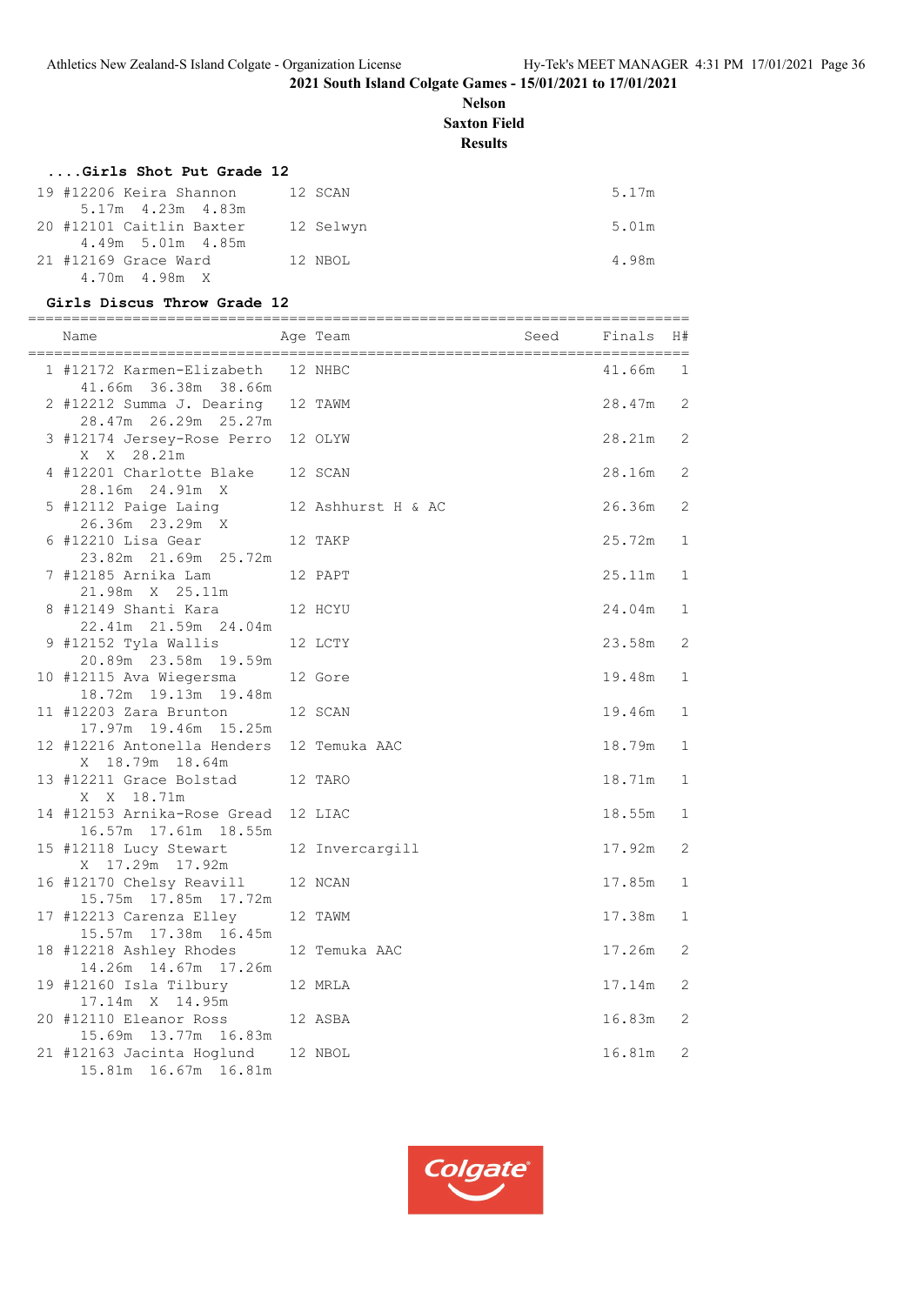# **Nelson Saxton Field**

**Results**

| Girls Discus Throw Grade 12                                    |           |        |              |
|----------------------------------------------------------------|-----------|--------|--------------|
| 22 #12184 Zara McDonnell<br>15.71m  16.69m  15.82m             | 12 PTOC   | 16.69m | 1            |
| 23 #12147 Siobhan Thornley 12 GRMA<br>X 16.49m 14.48m          |           | 16.49m | 2            |
| 24 #12120 Ellie Beever 12 Nelson<br>X X 16.45m                 |           | 16.45m | $\mathbf 1$  |
| 25 #12206 Keira Shannon 12 SCAN<br>15.51m  14.52m  16.10m      |           | 16.10m | $\mathbf 1$  |
| 26 #12128 Frankie Palmer 12 Richmond<br>15.57m  14.24m  15.73m |           | 15.73m | 2            |
| 27 #12139 Lillie Wilson<br>8.31m X 15.27m                      | 12 CHAV   | 15.27m | 2            |
| 28 #12123 Molly McManus 12 Nelson<br>14.16m  15.22m  12.80m    |           | 15.22m | $\mathbf 1$  |
| 29 #12138 Natalia Tan<br>10.79m 15.15m 12.58m                  | 12 CHAV   | 15.15m | 2            |
| 30 #12168 Samara Taurima<br>13.92m  13.58m  14.73m             | 12 NBOL   | 14.73m | 2            |
| 31 #12183 Eliza McDonnell 12 PTOC<br>14.31m 14.60m X           |           | 14.60m | $\mathbf 1$  |
| 32 #12105 Stella Taiaroa<br>13.33m  14.38m  13.49m             | 12 Selwyn | 14.38m | 2            |
| 33 #12173 Briar Nicholson<br>13.26m 13.94m 12.92m              | 12 OLYW   | 13.94m | $\mathbf{1}$ |
| 34 #12229 Addison Hodge<br>12.74m X 12.90m                     | 12 CANU   | 12.90m | 2            |
| 35 #12188 Alyssa Proctor Mc 12 PHOX<br>X 12.82m 12.25m         |           | 12.82m | 2            |
| 36 #12146 Lucy McKay<br>12.29m  11.73m  12.81m                 | 12 GRMA   | 12.81m | $\mathbf 1$  |
| 37 #12126 Jayne Hedley 12 Richmond<br>X 12.56m 12.68m          |           | 12.68m | $\mathbf{1}$ |
| 12 PRHL<br>38 #12194 Bea Christie<br>12.29m X X                |           | 12.29m | 2            |
| 39 #12159 Peyton Smidt-Robi 12 MRLA<br>10.10m 8.21m 7.51m      |           | 10.10m | 2            |
| -- #12144 Ruby Jones<br>12 GRER<br>$X$ $X$ $X$                 |           | FOUL   | 1            |

#### **Girls 1200 Meter Race Walk Grade 12**

|  | Name                   |  | Age Team         | Seed | Finals  |  |
|--|------------------------|--|------------------|------|---------|--|
|  | 1 #12231 Kobi Maslin   |  | 12 CANU          |      | 6:12.16 |  |
|  | 2 #12176 Yandri Fourie |  | 12 PAKU          |      | 6:47.01 |  |
|  | 3 #12142 Emma Campbell |  | 12 Geraldine AAC |      | 7:59.06 |  |
|  | 4 #12205 Meg Ritchie   |  | 12 SCAN          |      | 8:34.39 |  |
|  | -- #12152 Tyla Wallis  |  | 12 LCTY          |      | TR54.2  |  |
|  |                        |  |                  |      |         |  |

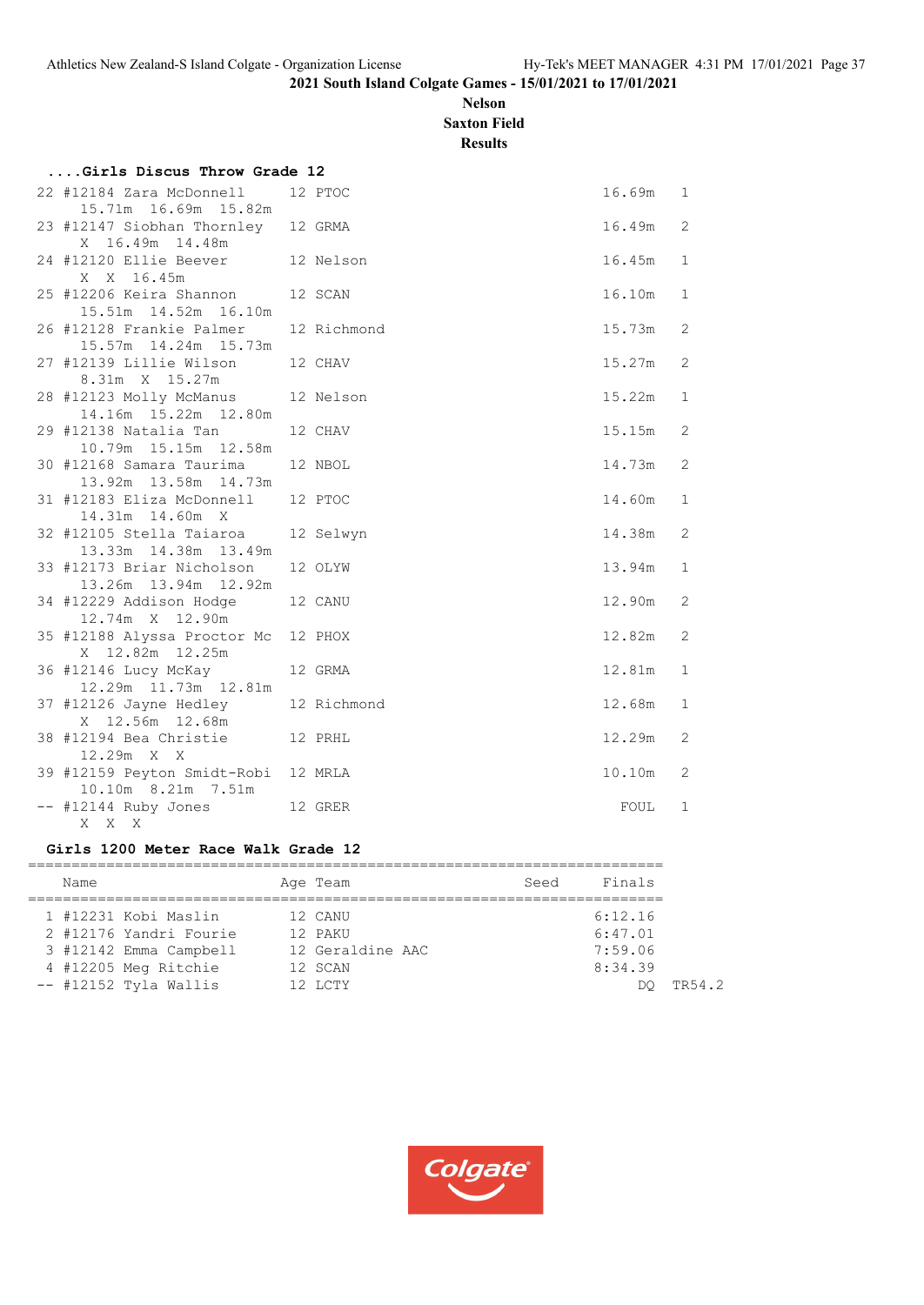# **Nelson Saxton Field Results**

**Girls 100 Meter Sprint Grade 13**

| Preliminaries<br>1 #13162 Brooke Harper<br>13 MRLA<br>2 #13153 Kahurangi Skudder 13 Levin Athletic Club<br>3 #13134 Lily Weeds<br>13 CHAV<br>4 #13108 Sophie Mercer 13 Selwyn<br>5 #13222 Analin Rudd<br>13 WHAC<br>13 SCAN<br>6 #13209 Holly Thin<br>7 #13188 Ava Rattray 13 PTOC<br>8 #13127 Ohara Couch<br>13 Taieri<br>9 #13208 Bella Thin<br>13 SCAN<br>10 #13178 Lily Tankersley 13 OLYW<br>11 #13130 Ava Gardiner<br>13 CHAV<br>12 #13140 Ella Waldron<br>13 Geraldine AAC<br>13 #13121 Josephine Tappend 13 Nelson<br>14 #13136 Paige Scannell<br>13 Eqmont Athletics<br>15 #13111 Tayla Estreich<br>13 ASBA<br>16 #13186 Lara Murdoch<br>13 PTOC<br>17 #13104 Hannah Hoare<br>13 Selwyn<br>18 #13109 Molly O'Reilly<br>13 Selwyn<br>19 #13197 Rhiannon Mayers<br>13 PRHL<br>20 #13137 Mia de Jager<br>13 FAIR<br>21 #13193 Ariana Tait<br>13 PHOX<br>22 #13135 Yvonne Zhang<br>13 CHAV<br>23 #13132 Ella Hill<br>13 CHAV<br>24 #13216 Mya Tipene-Tagoai 13 UHAC<br>25 #13165 Olivia Trolove<br>13 MRLA<br>26 #13192 Hazel Kose-Kepa 13 PHOX<br>27 #13202 Mia Donaldson<br>13 SCAN<br>28 #13118 Rosalyn Clives<br>13 Nelson<br>29 #13204 Karen McDonald<br>13 SCAN | 13.00q<br>13.39q<br>13.42q<br>13.45q<br>13.50q<br>13.51q<br>13.57q<br>13.58q<br>13.60q<br>13.64q<br>13.68q<br>13.68q | 0.8<br>0.7<br>1.0<br>1.5<br>1.0<br>0.7<br>1.0<br>0.8<br>1.0 | -4<br>$\mathbf{1}$<br>5<br>2<br>5<br>1<br>5<br>$\overline{4}$ |
|----------------------------------------------------------------------------------------------------------------------------------------------------------------------------------------------------------------------------------------------------------------------------------------------------------------------------------------------------------------------------------------------------------------------------------------------------------------------------------------------------------------------------------------------------------------------------------------------------------------------------------------------------------------------------------------------------------------------------------------------------------------------------------------------------------------------------------------------------------------------------------------------------------------------------------------------------------------------------------------------------------------------------------------------------------------------------------------------------------------------------------------------------------------------------|----------------------------------------------------------------------------------------------------------------------|-------------------------------------------------------------|---------------------------------------------------------------|
|                                                                                                                                                                                                                                                                                                                                                                                                                                                                                                                                                                                                                                                                                                                                                                                                                                                                                                                                                                                                                                                                                                                                                                            |                                                                                                                      |                                                             |                                                               |
|                                                                                                                                                                                                                                                                                                                                                                                                                                                                                                                                                                                                                                                                                                                                                                                                                                                                                                                                                                                                                                                                                                                                                                            |                                                                                                                      |                                                             |                                                               |
|                                                                                                                                                                                                                                                                                                                                                                                                                                                                                                                                                                                                                                                                                                                                                                                                                                                                                                                                                                                                                                                                                                                                                                            |                                                                                                                      |                                                             |                                                               |
|                                                                                                                                                                                                                                                                                                                                                                                                                                                                                                                                                                                                                                                                                                                                                                                                                                                                                                                                                                                                                                                                                                                                                                            |                                                                                                                      |                                                             |                                                               |
|                                                                                                                                                                                                                                                                                                                                                                                                                                                                                                                                                                                                                                                                                                                                                                                                                                                                                                                                                                                                                                                                                                                                                                            |                                                                                                                      |                                                             |                                                               |
|                                                                                                                                                                                                                                                                                                                                                                                                                                                                                                                                                                                                                                                                                                                                                                                                                                                                                                                                                                                                                                                                                                                                                                            |                                                                                                                      |                                                             |                                                               |
|                                                                                                                                                                                                                                                                                                                                                                                                                                                                                                                                                                                                                                                                                                                                                                                                                                                                                                                                                                                                                                                                                                                                                                            |                                                                                                                      |                                                             |                                                               |
|                                                                                                                                                                                                                                                                                                                                                                                                                                                                                                                                                                                                                                                                                                                                                                                                                                                                                                                                                                                                                                                                                                                                                                            |                                                                                                                      |                                                             |                                                               |
|                                                                                                                                                                                                                                                                                                                                                                                                                                                                                                                                                                                                                                                                                                                                                                                                                                                                                                                                                                                                                                                                                                                                                                            |                                                                                                                      |                                                             |                                                               |
|                                                                                                                                                                                                                                                                                                                                                                                                                                                                                                                                                                                                                                                                                                                                                                                                                                                                                                                                                                                                                                                                                                                                                                            |                                                                                                                      |                                                             | 5                                                             |
|                                                                                                                                                                                                                                                                                                                                                                                                                                                                                                                                                                                                                                                                                                                                                                                                                                                                                                                                                                                                                                                                                                                                                                            |                                                                                                                      | 0.7                                                         | 1                                                             |
|                                                                                                                                                                                                                                                                                                                                                                                                                                                                                                                                                                                                                                                                                                                                                                                                                                                                                                                                                                                                                                                                                                                                                                            |                                                                                                                      | 0.7                                                         | 1                                                             |
|                                                                                                                                                                                                                                                                                                                                                                                                                                                                                                                                                                                                                                                                                                                                                                                                                                                                                                                                                                                                                                                                                                                                                                            |                                                                                                                      | 0.7                                                         | 1                                                             |
|                                                                                                                                                                                                                                                                                                                                                                                                                                                                                                                                                                                                                                                                                                                                                                                                                                                                                                                                                                                                                                                                                                                                                                            | 13.69q                                                                                                               | 0.7                                                         | 1                                                             |
|                                                                                                                                                                                                                                                                                                                                                                                                                                                                                                                                                                                                                                                                                                                                                                                                                                                                                                                                                                                                                                                                                                                                                                            | 13.75q                                                                                                               | 0.8                                                         | $\overline{4}$                                                |
|                                                                                                                                                                                                                                                                                                                                                                                                                                                                                                                                                                                                                                                                                                                                                                                                                                                                                                                                                                                                                                                                                                                                                                            | 13.84q                                                                                                               | 0.5                                                         | 3                                                             |
|                                                                                                                                                                                                                                                                                                                                                                                                                                                                                                                                                                                                                                                                                                                                                                                                                                                                                                                                                                                                                                                                                                                                                                            | 14.01q                                                                                                               | 0.5                                                         | 3                                                             |
|                                                                                                                                                                                                                                                                                                                                                                                                                                                                                                                                                                                                                                                                                                                                                                                                                                                                                                                                                                                                                                                                                                                                                                            | 14.09q                                                                                                               | 0.8                                                         | $\overline{4}$                                                |
|                                                                                                                                                                                                                                                                                                                                                                                                                                                                                                                                                                                                                                                                                                                                                                                                                                                                                                                                                                                                                                                                                                                                                                            | 14.12q                                                                                                               | 0.7                                                         | $\mathbf{1}$                                                  |
|                                                                                                                                                                                                                                                                                                                                                                                                                                                                                                                                                                                                                                                                                                                                                                                                                                                                                                                                                                                                                                                                                                                                                                            | 14.26q                                                                                                               | 0.5                                                         | 3                                                             |
|                                                                                                                                                                                                                                                                                                                                                                                                                                                                                                                                                                                                                                                                                                                                                                                                                                                                                                                                                                                                                                                                                                                                                                            | 14.26q                                                                                                               | 0.8                                                         | 4                                                             |
|                                                                                                                                                                                                                                                                                                                                                                                                                                                                                                                                                                                                                                                                                                                                                                                                                                                                                                                                                                                                                                                                                                                                                                            | 14.32q                                                                                                               | 1.5                                                         | 2                                                             |
|                                                                                                                                                                                                                                                                                                                                                                                                                                                                                                                                                                                                                                                                                                                                                                                                                                                                                                                                                                                                                                                                                                                                                                            | 14.33q                                                                                                               | 0.8                                                         | $\overline{4}$                                                |
|                                                                                                                                                                                                                                                                                                                                                                                                                                                                                                                                                                                                                                                                                                                                                                                                                                                                                                                                                                                                                                                                                                                                                                            | 14.34q                                                                                                               | 1.5                                                         | 2                                                             |
|                                                                                                                                                                                                                                                                                                                                                                                                                                                                                                                                                                                                                                                                                                                                                                                                                                                                                                                                                                                                                                                                                                                                                                            | 14.42q                                                                                                               | 1.0                                                         | 5                                                             |
|                                                                                                                                                                                                                                                                                                                                                                                                                                                                                                                                                                                                                                                                                                                                                                                                                                                                                                                                                                                                                                                                                                                                                                            | 14.67                                                                                                                | 0.5                                                         | 3                                                             |
|                                                                                                                                                                                                                                                                                                                                                                                                                                                                                                                                                                                                                                                                                                                                                                                                                                                                                                                                                                                                                                                                                                                                                                            | 14.80                                                                                                                | 1.0                                                         | 5                                                             |
|                                                                                                                                                                                                                                                                                                                                                                                                                                                                                                                                                                                                                                                                                                                                                                                                                                                                                                                                                                                                                                                                                                                                                                            | 14.82                                                                                                                | 0.5                                                         | 3                                                             |
|                                                                                                                                                                                                                                                                                                                                                                                                                                                                                                                                                                                                                                                                                                                                                                                                                                                                                                                                                                                                                                                                                                                                                                            | 15.02                                                                                                                | 1.0                                                         | 5                                                             |
|                                                                                                                                                                                                                                                                                                                                                                                                                                                                                                                                                                                                                                                                                                                                                                                                                                                                                                                                                                                                                                                                                                                                                                            | 15.04                                                                                                                | 0.8                                                         | 4                                                             |
| 30 #13122 Daniella Bascand<br>13 Richmond                                                                                                                                                                                                                                                                                                                                                                                                                                                                                                                                                                                                                                                                                                                                                                                                                                                                                                                                                                                                                                                                                                                                  | 15.13                                                                                                                | 1.5                                                         | 2                                                             |
| 31 #13191 Holly-Beth Campbe 13 PHOX                                                                                                                                                                                                                                                                                                                                                                                                                                                                                                                                                                                                                                                                                                                                                                                                                                                                                                                                                                                                                                                                                                                                        | 15.18                                                                                                                | 0.5                                                         | 3                                                             |
| 32 #13172 Malena Taurima<br>13 NBOL                                                                                                                                                                                                                                                                                                                                                                                                                                                                                                                                                                                                                                                                                                                                                                                                                                                                                                                                                                                                                                                                                                                                        | 15.64                                                                                                                | 1.5                                                         | 2                                                             |
| 33 #13213 Ella Keen<br>13 CANU                                                                                                                                                                                                                                                                                                                                                                                                                                                                                                                                                                                                                                                                                                                                                                                                                                                                                                                                                                                                                                                                                                                                             | 15.69                                                                                                                | 1.5                                                         | 2                                                             |
| 34 #13158 Nora Caffery<br>13 Manurewa AA & HC                                                                                                                                                                                                                                                                                                                                                                                                                                                                                                                                                                                                                                                                                                                                                                                                                                                                                                                                                                                                                                                                                                                              | 16.04                                                                                                                | 0.8                                                         | 4                                                             |
| 35 #13148 Ashleigh MacDonal 13 HCYU                                                                                                                                                                                                                                                                                                                                                                                                                                                                                                                                                                                                                                                                                                                                                                                                                                                                                                                                                                                                                                                                                                                                        |                                                                                                                      | 1.5                                                         | 2                                                             |
| 36 #13223 Carlie Scherp<br>13 Winton AAC                                                                                                                                                                                                                                                                                                                                                                                                                                                                                                                                                                                                                                                                                                                                                                                                                                                                                                                                                                                                                                                                                                                                   | 16.28                                                                                                                | 1.0                                                         | 5                                                             |
| 37 #13144 Bethany Inger<br>13 HCYU                                                                                                                                                                                                                                                                                                                                                                                                                                                                                                                                                                                                                                                                                                                                                                                                                                                                                                                                                                                                                                                                                                                                         | 16.49                                                                                                                | 0.5                                                         | 3                                                             |
| -- #13112 Charlotte Peck<br>13 ASBA                                                                                                                                                                                                                                                                                                                                                                                                                                                                                                                                                                                                                                                                                                                                                                                                                                                                                                                                                                                                                                                                                                                                        | 18.06                                                                                                                | 1.5                                                         | 2 TR16.8                                                      |

# **Girls 100 Meter Sprint Grade 13**

| Name        |                            | Age Team               | Prelims | Semis Wind H#    |  |
|-------------|----------------------------|------------------------|---------|------------------|--|
| Semi-Finals |                            |                        |         |                  |  |
|             | 1 #13162 Brooke Harper     | 13 MRLA                | 13.00   | $12.98q$ 0.8 1   |  |
|             | 2 #13134 Lily Weeds        | 13 CHAV                | 13.42   | $13.19q$ 1.6 3   |  |
|             | 2 #13153 Kahurangi Skudder | 13 Levin Athletic Club | 13.39   | $13.19q$ $2.5$ 2 |  |
|             | 4 #13208 Bella Thin        | 13 SCAN                | 13.60   | $13.36q$ $1.6$ 3 |  |
|             | 5 #13108 Sophie Mercer     | 13 Selwyn              | 13.45   | $13.37q$ 1.6 3   |  |
|             | 6 #13209 Holly Thin        | 13 SCAN                | 13.51   | $13.39q$ 0.8 1   |  |
|             |                            |                        |         |                  |  |

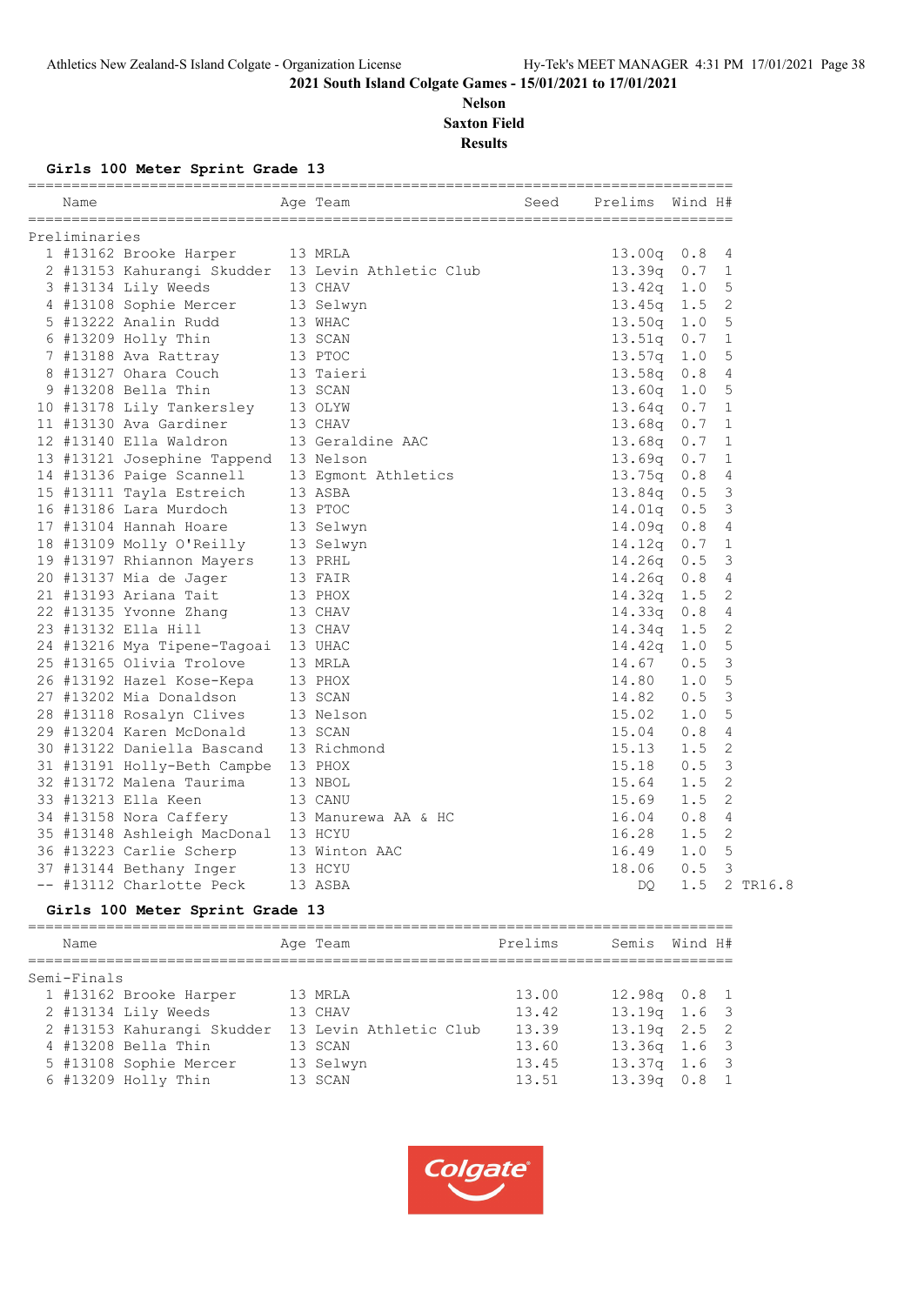**Nelson Saxton Field**

# **Results**

|        | Girls 100 Meter Sprint Grade 13                   |                     |       |                 |                                                       |                |
|--------|---------------------------------------------------|---------------------|-------|-----------------|-------------------------------------------------------|----------------|
|        | 7 #13222 Analin Rudd                              | 13 WHAC             | 13.50 | 13.43q          | 2.5                                                   | $\overline{2}$ |
|        | 8 #13121 Josephine Tappend 13 Nelson              |                     | 13.69 | 13.51q 0.8 1    |                                                       |                |
|        | 9 #13127 Ohara Couch                              | 13 Taieri           | 13.58 | 13.51           | $2.5$ 2                                               |                |
|        | 10 #13178 Lily Tankersley                         | 13 OLYW             | 13.64 | 13.56           | $1.6-3$                                               |                |
|        | 11 #13188 Ava Rattray                             | 13 PTOC             | 13.57 | 13.58           | 0.8                                                   | $\overline{1}$ |
|        | 12 #13136 Paige Scannell                          | 13 Eqmont Athletics | 13.75 | 13.63           | 2.5                                                   | $\overline{2}$ |
|        | 13 #13130 Ava Gardiner                            | 13 CHAV             | 13.68 | 13.67           | 2.5                                                   | 2              |
|        | 14 #13140 Ella Waldron                            | 13 Geraldine AAC    | 13.68 | 13.73           | 0.8                                                   | 1              |
|        | 15 #13111 Tayla Estreich                          | 13 ASBA             | 13.84 | 13.78           | $1.6-3$                                               |                |
|        | 16 #13186 Lara Murdoch                            | 13 PTOC             | 14.01 | 13.85           | $1.6-3$                                               |                |
|        | 17 #13137 Mia de Jager                            | 13 FAIR             | 14.26 | 14.08           | $2.5$ 2                                               |                |
|        | 18 #13109 Molly O'Reilly                          | 13 Selwyn           | 14.12 | 14.10           | $0.8$ 1                                               |                |
|        | 19 #13104 Hannah Hoare                            | 13 Selwyn           | 14.09 | 14.15           | 2.5                                                   | 2              |
|        | 20 #13135 Yvonne Zhang                            | 13 CHAV             | 14.33 | 14.19           | $1.6-3$                                               |                |
|        | 21 #13197 Rhiannon Mayers                         | 13 PRHL             | 14.26 | 14.20           | $0.8 \quad 1$                                         |                |
|        | 22 #13193 Ariana Tait                             | 13 PHOX             | 14.32 | 14.25           | $1.6-3$                                               |                |
|        | 23 #13132 Ella Hill                               | 13 CHAV             | 14.34 | 14.38           | $2.5$ 2                                               |                |
|        | 24 #13216 Mya Tipene-Tagoai 13 UHAC               |                     | 14.42 | 14.43           | 0.8                                                   | $\overline{1}$ |
|        |                                                   |                     |       |                 |                                                       |                |
|        | Girls 100 Meter Sprint Grade 13                   |                     |       |                 |                                                       |                |
|        | Name                                              | Age Team            | Semis | Finals          | Wind                                                  |                |
|        |                                                   |                     |       |                 |                                                       |                |
| Finals |                                                   |                     |       |                 |                                                       |                |
|        | 1 #13162 Brooke Harper                            | 13 MRLA             | 12.98 | 12.98           | 1.2                                                   |                |
|        | 2 #13153 Kahurangi Skudder 13 Levin Athletic Club |                     | 13.19 | 13.25           | 1.2                                                   |                |
|        | 3 #13134 Lily Weeds                               | 13 CHAV             | 13.19 | 13.28           | 1.2                                                   |                |
|        | 4 #13208 Bella Thin                               | 13 SCAN             | 13.36 | 13.32           | 1.2                                                   |                |
|        | 5 #13108 Sophie Mercer                            | 13 Selwyn           | 13.37 | $13.41$ $1.2$   |                                                       |                |
|        | 6 #13121 Josephine Tappend 13 Nelson              |                     | 13.51 | 13.42 1.2       |                                                       |                |
|        | $6$ #13209 Holly Thin                             | 13 SCAN             | 13.39 | 13.42           | 1.2                                                   |                |
|        | 6 #13222 Analin Rudd                              | 13 WHAC             | 13.43 | 13.42           | 1.2                                                   |                |
|        |                                                   |                     |       |                 |                                                       |                |
|        | Girls 200 Meter Sprint Grade 13                   |                     |       |                 |                                                       |                |
|        | Name                                              | Age Team            | Seed  | Prelims Wind H# |                                                       |                |
|        |                                                   |                     |       |                 |                                                       |                |
|        | Preliminaries                                     |                     |       |                 |                                                       |                |
|        | 1 #13188 Ava Rattray                              | 13 PTOC             |       | $27.79q$ 0.6 4  |                                                       |                |
|        | 2 #13153 Kahurangi Skudder 13 Levin Athletic Club |                     |       | 28.05q          | 0.64                                                  |                |
|        | 3 #13183 Hannah Cadzow                            | 13 PNTH             |       | 28.07q          | 0.6                                                   | $\overline{4}$ |
|        | 4 #13208 Bella Thin                               | 13 SCAN             |       | 28.11q          | 0.1                                                   | 3              |
|        | 5 #13137 Mia de Jager                             | 13 FAIR             |       | 28.14q          | 0.4                                                   | $\mathbf{1}$   |
|        | 6 #13162 Brooke Harper                            | 13 MRLA             |       | 28.15q          | 0.4                                                   | $\sqrt{2}$     |
|        | 7 #13108 Sophie Mercer                            | 13 Selwyn           |       | 28.24q          | 0.5                                                   | $\mathsf S$    |
|        | 8 #13136 Paige Scannell                           | 13 Eqmont Athletics |       | 28.47q          | 0.1                                                   | $\mathsf 3$    |
|        | 9 #13222 Analin Rudd                              | 13 WHAC             |       | 28.53q          | $\ensuremath{\mathsf{0}}$ . $\ensuremath{\mathsf{4}}$ | $\mathbf{1}$   |
|        | 10 #13134 Lily Weeds                              | 13 CHAV             |       | 28.66q          | 0.5                                                   | $\mathbb S$    |
|        | 11 #13178 Lily Tankersley                         | 13 OLYW             |       | 28.73q          | 0.6                                                   | $\overline{4}$ |
|        | 12 #13140 Ella Waldron                            | 13 Geraldine AAC    |       | 28.82q          | 0.4                                                   | $\sqrt{2}$     |
|        | 13 #13130 Ava Gardiner                            | 13 CHAV             |       | 28.88q          | 0.4                                                   | $\sqrt{2}$     |
|        | 14 #13109 Molly O'Reilly                          | 13 Selwyn           |       | 29.01q          | 0.4                                                   | $\mathbf{1}$   |
|        | 15 #13165 Olivia Trolove                          | 13 MRLA             |       | 29.82q          | 0.5                                                   | $\mathsf S$    |
|        |                                                   |                     |       |                 |                                                       |                |

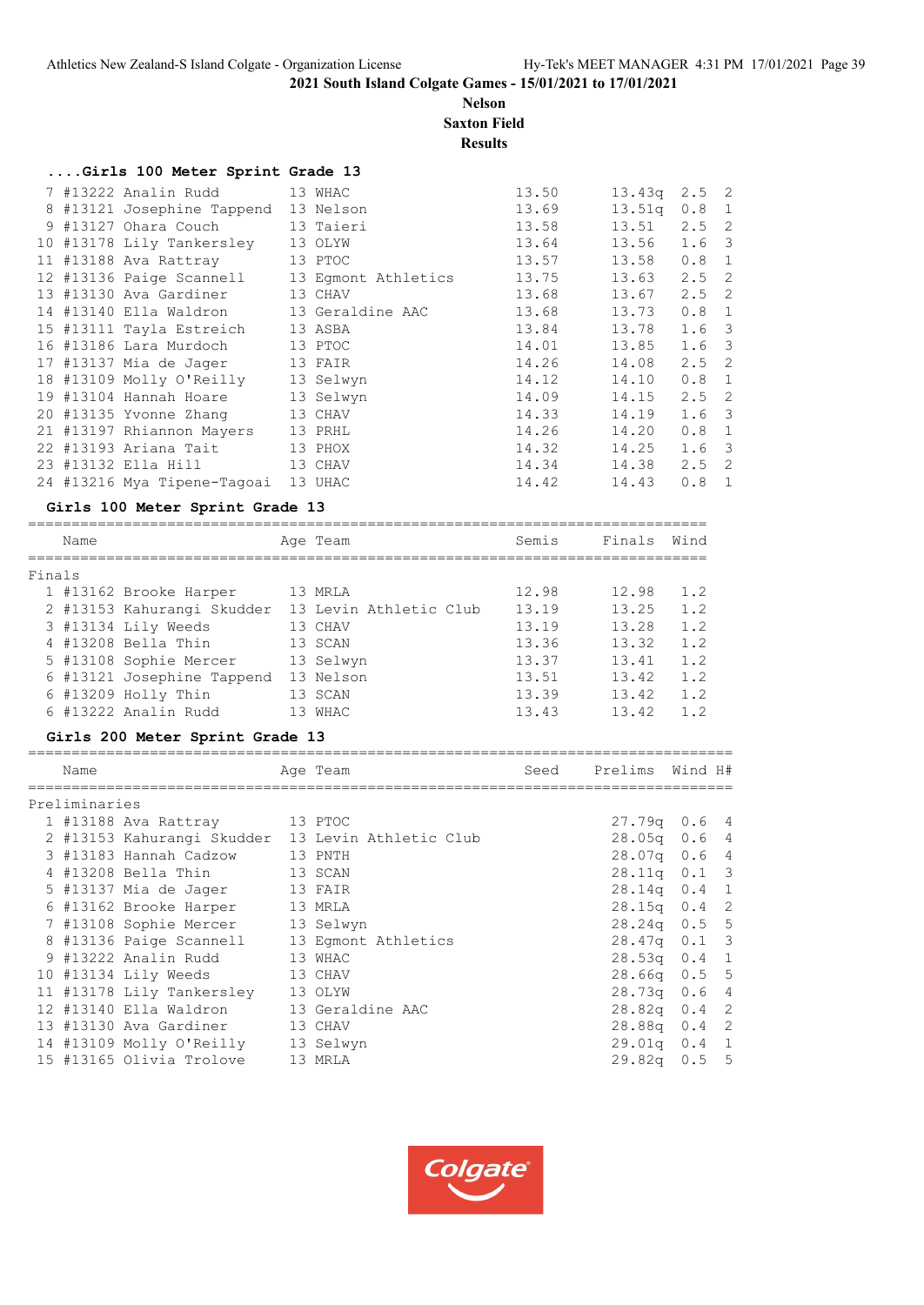**Nelson Saxton Field**

**Results**

# **....Girls 200 Meter Sprint Grade 13**

|  | 16 #13193 Ariana Tait              | 13 PHOX   | 29.97q          | $0.1 \quad 3$ |  |
|--|------------------------------------|-----------|-----------------|---------------|--|
|  | 17 #13111 Tayla Estreich 13 ASBA   |           | 30.03           | $0.1 \quad 3$ |  |
|  | 18 #13197 Rhiannon Mayers          | 13 PRHL   | 30.06           | $0.4 \quad 1$ |  |
|  | 19 #13104 Hannah Hoare             | 13 Selwyn | $30.22$ $0.1$ 3 |               |  |
|  | 20 #13118 Rosalyn Clives 13 Nelson |           | 30.32           | $0.4 \quad 1$ |  |
|  | 21 #13129 Bronwen Rees-Jone        | 13 CAMB   | 30.61           | $0.4 \quad 2$ |  |
|  | 22 #13135 Yvonne Zhang             | 13 CHAV   | 30.61           | $0.4 \quad 1$ |  |
|  | 23 #13132 Ella Hill 13 CHAV        |           | 30.63           | 0.64          |  |
|  | 24 #13202 Mia Donaldson 13 SCAN    |           | 30.97           | 0.64          |  |
|  | 25 #13204 Karen McDonald 13 SCAN   |           | 31.28           | 0.55          |  |
|  | 26 #13191 Holly-Beth Campbe        | 13 PHOX   | 32.30           | $0.4 \quad 2$ |  |
|  | 27 #13213 Ella Keen                | 13 CANU   | 33.68           | 0.55          |  |
|  | 28 #13148 Ashleigh MacDonal        | 13 HCYU   | 38.17           | $0.4 \quad 2$ |  |
|  | 29 #13144 Bethany Inger 13 HCYU    |           | 38.47           | $0.4 \quad 1$ |  |
|  |                                    |           |                 |               |  |

#### **Girls 200 Meter Sprint Grade 13**

|        | Name        |                                  | Age Team                                          | Prelims | Semis Wind H# |        |                |
|--------|-------------|----------------------------------|---------------------------------------------------|---------|---------------|--------|----------------|
|        | Semi-Finals |                                  |                                                   |         |               |        |                |
|        |             | 1 #13162 Brooke Harper 13 MRLA   |                                                   | 28.15   | 27.09q 2.4 2  |        |                |
|        |             |                                  | 2 #13153 Kahurangi Skudder 13 Levin Athletic Club | 28.05   | 27.51q        | 2.4    | $\overline{c}$ |
|        |             | 3 #13183 Hannah Cadzow           | 13 PNTH                                           | 28.07   | 27.74q        | 2.4    | $\overline{c}$ |
|        |             | 4 #13134 Lily Weeds              | 13 CHAV                                           | 28.66   | 27.90q        | 2.4    | $\overline{c}$ |
|        |             | 5 #13188 Ava Rattray             | 13 PTOC                                           | 27.79   | 27.94q        | 1.4    | $\mathbf{1}$   |
|        |             | 6 #13108 Sophie Mercer 13 Selwyn |                                                   | 28.24   | 28.05q        | 2.4    | $\overline{c}$ |
|        |             | 7 #13208 Bella Thin              | 13 SCAN                                           | 28.11   | 28.14q        | 1.4    | $\mathbf{1}$   |
|        |             | 8 #13136 Paige Scannell          | 13 Egmont Athletics                               | 28.47   | 28.48q        | 1.4    | $\mathbf{1}$   |
|        |             | 9 #13178 Lily Tankersley         | 13 OLYW                                           | 28.73   | 28.60         | 2.4    | $\overline{c}$ |
|        |             | 10 #13222 Analin Rudd            | 13 WHAC                                           | 28.53   | 28.64         | 1.4    | $\mathbf{1}$   |
|        |             | 11 #13130 Ava Gardiner           | 13 CHAV                                           | 28.88   | 28.73         | 1.4    | $\mathbf{1}$   |
|        |             | 12 #13140 Ella Waldron           | 13 Geraldine AAC                                  | 28.82   | 29.23         | 1.4    | $\mathbf{1}$   |
|        |             | 13 #13109 Molly O'Reilly         | 13 Selwyn                                         | 29.01   | 29.39         | 2.4    | $\overline{c}$ |
|        |             | 14 #13165 Olivia Trolove         | 13 MRLA                                           | 29.82   | 29.56         | 2.4    | $\overline{c}$ |
|        |             | 15 #13193 Ariana Tait            | 13 PHOX                                           | 29.97   | 29.87         | 1.4    | $\mathbf{1}$   |
|        |             | 16 #13137 Mia de Jager           | 13 FAIR                                           | 28.14   | 30.18         | 1.4    | $\mathbf{1}$   |
|        |             | Girls 200 Meter Sprint Grade 13  |                                                   |         |               |        |                |
|        | Name        |                                  | Age Team                                          | Semis   | Finals        | Wind   |                |
| Finals |             |                                  |                                                   |         |               |        |                |
|        |             | 1 #13162 Brooke Harper 13 MRLA   |                                                   | 27.09   | $27.07 - 1.3$ |        |                |
|        |             |                                  | 2 #13153 Kahurangi Skudder 13 Levin Athletic Club | 27.51   | $27.56 - 1.3$ |        |                |
|        |             | 3 #13188 Ava Rattray             | 13 PTOC                                           | 27.94   | $27.79 - 1.3$ |        |                |
|        |             | 4 #13183 Hannah Cadzow           | 13 PNTH                                           | 27.74   | $28.02 -1.3$  |        |                |
|        |             | 5 #13208 Bella Thin              | 13 SCAN                                           | 28.14   | $28.18 - 1.3$ |        |                |
|        |             | 6 #13108 Sophie Mercer           | 13 Selwyn                                         | 28.05   | $28.50 - 1.3$ |        |                |
|        |             | 7 #13134 Lily Weeds              | 13 CHAV                                           | 27.90   | $28.68 - 1.3$ |        |                |
|        |             | 8 #13136 Paige Scannell          | 13 Egmont Athletics                               | 28.48   | 28.88         | $-1.3$ |                |
|        |             |                                  |                                                   |         |               |        |                |

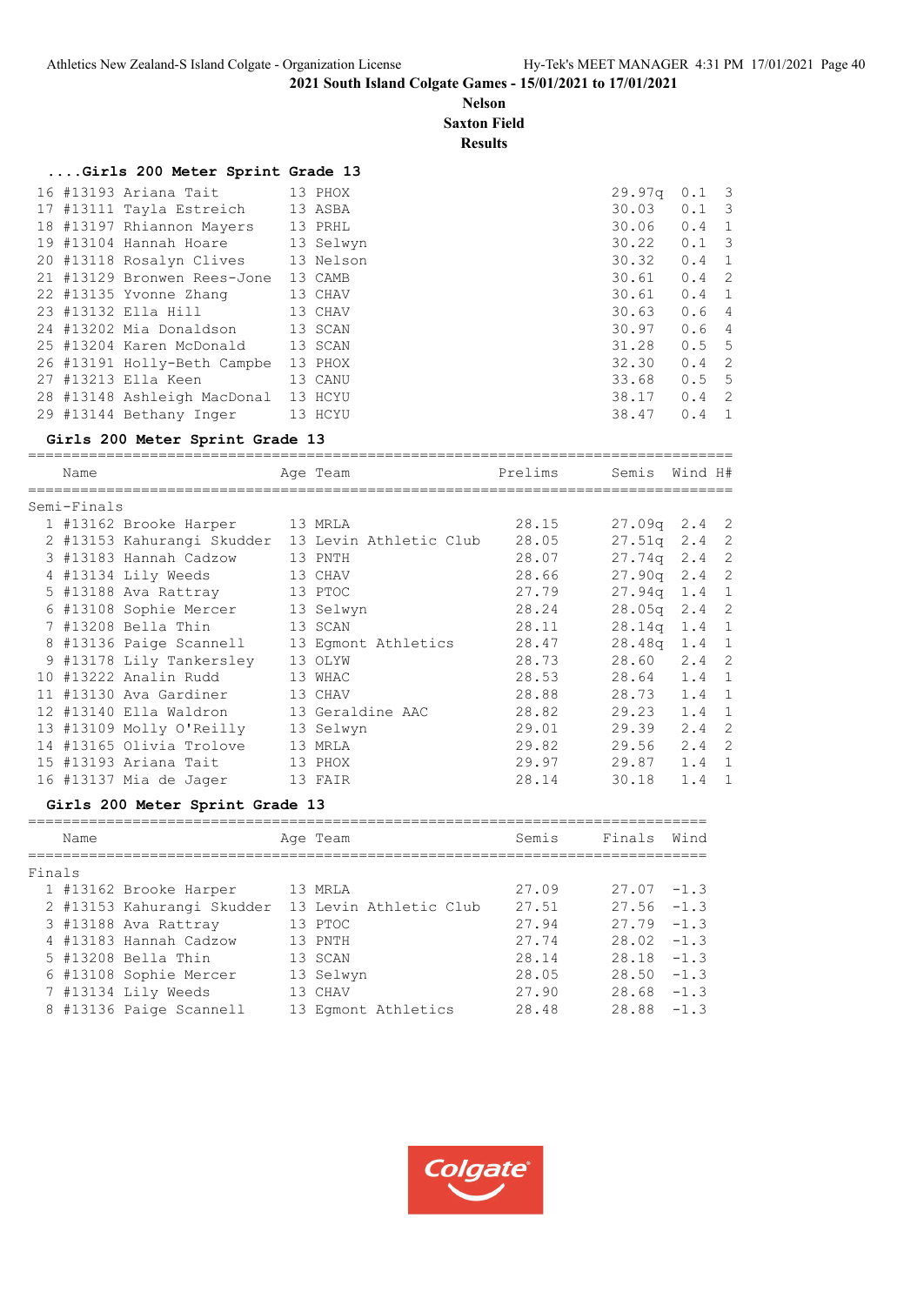# **Nelson Saxton Field Results**

#### **Girls 400 Meter Sprint Grade 13**

| Name          |                                              | Age Team                                          | Seed | Prelims    | H#             |
|---------------|----------------------------------------------|---------------------------------------------------|------|------------|----------------|
|               |                                              |                                                   |      |            |                |
| Preliminaries |                                              |                                                   |      |            |                |
|               | 1 #13121 Josephine Tappend 13 Nelson         |                                                   |      | $62.25q$ 2 |                |
|               | 2 #13183 Hannah Cadzow 13 PNTH               |                                                   |      | $62.57q$ 1 |                |
|               | 3 #13137 Mia de Jager                        | 13 FAIR                                           |      | 63.08q 2   |                |
|               | 4 #13209 Holly Thin 13 SCAN                  |                                                   |      | $63.58q$ 2 |                |
|               | 5 #13102 Meg Edwards 13 Selwyn               |                                                   |      | $64.33q$ 1 |                |
|               | 6 #13188 Ava Rattray 13 PTOC                 |                                                   |      | 64.35q     | $\mathbf{1}$   |
|               | 7 #13138 Amelie Wood 13 FAIR                 |                                                   |      | 64.38q 3   |                |
|               | 8 #13136 Paige Scannell 13 Egmont Athletics  |                                                   |      | 64.41a     | $\overline{c}$ |
|               |                                              | 9 #13153 Kahurangi Skudder 13 Levin Athletic Club |      | 64.55      | $\mathbf 1$    |
|               | 10 #13156 Jessica McKenzie 13 Lower Hutt AAC |                                                   |      | 66.05      | 3              |
|               | 11 #13195 Brynne Gordon                      | 13 PRHL                                           |      | 67.11      | $\mathbf 1$    |
|               | 12 #13184 Alyssa Buchan 13 PTOC              |                                                   |      | 67.24      | 3              |
|               | 13 #13132 Ella Hill<br>13 CHAV               |                                                   |      | 70.20      | $\mathbf{1}$   |
|               | 14 #13135 Yvonne Zhang 13 CHAV               |                                                   |      | 70.70      | 3              |
|               | 15 #13104 Hannah Hoare 13 Selwyn             |                                                   |      | 71.37      | $\mathbf{2}$   |
|               | 16 #13201 Maggie Crosby 13 SCAN              |                                                   |      | 71.78      | 3              |
|               | 17 #13111 Tayla Estreich 13 ASBA             |                                                   |      | 72.77      | 3              |
|               | 18 #13214 Brooklyn McDonald 13 CANU          |                                                   |      | 72.95      | $\overline{2}$ |
|               | 19 #13125 Isla Hill                          | 13 Richmond                                       |      | 73.39      | $\mathbf 1$    |
|               | 20 #13108 Sophie Mercer 13 Selwyn            |                                                   |      | 73.56      | 3              |
|               | 21 #13202 Mia Donaldson 13 SCAN              |                                                   |      | 73.93      | $\overline{2}$ |
|               | 22 #13194 Fenella Chittock 13 PRHL           |                                                   |      | 75.73      | $\overline{2}$ |
|               | 23 #13191 Holly-Beth Campbe                  | 13 PHOX                                           |      | 76.76      | 3              |

#### **Girls 400 Meter Sprint Grade 13**

 7 #13184 Alyssa Buchan 13 PTOC 2:36.18 8 #13201 Maggie Crosby 13 SCAN 2:39.31

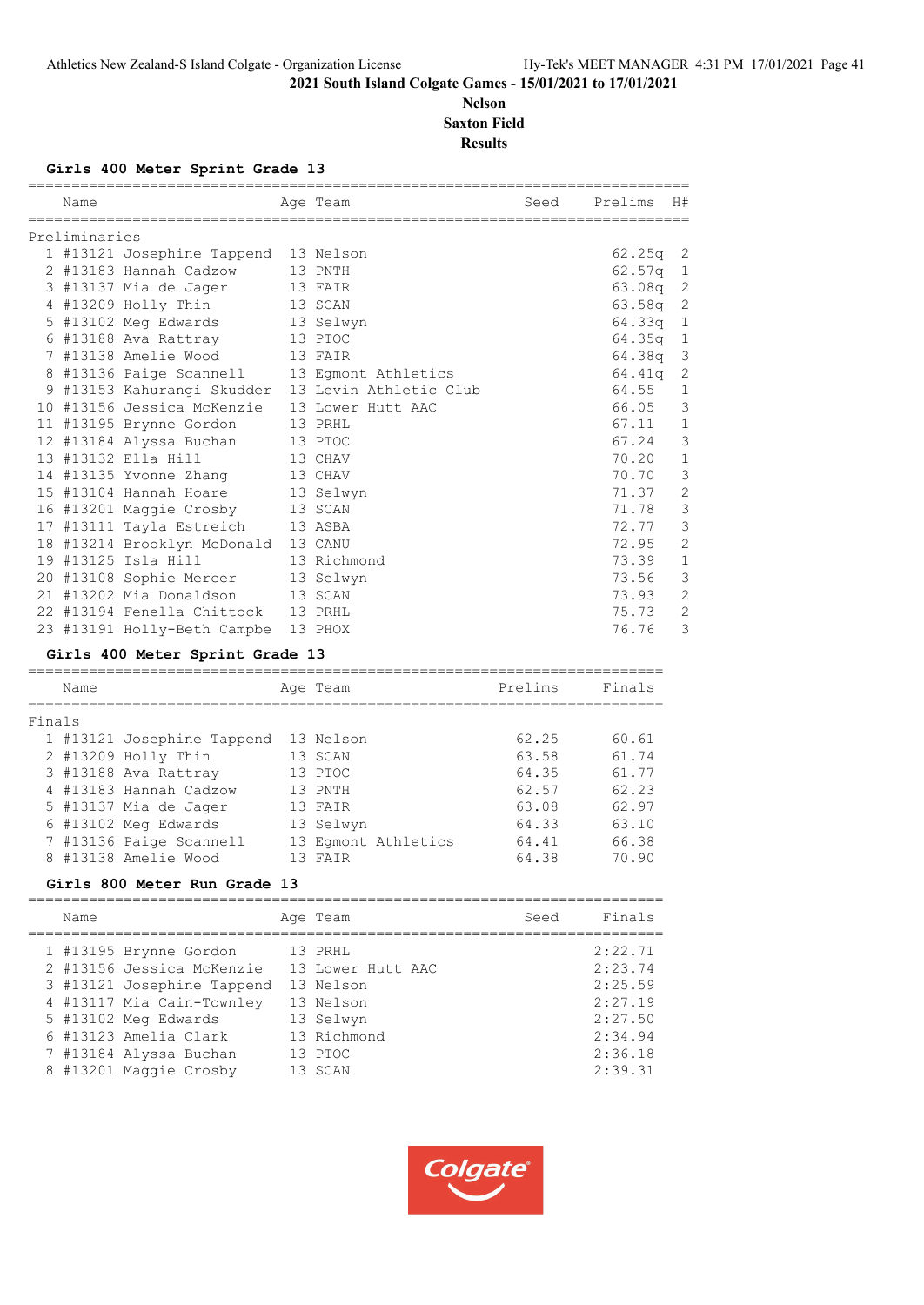# **Nelson Saxton Field Results**

# **....Girls 800 Meter Run Grade 13**

|  | 9 #13185 Amber De Wit      | 13 PTOC     | 2:40.36 |
|--|----------------------------|-------------|---------|
|  | 10 #13139 Jaime Crofskey   | 13 FLDA     | 2:42.06 |
|  | 11 #13125 Isla Hill        | 13 Richmond | 2:44.91 |
|  | 12 #13194 Fenella Chittock | 13 PRHL     | 2:45.50 |
|  | 13 #13159 Elizabeth Bowron | 13 MRLA     | 2:50.01 |
|  | -- #13164 Bella Rayner     | 13 MRLA     | DNF     |

#### **Girls 1500 Meter Run Grade 13**

| Name |                             | Age Team          | Seed | Finals  |
|------|-----------------------------|-------------------|------|---------|
|      |                             |                   |      |         |
|      | 1 #13195 Brynne Gordon      | 13 PRHL           |      | 4:54.73 |
|      | 2 #13117 Mia Cain-Townley   | 13 Nelson         |      | 5:00.05 |
|      | 3 #13156 Jessica McKenzie   | 13 Lower Hutt AAC |      | 5:04.87 |
|      | 4 #13184 Alyssa Buchan      | 13 PTOC           |      | 5:17.28 |
|      | 5 #13123 Amelia Clark       | 13 Richmond       |      | 5:22.88 |
|      | 6 #13125 Isla Hill          | 13 Richmond       |      | 5:24.03 |
|      | 7 #13185 Amber De Wit       | 13 PTOC           |      | 5:27.71 |
|      | 8 #13139 Jaime Crofskey     | 13 FLDA           |      | 5:28.69 |
|      | 9 #13164 Bella Rayner       | 13 MRLA           |      | 5:33.24 |
|      | 10 #13201 Maggie Crosby     | 13 SCAN           |      | 5:34.21 |
|      | 11 #13194 Fenella Chittock  | 13 PRHL           |      | 5:43.63 |
|      | 12 #13214 Brooklyn McDonald | 13 CANU           |      | 5:47.77 |
|      | 13 #13159 Elizabeth Bowron  | 13 MRLA           |      | 5:52.10 |
|      | 14 #13129 Bronwen Rees-Jone | 13 CAMB           |      | 5:53.86 |

#### **Girls 80 Meter Hurdles Grade 13**

| Name          |                                        | Age Team | Seed | Prelims Wind H#  |               |  |
|---------------|----------------------------------------|----------|------|------------------|---------------|--|
| Preliminaries |                                        |          |      |                  |               |  |
|               | 1 #13102 Meg Edwards 13 Selwyn         |          |      | 13.44q 0.1 2     |               |  |
|               | 2 #13140 Ella Waldron 13 Geraldine AAC |          |      | $13.47q$ 1.2 3   |               |  |
|               | 3 #13189 Savannah Atoaga 13 PAPT       |          |      | $13.52q$ 0.1 2   |               |  |
|               | 4 #13106 Jody McCarthy Dem 13 Selwyn   |          |      | 13.64q 0.8 1     |               |  |
|               | 5 #13134 Lily Weeds 13 CHAV            |          |      | $14.55q$ 0.8 1   |               |  |
|               | 6 #13138 Amelie Wood 13 FAIR           |          |      | $14.65q$ 1.2 3   |               |  |
|               | 7 #13130 Ava Gardiner 13 CHAV          |          |      | 14.78q 1.2 3     |               |  |
|               | 8 #13193 Ariana Tait 13 PHOX           |          |      | $15.06q$ $0.8$ 1 |               |  |
|               | 9 #13132 Ella Hill 13 CHAV             |          |      | 15.49  0.1  2    |               |  |
|               | 10 #13192 Hazel Kose-Kepa 13 PHOX      |          |      | 15.70 1.2 3      |               |  |
|               | 11 #13139 Jaime Crofskey 13 FLDA       |          |      | 16.33 0.8 1      |               |  |
|               | 12 #13214 Brooklyn McDonald 13 CANU    |          |      | $16.57$ 0.8 1    |               |  |
|               | 13 #13164 Bella Rayner<br>13 MRLA      |          |      | $16.61$ $0.1$ 2  |               |  |
|               | 14 #13159 Elizabeth Bowron 13 MRLA     |          |      | 16.84 0.8 1      |               |  |
|               | 15 #13104 Hannah Hoare 13 Selwyn       |          |      | $17.21$ $1.2$ 3  |               |  |
|               | 16 #13122 Daniella Bascand 13 Richmond |          |      | 17.41  0.8  1    |               |  |
|               | 17 #13137 Mia de Jaqer 13 FAIR         |          |      | 17.77            | $0.1 \quad 2$ |  |
|               |                                        |          |      |                  |               |  |

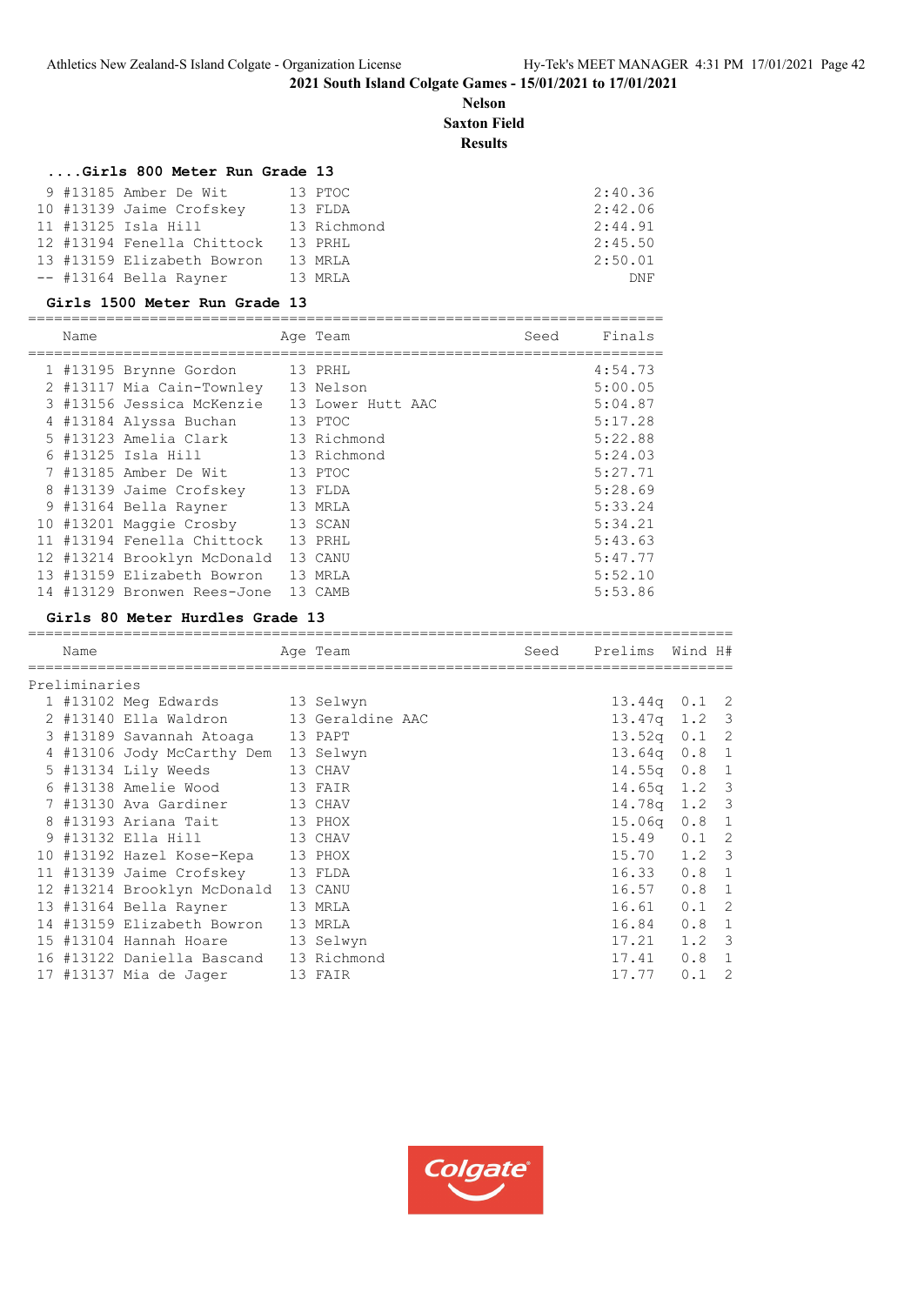# **Nelson Saxton Field Results**

#### **Girls 80 Meter Hurdles Grade 13**

|                     | ====================<br>Name                                               |              | Age Team         |    | =========== | Prelims Finals Wind                |            |     |
|---------------------|----------------------------------------------------------------------------|--------------|------------------|----|-------------|------------------------------------|------------|-----|
|                     |                                                                            |              |                  |    |             |                                    |            |     |
| Finals              |                                                                            |              |                  |    |             |                                    |            |     |
|                     | 1 #13102 Meg Edwards                                                       |              | 13 Selwyn        |    |             | 13.44                              | 13.06      | 1.5 |
|                     | 2 #13189 Savannah Atoaga                                                   |              | 13 PAPT          |    |             | 13.52                              | 13.18      | 1.5 |
|                     | 3 #13106 Jody McCarthy Dem                                                 |              | 13 Selwyn        |    |             | 13.64                              | 13.31      | 1.5 |
|                     | 4 #13140 Ella Waldron                                                      |              | 13 Geraldine AAC |    |             | 13.47                              | 13.87      | 1.5 |
|                     | 5 #13138 Amelie Wood                                                       |              | 13 FAIR          |    |             | 14.65                              | 13.88      | 1.5 |
|                     | 6 #13130 Ava Gardiner                                                      |              | 13 CHAV          |    |             | 14.78                              | 14.05      | 1.5 |
|                     | 7 #13134 Lily Weeds                                                        |              | 13 CHAV          |    |             | 14.55                              | 14.59      | 1.5 |
|                     | 8 #13193 Ariana Tait                                                       |              | 13 PHOX          |    |             | 15.06                              | 14.99      | 1.5 |
| $=$ $=$ $=$ $=$ $=$ | Girls 4x100 Meter Relay Grade 13<br>====================================== |              |                  |    |             |                                    |            |     |
|                     | Team                                                                       |              |                  |    |             | Seed                               | Prelims    | H#  |
|                     | Preliminaries                                                              |              |                  |    |             |                                    |            |     |
|                     | 1 Christchurch Avon AC 'A'                                                 |              |                  |    |             |                                    | $53.77q$ 1 |     |
|                     | 1) #13135 Yvonne Zhang 13                                                  |              |                  |    |             | 2) #13130 Ava Gardiner 13          |            |     |
|                     | 3) #13132 Ella Hill 13                                                     |              |                  |    |             | 4) #13134 Lily Weeds 13            |            |     |
|                     | 2 Selwyn 'A'                                                               |              |                  |    |             |                                    | 54.19q     | 1   |
|                     | 1) #13104 Hannah Hoare 13                                                  |              |                  |    |             | 2) #13106 Jody McCarthy Dempsey 13 |            |     |
|                     | 3) #13109 Molly O'Reilly 13                                                |              |                  |    |             | 4) #13108 Sophie Mercer 13         |            |     |
|                     | 3 South Canterbury AAC 'A'                                                 |              |                  |    |             |                                    | $55.38q$ 1 |     |
|                     | 1) #13202 Mia Donaldson 13                                                 |              |                  |    |             | 2) #13208 Bella Thin 13            |            |     |
|                     | 3) #13204 Karen McDonald 13                                                |              |                  |    |             | 4) #13209 Holly Thin 13            |            |     |
|                     | 4 Marlborough Athletics 'A'                                                |              |                  |    |             |                                    | 56.24q     | 1   |
|                     | 1) #13165 Olivia Trolove 13                                                |              |                  |    |             | 2) #13159 Elizabeth Bowron 13      |            |     |
|                     | 3) #13164 Bella Rayner 13                                                  |              |                  |    |             | 4) #13162 Brooke Harper 13         |            |     |
|                     | 5) #12160 Isla Tilbury 12                                                  |              |                  | 6) |             |                                    |            |     |
|                     | 5 Olympic Harrier Club 'A'                                                 |              |                  |    |             |                                    | $56.94q$ 2 |     |
|                     | 1) #12173 Briar Nicholson 12                                               |              |                  |    |             | 2) #12174 Jersey-Rose Perrot-Leala |            |     |
|                     | 3) #11188 Belle Tankersley 11                                              |              |                  |    |             | 4) #13178 Lily Tankersley 13       |            |     |
|                     | 6 Papanui Toc H Athletic Club 'A'                                          |              |                  |    |             |                                    | $56.95q$ 2 |     |
|                     | 1) #13184 Alyssa Buchan 13                                                 |              |                  |    |             | 2) #13186 Lara Murdoch 13          |            |     |
|                     | 3) #12183 Eliza McDonnell 12                                               |              |                  |    |             | 4) #12184 Zara McDonnell 12        |            |     |
|                     | 7 Ashburton Athletic Club                                                  | $\mathsf{A}$ |                  |    |             |                                    | 58.18q     | 1   |
|                     | 1) #13111 Tayla Estreich 13                                                |              |                  |    |             | 2) #13112 Charlotte Peck 13        |            |     |
|                     | 3) #11110 Ashlee Estreich 11                                               |              |                  |    |             | 4) #12110 Eleanor Ross 12          |            |     |
|                     | 8 Port Hills Athletic Club 'A'                                             |              |                  |    |             |                                    | 58.27q     | 2   |
|                     | 1) #13195 Brynne Gordon 13                                                 |              |                  |    |             | 2) #13197 Rhiannon Mayers 13       |            |     |
|                     | 3) #12194 Bea Christie 12                                                  |              |                  |    |             | 4) #13194 Fenella Chittock 13      |            |     |
|                     | 9 University Canterbury AC 'A'                                             |              |                  |    |             |                                    | 59.01      | 2   |
|                     | 1) #12231 Kobi Maslin 12                                                   |              |                  |    |             | 2) #13213 Ella Keen 13             |            |     |
|                     | 3) #13214 Brooklyn McDonald 13                                             |              |                  |    |             | 4) #12228 Amelia Henstock 12       |            |     |
|                     | 10 Pakuranga Athletic Club Inc 'A'                                         |              |                  |    |             |                                    | 59.25      | 2   |
|                     | 1) #11240 Amelia Paige Mckenzie 11 2) #12175 Imogen Barlow 12              |              |                  |    |             |                                    |            |     |
|                     | 3) #13181 Ana Pirini 13                                                    |              |                  |    |             | 4) #13179 Ana Ellison-Lupena 13    |            |     |
|                     | 11 Richmond<br>$^{\prime}$ A $^{\prime}$                                   |              |                  |    |             |                                    | 61.54      | 2   |
|                     | 1) #13122 Daniella Bascand 13                                              |              |                  |    |             | 2) #12128 Frankie Palmer 12        |            |     |
|                     | 3) #13123 Amelia Clark 13                                                  |              |                  |    |             | 4) #12126 Jayne Hedley 12          |            |     |
|                     | 12 Hill City University 'A'                                                |              |                  |    |             |                                    | 71.09      | 1   |
|                     | 1) #13144 Bethany Inger 13                                                 |              |                  |    |             | 2) #12149 Shanti Kara 12           |            |     |

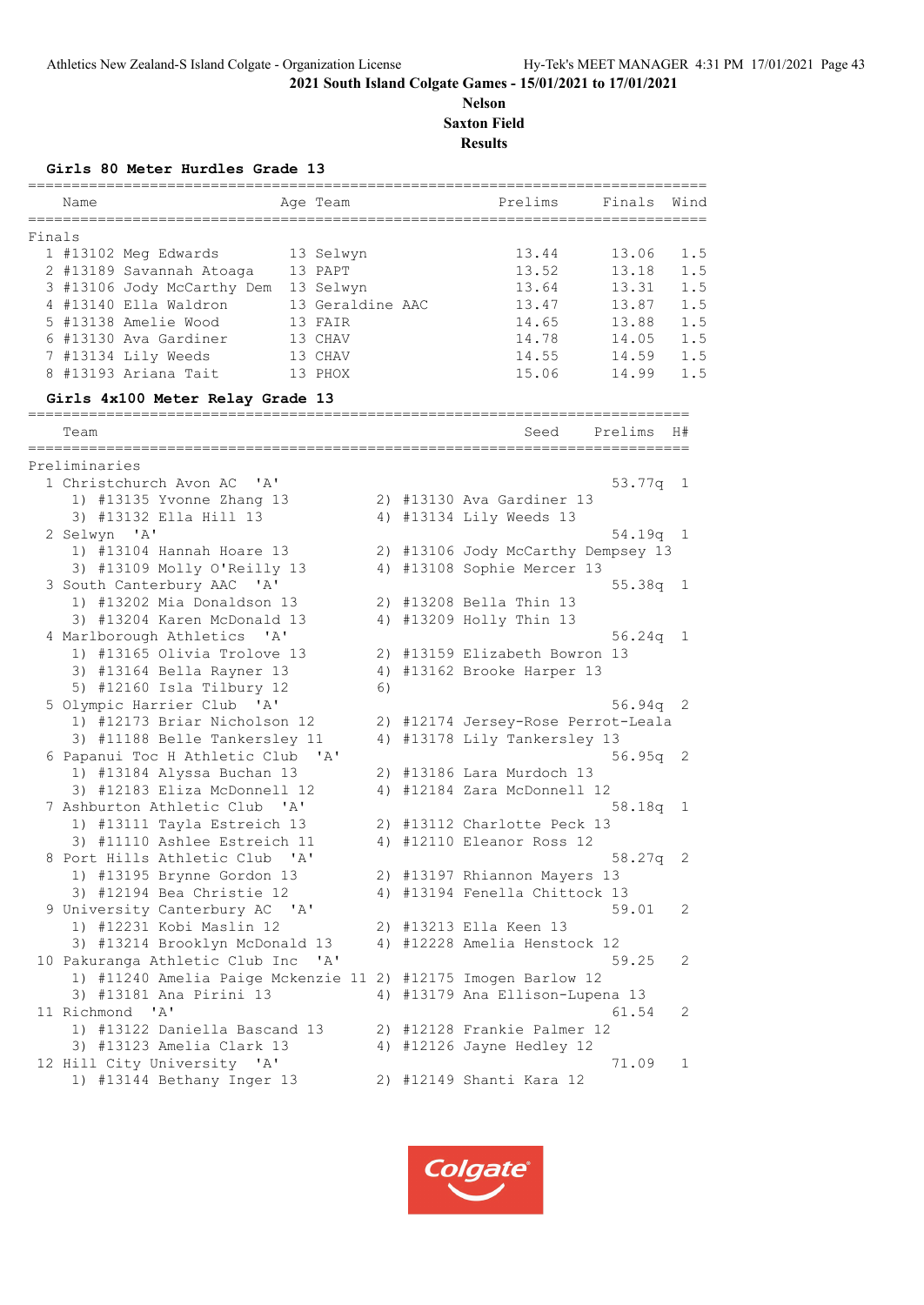# **Nelson Saxton Field**

**Results**

**....Girls 4x100 Meter Relay Grade 13**

3) #13148 Ashleigh MacDonald 13 4) #12151 Lila Rhodes 12

# **Girls 4x100 Meter Relay Grade 13**

|        | Team                                       |    | Prelims<br>Finals                  |
|--------|--------------------------------------------|----|------------------------------------|
| Finals |                                            |    |                                    |
|        | 1 Christchurch Avon AC 'A'                 |    | 53.77<br>53.76                     |
|        | 1) #13135 Yvonne Zhang 13                  |    | 2) #13130 Ava Gardiner 13          |
|        | 3) #13132 Ella Hill 13                     |    | 4) #13134 Lily Weeds 13            |
|        | 2 Selwyn 'A'                               |    | 54.19<br>54.14                     |
|        | 1) #13104 Hannah Hoare 13                  |    | 2) #13106 Jody McCarthy Dempsey 13 |
|        | 3) #13109 Molly O'Reilly 13                |    | 4) #13108 Sophie Mercer 13         |
|        | 3 South Canterbury AAC 'A'                 |    | 55.38<br>54.85                     |
|        | 1) #13202 Mia Donaldson 13                 |    | 2) #13208 Bella Thin 13            |
|        | 3) #13204 Karen McDonald 13                |    | 4) #13209 Holly Thin 13            |
|        | 4 Marlborough Athletics 'A'                |    | 56.24<br>56.39                     |
|        | 1) #13165 Olivia Trolove 13                |    | 2) #13159 Elizabeth Bowron 13      |
|        | 3) #12160 Isla Tilbury 12                  |    | 4) #13162 Brooke Harper 13         |
|        | 5 Olympic Harrier Club 'A'                 |    | 56.94 56.57                        |
|        | 1) #12173 Briar Nicholson 12               |    | 2) #12174 Jersey-Rose Perrot-Leala |
|        | 3) #11188 Belle Tankersley 11              |    | 4) #13178 Lily Tankersley 13       |
|        | 6 Papanui Toc H Athletic Club 'A'          |    | 56.95 57.83                        |
|        | 1) #13184 Alyssa Buchan 13                 |    | 2) #13186 Lara Murdoch 13          |
|        | 3) #12183 Eliza McDonnell 12               | 4) | #12184 Zara McDonnell 12           |
|        | 7 Ashburton Athletic Club 'A'              |    | 58.18 58.47                        |
|        | 1) #12110 Eleanor Ross 12                  |    | 2) #11110 Ashlee Estreich 11       |
|        | 3) #13112 Charlotte Peck 13                | 4) | #13111 Tayla Estreich 13           |
|        | 8 Port Hills Athletic Club<br>$\mathsf{Z}$ |    | 58.27 58.86                        |
|        | 1) #13195 Brynne Gordon 13                 |    | 2) #13197 Rhiannon Mayers 13       |
|        | 3) #12194 Bea Christie 12                  |    | 4) #13194 Fenella Chittock 13      |

# **Girls High Jump Grade 13**

| Name                                                                              | Age Team        | Seed | Finals |
|-----------------------------------------------------------------------------------|-----------------|------|--------|
| 1 #13106 Jody McCarthy Dem 13 Selwyn<br>1, 35 1, 40 1, 45 1, 50 1, 53 1, 56 1, 59 |                 |      | 1.56m  |
| $\Omega$<br>$\Omega$<br>$\Omega$<br>$\circ$<br>XO                                 | $\Omega$<br>XXX |      |        |
| 2 #13189 Savannah Atoaga 13 PAPT                                                  |                 |      | J1.56m |
| 1.30 1.35 1.40 1.45 1.50 1.53 1.56 1.59                                           |                 |      |        |
| XO<br>$\Omega$<br>$\Omega$<br>$\bigcirc$                                          | O XO XXO<br>XXX |      |        |
| 2 #13137 Mia de Jaqer 13 FAIR                                                     |                 |      | J1.56m |
| 1.30 1.35 1.40 1.45 1.50 1.53 1.56 1.59                                           |                 |      |        |
| O XO XO<br>$\circ$<br>$\circ$                                                     | O XXO<br>XXX    |      |        |
| 4 #13102 Meg Edwards 13 Selwyn                                                    |                 |      | 1.50m  |
| 1.30 1.35 1.40 1.45 1.50 1.53                                                     |                 |      |        |
| $\Omega$<br>$\Omega$<br>$\Omega$<br>$\circ$<br>$\circ$                            | XXX             |      |        |
| 5 #13109 Molly O'Reilly 13 Selwyn                                                 |                 |      | 1.40m  |
| 1.25 1.30 1.35 1.40 1.45                                                          |                 |      |        |
| Ω<br>XO.<br>∩<br>XXX<br>∩                                                         |                 |      |        |

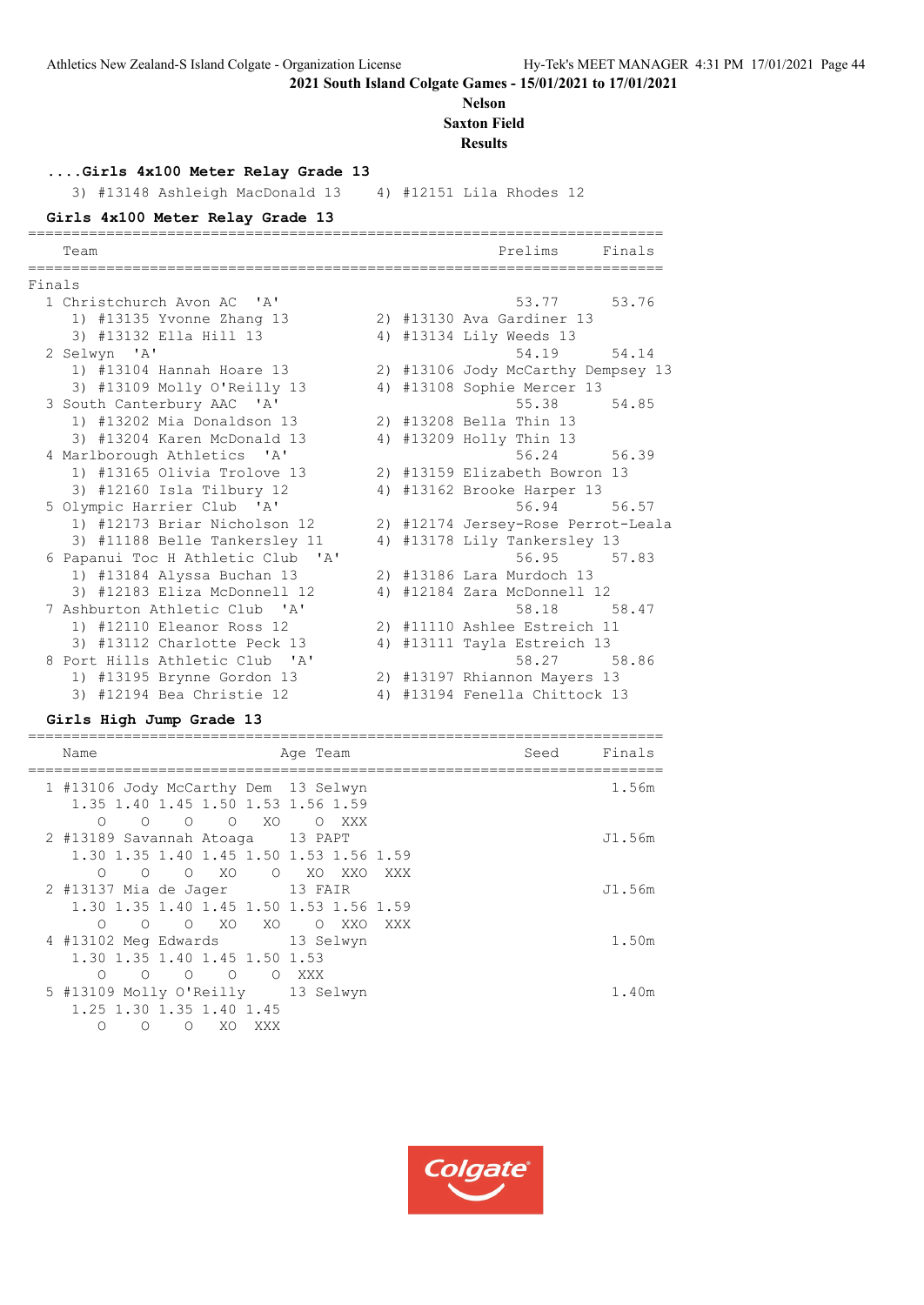# **Nelson Saxton Field**

**Results**

| Girls High Jump Grade 13                      |  |        |
|-----------------------------------------------|--|--------|
| 6 #13127 Ohara Couch 13 Taieri                |  | J1.40m |
| 1.20 1.25 1.30 1.35 1.40 1.45                 |  |        |
| O XO O XO XXO XXX                             |  |        |
| 7 #13140 Ella Waldron 13 Geraldine AAC        |  | 1.35m  |
| 1.20 1.25 1.30 1.35 1.40                      |  |        |
| XO O XXO XXO XXX                              |  |        |
| 8 #13214 Brooklyn McDonald 13 CANU            |  | 1.30m  |
| 1.20 1.25 1.30 1.35                           |  |        |
| O O O XXX<br>13 SCAN                          |  | 1.25m  |
| 9 #13208 Bella Thin<br>1.20 1.25 1.30         |  |        |
| O O XXX                                       |  |        |
| 9 #13112 Charlotte Peck 13 ASBA               |  | 1.25m  |
| 1.20 1.25 1.30                                |  |        |
| O O XXX                                       |  |        |
| 9 #13217 Eliane Craig 13 Waimate              |  | 1.25m  |
| 1.20 1.25 1.30                                |  |        |
| $O$ $O$ XX                                    |  |        |
| 12 #13135 Yvonne Zhang 13 CHAV                |  | J1.25m |
| 1.20 1.25 1.30                                |  |        |
| O XO XXX                                      |  |        |
| 12 #13159 Elizabeth Bowron 13 MRLA            |  | J1.25m |
| 1.20 1.25 1.30<br>O XO XX                     |  |        |
| 14 #13194 Fenella Chittock 13 PRHL            |  | J1.25m |
| 1.20 1.25 1.30                                |  |        |
| O XXO XXX                                     |  |        |
| 15 #13193 Ariana Tait 13 PHOX                 |  | 1.20m  |
| 1.20 1.25                                     |  |        |
| O XXX                                         |  |        |
| 15 #13165 Olivia Trolove 13 MRLA              |  | 1.20m  |
| 1.20 1.25                                     |  |        |
| O XXX                                         |  |        |
| 17 #13197 Rhiannon Mayers 13 PRHL             |  | J1.20m |
| 1.20 1.25                                     |  |        |
| XXO XXX                                       |  | J1.20m |
| 17 #13172 Malena Taurima 13 NBOL<br>1.20 1.25 |  |        |
| XXO XXX                                       |  |        |
| -- #13195 Brynne Gordon 13 PRHL               |  | ΝH     |
| 1.20                                          |  |        |
| XXX                                           |  |        |
| -- #13204 Karen McDonald 13 SCAN              |  | NH     |
| 1.20                                          |  |        |
| <b>XXX</b>                                    |  |        |

# **Girls Long Jump Grade 13**

| Name |                           | Age Team         | Seed | Finals Wind H# |
|------|---------------------------|------------------|------|----------------|
|      | 1 #13140 Ella Waldron     | 13 Geraldine AAC |      | $5.15m$ 0.8 3  |
| X    | $5.10m(1.7)$ $5.15m(0.8)$ |                  |      |                |

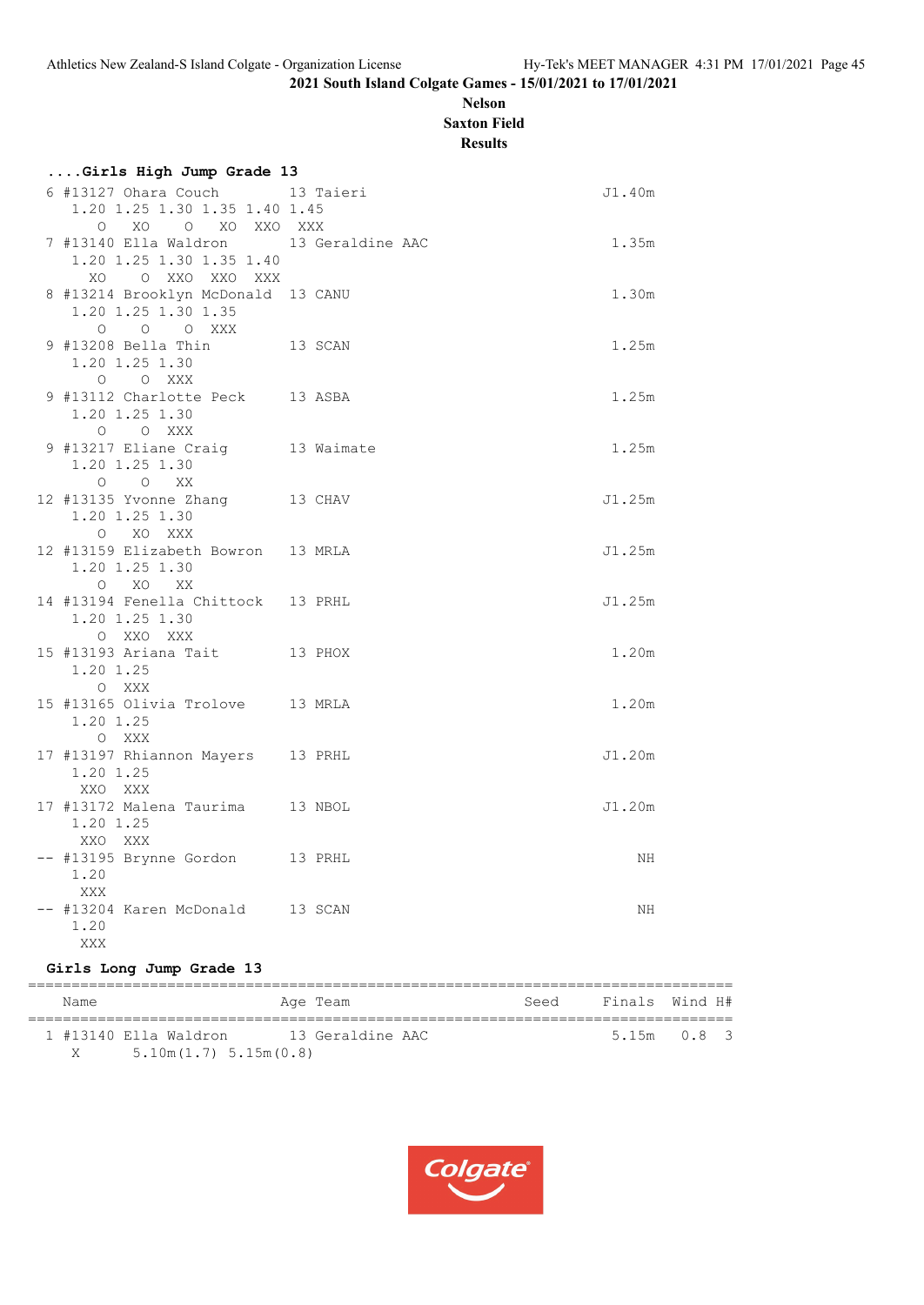**Nelson Saxton Field**

**Results**

| Girls Long Jump Grade 13                                                  |                 |               |            |
|---------------------------------------------------------------------------|-----------------|---------------|------------|
| 2 #13127 Ohara Couch 13 Taieri                                            | $5.05m$ $1.7$ 1 |               |            |
| 4.86m(0.7) 5.05m(1.7) 4.92m(1.0)                                          |                 |               |            |
| 3 #13106 Jody McCarthy Dem 13 Selwyn                                      | 5.01m           | 0.9 1         |            |
| $4.87m(1.1)$ $4.92m(+0.0)$ $5.01m(0.9)$                                   |                 |               |            |
| 4 #13134 Lily Weeds 13 CHAV                                               | 5.00m           | 0.3 1         |            |
| $5.00m(0.3)$ X $4.92m(1.5)$                                               |                 |               |            |
| 5 #13162 Brooke Harper 13 MRLA                                            | J5.00m          | 0.5           | $\sqrt{1}$ |
| $5.00m(0.5)$ 4.70m $(2.4)$ 4.86m $(0.8)$                                  |                 |               |            |
| 6 #13208 Bella Thin 13 SCAN                                               | 4.68m           | 0.1 2         |            |
| $4.53m(1.3)$ $4.45m(1.7)$ $4.68m(0.1)$                                    | 4.66m 1.5 2     |               |            |
| 7 #13138 Amelie Wood 13 FAIR<br>$4.66m(1.5)$ $4.37m(0.2)$ $4.18m(1.0)$    |                 |               |            |
| 8 #13222 Analin Rudd 13 WHAC                                              | 4.65m           | $+0.0$ 2      |            |
| $4.61m(1.4)$ $4.65m(+0.0)$ $4.61m(0.5)$                                   |                 |               |            |
| 9 #13135 Yvonne Zhang 13 CHAV                                             | $4.54m$ 0.6 2   |               |            |
| $4.29m(1.0)$ $4.46m(0.9)$ $4.54m(0.6)$                                    |                 |               |            |
| 10 #13189 Savannah Atoaga 13 PAPT                                         | $4.53m$ $1.1$ 3 |               |            |
| $4.53m(1.1)$ $4.49m(1.7)$ $4.39m(1.0)$                                    |                 |               |            |
| 11 #13197 Rhiannon Mayers 13 PRHL                                         | 4.50m           | $+0.0$ 1      |            |
| $4.42m(0.3)$ $4.09m(0.6)$ $4.50m(+0.0)$                                   |                 |               |            |
| 12 #13102 Meg Edwards 13 Selwyn                                           | 4.44m           | $1.1 \quad 1$ |            |
| $X = 4.43m(1.5) 4.44m(1.1)$                                               |                 |               |            |
| 13 #13104 Hannah Hoare 13 Selwyn                                          | 4.39m   0.5   3 |               |            |
| $4.39m(0.5)$ $4.15m(0.6)$<br>X                                            |                 |               |            |
| 14 #13130 Ava Gardiner 13 CHAV                                            | 4.30m 1.4 2     |               |            |
| $4.30m(1.4) X$ X<br>15 #13178 Lily Tankersley 13 OLYW                     |                 |               |            |
| $3.96m(0.9)$ 4.29m (+0.0) X                                               | $4.29m + 0.02$  |               |            |
| 16 #13108 Sophie Mercer 13 Selwyn                                         | 4.25m           | $1.0$ 2       |            |
| $4.08m (+0.0)$ $4.25m (1.0)$ $4.18m (1.0)$                                |                 |               |            |
| 17 #13193 Ariana Tait 13 PHOX                                             | 4.24m           | $1.1 \t2$     |            |
| $X = 4.24m(1.1) X$                                                        |                 |               |            |
| 18 #13117 Mia Cain-Townley 13 Nelson                                      | 4.22m           | $1.3 \quad 1$ |            |
| $4.22m(1.3)$ X $3.99m(0.6)$                                               |                 |               |            |
| 19 #13165 Olivia Trolove 13 MRLA                                          | J4.22m          | $0.2 \quad 3$ |            |
| $X = 4.22m(0.2) X$                                                        |                 |               |            |
| 20 #13194 Fenella Chittock 13 PRHL                                        | 4.20m  0.8  2   |               |            |
| $3.52m(0.4)$ 4.20 $m(0.8)$ 3.39 $m(0.7)$                                  |                 |               |            |
| 21 #13217 Eliane Craig 13 Waimate                                         | $4.19m + 0.02$  |               |            |
| $X = 4.19m(+0.0) 4.18m(1.2)$                                              |                 |               |            |
| 22 #13209 Holly Thin<br>13 SCAN<br>$4.16m(1.7)$ $4.03m(0.1)$ $3.77m(1.5)$ | 4.16m           | $1.7 \quad 1$ |            |
| 23 #13192 Hazel Kose-Kepa<br>13 PHOX                                      | J4.16m          | $1.3 \quad 1$ |            |
| $3.74m(1.1)$ $4.16m(1.3)$ $4.00m(+0.0)$                                   |                 |               |            |
| 24 #13153 Kahurangi Skudder 13 Levin Athletic Club                        | 4.15m           | $1.7 \quad 3$ |            |
| $4.15m(1.7)$ $4.04m(1.3)$ $3.83m(1.3)$                                    |                 |               |            |
| 25 #13132 Ella Hill<br>13 CHAV                                            | 4.12m           | 1.1           | 2          |
| $4.12m(1.1)$ $4.07m(1.5)$ $4.04m(1.6)$                                    |                 |               |            |
| 26 #13184 Alyssa Buchan<br>13 PTOC                                        | $4\,\ldotp 10m$ | 1.1           | - 2        |
| $4.10m(1.1)$ $4.03m(1.8)$ $4.06m(1.1)$                                    |                 |               |            |
| 27 #13139 Jaime Crofskey<br>13 FLDA                                       | 4.01m           | $1.7-3$       |            |
| $4.01m(1.7)$ $3.75m(1.0)$ $3.81m(1.3)$                                    |                 |               |            |

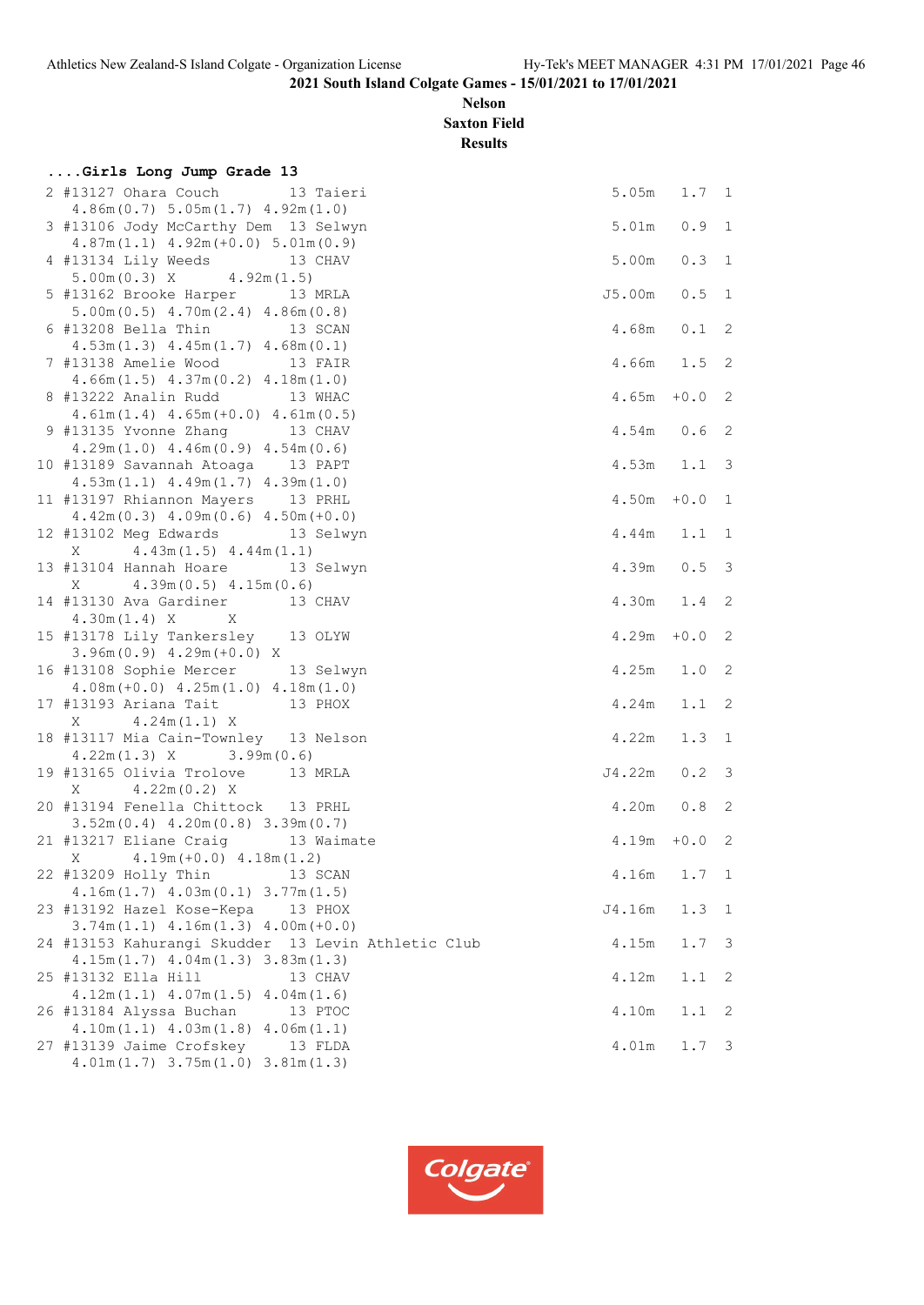# **Nelson Saxton Field**

**Results**

# **....Girls Long Jump Grade 13**

| 28 #13214 Brooklyn McDonald 13 CANU                                            | 3.98m  | 0.9 1            |   |
|--------------------------------------------------------------------------------|--------|------------------|---|
| $3.75m(1.4)$ 3.98m $(0.9)$ 3.70m $(0.5)$<br>29 #13159 Elizabeth Bowron 13 MRLA | 3.95m  | 0.5 2            |   |
| $3.95m(0.5)$ $3.84m(0.9)$ $3.84m(2.2)$                                         |        |                  |   |
| 30 #13172 Malena Taurima 13 NBOL                                               | 3.92m  | 0.4 1            |   |
| $3.80m(0.5)$ $3.48m(2.1)$ $3.92m(0.4)$                                         |        |                  |   |
| 31 #13195 Brynne Gordon 13 PRHL                                                | 3.87m  | $2.4 - 3$        |   |
| $3.64m(0.8)$ $3.87m(2.4)$ $3.87m(1.7)$                                         |        |                  |   |
| 32 #13118 Rosalyn Clives 13 Nelson                                             | 3.79m  | $1.1-3$          |   |
| $3.79m(1.1)$ $3.70m(1.7)$ $3.77m(1.1)$                                         |        |                  |   |
| 33 #13191 Holly-Beth Campbe 13 PHOX                                            | J3.79m | $1.6-3$          |   |
| $X = 3.79m(1.6) X$                                                             |        |                  |   |
| 34 #13148 Ashleigh MacDonal 13 HCYU                                            | 3.70m  | $1.5-3$          |   |
| $3.70m(1.5)$ $3.51m(+0.0)$ X                                                   |        |                  |   |
| 35 #13186 Lara Murdoch 13 PTOC                                                 | 3.68m  | 1.6 <sub>1</sub> |   |
|                                                                                |        |                  |   |
| 36 #13125 Isla Hill 13 Richmond                                                | 3.60m  | 0.3 1            |   |
| $3.60m(0.3)$ $3.47m(+0.0)$ $3.46m(0.3)$                                        |        |                  |   |
| 37 #13112 Charlotte Peck 13 ASBA                                               | 3.48m  | $1.4 - 3$        |   |
| $3.48m(1.4) X$ X                                                               |        |                  |   |
| 38 #13223 Carlie Scherp 13 Winton AAC                                          | 3.47m  | $+0.0$ 2         |   |
| $3.41m(1.3)$ $3.23m(1.7)$ $3.47m(+0.0)$                                        |        |                  |   |
| 39 #13200 Isla MacCallum 13 Riverton AC                                        | 3.46m  | 0.9 1            |   |
| $3.46m(0.9)$ $2.77m(1.2)$ $3.29m(1.1)$                                         |        |                  |   |
| 40 #13123 Amelia Clark 13 Richmond                                             | 3.39m  | 1.3 2            |   |
| $3.39m(1.3)$ X $3.37m(0.5)$                                                    |        |                  |   |
| 41 #13213 Ella Keen 13 CANU                                                    | 3.27m  | $1.7-3$          |   |
| $3.27m(1.7)$ X<br>X                                                            |        |                  |   |
| 42 #13144 Bethany Inger 13 HCYU                                                | 2.95m  | 1.0 1            |   |
| $2.47m(0.8)$ $2.95m(1.0)$<br>X                                                 |        |                  |   |
| -- #13122 Daniella Bascand 13 Richmond                                         | FOUL   |                  | 3 |
| X<br>$\mathbf{X}$<br>$\mathbb{X}$                                              |        |                  |   |

# **Girls Shot Put Grade 13**

| Name                     |                                                                                                                                                                   | Seed                                                                                                                                                                                                                                                                                                       | Finals |
|--------------------------|-------------------------------------------------------------------------------------------------------------------------------------------------------------------|------------------------------------------------------------------------------------------------------------------------------------------------------------------------------------------------------------------------------------------------------------------------------------------------------------|--------|
|                          |                                                                                                                                                                   |                                                                                                                                                                                                                                                                                                            | 10.91m |
|                          |                                                                                                                                                                   |                                                                                                                                                                                                                                                                                                            | 10.55m |
|                          |                                                                                                                                                                   |                                                                                                                                                                                                                                                                                                            | 10.10m |
|                          |                                                                                                                                                                   |                                                                                                                                                                                                                                                                                                            | 9.98m  |
|                          |                                                                                                                                                                   |                                                                                                                                                                                                                                                                                                            | 9.93m  |
|                          |                                                                                                                                                                   |                                                                                                                                                                                                                                                                                                            | 8.87m  |
| 7 #13192 Hazel Kose-Kepa |                                                                                                                                                                   |                                                                                                                                                                                                                                                                                                            | 8.84m  |
| 8.68m 8.39m 8.56m        |                                                                                                                                                                   |                                                                                                                                                                                                                                                                                                            | 8.68m  |
|                          | 10.25m 10.91m 10.85m<br>10.35m 10.55m 9.97m<br>$9.97m$ $9.57m$ $10.10m$<br>$9.30m$ $9.98m$ $9.44m$<br>9.33m 9.88m 9.93m<br>8.37m 8.67m 8.87m<br>8.83m 8.25m 8.84m | Age Team<br>1 #13158 Nora Caffery 13 Manurewa AA & HC<br>2 #13200 Isla MacCallum 13 Riverton AC<br>3 #13223 Carlie Scherp 13 Winton AAC<br>4 #13106 Jody McCarthy Dem 13 Selwyn<br>5 #13190 Cj Skelton-Fagaia 13 PAPT<br>6 #13217 Eliane Craig 13 Waimate<br>13 PHOX<br>8 #13179 Ana Ellison-Lupen 13 PAKU |        |

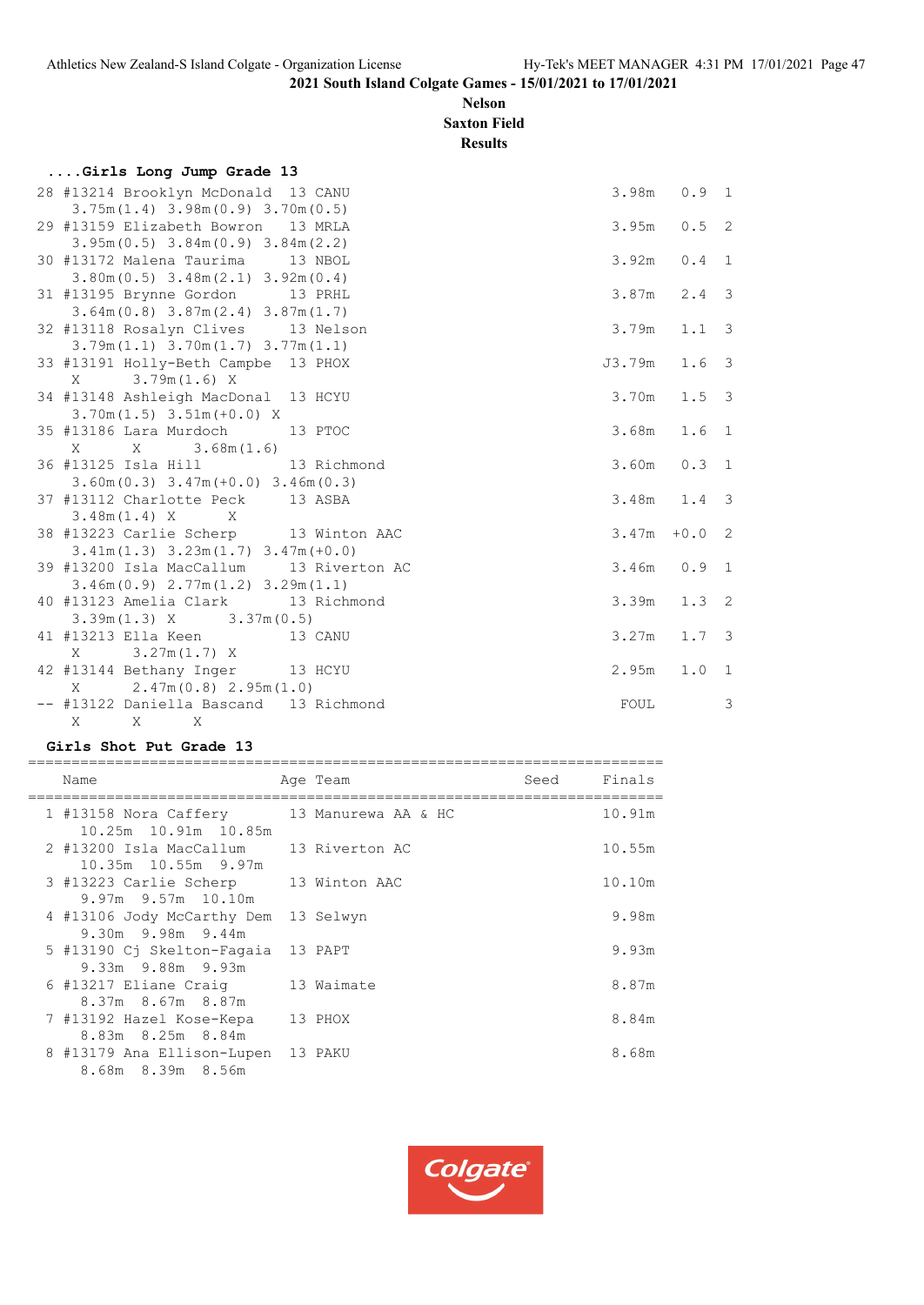# **Nelson Saxton Field**

**Results**

| Girls Shot Put Grade 13                                     |           |       |
|-------------------------------------------------------------|-----------|-------|
| 9 #13216 Mya Tipene-Tagoai 13 UHAC<br>8.15m 8.60m 8.45m     |           | 8.60m |
| 10 #13178 Lily Tankersley<br>7.42m 8.05m 7.87m              | 13 OLYW   | 8.05m |
| 11 #13130 Ava Gardiner<br>$6.17m$ $6.88m$ $7.06m$           | 13 CHAV   | 7.06m |
| 12 #13213 Ella Keen<br>$6.84m$ $6.54m$ $6.94m$              | 13 CANU   | 6.94m |
| 13 #13112 Charlotte Peck<br>6.38m 6.91m 6.37m               | 13 ASBA   | 6.91m |
| 14 #13197 Rhiannon Mayers<br>$6.64m$ $6.13m$ $6.51m$        | 13 PRHL   | 6.64m |
| 15 #13122 Daniella Bascand 13 Richmond<br>6.39m 6.00m 5.86m |           | 6.39m |
| 16 #13103 Hannah Grenfell<br>6.30m 5.81m 6.00m              | 13 Selwyn | 6.30m |
| 17 #13172 Malena Taurima<br>5.95m 5.58m 5.74m               | 13 NBOL   | 5.95m |
| 18 #13201 Maggie Crosby<br>5.26m 4.94m 5.36m                | 13 SCAN   | 5.36m |
| 19 #13148 Ashleigh MacDonal 13 HCYU<br>4.61m 4.96m 4.90m    |           | 4.96m |
| 20 #13144 Bethany Inger<br>3.63m 4.34m 4.89m                | 13 HCYU   | 4.89m |

# **Girls Discus Throw Grade 13**

| Name                                                                       | Age Team | Seed Finals H# |            |                |
|----------------------------------------------------------------------------|----------|----------------|------------|----------------|
| 1 #13179 Ana Ellison-Lupen 13 PAKU<br>X 33.42m X                           |          |                | 33.42m     | $\overline{2}$ |
| 2 #13190 Cj Skelton-Fagaia 13 PAPT<br>30.39m X 32.61m                      |          |                | $32.61m$ 1 |                |
| 3 #13223 Carlie Scherp 13 Winton AAC<br>30.04m 27.79m 32.11m               |          |                | 32.11m 2   |                |
| 4 #13138 Amelie Wood 13 FAIR<br>X 28.19m 24.37m                            |          |                | 28.19m     | $\overline{2}$ |
| 5 #13158 Nora Caffery 13 Manurewa AA & HC<br>25.87m 26.88m 26.65m          |          |                | 26.88m     | $\overline{1}$ |
| 6 #13189 Savannah Atoaga 13 PAPT<br>26.16m 26.44m 23.92m                   |          |                | 26.44m 2   |                |
| 7 #13217 Eliane Craig 13 Waimate<br>$22.65m$ $26.32m$ X                    |          |                | $26.32m$ 1 |                |
| 8 #13200 Isla MacCallum 13 Riverton AC<br>18.47m 25.53m X                  |          |                | 25.53m     | $\mathbf{1}$   |
| 9 #13178 Lily Tankersley 13 OLYW<br>18.16m 17.80m 23.67m                   |          |                | 23.67m     | $\overline{2}$ |
| 10 #13216 Mya Tipene-Tagoai 13 UHAC<br>21.46m 22.84m 20.19m                |          |                | 22.84m     | $\overline{1}$ |
| 11 #13153 Kahurangi Skudder 13 Levin Athletic Club<br>19.32m 22.49m 22.07m |          |                | 22.49m     | 2              |
| 12 #13222 Analin Rudd 13 WHAC<br>21.36m 20.51m 21.57m                      |          |                | $21.57m$ 1 |                |

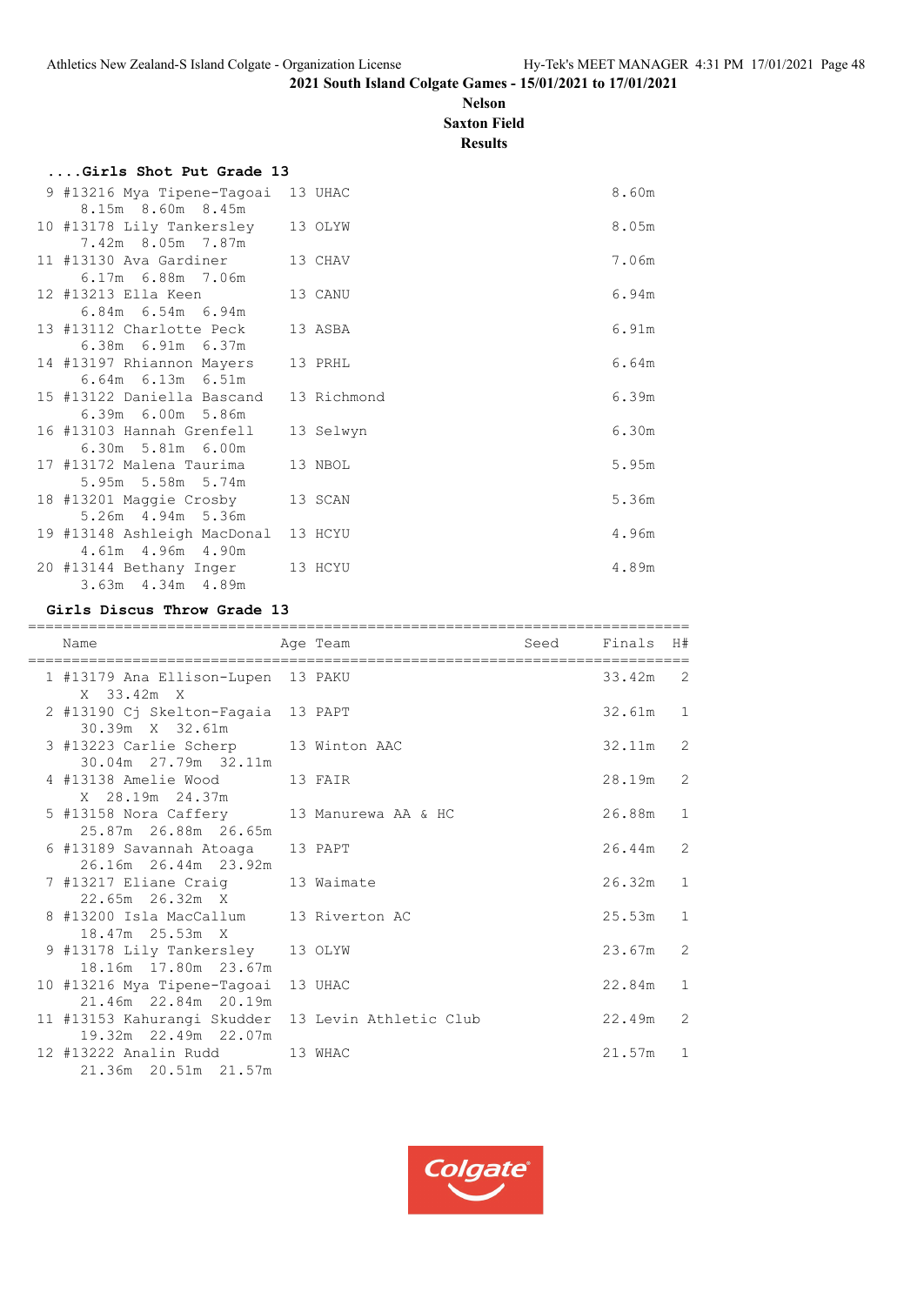# **Nelson Saxton Field**

**Results**

| Girls Discus Throw Grade 13                                 |           |            |              |
|-------------------------------------------------------------|-----------|------------|--------------|
| 13 #13103 Hannah Grenfell 13 Selwyn<br>18.48m 16.15m 17.66m |           | 18.48m 2   |              |
| 14 #13184 Alyssa Buchan 13 PTOC                             |           | 18.17m 2   |              |
| 18.17m 13.76m X<br>15 #13172 Malena Taurima 13 NBOL         |           | 17.40m 1   |              |
| 17.40m  14.65m  14.95m<br>16 #13208 Bella Thin              | 13 SCAN   | $17.15m$ 1 |              |
| 14.22m 14.77m 17.15m<br>17 #13164 Bella Rayner              | 13 MRLA   | 16.59m 1   |              |
| X 14.87m 16.59m<br>18 #13181 Ana Pirini 13 PAKU             |           | $16.57m$ 2 |              |
| X 16.57m 16.17m<br>19 #13165 Olivia Trolove 13 MRLA         |           | $15.65m$ 1 |              |
| 15.52m 15.65m 12.25m<br>20 #13109 Molly O'Reilly            | 13 Selwyn | 15.59m 1   |              |
| X 15.59m 15.26m<br>21 #13204 Karen McDonald 13 SCAN         |           | 15.17m 2   |              |
| 15.17m  14.49m  13.49m<br>22 #13213 Ella Keen               | 13 CANU   | 14.44m 1   |              |
| X 14.44m 10.90m<br>23 #13191 Holly-Beth Campbe 13 PHOX      |           | 14.37m 2   |              |
| 13.63m 13.94m 14.37m<br>24 #13111 Tayla Estreich 13 ASBA    |           | 14.00m     | $\mathbf{1}$ |

 26 #13144 Bethany Inger 13 HCYU 8.97m 2 8.97m 8.27m X

#### **Girls 1600 Meter Race Walk Grade 13**

11.64m 11.29m 10.92m

14.00m X 13.15m

| Name |                          | Age Team            | Seed | Finals   |
|------|--------------------------|---------------------|------|----------|
|      |                          |                     |      |          |
|      | 1 #13109 Molly O'Reilly  | 13 Selwyn           |      | 8:53.40  |
|      | 2 #13200 Isla MacCallum  | 13 Riverton AC      |      | 11:21.24 |
|      | 3 #13138 Amelie Wood     | 13 FAIR             |      | 11:53.60 |
|      | 4 #13103 Hannah Grenfell | 13 Selwyn           |      | 12:53.92 |
|      | 5 #13158 Nora Caffery    | 13 Manurewa AA & HC |      | 13:45.05 |

25 #13148 Ashleigh MacDonal 13 HCYU 11.64m 1

#### **Girls 100 Meter Sprint Grade 14**

| Name          |                           | Age Team       | Seed Prelims Wind H# |  |
|---------------|---------------------------|----------------|----------------------|--|
| Preliminaries |                           |                |                      |  |
|               | 1 #14116 Micayla Whiti    | 14 Richmond    | $12.86q - 0.2$ 3     |  |
|               | 2 #14119 Jorja Gibbons    | 14 Taieri      | $12.96q$ 1.0 4       |  |
|               | 3 #14106 Millie East      | 14 Aspiring    | $13.01q$ 1.8 2       |  |
|               | 4 #14170 Niamh Gedye      | 14 PRAM        | $13.12q - 0.2$ 3     |  |
|               | 5 #14107 Estelle Gellatly | 14 Aspiring    | $13.33q$ 1.9 1       |  |
|               | 6 #14146 Holly Gray       | 14 NBOL        | $13.34q$ 1.0 4       |  |
|               | 7 #14161 Isabella Donald  | 14 PTOC        | $13.38q$ 1.8 2       |  |
|               | 8 #14142 Keira Wilkins    | 14 Motueka AAC | $13.61q$ 1.0 4       |  |
|               | 9 #14177 Mieke Hunt       | 14 PRHL        | $13.65q$ 1.8 2       |  |
|               |                           |                |                      |  |

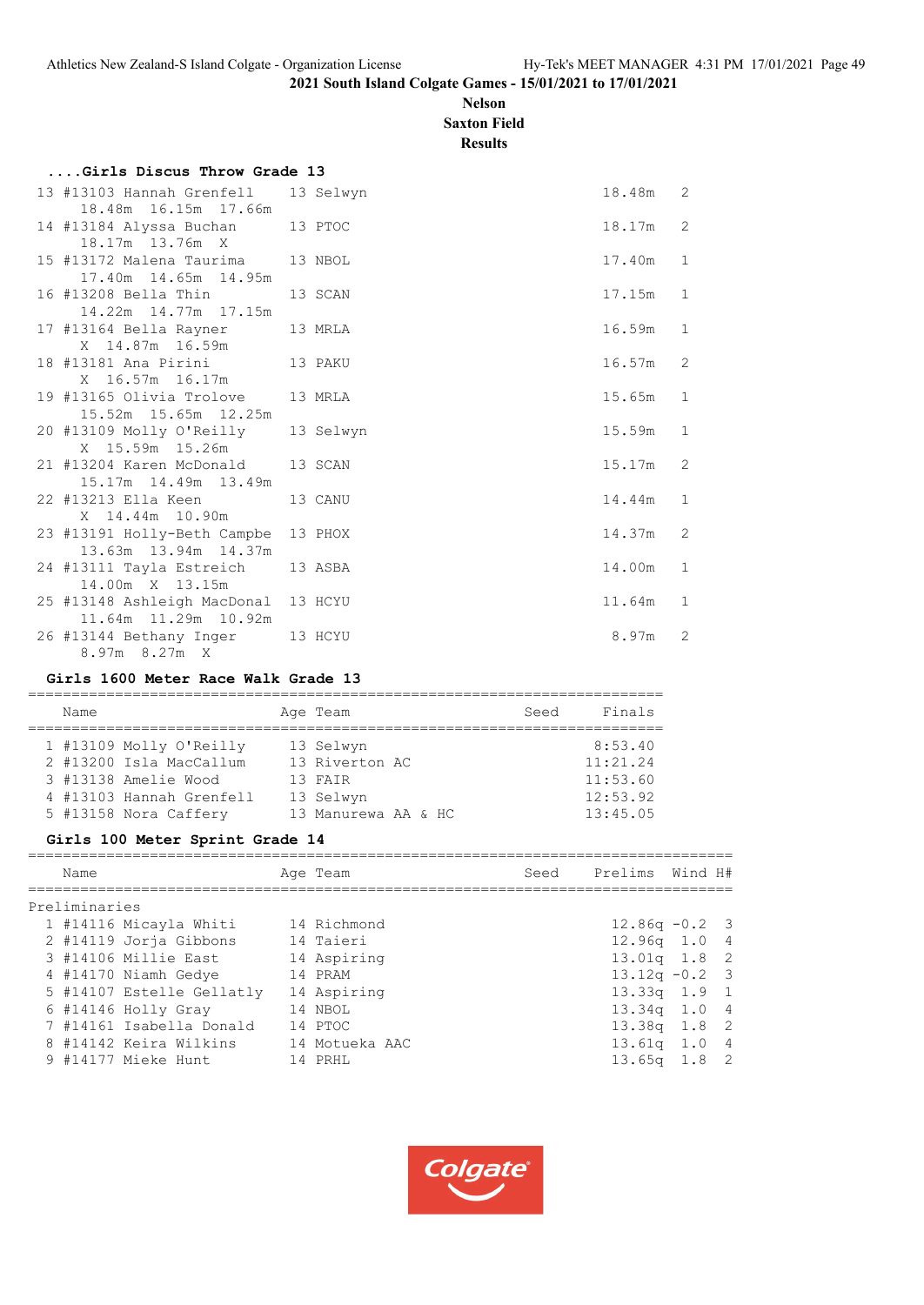# **Nelson Saxton Field**

**Results**

# **....Girls 100 Meter Sprint Grade 14**

|  | 10 #14192 Madeline Thomas 14 SCAN          |         | $13.72q$ 1.9 1    |               |  |
|--|--------------------------------------------|---------|-------------------|---------------|--|
|  | 11 #14171 Lilla Faivre 14 PHOX             |         | $13.72q$ 1.0 4    |               |  |
|  | 12 #14166 Ayla Ryan 14 PTOC                |         | $13.91q$ 1.0 4    |               |  |
|  | 13 #14184 Alysha Harding 14 SCAN           |         | $14.16q$ 1.8 2    |               |  |
|  | 14 #14173 Melissa Villa 14 PHOX            |         | $14.17q - 0.2$ 3  |               |  |
|  | 15 #14141 Shanina Guyton 14 Motueka AAC    |         | $14.25q - 0.2$ 3  |               |  |
|  | 16 #14195 Lauren Murphy 14 St Pauls A & HC |         | $14.28q - 0.2$ 3  |               |  |
|  | 17 #14183 Samantha Giddings                | 14 SCAN | $14.34 - 0.2$ 3   |               |  |
|  | 18 #14169 Suzannah Kennelly                | 14 PAPT | 14.36 1.9 1       |               |  |
|  | 19 #14118 Ruby De Graaf 14 Taieri          |         | 14.43 1.9 1       |               |  |
|  | 20 #14199 Rhiana Nimo 14 Temuka AAC        |         | 14.44 1.8 2       |               |  |
|  | 21 #14202 Bethany Oudemans 14 Waimate      |         | 14.52             | $-0.2$ 3      |  |
|  | 22 #14165 Jessica Ralfe 14 PTOC            |         | 14.98 1.9 1       |               |  |
|  | 23 #14108 Pania Geary 14 Alexandra         |         | $15.30 \t1.8 \t2$ |               |  |
|  | 24 #14126 Emma Woodman 14 FLDA             |         | $15.95$ $1.0$ 4   |               |  |
|  | 25 #14180 Laura Smith 14 PRHL              |         | 16.28             | $1.9 \quad 1$ |  |
|  |                                            |         |                   |               |  |

#### **Girls 100 Meter Sprint Grade 14**

| Name |                                                                                                                                                                         |                                                                                                         | Prelims                                                                                                                                                                                                                                                                                                                                                                 | Semis |                                                                                                                                                                                                                                                                                             |
|------|-------------------------------------------------------------------------------------------------------------------------------------------------------------------------|---------------------------------------------------------------------------------------------------------|-------------------------------------------------------------------------------------------------------------------------------------------------------------------------------------------------------------------------------------------------------------------------------------------------------------------------------------------------------------------------|-------|---------------------------------------------------------------------------------------------------------------------------------------------------------------------------------------------------------------------------------------------------------------------------------------------|
|      |                                                                                                                                                                         |                                                                                                         |                                                                                                                                                                                                                                                                                                                                                                         |       |                                                                                                                                                                                                                                                                                             |
|      |                                                                                                                                                                         |                                                                                                         | 12.86                                                                                                                                                                                                                                                                                                                                                                   |       |                                                                                                                                                                                                                                                                                             |
|      |                                                                                                                                                                         |                                                                                                         | 13.01                                                                                                                                                                                                                                                                                                                                                                   |       |                                                                                                                                                                                                                                                                                             |
|      |                                                                                                                                                                         |                                                                                                         | 12.96                                                                                                                                                                                                                                                                                                                                                                   |       |                                                                                                                                                                                                                                                                                             |
|      |                                                                                                                                                                         |                                                                                                         | 13.33                                                                                                                                                                                                                                                                                                                                                                   |       |                                                                                                                                                                                                                                                                                             |
|      |                                                                                                                                                                         |                                                                                                         | 13.12                                                                                                                                                                                                                                                                                                                                                                   |       |                                                                                                                                                                                                                                                                                             |
|      |                                                                                                                                                                         |                                                                                                         | 13.34                                                                                                                                                                                                                                                                                                                                                                   |       |                                                                                                                                                                                                                                                                                             |
|      |                                                                                                                                                                         |                                                                                                         | 13.38                                                                                                                                                                                                                                                                                                                                                                   |       |                                                                                                                                                                                                                                                                                             |
|      |                                                                                                                                                                         |                                                                                                         | 13.72                                                                                                                                                                                                                                                                                                                                                                   |       |                                                                                                                                                                                                                                                                                             |
|      |                                                                                                                                                                         |                                                                                                         | 13.61                                                                                                                                                                                                                                                                                                                                                                   |       |                                                                                                                                                                                                                                                                                             |
|      |                                                                                                                                                                         |                                                                                                         | 13.72                                                                                                                                                                                                                                                                                                                                                                   |       |                                                                                                                                                                                                                                                                                             |
|      |                                                                                                                                                                         |                                                                                                         | 13.65                                                                                                                                                                                                                                                                                                                                                                   |       |                                                                                                                                                                                                                                                                                             |
|      |                                                                                                                                                                         |                                                                                                         | 13.91                                                                                                                                                                                                                                                                                                                                                                   |       |                                                                                                                                                                                                                                                                                             |
|      |                                                                                                                                                                         |                                                                                                         | 14.28                                                                                                                                                                                                                                                                                                                                                                   | 14.09 |                                                                                                                                                                                                                                                                                             |
|      |                                                                                                                                                                         |                                                                                                         | 14.17                                                                                                                                                                                                                                                                                                                                                                   | 14.15 |                                                                                                                                                                                                                                                                                             |
|      |                                                                                                                                                                         |                                                                                                         | 14.16                                                                                                                                                                                                                                                                                                                                                                   | 14.25 |                                                                                                                                                                                                                                                                                             |
|      |                                                                                                                                                                         |                                                                                                         | 14.25                                                                                                                                                                                                                                                                                                                                                                   | 14.66 |                                                                                                                                                                                                                                                                                             |
|      | Semi-Finals<br>2 #14106 Millie East<br>5 #14170 Niamh Gedye<br>8 #14192 Madeline Thomas<br>9 #14142 Keira Wilkins<br>10 #14171 Lilla Faivre<br>16 #14141 Shanina Guyton | 4 #14107 Estelle Gellatly<br>6 #14146 Holly Gray<br>14 #14173 Melissa Villa<br>15 #14184 Alysha Harding | Age Team<br>1 #14116 Micayla Whiti 14 Richmond<br>14 Aspiring<br>3 #14119 Jorja Gibbons 14 Taieri<br>14 Aspiring<br>14 PRAM<br>14 NBOL<br>7 #14161 Isabella Donald 14 PTOC<br>14 SCAN<br>14 Motueka AAC<br>14 PHOX<br>11 #14177 Mieke Hunt 14 PRHL<br>12 #14166 Ayla Ryan 14 PTOC<br>13 #14195 Lauren Murphy 14 St Pauls A & HC<br>14 PHOX<br>14 SCAN<br>14 Motueka AAC |       | Wind H#<br>$12.74q$ 0.9 1<br>$12.79q$ 0.5 2<br>$12.83q$ 0.5 2<br>$12.93q$ 0.9 1<br>$13.21q$ 0.9 1<br>$13.28q$ 0.5 2<br>$0.5 \quad 2$<br>13.49a<br>$0.5 \quad 2$<br>13.57a<br>$13.62$ 0.9 1<br>13.84 0.5 2<br>0.9 1<br>13.95<br>14.03<br>0.9 1<br>0.9 1<br>$0.5 \quad 2$<br>0.9 1<br>$0.5$ 2 |

# **Girls 100 Meter Sprint Grade 14**

|        | Name                      |    | Age Team    | Semis | Finals | Wind |
|--------|---------------------------|----|-------------|-------|--------|------|
| Finals |                           |    |             |       |        |      |
|        | 1 #14116 Micayla Whiti    |    | 14 Richmond | 12.74 | 12.53  | 1.8  |
|        | 2 #14106 Millie East      |    | 14 Aspiring | 12.79 | 12.67  | 1.8  |
|        | 3 #14107 Estelle Gellatly |    | 14 Aspiring | 12.93 | 12.68  | 1.8  |
|        | 4 #14119 Jorja Gibbons    |    | 14 Taieri   | 12.83 | 12.88  | 1.8  |
|        | 5 #14170 Niamh Gedye      |    | 14 PRAM     | 13.21 | 13.11  | 1.8  |
|        | 6 #14146 Holly Gray       | 14 | NBOL        | 13.28 | 13.40  | 1.8  |
|        | 7 #14161 Isabella Donald  |    | 14 PTOC     | 13.49 | 13.47  | 1.8  |
|        | 8 #14192 Madeline Thomas  | 14 | SCAN        | 13.57 | 13.59  | 1.8  |
|        |                           |    |             |       |        |      |

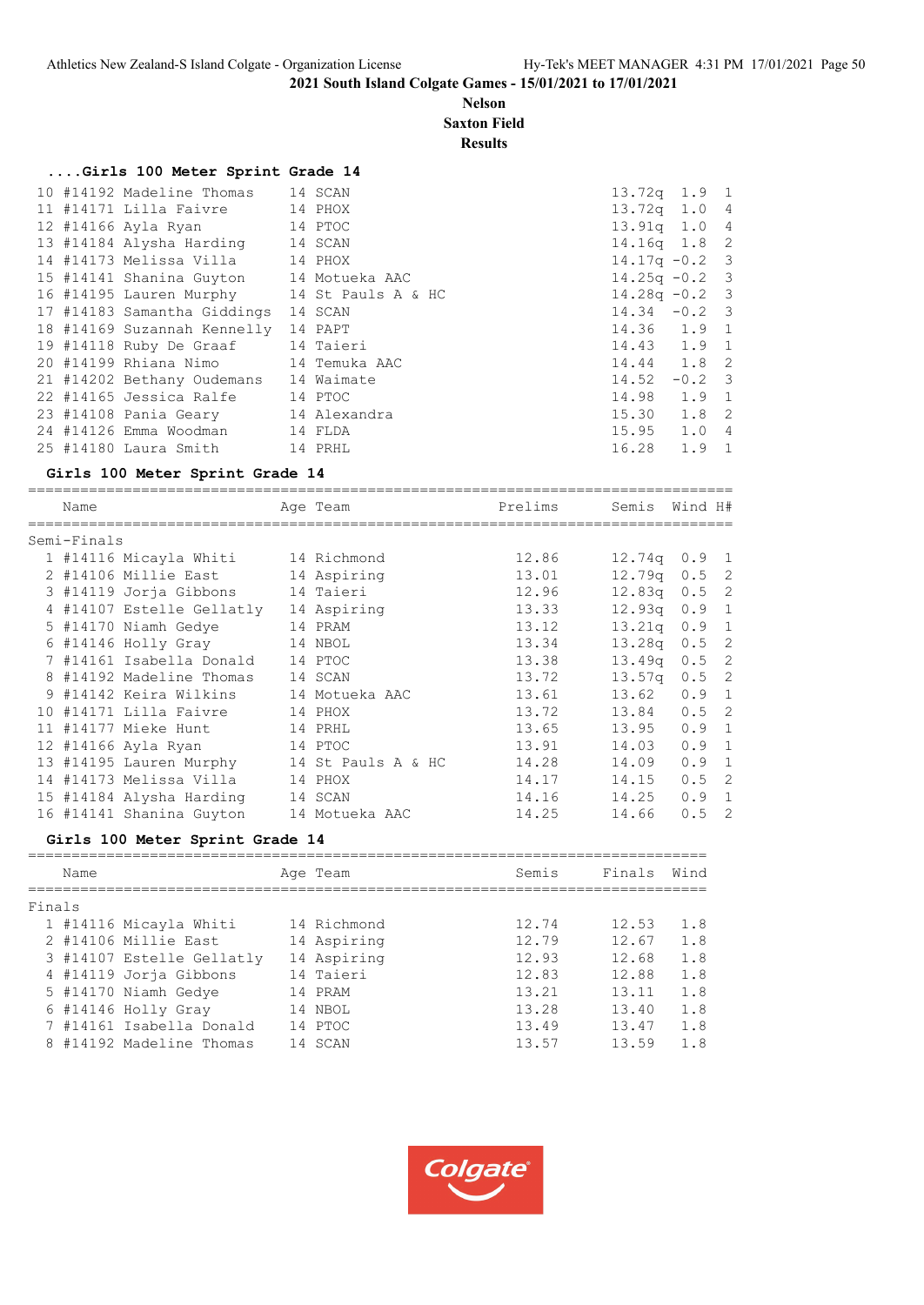# **Nelson Saxton Field Results**

**Girls 200 Meter Sprint Grade 14**

|        | Name          | Age Team                                   |            |          | Seed Prelims Wind H#      |                        |          |              |
|--------|---------------|--------------------------------------------|------------|----------|---------------------------|------------------------|----------|--------------|
|        | Preliminaries |                                            |            |          |                           |                        |          |              |
|        |               | 1 #14106 Millie East 14 Aspiring           |            |          |                           | $26.90q$ 0.7 3         |          |              |
|        |               | 2 #14116 Micayla Whiti 14 Richmond         |            |          |                           | $26.92q - 0.1$ 1       |          |              |
|        |               | 3 #14107 Estelle Gellatly 14 Aspiring      |            |          |                           | $27.08q + 0.0$ 4       |          |              |
|        |               | 4 #14170 Niamh Gedye                       |            | 14 PRAM  |                           | $27.20q$ 0.7 3         |          |              |
|        |               | 5 #14161 Isabella Donald 14 PTOC           |            |          |                           | $27.39q - 0.3$ 2       |          |              |
|        |               | 6 #14146 Holly Gray 14 NBOL                |            |          |                           | $27.55q + 0.0$ 4       |          |              |
|        |               | 7 #14192 Madeline Thomas 14 SCAN           |            |          |                           | $28.01q - 0.1$ 1       |          |              |
|        |               | 8 #14197 Nikki Gear 14 TAKP                |            |          |                           | $28.06q - 0.3$ 2       |          |              |
|        |               | 9 #14128 Nicole Green 14 FIOD              |            |          |                           | $28.37 + 0.04$         |          |              |
|        |               | 10 #14177 Mieke Hunt 14 PRHL               |            |          |                           | $28.68 + 0.04$         |          |              |
|        |               | 11 #14120 Georgia McHutchon 14 Taieri      |            |          |                           | $28.70 + 0.0 4$        |          |              |
|        |               | 12 #14166 Ayla Ryan<br>14 PTOC             |            |          |                           | $29.12 - 0.1 1$        |          |              |
|        |               | 13 #14142 Keira Wilkins 14 Motueka AAC     |            |          |                           | $29.35 - 0.3$ 2        |          |              |
|        |               | 14 #14152 Mya Phillips 14 NCAN             |            |          |                           | $29.40 - 0.3$ 2        |          |              |
|        |               | 15 #14184 Alysha Harding 14 SCAN           |            |          |                           | $30.06 + 0.04$         |          |              |
|        |               | 16 #14173 Melissa Villa 14 PHOX            |            |          |                           | $30.26 - 0.1$          |          | $\mathbf{1}$ |
|        |               | 17 #14199 Rhiana Nimo 14 Temuka AAC        |            |          |                           | 30.32                  | $-0.1$ 1 |              |
|        |               | 18 #14195 Lauren Murphy 14 St Pauls A & HC |            |          |                           | $30.46 - 0.1 1$        |          |              |
|        |               | 19 #14118 Ruby De Graaf 14 Taieri          |            |          |                           | $30.55 - 0.3$ 2        |          |              |
|        |               | 20 #14141 Shanina Guyton 14 Motueka AAC    |            |          |                           | $31.61$ 0.7 3          |          |              |
|        |               | 21 #14108 Pania Geary 14 Alexandra         |            |          |                           | 34.46 0.7 3            |          |              |
|        |               | Girls 200 Meter Sprint Grade 14            |            |          |                           |                        |          |              |
|        | Name          |                                            |            | Age Team | <b>Example 19 Prelims</b> | Finals Wind            |          |              |
| Finals |               |                                            | ========== |          |                           |                        |          |              |
|        |               | 1 #14116 Micayla Whiti 14 Richmond         |            |          |                           | $26.92$ $25.70 -1.1$   |          |              |
|        |               | 2 #14106 Millie East 14 Aspiring           |            |          |                           | $26.90$ $26.22$ $-1.1$ |          |              |
|        |               |                                            |            |          |                           |                        |          |              |

|  | 4 TILOV HILILO DUDU       | TT TIONTTTIIN | ----  |               | - - - - |
|--|---------------------------|---------------|-------|---------------|---------|
|  | 3 #14107 Estelle Gellatly | 14 Aspiring   | 27.08 | $26.43 - 1.1$ |         |
|  | 4 #14170 Niamh Gedye      | 14 PRAM       | 27.20 | $26.72 -1.1$  |         |
|  | 5 #14146 Holly Gray       | 14 NBOL       | 27.55 | $27.54 - 1.1$ |         |
|  | 6 #14161 Isabella Donald  | 14 PTOC       | 27.39 | $27.76 - 1.1$ |         |
|  | 7 #14197 Nikki Gear       | 14 TAKP       | 28.06 | $28.05 -1.1$  |         |
|  | 8 #14192 Madeline Thomas  | 14 SCAN       | 28.01 | $28.08 - 1.1$ |         |
|  |                           |               |       |               |         |

# **Girls 400 Meter Sprint Grade 14**

|               | Name |                            |  | Age Team    | Seed | Prelims            | H#                      |  |
|---------------|------|----------------------------|--|-------------|------|--------------------|-------------------------|--|
| Preliminaries |      |                            |  |             |      |                    |                         |  |
|               |      | 1 #14151 Xanthe Jane       |  | 14 NCAN     |      | $60.64q$ 1         |                         |  |
|               |      | 2 #14161 Isabella Donald   |  | 14 PTOC     |      | $62.33q$ 3         |                         |  |
|               |      | 3 #14170 Niamh Gedye       |  | 14 PRAM     |      | $62.48q$ 1         |                         |  |
|               |      | 4 #14146 Holly Gray        |  | 14 NBOL     |      | $63.05q$ 2         |                         |  |
|               |      | 5 #14106 Millie East       |  | 14 Aspiring |      | $63.41q$ 2         |                         |  |
|               |      | 6 #14120 Georgia McHutchon |  | 14 Taieri   |      | $63.68q$ 3         |                         |  |
|               |      | 7 #14192 Madeline Thomas   |  | 14 SCAN     |      | $64.69q$ 3         |                         |  |
|               |      | 8 #14128 Nicole Green      |  | 14 FIOD     |      | 65.57 <sub>q</sub> | $\overline{2}$          |  |
|               |      | 9 #14176 Tayla Hills       |  | 14 PRHL     |      | 67.11              | $\overline{\mathbf{3}}$ |  |
|               |      |                            |  |             |      |                    |                         |  |

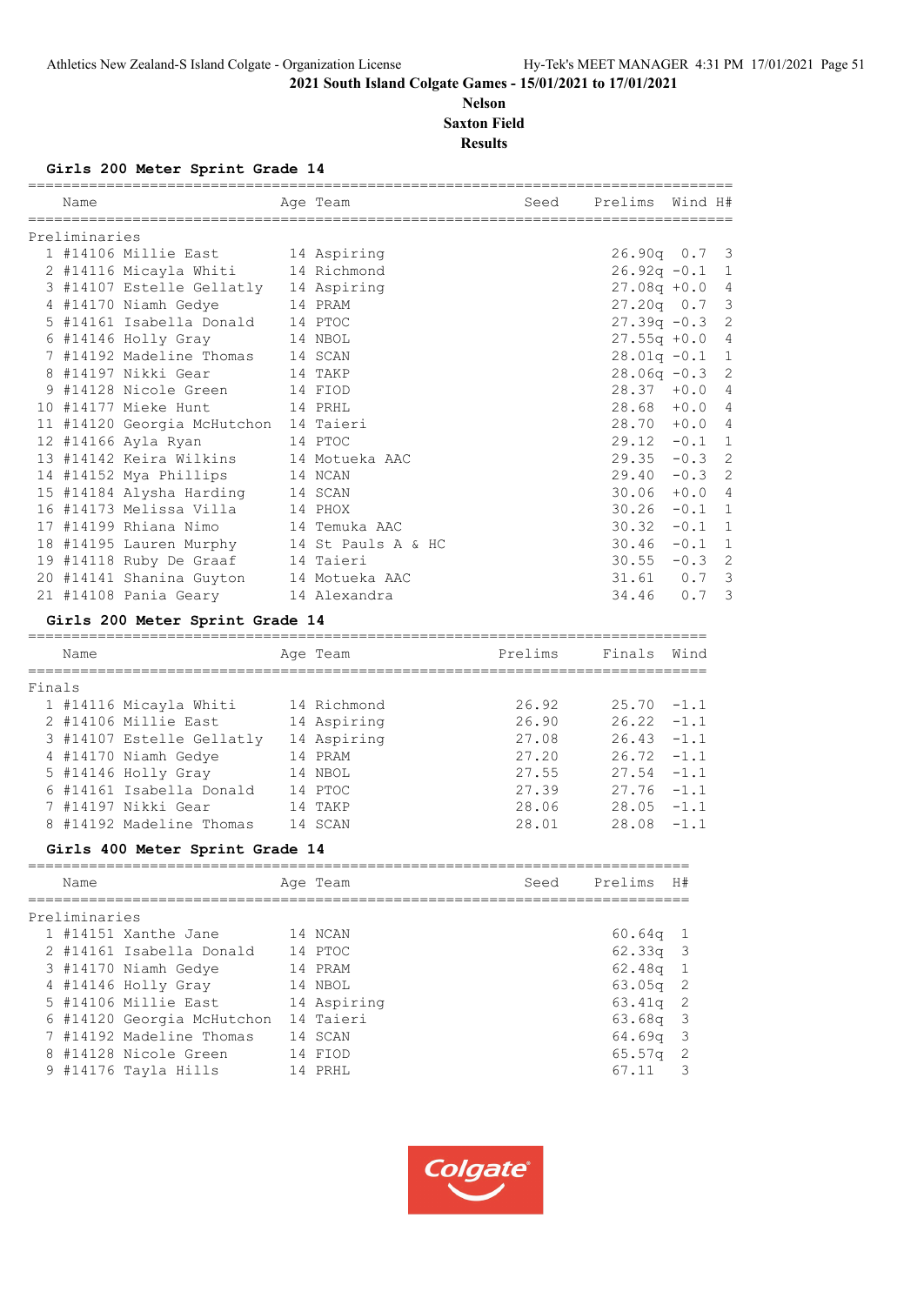#### **Nelson Saxton Field**

**Results**

# **....Girls 400 Meter Sprint Grade 14**

| 10 #14183 Samantha Giddings 14 SCAN |                | 67.65 1 |                |
|-------------------------------------|----------------|---------|----------------|
| 11 #14152 Mya Phillips              | 14 NCAN        | 67.85 3 |                |
| 12 #14113 Giselle Rynvos            | 14 Richmond    | 69.05   | $\sim$ 2       |
| 13 #14142 Keira Wilkins             | 14 Motueka AAC | 71.23   | $\overline{2}$ |
| 14 #14190 Marissa Shannon           | 14 SCAN        | 72.28   | $\overline{2}$ |
| 15 #14110 Claudia Rigg              | 14 Nelson      | 76.46 1 |                |

# **Girls 400 Meter Sprint Grade 14**

|        | Name |                            | Age Team    | Prelims | Finals |
|--------|------|----------------------------|-------------|---------|--------|
| Finals |      |                            |             |         |        |
|        |      | 1 #14106 Millie East       | 14 Aspiring | 63.41   | 59.29  |
|        |      | 2 #14146 Holly Gray        | 14 NBOL     | 63.05   | 60.30  |
|        |      | 3 #14151 Xanthe Jane       | 14 NCAN     | 60.64   | 61.23  |
|        |      | 4 #14170 Niamh Gedye       | 14 PRAM     | 62.48   | 61.54  |
|        |      | 5 #14192 Madeline Thomas   | 14 SCAN     | 64.69   | 62.93  |
|        |      | 6 #14120 Georgia McHutchon | 14 Taieri   | 63.68   | 63.75  |
|        |      | 7 #14161 Isabella Donald   | 14 PTOC     | 62.33   | 64.59  |
|        |      | 8 #14128 Nicole Green      | FIOD        | 65.57   | 66.88  |
|        |      |                            |             |         |        |

# **Girls 800 Meter Run Grade 14**

| Name |                            | Age Team    | Seed | Finals  |
|------|----------------------------|-------------|------|---------|
|      | 1 #14151 Xanthe Jane       | 14 NCAN     |      | 2:23.78 |
|      | 2 #14114 Heidi Stephens    | 14 Richmond |      | 2:28.88 |
|      | 3 #14176 Tayla Hills       | 14 PRHL     |      | 2:29.78 |
|      | 4 #14183 Samantha Giddings | 14 SCAN     |      | 2:36.17 |
|      | 5 #14201 Bridie Restieaux  | 14 CANU     |      | 2:36.18 |
|      | $6$ #14133 Anya Rhodes     | 14 HCYU     |      | 2:40.48 |
|      | 7 #14190 Marissa Shannon   | 14 SCAN     |      | 2:41.35 |
|      | 8 #14113 Giselle Rynvos    | 14 Richmond |      | 2:43.07 |
|      | 9 #14189 Kate Ritchie      | 14 SCAN     |      | 2:52.15 |

#### **Girls 1500 Meter Run Grade 14**

| Name |                            | Age Team    | Seed | Finals  |
|------|----------------------------|-------------|------|---------|
|      | 1 #14159 Sophie Robb       | 14 PAPK     |      | 5:02.28 |
|      | 2 #14151 Xanthe Jane       | 14 NCAN     |      | 5:10.48 |
|      | 3 #14120 Georgia McHutchon | 14 Taieri   |      | 5:13.90 |
|      | 4 #14176 Tayla Hills       | 14 PRHL     |      | 5:15.41 |
|      | 5 #14114 Heidi Stephens    | 14 Richmond |      | 5:18.92 |
|      | $6$ #14133 Anya Rhodes     | 14 HCYU     |      | 5:30.01 |
|      | 7 #14201 Bridie Restieaux  | 14 CANU     |      | 5:32.32 |
|      | 8 #14190 Marissa Shannon   | 14 SCAN     |      | 5:36.94 |
|      | 9 #14113 Giselle Rynvos    | 14 Richmond |      | 5:37.03 |
|      | 10 #14189 Kate Ritchie     | 14 SCAN     |      | 5:58.02 |

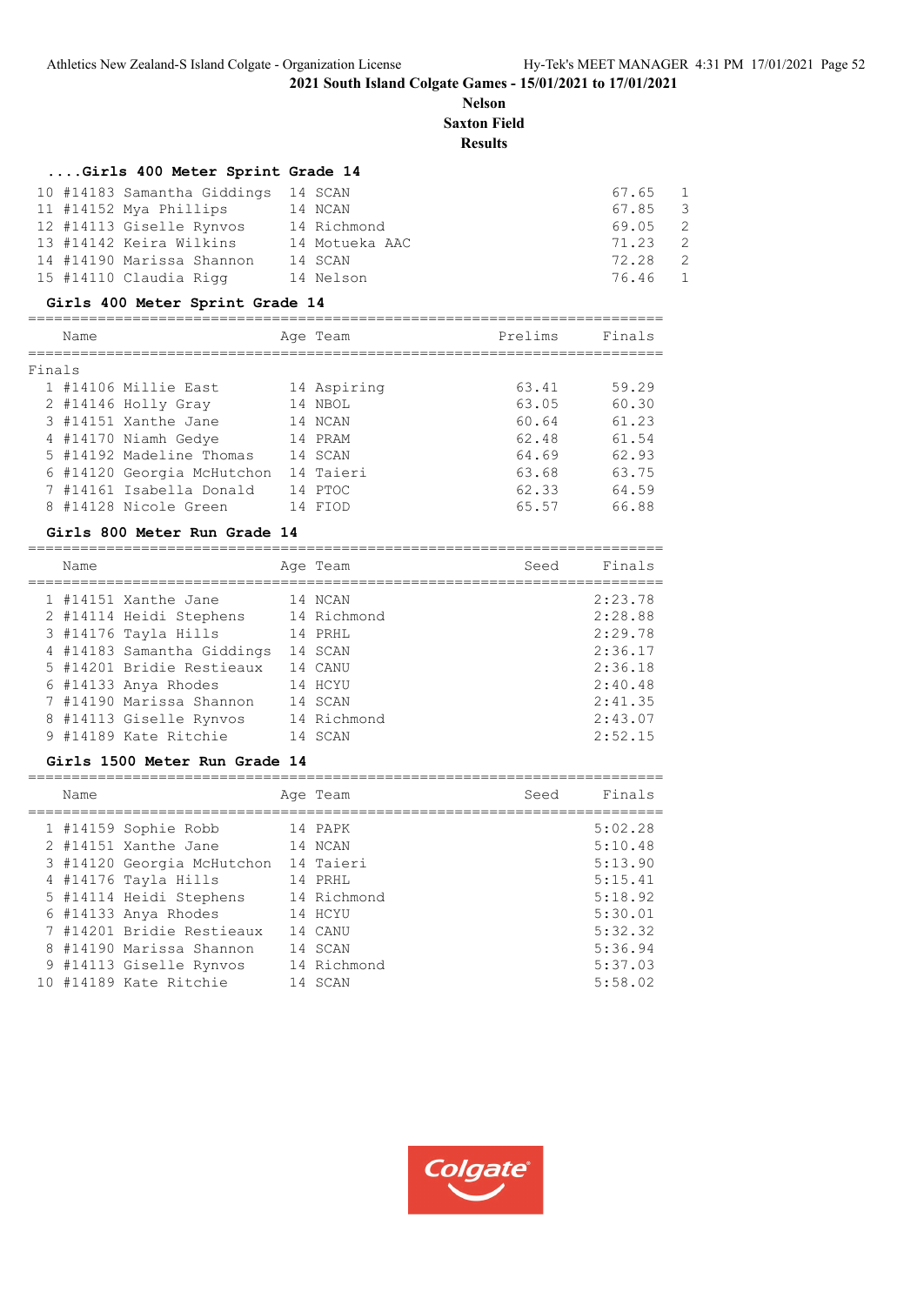# **Nelson Saxton Field**

**Results**

#### **Girls 80 Meter Hurdles Grade 14**

| Name          |                        | Age Team     | Seed | Prelims          | Wind H# |  |
|---------------|------------------------|--------------|------|------------------|---------|--|
| Preliminaries |                        |              |      |                  |         |  |
|               | $1$ #14146 Holly Gray  | 14 NBOL      |      | $13.00q$ 1.5 1   |         |  |
|               | 2 #14119 Jorja Gibbons | 14 Taieri    |      | $13.32q$ $2.3$ 2 |         |  |
|               | 3 #14171 Lilla Faivre  | 14 PHOX      |      | $13.77q$ $2.3$ 2 |         |  |
|               | 4 #14177 Mieke Hunt    | 14 PRHL      |      | $13.83q$ $2.3$ 2 |         |  |
|               | 5 #14121 Saskia Rhind  | 14 BVEA      |      | $13.88q$ 1.5 1   |         |  |
|               | 6 #14155 Cara McCully  | 14 OLYW      |      | $14.27q$ 2.3 2   |         |  |
|               | 7 #14173 Melissa Villa | 14 PHOX      |      | $15.74q$ $1.5$ 1 |         |  |
|               | 8 #14108 Pania Geary   | 14 Alexandra |      | $17.12q$ $1.5$ 1 |         |  |
|               | 9 #14165 Jessica Ralfe | 14 PTOC      |      | $18.48$ $2.3$ 2  |         |  |
|               |                        |              |      |                  |         |  |

#### **Girls 80 Meter Hurdles Grade 14**

|        | Name |                        | Age Team     | Prelims | Finals | Wind |
|--------|------|------------------------|--------------|---------|--------|------|
| Finals |      |                        |              |         |        |      |
|        |      | 1 #14146 Holly Gray    | 14 NBOL      | 13.00   | 12.76  | 1.0  |
|        |      | 2 #14119 Jorja Gibbons | 14 Taieri    | 13.32   | 13.23  | 1.0  |
|        |      | 3 #14121 Saskia Rhind  | 14 BVEA      | 13.88   | 13.66  | 1.0  |
|        |      | 4 #14171 Lilla Faivre  | 14 PHOX      | 13.77   | 13.68  | 1.0  |
|        |      | 5 #14155 Cara McCully  | 14 OLYW      | 14.27   | 13.96  | 1.0  |
|        |      | 6 #14177 Mieke Hunt    | 14 PRHL      | 13.83   | 14.00  | 1.0  |
|        |      | 7 #14173 Melissa Villa | 14 PHOX      | 15.74   | 14.96  | 1.0  |
|        |      | 8 #14108 Pania Geary   | 14 Alexandra | 17.12   | 17.04  | 1.0  |
|        |      |                        |              |         |        |      |

# **Girls 4x100 Meter Relay Grade 14**

| Team                                                               |    | Finals<br>Seed                 |
|--------------------------------------------------------------------|----|--------------------------------|
| 1 Taieri 'A'                                                       |    | 52.76                          |
| 1) #14120 Georgia McHutchon 14                                     |    | 2) #14119 Jorja Gibbons 14     |
| 3) #14117 Neve Beattie 14                                          |    | 4) #13127 Ohara Couch 13       |
| 2 Aspiring 'A'                                                     |    | 54.01                          |
| 1) #10118 Amelia Knight 10                                         |    | 2) #14107 Estelle Gellatly 14  |
| 3) #12113 Amaya East 12                                            |    | 4) #14106 Millie East 14       |
| 3 Papanui Toc H Athletic Club 'A'                                  |    | 54.86                          |
| 1) #14165 Jessica Ralfe 14                                         |    | 2) #14166 Ayla Ryan 14         |
| 3) #13188 Ava Rattray 13                                           |    | 4) #14161 Isabella Donald 14   |
| 4 Phoenix Athletic Club 'A'                                        |    | 55.11                          |
| 1) #13192 Hazel Kose-Kepa 13                                       |    | 2) #14171 Lilla Faivre 14      |
| 3) #13193 Ariana Tait 13                                           |    | 4) #14173 Melissa Villa 14     |
| 5 South Canterbury AAC 'A'                                         |    | 55.97                          |
| 1) #14184 Alysha Harding 14                                        |    | 2) #14183 Samantha Giddings 14 |
| 3) #14190 Marissa Shannon 14                                       | 4) | #14192 Madeline Thomas 14      |
| 6 North Canterbury Athletics Clu<br>$\mathsf{I} \wedge \mathsf{I}$ |    | 56.36                          |
| 1) #11185 Lily Morrison 11                                         |    | 2) #14151 Xanthe Jane 14       |
| 3) #12170 Chelsy Reavill 12                                        | 4) | #14152 Mya Phillips 14         |
| 7 Nelson 'A'                                                       |    | 56.95                          |
| 1) #12123 Molly McManus 12                                         |    | 2) #14110 Claudia Rigg 14      |
| 3) #13118 Rosalyn Clives 13                                        | 4) | #13121 Josephine Tappenden 13  |
| 8 Richmond 'A'                                                     |    | 61.99                          |

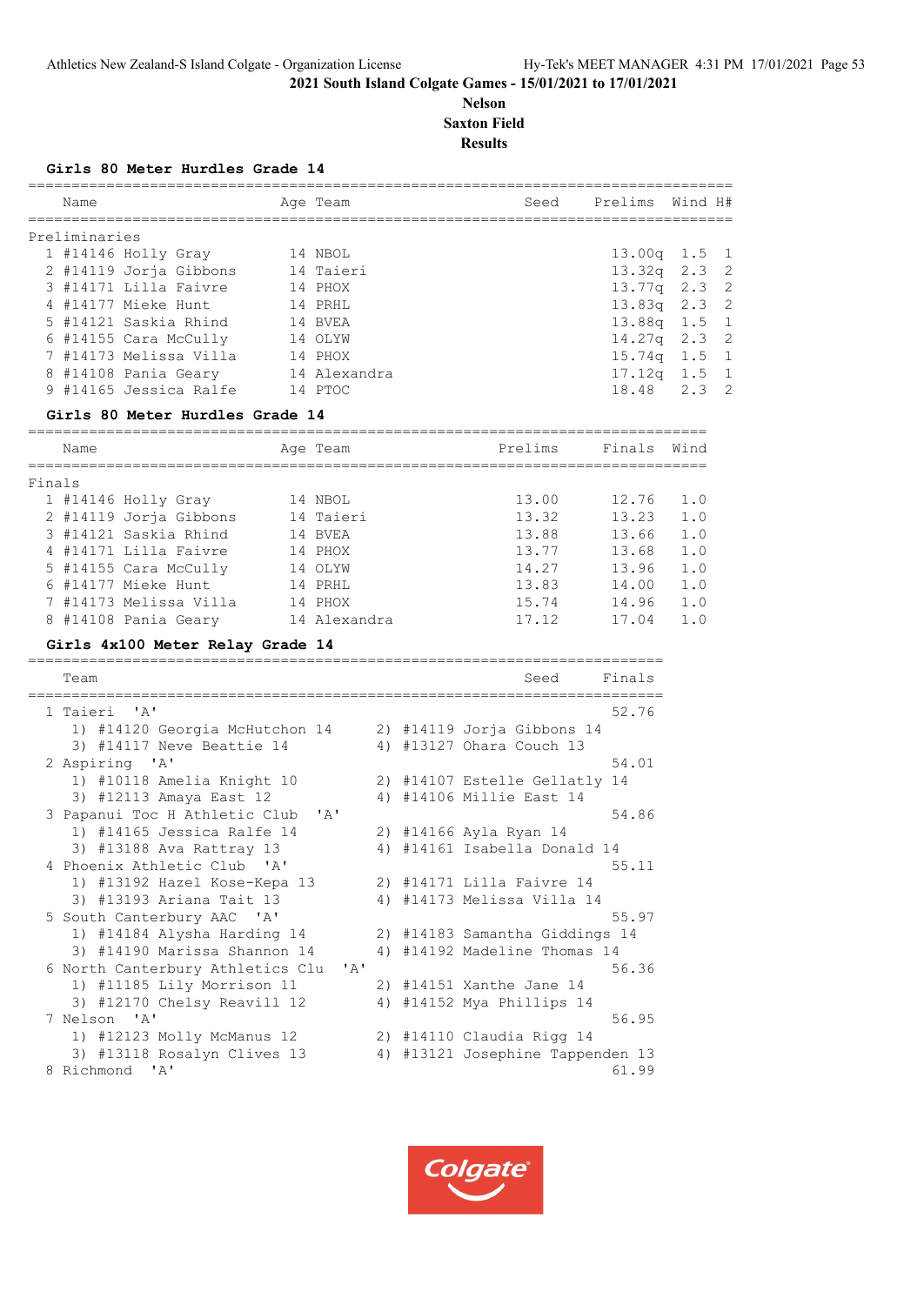# **Nelson Saxton Field**

**Results**

# **....Girls 4x100 Meter Relay Grade 14**

1) #14113 Giselle Rynvos 14 <br>3) #13125 Isla Hill 13 <br>4) #14116 Micayla Whiti 14 4) #14116 Micayla Whiti 14

#### **Girls High Jump Grade 14**

| Name                                                                                      | Age Team | Seed Finals |       |
|-------------------------------------------------------------------------------------------|----------|-------------|-------|
| 1 #14169 Suzannah Kennelly 14 PAPT<br>1.30 1.35 1.40 1.45 1.48 1.51 1.54 1.57<br>$\Omega$ |          |             | 1.54m |
| 2 #14177 Mieke Hunt 14 PRHL<br>1.30 1.35 1.40 1.45 1.48 1.51 1.54<br>0 0 0 XO XXO XXO XXX |          |             | 1.51m |
| 3 #14151 Xanthe Jane 14 NCAN<br>1.25 1.30 1.35 1.40 1.45 1.48<br>0 0 0 0 XO XXX           |          |             | 1.45m |
| 3 #14121 Saskia Rhind 14 BVEA<br>1.30 1.35 1.40 1.45 1.48<br>O O XO XXO XXX               |          |             | 1.45m |
| 5 #14197 Nikki Gear 14 TAKP<br>1.30 1.35 1.40 1.45<br>O XO XXO XXX                        |          |             | 1.40m |
| 6 #14171 Lilla Faivre 14 PHOX<br>1.25 1.30 1.35 1.40<br>O O O XXX                         |          |             | 1.35m |
| -- #14202 Bethany Oudemans 14 Waimate<br>1.25<br>XXX                                      |          |             | NH    |
| -- #14180 Laura Smith 14 PRHL<br>1.25<br>XXX                                              |          |             | ΝH    |
| -- #14141 Shanina Guyton 14 Motueka AAC<br>1.25<br>XXX                                    |          |             | ΝH    |
| -- #14118 Ruby De Graaf 14 Taieri<br>1.25<br>XXX X                                        |          |             | ΝH    |

# **Girls Long Jump Grade 14**

| Name                                                                   | Age Team     | Seed | Finals Wind H# |                 |
|------------------------------------------------------------------------|--------------|------|----------------|-----------------|
| 1 #14166 Ayla Ryan<br>$X = 4.91m(1.6) X$                               | ли в 14 ртос |      |                | $4.91m$ $1.6$ 2 |
| 2 #14117 Neve Beattie<br>$4.84m(1.9)$ $4.84m(0.4)$ $4.87m(0.7)$        | 14 Taieri    |      |                | $4.87m$ 0.7 1   |
| 3 #14171 Lilla Faivre<br>$4.74m(0.1)$ $4.87m(0.8)$ $4.63m(1.0)$        | 14 PHOX      |      |                | $J4.87m$ 0.8 2  |
| 4 #14197 Nikki Gear             14 TAKP<br>$X = 4.59m(0.3) 4.83m(1.4)$ |              |      |                | $4.83m$ 1.4 2   |
| 5 #14146 Holly Gray 14 NBOL<br>$4.73m(0.6)$ $4.54m(1.8)$ X             |              |      | 4.73m          | 0.62            |

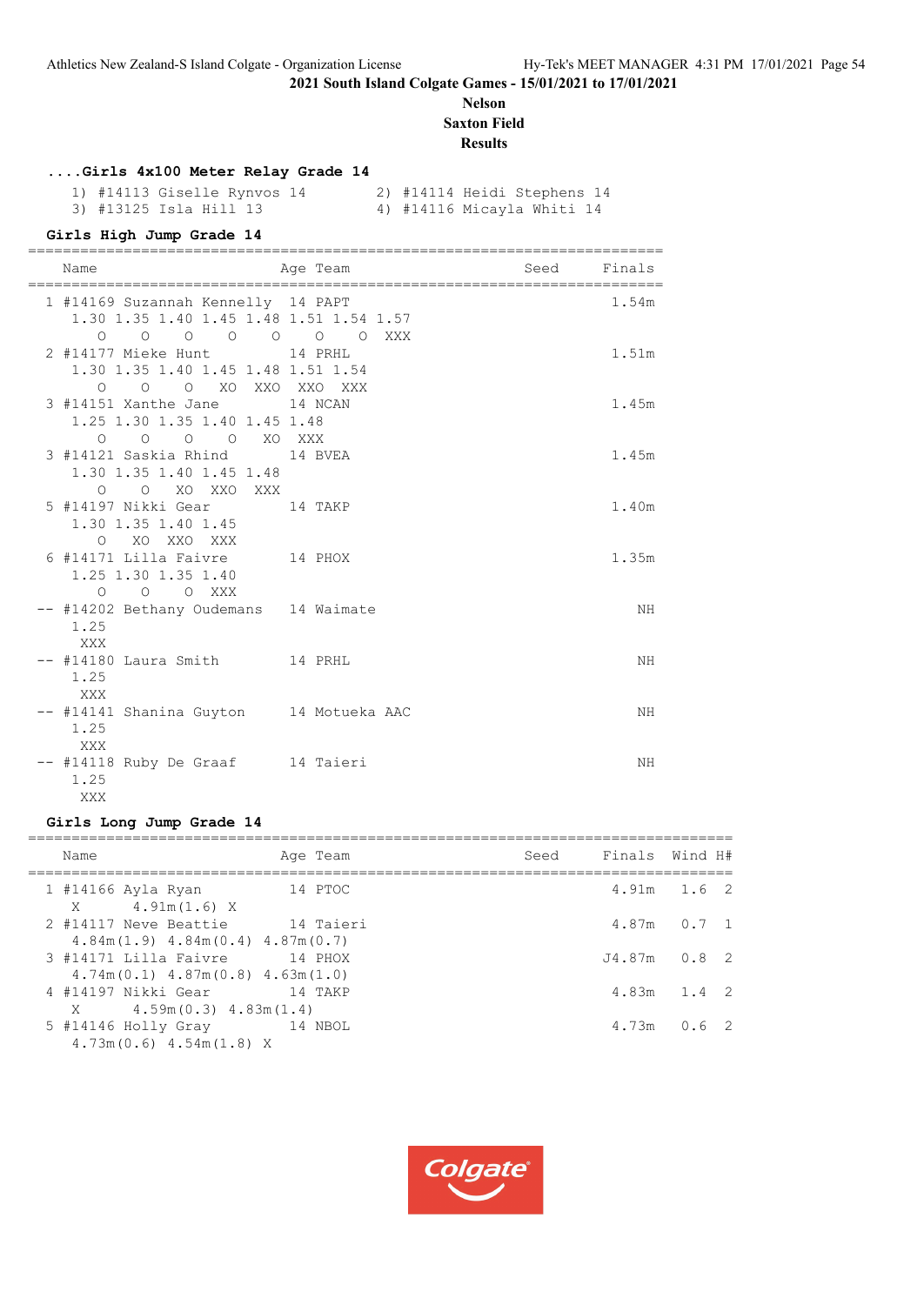# **Nelson Saxton Field**

**Results**

| Girls Long Jump Grade 14                                                       |        |                  |                |
|--------------------------------------------------------------------------------|--------|------------------|----------------|
| 6 #14119 Jorja Gibbons 14 Taieri                                               | 4.70m  | $1.4 \quad 2$    |                |
| $3.74m(1.2)$ 4.70m $(1.4)$<br>X                                                |        |                  |                |
| 7 #14192 Madeline Thomas 14 SCAN                                               | 4.62m  | 0.9              | 2              |
| $4.62m(0.9)$ $4.55m(1.5)$ $4.50m(2.9)$                                         |        |                  |                |
| 8 #14142 Keira Wilkins 14 Motueka AAC                                          | 4.60m  | 1.6 <sub>2</sub> |                |
| $4.34m(1.1)$ $4.43m(2.6)$ $4.60m(1.6)$                                         |        |                  |                |
| 9 #14116 Micayla Whiti 14 Richmond                                             | J4.60m | 1.7              | 1              |
| $4.40m(1.0)$ X $4.60m(1.7)$                                                    |        |                  |                |
| 10 #14152 Mya Phillips 14 NCAN                                                 | 4.48m  | 2.3              | 2              |
| $4.48m(2.3)$ $4.39m(1.3)$ X                                                    |        |                  |                |
| 14 Nelson<br>11 #14110 Claudia Rigg                                            | 4.27m  | 1.6 <sub>1</sub> |                |
| $4.06m(2.3)$ $4.18m(1.9)$ $4.27m(1.6)$                                         |        |                  |                |
| 12 #14118 Ruby De Graaf 14 Taieri                                              | 4.24m  | 1.8              | $\overline{2}$ |
| $X = 4.12m(2.5) 4.24m(1.8)$                                                    |        |                  |                |
| 13 #14127 Jordis Belesky 14 FIOD                                               | 4.16m  | 1.4              | 2              |
| $3.99m(0.9)$ 4.12m $(0.7)$ 4.16m $(1.4)$<br>14 #14173 Melissa Villa<br>14 PHOX | 4.12m  | 1.0 1            |                |
| $3.96m(1.3)$ 4.12m(1.0) X                                                      |        |                  |                |
| 15 #14199 Rhiana Nimo<br>14 Temuka AAC                                         | 4.09m  | $1.5$ 2          |                |
| $3.89m(0.4)$ $3.91m(1.4)$ $4.09m(1.5)$                                         |        |                  |                |
| 16 #14195 Lauren Murphy 14 St Pauls A & HC                                     | 4.08m  | 0.8              | 1              |
| $4.04m(1.7)$ $4.08m(0.8)$ $4.00m(0.9)$                                         |        |                  |                |
| 17 #14141 Shanina Guyton 14 Motueka AAC                                        | 4.02m  | 0.4 1            |                |
| $3.88m(0.9)$ 4.02m $(0.4)$ X                                                   |        |                  |                |
| 18 #14202 Bethany Oudemans 14 Waimate                                          | 4.01m  | 1.9              | $\mathbf{1}$   |
| $3.72m(0.9)$ $3.97m(1.7)$ $4.01m(1.9)$                                         |        |                  |                |
| 19 #14114 Heidi Stephens 14 Richmond                                           | J4.01m | 0.8              | 1              |
| $3.33m(1.5)$ 4.01m(0.8)<br>X                                                   |        |                  |                |
| 20 #14128 Nicole Green 14 FIOD                                                 | 3.94m  | 1.6 <sub>1</sub> |                |
| $3.94m(1.6)$ $3.78m(0.6)$ $3.22m(2.1)$                                         |        |                  |                |
| 21 #14180 Laura Smith 14 PRHL                                                  | 3.75m  | $1.8$ 2          |                |
| 3.66m(1.3) 3.75m(1.8)<br>X.                                                    |        |                  |                |
| 22 #14190 Marissa Shannon 14 SCAN                                              | 3.69m  | 0.1              | 2              |
| $3.65m(1.3)$ $3.46m(+0.0)$ $3.69m(0.1)$                                        |        |                  |                |
| 23 #14184 Alysha Harding 14 SCAN                                               | 3.68m  | $1.7 \quad 1$    |                |
| $3.68m(1.7)$ 3.66 $m(0.8)$<br>Χ                                                | 3.67m  |                  |                |
| 24 #14165 Jessica Ralfe<br>14 PTOC                                             |        | 0.6              | $\overline{1}$ |
| $3.44m(1.2)$ $X(1.2)$ $3.67m(0.6)$<br>25 #14176 Tayla Hills 14 PRHL            | 3.58m  | 2.2              | 1              |
| X<br>3.58m(2.2)<br>Χ                                                           |        |                  |                |
| 26 #14126 Emma Woodman<br>14 FLDA                                              | 3.57m  | $0.9$ 2          |                |
| $3.57m(0.9)$ $3.50m(0.8)$ $3.56m(2.3)$                                         |        |                  |                |
| -- #14113 Giselle Rynvos 14 Richmond                                           | FOUL   |                  | 2              |
| Χ<br>X<br>Χ                                                                    |        |                  |                |
|                                                                                |        |                  |                |

# **Girls Shot Put Grade 14**

| Name                                                       | Age Team |                   | Seed | Finals H#  |  |
|------------------------------------------------------------|----------|-------------------|------|------------|--|
| 1 #14169 Suzannah Kennelly 14 PAPT<br>12.88m 13.18m 13.17m |          |                   |      | $13.18m$ 2 |  |
| 2 #14136 Mikayla Sola<br>$12.91m \times 11.90m$            |          | 14 Lower Hutt AAC |      | $12.91m$ 1 |  |

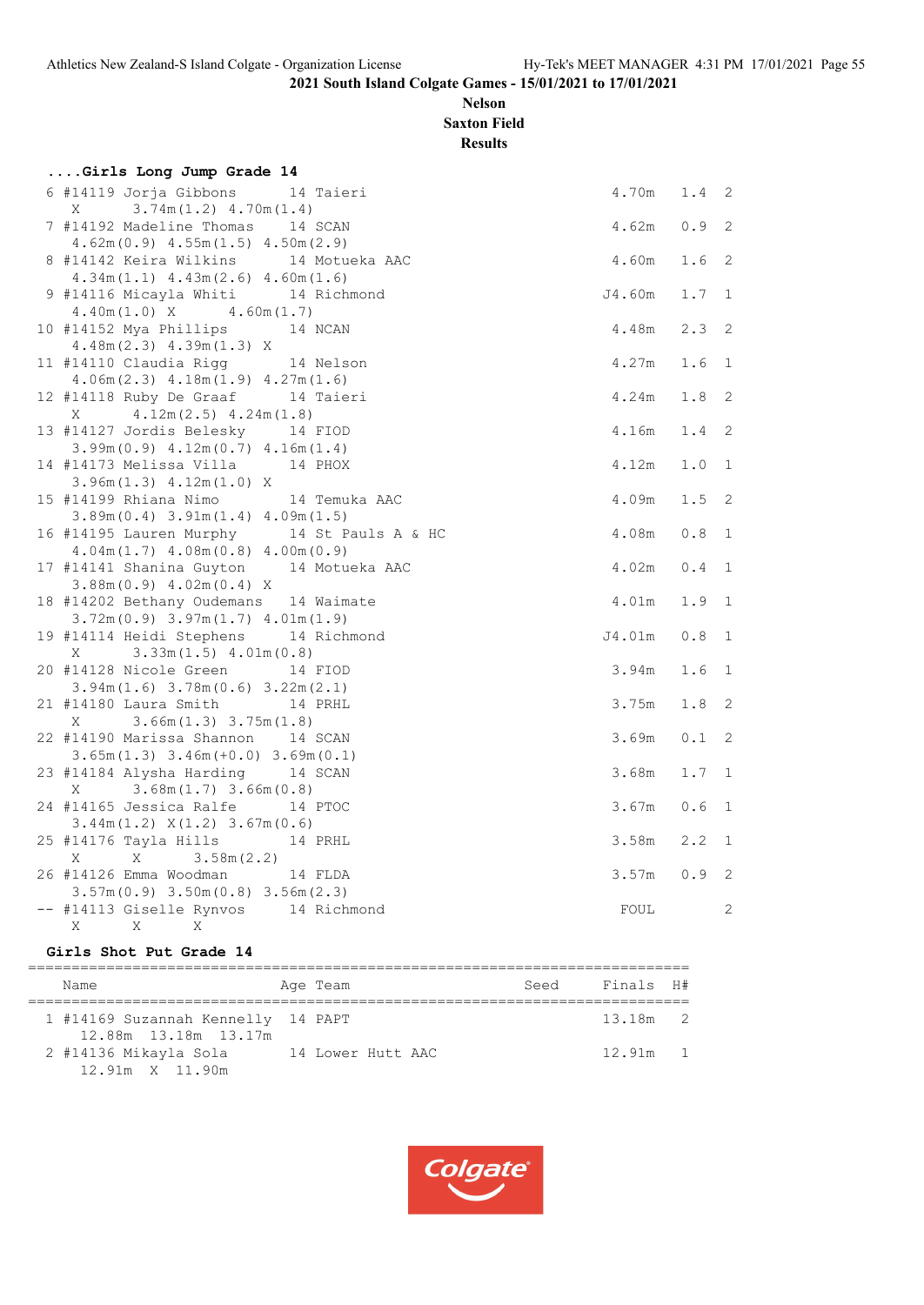# **Nelson Saxton Field**

**Results**

| Girls Shot Put Grade 14                                  |                    |        |                |
|----------------------------------------------------------|--------------------|--------|----------------|
| 3 #14131 Alexa Duff<br>10.53m  11.76m  9.65m             | 14 HCYU            | 11.76m | 2              |
| 4 #14143 Zoe Rutherford 14 NAPA<br>X X 11.42m            |                    | 11.42m | $\mathbf{1}$   |
| 5 #14121 Saskia Rhind 14 BVEA<br>10.83m  10.93m  10.62m  |                    | 10.93m | 2              |
| 6 #14104 Janae Laing<br>10.05m  10.26m  10.41m           | 14 Ashhurst H & AC | 10.41m | $\mathbf 1$    |
| 7 #14155 Cara McCully<br>9.21m 10.15m 9.19m              | 14 OLYW            | 10.15m | 2              |
| 8 #14117 Neve Beattie<br>X 10.07m 9.41m                  | 14 Taieri          | 10.07m | $\mathbf{1}$   |
| 9 #14140 Leela Douglas 14 Motueka AAC<br>X 10.00m X      |                    | 10.00m | $\mathbf 1$    |
| 10 #14197 Nikki Gear<br>14 TAKP<br>9.93m 9.32m X         |                    | 9.93m  | 2              |
| 11 #14184 Alysha Harding<br>9.19m 8.89m 8.92m            | 14 SCAN            | 9.19m  | $\mathbf{1}$   |
| 12 #14126 Emma Woodman<br>8.48m 8.61m 8.93m              | 14 FLDA            | 8.93m  | 2              |
| 13 #14141 Shanina Guyton<br>X 8.54m 8.64m                | 14 Motueka AAC     | 8.64m  | $\mathbf{1}$   |
| 14 #14134 Frances Hazeldine<br>8.55m 8.48m 8.30m         | 14 LCTY            | 8.55m  | $\mathbf{1}$   |
| 15 #14180 Laura Smith<br>7.00m 7.89m 7.90m               | 14 PRHL            | 7.90m  | 2              |
| 16 #14202 Bethany Oudemans<br>7.28m 7.20m 7.90m          | 14 Waimate         | J7.90m | $\overline{2}$ |
| 17 #14177 Mieke Hunt<br>7.77m 7.54m 7.05m                | 14 PRHL            | 7.77m  | $\mathbf 1$    |
| 18 #14108 Pania Geary<br>7.75m 6.91m 6.63m               | 14 Alexandra       | 7.75m  | $\mathbf 1$    |
| 19 #14165 Jessica Ralfe<br>6.89m 7.11m 7.70m             | 14 PTOC            | 7.70m  | $\mathbf 1$    |
| 20 #14199 Rhiana Nimo 14 Temuka AAC<br>6.93m 7.36m 6.86m |                    | 7.36m  | $\mathbf{1}$   |
| 21 #14152 Mya Phillips<br>14 NCAN<br>X 6.82m X           |                    | 6.82m  | 2              |

#### **Girls Discus Throw Grade 14**

| Name                                                            | Age Team           | Seed Finals H# |            |                |
|-----------------------------------------------------------------|--------------------|----------------|------------|----------------|
| 1 #14169 Suzannah Kennelly 14 PAPT<br>34.89m 38.53m X           |                    |                | $38.53m$ 1 |                |
| 2 #14136 Mikayla Sola 14 Lower Hutt AAC<br>31.35m 37.30m 36.10m |                    |                | 37.30m 2   |                |
| 3 #14131 Alexa Duff<br>33.92m 28.42m 31.12m                     | 14 HCYU            |                | $33.92m$ 2 |                |
| 4 #14143 Zoe Rutherford<br>X 33.64m X                           | 14 NAPA            |                | 33.64m     | $\overline{2}$ |
| 5 #14104 Janae Laing<br>$29.49m$ 30.63m X                       | 14 Ashhurst H & AC |                | 30.63m     | $\overline{2}$ |

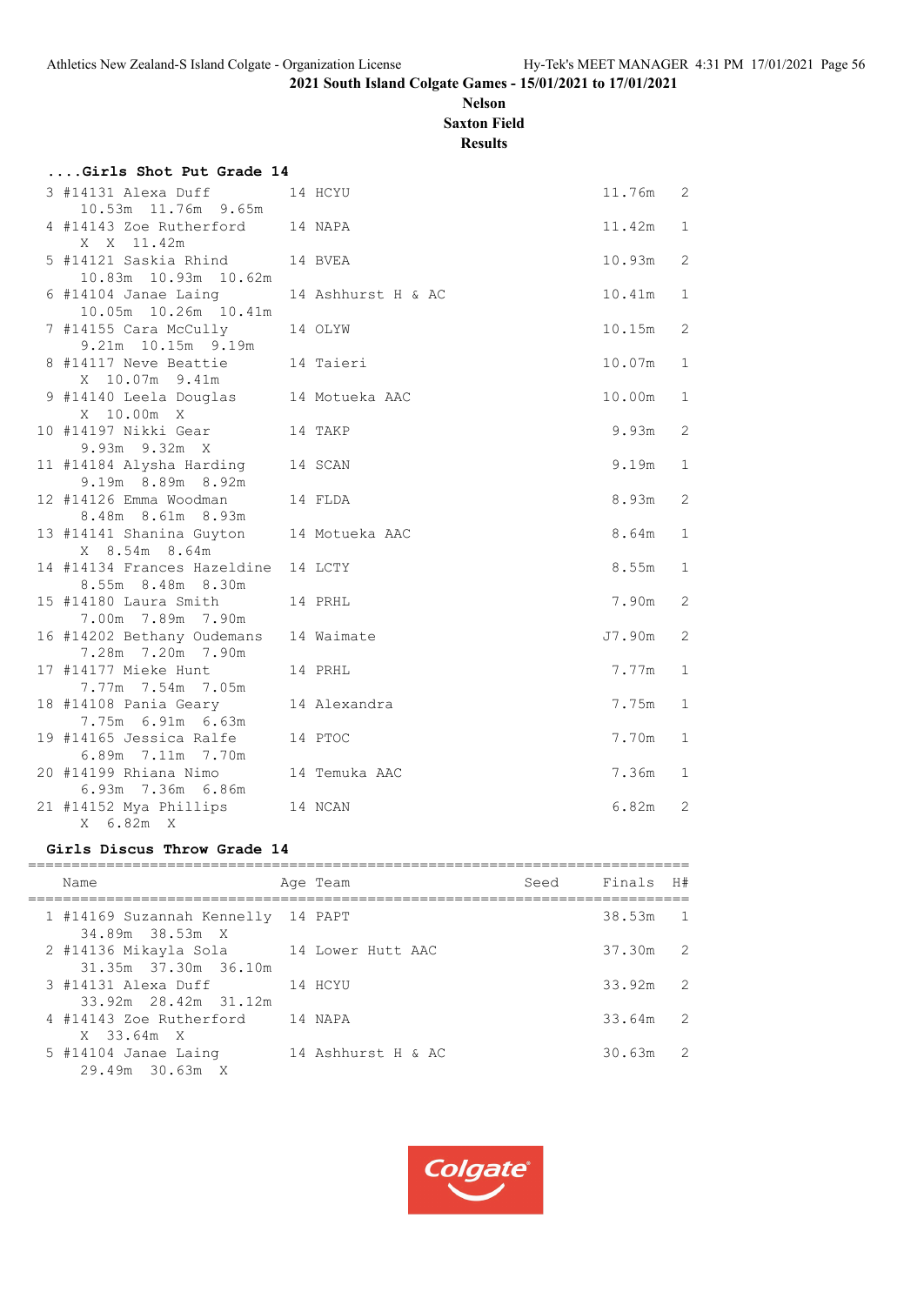# **Nelson Saxton Field**

**Results**

| Girls Discus Throw Grade 14                                        |                |          |                |
|--------------------------------------------------------------------|----------------|----------|----------------|
| 6 #14140 Leela Douglas<br>X 25.91m 29.72m                          | 14 Motueka AAC | 29.72m 2 |                |
| 7 #14121 Saskia Rhind 14 BVEA<br>22.69m 29.30m 26.86m              |                | 29.30m   | 1              |
| 8 #14152 Mya Phillips 14 NCAN<br>28.51m X X                        |                | 28.51m   | 2              |
| 9 #14197 Nikki Gear 14 TAKP<br>X 26.44m 26.37m                     |                | 26.44m   | $\mathbf{1}$   |
| 10 #14117 Neve Beattie 14 Taieri<br>24.73m 26.20m X                |                | 26.20m   | 2              |
| 11 #14134 Frances Hazeldine 14 LCTY<br>X 26.17m X                  |                | 26.17m   | $\mathbf{1}$   |
| 12 #14126 Emma Woodman 14 FLDA<br>21.74m 19.45m 24.59m             |                | 24.59m   | $\mathbf{1}$   |
| 13 #14155 Cara McCully 14 OLYW<br>X 21.39m 23.59m                  |                | 23.59m   | $\mathbf{1}$   |
| 14 #14202 Bethany Oudemans 14 Waimate<br>19.23m 20.17m 22.15m      |                | 22.15m   | $\mathbf{1}$   |
| 15 #14199 Rhiana Nimo<br>19.24m 19.07m 19.92m                      | 14 Temuka AAC  | 19.92m   | $\mathbf{1}$   |
| 16 #14165 Jessica Ralfe 14 PTOC<br>X 15.76m 19.71m                 |                | 19.71m   | 2              |
| 17 #14171 Lilla Faivre 14 PHOX<br>18.99m X 14.23m                  |                | 18.99m   | $\mathbf{1}$   |
| 18 #14180 Laura Smith 14 PRHL<br>16.94m 18.67m 18.14m              |                | 18.67m   | 2              |
| 19 #14108 Pania Geary<br>15.60m  18.58m  18.01m                    | 14 Alexandra   | 18.58m   | $\mathbf{1}$   |
| 20 #14173 Melissa Villa<br>11.54m  12.21m  14.99m                  | 14 PHOX        | 14.99m   | 2              |
| 21 #14110 Claudia Rigg 14 Nelson<br>14.40m  14.31m  X              |                | 14.40m   | 2              |
| 22 #14195 Lauren Murphy 14 St Pauls A & HC<br>13.45m 13.69m 14.09m |                | 14.09m   | $\overline{2}$ |

# **Girls 2000 Meter Race Walk Grade 14**

| Name                                                                         | Age Team                      | Seed | Finals                           |
|------------------------------------------------------------------------------|-------------------------------|------|----------------------------------|
| 1 #14192 Madeline Thomas<br>2 #14189 Kate Ritchie<br>3 #14127 Jordis Belesky | 14 SCAN<br>14 SCAN<br>14 FIOD |      | 11:48.11<br>12:10.10<br>13:42.78 |
| Girls 400 Meter Sprint Para                                                  |                               |      |                                  |
| Name                                                                         | Age Team                      | Seed | Finals                           |

|  | #13220 Charli Gardiner-H 13 WUKU |  | 1:30.96 |
|--|----------------------------------|--|---------|

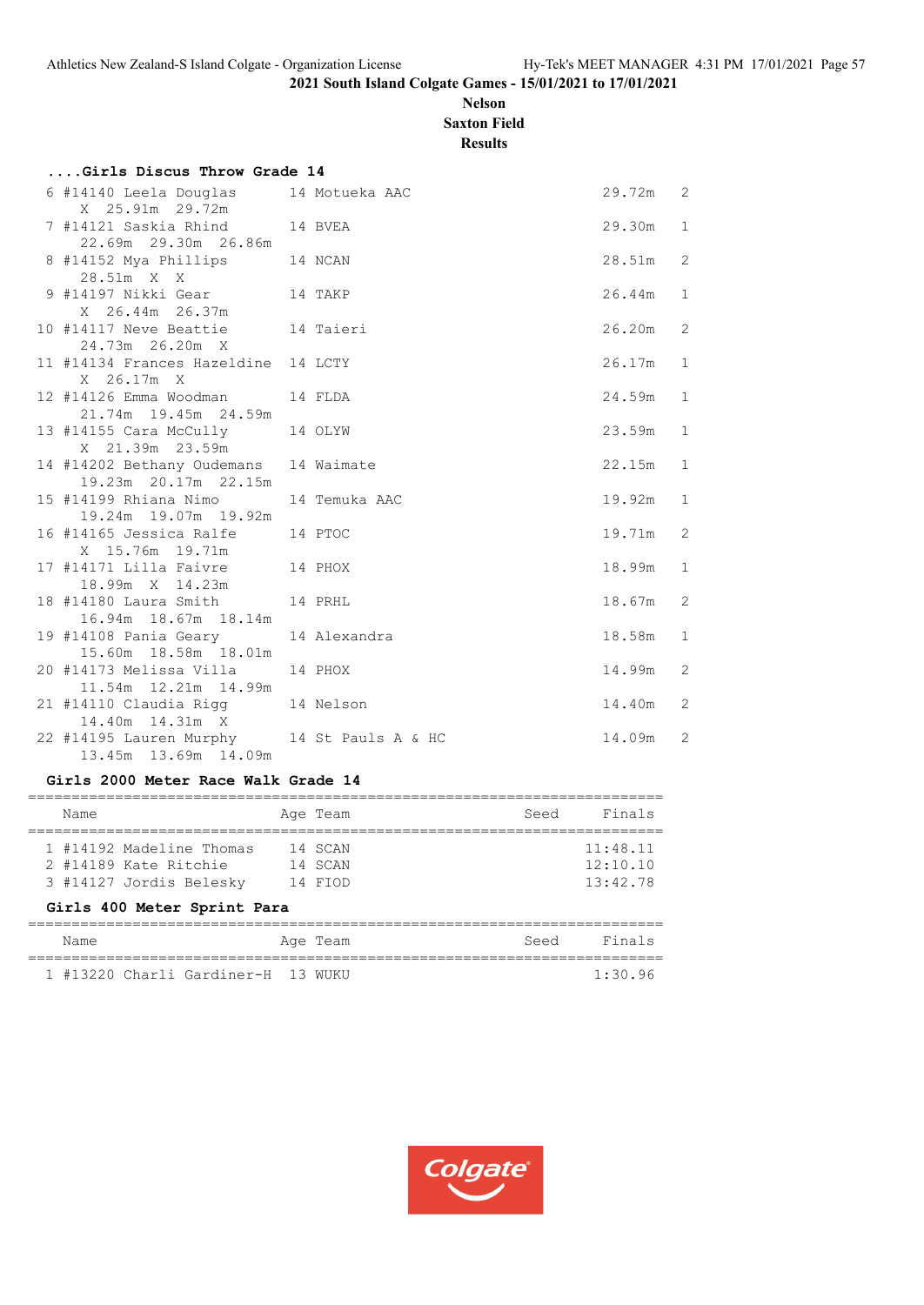# **Nelson Saxton Field Results**

| Girls 1500 Meter Run Para                                  |                                             |      |                                          |            |                   |
|------------------------------------------------------------|---------------------------------------------|------|------------------------------------------|------------|-------------------|
| Name                                                       | Age Team<br>===========                     | Seed | Finals<br>============================== |            |                   |
| 1 #13220 Charli Gardiner-H                                 | 13 WUKU                                     |      | 6:44.38                                  |            |                   |
| Girls Long Jump Para                                       | ==================================          |      |                                          |            |                   |
| Name                                                       | Age Team                                    | Seed | Finals                                   | Wind       |                   |
| 1 #13220 Charli Gardiner-H<br>2.59m(0.7) X<br>X            | 13 WUKU                                     |      | 2.59m                                    | 0.7        |                   |
| Girls Shot Put Para                                        |                                             |      |                                          |            |                   |
| Name                                                       | Age Team                                    | Seed | Finals                                   |            |                   |
| 1 #13220 Charli Gardiner-H 13 WUKU<br>6.39m 7.19m<br>X     | ==========                                  |      | ==========<br>7.19m                      |            |                   |
| Girls Discus Throw Para                                    |                                             |      |                                          |            |                   |
| Name                                                       | Age Team                                    | Seed | Finals                                   |            |                   |
| 1 #13220 Charli Gardiner-H 13 WUKU<br>13.88m 17.04m 17.97m |                                             |      | 17.97m                                   |            |                   |
| Boys 100 Meter Sprint Grade 10                             |                                             |      |                                          |            |                   |
| Name                                                       | _______________________________<br>Age Team | Seed | Prelims                                  | Wind H#    |                   |
| ========================<br>Preliminaries                  |                                             |      |                                          |            |                   |
| 1 #10132 Bradley Kershaw                                   | 10 Richmond                                 |      | 13.57q                                   | 0.3        | 2                 |
| 2 #10105 Judah Lodoviko                                    | 10 Selwyn                                   |      | 13.69q                                   | 1.6        | 6                 |
| 3 #10225 Jackson Robinson                                  | 10 Temuka AAC                               |      | 13.91q                                   | 1.6        | 6                 |
| 4 #10199 Robert Tahi                                       | 10 PTOC                                     |      | 13.93q                                   | 0.1        | 1                 |
| 5 #10198 Max Hurring                                       | 10 PTOC                                     |      | 14.01q                                   | 1.4        | 5                 |
| 6 #10110 Conner Woodcock                                   | 10 Selwyn                                   |      | 14.03q                                   | 2.3        | 3                 |
| 7 #10119 Max Wiegersma                                     | 10 Gore                                     |      | 14.06q                                   | 0.1        | 1                 |
| 8 #10221 Kayden Wastney                                    | 10 TARO                                     |      | 14.09q                                   | 2.3        | $\overline{4}$    |
| 9 #10180 Cooper Paulo                                      | 10 MRLA                                     |      | 14.26q                                   | 1.6        | 6                 |
| 10 #10239 Remy Boswell                                     | 10 WHAC                                     |      | 14.28q                                   | 1.4        | 5                 |
| 11 #10140 Charlie Nichol                                   | 10 Taieri                                   |      | 14.45q                                   | 1.4        | 5                 |
| 12 #10170 Will Story                                       | 10 Mana AAC                                 |      | 14.49q                                   | 1.4        | 5                 |
| 13 #10200 Ruan Tahi                                        | 10 PTOC                                     |      | 14.51q                                   | 2.3        | 3                 |
| 14 #10193 Joshua Nicholson                                 | 10 OLYW                                     |      | 14.64q                                   | 0.3        | $\overline{c}$    |
| 15 #10179 Chase O'Brien                                    | 10 MRLA                                     |      | 14.70q                                   | 2.3        | 3                 |
| 16 #10137 Harry Stilwell                                   | 10 Richmond                                 |      | 14.99q                                   | 2.3        | $\overline{4}$    |
| 17 #10213 Robbie Mitchell                                  | 10 PRHL                                     |      | 15.11q                                   | 0.3        | $\mathbf{2}$      |
| 18 #10229 Michael Allison<br>19 #10109 Caleb Price         | 10 CANU                                     |      | 15.18q                                   | 0.1        | $\mathbf 1$       |
|                                                            | 10 Selwyn                                   |      | 15.25q                                   | 0.3        | $\mathbf{2}$      |
| 20 #10139 Samuel McHutchon<br>20 #10145 Kees Dinnissen     | 10 Taieri<br>10 CHAV                        |      | 15.27q<br>15.27q                         | 1.6<br>0.3 | 6<br>$\mathbf{2}$ |
| 22 #10228 Alex Smith                                       | 10 Temuka AAC                               |      | 15.35q                                   | 0.1        | 1                 |
|                                                            |                                             |      |                                          |            |                   |
| 23 #10120 Xavier Brown                                     | 10 Invercargill                             |      | 15.40q                                   | 2.3        | $\sqrt{4}$        |

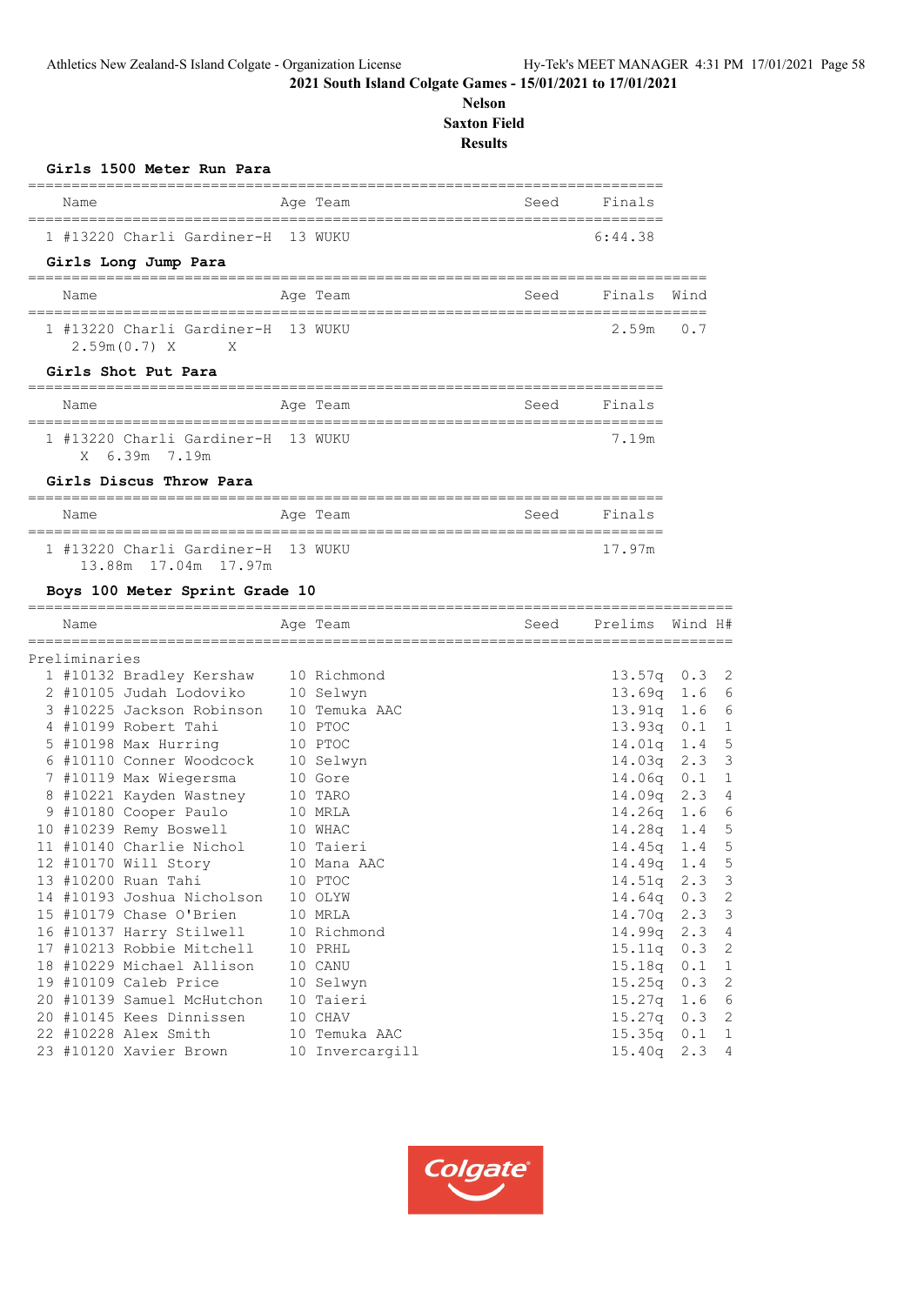#### **Nelson Saxton Field**

**Results**

#### **....Boys 100 Meter Sprint Grade 10**

|  | 24 #10169 Quinn Krijnen               | 10 Mana AAC         | 15.75q | $0.3 \quad 2$    |                |          |
|--|---------------------------------------|---------------------|--------|------------------|----------------|----------|
|  | 25 #10242 Maxwell Laughton            | 10 Winton AAC       | 15.94  | 1.4 <sub>5</sub> |                |          |
|  | 26 #10131 Joel Bascand                | 10 Richmond         | 16.01  | $2.3 \quad 3$    |                |          |
|  | 27 #10203 Tamatea Perry               | 10 PHOX             | 16.28  | 2.34             |                |          |
|  | 28 #10183 Chico Burger 10 Motueka AAC |                     | 16.50  | $2.3 \quad 3$    |                |          |
|  | 29 #10220 Luke Thomas                 | 10 SCAN             | 16.51  | 1.6 6            |                |          |
|  | 30 #10113 Oliver Grant                | 10 ASBA             | 16.55  | 2.34             |                |          |
|  | 31 #10172 Leyon Caffery               | 10 Manurewa AA & HC | 17.00  | $0.1 \quad 1$    |                |          |
|  | 32 #10101 Carter Bedford              | 10 Selwyn           | 17.11  | $0.1 \quad 1$    |                |          |
|  | 33 #10142 Liam Bond                   | 10 CHAV             | 17.46  | $0.1 \quad 1$    |                |          |
|  | 34 #10178 Oliver Jordan               | 10 MRLA             | 17.48  | 1.4 <sub>5</sub> |                |          |
|  | 35 #10231 Thomas Dunn                 | 10 CANU             | 17.59  | $2.3 \quad 3$    |                |          |
|  | 36 #10234 Conor Sharkey               | 10 UHAC             | 18.61  | 1.6              | - 6            |          |
|  | 37 #10156 Julius Inger                | 10 HCYU             | 19.61  | 2.3              | $\overline{4}$ |          |
|  | -- #10136 Charlie Steele              | 10 Richmond         | DO.    | 1.4              |                | 5 TR16.8 |
|  |                                       |                     |        |                  |                |          |

#### **Boys 100 Meter Sprint Grade 10**

| Name                           |                                          |  | Age Team  | Prelims     | Semis Wind H#   |                  |              |  |  |  |
|--------------------------------|------------------------------------------|--|-----------|-------------|-----------------|------------------|--------------|--|--|--|
| Semi-Finals                    |                                          |  |           |             |                 |                  |              |  |  |  |
|                                | 1 #10132 Bradley Kershaw 10 Richmond     |  |           | 13.57       | $13.72q$ 0.4 1  |                  |              |  |  |  |
|                                | 2 #10110 Conner Woodcock                 |  | 10 Selwyn | 14.03       | $13.73q$ 0.4 1  |                  |              |  |  |  |
|                                | 3 #10199 Robert Tahi                     |  | 10 PTOC   | 13.93       | 13.74q 2.8 3    |                  |              |  |  |  |
|                                | 4 #10225 Jackson Robinson 10 Temuka AAC  |  |           | 13.91       | 13.82q 2.8 3    |                  |              |  |  |  |
|                                | 5 #10105 Judah Lodoviko                  |  | 10 Selwyn | 13.69       | 13.85q 3.1 2    |                  |              |  |  |  |
|                                | 6 #10119 Max Wiegersma                   |  | 10 Gore   | 14.06       | $14.07q$ 0.4 1  |                  |              |  |  |  |
|                                | 7 #10239 Remy Boswell                    |  | 10 WHAC   | 14.28       | 14.12q 2.8 3    |                  |              |  |  |  |
|                                | 8 #10198 Max Hurring 10 PTOC             |  |           | 14.01       | 14.37q 3.1 2    |                  |              |  |  |  |
|                                | 9 #10200 Ruan Tahi 10 PTOC               |  |           | 14.51       | $J14.37$ 0.4 1  |                  |              |  |  |  |
|                                | 10 #10180 Cooper Paulo 10 MRLA           |  |           | 14.26 14.47 |                 | $2.8$ 3          |              |  |  |  |
|                                | 11 #10140 Charlie Nichol 10 Taieri       |  |           | 14.45       | $14.63$ $3.1$   |                  | 2            |  |  |  |
|                                | 12 #10179 Chase O'Brien                  |  | 10 MRLA   | 14.70       | 14.66 2.8 3     |                  |              |  |  |  |
|                                | 13 #10213 Robbie Mitchell 10 PRHL        |  |           | 15.11       | 14.87 3.1 2     |                  |              |  |  |  |
|                                | 14 #10170 Will Story 10 Mana AAC         |  |           | 14.49       | 15.02           | 0.4              | $\mathbf{1}$ |  |  |  |
|                                | 15 #10139 Samuel McHutchon 10 Taieri     |  |           | 15.27       | 15.19           | $2.8$ 3          |              |  |  |  |
|                                | 16 #10137 Harry Stilwell 10 Richmond     |  |           | 14.99       | 15.38 2.8 3     |                  |              |  |  |  |
|                                | 17 #10228 Alex Smith 10 Temuka AAC       |  |           | 15.35       | 15.44 2.8 3     |                  |              |  |  |  |
|                                | 18 #10229 Michael Allison                |  | 10 CANU   | 15.18       | 15.46           | 0.4              | $\mathbf{1}$ |  |  |  |
|                                | 19 #10145 Kees Dinnissen                 |  | 10 CHAV   | 15.27       | $15.53$ $3.1$ 2 |                  |              |  |  |  |
|                                | 19 #10193 Joshua Nicholson 10 OLYW       |  |           | 14.64       | 15.53           | $3.1 \quad 2$    |              |  |  |  |
|                                | 19 #10109 Caleb Price                    |  | 10 Selwyn | 15.25       | 15.53           | 0.4              | $\mathbf{1}$ |  |  |  |
|                                | 19 #10120 Xavier Brown 10 Invercargill   |  |           | 15.40       | 15.53           | 3.1 <sub>2</sub> |              |  |  |  |
|                                | 23 #10169 Quinn Krijnen 10 Mana AAC      |  |           | 15.75       | 15.90           | $0.4 \quad 1$    |              |  |  |  |
|                                | 24 #10242 Maxwell Laughton 10 Winton AAC |  |           | 15.94       | 16.27           | $3.1$ 2          |              |  |  |  |
| Boys 100 Meter Sprint Grade 10 |                                          |  |           |             |                 |                  |              |  |  |  |

#### ============================================================================== Name **Age Team** Age Team Semis Finals Wind ============================================================================== Finals 1 #10132 Bradley Kershaw 10 Richmond 13.72 13.37 2.2 2 #10110 Conner Woodcock 10 Selwyn 13.73 13.69 2.2

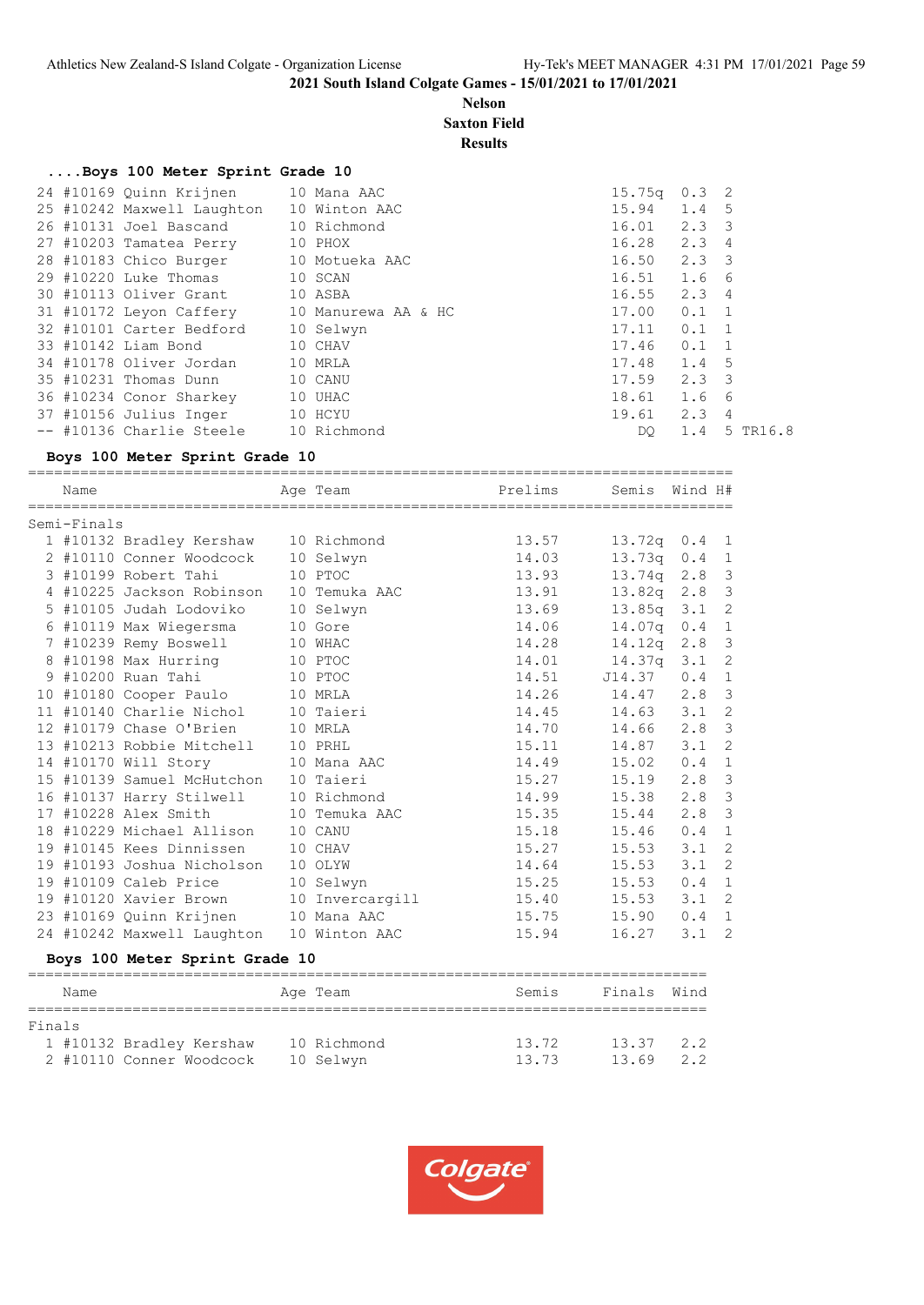**Nelson Saxton Field Results**

# **....Boys 100 Meter Sprint Grade 10**

| 3 #10105 Judah Lodoviko   | 10 Selwyn     | 13.85 | 13.83 | 2.2 |
|---------------------------|---------------|-------|-------|-----|
| 4 #10199 Robert Tahi      | 10 PTOC       | 13.74 | 13.84 | 2.2 |
| 5 #10225 Jackson Robinson | 10 Temuka AAC | 13.82 | 14.13 | 2.2 |
| 6 #10119 Max Wiegersma    | 10 Gore       | 14.07 | 14.16 | 2.2 |
| 7 #10198 Max Hurring      | 10 PTOC       | 14.37 | 14.33 | 2.2 |
| 8 #10239 Remy Boswell     | 10 WHAC       | 14.12 | 14.44 | 2.2 |
|                           |               |       |       |     |

# **Boys 200 Meter Sprint Grade 10**

| Name          |                                                                                              |         | Age Team      | Seed    | Prelims        | Wind H# |                |
|---------------|----------------------------------------------------------------------------------------------|---------|---------------|---------|----------------|---------|----------------|
| Preliminaries |                                                                                              |         |               |         |                |         |                |
|               | 1 #10132 Bradley Kershaw                                                                     |         | 10 Richmond   |         | $28.40q -0.7$  |         | 4              |
|               | 2 #10110 Conner Woodcock                                                                     |         | 10 Selwyn     |         | $28.57q - 0.7$ |         | $\overline{4}$ |
|               | 3 #10225 Jackson Robinson                                                                    |         | 10 Temuka AAC |         | $28.91q - 0.7$ |         | 4              |
|               | 4 #10105 Judah Lodoviko                                                                      |         | 10 Selwyn     |         | $29.40q - 0.1$ |         | 2              |
|               | 5 #10199 Robert Tahi                                                                         |         | 10 PTOC       |         | $29.52q$ 0.1   |         | $\mathbf 1$    |
|               | 6 #10180 Cooper Paulo                                                                        |         | 10 MRLA       |         | $30.21q - 0.7$ |         | 5              |
|               | 7 #10198 Max Hurring                                                                         |         | 10 PTOC       |         | $30.35q - 0.7$ |         | $\overline{4}$ |
|               | 8 #10200 Ruan Tahi                                                                           |         | 10 PTOC       |         | $30.64q - 0.7$ |         | 5              |
|               | 9 #10239 Remy Boswell<br>9 #10239 Remy Boswell 10 WHAC<br>10 #10193 Joshua Nicholson 10 OLYW |         |               |         | $30.99q - 0.7$ |         | 5              |
|               |                                                                                              |         |               |         | $31.03q$ 0.1   |         | $\mathbf{1}$   |
|               | 11 #10170 Will Story                                                                         |         | 10 Mana AAC   |         | $31.08q - 0.1$ |         | $\overline{c}$ |
|               | 12 #10135 Ryan Quin                                                                          |         | 10 Richmond   |         | 31.17q         | 0.3     | 3              |
|               | 13 #10179 Chase O'Brien                                                                      |         | 10 MRLA       |         | 31.49q         | 0.1     | $\mathbf 1$    |
|               | 14 #10191 Tane Brunning                                                                      |         | 10 OLYW       |         | $31.89q - 0.7$ |         | $\overline{4}$ |
|               | 15 #10109 Caleb Price                                                                        |         | 10 Selwyn     |         | 31.95q         | 0.3     | $\mathcal{S}$  |
|               | 16 #10139 Samuel McHutchon                                                                   |         | 10 Taieri     |         | $32.26q - 0.1$ |         | $\overline{c}$ |
|               | 17 #10137 Harry Stilwell                                                                     |         | 10 Richmond   |         | 32.39          | 0.3     | $\mathcal{S}$  |
|               | 18 #10134 Finn Pickering                                                                     |         | 10 Richmond   |         | 32.47          | $-0.1$  | $\overline{c}$ |
|               | 19 #10145 Kees Dinnissen                                                                     |         | 10 CHAV       |         | 32.48          | $-0.7$  | 5              |
|               | 20 #10150 Jesse Weeds                                                                        |         | 10 CHAV       |         | $32.59 - 0.1$  |         | $\mathbf{2}$   |
|               | 21 #10228 Alex Smith                                                                         |         | 10 Temuka AAC |         | 33.32          | 0.3     | $\mathsf 3$    |
|               | 22 #10169 Quinn Krijnen                                                                      |         | 10 Mana AAC   |         | 33.64          | $-0.7$  | 4              |
|               | 23 #10203 Tamatea Perry                                                                      |         | 10 PHOX       |         | 34.10          | 0.1     | $\mathbf{1}$   |
|               | 24 #10136 Charlie Steele                                                                     |         | 10 Richmond   |         | 34.25          | 0.3     | $\mathfrak{Z}$ |
|               | 25 #10113 Oliver Grant                                                                       |         | 10 ASBA       |         | 34.37          | 0.3     | $\mathcal{S}$  |
|               | 26 #10242 Maxwell Laughton 10 Winton AAC                                                     |         |               |         | 34.45          | 0.3     | $\mathfrak{Z}$ |
|               | 27 #10235 Jonty Charles                                                                      |         | 10 Waimate    |         | 34.78          | 0.1     | $\mathbf 1$    |
|               | 28 #10131 Joel Bascand                                                                       |         | 10 Richmond   |         | 35.01          | $-0.7$  | 5              |
|               | 29 #10227 Ollie Shaw                                                                         |         | 10 Temuka AAC |         | 35.37          | 0.1     | $\mathbf 1$    |
|               | 30 #10220 Luke Thomas                                                                        | 10 SCAN |               |         | 36.25          | 0.1     | 1              |
|               | 31 #10231 Thomas Dunn                                                                        |         | 10 CANU       |         | 37.25          | $-0.1$  | $\mathbf{2}$   |
|               | 32 #10234 Conor Sharkey 10 UHAC                                                              |         |               |         | 41.32          | $-0.7$  | $\overline{4}$ |
|               | Boys 200 Meter Sprint Grade 10                                                               |         |               |         |                |         |                |
| Name          |                                                                                              |         | Age Team      | Prelims | Semis          | Wind H# |                |

| Semi-Finals               |               |       |                  |  |
|---------------------------|---------------|-------|------------------|--|
| 1 #10110 Conner Woodcock  | 10 Selwyn     | 28.57 | $28.80q$ $0.8$ 2 |  |
| 2 #10132 Bradley Kershaw  | 10 Richmond   | 28.40 | $28.88q$ 0.9 1   |  |
| 3 #10225 Jackson Robinson | 10 Temuka AAC | 28.91 | $29.01q$ $0.8$ 2 |  |
|                           |               |       |                  |  |

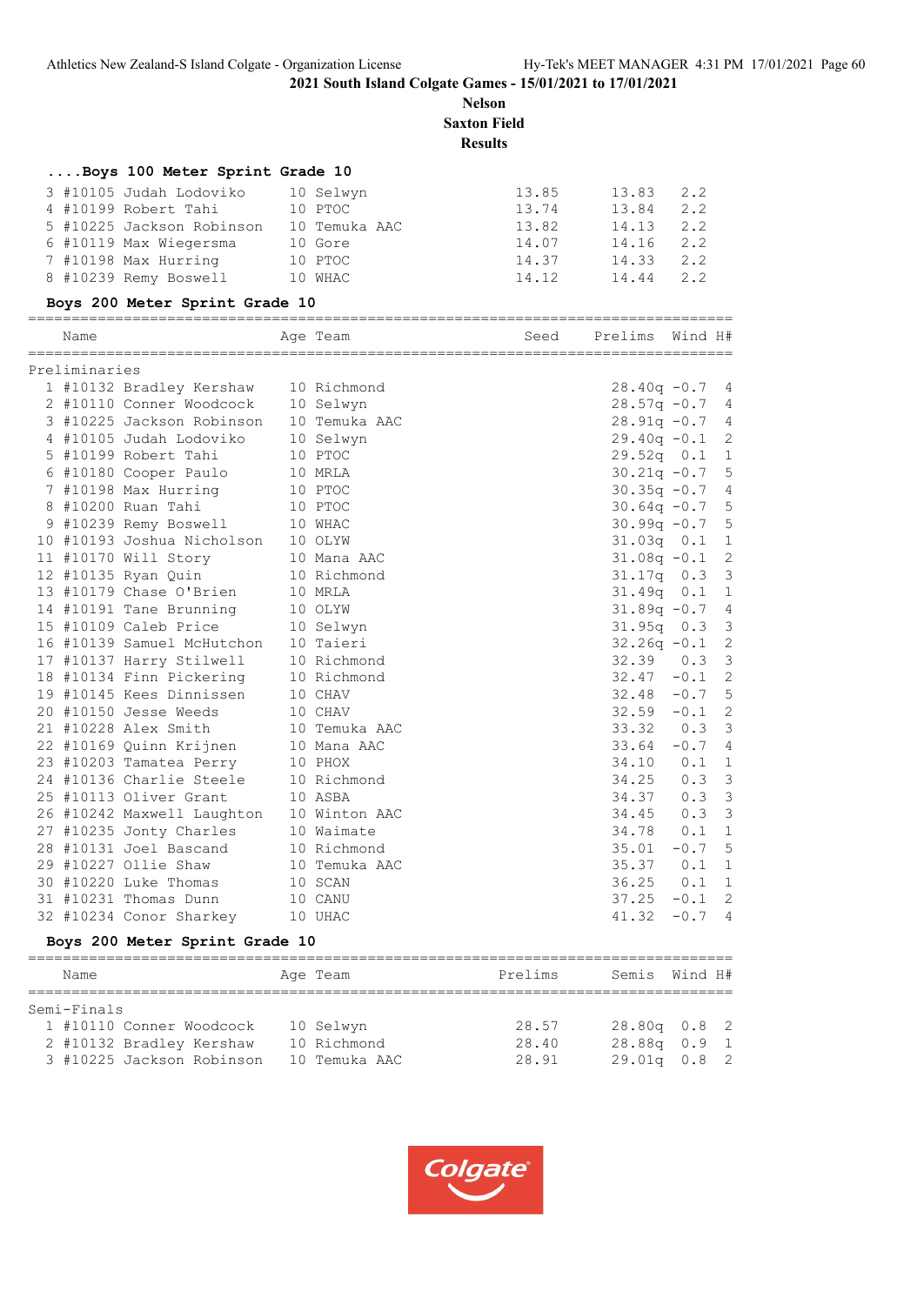#### **Nelson Saxton Field**

**Results**

|  | Boys 200 Meter Sprint Grade 10 |             |       |                    |                  |  |
|--|--------------------------------|-------------|-------|--------------------|------------------|--|
|  | 4 #10105 Judah Lodoviko        | 10 Selwyn   | 29.40 | $29.54q$ 0.9 1     |                  |  |
|  | 5 #10180 Cooper Paulo          | 10 MRLA     | 30.21 | $30.53q$ 0.8 2     |                  |  |
|  | 6 #10193 Joshua Nicholson      | 10 OLYW     | 31.03 | $30.83q$ 0.8 2     |                  |  |
|  | 7 #10239 Remy Boswell          | 10 WHAC     | 30.99 | $31.43q$ 0.9 1     |                  |  |
|  | 8 #10170 Will Story            | 10 Mana AAC | 31.08 | 31.62 <sub>q</sub> | 0.8 <sub>2</sub> |  |
|  | 9 #10179 Chase O'Brien         | 10 MRLA     | 31.49 | $32.36$ 0.9 1      |                  |  |
|  | 10 #10135 Ryan Quin            | 10 Richmond | 31.17 | $32.55$ 0.9 1      |                  |  |
|  | 11 #10191 Tane Brunning        | 10 OLYW     | 31.89 | $32.90 \t 0.82$    |                  |  |
|  | 12 #10134 Finn Pickering       | 10 Richmond | 32.47 | 33.19              | 0.8 <sub>2</sub> |  |
|  | 13 #10137 Harry Stilwell       | 10 Richmond | 32.39 | 33.61              | $0.9 \quad 1$    |  |
|  | 14 #10109 Caleb Price          | 10 Selwyn   | 31.95 | 33.81              | 0.8 <sub>2</sub> |  |
|  | 15 #10139 Samuel McHutchon     | 10 Taieri   | 32.26 | 34.86              | $0.9 \quad 1$    |  |
|  |                                |             |       |                    |                  |  |

# **Boys 200 Meter Sprint Grade 10**

| Name                       | Age Team      | Semis | Finals | Wind       |
|----------------------------|---------------|-------|--------|------------|
| Finals                     |               |       |        |            |
| 1 #10132 Bradley Kershaw   | 10 Richmond   | 28.88 | 27.80  | 1.5        |
| 2 #10105 Judah Lodoviko    | 10 Selwyn     | 29.54 | 28.78  | 1.5        |
| 3 #10110 Conner Woodcock   | 10 Selwyn     | 28.80 | 28.88  | 1.5        |
| 4 #10225 Jackson Robinson  | 10 Temuka AAC | 29.01 | 29.07  | 1.5        |
| 5 #10180 Cooper Paulo      | 10 MRLA       | 30.53 | 30.05  | 1.5        |
| 6 #10170 Will Story        | 10 Mana AAC   | 31.62 | 30.19  | 1.5        |
| 7 #10239 Remy Boswell      | 10 WHAC       | 31.43 | 30.38  | 1.5        |
| -- #10193 Joshua Nicholson | 10 OLYW       | 30.83 | DO     | 1.5 TR16.8 |
|                            |               |       |        |            |

# **Boys 400 Meter Sprint Grade 10**

| Name          |                                         | Age Team      | Seed | Prelims    | H#             |
|---------------|-----------------------------------------|---------------|------|------------|----------------|
| Preliminaries |                                         |               |      |            |                |
|               | 1 #10132 Bradley Kershaw 10 Richmond    |               |      | 63.97q 4   |                |
|               | 2 #10180 Cooper Paulo                   | 10 MRLA       |      | 68.00q 3   |                |
|               | 3 #10225 Jackson Robinson 10 Temuka AAC |               |      | 68.33q 4   |                |
|               | 4 #10144 Alex Cosgriff                  | 10 CHAV       |      | 68.43q 3   |                |
|               | 5 #10119 Max Wiegersma 10 Gore          |               |      | $69.05q$ 4 |                |
|               | 6 #10130 Mark Tappenden 10 Nelson       |               |      | $69.19q$ 2 |                |
|               | 7 #10193 Joshua Nicholson 10 OLYW       |               |      | 69.82q 3   |                |
|               | 8 #10110 Conner Woodcock                | 10 Selwyn     |      | 70.58q     | 2              |
|               | 9 #10105 Judah Lodoviko 10 Selwyn       |               |      | 70.70      | 6              |
|               | 10 #10213 Robbie Mitchell               | 10 PRHL       |      | 71.48      | 3              |
|               | 11 #10150 Jesse Weeds                   | 10 CHAV       |      | 73.20      | $\mathbf{1}$   |
|               | 12 #10170 Will Story 10 Mana AAC        |               |      | 73.76      | $1\,$          |
|               | 13 #10212 Samuel Lines 10 PRHL          |               |      | 74.76      | $\mathbf 1$    |
|               | 14 #10218 Freddy Jones 10 SCAN          |               |      | 75.32      | $\epsilon$     |
|               | 15 #10103 Jarrod Harris                 | 10 Selwyn     |      | 75.81      | $\mathbf 1$    |
|               | 16 #10191 Tane Brunning 10 OLYW         |               |      | 76.71      | $\overline{4}$ |
|               | 17 #10153 Mackenzie Marsh 10 GRMA       |               |      | 78.40      | $\overline{4}$ |
|               | 18 #10226 Michael Shannon 10 Temuka AAC |               |      | 78.78      | 2              |
|               | 19 #10229 Michael Allison               | 10 CANU       |      | 78.90      | $\epsilon$     |
|               | 20 #10228 Alex Smith                    | 10 Temuka AAC |      | 79.31      | $\epsilon$     |
|               | 21 #10160 Archie Rhodes                 | 10 HCYU       |      | 79.72      | 3              |

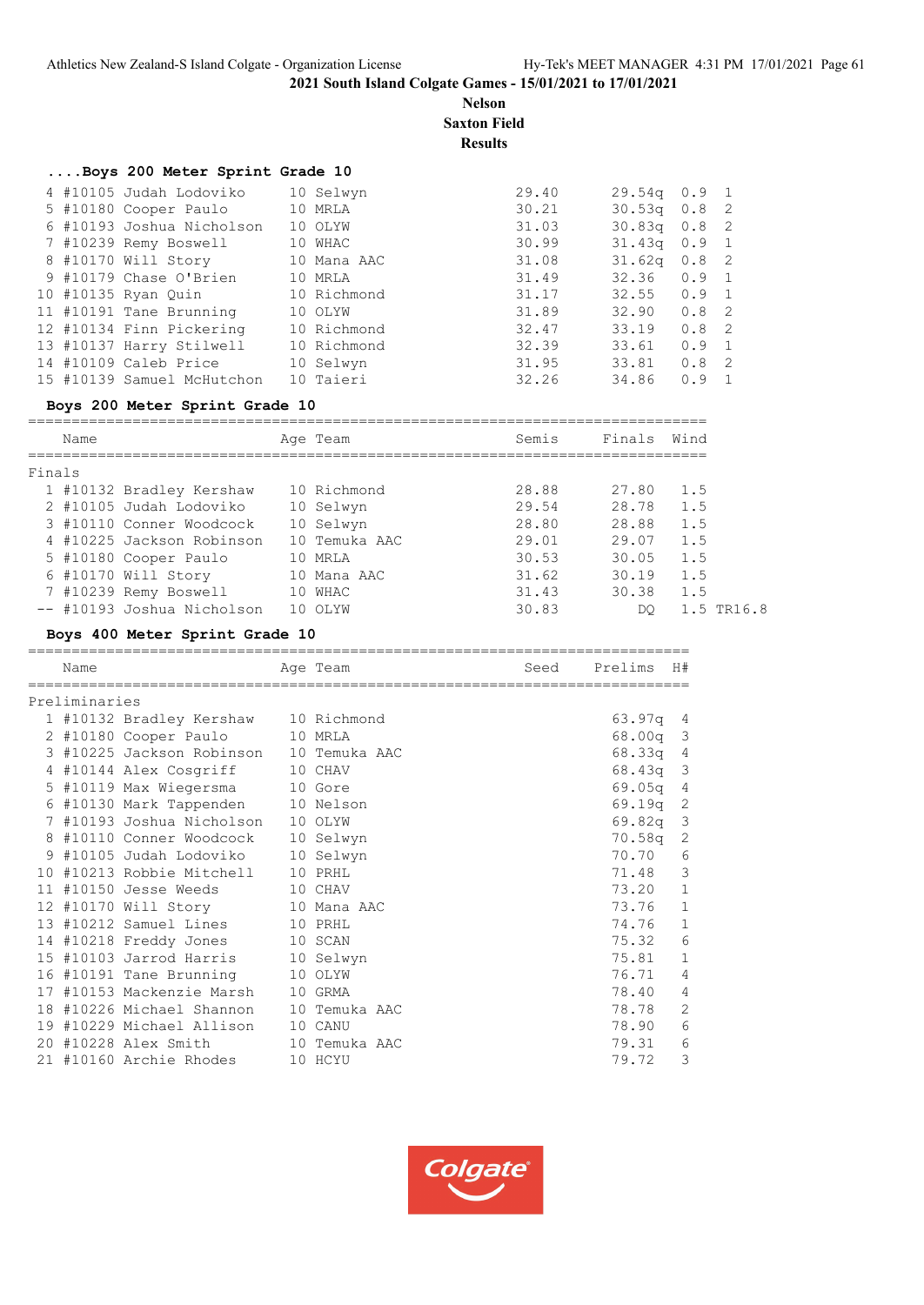# **Nelson Saxton Field**

**Results**

# **....Boys 400 Meter Sprint Grade 10**

| 22 #10184 Ashen Hill 10 Motueka AAC      |           | $1:20.74$ 3 |                 |
|------------------------------------------|-----------|-------------|-----------------|
| 23 #10139 Samuel McHutchon               | 10 Taieri | 1:21.96     | $\overline{1}$  |
| 24 #10235 Jonty Charles 10 Waimate       |           | $1:22.25$ 1 |                 |
| 25 #10227 Ollie Shaw 10 Temuka AAC       |           | 1:23.21     | $\overline{1}$  |
| 26 #10137 Harry Stilwell 10 Richmond     |           | $1:24.34$ 6 |                 |
| 27 #10203 Tamatea Perry 10 PHOX          |           | $1:24.57$ 6 |                 |
| 28 #10168 Kieran Dunlop-Bro 10 Mana AAC  |           | 1:25.32 4   |                 |
| 29 #10188 Jake Boyd                      | 10 NCAN   | $1:25.45$ 2 |                 |
| 30 #10222 Matthew Baker 10 Temuka AAC    |           | 1:25.59     | 4               |
| 31 #10223 James Fitzsimons 10 Temuka AAC |           | $1:27.74$ 3 |                 |
| -- #10179 Chase O'Brien 10 MRLA          |           | DO .        | 2 Rule TR17.3.1 |

# **Boys 400 Meter Sprint Grade 10**

|        | Name |                             | Age Team      | Prelims | Finals |
|--------|------|-----------------------------|---------------|---------|--------|
| Finals |      |                             |               |         |        |
|        |      | 1 #10132 Bradley Kershaw    | 10 Richmond   | 63.97   | 63.84  |
|        |      | 2 #10225 Jackson Robinson   | 10 Temuka AAC | 68.33   | 65.73  |
|        |      | 3 #10180 Cooper Paulo       | 10 MRLA       | 68.00   | 66.52  |
|        |      | 4 #10130 Mark Tappenden     | 10 Nelson     | 69.19   | 66.67  |
|        |      | 5 #10119 Max Wiegersma      | 10 Gore       | 69.05   | 68.16  |
|        |      | 6 #10110 Conner Woodcock    | 10 Selwyn     | 70.58   | 68.97  |
|        |      | 7 #10144 Alex Cosgriff      | 10 CHAV       | 68.43   | 69.36  |
|        |      | 8 #10193 Joshua Nicholson   | 10 OLYW       | 69.82   | 71.21  |
|        |      | Boys 800 Meter Pun Crade 10 |               |         |        |

#### **Boys 800 Meter Run Grade 10**

|    | Name |                                          | Age Team    | Seed | Finals  |
|----|------|------------------------------------------|-------------|------|---------|
|    |      | 1 #10119 Max Wiegersma 10 Gore           |             |      | 2:35.90 |
|    |      | 2 #10130 Mark Tappenden 10 Nelson        |             |      | 2:37.82 |
|    |      | 3 #10149 Jack Straker 10 CHAV            |             |      | 2:40.74 |
|    |      | 4 #10103 Jarrod Harris 10 Selwyn         |             |      | 2:43.45 |
| 5. |      | #10160 Archie Rhodes 10 HCYU             |             |      | 2:46.61 |
| 6  |      | #10218 Freddy Jones 10 SCAN              |             |      | 2:46.92 |
| 7  |      | #10153 Mackenzie Marsh                   | 10 GRMA     |      | 2:47.92 |
| 8  |      | #10213 Robbie Mitchell 10 PRHL           |             |      | 2:49.16 |
| 9  |      | #10120 Xavier Brown 10 Invercargill      |             |      | 2:49.18 |
| 10 |      | #10226 Michael Shannon 10 Temuka AAC     |             |      | 2:50.37 |
| 11 |      | #10219 Liam Staniford                    | 10 SCAN     |      | 2:55.04 |
|    |      | 12 #10212 Samuel Lines 10 PRHL           |             |      | 2:57.39 |
|    |      | 13 #10184 Ashen Hill 10 Motueka AAC      |             |      | 3:01.27 |
|    |      | 14 #10188 Jake Boyd                      | 10 NCAN     |      | 3:03.78 |
|    |      | 15 #10168 Kieran Dunlop-Bro              | 10 Mana AAC |      | 3:12.47 |
|    |      | 16 #10196 Hunter Charlett 10 PTOC        |             |      | 3:26.82 |
|    |      | 17 #10223 James Fitzsimons 10 Temuka AAC |             |      | 3:33.05 |
|    |      | 18 #10156 Julius Inger                   | 10 HCYU     |      | 4:06.70 |
|    |      | 19 #10141 Luke Kalolo                    | 10 BVEA     |      | 4:39.82 |

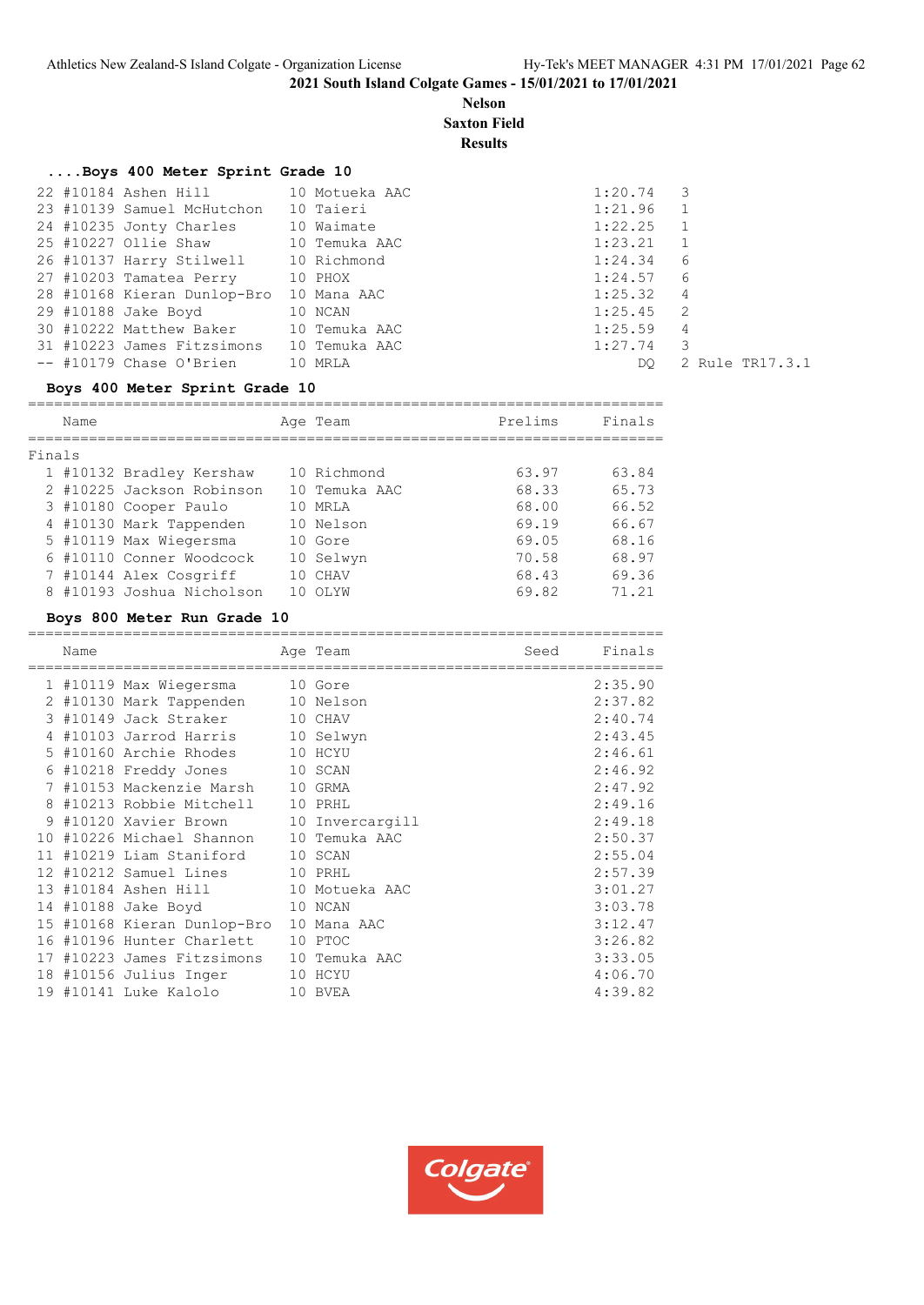# **Nelson Saxton Field Results**

#### **Boys 1500 Meter Run Grade 10**

|     | Name |                           |    | Age Team       | Seed | Finals  |
|-----|------|---------------------------|----|----------------|------|---------|
|     |      | 1 #10149 Jack Straker     |    | 10 CHAV        |      | 5:25.06 |
|     |      | 2 #10103 Jarrod Harris    |    | 10 Selwyn      |      | 5:27.34 |
|     |      | 3 #10134 Finn Pickering   |    | 10 Richmond    |      | 5:30.14 |
|     |      | 4 #10218 Freddy Jones     |    | 10 SCAN        |      | 5:30.68 |
|     |      | 5 #10226 Michael Shannon  |    | 10 Temuka AAC  |      | 5:34.25 |
|     |      | #10160 Archie Rhodes      |    | 10 HCYU        |      | 5:37.07 |
|     |      | 7 #10135 Ryan Quin        |    | 10 Richmond    |      | 5:46.20 |
| 8   |      | #10153 Mackenzie Marsh    | 10 | GRMA           |      | 5:46.62 |
|     |      | 9 #10150 Jesse Weeds      |    | 10 CHAV        |      | 5:55.86 |
| 1 O |      | #10212 Samuel Lines       |    | 10 PRHL        |      | 6:02.19 |
|     |      | 11 #10184 Ashen Hill      |    | 10 Motueka AAC |      | 6:14.41 |
|     |      | 12 #10235 Jonty Charles   |    | 10 Waimate     |      | 6:32.44 |
|     |      | 13 #10188 Jake Boyd       |    | 10 NCAN        |      | 6:36.48 |
|     |      | 14 #10219 Liam Staniford  |    | 10 SCAN        |      | 6:43.46 |
|     |      | 15 #10196 Hunter Charlett |    | 10 PTOC        |      | 6:52.62 |

============================================================================

# **Boys 4x100 Meter Relay Grade 10**

| Team                                                          |  | Seed<br>------------------------   | Prelims    | H#             |
|---------------------------------------------------------------|--|------------------------------------|------------|----------------|
| Preliminaries                                                 |  |                                    |            |                |
| 1 Selwyn 'A'                                                  |  |                                    | $58.60q$ 2 |                |
| 1) #10109 Caleb Price 10                                      |  | 2) #10110 Conner Woodcock 10       |            |                |
| 3) #10101 Carter Bedford 10                                   |  | 4) #10105 Judah Lodoviko 10        |            |                |
| 2 Papanui Toc H Athletic Club 'A'                             |  |                                    | $58.69q$ 1 |                |
| 1) #10196 Hunter Charlett 10                                  |  | 2) #10199 Robert Tahi 10           |            |                |
| 3) #10200 Ruan Tahi 10                                        |  | 4) #10198 Max Hurring 10           |            |                |
| 3 Olympic Harrier Club 'A'                                    |  |                                    | $60.29q$ 2 |                |
| 1) #10193 Joshua Nicholson 10                                 |  | 2) #12174 Jersey-Rose Perrot-Leala |            |                |
| 3) #9177 Brooke Forster 9                                     |  | 4) #10191 Tane Brunning 10         |            |                |
| 5) #9178 Knight Perrot - Lealamanu 6)                         |  |                                    |            |                |
| 4 Richmond<br>$^{\prime}$ A <sup><math>^{\prime}</math></sup> |  |                                    | $60.65q$ 1 |                |
| 1) #10131 Joel Bascand 10                                     |  | 2) #10135 Ryan Quin 10             |            |                |
| 3) #10137 Harry Stilwell 10                                   |  | 4) #10132 Bradley Kershaw 10       |            |                |
| 5 Taieri 'A'                                                  |  |                                    | $61.97q$ 2 |                |
| 1) #9125 Tom Nichol 9                                         |  | 2) #10138 Charlee Farquhar 10      |            |                |
| 3) #10139 Samuel McHutchon 10                                 |  | 4) #10140 Charlie Nichol 10        |            |                |
| 6 Marlborough Athletics 'A'                                   |  |                                    | $62.14q$ 2 |                |
| 1) #10181 Leia Shaw 10                                        |  | 2) #10178 Oliver Jordan 10         |            |                |
| 3) #10179 Chase O'Brien 10                                    |  | 4) #10180 Cooper Paulo 10          |            |                |
| 7 Temuka AAC 'A'                                              |  |                                    | 62.57q     | $\overline{2}$ |
| 1) #10228 Alex Smith 10                                       |  | 2) #10223 James Fitzsimons 10      |            |                |
| 3) #10226 Michael Shannon 10                                  |  | 4) #10225 Jackson Robinson 10      |            |                |
| 8 Mana AAC 'A'                                                |  |                                    | 62.79q 2   |                |
| 1) #10169 Quinn Krijnen 10                                    |  | 2) #10170 Will Story 10            |            |                |
| 3) #10168 Kieran Dunlop-Brown 10                              |  | 4) #10171 Keira Weepu 10           |            |                |
| 9 Christchurch Avon AC<br>י בי                                |  |                                    | 62.99      | 1              |
| 1) #10145 Kees Dinnissen 10                                   |  | 2) #10150 Jesse Weeds 10           |            |                |
| 3) #10149 Jack Straker 10                                     |  | 4) #10144 Alex Cosgriff 10         |            |                |
| 10 South Canterbury AAC 'A'                                   |  |                                    | 64.46      | 1              |
| 1) #10220 Luke Thomas 10                                      |  | 2) #10218 Freddy Jones 10          |            |                |

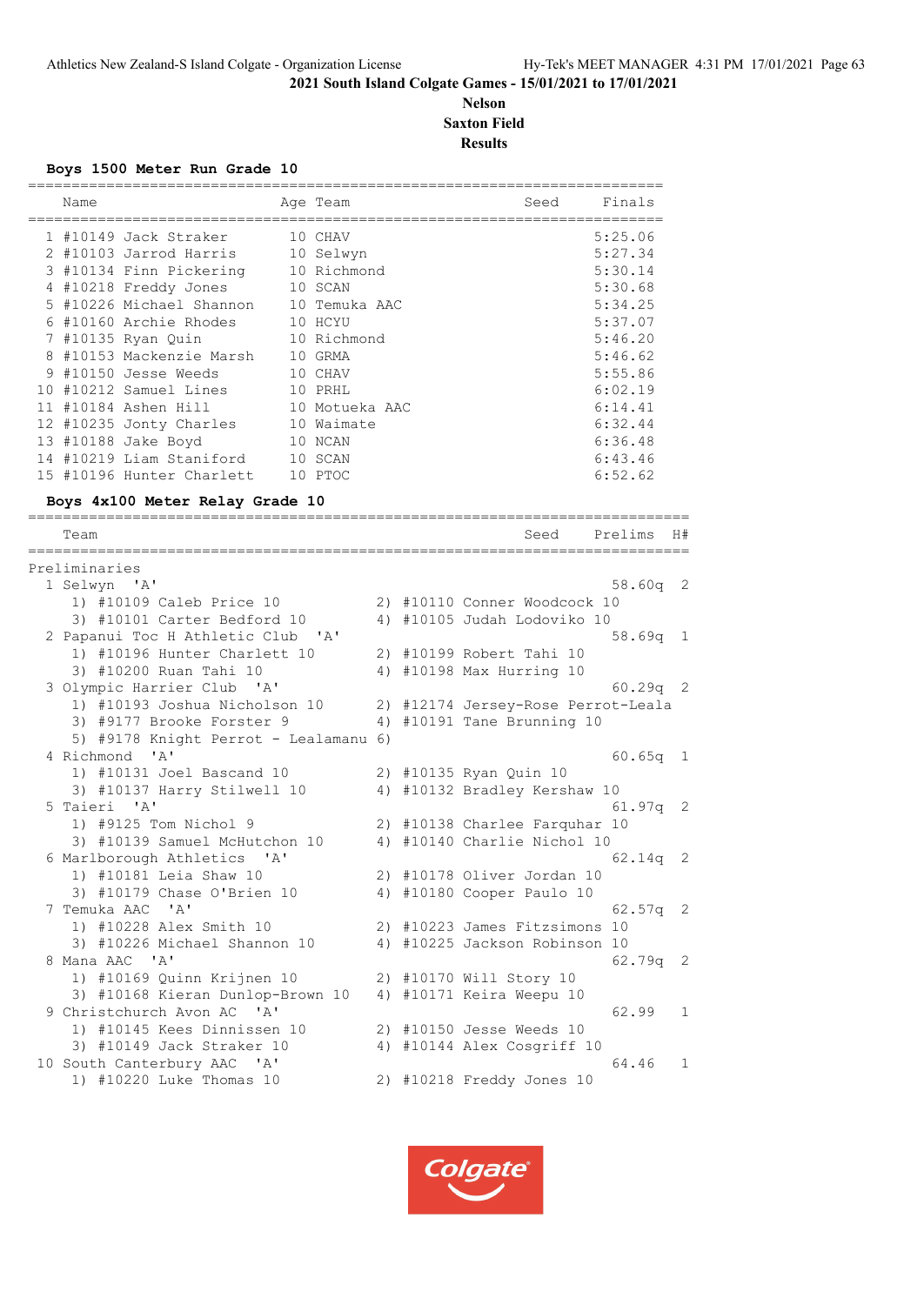# **Nelson**

**Saxton Field**

# **Results**

#### **....Boys 4x100 Meter Relay Grade 10**

| 3) #9203 Hunter Wright 9  | 4) #10219 Liam Staniford 10 |  |
|---------------------------|-----------------------------|--|
| 11 Temuka AAC 'B'         | 69.51                       |  |
| 1) #9211 Braxton Triggs 9 | 2) #10222 Matthew Baker 10  |  |
| 3) #10224 Anaya Mana 10   | 4) #10227 Ollie Shaw 10     |  |
|                           |                             |  |

#### **Boys 4x100 Meter Relay Grade 10**

========================================================================= Team Prelims Finals ========================================================================= Finals<br>1 Selwyn 'A' 1 Selwyn 'A' 58.60 58.94 1) #10109 Caleb Price 10 2) #10110 Conner Woodcock 10 3) #10101 Carter Bedford 10 4) #10105 Judah Lodoviko 10 2 Richmond 'A' 60.65 59.76 1) #10131 Joel Bascand 10 2) #10135 Ryan Quin 10 3) #10137 Harry Stilwell 10 4) #10132 Bradley Kershaw 10 3 Olympic Harrier Club 'A' 60.29 59.94 1) #10193 Joshua Nicholson 10 2) #9178 Knight Perrot - Lealamanu 3) #9177 Brooke Forster 9 4) #10191 Tane Brunning 10 4 Christchurch Avon AC 'A' 62.99 60.11 1) #10145 Kees Dinnissen 10 2) #10150 Jesse Weeds 10 3) #10149 Jack Straker 10 4) #10144 Alex Cosgriff 10 5 Temuka AAC 'A' 62.57 61.56 1) #10228 Alex Smith 10 2) #10223 James Fitzsimons 10 3) #10226 Michael Shannon 10 4) #10225 Jackson Robinson 10 6 Taieri 'A' 61.97 61.63 1) #9125 Tom Nichol 9 2) #10138 Charlee Farquhar 10 3) #10139 Samuel McHutchon 10 4) #10140 Charlie Nichol 10 7 Marlborough Athletics 'A' 62.14 62.89 1) #10181 Leia Shaw 10 2) #10178 Oliver Jordan 10 3) #10179 Chase O'Brien 10 4) #10180 Cooper Paulo 10 8 Mana AAC 'A' 62.79 63.05 1) #10169 Quinn Krijnen 10 2) #10170 Will Story 10 3) #10168 Kieran Dunlop-Brown 10 4) #10171 Keira Weepu 10

#### **Boys High Jump Grade 10**

| Finals<br>Seed<br>Name<br>Age Team                                                                                                                       |  |
|----------------------------------------------------------------------------------------------------------------------------------------------------------|--|
|                                                                                                                                                          |  |
| 1.37m<br>1 #10144 Alex Cosgriff<br>10 CHAV<br>1.10 1.15 1.20 1.25 1.28 1.31 1.37                                                                         |  |
| $\bigcirc$<br>$\bigcirc$<br>$\circ$<br>∩<br>$\circ$<br>XXO<br>- XXO<br>2 #10242 Maxwell Laughton 10 Winton AAC<br>1.28m<br>1.10 1.15 1.20 1.25 1.28 1.31 |  |
| XO XXO XO<br>$\Omega$<br>$\circ$<br>XXX<br>10 Gore<br>1.25m<br>3 #10119 Max Wiegersma<br>1.10 1.15 1.20 1.25 1.28                                        |  |
| $\bigcirc$<br>$\Omega$<br>XXX<br>$\cap$<br>∩<br>4 #10169 Quinn Krijnen<br>1.20m<br>10 Mana AAC<br>1.10 1.15 1.20 1.25<br>Ω<br>∩<br>XXX                   |  |

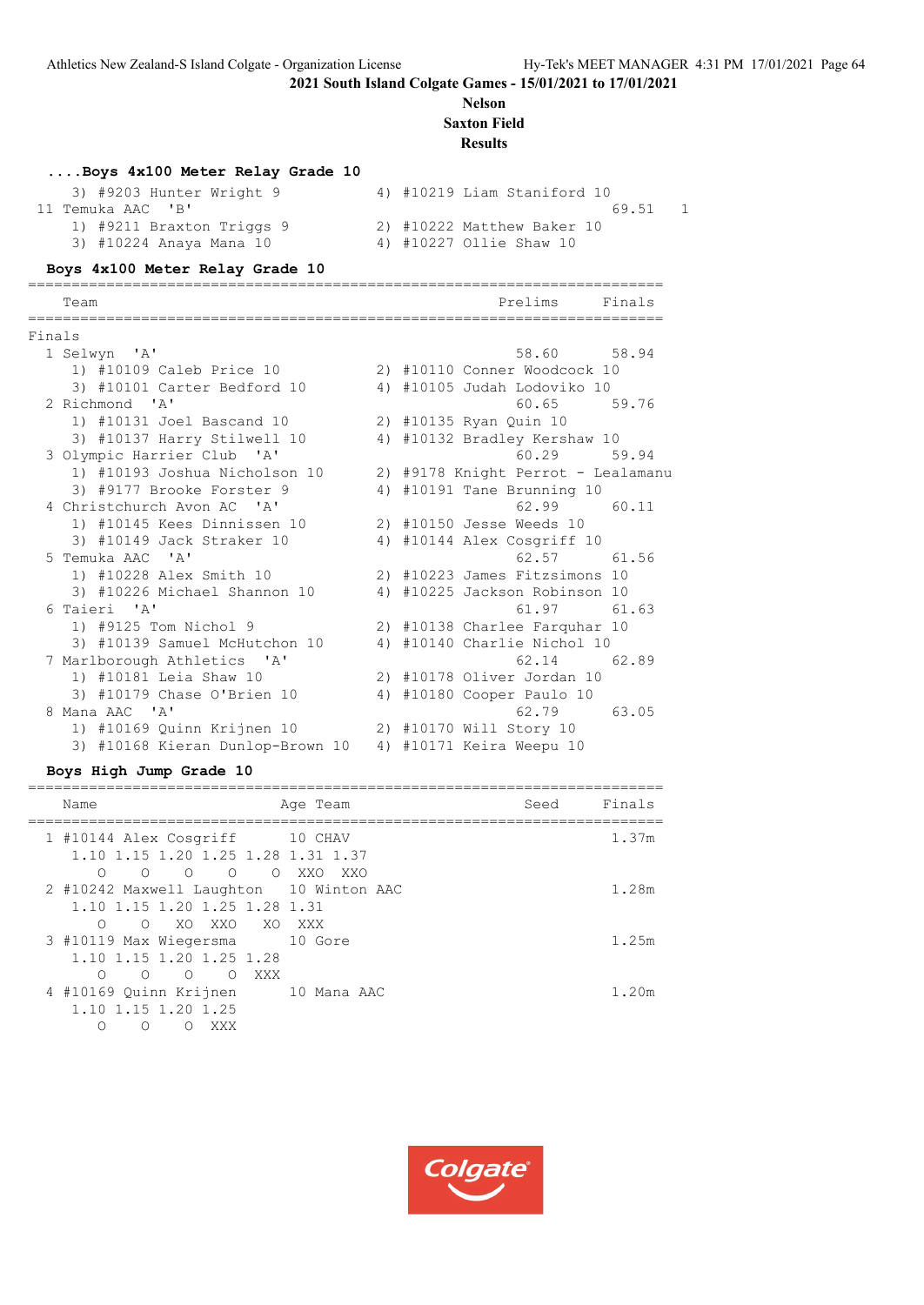# **Nelson Saxton Field**

**Results**

| Boys High Jump Grade 10                                                 |           |        |       |
|-------------------------------------------------------------------------|-----------|--------|-------|
| 5 #10105 Judah Lodoviko<br>1.10 1.15 1.20 1.25<br>O O XXX<br>XO.        | 10 Selwyn | J1.20m |       |
| 6 #10193 Joshua Nicholson 10 OLYW<br>1.10 1.15 1.20 1.25<br>O O XXO XXX |           | J1.20m |       |
| 7 #10140 Charlie Nichol 10 Taieri<br>1.10 1.15 1.20<br>XO O XXX         |           | 1.15m  |       |
| 8 #10109 Caleb Price 10 Selwyn<br>1.10 1.15 1.20<br>O XO XXX            |           | J1.15m |       |
| 8 #10183 Chico Burger 10 Motueka AAC<br>1.10 1.15 1.20<br>O XO XXX      |           | J1.15m |       |
| 10 #10218 Freddy Jones 10 SCAN<br>1.10 1.15<br>XO XXX                   |           | 1.10m  |       |
| 11 #10136 Charlie Steele 10 Richmond<br>1.10 1.15<br>XXO XXX            |           | J1.10m |       |
| 11 #10228 Alex Smith 10 Temuka AAC<br>1.10 1.15<br>XXO XXX              |           | J1.10m |       |
| -- #10229 Michael Allison 10 CANU<br>1.10<br>XXX                        |           |        | NH NM |
| -- #10168 Kieran Dunlop-Bro 10 Mana AAC<br>1.10<br>XXX                  |           |        | NH NM |
| -- #10130 Mark Tappenden 10 Nelson<br>1.10<br>XXX                       |           | NH     | NΜ    |
| $--$ #10142 Liam Bond $10$ CHAV<br>1.10<br>XXX                          |           |        | NH NM |
| -- #10191 Tane Brunning 10 OLYW<br>1.10<br>XXX                          |           |        | NH NM |
| -- #10184 Ashen Hill 10 Motueka AAC<br>1.10<br>XXX                      |           |        | NH NM |
| -- #10223 James Fitzsimons 10 Temuka AAC<br>1.10<br>XXX                 |           | NH     | NΜ    |
| -- #10213 Robbie Mitchell 10 PRHL<br>1.10<br>XXX                        |           | NH     | NΜ    |
| -- #10178 Oliver Jordan 10 MRLA<br>1.10<br>XXX                          |           | NH     | NΜ    |

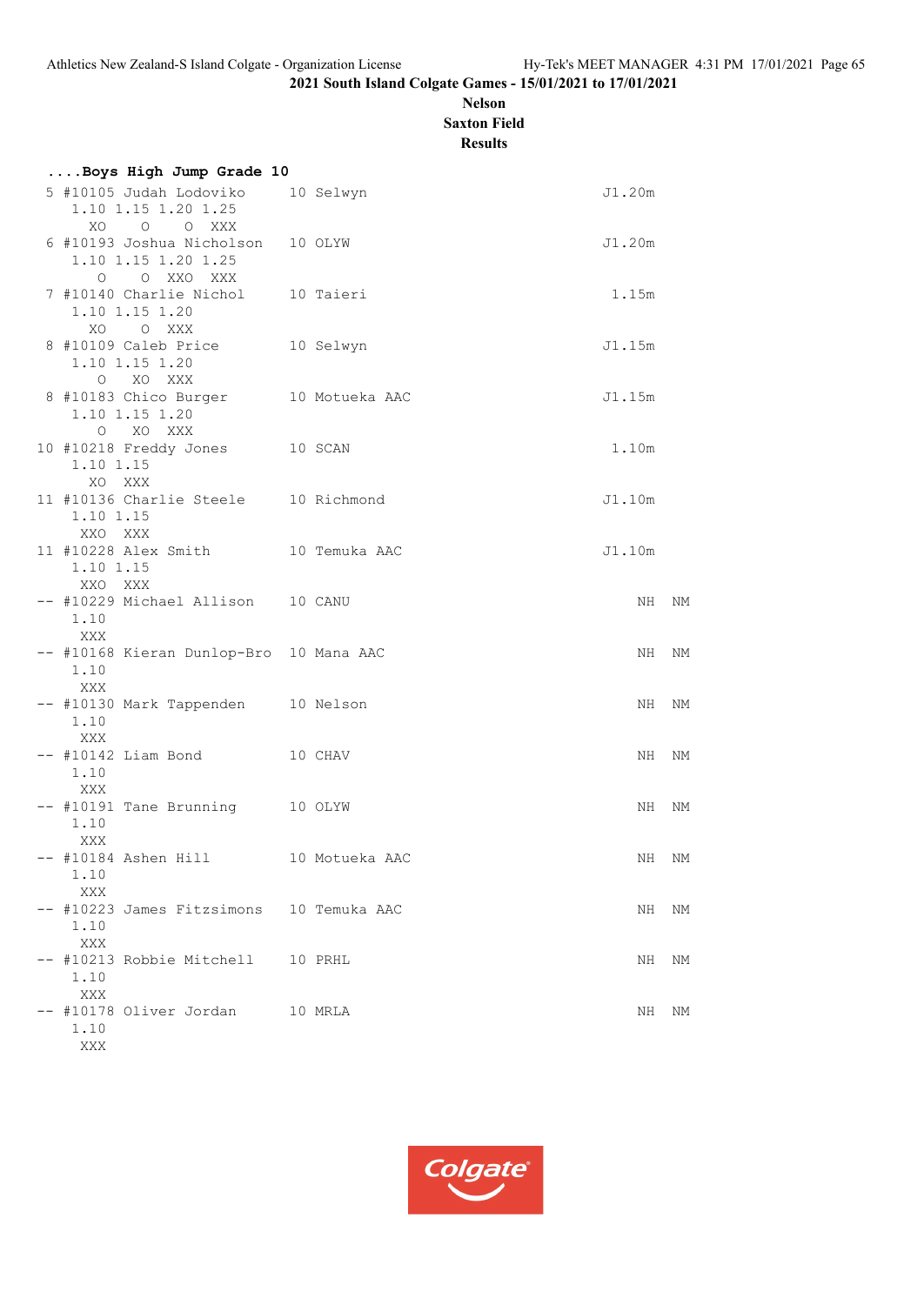# **Nelson**

**Saxton Field**

**Results**

# **....Boys High Jump Grade 10**

| -- #10219 Liam Staniford 10 SCAN |               | NΗ | NΜ |
|----------------------------------|---------------|----|----|
| 1.10                             |               |    |    |
| XXX                              |               |    |    |
| -- #10222 Matthew Baker          | 10 Temuka AAC | ΝH | NΜ |
| 1.10                             |               |    |    |
| XXX                              |               |    |    |

# **Boys Long Jump Grade 10**

| Name<br>Age Team                                                                                                   | Seed | Finals         | Wind H#              |                   |
|--------------------------------------------------------------------------------------------------------------------|------|----------------|----------------------|-------------------|
| 1 #10225 Jackson Robinson 10 Temuka AAC<br>$4.35m (+0.0)$ $4.34m (1.8)$ $4.26m (0.3)$                              |      | 4.35m          | $+0.0$               | $\overline{1}$    |
| 2 #10105 Judah Lodoviko 10 Selwyn<br>$4.28m(0.5)$ $4.14m(1.1)$ $4.21m(1.8)$                                        |      | 4.28m          | 0.5                  | 3                 |
| 3 #10119 Max Wiegersma 10 Gore<br>$4.06m(+0.0)$ $4.19m(1.2)$ $4.16m(2.0)$                                          |      | 4.19m          | 1.2                  | 2                 |
| 4 #10199 Robert Tahi<br>10 PTOC<br>$3.80m(1.3)$ 4.04m $(0.5)$ 4.08m $(1.1)$                                        |      | 4.08m          | 1.1                  | 3                 |
| 5 #10180 Cooper Paulo<br>10 MRLA<br>$3.70m(0.5)$ $3.91m(1.1)$ $4.06m(+0.0)$                                        |      | 4.06m          | $+0.0$               | 3                 |
| 6 #10110 Conner Woodcock 10 Selwyn<br>$4.06m (+0.0) 3.86m (+0.0) 3.81m (+0.0)$                                     |      | J4.06m         | $+0.0$               | $\mathbf 1$       |
| 7 #10193 Joshua Nicholson 10 OLYW<br>$4.02m(0.9)$ $4.02m(0.4)$ $3.98m(1.4)$                                        |      | 4.02m          | 0.4                  | 2                 |
| 8 #10179 Chase O'Brien<br>10 MRLA<br>4.01m(1.2)<br>$3.91m (+0.0)$ X                                                |      | 4.01m          | 1.2                  | $\mathbf{1}$      |
| 9 #10145 Kees Dinnissen<br>10 CHAV<br>$3.99m(1.3)$ 4.00m $(1.5)$ 3.99m $(1.7)$                                     |      | 4.00m          | 1.5                  | $\mathsf 3$       |
| 10 #10109 Caleb Price<br>10 Selwyn<br>$3.86m(0.4)$ $3.99m(1.2)$ $X(1.3)$                                           |      | 3.99m          | 1.2                  | 2                 |
| 11 #10239 Remy Boswell<br>10 WHAC<br>$3.98m(0.2)$ $3.92m(+0.0)$ $3.73m(0.3)$                                       |      | 3.98m          | $0.2\,$              | 1                 |
| 12 #10130 Mark Tappenden 10 Nelson<br>$3.73m (+0.0)$ $3.98m (1.4)$ $3.89m (+0.0)$                                  |      | J3.98m         | 1.4                  | $\mathbf{1}$      |
| 13 #10120 Xavier Brown 10 Invercargill<br>$3.89m (+0.0)$ $3.95m (+0.0)$ $3.91m (0.3)$                              |      | 3.95m          | $\bf{+0}$ . $\bf{0}$ | $\mathbf{1}$      |
| 14 #10221 Kayden Wastney 10 TARO<br>$3.83m (+0.0)$ $3.82m (0.3)$ $3.92m (+0.0)$                                    |      | 3.92m          | $+0.0$               | $\mathbf{1}$      |
| 15 #10191 Tane Brunning 10 OLYW<br>$3.50m (+0.0)$ $3.83m (0.6)$ $3.90m (1.8)$<br>16 #10213 Robbie Mitchell 10 PRHL |      | 3.90m<br>3.89m | $1\,.8$<br>$0.7$     | 3<br>3            |
| $3.89m(0.7)$ $3.87m(1.9)$ $3.73m(0.1)$                                                                             |      |                |                      |                   |
| 17 #10169 Quinn Krijnen<br>10 Mana AAC<br>$3.78m(0.2)$ $3.88m(1.0)$ $3.82m(1.0)$<br>18 #10149 Jack Straker         |      | 3.88m<br>3.86m | 1.0<br>$0.1\,$       | 3<br>$\mathbf{1}$ |
| 10 CHAV<br>$3.86m(0.1)$ $3.57m(0.1)$ $3.74m(1.6)$<br>19 #10150 Jesse Weeds<br>10 CHAV                              |      | 3.84m          | $0.9$                | $\overline{c}$    |
| $3.59m(1.0)$ $3.76m(0.1)$ $3.84m(0.9)$<br>20 #10144 Alex Cosgriff<br>10 CHAV                                       |      | 3.74m          | 1.1                  | 1                 |
| 3.63m(1.0) 3.74m(1.1) X<br>21 #10212 Samuel Lines<br>10 PRHL                                                       |      | 3.72m          | 0.2                  | 2                 |
| $3.66m (+0.0) 3.46m (+0.0) 3.72m (0.2)$                                                                            |      |                |                      |                   |

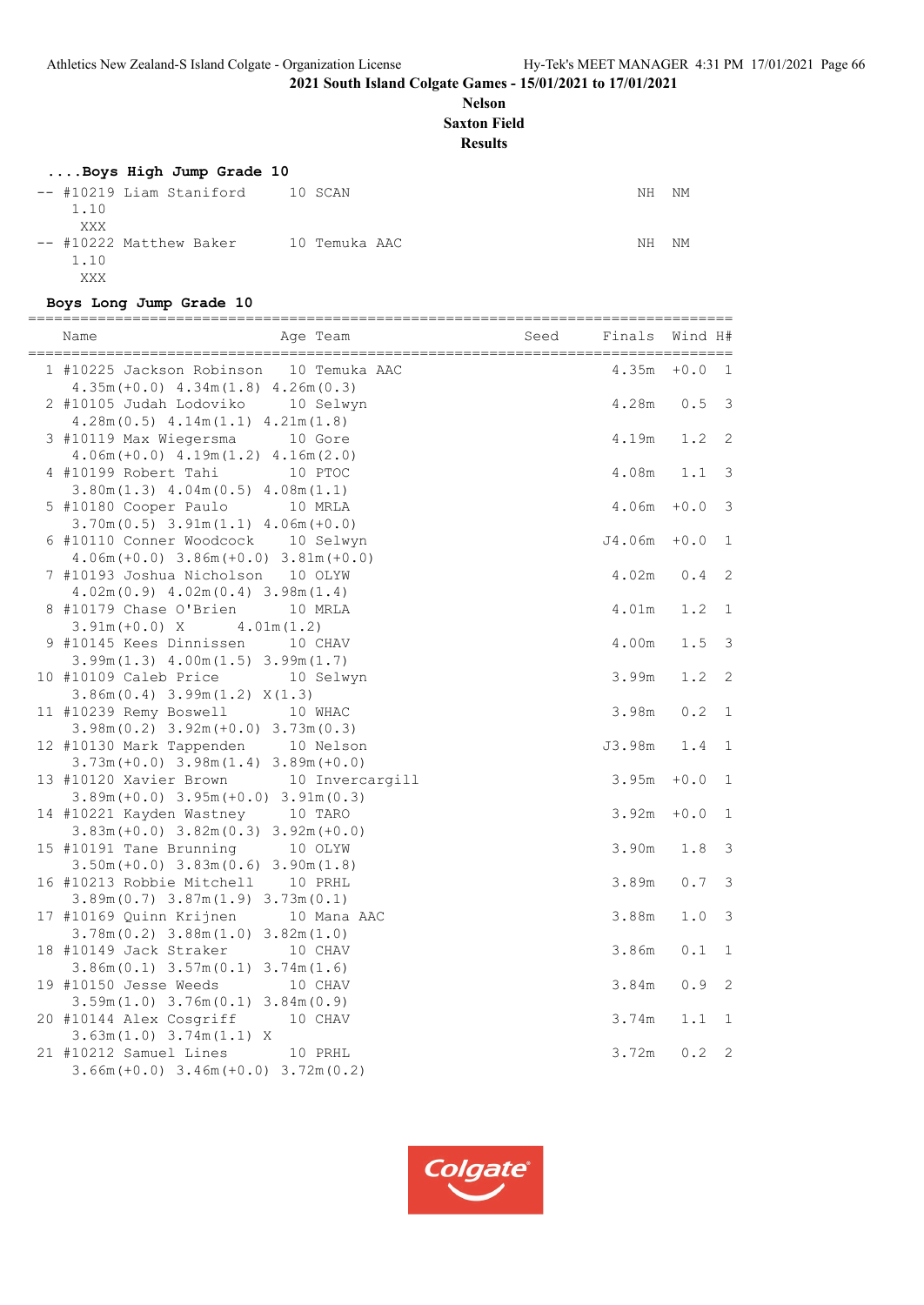# **Nelson Saxton Field**

**Results**

| Boys Long Jump Grade 10                                                             |               |               |                            |
|-------------------------------------------------------------------------------------|---------------|---------------|----------------------------|
| 22 #10235 Jonty Charles 10 Waimate<br>$3.72m(0.3)$ $3.56m(+0.0)$ $3.47m(0.6)$       | J3.72m 0.3 3  |               |                            |
| 23 #10140 Charlie Nichol 10 Taieri<br>$3.53m(0.1)$ $3.71m(0.3)$ $3.66m(0.9)$        | 3.71m         | 0.33          |                            |
| 24 #10184 Ashen Hill 10 Motueka AAC<br>$3.70m(0.1)$ $3.44m(+0.0)$ $3.69m(1.3)$      | 3.70m         | $0.1 \quad 3$ |                            |
| 25 #10137 Harry Stilwell 10 Richmond<br>$3.57m(1.0)$ $3.68m(1.2)$ $3.31m(1.1)$      | 3.68m         | $1.2 \quad 3$ |                            |
| 26 #10170 Will Story 10 Mana AAC<br>$3.65m(1.5)$ $3.59m(0.6)$ $3.66m(1.5)$          | 3.66m         | $1.5$ 2       |                            |
| 27 #10135 Ryan Quin 10 Richmond<br>$3.35m(0.9)$ $3.64m(1.9)$ $3.44m(0.9)$           | 3.64m         | $1.9$ 2       |                            |
| 28 #10134 Finn Pickering 10 Richmond<br>$3.63m(0.8)$ $3.60m(+0.0)$ $3.56m(+0.0)$    | 3.63m         | 0.8           | 1                          |
| 29 #10203 Tamatea Perry 10 PHOX<br>$3.36m(1.3)$ $3.40m(0.7)$ $3.53m(1.2)$           | 3.53m         | $1.2 \quad 3$ |                            |
| 30 #10219 Liam Staniford 10 SCAN<br>$X = 3.50m(1.1) 3.39m(1.2)$                     | $3.50m$ 1.1 2 |               |                            |
| 31 #10153 Mackenzie Marsh 10 GRMA<br>$3.33m(1.4)$ $3.31m(+0.0)$ $3.49m(+0.0)$       | 3.49m         | $+0.0$ 2      |                            |
| 32 #10227 Ollie Shaw 10 Temuka AAC<br>$3.44m (+0.0)$ $3.38m (0.3)$ $3.45m (1.7)$    | 3.45m         | $1.7 \quad 1$ |                            |
| 33 #10136 Charlie Steele 10 Richmond<br>$X$ 3.19m (1.5) 3.45m (1.4)                 | J3.45m        | $1.4-3$       |                            |
| 34 #10139 Samuel McHutchon 10 Taieri<br>$3.41m(0.9)$ $3.39m(1.0)$ $3.41m(0.3)$      | $3.41m$ 0.9 2 |               |                            |
| 35 #10226 Michael Shannon 10 Temuka AAC<br>$3.22m(0.1)$ $3.15m(0.1)$ $3.39m(0.7)$   | 3.39m         | 0.73          |                            |
| 36 #10220 Luke Thomas 10 SCAN<br>$3.11m(1.7)$ $3.23m(+0.0)$ $3.38m(1.1)$            | 3.38m         | $1.1 \quad 2$ |                            |
| 37 #10113 Oliver Grant 10 ASBA<br>$3.32m(1.6)$ $3.31m(1.1)$ $3.33m(0.7)$            | 3.33m         | 0.72          |                            |
| 38 #10196 Hunter Charlett 10 PTOC<br>$3.27m (+0.0)$ $3.15m (+0.0)$ $3.30m (0.9)$    | 3.30m         | 0.9 1         |                            |
| 39 #10103 Jarrod Harris 10 Selwyn<br>$3.26m(1.4)$ $3.14m(0.9)$ $3.05m(0.7)$         | $3.26m$ 1.4   |               | $\overline{3}$             |
| 40 #10142 Liam Bond 10 CHAV<br>$3.16m (+0.0) 3.02m (0.3) 3.02m (0.8)$               | $3.16m + 0.0$ |               | 1                          |
| 41 #10131 Joel Bascand 10 Richmond<br>$3.14m(0.5)$ $3.04m(0.2)$ $2.96m(1.0)$        | $3.14m$ 0.5 2 |               |                            |
| 42 #10101 Carter Bedford<br>10 Selwyn<br>$3.10m(0.5)$ $3.00m(0.3)$ $3.00m(1.0)$     | 3.10m         | 0.5 1         |                            |
| 43 #10178 Oliver Jordan<br>10 MRLA<br>$3.04m(0.7)$ $3.04m(0.7)$ $3.06m(1.1)$        | 3.06m         | 1.1           | 2                          |
| 44 #10234 Conor Sharkey<br>10 UHAC<br>$2.98m(0.8)$ $2.99m(+0.0)$ $2.81m(0.2)$       | 2.99m         | $+0.0$        | $\overline{1}$             |
| 45 #10222 Matthew Baker<br>10 Temuka AAC<br>$2.96m(1.2)$ $2.93m(0.2)$ $2.83m(+0.0)$ | 2.96m         | $1.2$ 2       |                            |
| 46 #10111 Reid Chalmers<br>10 ASBA<br>$2.56m(0.1)$ $2.41m(0.7)$ $2.84m(+0.0)$       | 2.84m         | $+0.0$        | $\overline{\phantom{0}}^2$ |
| 47 #10141 Luke Kalolo<br>10 BVEA<br>$2.48m (+0.0) 2.65m (1.2)$<br>X                 | 2.65m         | $1.2 \quad 1$ |                            |

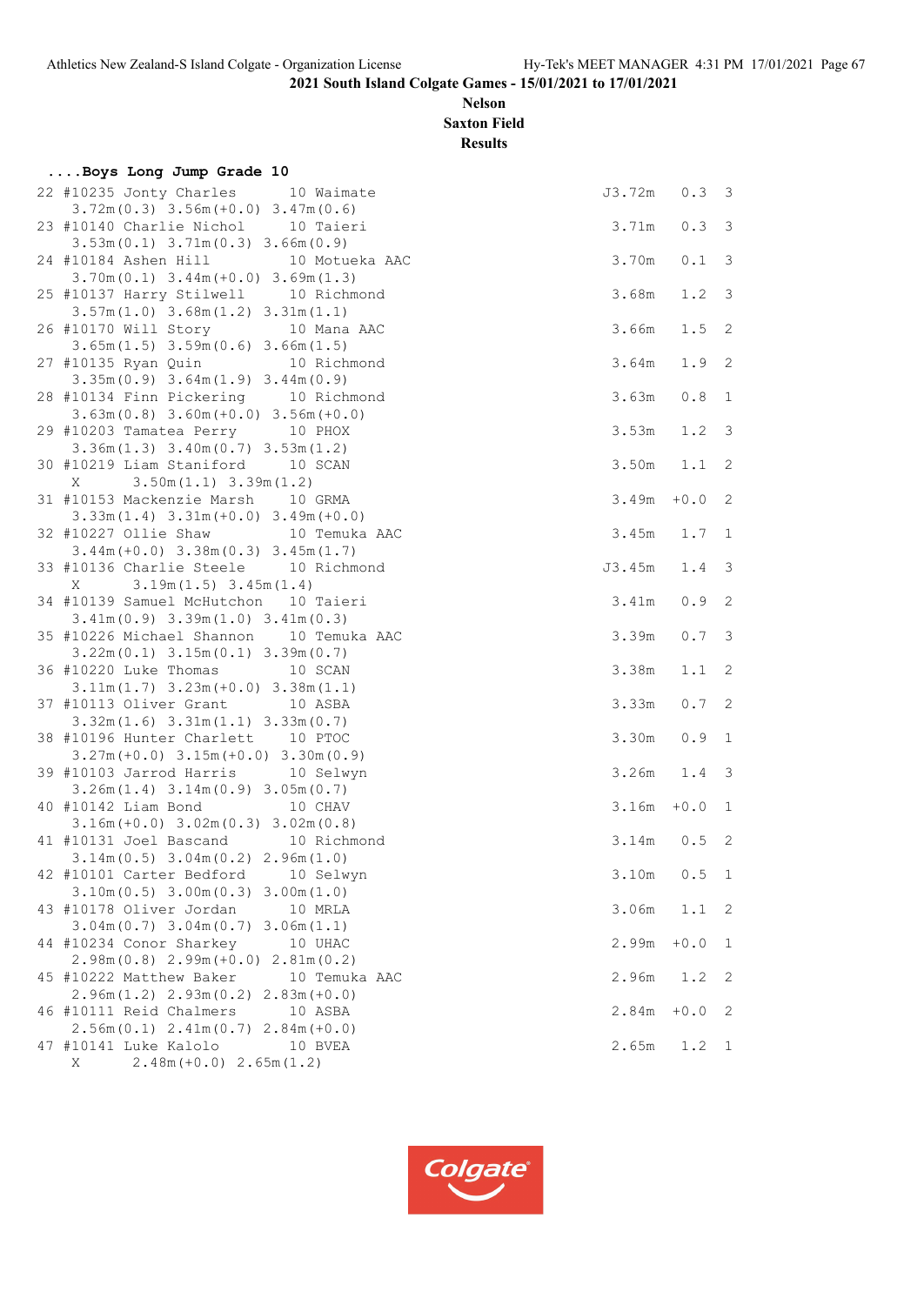# **Nelson Saxton Field**

**Results**

# **....Boys Long Jump Grade 10**

 48 #10156 Julius Inger 10 HCYU 2.57m 1.4 3 2.55m(1.7) 2.57m(1.4) 2.32m(0.9)

| Boys Shot Put Grade 10                                             |                     |                 |                   |
|--------------------------------------------------------------------|---------------------|-----------------|-------------------|
| Name<br>______________________________________                     | Age Team            | Seed Finals     | H#                |
| 1 #10172 Leyon Caffery<br>8.75m 9.85m 10.47m                       | 10 Manurewa AA & HC | 10.47m          | 2                 |
| 2 #10234 Conor Sharkey<br>9.85m 9.90m 10.03m                       | 10 UHAC             | 10.03m          | 1                 |
| 3 #10188 Jake Boyd<br>9.26m 8.55m 9.44m                            | 10 NCAN             | 9.44m           | 2                 |
| 4 #10200 Ruan Tahi<br>8.96m 9.41m 9.16m                            | 10 PTOC             | 9.41m           | $\mathbf 1$       |
| 5 #10101 Carter Bedford<br>7.49m 8.55m 9.24m                       | 10 Selwyn           | 9.24m           | 1                 |
| 6 #10144 Alex Cosgriff<br>8.65m 8.65m 8.74m                        | 10 CHAV             | 8.74m           | 2                 |
| 7 #10132 Bradley Kershaw<br>8.63m 8.25m 7.77m                      | 10 Richmond         | 8.63m           | 2                 |
| 8 #10223 James Fitzsimons<br>8.37m 8.41m 8.42m                     | 10 Temuka AAC       | 8.42m           | 2                 |
| 9 #10113 Oliver Grant<br>7.77m 7.42m 8.23m                         | 10 ASBA             | 8.23m           | $\mathbf 1$       |
| 10 #10231 Thomas Dunn<br>7.44m 7.17m 7.79m                         | 10 CANU             | 7.79m           | 2                 |
| 11 #10199 Robert Tahi<br>7.72m 5.75m 7.13m                         | 10 PTOC             | 7.72m           | 1                 |
| 12 #10242 Maxwell Laughton<br>6.65m 6.35m 7.17m                    | 10 Winton AAC       | 7.17m           | 2                 |
| 13 #10229 Michael Allison<br>6.33m 7.11m 6.78m                     | 10 CANU             | 7.11m           | $\mathbf 1$       |
| 14 #10140 Charlie Nichol<br>6.54m 6.60m 7.03m                      | 10 Taieri           | 7.03m           | $\mathbf 1$       |
| 15 #10183 Chico Burger<br>6.26m 6.47m 6.94m                        | 10 Motueka AAC      | 6.94m           | 2                 |
| 16 #10218 Freddy Jones<br>6.86m 6.19m 6.85m                        | 10 SCAN             | 6.86m           | $\mathbf 1$       |
| 17 #10142 Liam Bond<br>6.75m 6.80m 6.24m<br>18 #10212 Samuel Lines | 10 CHAV<br>10 PRHL  | 6.80m<br>J6.80m | $\mathbf{1}$<br>2 |
| 6.80m 6.13m 5.81m<br>19 #10196 Hunter Charlett 10 PTOC             |                     | 6.66m 2         |                   |
| 5.76m 5.55m 6.66m<br>20 #10191 Tane Brunning                       | 10 OLYW             | 6.55m           | 2                 |
| 6.55m 6.46m 6.40m<br>21 #10222 Matthew Baker                       | 10 Temuka AAC       | 6.39m           | 2                 |
| 6.31m 6.39m 6.36m<br>22 #10134 Finn Pickering                      | 10 Richmond         | 5.71m           | 1                 |
| 5.19m 5.71m 5.66m<br>23 #10178 Oliver Jordan                       | 10 MRLA             | 5.65m           | 1                 |
| 5.44m 5.46m 5.65m                                                  |                     |                 |                   |

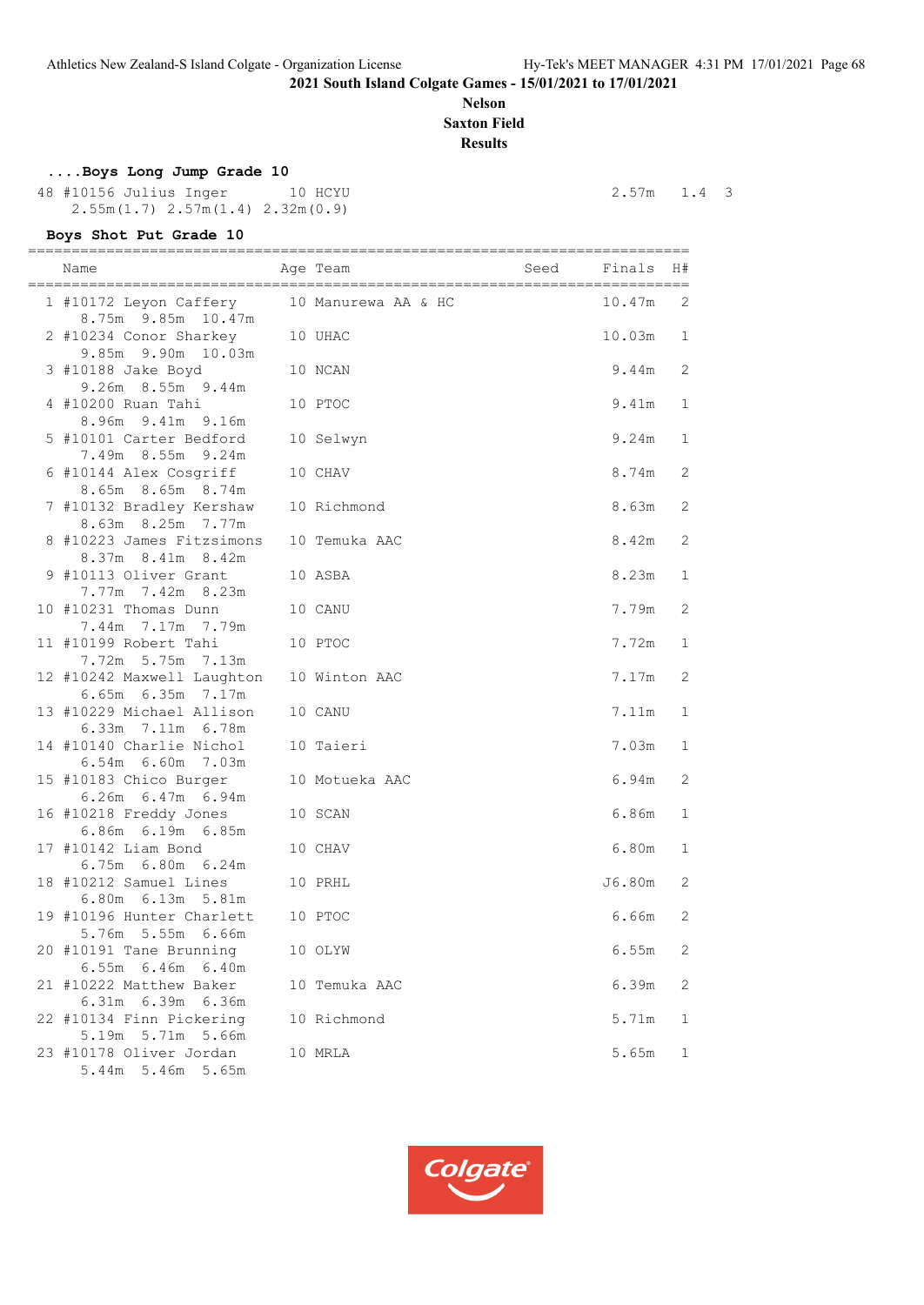# **Nelson Saxton Field**

**Results**

|                         |                                                                                                                                                                                                                                         | 5.57m                                                                                    | $\overline{c}$ |
|-------------------------|-----------------------------------------------------------------------------------------------------------------------------------------------------------------------------------------------------------------------------------------|------------------------------------------------------------------------------------------|----------------|
| 4.69m 5.57m 5.19m       |                                                                                                                                                                                                                                         |                                                                                          |                |
|                         |                                                                                                                                                                                                                                         | 5.39m                                                                                    | $\overline{c}$ |
| $5.39m$ $4.24m$ $4.77m$ |                                                                                                                                                                                                                                         |                                                                                          |                |
|                         |                                                                                                                                                                                                                                         | 5.37m                                                                                    | 2              |
| 5.15m 5.21m 5.37m       |                                                                                                                                                                                                                                         |                                                                                          |                |
|                         |                                                                                                                                                                                                                                         | 5.31m                                                                                    | 1              |
| $4.22m$ 5.29m 5.31m     |                                                                                                                                                                                                                                         |                                                                                          |                |
|                         |                                                                                                                                                                                                                                         | 5.27m                                                                                    | 1              |
| X 5.09m 5.27m           |                                                                                                                                                                                                                                         |                                                                                          |                |
|                         |                                                                                                                                                                                                                                         | 5.26m                                                                                    | 1              |
| X 4.74m 5.26m           |                                                                                                                                                                                                                                         |                                                                                          |                |
|                         |                                                                                                                                                                                                                                         | 4.99m                                                                                    | $\mathbf{1}$   |
| 3.78m  4.60m  4.99m     |                                                                                                                                                                                                                                         |                                                                                          |                |
|                         |                                                                                                                                                                                                                                         | 4.50m                                                                                    | $\mathbf{1}$   |
| 4.38m  4.04m  4.50m     |                                                                                                                                                                                                                                         |                                                                                          |                |
|                         | Boys Shot Put Grade 10<br>24 #10220 Luke Thomas<br>25 #10131 Joel Bascand<br>26 #10153 Mackenzie Marsh<br>27 #10141 Luke Kalolo<br>28 #10202 Rhys Buckley<br>29 #10150 Jesse Weeds<br>30 #10156 Julius Inger<br>31 #10111 Reid Chalmers | 10 SCAN<br>10 Richmond<br>10 GRMA<br>10 BVEA<br>10 PHOX<br>10 CHAV<br>10 HCYU<br>10 ASBA |                |

#### **Boys Discus Throw Grade 10**

============================================================================ Name and Age Team Seed Finals H# ============================================================================ 1 #10234 Conor Sharkey 10 UHAC 29.65m 2 21.37m 29.65m 26.66m 2 #10172 Leyon Caffery 10 Manurewa AA & HC 29.38m 2 29.38m X X 3 #10231 Thomas Dunn 10 CANU 27.17m 2 27.17m 20.72m 24.86m 4 #10188 Jake Boyd 10 NCAN 25.96m 2 22.53m 23.09m 25.96m 5 #10144 Alex Cosgriff 10 CHAV 22.69m 2 20.34m 20.91m 22.69m 6 #10113 Oliver Grant 10 ASBA 22.61m 1 22.42m 19.30m 22.61m 7 #10169 Quinn Krijnen 10 Mana AAC 21.21m 1 X 18.06m 21.21m X 18.06m 21.21m<br>8 #10140 Charlie Nichol 10 Taieri 20.65m 1 20.65m 20.29m 20.01m 9 #10229 Michael Allison 10 CANU 18.55m 2 18.55m X 17.55m 10 #10223 James Fitzsimons 10 Temuka AAC 18.27m 1 X 18.27m 18.13m X 18.27m 18.15m<br>11 #10228 Alex Smith 10 Temuka AAC 17.81m 2 X X 17.81m 12 #10141 Luke Kalolo 10 BVEA 17.80m 1 X 17.80m X 13 #10203 Tamatea Perry 10 PHOX 17.56m 1 11.89m 16.54m 17.56m 14 #10242 Maxwell Laughton 10 Winton AAC 17.42m 1 17.42m X 16.52m 15 #10198 Max Hurring 10 PTOC 17.31m 2 X 17.31m X 16 #10149 Jack Straker 10 CHAV 17.08m 1 15.28m 17.08m X

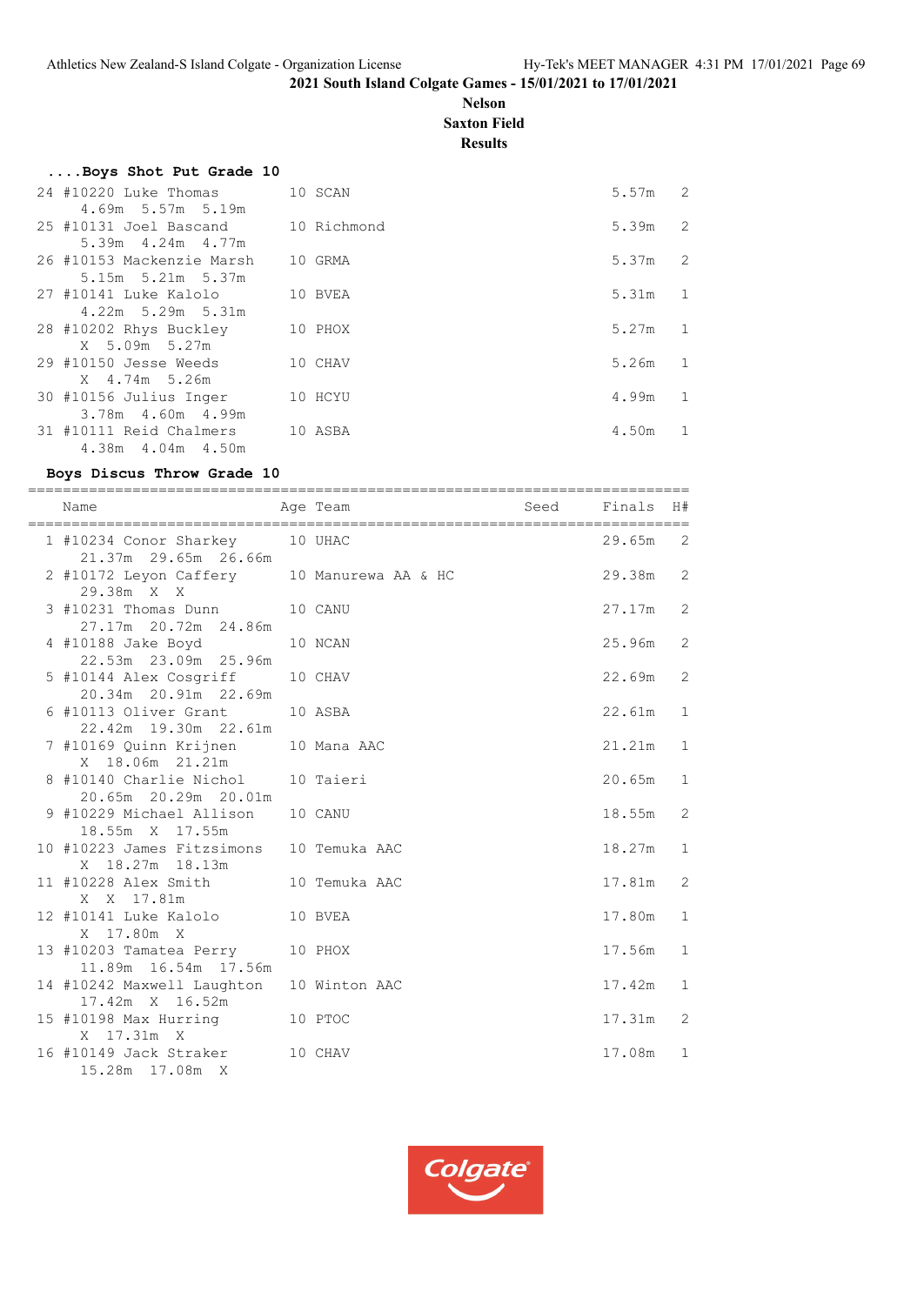# **Nelson Saxton Field**

**Results**

| Boys Discus Throw Grade 10                                               |                |        |                |
|--------------------------------------------------------------------------|----------------|--------|----------------|
| 17 #10168 Kieran Dunlop-Bro<br>16.38m 16.00m X                           | 10 Mana AAC    | 16.38m | 1              |
| 18 #10101 Carter Bedford<br>16.29m X 14.94m                              | 10 Selwyn      | 16.29m | 1              |
| 19 #10183 Chico Burger<br>16.16m X 13.97m                                | 10 Motueka AAC | 16.16m | $\mathbf{1}$   |
| 20 #10222 Matthew Baker<br>X 15.55m 15.67m                               | 10 Temuka AAC  | 15.67m | 2              |
| 21 #10235 Jonty Charles 10 Waimate<br>15.17m X X                         |                | 15.17m | 2              |
| 22 #10227 Ollie Shaw<br>14.06m  15.02m  X                                | 10 Temuka AAC  | 15.02m | $\mathbf{1}$   |
| 23 #10135 Ryan Quin<br>X X 14.88m                                        | 10 Richmond    | 14.88m | $\mathbf{1}$   |
| 24 #10179 Chase O'Brien<br>X X 14.73m                                    | 10 MRLA        | 14.73m | 2              |
| 25 #10178 Oliver Jordan<br>14.61m  14.09m<br>X                           | 10 MRLA        | 14.61m | $\overline{c}$ |
| 26 #10202 Rhys Buckley<br>14.42m  14.47m  12.82m                         | 10 PHOX        | 14.47m | 2              |
| 27 #10142 Liam Bond<br>13.87m 14.17m 14.05m                              | 10 CHAV        | 14.17m | $\overline{2}$ |
| 28 #10226 Michael Shannon<br>10.99m 13.43m X                             | 10 Temuka AAC  | 13.43m | $\mathbf{1}$   |
| 29 #10220 Luke Thomas<br>11.32m  12.55m  13.09m                          | 10 SCAN        | 13.09m | 2              |
| 30 #10196 Hunter Charlett<br>X 12.70m X                                  | 10 PTOC        | 12.70m | 2              |
| 31 #10200 Ruan Tahi<br>12.12m X X                                        | 10 PTOC        | 12.12m | 2              |
| 32 #10139 Samuel McHutchon 10 Taieri<br>X 11.32m X                       |                | 11.32m | 2              |
| 33 #10170 Will Story<br>$11.03m - -$                                     | 10 Mana AAC    | 11.03m | $\mathbf{1}$   |
| 34 #10219 Liam Staniford<br>9.62m 9.84m 10.03m                           | 10 SCAN        | 10.03m | 2              |
| 35 #10111 Reid Chalmers<br>X 8.99m 9.21m                                 | 10 ASBA        | 9.21m  | $\mathbf{2}$   |
| -- #10130 Mark Tappenden 10 Nelson<br>$\mathbf{X}-\mathbf{X}-\mathbf{X}$ |                | FOUL   | 2 NM           |
|                                                                          |                |        |                |

#### **Boys 1200 Meter Race Walk Grade 10**

| Name                                   |  | Age Team       | Finals<br>Seed |  |  |
|----------------------------------------|--|----------------|----------------|--|--|
| 1 #10168 Kieran Dunlop-Bro 10 Mana AAC |  |                | 6:48.33        |  |  |
| 2 #10141 Luke Kalolo                   |  | 10 BVEA        | 8:29.81        |  |  |
| 3 #10101 Carter Bedford                |  | 10 Selwyn      | 8:30.39        |  |  |
| 4 #10131 Joel Bascand                  |  | 10 Richmond    | 9:29.10        |  |  |
| -- #10183 Chico Burger                 |  | 10 Motueka AAC |                |  |  |

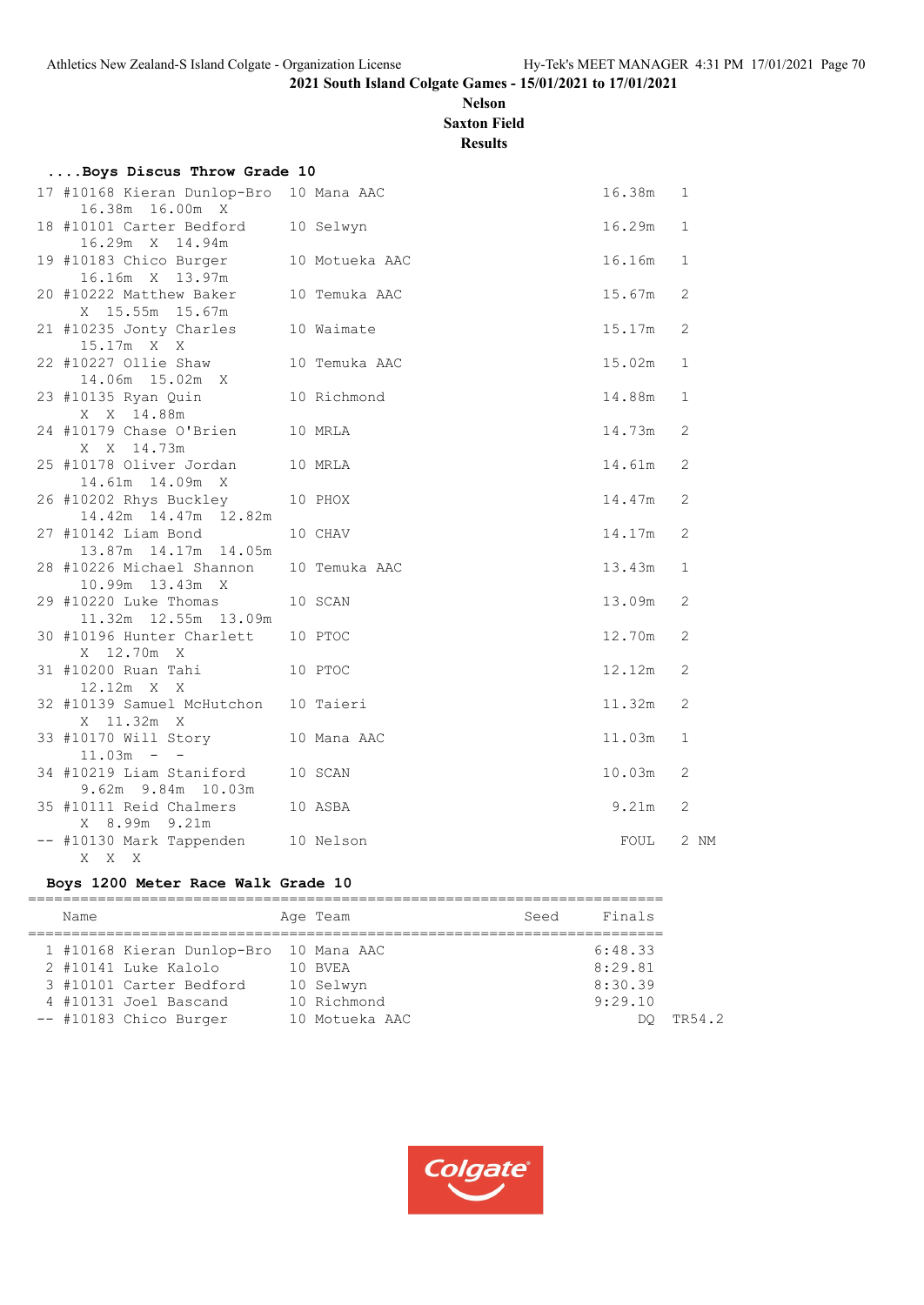# **Nelson Saxton Field Results**

**Boys 100 Meter Sprint Grade 11**

| Name          |                                           | ===================<br>Age Team | Seed    | Prelims Wind H#  |               |                         |  |
|---------------|-------------------------------------------|---------------------------------|---------|------------------|---------------|-------------------------|--|
| Preliminaries |                                           |                                 |         |                  |               |                         |  |
|               | 1 #11161 Alex Walker                      | 11 HCYU                         |         | $13.04q$ 2.2 2   |               |                         |  |
|               | 2 #11166 Troy Waldrom                     | 11 Lower Hutt AAC               |         | $13.57q$ 1.5     |               | $\overline{\mathbf{3}}$ |  |
|               | 3 #11237 Kaian Olsen                      | 11 WTKC                         |         | $13.71q - 0.2$   |               | $\mathbf{1}$            |  |
|               | 4 #11212 Billy Murfin                     | 11 PRHL                         |         | $13.81q$ $2.2$ 2 |               |                         |  |
|               | 5 #11233 Jett Schooner 11 CANU            |                                 |         | $13.99q$ $1.8$   |               | -4                      |  |
|               | 6 #11214 Dustin Shaw                      | 11 PRHL                         |         | $14.21q$ 1.8 4   |               |                         |  |
|               | 7 #11225 Jay Trainor                      | 11 St Pauls A & HC              |         | $14.23q -0.2$    |               | $\mathbf{1}$            |  |
|               | 8 #11182 Nathanael Spencer 11 Motueka AAC |                                 |         | $14.31q$ 1.8 4   |               |                         |  |
|               | 9 #11123 Joshua Mitchell                  | 11 Nelson                       |         | $14.32q$ 1.5     |               | $\overline{\mathbf{3}}$ |  |
|               | 10 #11167 Thomas Blackmore                | 11 MRLA                         |         | 14.37q 2.2 2     |               |                         |  |
|               | 11 #11169 Jake Clark                      | 11 MRLA                         |         | $14.41q - 0.2$   |               | $\mathbf{1}$            |  |
|               | 12 #11216 Jack Burns                      | 11 Pt Chevalier AAC             |         | $14.44q$ 1.5     |               | $\overline{\mathbf{3}}$ |  |
|               | 13 #11219 Ollie Kirk                      | 11 Remarkable Runners           |         | $14.62q$ 1.5     |               | $\overline{\mathbf{3}}$ |  |
|               | 14 #11102 Eli Craig                       | 11 Selwyn                       |         | 14.66q           | $2 \cdot 2$   | $\overline{c}$          |  |
|               | 15 #11130 Deacon Ash                      | 11 CHAV                         |         | $14.70q$ 1.5     |               | $\overline{\mathbf{3}}$ |  |
|               | 16 #11165 Wiremu Reriti                   | 11 Lower Hutt AAC               |         | $14.87q$ 2.2 2   |               |                         |  |
|               | 17 #11232 Toby Orr                        | 11 CANU                         |         | 15.41            | 1.5           | -3                      |  |
|               | 18 #11227 Taine Nimo                      | 11 Temuka AAC                   |         | 15.46            | 1.5           | $\overline{\mathbf{3}}$ |  |
|               | 19 #11107 Nikora Mata 'afa 11 Selwyn      |                                 |         | $15.71$ $1.5$    |               | $\overline{\mathbf{3}}$ |  |
|               | 20 #11159 Ruben Karawana                  | 11 HCYU                         |         | $16.04 - 0.2$    |               | 1                       |  |
|               | 21 #11117 Te Kauru Geary                  | 11 Alexandra                    |         | $16.37$ $1.8$    |               | 4                       |  |
|               | 22 #11180 Asha Guyton                     | 11 Motueka AAC                  |         | $16.49$ $2.2$    |               | 2                       |  |
|               | 23 #11230 Jakob Moore                     | 11 Titahi Bay AAC Inc           |         | $17.09 - 0.2$    |               | - 1                     |  |
|               | 24 #11209 Connor Cogle                    | 11 PRHL                         |         | $17.60 - 0.2$    |               | 1                       |  |
|               | 25 #11204 Liam MacDonald                  | 11 PHOX                         |         | 17.78 1.8        |               | -4                      |  |
|               | 26 #11234 Charlie Smith                   | 11 CANU                         |         | 18.85            | $2, 2 \ 2$    |                         |  |
|               | -- #11238 Finn Anderson                   | 11 WHKE                         |         | DQ.              | 1.8 4 TR16.8  |                         |  |
|               | Boys 100 Meter Sprint Grade 11            |                                 |         |                  |               |                         |  |
| Name          | =====================                     | Age Team                        | Prelims | Semis Wind H#    |               |                         |  |
| Semi-Finals   |                                           |                                 |         |                  |               |                         |  |
|               | 1 #11161 Alex Walker                      | 11 HCYU                         | 13.04   | $13.39q$ 2.0 1   |               |                         |  |
|               | 2 #11166 Troy Waldrom                     | 11 Lower Hutt AAC               | 13.57   | $13.52q$ 2.3 2   |               |                         |  |
|               | 3 #11212 Billy Murfin                     | 11 PRHL                         | 13.81   | 13.79q 2.0 1     |               |                         |  |
|               | 4 #11237 Kaian Olsen                      | 11 WTKC                         | 13.71   | 13.82q 2.3 2     |               |                         |  |
|               | 5 #11233 Jett Schooner                    | 11 CANU                         | 13.99   | 14.08q 2.0 1     |               |                         |  |
|               | 6 #11225 Jay Trainor                      | 11 St Pauls A & HC              | 14.23   | 14.10q 2.3 2     |               |                         |  |
|               | 7 #11214 Dustin Shaw                      | 11 PRHL                         | 14.21   | 14.26q           | $2.3$ 2       |                         |  |
|               | 8 #11169 Jake Clark                       | 11 MRLA                         | 14.41   | 14.29q           | $2.3 \quad 2$ |                         |  |
|               | 9 #11182 Nathanael Spencer 11 Motueka AAC |                                 | 14.31   | 14.32            | 2.0           | $\mathbf{1}$            |  |
|               | 10 #11167 Thomas Blackmore                | 11 MRLA                         | 14.37   | 14.39            | 2.3           | $\overline{2}$          |  |
|               | 11 #11216 Jack Burns                      | 11 Pt Chevalier AAC             | 14.44   | 14.46            | 2.0           | $\mathbf{1}$            |  |
|               | 12 #11123 Joshua Mitchell                 | 11 Nelson                       | 14.32   | 14.70            | 2.0           | 1                       |  |
|               | 13 #11130 Deacon Ash                      | 11 CHAV                         | 14.70   | 14.79            | $2.3$ 2       |                         |  |
|               | 14 #11219 Ollie Kirk                      | 11 Remarkable Runners           | 14.62   | 14.85            | $2.0 \t1$     |                         |  |

 15 #11165 Wiremu Reriti 11 Lower Hutt AAC 14.87 14.92 2.0 1 16 #11102 Eli Craig 11 Selwyn 14.66 15.06 2.3 2

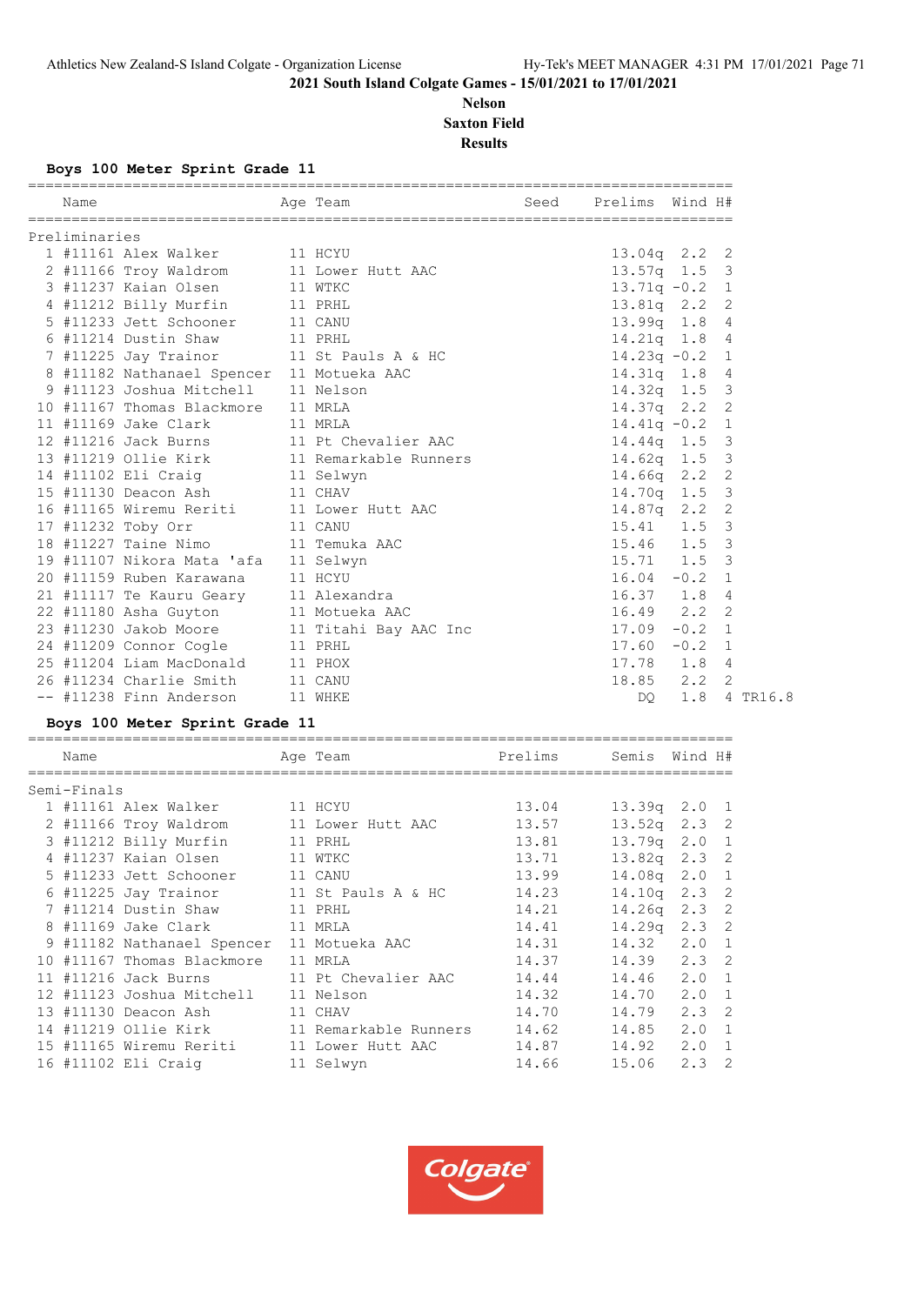# **Nelson Saxton Field**

**Results**

#### **Boys 100 Meter Sprint Grade 11**

| Name   |                        |  | Age Team           | Semis | Finals | Wind |  |  |
|--------|------------------------|--|--------------------|-------|--------|------|--|--|
| Finals |                        |  |                    |       |        |      |  |  |
|        | 1 #11161 Alex Walker   |  | 11 HCYU            | 13.39 | 13.19  | 2.4  |  |  |
|        | 2 #11166 Troy Waldrom  |  | 11 Lower Hutt AAC  | 13.52 | 13.50  | 2.4  |  |  |
|        | 3 #11237 Kaian Olsen   |  | 11 WTKC            | 13.82 | 13.78  | 2.4  |  |  |
|        | 4 #11212 Billy Murfin  |  | 11 PRHL            | 13.79 | 13.99  | 2.4  |  |  |
|        | 5 #11225 Jay Trainor   |  | 11 St Pauls A & HC | 14.10 | 14.18  | 2.4  |  |  |
|        | 6 #11233 Jett Schooner |  | 11 CANU            | 14.08 | 14.24  | 2.4  |  |  |
|        | 7 #11169 Jake Clark    |  | MRT.A              | 14.29 | 14.38  | 2.4  |  |  |
|        | 8 #11214 Dustin Shaw   |  | PRHI.              | 14.26 | 14.75  | 2.4  |  |  |
|        |                        |  |                    |       |        |      |  |  |

#### **Boys 200 Meter Sprint Grade 11**

================================================================================= Name Age Team Seed Prelims Wind H#

| Preliminaries |                                          |                                            |                  |          |  |
|---------------|------------------------------------------|--------------------------------------------|------------------|----------|--|
|               | 1 #11161 Alex Walker 11 HCYU             |                                            | $28.16q - 0.6$ 3 |          |  |
|               | 2 #11226 Connor Brady 11 TAKP            |                                            | $28.89q - 0.6$ 2 |          |  |
|               | 3 #11166 Troy Waldrom 11 Lower Hutt AAC  |                                            | 29.31q 0.8 4     |          |  |
|               | 4 #11233 Jett Schooner 11 CANU           |                                            | 29.60q 0.5 1     |          |  |
|               | 5 #11169 Jake Clark 11 MRLA              |                                            | $29.79q - 0.6$ 2 |          |  |
|               | 6 #11118 Will Brown 11 Invercargill      |                                            | $29.99q - 0.6$ 3 |          |  |
|               | 7 #11212 Billy Murfin 11 PRHL            |                                            | $30.04q$ 0.8 4   |          |  |
|               | 8 #11167 Thomas Blackmore 11 MRLA        |                                            | 30.32q 0.8 4     |          |  |
|               | 9 #11131 Finn Bruwer 11 CHAV             |                                            | $30.34 - 0.6$ 2  |          |  |
|               | 10 #11216 Jack Burns 11 Pt Chevalier AAC |                                            | $30.59 - 0.6$ 2  |          |  |
|               |                                          | 11 #11219 Ollie Kirk 11 Remarkable Runners | $30.65$ $0.5$ 1  |          |  |
|               | 12 #11123 Joshua Mitchell 11 Nelson      |                                            | $30.89 - 0.6$ 3  |          |  |
|               | 13 #11130 Deacon Ash 11 CHAV             |                                            | $31.32 -0.6$ 3   |          |  |
|               | 14 #11102 Eli Craig 11 Selwyn            |                                            | $31.44 - 0.6$ 3  |          |  |
|               | 15 #11124 Oran Sim 11 Nelson             |                                            | $31.68 - 0.6$ 2  |          |  |
|               | 16 #11145 Riley Taylor 11 CHAV           |                                            | 31.74 0.8 4      |          |  |
|               | 17 #11107 Nikora Mata 'afa 11 Selwyn     |                                            | 33.40 0.8 4      |          |  |
|               | 18 #11159 Ruben Karawana 11 HCYU         |                                            | 34.69  0.5  1    |          |  |
|               | 19 #11232 Toby Orr 11 CANU               |                                            | 35.40 0.8 4      |          |  |
|               | 20 #11117 Te Kauru Geary 11 Alexandra    |                                            | $36.25 -0.6$ 3   |          |  |
|               | 21 #11209 Connor Cogle 11 PRHL           |                                            | $37.80 - 0.6$ 2  |          |  |
|               | 22 #11205 Rawiri MacDonald 11 PHOX       |                                            | 37.89  0.5  1    |          |  |
|               | 23 #11234 Charlie Smith 11 CANU          |                                            | $39.80 - 0.6$ 3  |          |  |
|               | 24 #11204 Liam MacDonald 11 PHOX         |                                            | 40.30            | $-0.6$ 2 |  |
|               |                                          |                                            |                  |          |  |

# **Boys 200 Meter Sprint Grade 11**

|        | Name                  |                        | Age Team          | Prelims | Finals | Wind |
|--------|-----------------------|------------------------|-------------------|---------|--------|------|
| Finals |                       |                        |                   |         |        |      |
|        | 1 #11161 Alex Walker  |                        | 11 HCYU           | 28.16   | 26.76  | 2.2  |
|        | 2 #11226 Connor Brady |                        | 11 TAKP           | 28.89   | 27.47  | 2.2  |
|        | 3 #11166 Troy Waldrom |                        | 11 Lower Hutt AAC | 29.31   | 27.96  | 2.2  |
|        | 4 #11118 Will Brown   |                        | 11 Invercargill   | 29.99   | 28.88  | 2.2  |
|        | 5 #11212 Billy Murfin |                        | 11 PRHL           | 30.04   | 29.23  | 2.2  |
|        |                       | 6 #11233 Jett Schooner | 11 CANU           | 29.60   | 29.33  | 2.2  |
|        |                       |                        |                   |         |        |      |

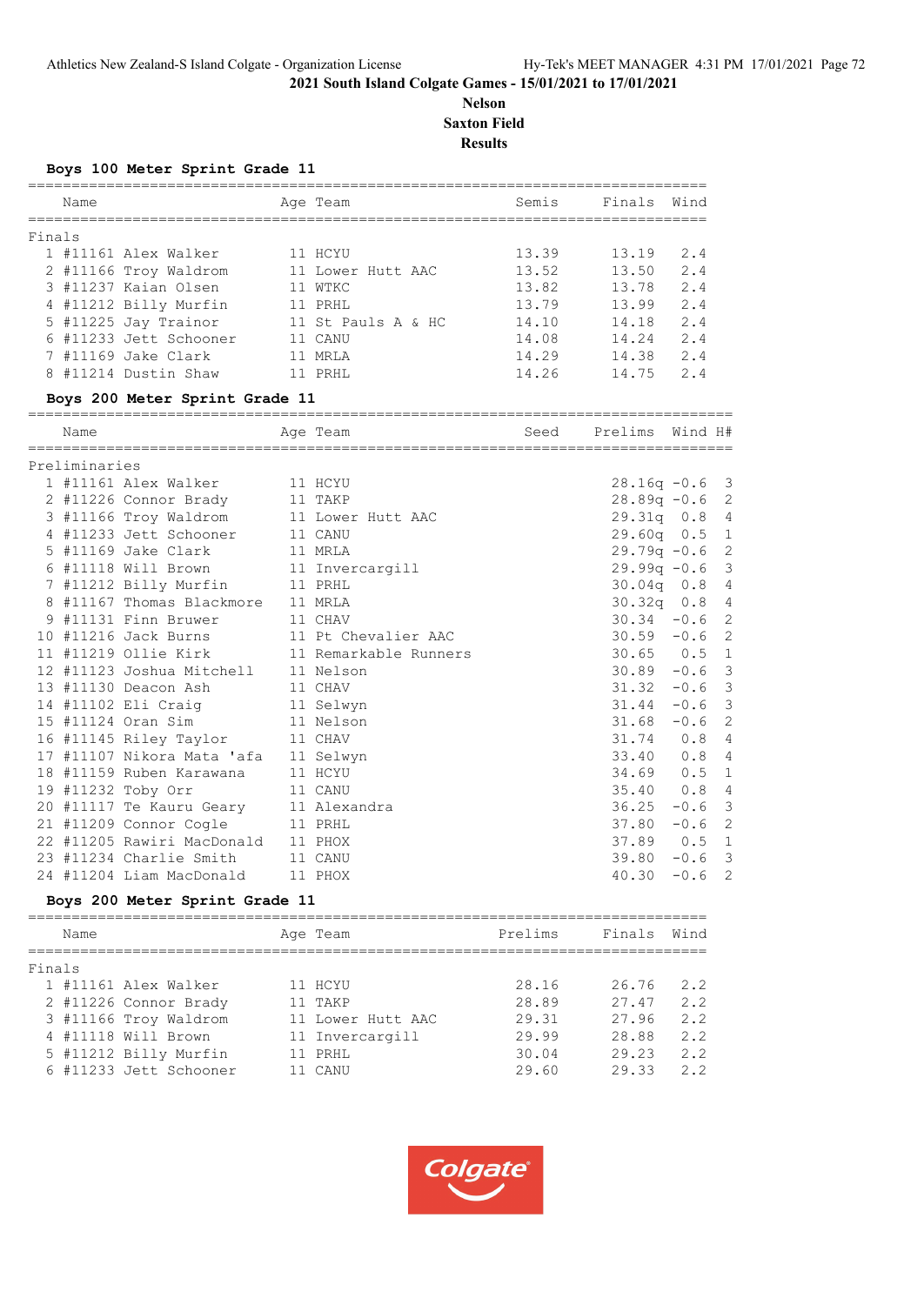# **Nelson Saxton Field**

**Results**

# **....Boys 200 Meter Sprint Grade 11**

| 7 #11167 Thomas Blackmore 11 MRLA |         | 30.32 29.34 2.2 |  |
|-----------------------------------|---------|-----------------|--|
| 8 #11169 Jake Clark               | 11 MRTA | 29.79 29.36 2.2 |  |

|               | Boys 400 Meter Sprint Grade 11 |                     |      |            |     |
|---------------|--------------------------------|---------------------|------|------------|-----|
| Name          |                                | Age Team            | Seed | Prelims    | H#  |
| Preliminaries |                                |                     |      |            |     |
|               | 1 #11161 Alex Walker           | 11 HCYU             |      | $64.31q$ 2 |     |
|               | 2 #11111 Ollie Jackways        | 11 ASBA             |      | $64.89q$ 3 |     |
|               | 3 #11132 Otto Church           | 11 CHAV             |      | $65.85q$ 3 |     |
|               | 4 #11218 Ivor Martin           | 11 Pt Chevalier AAC |      | $66.16q$ 3 |     |
|               | 5 #11142 Kupa Rule             | 11 CHAV             |      | 66.42a     | - 2 |
|               | 6 #11167 Thomas Blackmore      | 11 MRT.A            |      | 67.00q     | -2  |
|               | 7 #11226 Connor Brady          | 11 TAKP             |      | $68.01q$ 3 |     |
|               | #11118 Will Brown              | 11 Invercargill     |      | 69.32q     |     |
|               | 9 #11131 Finn Bruwer           | CHAV                |      | 71.41      |     |

|  | O TIIIIO WIII DIOWN - II INVELUALUIII      |                                                  | UJ.JZY I    |                            |
|--|--------------------------------------------|--------------------------------------------------|-------------|----------------------------|
|  | 9 #11131 Finn Bruwer 11 CHAV               |                                                  | 71.41       | $\overline{\phantom{0}}^2$ |
|  | 10 #11208 Oakley Blackburn                 | 11 PRHL                                          | 71.68 1     |                            |
|  | 11 #11225 Jay Trainor                      | 11 St Pauls A & HC                               | 72.07       | $\overline{1}$             |
|  | 12 #11162 David Sinclair                   | 11 Hinemoa AAC                                   | 73.84       | $\overline{2}$             |
|  | 13 #11135 Lukas De Wit 11 CHAV             |                                                  | 75.76       | $\overline{1}$             |
|  |                                            | 14 #11228 Manaaki Anderton 11 Titahi Bay AAC Inc | 76.46 1     |                            |
|  | 15 #11182 Nathanael Spencer 11 Motueka AAC |                                                  | $1:22.21$ 3 |                            |
|  |                                            |                                                  |             |                            |

# **Boys 400 Meter Sprint Grade 11**

|        | Name |                         | Age Team            | Prelims | Finals |
|--------|------|-------------------------|---------------------|---------|--------|
| Finals |      |                         |                     |         |        |
|        |      | 1 #11161 Alex Walker    | 11 HCYU             | 64.31   | 62.33  |
|        |      | 2 #11111 Ollie Jackways | 11 ASBA             | 64.89   | 63.43  |
|        |      | 3 #11218 Ivor Martin    | 11 Pt Chevalier AAC | 66.16   | 64.22  |
|        |      | 4 #11132 Otto Church    | 11 CHAV             | 65.85   | 64.26  |
|        |      | 5 #11226 Connor Brady   | 11 TAKP             | 68.01   | 64.77  |
|        |      | 6 #11118 Will Brown     | 11 Invercargill     | 69.32   | 66.48  |
|        |      | 7 #11142 Kupa Rule      | 11 CHAV             | 66.42   | 67.74  |
| 8      |      | #11167 Thomas Blackmore | MRT.A               | 67.00   | 68.18  |

#### **Boys 800 Meter Run Grade 11**

| Name |                            | Age Team              | Seed | Finals  |
|------|----------------------------|-----------------------|------|---------|
|      | 1 #11132 Otto Church       | 11 CHAV               |      | 2:24.23 |
|      | 2 #11111 Ollie Jackways    | 11 ASBA               |      | 2:24.26 |
|      | 3 #11218 Ivor Martin       | 11 Pt Chevalier AAC   |      | 2:28.26 |
|      | 4 #11142 Kupa Rule         | 11 CHAV               |      | 2:31.54 |
|      | 5 #11217 Luca Henderson    | 11 Pt Chevalier AAC   |      | 2:34.18 |
|      | 6 #11189 Harrison Day      | 11 PAKU               |      | 2:35.68 |
|      | 7 #11176 Cullum Rayner     | 11 MRLA               |      | 2:40.94 |
|      | 8 #11177 Louis Thomas      | 11 MRLA               |      | 2:43.77 |
|      | 9 #11162 David Sinclair    | 11 Hinemoa AAC        |      | 2:45.88 |
|      | 10 #11128 Oliver Costley   | 11 Richmond           |      | 2:47.32 |
|      | 11 #11228 Manaaki Anderton | 11 Titahi Bay AAC Inc |      | 2:48.41 |

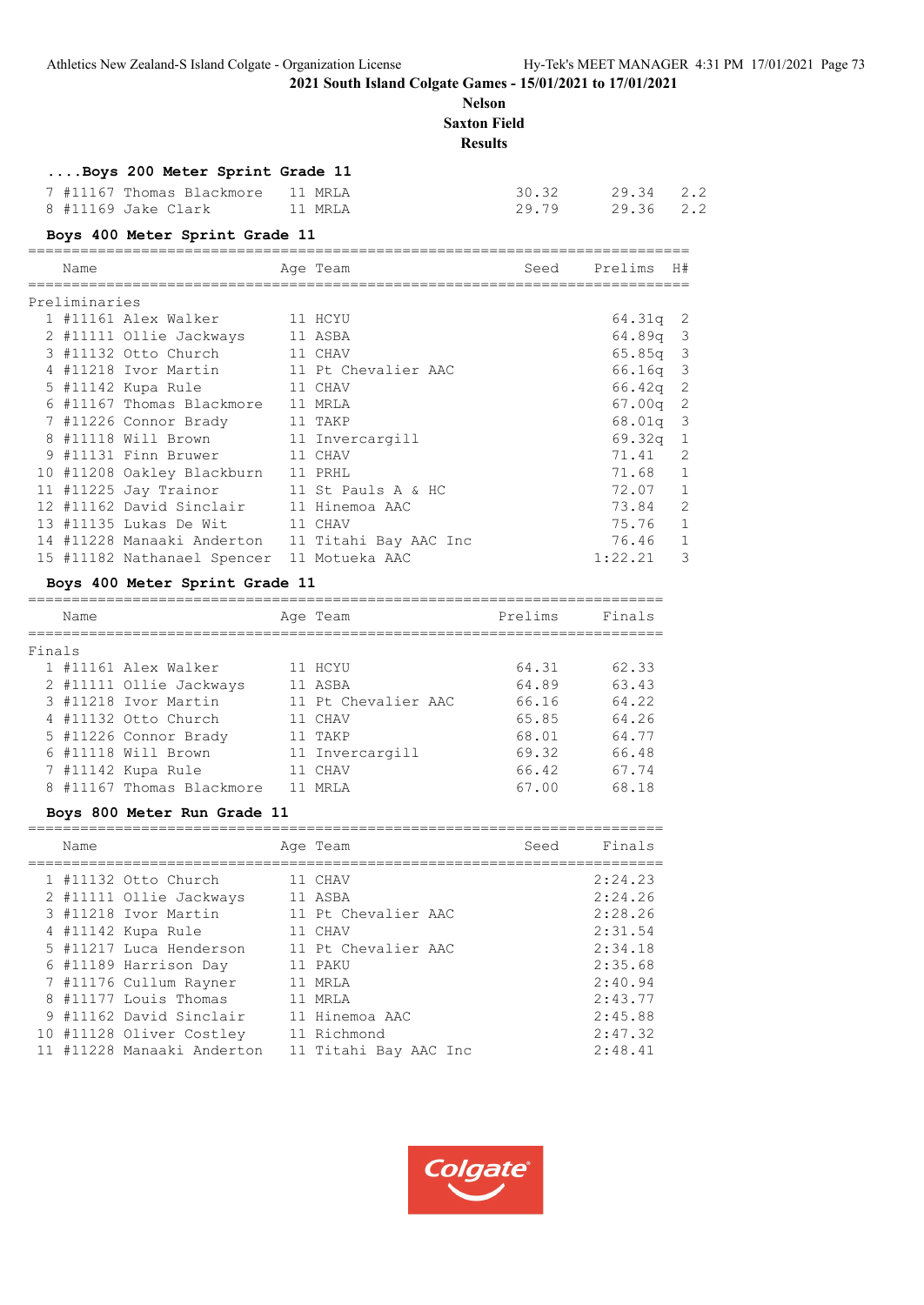# **Nelson Saxton Field**

**Results**

# **....Boys 800 Meter Run Grade 11**

| 12 #11135 Lukas De Wit |                         | 11 CHAV | 2:50.24 |
|------------------------|-------------------------|---------|---------|
|                        | 13 #11191 Ricco Korewha | 11 PAKU | 2:51.63 |

=========================================================================

#### **Boys 1500 Meter Run Grade 11**

| Name |                            | Age Team              | Seed | Finals  |
|------|----------------------------|-----------------------|------|---------|
|      | 1 #11132 Otto Church       | 11 CHAV               |      | 4:47.27 |
|      | 2 #11162 David Sinclair    | 11 Hinemoa AAC        |      | 4:56.03 |
|      | 3 #11218 Ivor Martin       | 11 Pt Chevalier AAC   |      | 4:59.46 |
|      | 4 #11111 Ollie Jackways    | 11 ASBA               |      | 5:00.91 |
|      | 5 #11142 Kupa Rule         | 11 CHAV               |      | 5:10.44 |
|      | 6 #11217 Luca Henderson    | 11 Pt Chevalier AAC   |      | 5:12.68 |
|      | 7 #11131 Finn Bruwer       | 11 CHAV               |      | 5:17.16 |
|      | 8 #11176 Cullum Rayner     | 11 MRLA               |      | 5:18.90 |
|      | 9 #11118 Will Brown        | 11 Invercargill       |      | 5:19.18 |
|      | 10 #11189 Harrison Day     | 11 PAKU               |      | 5:27.92 |
|      | 11 #11145 Riley Taylor     | 11 CHAV               |      | 5:34.46 |
|      | 12 #11135 Lukas De Wit     | 11 CHAV               |      | 5:34.86 |
|      | 13 #11128 Oliver Costley   | 11 Richmond           |      | 5:41.16 |
|      | 14 #11177 Louis Thomas     | 11 MRLA               |      | 5:42.82 |
|      | 15 #11191 Ricco Korewha    | 11 PAKU               |      | 5:44.14 |
|      | 16 #11228 Manaaki Anderton | 11 Titahi Bay AAC Inc |      | 5:45.68 |
|      | 17 #11193 Drew Smal        | 11 PAKU               |      | 6:38.88 |

#### **Boys 4x100 Meter Relay Grade 11**

=========================================================================

| Team                              |    | Finals<br>Seed                |
|-----------------------------------|----|-------------------------------|
| 1 Marlborough Athletics 'A'       |    | 58.47                         |
| 1) #11176 Cullum Rayner 11        |    | 2) #11167 Thomas Blackmore 11 |
| 3) #11177 Louis Thomas 11         |    | 4) #11169 Jake Clark 11       |
| 2 Christchurch Avon AC 'A'        |    | 58.58                         |
| 1) #11131 Finn Bruwer 11          |    | 2) #11142 Kupa Rule 11        |
| 3) #11145 Riley Taylor 11         |    | 4) #11130 Deacon Ash 11       |
| 3 Pakuranga Athletic Club Inc 'A' |    | 60.29                         |
| 1) #11191 Ricco Korewha 11        |    | 2) #11189 Harrison Day 11     |
| 3) #11193 Drew Smal 11            |    | 4) #11192 Jai Pirini 11       |
| 4 Port Hills Athletic Club 'A'    |    | 60.68                         |
| 1) #11212 Billy Murfin 11         |    | 2) #11214 Dustin Shaw 11      |
| 3) #11209 Connor Cogle 11         |    | 4) #11208 Oakley Blackburn 11 |
| 5 University Canterbury AC 'A'    |    | 61.95                         |
| 1) #10231 Thomas Dunn 10          |    | 2) #10229 Michael Allison 10  |
| 3) #11232 Toby Orr 11             | 4) | #11233 Jett Schooner 11       |
| 6 Hill City University 'A'        |    | 66.61                         |
| 1) #10156 Julius Inger 10         |    | 2) #11159 Ruben Karawana 11   |
| 3) #10160 Archie Rhodes 10        |    | 4) #11161 Alex Walker 11      |
| Boys High Jump Grade 11           |    |                               |

| Name | Aqe | Team | Seed | Fina.<br>ᅿ<br>----- |
|------|-----|------|------|---------------------|
|      |     |      |      |                     |

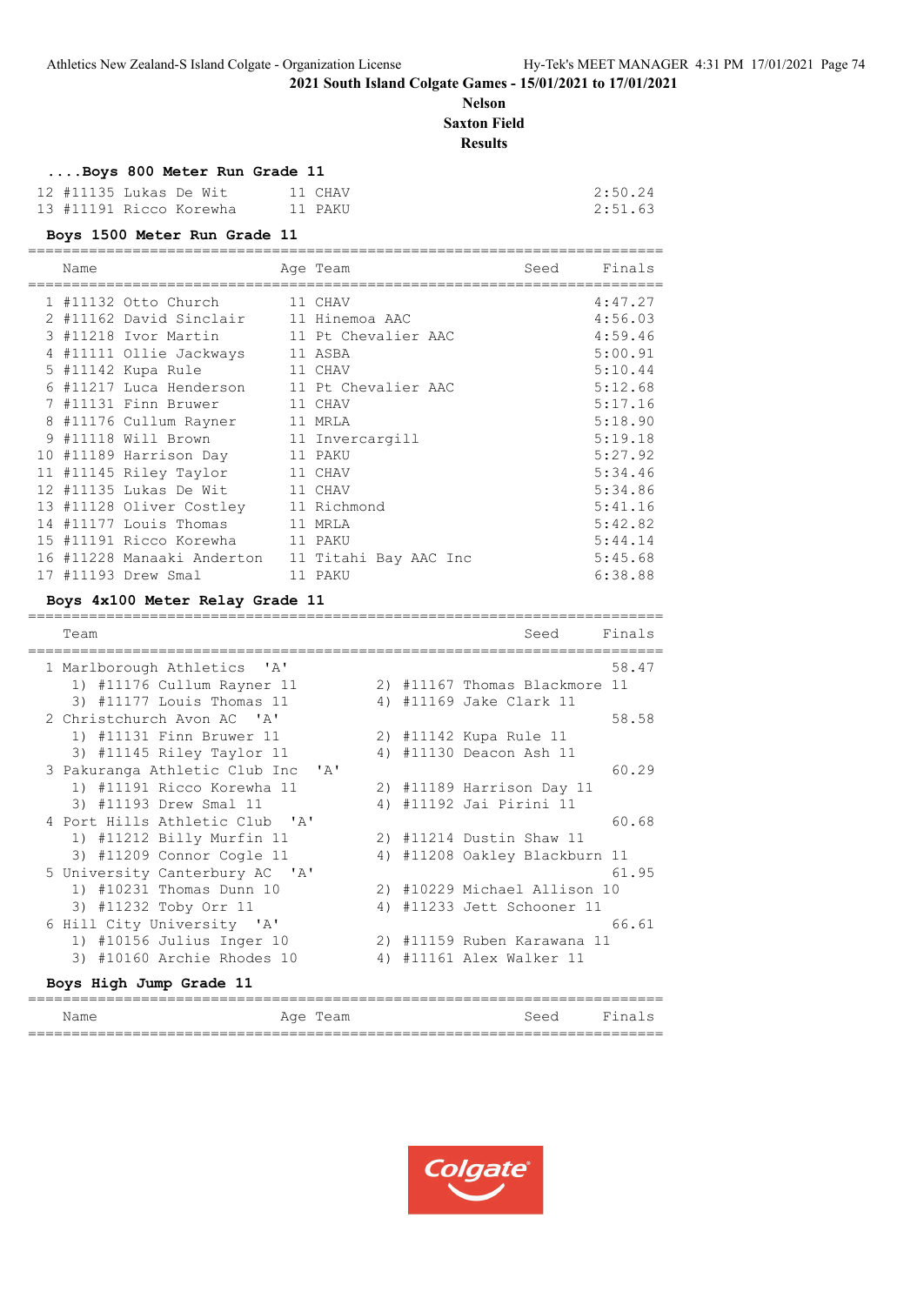# **Nelson Saxton Field**

**Results**

| Boys High Jump Grade 11                                                     |                                                  |        |
|-----------------------------------------------------------------------------|--------------------------------------------------|--------|
| 1 #11132 Otto Church 11 CHAV                                                |                                                  | 1.40m  |
| 1.15 1.20 1.25 1.30 1.35 1.40 1.43                                          |                                                  |        |
| $\begin{matrix} 0 & \text{X0} & 0 & 0 & 0 & 0 & \text{XXX} \\ \end{matrix}$ |                                                  |        |
|                                                                             | 2 #11219 Ollie Kirk 11 Remarkable Runners J1.40m |        |
| 1.15 1.20 1.25 1.30 1.35 1.40 1.43                                          |                                                  |        |
| 0 0 0 0 0 XO XXX                                                            |                                                  |        |
| 3 #11192 Jai Pirini 11 PAKU                                                 |                                                  | 1.35m  |
| 1.20 1.25 1.30 1.35 1.40                                                    |                                                  |        |
| 0 0 0 0 XXX                                                                 |                                                  |        |
| 3 #11237 Kaian Olsen 11 WTKC                                                |                                                  | 1.35m  |
| 1.20 1.25 1.30 1.35 1.40                                                    |                                                  |        |
| 0 0 0 0 XXX<br>5 #11102 Eli Craig 11 Selwyn                                 |                                                  | J1.35m |
| 1.15 1.20 1.25 1.30 1.35 1.40                                               |                                                  |        |
| O O O XO XXO XXX                                                            |                                                  |        |
| 6 #11118 Will Brown 11 Invercargill                                         |                                                  | J1.35m |
| 1.15 1.20 1.25 1.30 1.35 1.40                                               |                                                  |        |
| 0 0 0 XXO XXO XXX                                                           |                                                  |        |
| 7 #11208 Oakley Blackburn 11 PRHL                                           |                                                  | J1.35m |
| 1.15 1.20 1.25 1.30 1.35 1.40                                               |                                                  |        |
| O O XXO XO XXO XXX                                                          |                                                  |        |
| 8 #11167 Thomas Blackmore 11 MRLA                                           |                                                  | 1.30m  |
| 1.15 1.20 1.25 1.30 1.35                                                    |                                                  |        |
| O O O XO XXX                                                                |                                                  |        |
| 9 #11111 Ollie Jackways 11 ASBA<br>1.15 1.20 1.25 1.30 1.35                 |                                                  | J1.30m |
| O XO O XXO XXX                                                              |                                                  |        |
| 10 #11124 Oran Sim 11 Nelson                                                |                                                  | J1.30m |
| 1.15 1.20 1.25 1.30 1.35                                                    |                                                  |        |
| XO XO XO XXO XXX                                                            |                                                  |        |
| 11 #11214 Dustin Shaw 11 PRHL                                               |                                                  | 1.20m  |
| 1.15 1.20 1.25                                                              |                                                  |        |
| O O XXX                                                                     |                                                  |        |
| 12 #11135 Lukas De Wit 11 CHAV                                              |                                                  | J1.20m |
| 1.15 1.20 1.25                                                              |                                                  |        |
| O XXO XXX                                                                   |                                                  |        |
| 12 #11165 Wiremu Reriti 11 Lower Hutt AAC                                   |                                                  | J1.20m |
| 1.15 1.20 1.25                                                              |                                                  |        |
| O XXO XXX<br>14 #11128 Oliver Costley 11 Richmond                           |                                                  |        |
| 1.15 1.20                                                                   |                                                  | 1.15m  |
| O XXX                                                                       |                                                  |        |
| 14 #11193 Drew Smal                                                         | 11 PAKU                                          | 1.15m  |
| 1.15 1.20                                                                   |                                                  |        |
| O XXX                                                                       |                                                  |        |
| 14 #11176 Cullum Rayner                                                     | 11 MRLA                                          | 1.15m  |
| 1.15 1.20                                                                   |                                                  |        |
| O XXX                                                                       |                                                  |        |
| 17 #11145 Riley Taylor                                                      | 11 CHAV                                          | J1.15m |
| 1.15 1.20                                                                   |                                                  |        |
| XO XXX                                                                      |                                                  |        |
| -- #11180 Asha Guyton                                                       | 11 Motueka AAC                                   | ΝH     |
| 1.15                                                                        |                                                  |        |
| XXX                                                                         |                                                  |        |

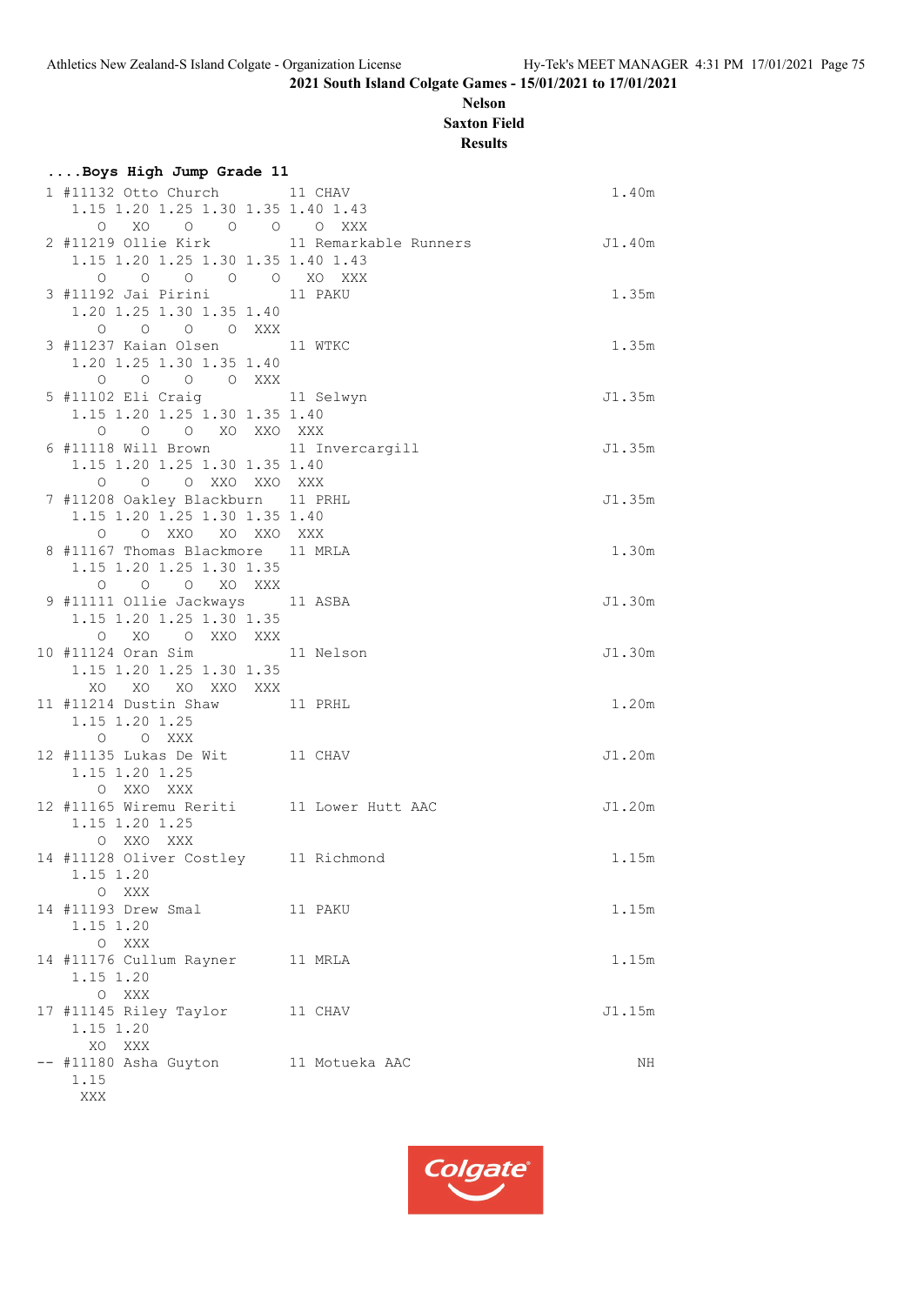# **Nelson Saxton Field Results**

**Boys Long Jump Grade 11**

| ===============<br>Name<br>Age Team                                                                                                 | Seed Finals Wind H#          |           |                |
|-------------------------------------------------------------------------------------------------------------------------------------|------------------------------|-----------|----------------|
| 1 #11237 Kaian Olsen 11 WTKC<br>$4.57m (+0.0)$ $4.27m(3.5)$ $4.51m(-2.5)$                                                           | $4.57m + 0.0$ 2              |           |                |
| 2 #11102 Eli Craig 11 Selwyn<br>$4.39m (+0.0)$ $4.42m (0.7)$ $4.38m (0.2)$                                                          | 4.42m  0.7  1                |           |                |
| 3 #11118 Will Brown 11 Invercargill<br>$4.24m (+0.0)$ $4.33m (1.7)$ $4.12m (+0.0)$                                                  | 4.33m 1.7 1                  |           |                |
| 4 #11166 Troy Waldrom 11 Lower Hutt AAC<br>$4.14m (+0.0)$ 3.76m $(+0.0)$ 4.33m $(1.5)$                                              | J4.33m 1.5 1                 |           |                |
| 5 #11167 Thomas Blackmore 11 MRLA<br>$4.11m (+0.0)$ $4.06m (1.5)$ $4.29m (+0.0)$                                                    | $4.29m + 0.0$                |           | 1              |
| 6 #11192 Jai Pirini 11 PAKU<br>$4.01m(2.5)$ $4.13m(2.5)$ $4.27m(-4.2)$                                                              | $4.27m - 4.2$                |           | 2              |
| 7 #11182 Nathanael Spencer 11 Motueka AAC<br>$4.07m(1.1)$ $3.85m(0.2)$ $4.23m(+0.0)$                                                | $4.23m + 0.0$                |           | 1              |
| 8 #11214 Dustin Shaw 11 PRHL<br>$4.01m(2.5)$ $4.20m(+0.0)$ X                                                                        | $4.20m + 0.0$                |           | 1              |
| 9 #11216 Jack Burns 11 Pt Chevalier AAC<br>$4.13m(1.5)$ $3.89m(-4.1)$ $4.15m(-3.8)$                                                 | $4.15m - 3.8$                |           | 2              |
| 10 #11208 Oakley Blackburn 11 PRHL<br>$4.08m(0.6)$ $4.11m(+0.0)$<br>X                                                               | $4.11m + 0.0$                |           | 1              |
| 11 #11225 Jay Trainor 11 St Pauls A & HC<br>$3.68m(1.0)$ 4.10m( $-1.8$ )<br>X                                                       | $4.10m - 1.8$                |           | $\overline{2}$ |
| 12 #11212 Billy Murfin 11 PRHL<br>$3.97m(0.9)$ $3.95m(0.2)$ $4.08m(+0.0)$                                                           | $4.08m + 0.0$                |           | 1              |
| 13 #11132 Otto Church 11 CHAV<br>$4.06m(0.2)$ $3.93m(1.4)$ $3.93m(1.0)$<br>14 #11189 Harrison Day 11 PAKU                           | $4.06m$ 0.2<br>$3.98m + 0.0$ |           | 1<br>1         |
| $3.97m(0.5)$ $3.98m(+0.0)$ $3.88m(+0.0)$<br>15 #11233 Jett Schooner 11 CANU                                                         | $3.97m - 3.4$ 2              |           |                |
| $3.91m(0.7)$ $3.91m(3.5)$ $3.97m(-3.4)$<br>16 #11124 Oran Sim 11 Nelson                                                             | 3.95m 1.5 1                  |           |                |
| $3.95m(1.5)$ $3.69m(0.8)$ $3.52m(1.8)$<br>17 #11128 Oliver Costley 11 Richmond                                                      | $3.91m$ 0.9                  |           | 1              |
| $3.80m(1.0)$ $3.91m(0.9)$ $3.60m(0.6)$<br>18 #11131 Finn Bruwer 11 CHAV                                                             | $3.87m - 2.1$ 2              |           |                |
| $3.76m(4.2)$ $3.83m(1.9)$ $3.87m(-2.1)$<br>19 #11177 Louis Thomas 11 MRLA                                                           | J3.87m 1.8                   |           | 2              |
| $3.87m(1.8)$ $3.67m(-2.0)$ $3.81m(-4.4)$<br>20 #11145 Riley Taylor<br>11 CHAV                                                       | 3.86m                        | $+0.0$    | 1              |
| $3.75m(0.4)$ $3.78m(0.8)$ $3.86m(+0.0)$<br>21 #11232 Toby Orr<br>11 CANU                                                            | J3.86m                       | $0.2\,$   | 1              |
| $3.86m(0.2)$ $3.71m(0.4)$ $3.78m(1.0)$<br>22 #11169 Jake Clark<br>11 MRLA                                                           | 3.85m                        | 2.8       | 2              |
| $3.71m(2.3)$ $3.83m(2.0)$ $3.85m(2.8)$<br>23 #11111 Ollie Jackways<br>11 ASBA                                                       | J3.85m                       | 1.0       | 1              |
| $3.85m(1.0)$ $3.77m(+0.0)$ $3.62m(0.8)$<br>24 #11135 Lukas De Wit<br>11 CHAV                                                        | 3.80m                        | $+0.0$    | 1              |
| $3.76m(0.2)$ $3.72m(0.5)$ $3.80m(+0.0)$<br>25 #11219 Ollie Kirk<br>11 Remarkable Runners<br>$3.77m(1.0)$ $3.62m(1.9)$ $3.72m(-1.2)$ | 3.77m                        | $1.0 \t2$ |                |

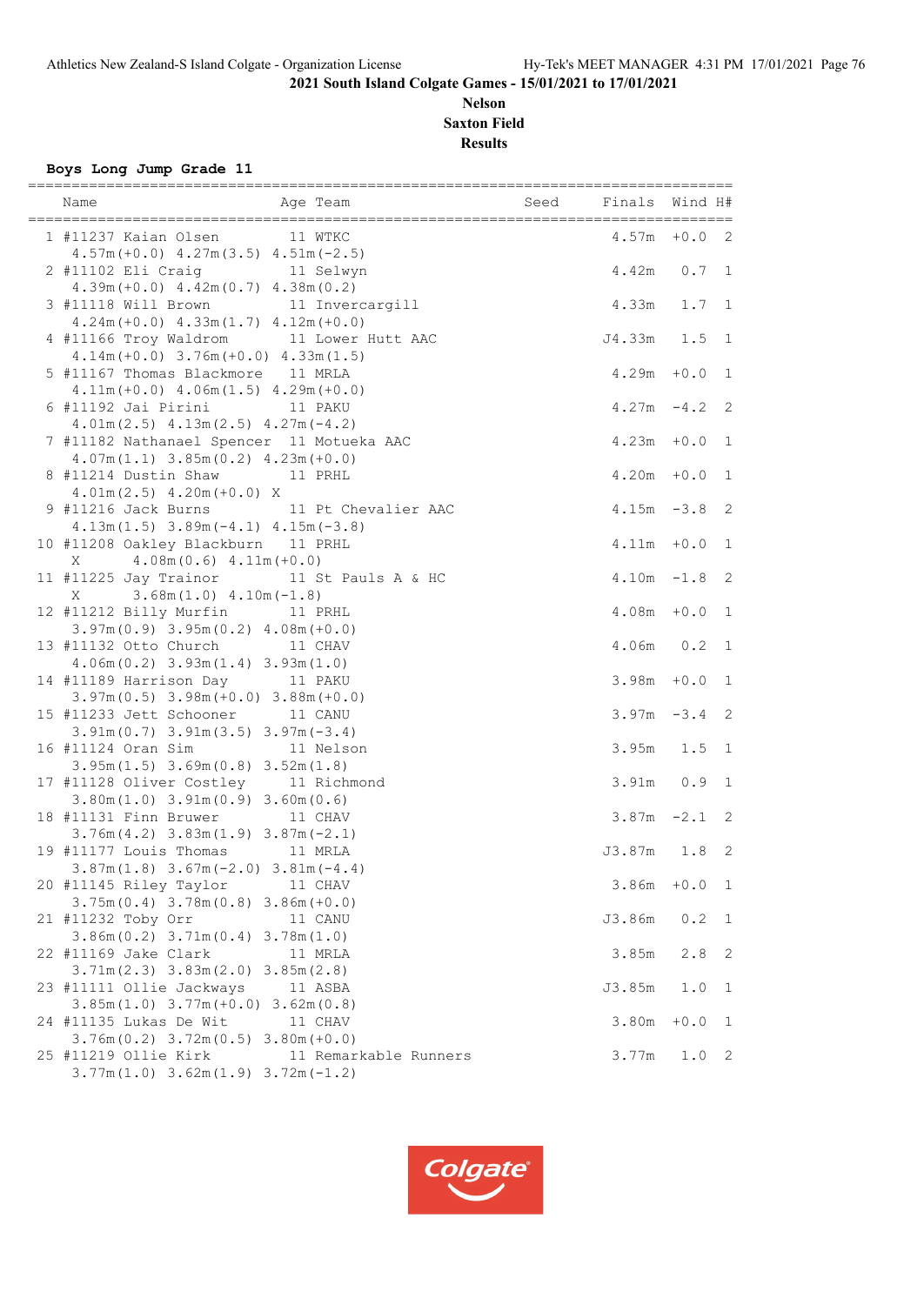# **Nelson Saxton Field**

**Results**

| Boys Long Jump Grade 11                          |                 |  |
|--------------------------------------------------|-----------------|--|
| 26 #11130 Deacon Ash 11 CHAV                     | $3.76m + 0.0 1$ |  |
| $X = 3.76m (+0.0) 3.61m (+0.0)$                  |                 |  |
| 27 #11165 Wiremu Reriti 11 Lower Hutt AAC        | J3.76m 1.1 2    |  |
| $3.76m(1.1)$ $3.34m(3.9)$ $3.47m(-4.8)$          |                 |  |
| 28 #11228 Manaaki Anderton 11 Titahi Bay AAC Inc | $3.69m$ $1.4$ 1 |  |
| $3.60m(0.7)$ $3.69m(1.4)$ $3.35m(+0.0)$          |                 |  |
| 29 #11162 David Sinclair 11 Hinemoa AAC          | $3.67m$ 0.3 2   |  |
| $3.67m(0.3)$ $3.11m(2.3)$ $3.58m(-3.6)$          |                 |  |
| 30 #11142 Kupa Rule 11 CHAV                      | $J3.67m -1.5$ 2 |  |
| $3.38m(2.3)$ $3.47m(0.4)$ $3.67m(-1.5)$          |                 |  |
| 31 #11191 Ricco Korewha 11 PAKU                  | 3.66m 0.7 1     |  |
| $3.66m(0.7)$ $3.50m(+0.0)$ $3.36m(0.4)$          |                 |  |
| 32 #11107 Nikora Mata 'afa 11 Selwyn             | $3.45m$ 1.4 2   |  |
| $3.37m(3.3)$ $3.45m(1.4)$ X                      |                 |  |
| 33 #11227 Taine Nimo 11 Temuka AAC               | $J3.45m$ 2.5 2  |  |
| $3.45m(2.5)$ X $3.33m(-1.8)$                     |                 |  |
| 34 #11180 Asha Guyton 11 Motueka AAC             | $3.31m + 0.0 1$ |  |
| $2.93m (+0.0)$ $3.21m (0.5)$ $3.31m (+0.0)$      |                 |  |
| 35 #11234 Charlie Smith 11 CANU                  | $3.14m$ 1.2 1   |  |
| $3.01m(2.4)$ $3.14m(1.2)$ $2.92m(+0.0)$          |                 |  |
| 36 #11209 Connor Cogle 11 PRHL                   | $3.10m$ $1.5$ 2 |  |
| $2.61m(1.5)$ $3.10m(1.5)$ $2.91m(-3.1)$          |                 |  |
| 37 #11205 Rawiri MacDonald 11 PHOX               | $2.85m$ 0.2 1   |  |
| $2.81m (+0.0) 2.61m (1.4) 2.85m (0.2)$           |                 |  |
| 38 #11204 Liam MacDonald 11 PHOX                 | $2.82m$ $1.6$ 2 |  |
| $2.82m(1.6)$ $2.56m(3.2)$ $2.79m(-3.1)$          |                 |  |

# **Boys Shot Put Grade 11**

| Name                                                         | Age Team              | Seed | Finals H# |   |
|--------------------------------------------------------------|-----------------------|------|-----------|---|
| 1 #11161 Alex Walker 11 HCYU<br>9.86m 9.68m 9.03m            |                       |      | 9.86m 1   |   |
| 2 #11159 Ruben Karawana<br>9.00m 9.25m 8.86m                 | 11 HCYU               |      | $9.25m$ 2 |   |
| 3 #11192 Jai Pirini<br>8.29m 8.71m 7.34m                     | 11 PAKU               |      | 8.71m 2   |   |
| 4 #11232 Toby Orr<br>8.18m 7.91m 8.70m                       | 11 CANU               |      | 8.70m     | 1 |
| 5 #11216 Jack Burns 11 Pt Chevalier AAC<br>8.45m 7.69m 8.33m |                       |      | 8.45m     | 1 |
| 6 #11226 Connor Brady<br>8.16m 8.30m                         | 11 TAKP               |      | 8.30m     | 2 |
| 7 #11107 Nikora Mata 'afa 11 Selwyn<br>7.39m 8.01m           |                       |      | 8.01m     | 2 |
| 8 #11163 Frazer Hazeldine<br>7.88m 7.32m 7.00m               | 11 LCTY               |      | 7.88m     | 2 |
| 9 #11230 Jakob Moore<br>7.81m 7.83m 7.54m                    | 11 Titahi Bay AAC Inc |      | 7.83m     | 1 |
| 10 #11234 Charlie Smith 11 CANU<br>6.58m 7.66m               |                       |      | 7.66m     | 2 |
| 11 #11233 Jett Schooner 11 CANU<br>6.96m 7.42m 7.49m         |                       |      | 7.49m     | 2 |

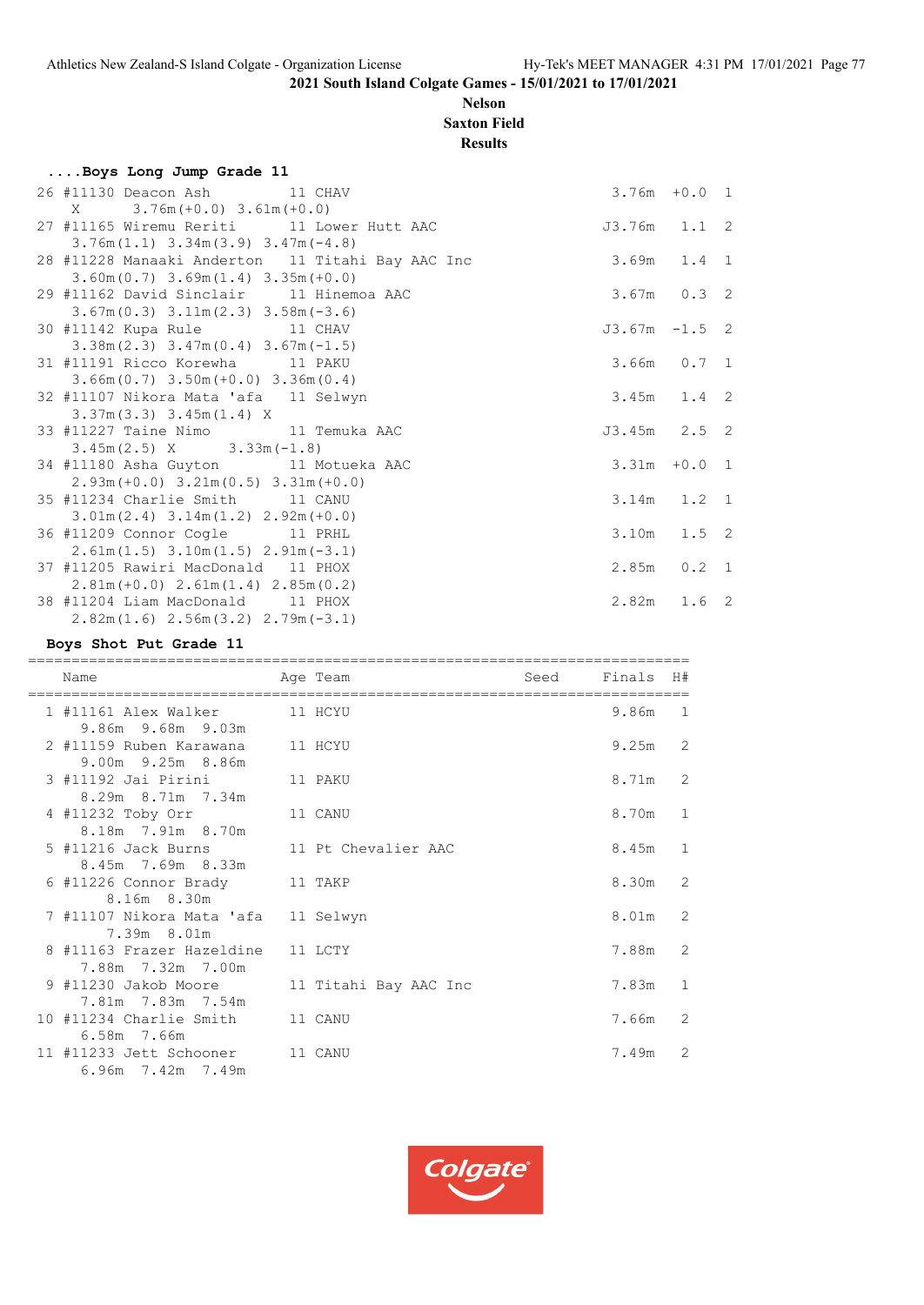#### **Nelson Saxton Field**

**Results**

| Boys Shot Put Grade 11                     |                    |         |              |
|--------------------------------------------|--------------------|---------|--------------|
| 12 #11165 Wiremu Reriti 11 Lower Hutt AAC  |                    | 7.48m 2 |              |
| 6.78m 7.48m                                |                    |         |              |
| 13 #11117 Te Kauru Geary 11 Alexandra      |                    | 7.36m   | $\mathbf{1}$ |
| 7.28m 7.19m 7.36m                          |                    |         |              |
| 11 WTKC<br>14 #11237 Kaian Olsen           |                    | 7.14m   | $\mathbf{1}$ |
| X 6.84m 7.14m                              |                    |         |              |
| 15 #11166 Troy Waldrom 11 Lower Hutt AAC   |                    | 6.99m   | $\mathbf{1}$ |
| 6.37m 6.47m 6.99m                          |                    |         |              |
| 16 #11208 Oakley Blackburn                 | 11 PRHL            | 6.91m   | 2            |
| 6.91m 6.61m 6.11m                          |                    |         |              |
| 17 #19176 Jakob Rohrbach 11 NOTG           |                    | 6.70m   | $\mathbf{1}$ |
| $6.37m \times 6.70m$                       |                    |         |              |
| 18 #11193 Drew Smal 11 PAKU                |                    | 6.02m   | $\mathbf{1}$ |
| $6.02m$ 5.99 $m$ X                         |                    |         |              |
| 19 #11209 Connor Cogle 11 PRHL             |                    | 5.86m   | 2            |
| 5.86m 5.47m 5.39m                          |                    |         |              |
| 20 #11115 Finn Bennett 11 Ashhurst H & AC  |                    | 5.63m   | $\mathbf{1}$ |
| 5.63m 5.48m 5.50m                          |                    |         |              |
| 21 #11182 Nathanael Spencer 11 Motueka AAC |                    | 5.51m   | $\mathbf{1}$ |
| 5.15m 5.19m 5.51m                          |                    |         |              |
| 22 #11227 Taine Nimo 11 Temuka AAC         |                    | 4.66m   | 2            |
| 4.52m  4.20m  4.66m                        |                    |         |              |
| 23 #11225 Jay Trainor                      | 11 St Pauls A & HC | 4.59m   | 1            |
| 3.71m 4.59m 4.40m                          |                    |         |              |
| 24 #11204 Liam MacDonald                   | 11 PHOX            | 4.37m   | 2            |
| 4.33m 4.37m                                |                    |         |              |
| 25 #11191 Ricco Korewha 11 PAKU            |                    | 4.25m   | $\mathbf{1}$ |
| 3.76m 4.02m 4.25m                          |                    |         |              |

#### **Boys Discus Throw Grade 11**

============================================================================ Name **Age Team** Age Team Seed Finals H# ============================================================================  $1$  #11161 Alex Walker X 33.43m X 2 #11159 Ruben Karawana 11 HCYU 31.58m 2 30.44m 30.66m 31.58m 3 #11192 Jai Pirini 11 PAKU 30.07m 1 24.94m 23.69m 30.07m 4 #11237 Kaian Olsen 11 WTKC 29.19m 2 29.19m 27.01m 26.49m 5 #11219 Ollie Kirk 11 Remarkable Runners 26.94m 1 19.25m X 26.94m 6 #11166 Troy Waldrom 11 Lower Hutt AAC 26.67m 1 24.69m 26.67m 15.91m 7 #11216 Jack Burns 11 Pt Chevalier AAC 26.49m 1 26.49m X 24.04m 8 #11232 Toby Orr 11 CANU 25.82m 1 X 25.82m 22.29m 9 #11163 Frazer Hazeldine 11 LCTY 24.79m 2 X X 24.79m 10 #11226 Connor Brady 11 TAKP 24.39m 1 24.39m 19.95m 20.17m

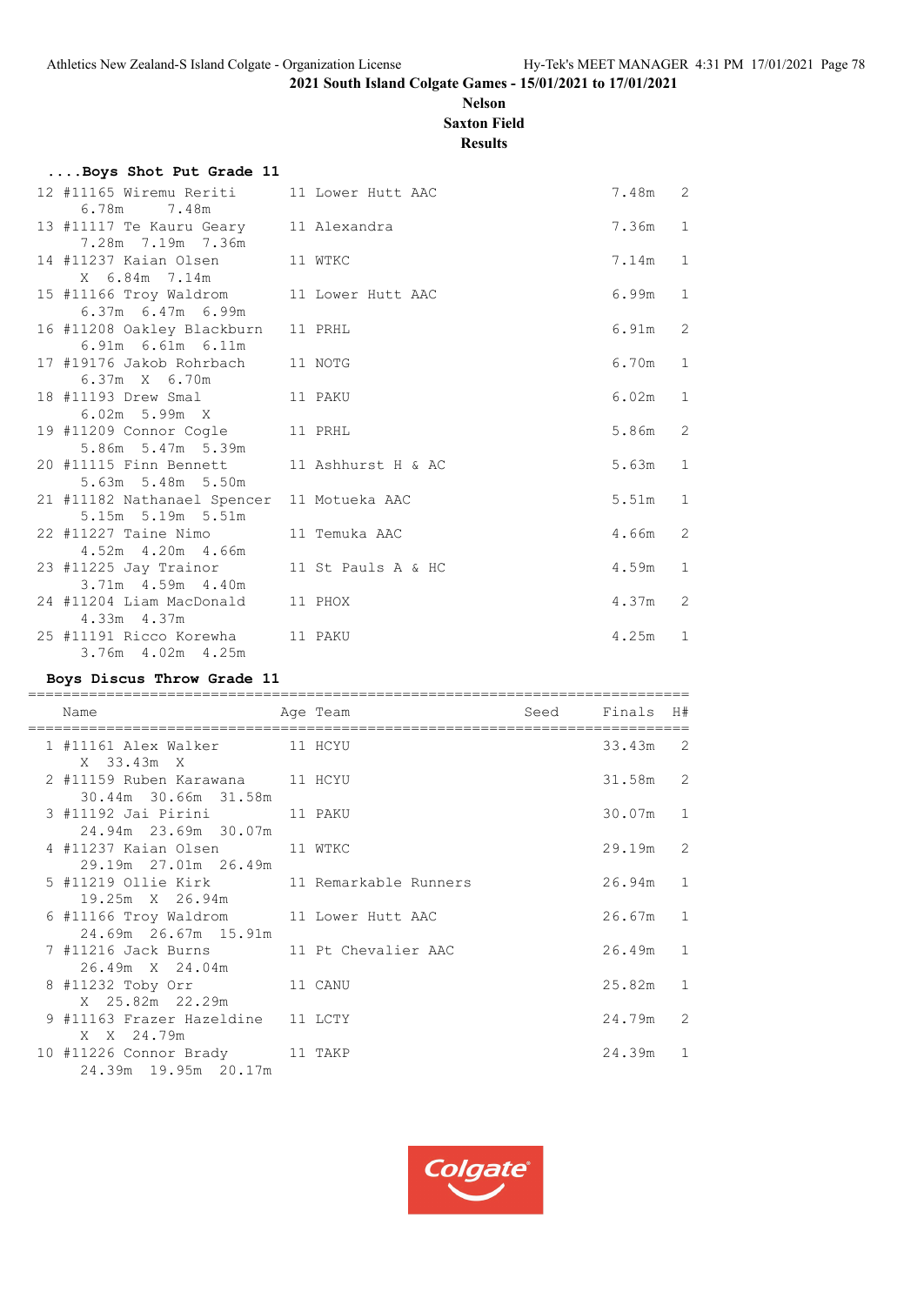# **Nelson Saxton Field**

**Results**

| Boys Discus Throw Grade 11                                |                       |                 |              |
|-----------------------------------------------------------|-----------------------|-----------------|--------------|
| 11 #11165 Wiremu Reriti<br>21.02m  23.32m  17.39m         | 11 Lower Hutt AAC     | 23.32m          | 2            |
| 12 #11230 Jakob Moore 11 Titahi Bay AAC Inc<br>23.17m X X |                       | 23.17m          | 1            |
| 13 #19176 Jakob Rohrbach 11 NOTG<br>X 22.85m 21.19m       |                       | 22.85m          | 2            |
| 14 #11107 Nikora Mata 'afa<br>X 19.55m 22.47m             | 11 Selwyn             | 22.47m          | 1            |
| 15 #11234 Charlie Smith<br>18.11m 22.47m 18.73m           | 11 CANU               | J22.47m         | 2            |
| 16 #11233 Jett Schooner<br>16.95m 22.11m 15.39m           | 11 CANU               | 22.11m          | 2            |
| 17 #11214 Dustin Shaw<br>21.74m 21.86m 20.39m             | 11 PRHL               | 21.86m          | 2            |
| 18 #11117 Te Kauru Geary 11 Alexandra<br>X 20.77m X       |                       | 20.77m          | 1            |
| 19 #11176 Cullum Rayner<br>20.38m 19.40m 8.01m            | 11 MRLA               | 20.38m          | $\mathbf{1}$ |
| 20 #11193 Drew Smal<br>19.20m 20.01m 19.85m               | 11 PAKU               | 20.01m          | 1            |
| 21 #11189 Harrison Day<br>15.01m  18.42m  X               | 11 PAKU               | 18.42m          | 2            |
| 22 #11209 Connor Cogle 11 PRHL<br>12.04m 9.69m 17.41m     |                       | 17 <b>.</b> 41m | 2            |
| 11 MRLA<br>23 #11177 Louis Thomas<br>16.53m 17.36m X      |                       | 17.36m          | 2            |
| 17.29m  13.21m  X                                         |                       | 17.29m          | 1            |
| 25 #11225 Jay Trainor<br>X 16.69m 9.66m                   | 11 St Pauls A & HC    | 16.69m          | $\mathbf{1}$ |
| 26 #11123 Joshua Mitchell<br>16.57m 15.67m 15.79m         | 11 Nelson             | 16.57m          | 1            |
| 27 #11115 Finn Bennett<br>14.32m  14.77m  16.09m          | 11 Ashhurst H & AC    | 16.09m          | 2            |
| 28 #11204 Liam MacDonald<br>14.89m X 14.41m               | 11 PHOX               | 14.89m          | 2            |
| 29 #11145 Riley Taylor 11 CHAV                            |                       | 14.66m          | 2            |
| 14.34m  13.37m  X                                         |                       | 14.34m          | 1            |
| 31 #11228 Manaaki Anderton<br>12.95m 13.76m 12.11m        | 11 Titahi Bay AAC Inc | 13.76m          | 1            |
| 32 #11142 Kupa Rule<br>13.53m X 13.72m                    | 11 CHAV               | 13.72m          | 2            |
| 33 #11227 Taine Nimo<br>13.53m  12.98m  12.91m            | 11 Temuka AAC         | 13.53m          | 1            |
| 34 #11208 Oakley Blackburn<br>13.19m X X                  | 11 PRHL               | 13.19m          | 2            |
| 35 #11180 Asha Guyton<br>12.08m  12.17m  11.72m           | 11 Motueka AAC        | 12.17m          | 2            |
| -- #11205 Rawiri MacDonald<br>X X X                       | 11 PHOX               | FOUL            | 1 NM         |

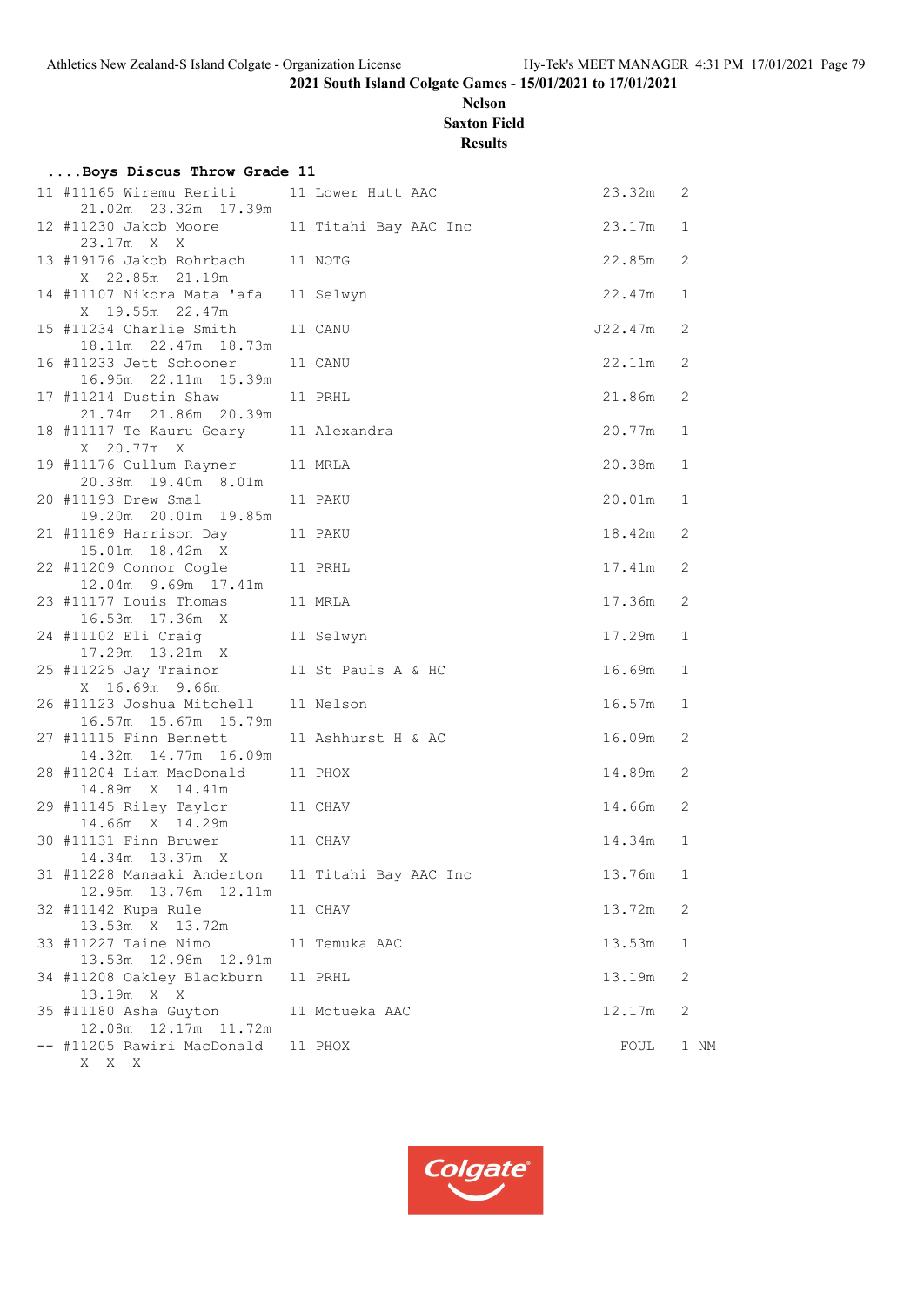**Nelson Saxton Field**

**Results**

|               | Boys 1200 Meter Race Walk Grade 11    |                       |      |                      |                  |                |
|---------------|---------------------------------------|-----------------------|------|----------------------|------------------|----------------|
| Name          |                                       | Age Team              | Seed | Finals               |                  |                |
|               | 1 #11189 Harrison Day 11 PAKU         |                       |      | 6:50.04              |                  |                |
|               | 2 #11191 Ricco Korewha 11 PAKU        |                       |      | 8:10.96              |                  |                |
|               | 3 #11115 Finn Bennett                 | 11 Ashhurst H & AC    |      | 8:18.37              |                  |                |
|               | 4 #11205 Rawiri MacDonald 11 PHOX     |                       |      | 8:21.78              |                  |                |
|               | 5 #11193 Drew Smal<br>11 PAKU         |                       |      | 9:04.68              |                  |                |
|               | Boys 100 Meter Sprint Grade 12        |                       |      |                      |                  |                |
| Name          |                                       | Age Team              |      | Seed Prelims Wind H# |                  |                |
| Preliminaries |                                       |                       |      |                      |                  |                |
|               | 1 #12109 Rishaan Kumar                | 12 ASBA               |      | $13.23q$ $2.6$ 1     |                  |                |
|               | 2 #12196 Rupeni Qoroya                | 12 PRHL               |      | 13.37q               | $2.5$ 2          |                |
|               | 3 #12114 Jimmy Knight 12 Aspiring     |                       |      | 13.43q               | $2.5 \quad 2$    |                |
|               | 4 #12164 Nikau Kingi-McCar 12 NBOL    |                       |      | 13.56q               | 2.6 <sub>1</sub> |                |
|               | 5 #12200 Nikao Panapa                 | 12 Remarkable Runners |      | $13.63q -0.3$        |                  | 5              |
|               | 6 #12157 Drew Materoa                 | 12 MRLA               |      | 13.65q               | 2.5              | 2              |
|               | 7 #12186 Luke Jarvis                  | 12 PRAM               |      | 13.69q               | 0.4              | $\overline{4}$ |
|               | 8 #12141 Flynn Wilson                 | 12 FAIR               |      | $13.76q - 0.3$       |                  | 5              |
|               | 9 #12136 Charlie Redfern              | 12 CHAV               |      | 13.76q               | 0.4              | $\overline{4}$ |
|               | 10 #12117 Cody Lawson                 | 12 Invercargill       |      | 13.83q               | 2.5              | $\overline{c}$ |
|               | 11 #12104 Sunny Schuurmans            | 12 Selwyn             |      | 13.97q               | 2.6              | $\mathbf{1}$   |
|               | 12 #12227 Soloman Hawes               | 12 CANU               |      | 14.08q               | 2.6              | $\mathbf{1}$   |
|               | 13 #12155 Asher Roberston             | 12 Lower Hutt AAC     |      | 14.16q               | 2.5              | $\overline{c}$ |
|               | 14 #12130 Van Couch                   | 12 Taieri             |      | $14.18q - 0.3$       |                  | 5              |
|               | 15 #12102 Ethan Duke-Norris 12 Selwyn |                       |      | $14.24q - 0.3$       |                  | 5              |
|               | 16 #12116 Harry Fletcher              | 12 Invercargill       |      | $14.35q$ 0.4         |                  | 3              |
|               | 17 #12204 Mitchell Johnson            | 12 SCAN               |      | $14.52q$ 0.4         |                  | $\overline{4}$ |
|               | 18 #12162 Taydin Hill                 | 12 Motueka AAC        |      | 14.60q               | 2.6              | $\mathbf 1$    |
|               | 19 #12106 Jadyn Thomas                | 12 Selwyn             |      | 14.78q               | 0.4              | $\overline{4}$ |
|               | 20 #12129 Oliver Pickering            | 12 Richmond           |      | $14.80q - 0.3$       |                  | 5              |
|               | 21 #12190 Alexander Aitken            | 12 PRHL               |      | 14.99q               | 0.4              | 4              |
|               | 22 #12199 Louis Whitley               | 12 PRHL               |      | 15.01q               | 2.5              | $\overline{c}$ |
|               | 23 #12195 Kanye Perkins               | 12 PRHL               |      | 15.09q               | 2.6              | 1              |
|               | 24 #12132 Marius Boshoff              | 12 CHAV               |      | 15.17q               | 0.4              | 3              |
|               | 25 #12161 Liam Greaney                | 12 Motueka AAC        |      | $15.22 - 0.3$        |                  | 5              |
|               | 26 #12226 Jack Dunn                   | 12 CANU               |      | $15.29$ 0.4          |                  | 4              |
|               | 27 #12127 Zach McDonald               | 12 Richmond           |      | 15.46 0.4            |                  | 3              |
|               | 28 #12198 Rowan van Nieuwke 12 PRHL   |                       |      | $15.56 - 0.3$        |                  | 5              |
|               | 29 #12232 Jackson Robertson           | 12 CANU               |      | 16.10                | 0.4              | 3              |
|               | 30 #12230 Dylan Jackson               | 12 CANU               |      | $16.18 - 0.3$        |                  | 5              |
|               | 31 #12191 William Biddick             | 12 PRHL               |      | $16.55$ 0.4          |                  | 3              |
|               | 32 #12234 Arthur Walsh                | 12 CANU               |      | 17.12                | 2.5              | $\overline{c}$ |
|               | 33 #12189 Cayden Wilder               | 12 PHOX               |      | 18.17                | 0.4              | $\overline{4}$ |

#### **Boys 100 Meter Sprint Grade 12**

| Name                                  | Age Team | Prelims | Semis Wind H#  |
|---------------------------------------|----------|---------|----------------|
| Semi-Finals<br>1 #12109 Rishaan Kumar | 12 ASBA  | 13.23   | 13.11q  0.9  1 |

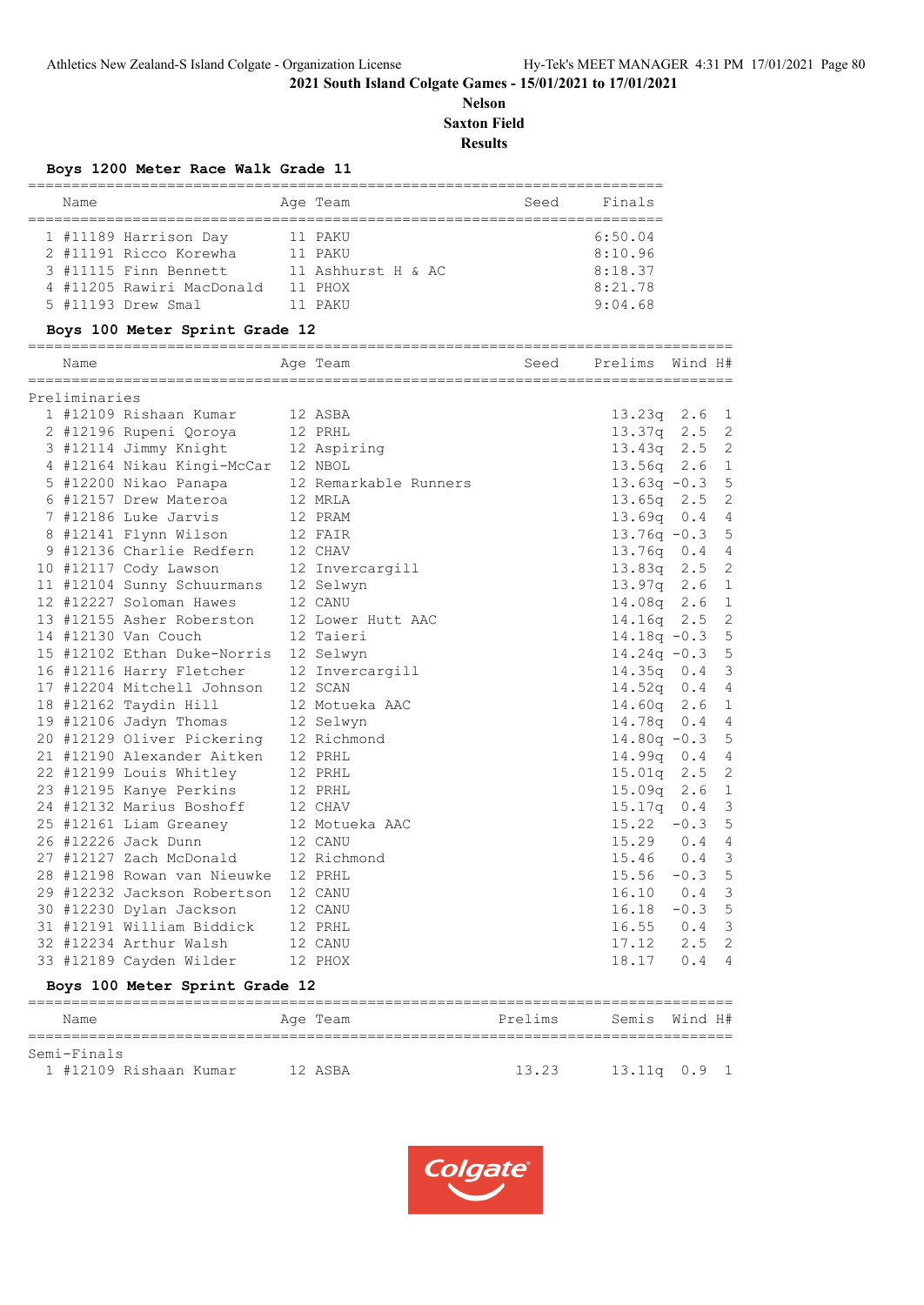# **Nelson Saxton Field**

**Results**

# **....Boys 100 Meter Sprint Grade 12**

|                                                                                                                                                |  | $13.21q$ 0.9 1 |                  |                    |
|------------------------------------------------------------------------------------------------------------------------------------------------|--|----------------|------------------|--------------------|
| 3 #12200 Nikao Panapa 12 Remarkable Runners 13.63                                                                                              |  | $13.30q$ 0.3 2 |                  |                    |
| 4 #12196 Rupeni Qoroya 12 PRHL 13.37                                                                                                           |  | $13.35q$ 0.3 2 |                  |                    |
|                                                                                                                                                |  | $13.39q$ 0.8 3 |                  |                    |
|                                                                                                                                                |  | $13.43q$ 0.3 2 |                  |                    |
| 5 #12114 Jimmy Knight<br>6 #12130 Van Couch<br>7 #12117 Cody Lawson<br>12 Invercargill<br>13.83                                                |  | $13.45q$ 0.8 3 |                  |                    |
| 8 #12141 Flynn Wilson 12 FAIR 13.76                                                                                                            |  | $13.46q$ 0.3 2 |                  |                    |
|                                                                                                                                                |  |                |                  |                    |
| 9 #12136 Charlie Redfern 12 CHAV 13.76 13.55 0.8 3<br>10 #12164 Nikau Kingi-McCar 12 NBOL 13.56 13.56 0.8 3                                    |  |                |                  |                    |
| 11 #12227 Soloman Hawes 12 CANU 14.08 13.86 0.9 1                                                                                              |  |                |                  |                    |
| 12 #12204 Mitchell Johnson 12 SCAN 14.52 14.18 0.3 2                                                                                           |  |                |                  |                    |
| 13 #12104 Sunny Schuurmans 12 Selwyn 13.97 14.21 0.3 2<br>14 #12102 Ethan Duke-Norris 12 Selwyn 14.24 14.21 0.8 3                              |  |                |                  |                    |
|                                                                                                                                                |  |                |                  |                    |
| 15 #12195 Kanye Perkins 12 PRHL 15.09 14.22                                                                                                    |  |                | $0.3 \quad 2$    |                    |
| 16 #12162 Taydin Hill 12 Motueka AAC 14.60 14.28                                                                                               |  |                | 0.9 1            |                    |
| 17 #12155 Asher Roberston 12 Lower Hutt AAC 14.16 14.28 0.9 1                                                                                  |  |                |                  |                    |
| 18 #12116 Harry Fletcher 12 Invercargill 14.35 14.31                                                                                           |  |                | 0.8 <sup>3</sup> |                    |
| 19 #12132 Marius Boshoff 12 CHAV 15.17 14.53<br>20 #12106 Jadyn Thomas 12 Selwyn 14.78 14.70<br>21 #12190 Alexander Aitken 12 PRHL 14.99 14.82 |  |                | 0.9 1            |                    |
|                                                                                                                                                |  |                | $0.9 \quad 1$    |                    |
|                                                                                                                                                |  |                | 0.8 <sup>3</sup> |                    |
| 22 #12199 Louis Whitley 12 PRHL 15.01 15.16<br>-- #12157 Drew Materoa 12 MRLA 13.65 FS                                                         |  |                | 0.8 <sup>3</sup> |                    |
|                                                                                                                                                |  |                |                  | 0.9 1 Rule TR 16.8 |
|                                                                                                                                                |  |                |                  |                    |

# **Boys 100 Meter Sprint Grade 12**

|        | Name |                        |  | Age Team              | Semis | Finals        | Wind   |  |  |  |
|--------|------|------------------------|--|-----------------------|-------|---------------|--------|--|--|--|
| Finals |      |                        |  |                       |       |               |        |  |  |  |
|        |      | 1 #12109 Rishaan Kumar |  | 12 ASBA               | 13.11 | $13.27 - 1.3$ |        |  |  |  |
|        |      | 2 #12141 Flynn Wilson  |  | 12 FAIR               | 13.46 | $13.32 - 1.3$ |        |  |  |  |
|        |      | 3 #12200 Nikao Panapa  |  | 12 Remarkable Runners | 13.30 | $13.38 - 1.3$ |        |  |  |  |
|        |      | 4 #12186 Luke Jarvis   |  | 12 PRAM               | 13.21 | $13.42 - 1.3$ |        |  |  |  |
|        |      | 5 #12196 Rupeni Qoroya |  | 12 PRHL               | 13.35 | 13.51         | $-1$ 3 |  |  |  |
|        |      | 6 #12130 Van Couch     |  | 12 Taieri             | 13.43 | $13.69 - 1.3$ |        |  |  |  |
|        |      | 7 #12117 Cody Lawson   |  | 12 Invercargill       | 13.45 | 13.81         | $-1$ 3 |  |  |  |
|        |      | 8 #12114 Jimmy Knight  |  | 12 Aspiring           | 13.39 | 13.85         | $-1.3$ |  |  |  |

#### **Boys 200 Meter Sprint Grade 12**

| Name          |                            | Age Team              | Seed | Prelims            | Wind H# |                          |
|---------------|----------------------------|-----------------------|------|--------------------|---------|--------------------------|
| Preliminaries |                            |                       |      |                    |         |                          |
|               | 1 #12109 Rishaan Kumar     | 12 ASBA               |      | $27.26q$ 0.2 3     |         |                          |
|               | 2 #12117 Cody Lawson       | 12 Invercargill       |      | $27.42q$ 0.2 3     |         |                          |
|               | 3 #12217 Ethan Hole        | 12 Temuka AAC         |      | $27.48q$ 0.9 2     |         |                          |
|               | 4 #12186 Luke Jarvis       | 12 PRAM               |      | $27.48q$ 0.2       |         | $\overline{4}$           |
|               | 5 #12196 Rupeni Qoroya     | 12 PRHL               |      | $27.53q$ 0.2 3     |         |                          |
|               | 6 #12114 Jimmy Knight      | 12 Aspiring           |      | $27.64q$ 0.2 3     |         |                          |
|               | 7 #12141 Flynn Wilson      | 12 FAIR               |      | $27.66q$ 0.7 1     |         |                          |
|               | 8 #12200 Nikao Panapa      | 12 Remarkable Runners |      | $27.88q$ 0.7 1     |         |                          |
|               | 9 #12227 Soloman Hawes     | 12 CANU               |      | 27.97 <sub>q</sub> | 0.9     | $\overline{2}$           |
|               | 10 #12104 Sunny Schuurmans | 12 Selwyn             |      | $28.08q$ 0.2 4     |         |                          |
|               | 11 #12195 Kanye Perkins    | 12 PRHL               |      | 28.20q             | 0.9     | $\overline{\phantom{a}}$ |

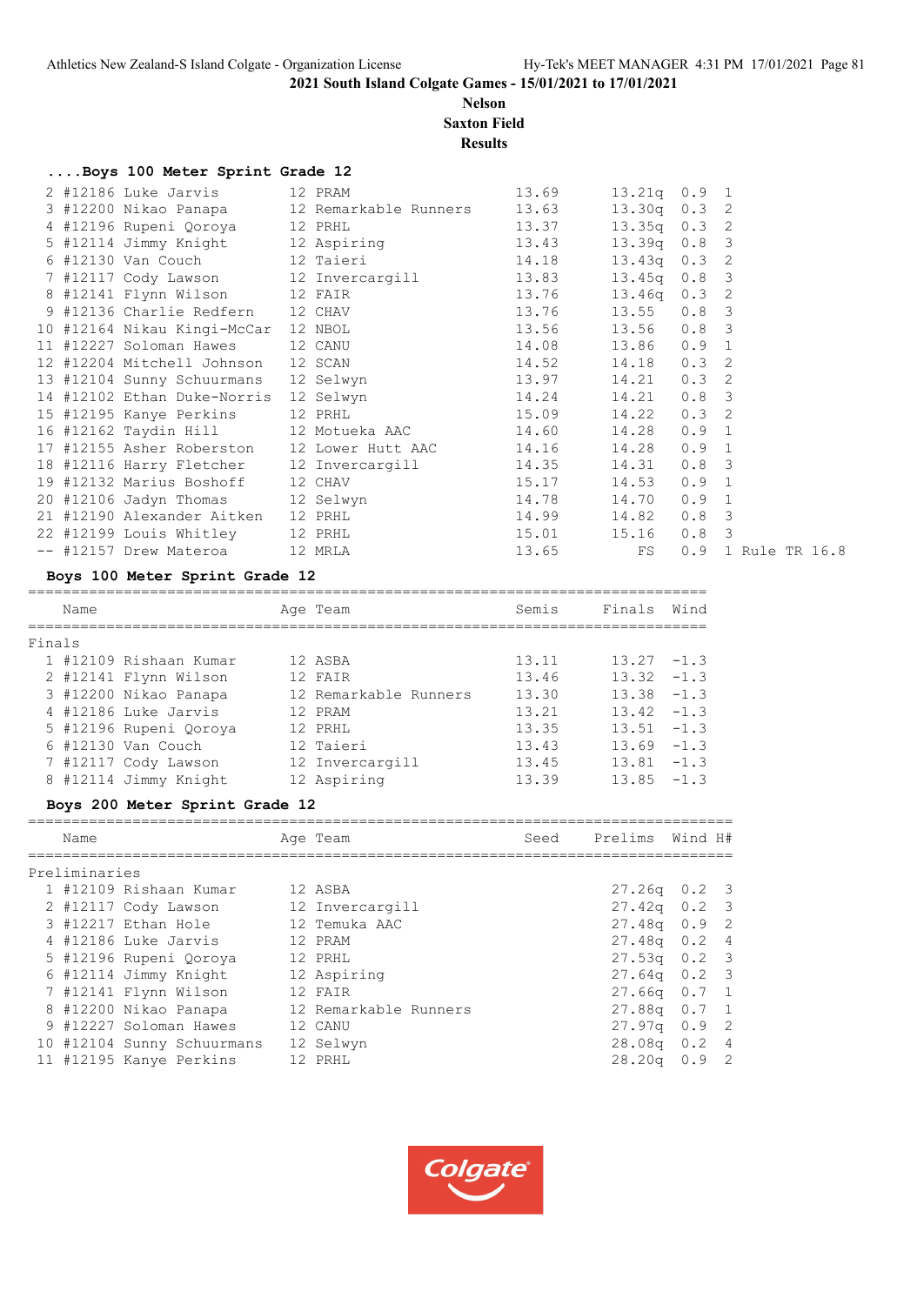# **Nelson**

|             |                                             |          | <b>Saxton Field</b><br><b>Results</b> |                 |               |  |
|-------------|---------------------------------------------|----------|---------------------------------------|-----------------|---------------|--|
|             | Boys 200 Meter Sprint Grade 12              |          |                                       |                 |               |  |
|             | 12 #12136 Charlie Redfern                   | 12 CHAV  |                                       | $28.30q$ 0.9 2  |               |  |
|             | 13 #12164 Nikau Kingi-McCar 12 NBOL         |          |                                       | $28.39q$ 0.2 4  |               |  |
|             | 14 #12116 Harry Fletcher 12 Invercargill    |          |                                       | 28.90q 0.2 4    |               |  |
|             | 15 #12155 Asher Roberston 12 Lower Hutt AAC |          |                                       | 29.07q 0.9 2    |               |  |
|             | 16 #12102 Ethan Duke-Norris 12 Selwyn       |          |                                       | 29.35q 0.9 2    |               |  |
|             | 17 #12204 Mitchell Johnson 12 SCAN          |          |                                       | $29.45$ 0.2 4   |               |  |
|             | 18 #12162 Taydin Hill 12 Motueka AAC        |          |                                       | 29.88 0.2 4     |               |  |
|             | 19 #12132 Marius Boshoff 12 CHAV            |          |                                       | $29.96$ 0.7 1   |               |  |
|             | 20 #12129 Oliver Pickering 12 Richmond      |          |                                       | $30.01$ 0.2 4   |               |  |
|             | 21 #12106 Jadyn Thomas 12 Selwyn            |          |                                       | $30.71$ $0.7$ 1 |               |  |
|             | 22 #12198 Rowan van Nieuwke 12 PRHL         |          |                                       | $31.11$ 0.2 3   |               |  |
|             | 23 #12190 Alexander Aitken 12 PRHL          |          |                                       | 31.58           | $0.7 \quad 1$ |  |
|             | 24 #12127 Zach McDonald 12 Richmond         |          |                                       | $31.63$ 0.2 3   |               |  |
|             | 25 #12199 Louis Whitley 12 PRHL             |          |                                       | 31.86           | $0.9$ 2       |  |
|             | 26 #12232 Jackson Robertson 12 CANU         |          |                                       | 33.01  0.7  1   |               |  |
|             | 27 #12191 William Biddick 12 PRHL           |          |                                       | $35.06$ 0.2 4   |               |  |
|             | 28 #12234 Arthur Walsh 12 CANU              |          |                                       | 36.84 0.2 3     |               |  |
|             | 29 #12189 Cayden Wilder 12 PHOX             |          |                                       | 39.03           | $0.7 \quad 1$ |  |
|             | Boys 200 Meter Sprint Grade 12              |          |                                       |                 |               |  |
| Name        |                                             | Age Team | Prelims                               | Semis Wind H#   |               |  |
| Semi-Finals |                                             |          |                                       |                 |               |  |
|             | 1 #12217 Ethan Hole 12 Temuka AAC           |          | 27.48                                 | $26.98q$ 0.2 2  |               |  |

|  | T #TRYTI MANITION T         | IL ITHUNG AAV         | 21.70 | 20.JOY 0.2 2       |                  |  |
|--|-----------------------------|-----------------------|-------|--------------------|------------------|--|
|  | 2 #12141 Flynn Wilson       | 12 FAIR               | 27.66 | $27.17q$ 0.2 2     |                  |  |
|  | 3 #12117 Cody Lawson        | 12 Invercargill       | 27.42 | $27.45q$ 0.2 2     |                  |  |
|  | 4 #12196 Rupeni Qoroya      | 12 PRHL               | 27.53 | 27.55q             | 0.6 <sub>1</sub> |  |
|  | 5 #12109 Rishaan Kumar      | 12 ASBA               | 27.26 | $27.69q$ 0.6 1     |                  |  |
|  | 6 #12186 Luke Jarvis        | 12 PRAM               | 27.48 | 27.76q             | 0.6 <sub>1</sub> |  |
|  | 7 #12114 Jimmy Knight       | 12 Aspiring           | 27.64 | 28.09a             | $0.2 \quad 2$    |  |
|  | 8 #12200 Nikao Panapa       | 12 Remarkable Runners | 27.88 | 28.42 <sub>q</sub> | 0.6 <sub>1</sub> |  |
|  | 9 #12136 Charlie Redfern    | 12 CHAV               | 28.30 | 28.62              | 0.6 <sub>1</sub> |  |
|  | 10 #12227 Soloman Hawes     | 12 CANU               | 27.97 | 28.62              | 0.6 <sub>1</sub> |  |
|  | 11 #12155 Asher Roberston   | 12 Lower Hutt AAC     | 29.07 | 28.86              | $0.2 \quad 2$    |  |
|  | 12 #12104 Sunny Schuurmans  | 12 Selwyn             | 28.08 | 28.93              | $0.2 \quad 2$    |  |
|  | 13 #12195 Kanye Perkins     | 12 PRHL               | 28.20 | 28.96              | $0.2 \quad 2$    |  |
|  | 14 #12116 Harry Fletcher    | 12 Invercargill       | 28.90 | 29.04              | $0.2 \quad 2$    |  |
|  | 15 #12164 Nikau Kingi-McCar | 12 NBOL               | 28.39 | 29.44              | 0.6 <sub>1</sub> |  |
|  | 16 #12102 Ethan Duke-Norris | 12 Selwyn             | 29.35 | 30.07              | $0.6 \quad 1$    |  |

#### **Boys 200 Meter Sprint Grade 12**

|        | Name |                        | Age Team              | Semis | Finals | Wind |
|--------|------|------------------------|-----------------------|-------|--------|------|
| Finals |      |                        |                       |       |        |      |
|        |      | 1 #12217 Ethan Hole    | 12 Temuka AAC         | 26.98 | 26.93  | 1.8  |
|        |      | 2 #12141 Flynn Wilson  | 12 FAIR               | 27.17 | 27.08  | 1.8  |
|        |      | 3 #12117 Cody Lawson   | 12 Invercargill       | 27.45 | 27.20  | 1.8  |
|        |      | 4 #12109 Rishaan Kumar | 12 ASBA               | 27.69 | 27.20  | 1.8  |
|        |      | 5 #12196 Rupeni Ooroya | 12 PRHL               | 27.55 | 27.35  | 1.8  |
|        |      | 6 #12186 Luke Jarvis   | 12 PRAM               | 27.76 | 27.88  | 1.8  |
|        |      | 7 #12200 Nikao Panapa  | 12 Remarkable Runners | 28.42 | 28.26  | 1.8  |
|        |      |                        |                       |       |        |      |

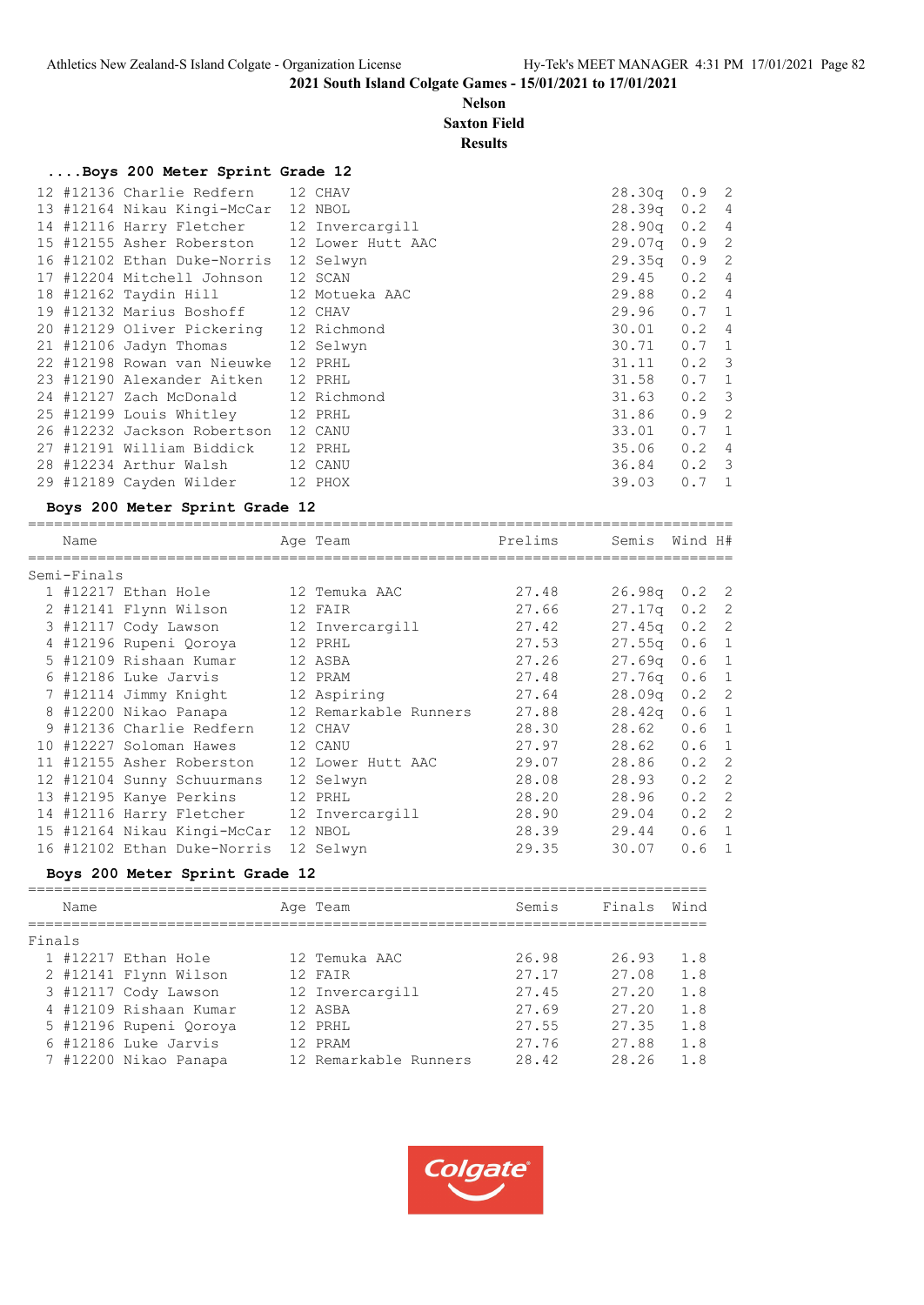# **Nelson Saxton Field**

**Results**

# **....Boys 200 Meter Sprint Grade 12**

8 #12114 Jimmy Knight 12 Aspiring 28.09 28.29 1.8

# **Boys 400 Meter Sprint Grade 12**

| Name          |                                             | Age Team  | Seed | Prelims            | H#             |
|---------------|---------------------------------------------|-----------|------|--------------------|----------------|
| Preliminaries |                                             |           |      |                    |                |
|               | 1 #12141 Flynn Wilson 12 FAIR               |           |      | $62.54q$ 3         |                |
|               | 2 #12217 Ethan Hole 12 Temuka AAC           |           |      | $62.87q$ 1         |                |
|               | 3 #12227 Soloman Hawes 12 CANU              |           |      | $63.15q$ 3         |                |
|               | 4 #12109 Rishaan Kumar 12 ASBA              |           |      | 63.30q 3           |                |
|               | 5 #12196 Rupeni Qoroya 12 PRHL              |           |      | 63.54 <sub>q</sub> | 3              |
|               | 6 #12224 Miles Chater 12 CANU               |           |      | $63.78q$ 4         |                |
|               | 7 #12117 Cody Lawson 12 Invercargill        |           |      | 63.94q             | $\overline{3}$ |
|               | 8 #12214 Darcy Attridge 12 Temuka AAC       |           |      | 64.49a             | $\mathbf{2}$   |
|               | 9 #12156 Alex Hansen 12 MRLA                |           |      | 64.94              | 3              |
|               | 10 #12114 Jimmy Knight 12 Aspiring          |           |      | 65.09              | $\mathbf 1$    |
|               | 11 #12204 Mitchell Johnson 12 SCAN          |           |      | 65.74              | $\overline{4}$ |
|               | 12 #12136 Charlie Redfern 12 CHAV           |           |      | 66.02              | $\mathbf{1}$   |
|               | 13 #12162 Taydin Hill 12 Motueka AAC        |           |      | 67.33              | $\overline{c}$ |
|               | 14 #12155 Asher Roberston 12 Lower Hutt AAC |           |      | 67.83              | $\overline{4}$ |
|               | 15 #12207 Dalton Todd 12 SCAN               |           |      | 68.38              | $\overline{2}$ |
|               | 12 CANU<br>16 #12226 Jack Dunn              |           |      | 69.60              | $\overline{2}$ |
|               | 17 #12107 Kalym Chalmers 12 ASBA            |           |      | 70.73              | $\mathbf{1}$   |
|               | 18 #12129 Oliver Pickering 12 Richmond      |           |      | 72.21              | $\mathbf{1}$   |
|               | 19 #12104 Sunny Schuurmans                  | 12 Selwyn |      | 72.34              | $\overline{4}$ |
|               | 20 #12198 Rowan van Nieuwke 12 PRHL         |           |      | 73.14              | $\overline{c}$ |
|               | 21 #12145 Nate Crossman                     | 12 GRMA   |      | 73.46              | $\mathbf{2}$   |
|               | 22 #12106 Jadyn Thomas 12 Selwyn            |           |      | 74.01              | $\mathcal{S}$  |
|               | 23 #12193 Charlie Burns 12 PRHL             |           |      | 74.05              | $\mathbf{1}$   |
|               | 24 #12161 Liam Greaney 12 Motueka AAC       |           |      | 79.17              | $\overline{4}$ |
|               | 25 #12232 Jackson Robertson 12 CANU         |           |      | 1:20.37            | $\mathbf{1}$   |
|               | 26 #12192 Austin Bull<br>12 PRHL            |           |      | 1:20.97            | 2              |
|               | 27 #12191 William Biddick 12 PRHL           |           |      | 1:28.02            | $\overline{4}$ |

# **Boys 400 Meter Sprint Grade 12**

|        | Name |                         | Age Team        | Prelims | Finals |
|--------|------|-------------------------|-----------------|---------|--------|
| Finals |      |                         |                 |         |        |
|        |      | 1 #12217 Ethan Hole     | 12 Temuka AAC   | 62.87   | 60.77  |
|        |      | 2 #12141 Flynn Wilson   | 12 FATR         | 62.54   | 60.78  |
|        |      | 3 #12196 Rupeni Ooroya  | 12 PRHT.        | 63.54   | 61.46  |
|        |      | 4 #12109 Rishaan Kumar  | 12 ASBA         | 63.30   | 62.13  |
|        |      | 5 #12227 Soloman Hawes  | 12 CANU         | 63.15   | 63.06  |
|        |      | 6 #12117 Cody Lawson    | 12 Invercargill | 63.94   | 65.37  |
|        |      | 7 #12224 Miles Chater   | 12 CANU         | 63.78   | 66.53  |
|        |      | 8 #12214 Darcy Attridge | 12 Temuka AAC   | 64.49   | 67.98  |

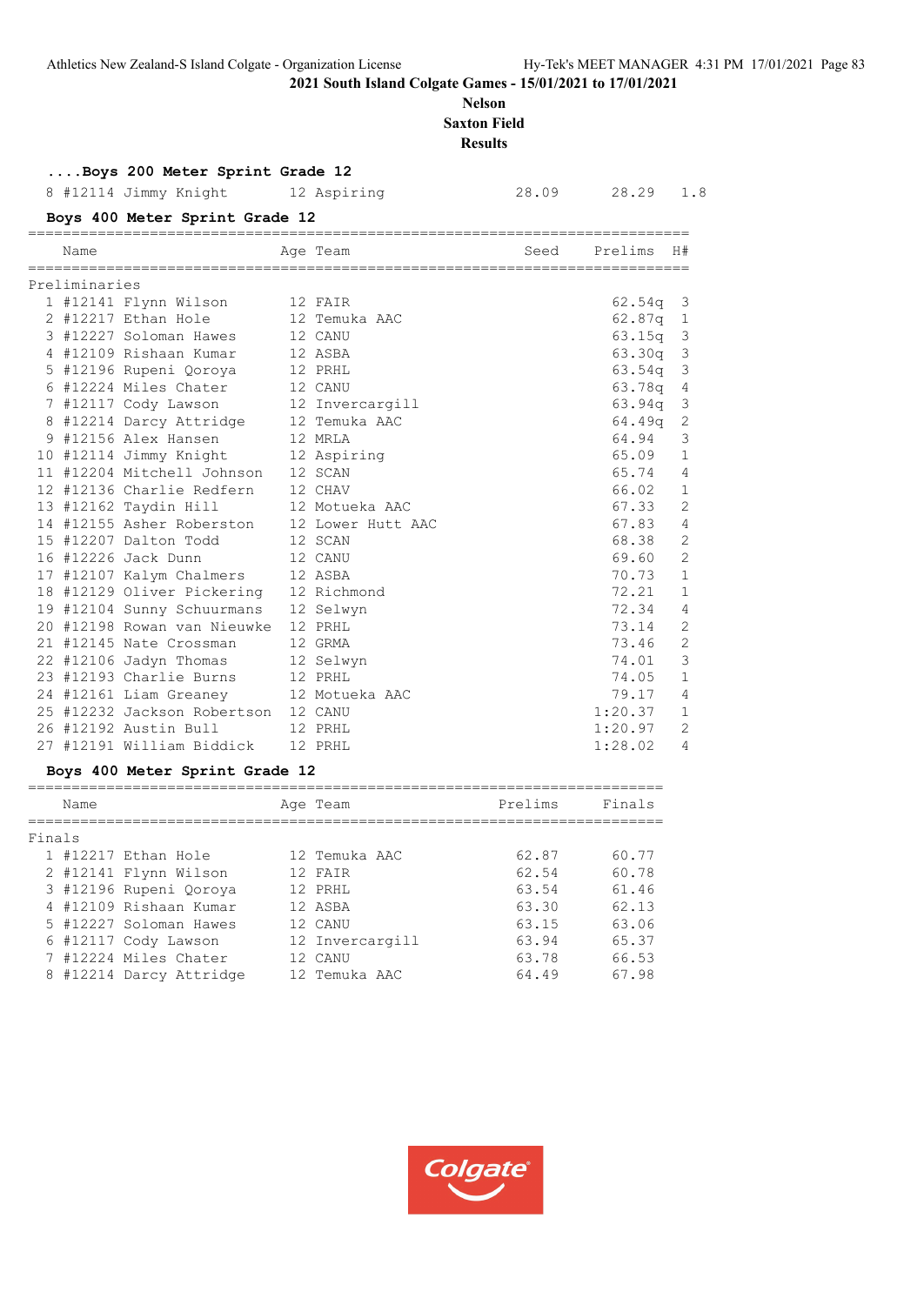# **Nelson Saxton Field Results**

#### **Boys 800 Meter Run Grade 12**

|    | Name |                                             | Age Team | Seed | Finals  |
|----|------|---------------------------------------------|----------|------|---------|
|    |      | 1 #12133 Aidan Fitzmaurice 12 CHAV          |          |      | 2:24.56 |
|    |      | 2 #12108 Toby Grant                         | 12 ASBA  |      | 2:26.61 |
|    |      | 3 #12233 Henry Sevier 12 CANU               |          |      | 2:26.69 |
|    |      | 4 #12156 Alex Hansen 12 MRLA                |          |      | 2:29.74 |
|    |      | 5 #12107 Kalym Chalmers 12 ASBA             |          |      | 2:30.32 |
|    |      | 6 #12181 Samuel Rickerby 12 PAPK            |          |      | 2:33.78 |
|    |      | 7 #12215 Rhys Baker 12 Temuka AAC           |          |      | 2:34.52 |
|    |      | 8 #12207 Dalton Todd 12 SCAN                |          |      | 2:35.51 |
| 9  |      | #12178 Christian Geldenh                    | 12 PAKU  |      | 2:37.30 |
| 10 |      | #12224 Miles Chater                         | 12 CANU  |      | 2:38.97 |
|    |      | 11 #12214 Darcy Attridge 12 Temuka AAC      |          |      | 2:40.20 |
|    |      | 12 #12223 Aidan Bradford                    | 12 CANU  |      | 2:43.31 |
|    |      | 13 #12193 Charlie Burns                     | 12 PRHL  |      | 2:45.15 |
|    |      | 14 #12209 Finlay Collard 12 St Pauls A & HC |          |      | 2:45.47 |
|    |      | 15 #12230 Dylan Jackson                     | 12 CANU  |      | 2:46.94 |
|    |      | 16 #12145 Nate Crossman                     | 12 GRMA  |      | 2:47.60 |
|    |      | 17 #12161 Liam Greaney 12 Motueka AAC       |          |      | 2:50.09 |
|    |      | 18 #12167 Connor Ritchie                    | 12 NBOL  |      | 2:50.70 |

# **Boys 1500 Meter Run Grade 12**

| Name |                            | Age Team           | Seed | Finals  |
|------|----------------------------|--------------------|------|---------|
|      | 1 #12133 Aidan Fitzmaurice | 12 CHAV            |      | 5:02.09 |
|      | 2 #12181 Samuel Rickerby   | 12 PAPK            |      | 5:04.32 |
|      | 3 #12107 Kalym Chalmers    | 12 ASBA            |      | 5:05.00 |
|      | 4 #12233 Henry Sevier      | 12 CANU            |      | 5:14.11 |
|      | 5 #12215 Rhys Baker        | 12 Temuka AAC      |      | 5:15.67 |
|      | 6 #12178 Christian Geldenh | 12 PAKU            |      | 5:17.22 |
|      | 7 #12223 Aidan Bradford    | 12 CANU            |      | 5:31.89 |
|      | 8 #12209 Finlay Collard    | 12 St Pauls A & HC |      | 5:39.08 |
|      | 9 #12167 Connor Ritchie    | 12 NBOL            |      | 5:45.02 |
|      | -- #12193 Charlie Burns    | 12 PRHL            |      | DNF     |

# **Boys 80 Meter Hurdles Grade 12**

| Name          |                            | Age Team        | Seed | Prelims          | Wind H# |  |
|---------------|----------------------------|-----------------|------|------------------|---------|--|
|               |                            |                 |      |                  |         |  |
| Preliminaries |                            |                 |      |                  |         |  |
|               | 1 #12130 Van Couch         | 12 Taieri       |      | $14.31q - 0.4$ 2 |         |  |
|               | 2 #12156 Alex Hansen       | 12 MRLA         |      | $14.68q - 0.4$ 2 |         |  |
|               | 3 #12233 Henry Sevier      | 12 CANU         |      | $14.82q - 0.4$ 2 |         |  |
|               | 4 #12132 Marius Boshoff    | 12 CHAV         |      | $14.86q - 0.4$ 2 |         |  |
|               | 5 #12117 Cody Lawson       | 12 Invercargill |      | $14.94q$ 0.6 1   |         |  |
|               | 6 #12133 Aidan Fitzmaurice | 12 CHAV         |      | $15.48q$ 0.6 1   |         |  |
|               | 6 #12186 Luke Jarvis       | 12 PRAM         |      | $15.48q - 0.4$ 2 |         |  |
|               | 8 #12102 Ethan Duke-Norris | 12 Selwyn       |      | $15.77q - 0.4$ 2 |         |  |
|               | 9 #12230 Dylan Jackson     | 12 CANU         |      | $16.55$ $0.6$ 1  |         |  |
|               | 10 #12224 Miles Chater     | 12 CANU         |      | $16.91$ 0.6 1    |         |  |
|               | 11 #12167 Connor Ritchie   | 12 NBOL         |      | $17.01$ 0.6 1    |         |  |

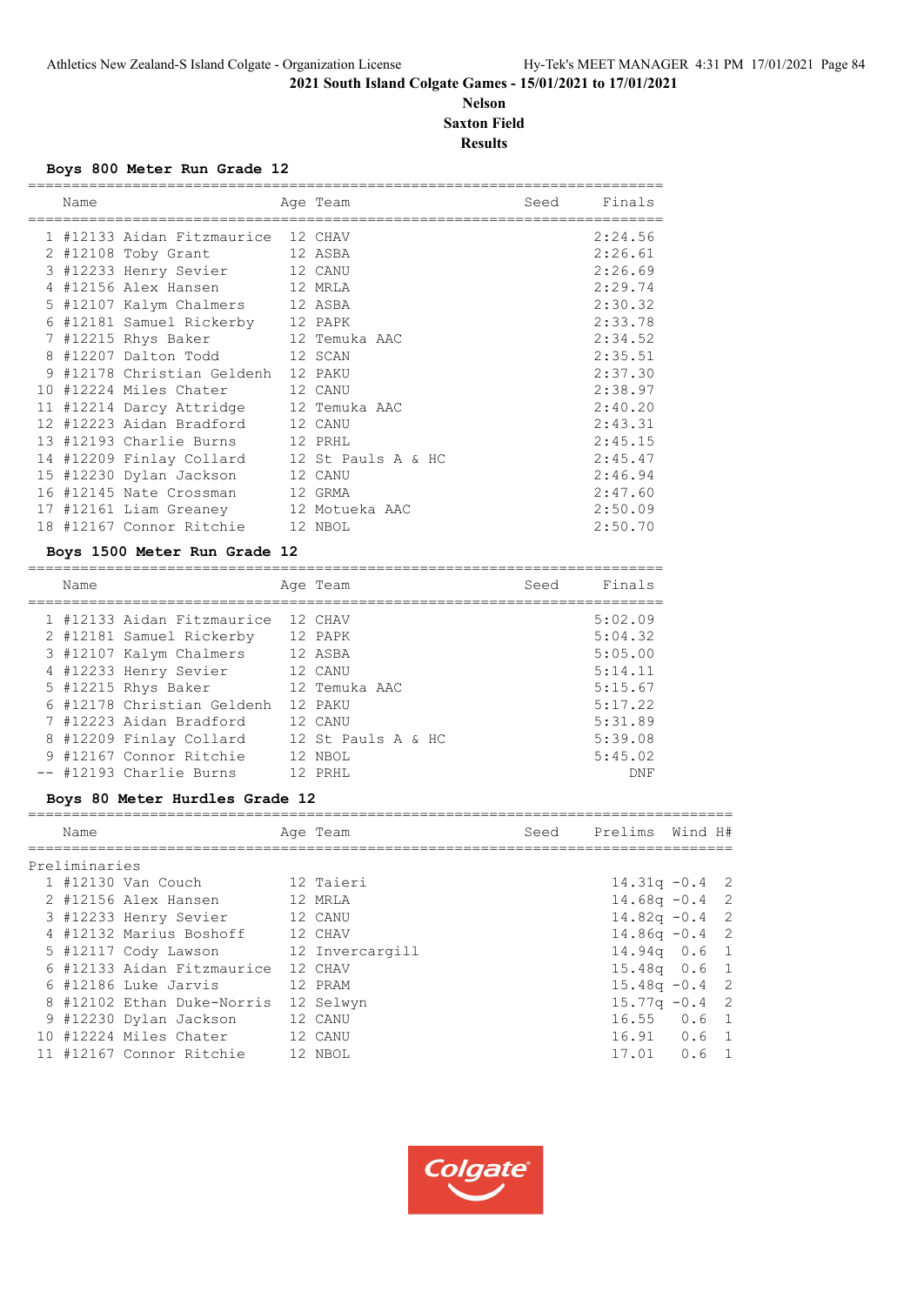# **Nelson Saxton Field Results**

**Boys 80 Meter Hurdles Grade 12**

|        | Name                                        |              | Age Team        | Prelims                          | Finals                | Wind |
|--------|---------------------------------------------|--------------|-----------------|----------------------------------|-----------------------|------|
| Finals |                                             |              |                 |                                  |                       |      |
|        | 1 #12130 Van Couch                          |              | 12 Taieri       | 14.31                            | 13.83                 | 0.7  |
|        | 2 #12117 Cody Lawson                        |              | 12 Invercargill | 14.94                            | 14.12                 | 0.7  |
|        | 3 #12156 Alex Hansen                        |              | 12 MRLA         | 14.68                            | 14.48                 | 0.7  |
|        | 4 #12186 Luke Jarvis                        |              | 12 PRAM         | 15.48                            | 14.57                 | 0.7  |
|        | 5 #12233 Henry Sevier                       |              | 12 CANU         | 14.82                            | 14.73                 | 0.7  |
|        | 6 #12133 Aidan Fitzmaurice                  |              | 12 CHAV         | 15.48                            | 15.44                 | 0.7  |
|        | 7 #12132 Marius Boshoff                     |              | 12 CHAV         | 14.86                            | 15.71                 | 0.7  |
|        | 8 #12102 Ethan Duke-Norris                  |              | 12 Selwyn       | 15.77                            | 15.85                 | 0.7  |
|        | Boys 4x100 Meter Relay Grade 12             |              |                 |                                  |                       |      |
|        | Team                                        |              |                 | Seed                             | Prelims               | H#   |
|        | =======================                     |              |                 |                                  | ===================== |      |
|        | Preliminaries<br>1 Port Hills Athletic Club |              |                 |                                  |                       |      |
|        |                                             | " A "        |                 |                                  | $55.47q$ 1            |      |
|        | 1) #12190 Alexander Aitken 12               |              |                 | 2) #12196 Rupeni Qoroya 12       |                       |      |
|        | 3) #12199 Louis Whitley 12                  |              |                 | 4) #12195 Kanye Perkins 12       |                       |      |
|        | 2 Christchurch Avon AC 'A'                  |              |                 |                                  | $55.60q$ 1            |      |
|        | 1) #11132 Otto Church 11                    |              |                 | 2) #12132 Marius Boshoff 12      |                       |      |
|        | 3) #12133 Aidan Fitzmaurice 12              |              |                 | 4) #12136 Charlie Redfern 12     |                       |      |
|        | 3 Ashburton Athletic Club                   | $\mathsf{A}$ |                 |                                  | $55.64q$ 2            |      |
|        | 1) #11111 Ollie Jackways 11                 |              |                 | 2) #12108 Toby Grant 12          |                       |      |
|        | 3) #12107 Kalym Chalmers 12                 |              |                 | 4) #12109 Rishaan Kumar 12       |                       |      |
|        | 4 Invercargill 'A'                          |              |                 |                                  | $55.91q$ 2            |      |
|        | 1) #11118 Will Brown 11                     |              |                 | 2) #12117 Cody Lawson 12         |                       |      |
|        | 3) #12116 Harry Fletcher 12                 |              |                 | 4) #12118 Lucy Stewart 12        |                       |      |
|        | 5 Temuka AAC 'A'                            |              |                 |                                  | $56.43q$ 2            |      |
|        | 1) #12214 Darcy Attridge 12                 |              |                 | 2) #12215 Rhys Baker 12          |                       |      |
|        | 3) #11227 Taine Nimo 11                     |              |                 | 4) #12217 Ethan Hole 12          |                       |      |
|        | 6 University Canterbury AC 'A'              |              |                 |                                  | $56.47q$ 2            |      |
|        | 1) #12224 Miles Chater 12                   |              |                 | 2) #12233 Henry Sevier 12        |                       |      |
|        | 3) #12225 Brodie De Geest 12                |              |                 | 4) #12227 Soloman Hawes 12       |                       |      |
|        | 7 Selwyn 'A'                                |              |                 |                                  | 56.64q                | 1    |
|        | 1) #11102 Eli Craig 11                      |              |                 | 2) #12102 Ethan Duke-Norris 12   |                       |      |
|        | 3) #12106 Jadyn Thomas 12                   |              |                 | 4) #12104 Sunny Schuurmans 12    |                       |      |
|        | 8 Port Hills Athletic Club 'B'              |              |                 |                                  | 61.86q                | 2    |
|        | 1) #12192 Austin Bull 12                    |              |                 | 2) #12198 Rowan van Nieuwkerk 12 |                       |      |
|        | 3) #12191 William Biddick 12                |              |                 | 4) #12193 Charlie Burns 12       |                       |      |
|        | 9 University Canterbury AC 'B'              |              |                 |                                  | 62.22                 | 1    |
|        | 1) #12232 Jackson Robertson 12              |              |                 | 2) #12230 Dylan Jackson 12       |                       |      |
|        | 3) #12234 Arthur Walsh 12                   |              |                 | 4) #12226 Jack Dunn 12           |                       |      |
|        | 10 Phoenix Athletic Club 'A'                |              |                 |                                  | 73.63                 | 1    |
|        | 1) #10203 Tamatea Perry 10                  |              |                 | 2) #11205 Rawiri MacDonald 11    |                       |      |
|        | 3) #12189 Cayden Wilder 12                  |              |                 | 4) #11204 Liam MacDonald 11      |                       |      |

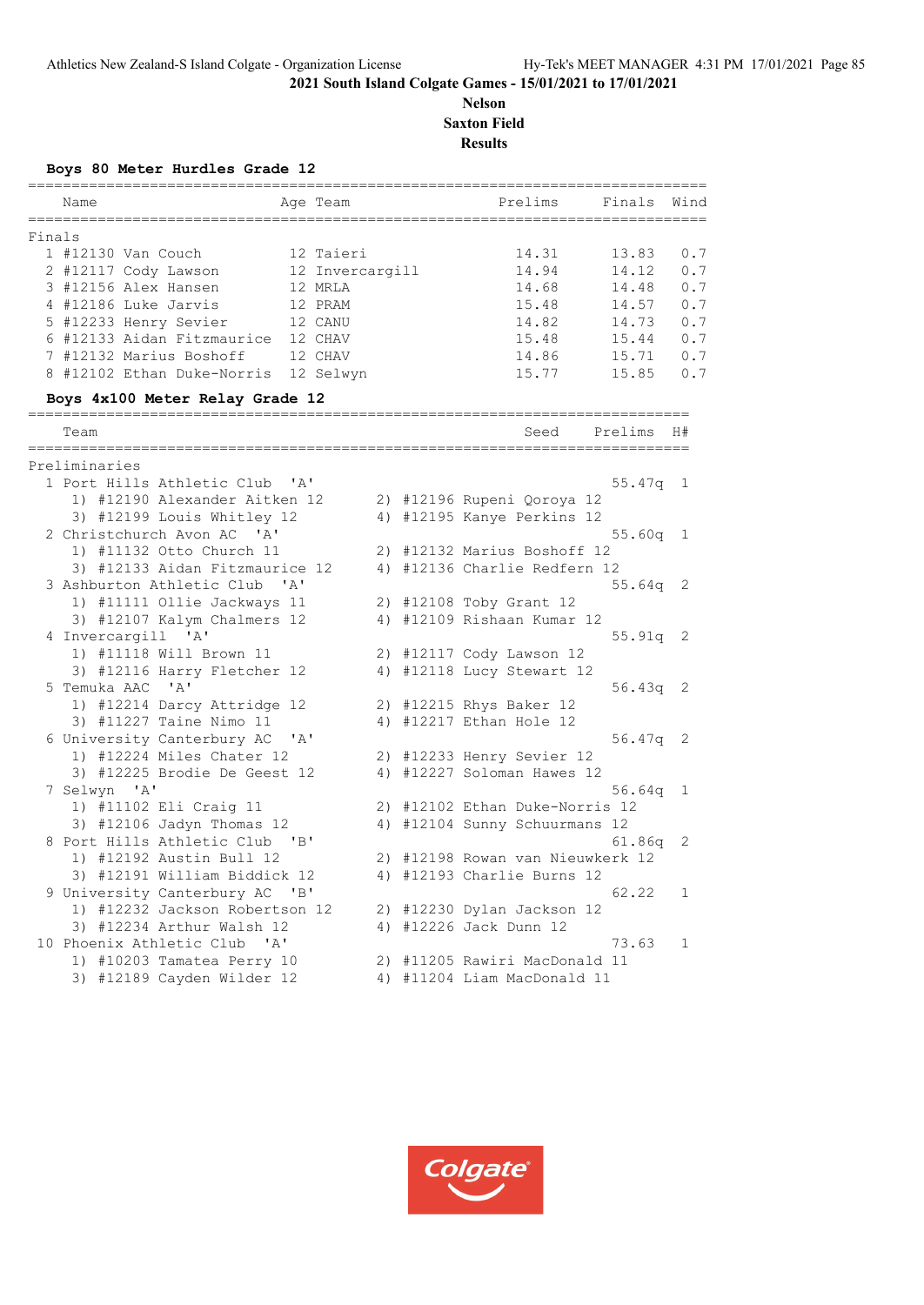# **Nelson Saxton Field**

**Results**

**Boys 4x100 Meter Relay Grade 12**

|        | Team<br>------------------------------ |    | Prelims<br>Finals<br>========================== |
|--------|----------------------------------------|----|-------------------------------------------------|
| Finals |                                        |    |                                                 |
|        | 1 Ashburton Athletic Club 'A'          |    | 55.64<br>55.53                                  |
|        | 1) #11111 Ollie Jackways 11            |    | 2) #12108 Toby Grant 12                         |
|        | 3) #12107 Kalym Chalmers 12            |    | 4) #12109 Rishaan Kumar 12                      |
|        | 2 Port Hills Athletic Club 'A'         |    | 55.47<br>55.73                                  |
|        | 1) #12190 Alexander Aitken 12          |    | 2) #12196 Rupeni Qoroya 12                      |
|        | 3) #12199 Louis Whitley 12             |    | 4) #12195 Kanye Perkins 12                      |
|        | 3 Invercargill 'A'                     |    | 55.91<br>55.98                                  |
|        | 1) #11118 Will Brown 11                |    | 2) #12117 Cody Lawson 12                        |
|        | 3) #12116 Harry Fletcher 12            |    | 4) #12118 Lucy Stewart 12                       |
|        | 4 Selwyn 'A'                           |    | 56.64<br>56.03                                  |
|        | 1) #11102 Eli Craig 11                 |    | 2) #12102 Ethan Duke-Norris 12                  |
|        | 3) #12106 Jadyn Thomas 12              |    | 4) #12104 Sunny Schuurmans 12                   |
|        | 5 Christchurch Avon AC 'A'             |    | 55.60 56.19                                     |
|        | 1) #11132 Otto Church 11               |    | 2) #12132 Marius Boshoff 12                     |
|        | 3) #12133 Aidan Fitzmaurice 12         |    | 4) #12136 Charlie Redfern 12                    |
|        | 6 Temuka AAC 'A'                       |    | 56.43<br>56.46                                  |
|        | 1) #12214 Darcy Attridge 12            |    | 2) #12215 Rhys Baker 12                         |
|        | 3) #11227 Taine Nimo 11                |    | 4) #12217 Ethan Hole 12                         |
|        | 7 University Canterbury AC 'A'         |    | 56.47<br>57.86                                  |
|        | 1) #12224 Miles Chater 12              |    | 2) #12233 Henry Sevier 12                       |
|        | 3) #12225 Brodie De Geest 12           | 4) | #12227 Soloman Hawes 12                         |
|        | 8 Port Hills Athletic Club<br>"B"      |    | 61.86<br>63.29                                  |
|        | 1) #12192 Austin Bull 12               |    | 2) #12198 Rowan van Nieuwkerk 12                |
|        | 3) #12191 William Biddick 12           | 4) | #12193 Charlie Burns 12                         |

#### **Boys High Jump Grade 12**

========================================================================= Name **Age Team** Seed Finals ========================================================================= 1 #12155 Asher Roberston 12 Lower Hutt AAC 1.48m 1.30 1.35 1.40 1.45 1.48 1.56 O O O O XO XXX 2 #12108 Toby Grant 12 ASBA 1.45m 1.25 1.30 1.35 1.40 1.45 1.48 O O O O O XXX 3 #12102 Ethan Duke-Norris 12 Selwyn Johann Jul.45m 1.30 1.35 1.40 1.45 1.48 O XO O O XXX 4 #12157 Drew Materoa 12 MRLA 1.40m 1.20 1.25 1.30 1.35 1.40 1.45 O O XO XO O XXX 5 #12215 Rhys Baker 12 Temuka AAC J1.40m 1.20 1.25 1.30 1.35 1.40 1.45 O O O O XO XXX 6 #12233 Henry Sevier 12 CANU J1.40m 1.20 1.25 1.30 1.35 1.40 1.45 XO O O XO XO XXX 7 #12114 Jimmy Knight 12 Aspiring 1.35m 1.20 1.25 1.30 1.35 1.40 O O O O XXX

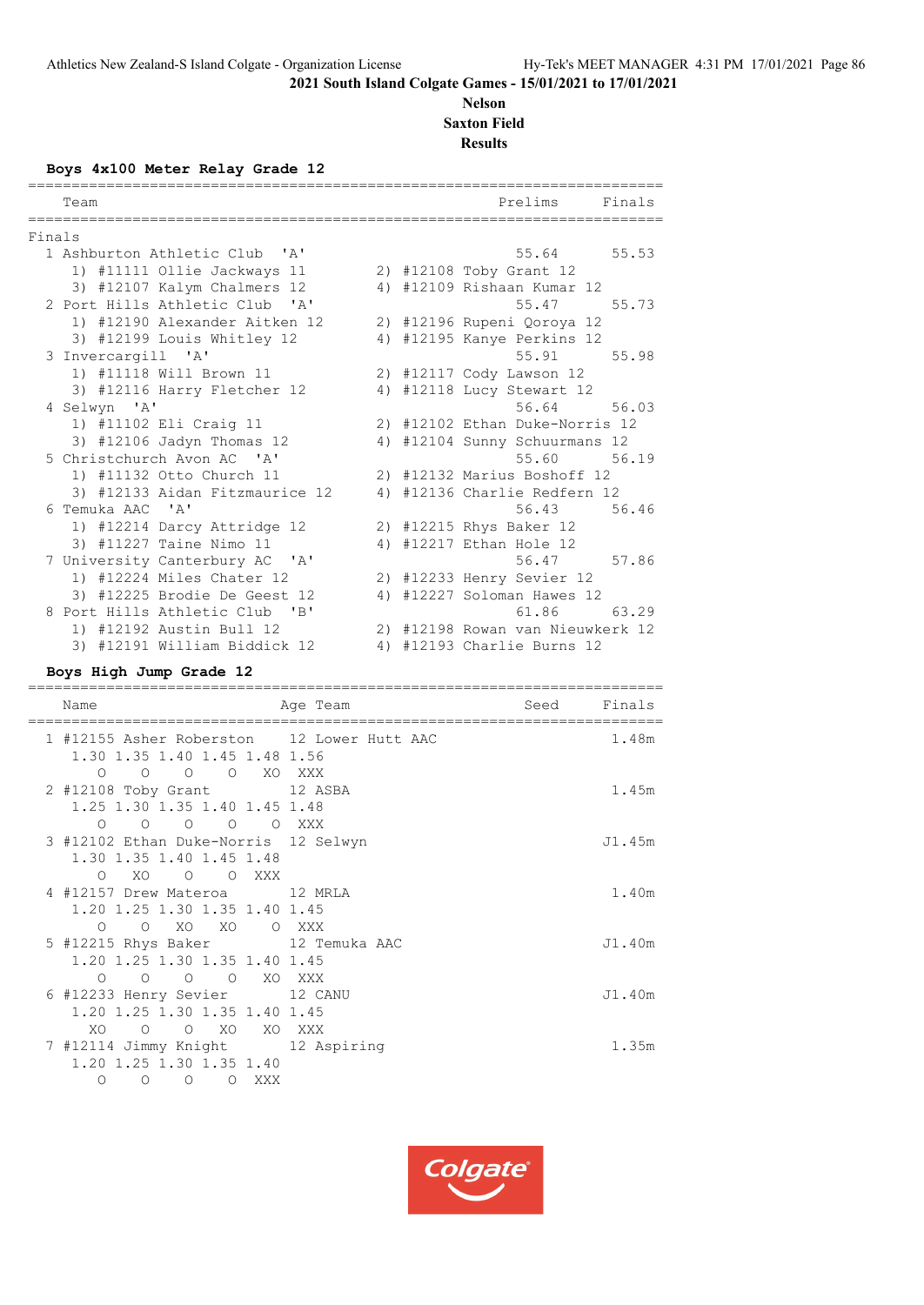# **Nelson Saxton Field**

**Results**

| Boys High Jump Grade 12                                                          |         |        |    |
|----------------------------------------------------------------------------------|---------|--------|----|
| 8 #12132 Marius Boshoff 12 CHAV<br>1.20 1.25 1.30 1.35 1.40<br>O O O XO XXX      |         | J1.35m |    |
| 9 #12192 Austin Bull 12 PRHL<br>1.25 1.30 1.35 1.40<br>O XXO XXX<br>XO.          |         | J1.35m |    |
| 10 #12195 Kanye Perkins 12 PRHL<br>1.20 1.25 1.30 1.35 1.40<br>XXO XO XO XXO XXX |         | J1.35m |    |
| 11 #12226 Jack Dunn<br>1.20 1.25 1.30 1.35<br>O O XO XXX                         | 12 CANU | 1.30m  |    |
| 12 #12178 Christian Geldenh 12 PAKU<br>1.20 1.25 1.30 1.35<br>O XO XXO XXX       |         | J1.30m |    |
| 13 #12167 Connor Ritchie 12 NBOL<br>1.20 1.25 1.30<br>O O XXX                    |         | 1.25m  |    |
| 14 #12193 Charlie Burns 12 PRHL<br>1.20 1.25 1.30<br>O XO XXX                    |         | J1.25m |    |
| 15 #12224 Miles Chater 12 CANU<br>1.20 1.25 1.30<br>XO XO XXX                    |         | J1.25m |    |
| 16 #12223 Aidan Bradford 12 CANU<br>1.20 1.25 1.30<br>XXQ XQ XXX                 |         | J1.25m |    |
| 17 #12190 Alexander Aitken 12 PRHL<br>1.20 1.25 1.30<br>O XXO XXX                |         | J1.25m |    |
| 17 #12222 James Allison 12 CANU<br>1.20 1.25 1.30<br>O XXO XXX                   |         | J1.25m |    |
| 19 #12127 Zach McDonald 12 Richmond<br>1.20 1.25<br>O XXX                        |         | 1.20m  |    |
| 19 #12109 Rishaan Kumar 12 ASBA<br>1.20 1.25<br>O XXX                            |         | 1.20m  |    |
| -- #12161 Liam Greaney 12 Motueka AAC<br>1.20                                    |         | NH     | ΝM |

# **Boys Long Jump Grade 12**

XXX

| Name                                                                                   | Age Team | Seed | Finals Wind H# |                 |
|----------------------------------------------------------------------------------------|----------|------|----------------|-----------------|
| 1 #12114 Jimmy Knight 12 Aspiring<br>$4.70m(0.6)$ X $4.64m(2.0)$                       |          |      |                | $4.70m$ 0.6 1   |
| 2 #12215 Rhys Baker 12 Temuka AAC<br>$4.59m(0.6)$ $4.44m(1.5)$ $4.44m(0.5)$            |          |      |                | $4.59m$ 0.6 2   |
| 3 #12155 Asher Roberston 12 Lower Hutt AAC<br>$4.39m(+0.0)$ $4.39m(+0.0)$ $4.51m(0.1)$ |          |      |                | $4.51m$ $0.1$ 1 |

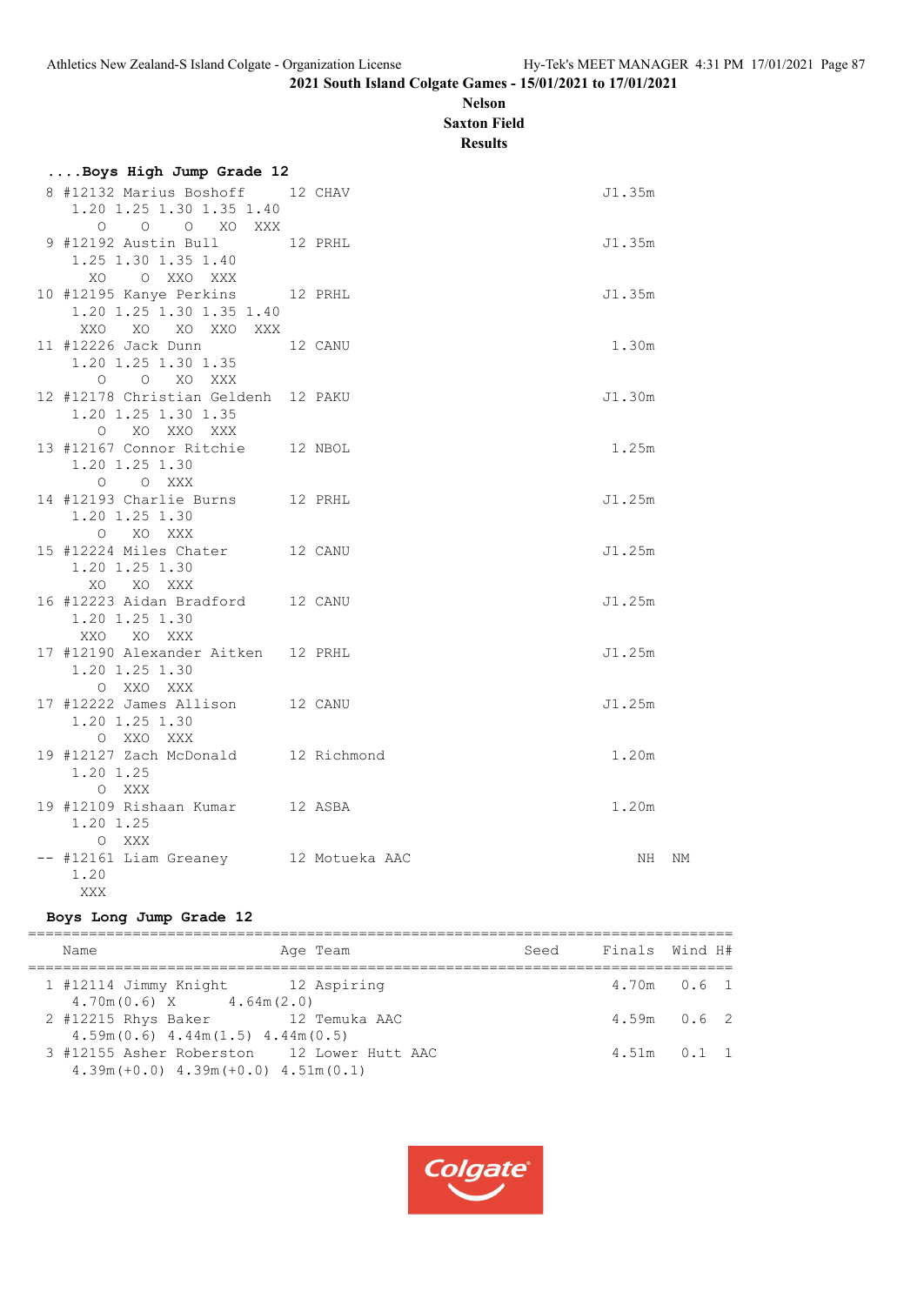# **Nelson Saxton Field**

**Results**

| Boys Long Jump Grade 12                                                                     |                  |               |                            |
|---------------------------------------------------------------------------------------------|------------------|---------------|----------------------------|
| 4 #12108 Toby Grant<br>12 ASBA<br>$4.38m(0.2)$ $4.51m(0.2)$ X                               | J4.51m 0.2 2     |               |                            |
| 5 #12217 Ethan Hole 12 Temuka AAC<br>$4.46m(1.2)$ X $4.12m(0.2)$                            | 4.46m 1.2 2      |               |                            |
| 6 #12102 Ethan Duke-Norris 12 Selwyn<br>$4.24m (+0.0)$ $4.45m (+0.0)$ $4.07m (+0.0)$        | 4.45m            | $+0.0$ 1      |                            |
| 7 #12190 Alexander Aitken 12 PRHL<br>$4.09m(1.7)$ $4.40m(3.0)$ $4.27m(0.2)$                 | 4.40m 3.0 2      |               |                            |
| 8 #12157 Drew Materoa<br>12 MRLA<br>$3.92m(1.0)$ 4.36m $(1.0)$ 2.92m $(1.6)$                | 4.36m 1.0 2      |               |                            |
| 9 #12233 Henry Sevier 12 CANU<br>$3.05m(0.4)$ 4.36m (+0.0) X                                | $J4.36m + 0.0 1$ |               |                            |
| 10 #12129 Oliver Pickering 12 Richmond<br>$4.30m (+0.0)$ $4.00m (+0.0)$ $4.26m (2.9)$       | $4.30m + 0.02$   |               |                            |
| 11 #12156 Alex Hansen 12 MRLA                                                               | 4.27m 1.0 1      |               |                            |
| 12 #12195 Kanye Perkins 12 PRHL<br>$4.23m(0.3)$ $4.23m(+0.0)$ $4.13m(+0.0)$                 | 4.23m            | $0.3$ 2       |                            |
| 13 #12136 Charlie Redfern 12 CHAV<br>$4.06m (+0.0)$ $4.23m (0.1)$ $4.15m (1.1)$             | $J4.23m$ 0.1     |               | $\overline{\phantom{0}}^2$ |
| 14 #12109 Rishaan Kumar 12 ASBA<br>$3.73m(1.4)$ 4.05m $(1.4)$ 4.20m $(+0.0)$                | $4.20m + 0.02$   |               |                            |
| 15 #12164 Nikau Kingi-McCar 12 NBOL<br>$4.05m(0.1)$ $4.16m(+0.0)$ $4.18m(+0.0)$             | $4.18m + 0.0 1$  |               |                            |
| 16 #12117 Cody Lawson 12 Invercargill<br>$3.70m(0.3)$ $3.21m(+0.0)$ $4.16m(1.3)$            | 4.16m 1.3 2      |               |                            |
| 17 #12224 Miles Chater 12 CANU<br>$4.11m(1.3) X$ X                                          | 4.11m  1.3  2    |               |                            |
| 18 #12162 Taydin Hill 12 Motueka AAC<br>$4.09m(0.8) X$ X                                    | 4.09m            | 0.8           | 2                          |
| 19 #12214 Darcy Attridge 12 Temuka AAC<br>$X = 4.06m(0.6)$<br>X                             | $4.06m$ 0.6      |               | $\overline{1}$             |
| 20 #12127 Zach McDonald 12 Richmond<br>$3.75m(0.1)$ $3.95m(+0.0)$ $3.89m(+0.0)$             | 3.95m            | $+0.0$        | $\overline{1}$             |
| 21 #12199 Louis Whitley 12 PRHL<br>3.92m(0.2)<br>X<br>X                                     | $3.92m$ $0.2$ 1  |               |                            |
| 22 #12167 Connor Ritchie 12 NBOL<br>$3.77m(0.8)$ $3.87m(+0.0)$ $3.83m(3.2)$                 | $3.87m + 0.02$   |               |                            |
| 23 #12227 Soloman Hawes 12 CANU<br>$3.86m (+0.0)$ $3.82m (+0.0)$ $3.50m (+0.0)$             | $3.86m + 0.0 1$  |               |                            |
| 24 #12178 Christian Geldenh 12 PAKU<br>$3.68m (+0.0)$ $3.85m (+0.0)$ $3.64m (+0.0)$         | $3.85m + 0.0 1$  |               |                            |
| 25 #12124 Callum Rigg<br>12 Nelson<br>3.71m(1.1) X<br>X                                     | 3.71m            | $1.1 \quad 2$ |                            |
| 26 #12132 Marius Boshoff<br>12 CHAV<br>$3.66m (+0.0) X$<br>X                                | 3.66m            | $+0.0$ 1      |                            |
| 27 #12198 Rowan van Nieuwke 12 PRHL<br>$3.64m (+0.0)$ $3.25m (+0.0)$ $3.61m (+0.0)$         | 3.64m            | $+0.0$        | 2                          |
| 28 #12104 Sunny Schuurmans 12 Selwyn<br>$3.55m(1.0)$ X $3.59m(1.1)$                         | 3.59m            | $1.1 \t2$     |                            |
| 29 #12209 Finlay Collard 12 St Pauls A & HC<br>$3.55m (+0.0)$ $3.40m (+0.0)$ $3.55m (+0.0)$ | $3.55m + 0.0 1$  |               |                            |

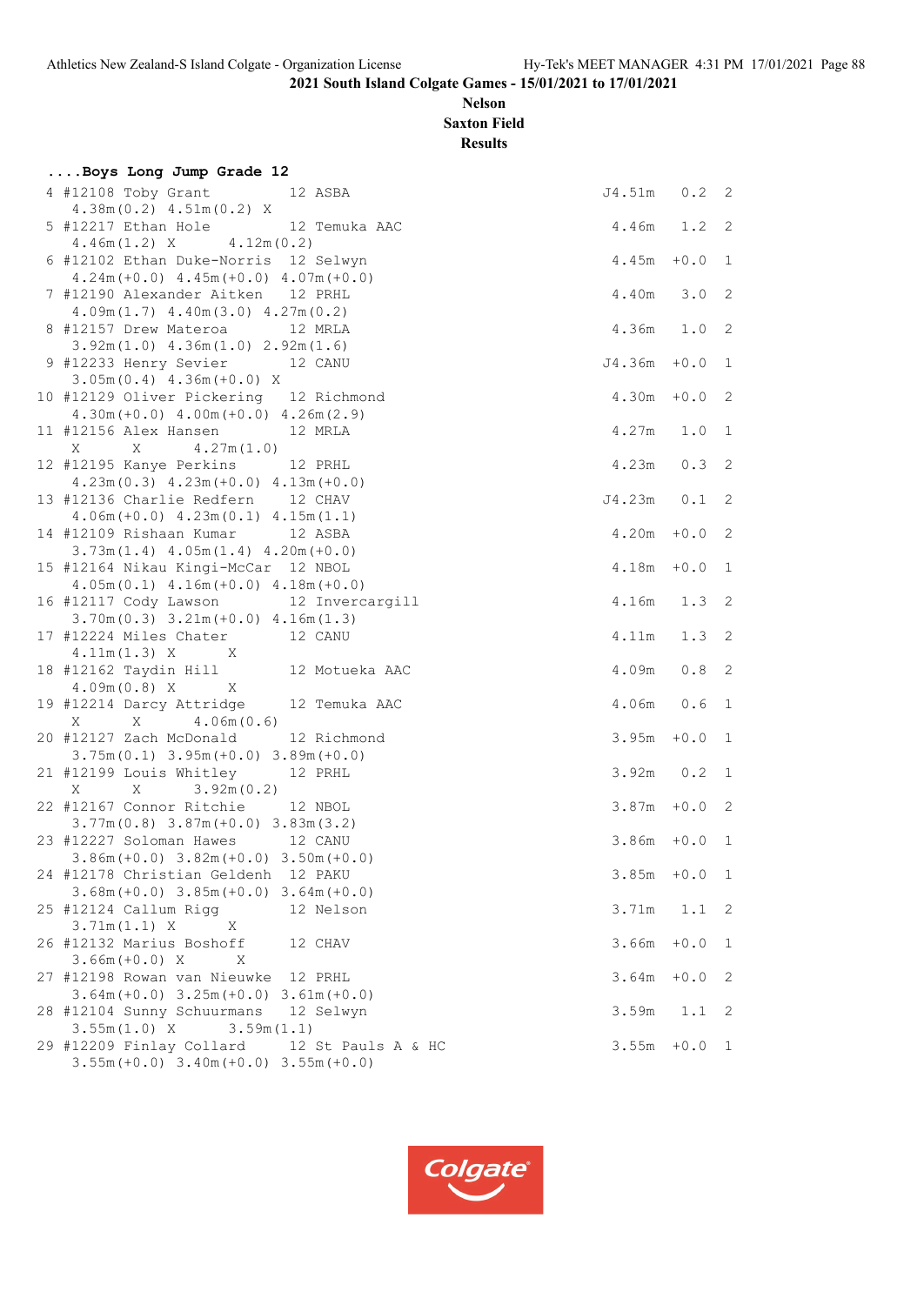# **Nelson Saxton Field**

**Results**

| Boys Long Jump Grade 12                      |                 |      |
|----------------------------------------------|-----------------|------|
| 30 #12145 Nate Crossman 12 GRMA              | $3.53m + 0.02$  |      |
| $X = 3.49m(1.4) 3.53m(+0.0)$                 |                 |      |
| 31 #12106 Jadyn Thomas 12 Selwyn             | $3.51m + 0.0 1$ |      |
| $2.84m (+0.0)$ $3.38m (+0.0)$ $3.51m (+0.0)$ |                 |      |
| 32 #12232 Jackson Robertson 12 CANU          | $3.49m + 0.02$  |      |
| $3.32m (+0.0)$ $3.49m (+0.0)$ $3.43m (1.3)$  |                 |      |
| 33 #12234 Arthur Walsh 12 CANU               | $3.46m$ $1.6$ 2 |      |
| $3.44m (+0.0)$ $2.91m (+0.0)$ $3.46m (1.6)$  |                 |      |
| 34 #12107 Kalym Chalmers 12 ASBA             | $3.42m + 0.0 1$ |      |
| $3.33m (+0.0)$ $3.14m (+0.0)$ $3.42m (+0.0)$ |                 |      |
| 35 #12230 Dylan Jackson 12 CANU              | $3.32m + 0.02$  |      |
| $X = 3.32m (+0.0) X$                         |                 |      |
| 36 #12191 William Biddick 12 PRHL            | $3.29m$ 0.9 1   |      |
| $3.25m(0.5)$ 3.29m(0.9) X                    |                 |      |
| -- #12161 Liam Greaney 12 Motueka AAC        | FOUL            | 1 NM |
| $X$ $X$ $X$                                  |                 |      |
| -- #12200 Nikao Panapa 12 Remarkable Runners | FOUL            | 1 NM |
| $X$ $X$ $X$                                  |                 |      |
| -- #12225 Brodie De Geest 12 CANU            | FOUL            | 1 NM |
| $\mathbf{X}$<br>X<br>X                       |                 |      |

#### **Boys Shot Put Grade 12**

| Name                                                               | Age Team | Seed Finals |        |
|--------------------------------------------------------------------|----------|-------------|--------|
| 1 #12220 Julius Ale-Kaitai 12 TOKO<br>11.26m  11.82m  10.70m       |          |             | 11.82m |
| 2 #12108 Toby Grant 12 ASBA<br>10.86m  11.22m  10.46m              |          |             | 11.22m |
| 3 #12222 James Allison 12 CANU<br>10.71m X 9.68m                   |          |             | 10.71m |
| 4 #12200 Nikao Panapa 12 Remarkable Runners<br>8.74m 10.22m 10.11m |          |             | 10.22m |
| 5 #12221 Ezekiel Ruaporo<br>9.41m 9.39m 9.47m                      | 12 TOKO  |             | 9.47m  |
| 6 #12226 Jack Dunn 12 CANU<br>8.91m 9.08m 8.82m                    |          |             | 9.08m  |
| 7 #12157 Drew Materoa<br>7.77m 7.50m 8.77m                         | 12 MRLA  |             | 8.77m  |
| 8 #12116 Harry Fletcher 12 Invercargill<br>8.23m 8.16m 8.73m       |          |             | 8.73m  |
| 9 #12164 Nikau Kingi-McCar 12 NBOL<br>8.68m X 7.88m                |          |             | 8.68m  |
| 10 #12204 Mitchell Johnson 12 SCAN<br>8.42m 7.68m X                |          |             | 8.42m  |
| 12 SCAN<br>11 #12207 Dalton Todd<br>7.94m 7.62m 8.12m              |          |             | 8.12m  |
| 12 #12192 Austin Bull<br>7.36m 6.82m 7.78m                         | 12 PRHL  |             | 7.78m  |
| 13 #12234 Arthur Walsh 12 CANU<br>7.07m 7.18m X                    |          |             | 7.18m  |
| 14 #12225 Brodie De Geest 12 CANU<br>5.58m 6.56m 7.10m             |          |             | 7.10m  |

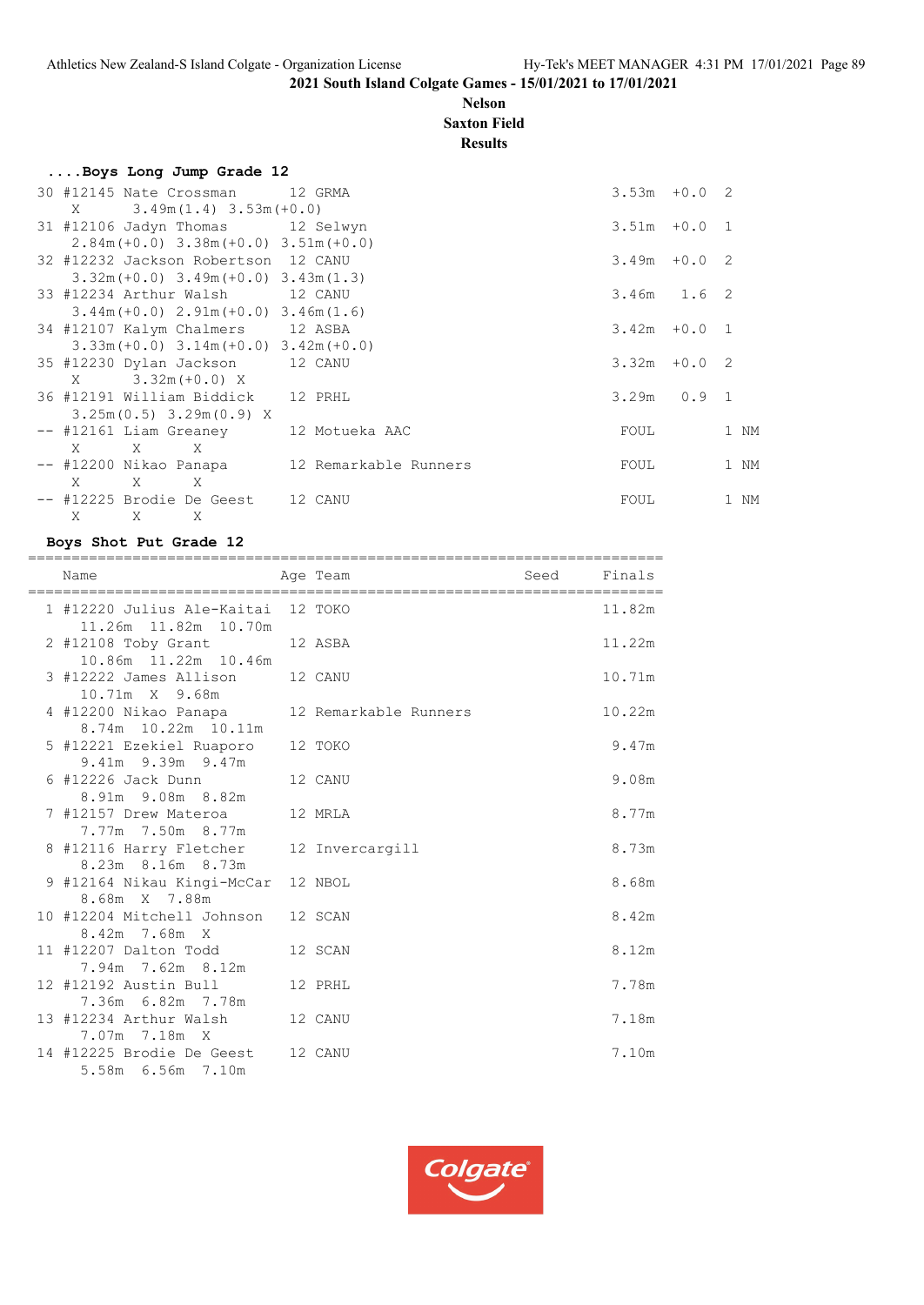# **Nelson Saxton Field**

**Results**

| Boys Shot Put Grade 12          |           |       |
|---------------------------------|-----------|-------|
| 15 #12227 Soloman Hawes 12 CANU |           | 7.06m |
| X 7.06m 6.53m                   |           |       |
| 16 #12199 Louis Whitley         | 12 PRHL   | 6.84m |
| $6.84m$ $6.66m$ $6.75m$         |           |       |
| 17 #12145 Nate Crossman         | 12 GRMA   | 6.21m |
| $5.97m$ 6.21m 5.23m             |           |       |
| 18 #12223 Aidan Bradford        | 12 CANU   | 6.18m |
| 5.58m 5.97m 6.18m               |           |       |
| 19 #12124 Callum Rigg           | 12 Nelson | 6.15m |
| 5.19m 5.55m 6.15m               |           |       |
| 20 #12190 Alexander Aitken      | 12 PRHL   | 6.00m |
| $6.00m$ 5.97 $m$ X              |           |       |
| 21 #12193 Charlie Burns         | 12 PRHL   | 5.46m |
| X 5.07m 5.46m                   |           |       |
| 22 #12189 Cayden Wilder         | 12 PHOX   | 3.41m |
| 3.41m 3.02m 2.71m               |           |       |

#### **Boys Discus Throw Grade 12**

============================================================================ Name and Age Team Seed Finals H# ============================================================================ 1 #12116 Harry Fletcher 12 Invercargill 32.41m 1 X 32.41m X 2 #12220 Julius Ale-Kaitai 12 TOKO 29.18m 1 29.18m 26.75m X 3 #12108 Toby Grant 12 ASBA 29.01m 1 X 29.01m 28.05m 4 #12221 Ezekiel Ruaporo 12 TOKO 27.78m 2 27.72m 27.45m 27.78m 5 #12226 Jack Dunn 12 CANU 25.41m 1 23.17m 25.41m 21.87m 6 #12200 Nikao Panapa 12 Remarkable Runners 24.96m 1 24.96m X 21.65m 7 #12164 Nikau Kingi-McCar 12 NBOL 21.44m 2 11.74m 19.47m 21.44m 8 #12222 James Allison 12 CANU 21.40m 2 19.45m X 21.40m 9 #12225 Brodie De Geest 12 CANU 21.14m 2 20.05m 19.36m 21.14m 10 #12178 Christian Geldenh 12 PAKU 21.08m 2 18.59m 20.58m 21.08m 11 #12204 Mitchell Johnson 12 SCAN 20.61m 1 17.05m 19.98m 20.61m 12 #12217 Ethan Hole 12 Temuka AAC 20.46m 2 20.46m 10.17m 16.86m 13 #12207 Dalton Todd 12 SCAN 20.43m 1 X X 20.43m 14 #12192 Austin Bull 12 PRHL 19.26m 1 17.35m X 19.26m 15 #12136 Charlie Redfern 12 CHAV 18.47m 2 18.47m 18.09m 16.98m 16 #12104 Sunny Schuurmans 12 Selwyn 18.25m 2 13.32m 15.65m 18.25m

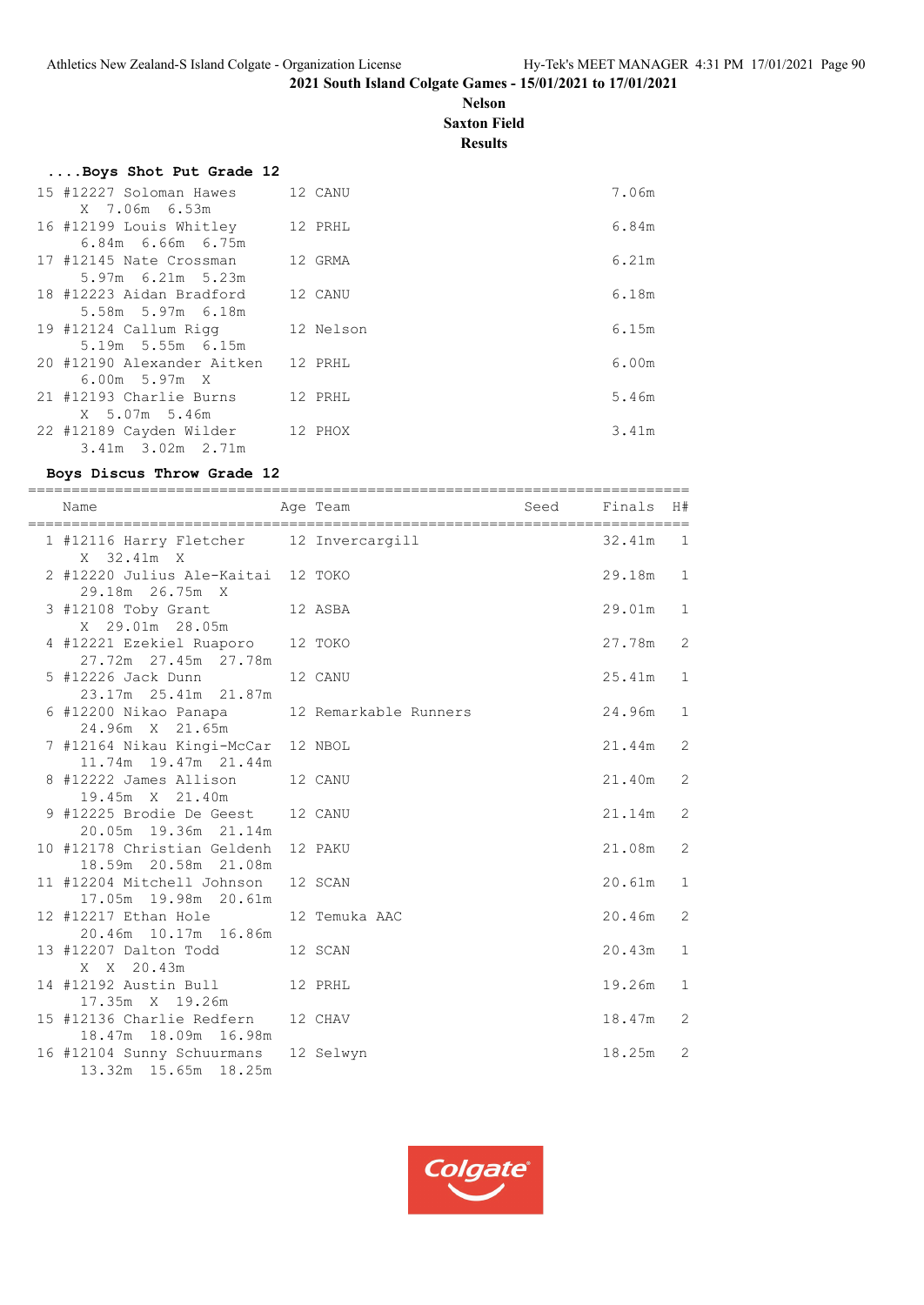# **Nelson Saxton Field**

**Results**

| Boys Discus Throw Grade 12 |                                                                                                                                                                                                                                                                                                                                             |                                                                            |                                                                                                                                                                                                                                                                                                                                                                                                                                                |              |
|----------------------------|---------------------------------------------------------------------------------------------------------------------------------------------------------------------------------------------------------------------------------------------------------------------------------------------------------------------------------------------|----------------------------------------------------------------------------|------------------------------------------------------------------------------------------------------------------------------------------------------------------------------------------------------------------------------------------------------------------------------------------------------------------------------------------------------------------------------------------------------------------------------------------------|--------------|
| X 18.06m 17.29m            |                                                                                                                                                                                                                                                                                                                                             |                                                                            | 18.06m 1                                                                                                                                                                                                                                                                                                                                                                                                                                       |              |
|                            |                                                                                                                                                                                                                                                                                                                                             |                                                                            | 17.59m                                                                                                                                                                                                                                                                                                                                                                                                                                         | 2            |
|                            |                                                                                                                                                                                                                                                                                                                                             |                                                                            | 17.43m                                                                                                                                                                                                                                                                                                                                                                                                                                         | 2            |
|                            |                                                                                                                                                                                                                                                                                                                                             |                                                                            | 16.77m                                                                                                                                                                                                                                                                                                                                                                                                                                         | $\mathbf{1}$ |
|                            |                                                                                                                                                                                                                                                                                                                                             |                                                                            | 16.69m                                                                                                                                                                                                                                                                                                                                                                                                                                         | 2            |
|                            |                                                                                                                                                                                                                                                                                                                                             |                                                                            | 15.76m                                                                                                                                                                                                                                                                                                                                                                                                                                         | 1            |
|                            |                                                                                                                                                                                                                                                                                                                                             |                                                                            | 15.71m                                                                                                                                                                                                                                                                                                                                                                                                                                         | 1            |
|                            |                                                                                                                                                                                                                                                                                                                                             |                                                                            | 15.29m                                                                                                                                                                                                                                                                                                                                                                                                                                         | 2            |
|                            |                                                                                                                                                                                                                                                                                                                                             |                                                                            | 15.23m                                                                                                                                                                                                                                                                                                                                                                                                                                         | 1            |
|                            |                                                                                                                                                                                                                                                                                                                                             |                                                                            | 15.19m 2                                                                                                                                                                                                                                                                                                                                                                                                                                       |              |
|                            |                                                                                                                                                                                                                                                                                                                                             |                                                                            | 13.99m                                                                                                                                                                                                                                                                                                                                                                                                                                         | $\mathbf{1}$ |
|                            |                                                                                                                                                                                                                                                                                                                                             |                                                                            | 13.65m                                                                                                                                                                                                                                                                                                                                                                                                                                         | 2            |
|                            |                                                                                                                                                                                                                                                                                                                                             |                                                                            | 12.89m                                                                                                                                                                                                                                                                                                                                                                                                                                         | 2            |
|                            |                                                                                                                                                                                                                                                                                                                                             |                                                                            | 12.47m                                                                                                                                                                                                                                                                                                                                                                                                                                         | 1            |
| X 8.69m 10.67m             |                                                                                                                                                                                                                                                                                                                                             |                                                                            | 10.67m                                                                                                                                                                                                                                                                                                                                                                                                                                         | 1            |
|                            | 19 #12234 Arthur Walsh<br>X 17.43m 17.03m<br>15.65m 15.95m 16.77m<br>X X 15.76m<br>23 #12162 Taydin Hill<br>14.99m 15.71m 14.49m<br>24 #12214 Darcy Attridge<br>15.18m  15.29m  15.06m<br>6.56m X 15.23m<br>X 14.59m 15.19m<br>13.81m 13.99m X<br>13.65m 13.01m 13.64m<br>X 12.89m X<br>12.39m  12.21m  12.47m<br>31 #12191 William Biddick | 16.65m  13.99m  17.59m<br>13.91m 16.39m 16.69m<br>29 #12223 Aidan Bradford | 17 #12127 Zach McDonald 12 Richmond<br>18 #12195 Kanye Perkins 12 PRHL<br>12 CANU<br>20 #12215 Rhys Baker 12 Temuka AAC<br>21 #12199 Louis Whitley 12 PRHL<br>22 #12145 Nate Crossman 12 GRMA<br>12 Motueka AAC<br>12 Temuka AAC<br>25 #12124 Callum Rigg 12 Nelson<br>26 #12107 Kalym Chalmers 12 ASBA<br>27 #12230 Dylan Jackson 12 CANU<br>28 #12198 Rowan van Nieuwke 12 PRHL<br>12 CANU<br>30 #12232 Jackson Robertson 12 CANU<br>12 PRHL |              |

# **Boys 100 Meter Sprint Grade 13**

| Name          |                                        | Age Team  | Seed | Prelims          | Wind H#  |                          |
|---------------|----------------------------------------|-----------|------|------------------|----------|--------------------------|
| Preliminaries |                                        |           |      |                  |          |                          |
|               | 1 #13146 Manaia Lesa 13 HCYU           |           |      | $12.00q - 1.0$ 2 |          |                          |
|               | 2 #13155 Katoa Turner 13 LIAC          |           |      | $12.06q - 1.0$ 2 |          |                          |
|               | 3 #13114 Kahu Geary 13 Alexandra       |           |      | $12.36q$ 1.7 4   |          |                          |
|               | 4 #13169 Charlie Applegart 13 NBOL     |           |      | $12.67q$ 1.7 4   |          |                          |
|               | 5 #13207 Bill Quigley 13 SCAN          |           |      | $12.76q - 1.0$ 2 |          |                          |
|               | 6 #13171 Connor Tamihana 13 NBOL       |           |      | $12.79q - 1.0$ 1 |          |                          |
|               | 7 #13173 Zack Walton 13 NBOL           |           |      | $12.90q$ $2.1$ 3 |          |                          |
|               | 8 #13119 Gavin Holder 13 Nelson        |           |      | $13.12q$ $2.1$ 3 |          |                          |
|               | 9 #13107 Sam McConnell 13 Selwyn       |           |      | $13.41 -1.0 1$   |          |                          |
|               | 10 #13120 Callum Robertson 13 Nelson   |           |      | $13.58$ $1.7$ 4  |          |                          |
|               | 11 #13212 Lachlan Hodge 13 CANU        |           |      | $13.59$ $1.7$ 4  |          |                          |
|               | 12 #13196 Will Hull<br>13 PRHL         |           |      | $13.63$ $1.7$ 4  |          |                          |
|               | 13 #13101 Jerome Bedford               | 13 Selwyn |      | $13.82$ $2.1$ 3  |          |                          |
|               | 14 #13167 Jordan Anngow 13 NBOL        |           |      | 13.93            | $-1.0$ 2 |                          |
|               | 15 #13126 William Stilwell 13 Richmond |           |      | 14.00            | $-1.0$ 1 |                          |
|               | 16 #13128 Will Nichol                  | 13 Taieri |      | $14.18 - 1.0 1$  |          |                          |
|               | 17 #13177 Joshua Ingham                | 13 OLYW   |      | $14.28$ 2.1      |          | $\overline{\phantom{a}}$ |
|               |                                        |           |      |                  |          |                          |

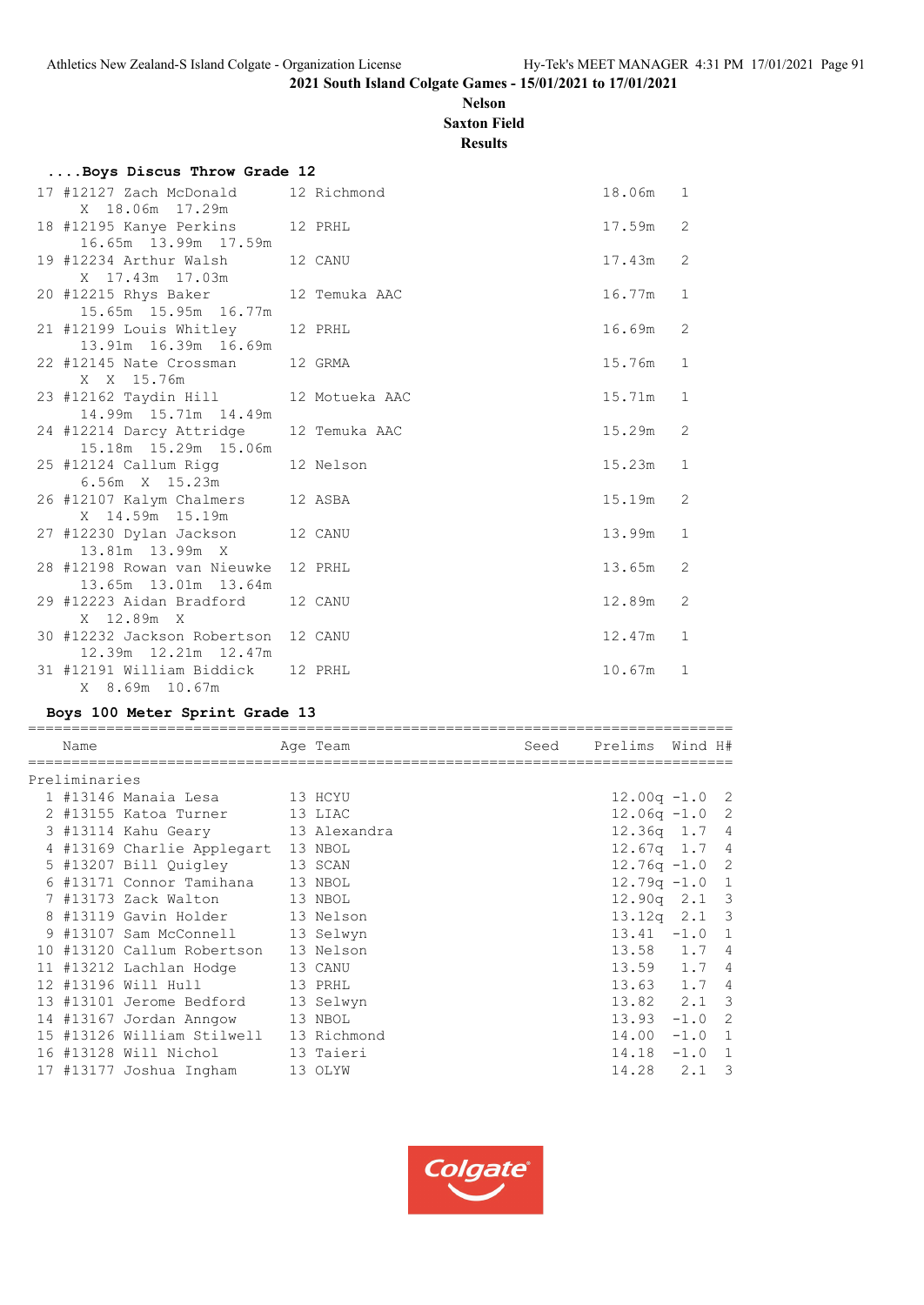**Nelson Saxton Field**

# **Results**

# **....Boys 100 Meter Sprint Grade 13**

| 18 #13166 Noah Watene 13 MRLA       |                    | $14.32$ $2.1$ 3 |  |
|-------------------------------------|--------------------|-----------------|--|
| 19 #13133 Zavier Toaolamai- 13 CHAV |                    | $14.41$ $2.1$ 3 |  |
| 20 #13205 Sean Newlands 13 SCAN     |                    | $14.42 - 1.0 1$ |  |
| 21 #13131 Charlie Hatton 13 CHAV    |                    | $14.55 - 1.0$ 2 |  |
| 22 #13163 Luke O'Brien              | 13 MRLA            | 14.71 1.7 4     |  |
| 23 #13157 Jake Turner               | 13 Lower Hutt AAC  | $15.27 -1.0$ 2  |  |
| 24 #13113 Ari Bennett               | 13 Ashhurst H & AC | $15.64 -1.0 1$  |  |

# **Boys 100 Meter Sprint Grade 13**

|        | Name |                            | Age Team     | Prelims | Finals        | Wind   |
|--------|------|----------------------------|--------------|---------|---------------|--------|
| Finals |      |                            |              |         |               |        |
|        |      | 1 #13146 Manaia Lesa       | 13 HCYU      | 12.00   | $11.79 - 1.0$ |        |
|        |      | 2 #13155 Katoa Turner      | 13 LIAC      | 12.06   | 12.18         | $-1.0$ |
|        |      | 3 #13114 Kahu Geary        | 13 Alexandra | 12.36   | 12.43         | $-1.0$ |
|        |      | 4 #13207 Bill Quigley      | 13 SCAN      | 12.76   | 12.54         | $-1.0$ |
|        |      | 5 #13171 Connor Tamihana   | 13 NBOL      | 12.79   | 12.57         | $-1.0$ |
|        |      | 6 #13169 Charlie Applegart | 13 NBOL      | 12.67   | 12.75         | $-1.0$ |
|        |      | 7 #13173 Zack Walton       | 13 NBOL      | 12.90   | 13.09         | $-1.0$ |
|        |      | 8 #13119 Gavin Holder      | 13 Nelson    | 13.12   | 13.22         | $-1.0$ |

# **Boys 200 Meter Sprint Grade 13**

| Name          |                                        | Age Team          | Seed | Prelims        | Wind H#       |                            |
|---------------|----------------------------------------|-------------------|------|----------------|---------------|----------------------------|
| Preliminaries |                                        |                   |      |                |               |                            |
|               | 1 #13146 Manaia Lesa 13 HCYU           |                   |      | $24.34q$ 0.9 1 |               |                            |
|               | 2 #13155 Katoa Turner 13 LIAC          |                   |      | 24.94q 1.1 2   |               |                            |
|               | 3 #13114 Kahu Geary 13 Alexandra       |                   |      | $25.51q$ 1.1 2 |               |                            |
|               | 4 #13169 Charlie Applegart 13 NBOL     |                   |      | $25.57q$ 0.9 1 |               |                            |
|               | 5 #13207 Bill Quigley 13 SCAN          |                   |      | $25.72q$ 0.9 1 |               |                            |
|               | 6 #13119 Gavin Holder 13 Nelson        |                   |      | $26.23q$ 1.1 2 |               |                            |
|               | 7 #13170 Jed Bunn<br>13 NBOL           |                   |      | $26.69q$ 1.1 2 |               |                            |
|               | 8 #13180 Daniel Mullens 13 PAKU        |                   |      | $27.13q$ 0.9 1 |               |                            |
|               | 9 #13218 Benjamin Fairclou 13 WTKC     |                   |      | 27.21          | $0.4 \quad 3$ |                            |
|               | 10 #13107 Sam McConnell                | 13 Selwyn         |      | $27.42$ 0.9 1  |               |                            |
|               | 11 #13105 Neihana Mata 'afa 13 Selwyn  |                   |      | 27.58          | $1.1 \quad 2$ |                            |
|               | 12 #13101 Jerome Bedford               | 13 Selwyn         |      | $27.92$ 0.4 3  |               |                            |
|               | 13 #13205 Sean Newlands 13 SCAN        |                   |      | 28.33          | $0.4 \quad 3$ |                            |
|               | 14 #13126 William Stilwell 13 Richmond |                   |      | 28.37          | 1.1           | 2                          |
|               | 15 #13120 Callum Robertson 13 Nelson   |                   |      | 28.43          | $0.4$ 3       |                            |
|               | 16 #13167 Jordan Anngow                | 13 NBOL           |      | 28.61          | 0.4           | $\overline{\mathbf{3}}$    |
|               | 17 #13177 Joshua Ingham                | 13 OLYW           |      | 28.67          | 0.4           | $\overline{\mathbf{3}}$    |
|               | 18 #13133 Zavier Toaolamai- 13 CHAV    |                   |      | 29.07          | 1.1           | $\overline{\phantom{0}}^2$ |
|               | 19 #13157 Jake Turner                  | 13 Lower Hutt AAC |      | 30.09          | $0.9$ 1       |                            |
|               | 20 #13161 Alex Craig 13 MRLA           |                   |      | 30.16          | 0.4           | $\overline{\phantom{a}}$   |
|               | 21 #13163 Luke O'Brien                 | 13 MRLA           |      | 30.31          | 0.9           | $\mathbf{1}$               |

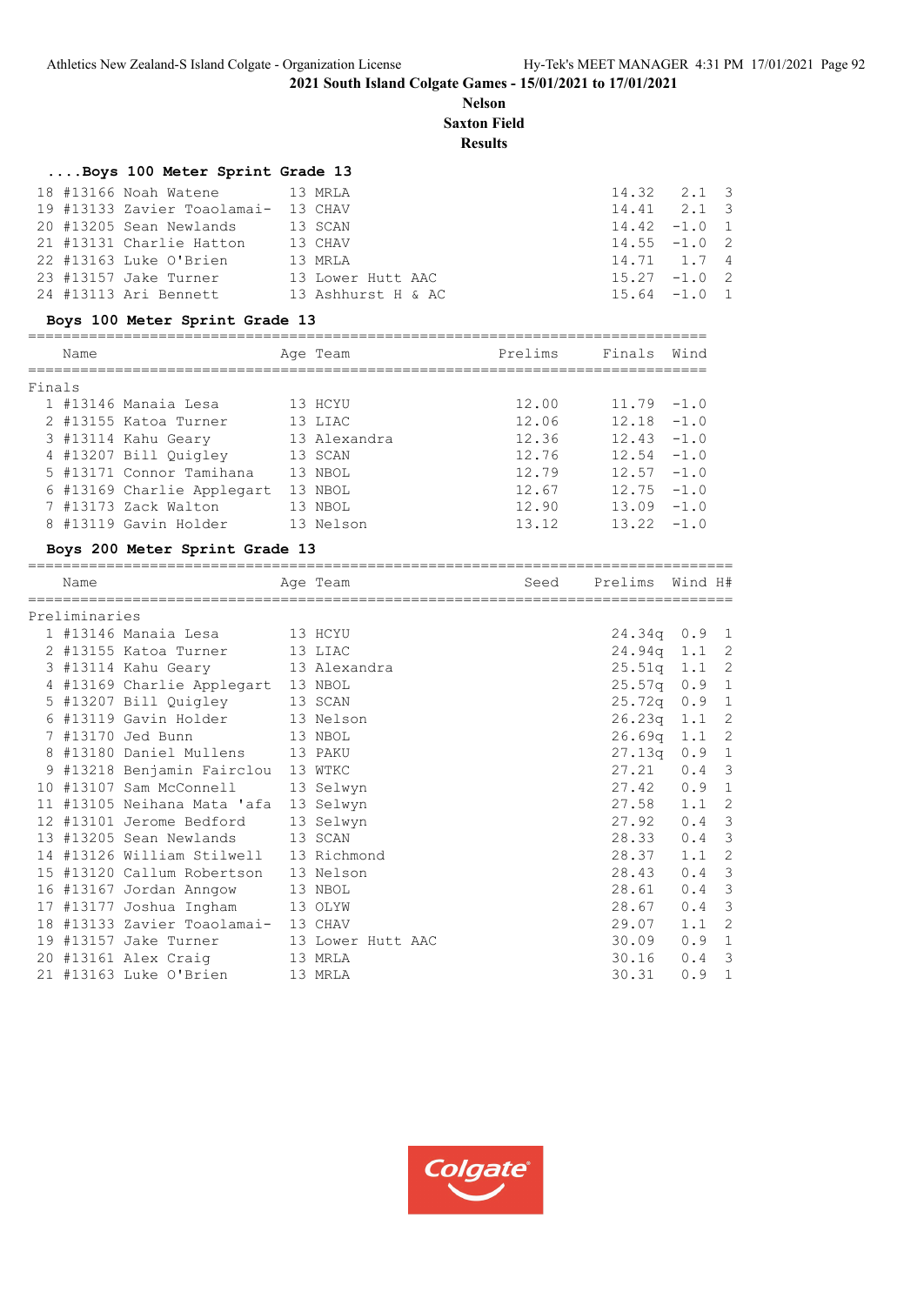# **Nelson Saxton Field Results**

#### **Boys 200 Meter Sprint Grade 13**

|        | Name |                            |    | Age Team     | Prelims | Finals | Wind |
|--------|------|----------------------------|----|--------------|---------|--------|------|
| Finals |      |                            |    |              |         |        |      |
|        |      | 1 #13146 Manaia Lesa       |    | 13 HCYU      | 24.34   | 23.68  | 1.8  |
|        |      | 2 #13155 Katoa Turner      |    | 13 LIAC      | 24.94   | 24.88  | 1.8  |
|        |      | 3 #13114 Kahu Geary        |    | 13 Alexandra | 25.51   | 25.19  | 1.8  |
|        |      | 4 #13207 Bill Quigley      |    | 13 SCAN      | 25.72   | 25.63  | 1.8  |
|        |      | 5 #13169 Charlie Applegart |    | 13 NBOL      | 25.57   | 25.87  | 1.8  |
|        |      | 6 #13119 Gavin Holder      |    | 13 Nelson    | 26.23   | 26.17  | 1.8  |
|        |      | 7 #13180 Daniel Mullens    |    | 13 PAKU      | 27.13   | 26.59  | 1.8  |
|        |      | 8 #13170 Jed Bunn          | 13 | NBOL         | 26.69   | 26.75  | 1.8  |
|        |      |                            |    |              |         |        |      |

# **Boys 400 Meter Sprint Grade 13**

|    | Name          | ============================                 | Age Team | Seed | Prelims H# |                |  |
|----|---------------|----------------------------------------------|----------|------|------------|----------------|--|
|    | Preliminaries |                                              |          |      |            |                |  |
|    |               | 1 #13146 Manaia Lesa 13 HCYU                 |          |      | $56.30q$ 1 |                |  |
|    |               | 2 #13203 Harrison Laing 13 SCAN              |          |      | $56.84q$ 3 |                |  |
|    |               | 3 #13207 Bill Quigley 13 SCAN                |          |      | $58.93q$ 2 |                |  |
|    |               | 4 #13119 Gavin Holder 13 Nelson              |          |      | $59.84q$ 1 |                |  |
|    |               | 5 #13218 Benjamin Fairclou 13 WTKC           |          |      | 60.20q     | -2             |  |
|    |               | 6 #13173 Zack Walton 13 NBOL                 |          |      | 60.22q     | 3              |  |
|    |               | 7 #13107 Sam McConnell 13 Selwyn             |          |      | 61.33q     | -3             |  |
|    |               | 8 #13170 Jed Bunn<br>13 NBOL                 |          |      | $62.18q$ 1 |                |  |
|    |               | 9 #13110 Cooper Wightman 13 Selwyn           |          |      | 62.24      | 2              |  |
|    |               | 10 #13151 Oliver Hercus 13 Karori AAC        |          |      | 64.24      | $\overline{2}$ |  |
|    |               | 11 #13205 Sean Newlands 13 SCAN              |          |      | 64.45      | $\mathbf{1}$   |  |
| 12 |               | #13133 Zavier Toaolamai- 13 CHAV             |          |      | 65.97      | 3              |  |
|    |               | 13 #13115 Jacob Boniface 13 Invercargill     |          |      | 65.97      |                |  |
|    |               | 14 #13212 Lachlan Hodge 13 CANU              |          |      | 67.11      | 2              |  |
|    |               | 15 #13101 Jerome Bedford 13 Selwyn           |          |      | 67.30      |                |  |
|    |               | 16 #13211 Hector O'Rourke 13 St Pauls A & HC |          |      | 69.16      | 3              |  |
| 17 |               | #13174 Kaiden Turner                         | 13 NCAN  |      | 71.49      | $\overline{2}$ |  |
|    |               | -- #13161 Alex Craig                         | 13 MRLA  |      | DO.        | 3 TR16.8       |  |
|    |               |                                              |          |      |            |                |  |

# **Boys 400 Meter Sprint Grade 13**

|        | Name |                            |    | Age Team  | Prelims | Finals |
|--------|------|----------------------------|----|-----------|---------|--------|
|        |      |                            |    |           |         |        |
| Finals |      |                            |    |           |         |        |
|        |      | 1 #13146 Manaia Lesa       |    | 13 HCYU   | 56.30   | 55.59  |
|        |      | 2 #13203 Harrison Laing    |    | 13 SCAN   | 56.84   | 56.21  |
|        |      | 3 #13207 Bill Quigley      |    | 13 SCAN   | 58.93   | 57.33  |
|        |      | 4 #13119 Gavin Holder      |    | 13 Nelson | 59.84   | 58.73  |
|        |      | 5 #13173 Zack Walton       |    | 13 NBOL   | 60.22   | 59.60  |
|        |      | 6 #13218 Benjamin Fairclou |    | 13 WTKC   | 60.20   | 59.67  |
|        |      | 7 #13107 Sam McConnell     |    | 13 Selwyn | 61.33   | 60.63  |
|        |      | 8 #13170 Jed Bunn          | 13 | NBOL      | 62.18   | 60.66  |

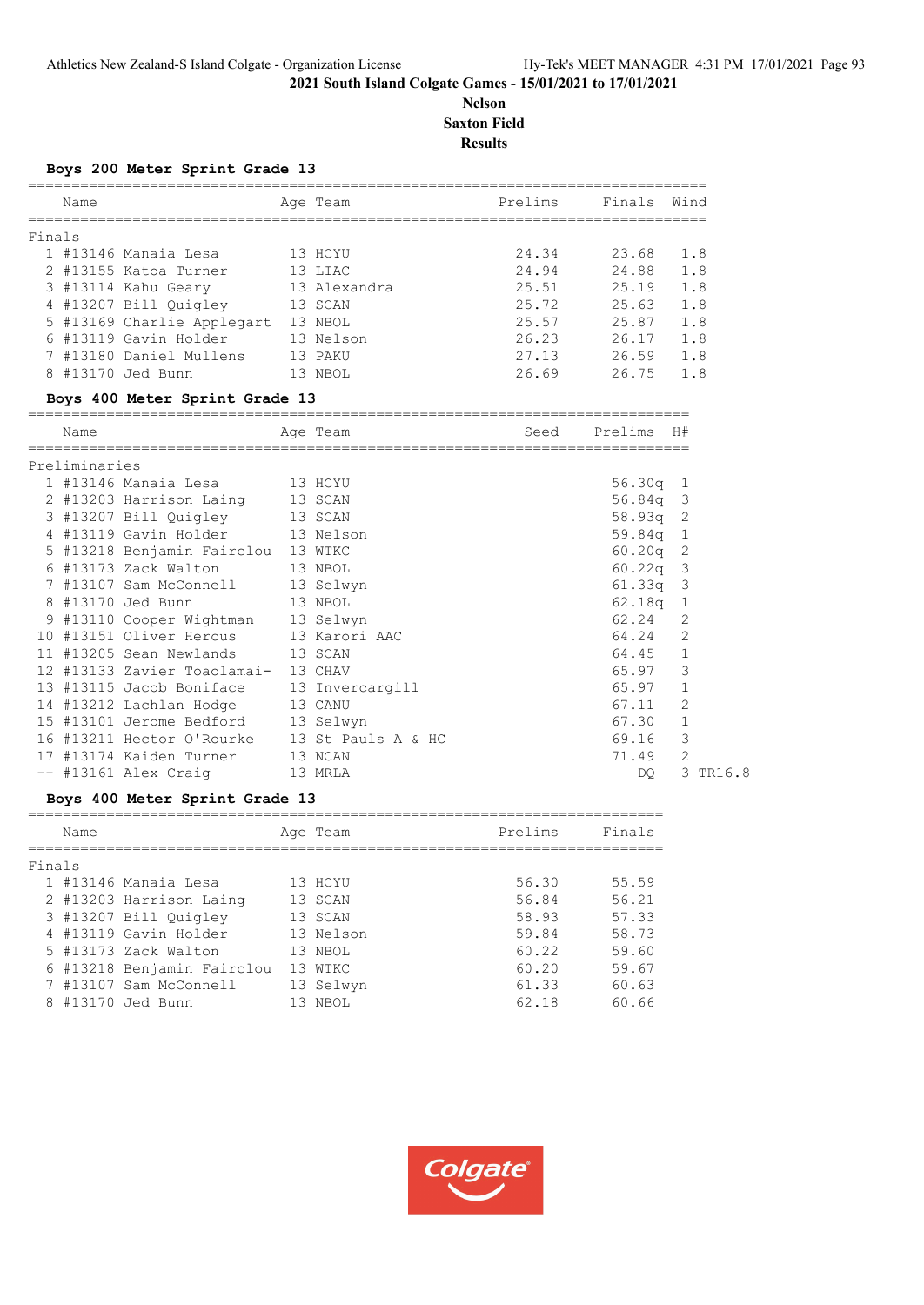# **Nelson Saxton Field Results**

=========================================================================

#### **Boys 800 Meter Run Grade 13**

| Name |                           | Age Team            | Seed | Finals  |
|------|---------------------------|---------------------|------|---------|
|      |                           |                     |      |         |
|      | 1 #13198 Jack Erikson     | 13 Pt Chevalier AAC |      | 2:10.54 |
|      | 2 #13203 Harrison Laing   | 13 SCAN             |      | 2:11.39 |
|      | 3 #13110 Cooper Wightman  | 13 Selwyn           |      | 2:12.85 |
|      | 4 #13149 Matthew Sinclair | 13 Hinemoa AAC      |      | 2:24.77 |
|      | 5 #13151 Oliver Hercus    | 13 Karori AAC       |      | 2:28.41 |
|      | 6 #13115 Jacob Boniface   | 13 Invercargill     |      | 2:29.41 |
|      | 7 #13210 Michael O'Boyle  | 13 St Pauls A & HC  |      | 2:35.00 |
|      | 8 #13174 Kaiden Turner    | 13 NCAN             |      | 2:40.26 |
|      | 9 #13211 Hector O'Rourke  | 13 St Pauls A & HC  |      | 2:42.58 |

#### **Boys 1500 Meter Run Grade 13**

| Name |                           | Age Team            | Seed | Finals  |
|------|---------------------------|---------------------|------|---------|
|      | 1 #13198 Jack Erikson     | 13 Pt Chevalier AAC |      | 4:35.29 |
|      | 2 #13110 Cooper Wightman  | 13 Selwyn           |      | 4:37.85 |
|      | 3 #13149 Matthew Sinclair | 13 Hinemoa AAC      |      | 4:53.60 |
|      | 4 #13151 Oliver Hercus    | 13 Karori AAC       |      | 5:21.75 |
|      | 5 #13115 Jacob Boniface   | 13 Invercargill     |      | 5:27.52 |
|      | 6 #13182 Richie Trathen   | 13 PAKU             |      | 5:32.80 |
|      | 7 #13210 Michael O'Boyle  | 13 St Pauls A & HC  |      | 5:33.75 |

# **Boys 80 Meter Hurdles Grade 13**

| Name                                     | Age Team           | Seed | Prelims         | Wind H# |  |
|------------------------------------------|--------------------|------|-----------------|---------|--|
| Preliminaries                            |                    |      |                 |         |  |
| 1 #13146 Manaia Lesa                     | 13 HCYU            |      | $12.65q$ 0.4 1  |         |  |
| 2 #13180 Daniel Mullens                  | 13 PAKU            |      | $12.92q$ 0.9 2  |         |  |
| 3 #13154 PJ Palamo                       | 13 LIAC            |      | $13.31q$ 0.4 1  |         |  |
| 4 #13177 Joshua Ingham                   | 13 OLYW            |      | $13.47q$ 0.4 1  |         |  |
| 5 #13218 Benjamin Fairclou               | 13 WTKC            |      | $15.22q$ 0.4 1  |         |  |
| 6 #13126 William Stilwell 13 Richmond    |                    |      | $15.31q$ 0.9 2  |         |  |
| 7 #13167 Jordan Anngow                   | 13 NBOL            |      | $15.41q$ 0.4 1  |         |  |
| 8 #13149 Matthew Sinclair 13 Hinemoa AAC |                    |      | $15.45q$ 0.9 2  |         |  |
| 9 #13211 Hector O'Rourke                 | 13 St Pauls A & HC |      | $15.50 \t 0.92$ |         |  |

=================================================================================

#### **Boys 80 Meter Hurdles Grade 13**

|        | Name |                            | Age Team       | Prelims | Finals | Wind |
|--------|------|----------------------------|----------------|---------|--------|------|
| Finals |      |                            |                |         |        |      |
|        |      | 1 #13146 Manaia Lesa       | 13 HCYU        | 12.65   | 12.19  | 2.3  |
|        |      | 2 #13180 Daniel Mullens    | 13 PAKU        | 12.92   | 12.45  | 2.3  |
|        |      | 3 #13154 PJ Palamo         | 13 LIAC        | 13.31   | 13.16  | 2.3  |
|        |      | 4 #13177 Joshua Ingham     | 13 OLYW        | 13.47   | 13.44  | 2.3  |
|        |      | 5 #13167 Jordan Anngow     | 13 NBOL        | 15.41   | 14.77  | 2.3  |
|        |      | 6 #13218 Benjamin Fairclou | 13 WTKC        | 15.22   | 15.14  | 2.3  |
|        |      | 7 #13126 William Stilwell  | 13 Richmond    | 15.31   | 15.21  | 2.3  |
|        |      | 8 #13149 Matthew Sinclair  | 13 Hinemoa AAC | 15.45   | 15.54  | 2.3  |
|        |      |                            |                |         |        |      |

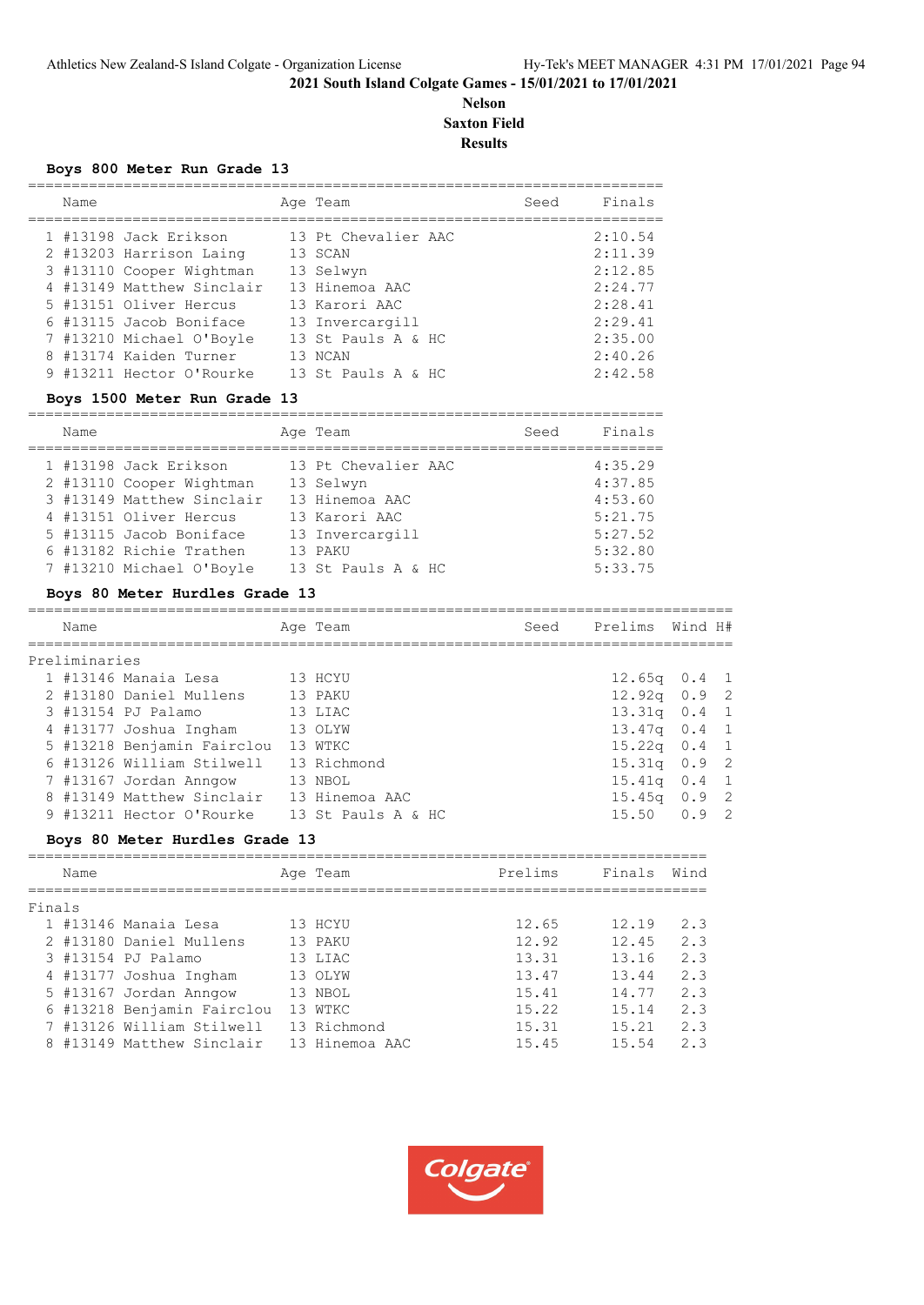# **Nelson Saxton Field Results**

#### **Boys 4x100 Meter Relay Grade 13**

| Team                            |              |    | Finals<br>Seed                  |
|---------------------------------|--------------|----|---------------------------------|
| 1 New Brighton Olympic Athletic | $\mathsf{A}$ |    | 50.22                           |
| 1) #13167 Jordan Anngow 13      |              |    | 2) #13169 Charlie Applegarth 13 |
| 3) #13170 Jed Bunn 13           |              |    | 4) #13171 Connor Tamihana 13    |
| 2 South Canterbury AAC 'A'      |              |    | 50.79                           |
| 1) #12204 Mitchell Johnson 12   |              |    | 2) #13203 Harrison Laing 13     |
| 3) #13205 Sean Newlands 13      |              |    | 4) #13207 Bill Ouigley 13       |
| 3 Selwyn 'A'                    |              |    | 53.16                           |
| 1) #13101 Jerome Bedford 13     |              |    | 2) #13105 Neihana Mata 'afa 13  |
| 3) #13110 Cooper Wightman 13    |              |    | 4) #13107 Sam McConnell 13      |
| 4 Richmond 'A'                  |              |    | 58.46                           |
| 1) #12127 Zach McDonald 12      |              |    | 2) #11128 Oliver Costley 11     |
| 3) #12129 Oliver Pickering 12   |              | 4) | #13126 William Stilwell 13      |

# **Boys High Jump Grade 13**

| Name                                                                                                                       | ===================<br>Age Team and Seed Finals |        |
|----------------------------------------------------------------------------------------------------------------------------|-------------------------------------------------|--------|
| 1 #13114 Kahu Geary 13 Alexandra<br>1.30 1.35 1.40 1.45 1.50 1.55 1.58 1.61 1.64                                           |                                                 | 1.64m  |
| 2 #13196 Will Hull 13 PRHL<br>1.30 1.35 1.40 1.45 1.50 1.55 1.58 1.61                                                      |                                                 | 1.58m  |
| $\begin{matrix} 0 & 0 & 0 & 0 & 0 & 0 & \text{XXO} \end{matrix}$<br>3 #13154 PJ Palamo 13 LIAC<br>1.35 1.40 1.45 1.50 1.55 | XXX                                             | 1.50m  |
| $O$ $O$ $O$ $O$ $XXX$<br>4 #13173 Zack Walton 13 NBOL                                                                      |                                                 | J1.50m |
| 1.30 1.35 1.40 1.45 1.50 1.55<br>O O XXO XXO O XXX<br>5 #13212 Lachlan Hodge 13 CANU                                       |                                                 | 1.45m  |
| 1.30 1.35 1.40 1.45 1.50<br>O O O XXX<br>$\circ$<br>6 #13105 Neihana Mata 'afa 13 Selwyn                                   |                                                 | J1.45m |
| 1.25 1.30 1.35 1.40 1.45 1.50<br>0 0 0 0 XO XXX                                                                            |                                                 |        |
| 7 #13171 Connor Tamihana 13 NBOL<br>1.30 1.35 1.40 1.45 1.50<br>O O XO XO XXX                                              |                                                 | J1.45m |
| 7 #13107 Sam McConnell 13 Selwyn<br>1.30 1.35 1.40 1.45 1.50                                                               |                                                 | J1.45m |
| O O XO XO XXX<br>9 #13169 Charlie Applegart 13 NBOL<br>1.25 1.30 1.35 1.40 1.45 1.50                                       |                                                 | J1.45m |
| O O XO O XXO XXX<br>10 #13128 Will Nichol 13 Taieri<br>1.25 1.30 1.35 1.40 1.45                                            |                                                 | 1.40m  |
| O O O XO XXX<br>11 #13160 Blake Campbell 13 MRLA<br>1.25 1.30 1.35 1.40                                                    |                                                 | 1.35m  |
| O O O XXX                                                                                                                  |                                                 |        |

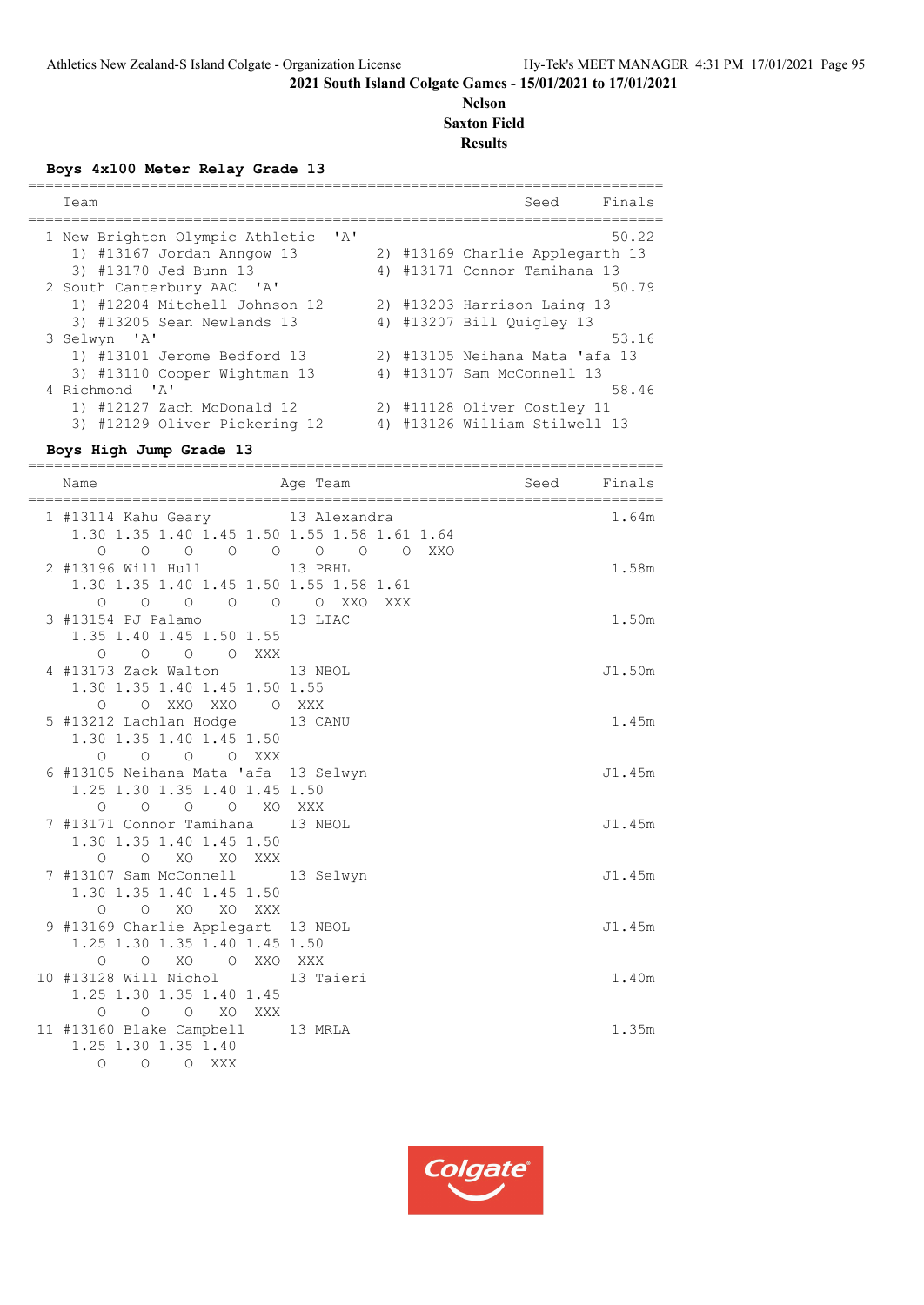# **Nelson**

**Saxton Field Results**

| Boys High Jump Grade 13                                                              |         |        |
|--------------------------------------------------------------------------------------|---------|--------|
| 12 #13133 Zavier Toaolamai- 13 CHAV<br>1.25 1.30 1.35 1.40<br>$\Omega$<br>XO XXO XXX |         | J1.35m |
| 13 #13177 Joshua Ingham 13 OLYW<br>1.30 1.35<br>O XXX                                |         | 1.30m  |
| 13 #13113 Ari Bennett 13 Ashhurst H & AC<br>1.25 1.30 1.35<br>$O$ $O$ XXX            |         | 1.30m  |
| 13 #13167 Jordan Anngow 13 NBOL<br>1.30 1.35<br>O XXX                                |         | 1.30m  |
| 13 #13161 Alex Craig 13 MRLA<br>1.25 1.30 1.35<br>O O XXX                            |         | 1.30m  |
| 17 #13131 Charlie Hatton 13 CHAV<br>1.25 1.30 1.35<br>XO XXO XXX                     |         | J1.30m |
| 18 #13157 Jake Turner 13 Lower Hutt AAC<br>1.25 1.30 1.35<br>XXO XXO XXX             |         | J1.30m |
| 19 #13205 Sean Newlands 13 SCAN<br>1.25 1.30<br>O XXX                                |         | 1.25m  |
| 19 #13163 Luke O'Brien 13 MRLA<br>1.25 1.30<br>O XXX                                 |         | 1.25m  |
| 19 #13166 Noah Watene<br>1.25 1.30                                                   | 13 MRLA | 1.25m  |

# **Boys Long Jump Grade 13**

O XXX

| Name<br>====================                                                                                | Age Team | Seed | Finals Wind H#  |
|-------------------------------------------------------------------------------------------------------------|----------|------|-----------------|
| 1 #13155 Katoa Turner 13 LIAC                                                                               |          |      | $5.61m$ $0.3$ 1 |
| $5.42m(0.5)$ $5.34m(0.7)$ $5.61m(0.3)$<br>2 #13169 Charlie Applegart 13 NBOL<br>$4.95m(0.2)$ X $5.36m(2.2)$ |          |      | $5.36m$ $2.2$ 1 |
| 3 #13114 Kahu Geary 13 Alexandra                                                                            |          |      | $5.30m$ $1.3$ 2 |
| $5.11m(0.8) 5.19m(-0.1) 5.30m(1.3)$<br>4 #13170 Jed Bunn 13 NBOL                                            |          |      | $5.25m$ $1.7$ 1 |
| $4.64m(1.5)$ $4.87m(0.9)$ $5.25m(1.7)$<br>5 #13105 Neihana Mata 'afa 13 Selwyn                              |          |      | $4.97m$ 0.7 2   |
| $X = 4.97m(0.7) X$<br>6 #13154 PJ Palamo 13 LIAC                                                            |          |      | $4.96m + 0.02$  |
| X 4.96m (+0.0) X<br>7 #13171 Connor Tamihana 13 NBOL                                                        |          |      | $4.85m$ 0.2 2   |
| $X \t X \t 4.85m(0.2)$<br>8 #13218 Benjamin Fairclou 13 WTKC                                                |          |      | $4.82m$ $1.3$ 1 |
| $4.82m(1.3)$ $4.63m(0.2)$ X<br>9 #13120 Callum Robertson 13 Nelson                                          |          |      | $4.77m$ 1.2 1   |
| $4.77m(1.2)$ $4.72m(0.2)$ $4.77m(1.1)$                                                                      |          |      |                 |

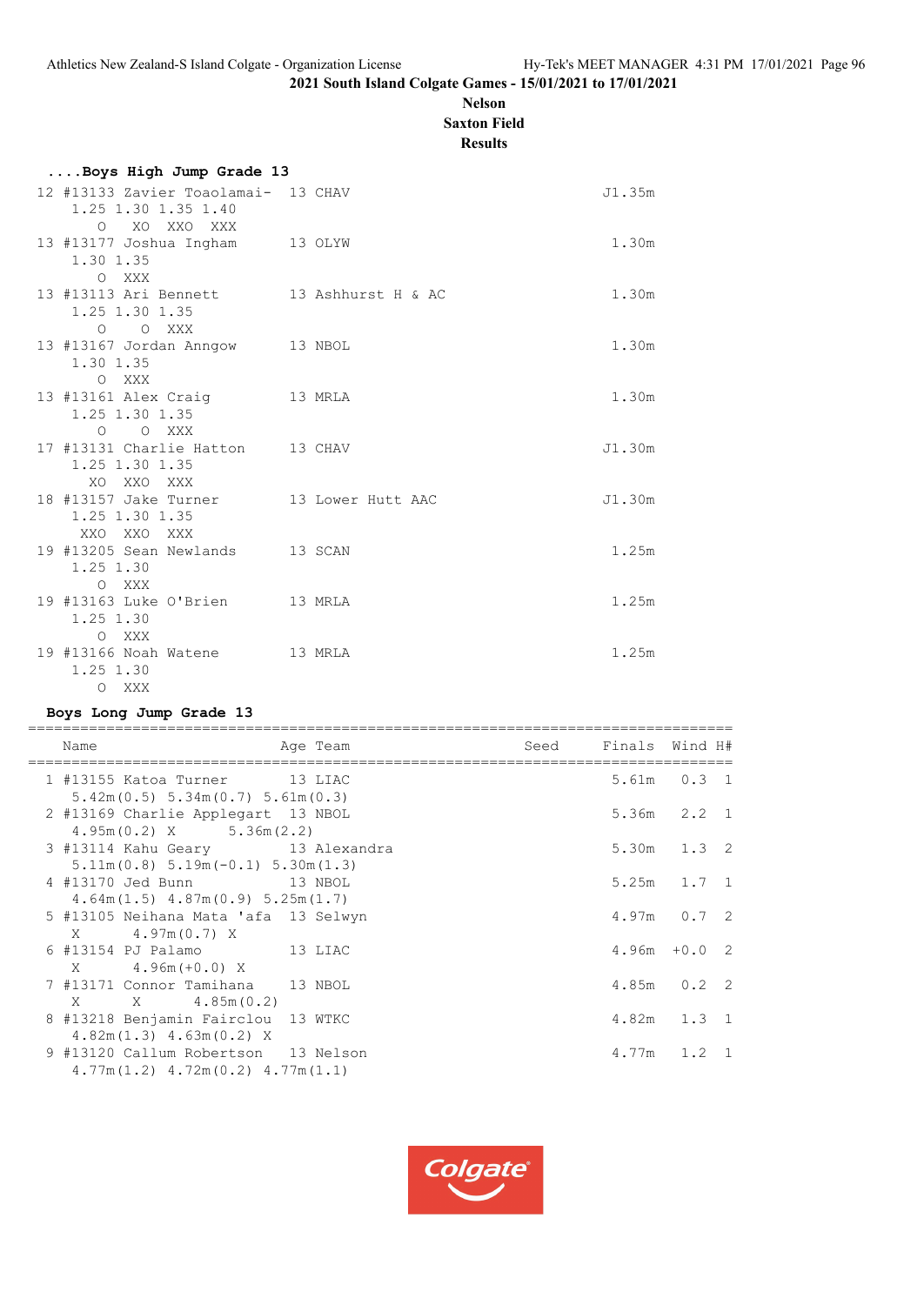# **Nelson Saxton Field**

**Results**

| Boys Long Jump Grade 13                                                  |                    |                 |                  |                |
|--------------------------------------------------------------------------|--------------------|-----------------|------------------|----------------|
| 10 #13207 Bill Quigley 13 SCAN<br>$4.54m(2.4)$ $4.59m(1.1)$ $4.28m(1.7)$ |                    | $4.59m$ $1.1$ 1 |                  |                |
| 11 #13101 Jerome Bedford 13 Selwyn                                       |                    | $4.57m$ 0.7 1   |                  |                |
| $4.26m(0.5)$ X $4.57m(0.7)$<br>12 #13107 Sam McConnell 13 Selwyn         |                    | 4.56m           | $1.7 \quad 1$    |                |
|                                                                          |                    |                 |                  |                |
| 13 #13196 Will Hull                                                      | 13 PRHL            | 4.55m           | 2.2              | $\overline{1}$ |
| $4.50m(1.3)$ $4.40m(1.7)$ $4.55m(2.2)$                                   |                    |                 |                  |                |
| 14 #13177 Joshua Ingham 13 OLYW                                          |                    | J4.55m          | $0.9$ 2          |                |
| $4.04m(1.7)$ $4.55m(0.9)$ $4.04m(1.5)$                                   |                    |                 |                  |                |
| 15 #13211 Hector O'Rourke 13 St Pauls A & HC                             |                    | 4.52m           | $2.1 \quad 1$    |                |
| $4.44m(1.3)$ $4.52m(2.1)$ X                                              |                    |                 |                  |                |
| 16 #13180 Daniel Mullens 13 PAKU                                         |                    | 4.51m           | $1.1 \quad 1$    |                |
| $4.39m(1.6)$ X $4.51m(1.1)$                                              |                    |                 |                  |                |
| 17 #13212 Lachlan Hodge 13 CANU                                          |                    | 4.43m           | 0.3 1            |                |
| $4.31m(1.7)$ $4.43m(0.3)$ X                                              |                    | 4.40m           | $0.7-2$          |                |
| 18 #13167 Jordan Anngow 13 NBOL<br>$4.16m(0.8)$ $4.40m(0.7)$ X           |                    |                 |                  |                |
| 19 #13128 Will Nichol                                                    | 13 Taieri          | 4.39m           | $0.1$ 2          |                |
| $4.39m(0.1)$ $4.35m(0.2)$ $4.27m(2.8)$                                   |                    |                 |                  |                |
| 20 #13133 Zavier Toaolamai- 13 CHAV                                      |                    | 4.36m           | $2.4$ 2          |                |
| $4.17m(1.4)$ $4.36m(2.4)$ $4.33m(1.4)$                                   |                    |                 |                  |                |
| 21 #13126 William Stilwell 13 Richmond                                   |                    | 4.33m           | $1.1 \quad 1$    |                |
| $4.22m(0.3)$ $4.33m(1.1)$ $4.27m(2.7)$                                   |                    |                 |                  |                |
| 22 #13160 Blake Campbell 13 MRLA                                         |                    | 4.25m           | $0.8$ 2          |                |
| $4.25m(0.8)$ X<br>X                                                      |                    |                 |                  |                |
| 23 #13205 Sean Newlands 13 SCAN                                          |                    | 4.16m           | 0.6              | 2              |
| $4.16m(0.6)$ X $2.85m(+0.0)$                                             |                    |                 |                  |                |
| 24 #13131 Charlie Hatton 13 CHAV                                         |                    | 4.12m           | $0.7 \quad 1$    |                |
| $4.12m(0.7) X$ X                                                         |                    |                 |                  |                |
| 25 #13161 Alex Craig 13 MRLA                                             |                    | 3.99m           | 2.6 <sub>2</sub> |                |
| $3.07m (+0.0) X$ 3.99m (2.6)                                             |                    |                 |                  |                |
| 26 #13166 Noah Watene 13 MRLA                                            |                    | 3.96m           | 1.7              | 1              |
| $3.96m(1.7)$ $3.72m(1.7)$<br>X                                           |                    |                 |                  |                |
| 27 #13113 Ari Bennett                                                    | 13 Ashhurst H & AC | 3.88m           | $1.4 \quad 1$    |                |
| $3.88m(1.4)$ $3.39m(2.1)$ $3.85m(1.8)$<br>28 #13163 Luke O'Brien         | 13 MRLA            | 3.87m           | $1.1 \quad 2$    |                |
| 3.87m(1.1)<br>X<br>X                                                     |                    |                 |                  |                |
| 29 #13151 Oliver Hercus 13 Karori AAC                                    |                    | 2.90m           | 0.4              | 2              |
| $2.90m(0.4) X$ X                                                         |                    |                 |                  |                |
| -- #13157 Jake Turner 13 Lower Hutt AAC                                  |                    | FOUL            |                  | 2              |
| $\mathbf{x}$<br>X<br>X                                                   |                    |                 |                  |                |
| -- #13173 Zack Walton 13 NBOL                                            |                    | FOUL            |                  | 2              |
| X<br>X<br>X                                                              |                    |                 |                  |                |
|                                                                          |                    |                 |                  |                |

# **Boys Shot Put Grade 13**

| Name                                                        | Age Team | Seed | Finals |
|-------------------------------------------------------------|----------|------|--------|
| 1 #13154 PJ Palamo<br>10.45m 10.90m 11.40m                  | 13 LIAC  |      | 11.40m |
| 2 #13105 Neihana Mata 'afa 13 Selwyn<br>9.81m 10.50m 10.66m |          |      | 10.66m |

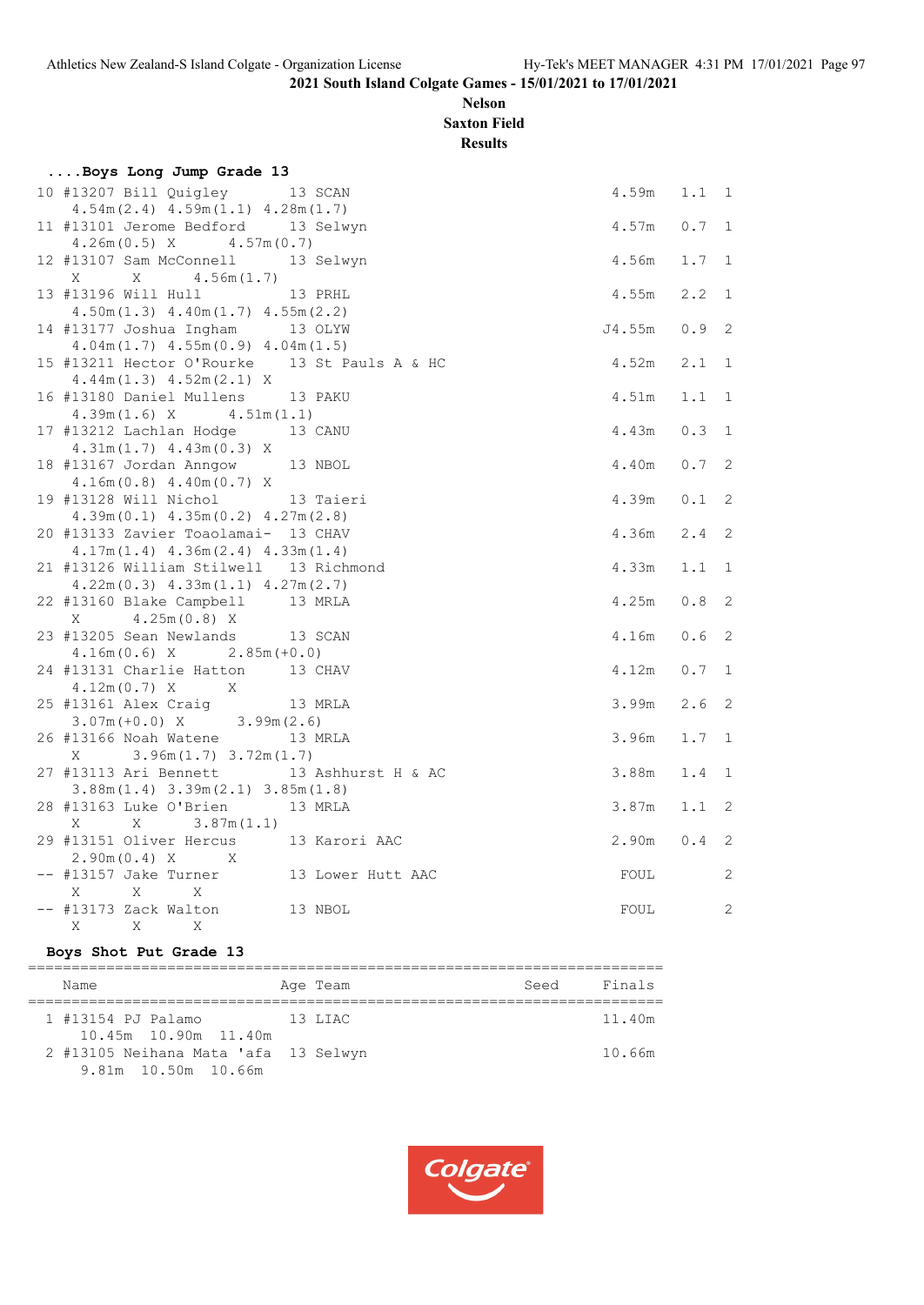# **Nelson Saxton Field**

**Results**

| 3 #13207 Bill Quigley 13 SCAN<br>8.38m 8.87m 9.93m |                                                                                                                                              | 9.93m                                                                                                                                                                                               |
|----------------------------------------------------|----------------------------------------------------------------------------------------------------------------------------------------------|-----------------------------------------------------------------------------------------------------------------------------------------------------------------------------------------------------|
|                                                    |                                                                                                                                              |                                                                                                                                                                                                     |
|                                                    |                                                                                                                                              |                                                                                                                                                                                                     |
|                                                    |                                                                                                                                              | 9.80m YC18.5                                                                                                                                                                                        |
|                                                    |                                                                                                                                              |                                                                                                                                                                                                     |
|                                                    |                                                                                                                                              | 9.48m YC18.5                                                                                                                                                                                        |
| 9.48m 8.78m 9.45m                                  |                                                                                                                                              |                                                                                                                                                                                                     |
|                                                    |                                                                                                                                              | 9.43m YC18.5                                                                                                                                                                                        |
| 8.72m 9.05m 9.43m                                  |                                                                                                                                              |                                                                                                                                                                                                     |
|                                                    |                                                                                                                                              | 9.32m                                                                                                                                                                                               |
| 8.43m 9.32m 9.10m                                  |                                                                                                                                              |                                                                                                                                                                                                     |
|                                                    |                                                                                                                                              | 9.01m                                                                                                                                                                                               |
| 8.63m 8.70m 9.01m                                  |                                                                                                                                              |                                                                                                                                                                                                     |
|                                                    |                                                                                                                                              | 8.24m                                                                                                                                                                                               |
| 8.24m 7.87m 7.23m                                  |                                                                                                                                              |                                                                                                                                                                                                     |
|                                                    |                                                                                                                                              | 7.98m                                                                                                                                                                                               |
| 7.98m X 7.91m                                      |                                                                                                                                              |                                                                                                                                                                                                     |
|                                                    |                                                                                                                                              | 7.12m                                                                                                                                                                                               |
| 6.73m 6.52m 7.12m                                  |                                                                                                                                              |                                                                                                                                                                                                     |
|                                                    |                                                                                                                                              | 6.59m                                                                                                                                                                                               |
| 6.32m 5.80m 6.59m                                  |                                                                                                                                              |                                                                                                                                                                                                     |
|                                                    | 8.83m X 9.80m<br>6 #13170 Jed Bunn<br>7 #13152 Corban King<br>8 #13203 Harrison Laing<br>9 #13171 Connor Tamihana<br>10 #13206 Alex O'Keeffe | 4 #13155 Katoa Turner 13 LIAC<br>5 #13180 Daniel Mullens 13 PAKU<br>13 NBOL<br>13 Karori AAC<br>13 SCAN<br>13 NBOL<br>13 SCAN<br>11 #13128 Will Nichol 13 Taieri<br>12 #13174 Kaiden Turner 13 NCAN |

# **Boys Discus Throw Grade 13**

| Name                                                            | Age Team | Seed Finals |        |
|-----------------------------------------------------------------|----------|-------------|--------|
| 1 #13180 Daniel Mullens 13 PAKU<br>X 33.36m 37.06m              |          |             | 37.06m |
| 2 #13105 Neihana Mata 'afa 13 Selwyn<br>29.59m X 33.87m         |          |             | 33.87m |
| 3 #13203 Harrison Laing 13 SCAN<br>32.28m 27.27m 31.74m         |          |             | 32.28m |
| 4 #13152 Corban King 13 Karori AAC<br>30.17m X 30.95m           |          |             | 30.95m |
| 5 #13169 Charlie Applegart 13 NBOL<br>X 28.59m 19.69m           |          |             | 28.59m |
| 6 #13155 Katoa Turner 13 LIAC<br>23.64m 24.84m X                |          |             | 24.84m |
| 7 #13171 Connor Tamihana 13 NBOL<br>23.71m 20.84m 13.57m        |          |             | 23.71m |
| 8 #13170 Jed Bunn 13 NBOL<br>X 21.97m 22.76m                    |          |             | 22.76m |
| 9 #13128 Will Nichol 13 Taieri<br>22.14m 20.99m X               |          |             | 22.14m |
| 10 #13161 Alex Craig 13 MRLA<br>X 21.02m X                      |          |             | 21.02m |
| 11 #13206 Alex O'Keeffe 13 SCAN<br>20.86m 19.09m 15.50m         |          |             | 20.86m |
| 12 #13196 Will Hull<br>X 17.60m 20.46m                          | 13 PRHL  |             | 20.46m |
| 13 #13120 Callum Robertson 13 Nelson<br>X 17.25m 20.45m         |          |             | 20.45m |
| 14 #13211 Hector O'Rourke 13 St Pauls A & HC<br>20.07m X 19.58m |          |             | 20.07m |

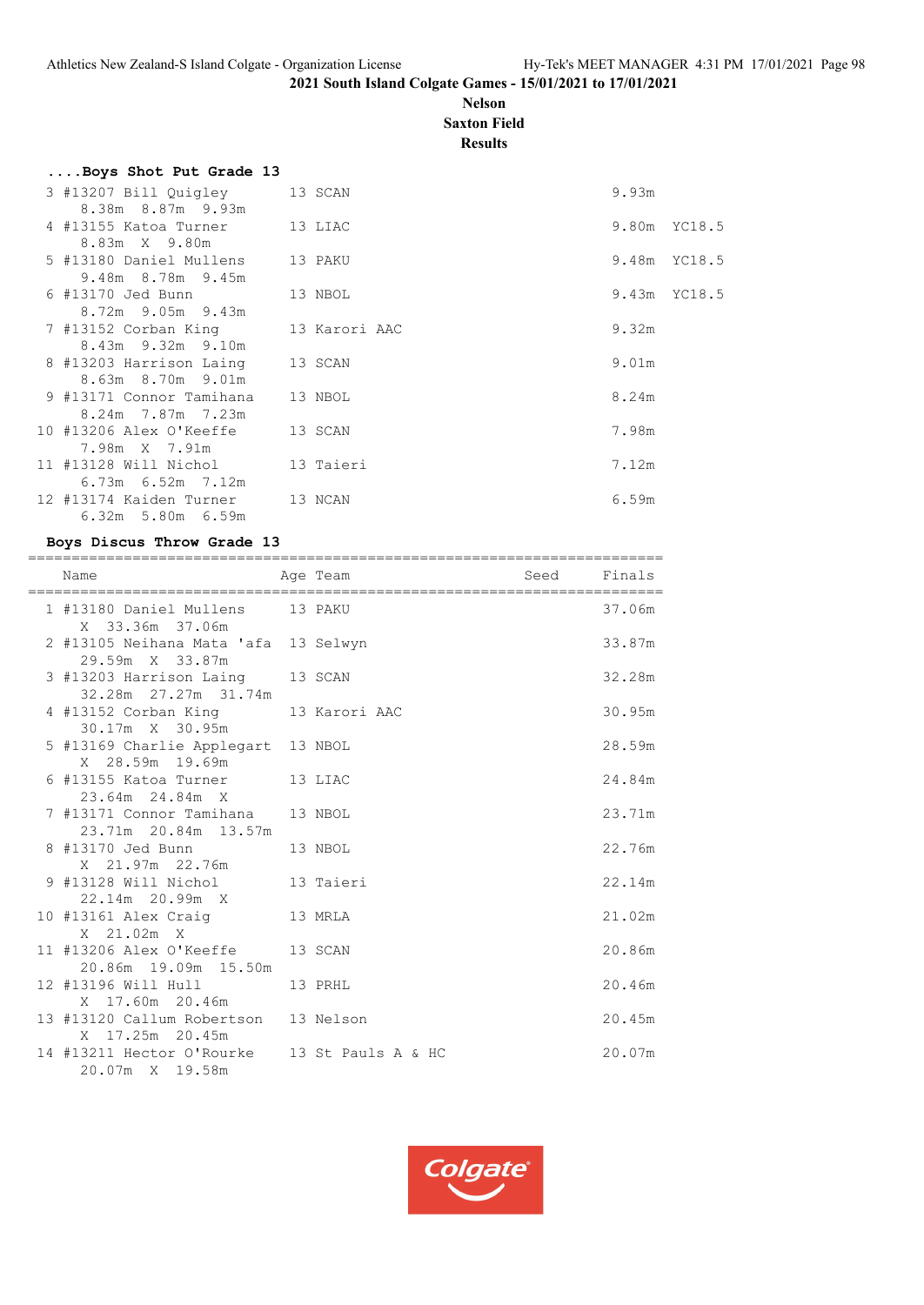**Nelson Saxton Field**

**Results**

| Boys Discus Throw Grade 13          |         |            |
|-------------------------------------|---------|------------|
| 15 #13174 Kaiden Turner 13 NCAN     |         | 20.01m     |
| 19.15m 20.01m 16.71m                |         |            |
| 16 #13110 Cooper Wightman 13 Selwyn |         | 17.83m     |
| 17.83m 17.10m X                     |         |            |
| 17 #13166 Noah Watene               | 13 MRLA | 15.56m     |
| X 15.56m X                          |         |            |
| 18 #13212 Lachlan Hodge             | 13 CANU | 15.32m     |
| 15.03m X 15.32m                     |         |            |
| 19 #13163 Luke O'Brien              | 13 MRLA | 14.93m     |
| 12.89m 14.46m 14.93m                |         |            |
| -- #13154 PJ Palamo                 | 13 LIAC | FOUL<br>NM |
| X<br>X<br>- X                       |         |            |

# **Boys 1600 Meter Race Walk Grade 13**

| Name |                         | Age Team           | Seed | Finals   |
|------|-------------------------|--------------------|------|----------|
|      |                         |                    |      |          |
|      | 1 #13182 Richie Trathen | 13 PAKU            |      | 8:57.91  |
|      | 2 #13113 Ari Bennett    | 13 Ashhurst H & AC |      | 10:07.35 |

# **Boys 100 Meter Sprint Grade 14**

| Name          |                                            | Age Team | Seed | Prelims          | Wind H# |                         |
|---------------|--------------------------------------------|----------|------|------------------|---------|-------------------------|
| Preliminaries |                                            |          |      |                  |         |                         |
|               | 1 #14109 William Robertson 14 Invercargill |          |      | $11.67q - 0.3$ 2 |         |                         |
|               | 2 #14125 Jordan Veitch 14 CHAV             |          |      | $11.86q$ 1.7 3   |         |                         |
|               | 3 #14203 Kainoa Keereweer- 14 WTKC         |          |      | $12.15q$ 1.7 3   |         |                         |
|               | 4 #14115 Tilio Barbier 14 Richmond         |          |      | $12.23q -1.1$ 1  |         |                         |
|               | 5 #14162 Will Haig 14 PTOC                 |          |      | $12.29q$ 1.7 3   |         |                         |
|               | 6 #14145 Zion Devon 14 NBOL                |          |      | $12.39q - 0.3$ 2 |         |                         |
|               | 7 #14196 Zavier Philpot 14 St Pauls A & HC |          |      | $12.63q$ 1.7 3   |         |                         |
|               | 8 #14139 Ronan West 14 MRLA                |          |      | $12.64q - 1.1$ 1 |         |                         |
|               | 9 #14144 Malachi Bay 14 NBOL               |          |      | $12.66 - 0.3$ 2  |         |                         |
|               | 10 #14147 Armani Lemalu 14 NBOL            |          |      | $12.75$ $1.7$ 3  |         |                         |
|               | 11 #14103 Lukas Taiaroa 14 Selwyn          |          |      | $12.88 - 1.1 1$  |         |                         |
|               | 12 #14186 Lachlan List 14 SCAN             |          |      | $12.88$ $1.7$ 3  |         |                         |
|               | 13 #14191 Hunter Tarrant 14 SCAN           |          |      | $12.90 - 0.3$ 2  |         |                         |
|               | 14 #14175 Sam Higgins 14 PRHL              |          |      | $12.94$ $1.7$ 3  |         |                         |
|               | 15 #14149 Tyrone Rawiri 14 NBOL            |          |      | $13.05 -1.1 1$   |         |                         |
|               | 16 #14187 Flynn O'Keeffe 14 SCAN           |          |      | $13.13 - 1.1 1$  |         |                         |
|               | 17 #14111 Ty Bennett 14 Richmond           |          |      | $13.34 -0.3$ 2   |         |                         |
|               | 18 #14102 Oscar Stevenson 14 Selwyn        |          |      | $13.38 - 0.3$ 2  |         |                         |
|               | 19 #14138 Liam Dunlop-Brown 14 Mana AAC    |          |      | 13.99            | 1.7     | $\overline{\mathbf{3}}$ |

# **Boys 100 Meter Sprint Grade 14**

|        | Name |                                            |  | Age Team | Prelims | Finals Wind   |  |  |  |  |
|--------|------|--------------------------------------------|--|----------|---------|---------------|--|--|--|--|
| Finals |      |                                            |  |          |         |               |  |  |  |  |
|        |      | 1 #14109 William Robertson 14 Invercargill |  |          | 11.67   | $11.81 - 3.1$ |  |  |  |  |
|        |      | 2 #14125 Jordan Veitch                     |  | 14 CHAV  | 11.86   | $12.01 - 3.1$ |  |  |  |  |
|        |      | 3 #14203 Kainoa Keereweer- 14 WTKC         |  |          | 12.15   | $12.18 - 3.1$ |  |  |  |  |

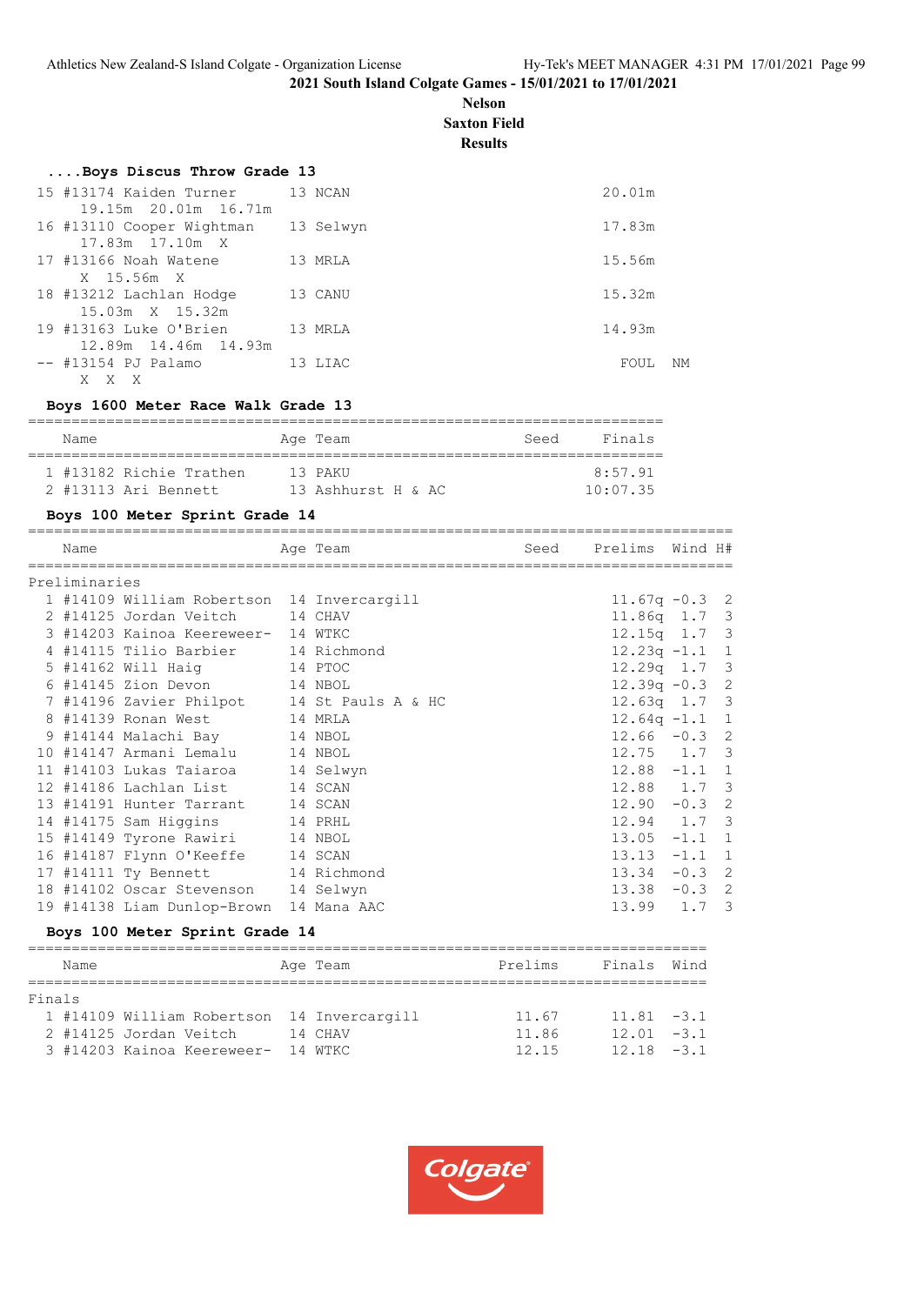**2021 South Island Colgate Games - 15/01/2021 to 17/01/2021**

**Nelson Saxton Field**

# **Results**

|        |               | Boys 100 Meter Sprint Grade 14                                                                                |             |         |                 |      |                |                |
|--------|---------------|---------------------------------------------------------------------------------------------------------------|-------------|---------|-----------------|------|----------------|----------------|
|        |               |                                                                                                               |             | 12.23   | $12.19 - 3.1$   |      |                |                |
|        |               | 4 #14115 Tilio Barbier 14 Richmond                                                                            |             | 12.29   | $12.60 - 3.1$   |      |                |                |
|        |               | 5 #14162 Will Haig             14 PTOC<br>6 #14145 Zion Devon           14 NBOL                               |             | 12.39   | $12.60 - 3.1$   |      |                |                |
|        |               | 7 #14139 Ronan West 14 MRLA                                                                                   |             | 12.64   |                 |      |                |                |
|        |               |                                                                                                               |             |         | $12.81 - 3.1$   |      |                |                |
|        |               | 8 #14196 Zavier Philpot 14 St Pauls A & HC 12.63 12.84 -3.1                                                   |             |         |                 |      |                |                |
|        |               | Boys 200 Meter Sprint Grade 14                                                                                |             |         |                 |      |                |                |
|        | Name          |                                                                                                               | Age Team    | Seed    | Prelims Wind H# |      |                |                |
|        | Preliminaries |                                                                                                               |             |         |                 |      |                |                |
|        |               | 1 #14125 Jordan Veitch                                                                                        | 14 CHAV     |         | $23.92q$ 0.7 3  |      |                |                |
|        |               | 2 #14115 Tilio Barbier 14 Richmond                                                                            |             |         | 24.44q 0.7 3    |      |                |                |
|        |               | 3 #14162 Will Haig 14 PTOC<br>4 #14139 Ronan West 14 MRLA                                                     |             |         | 24.52q 1.8 2    |      |                |                |
|        |               |                                                                                                               |             |         | 24.69q 1.8 2    |      |                |                |
|        |               | 5 #14196 Zavier Philpot 14 St Pauls A & HC                                                                    |             |         | $25.00q$ 0.7 1  |      |                |                |
|        |               | 6 #14145 Zion Devon 14 NBOL                                                                                   |             |         | $25.41q$ 1.8    |      | $\overline{2}$ |                |
|        |               | 7 #14103 Lukas Taiaroa 14 Selwyn                                                                              |             |         | 25.44q 1.8 2    |      |                |                |
|        |               |                                                                                                               |             |         | $25.73q$ 1.8    |      | $\overline{2}$ |                |
|        |               | 8 #14158 Brayden Dissmeyer 14 PAPK<br>9 #14175 Sam Higgins 14 PRHL<br>10 #14167 Walter Stevenson 14 PTOC      |             |         | $25.76$ 0.7 1   |      |                |                |
|        |               |                                                                                                               |             |         | 25.88 0.7 3     |      |                |                |
|        |               | 11 #14149 Tyrone Rawiri 14 NBOL                                                                               |             |         | $26.50$ $0.7$ 1 |      |                |                |
|        |               | 12 #14187 Flynn O'Keeffe 14 SCAN                                                                              |             |         | $26.59$ 0.7     |      | 1              |                |
|        |               | 13 #14191 Hunter Tarrant 14 SCAN                                                                              |             |         | 26.61 0.7 3     |      |                |                |
|        |               |                                                                                                               |             |         | 26.90 0.7 1     |      |                |                |
|        |               | 14 #14102 Oscar Stevenson 14 Selwyn<br>15 #14182 Tom Geary 14 SCAN<br>16 #14138 Liam Dunlop-Brown 14 Mana AAC |             |         | $27.67$ 1.8     |      | $\mathbf{2}$   |                |
|        |               |                                                                                                               |             |         | 28.76 0.7 3     |      |                |                |
|        |               | 17 #14150 Iziah Scott 14 NBOL                                                                                 |             |         | $31.25$ 0.7     |      | 3              |                |
|        |               | -- #14109 William Robertson 14 Invercargill                                                                   |             |         | DO              | 1.8  |                | 2 TR16.8       |
|        |               | Boys 200 Meter Sprint Grade 14                                                                                |             |         |                 |      |                |                |
|        | Name          |                                                                                                               | Age Team    | Prelims | Finals Wind     |      |                |                |
| Finals |               |                                                                                                               |             |         |                 |      |                |                |
|        |               | 1 #14125 Jordan Veitch                                                                                        | 14 CHAV     | 23.92   | 23.65           | 2.1  |                |                |
|        |               | 2 #14115 Tilio Barbier                                                                                        | 14 Richmond | 24.44   | 24.20           | 2.1  |                |                |
|        |               | 3 #14162 Will Haig                                                                                            | 14 PTOC     | 24.52   | 24.47 2.1       |      |                |                |
|        |               | 4 #14139 Ronan West                                                                                           | 14 MRLA     | 24.69   | 24.80 2.1       |      |                |                |
|        |               | 5 #14196 Zavier Philpot 14 St Pauls A & HC                                                                    |             | 25.00   | 24.99           |      |                | 2.1 YC CR 18.5 |
|        |               | 6 #14103 Lukas Taiaroa                                                                                        | 14 Selwyn   | 25.44   | 25.44           | 2.1  |                |                |
|        |               | 7 #14158 Brayden Dissmeyer 14 PAPK                                                                            |             | 25.73   | 25.74           | 2.1  |                |                |
|        |               | 8 #14175 Sam Higgins                                                                                          | 14 PRHL     | 25.76   | 25.89           | 2.1  |                |                |
|        |               | Boys 400 Meter Sprint Grade 14                                                                                |             |         |                 |      |                |                |
|        | Name          |                                                                                                               | Age Team    | Seed    | Prelims         | - H# |                |                |
|        | Preliminaries |                                                                                                               |             |         |                 |      |                |                |
|        |               | 1 #14125 Jordan Veitch                                                                                        | 14 CHAV     |         | $54.62q$ 2      |      |                |                |
|        |               | 2 #14157 James Trathen                                                                                        | 14 PAKU     |         | 55.21q          | 1    |                |                |
|        |               | 3 #14179 Angus Sevier                                                                                         | 14 PRHL     |         | 55.64q          | 1    |                |                |
|        |               | 4 #14164 Finlay Neale                                                                                         | 14 PTOC     |         | 56.29q          | 1    |                |                |

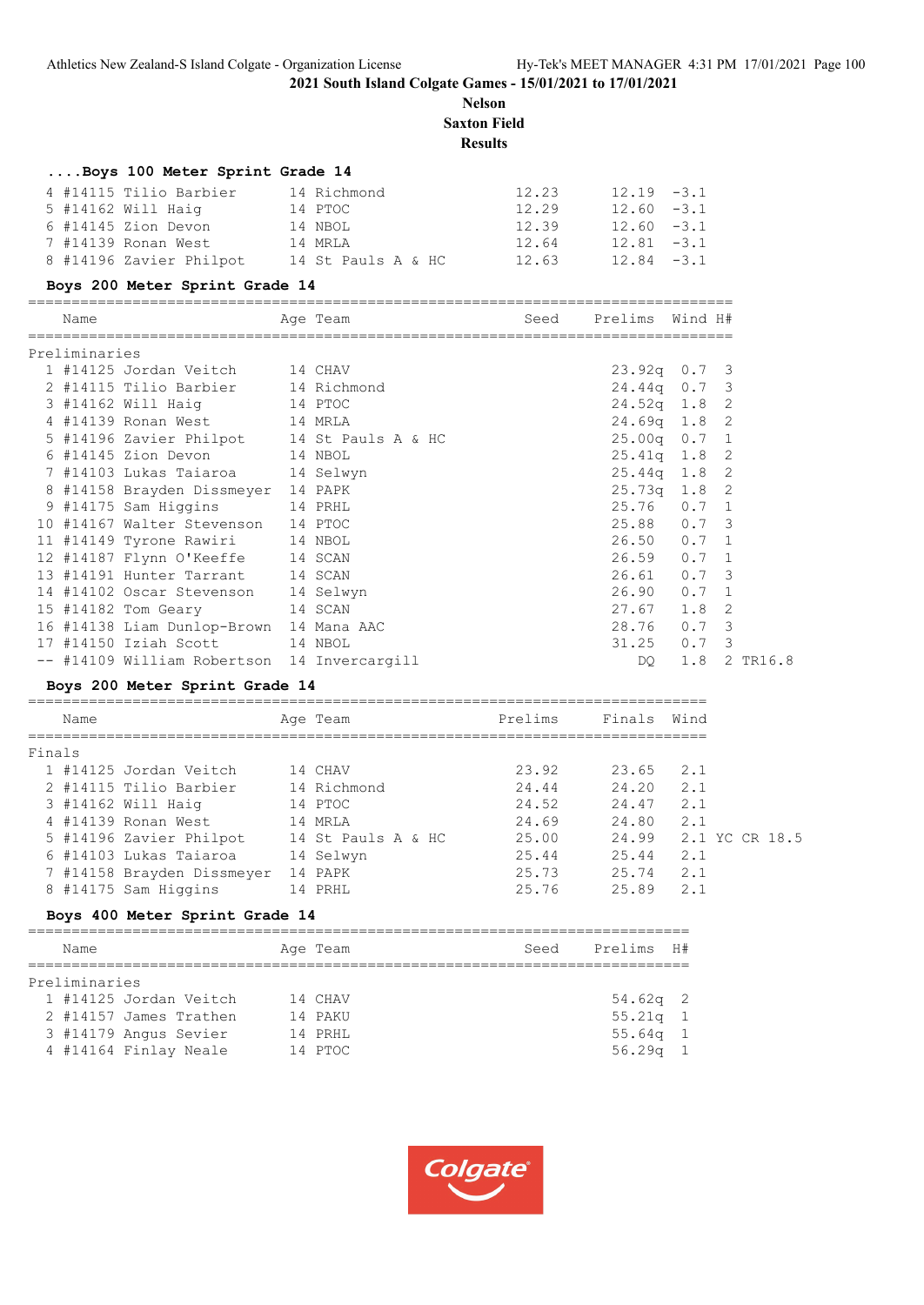# **Nelson Saxton Field**

**Results**

# **....Boys 400 Meter Sprint Grade 14**

|  | 5 #14162 Will Haig                         | 14 PTOC   | $56.34q$ 2 |                         |
|--|--------------------------------------------|-----------|------------|-------------------------|
|  | 6 #14168 Sacha Tahi 14 PTOC                |           | $56.36q$ 3 |                         |
|  | 7 #14174 Harvey Cogle 14 PRHL              |           | $56.51q$ 2 |                         |
|  | 8 #14196 Zavier Philpot 14 St Pauls A & HC |           | $56.57q$ 2 |                         |
|  | 9 #14186 Lachlan List 14 SCAN              |           | $56.92$ 3  |                         |
|  | 10 #14129 Jonty Roil 14 HTGA               |           | $57.17$ 1  |                         |
|  | 11 #14112 Noah Lausen 14 Richmond          |           | 58.79 3    |                         |
|  | 12 #14198 Fletcher Van Heuv 14 TARO        |           | 59.06 1    |                         |
|  | 13 #14153 Aaron Reavill 14 NCAN            |           | 59.40      | $\overline{\mathbf{3}}$ |
|  | 14 #14178 Zachary Landers 14 PRHL          |           | 62.34      | $\overline{\mathbf{3}}$ |
|  | 15 #14182 Tom Geary 14 SCAN                |           | 62.38      | 2                       |
|  | 16 #14101 Daniel Prescott 14 Selwyn        |           | 62.48      | $\overline{2}$          |
|  | 17 #14185 Archie Jones 14 SCAN             |           | 64.34      | $\overline{1}$          |
|  | 18 #14187 Flynn O'Keeffe 14 SCAN           |           | 64.45      | $\overline{1}$          |
|  | 19 #14102 Oscar Stevenson                  | 14 Selwyn | 64.47      | -3                      |

# **Boys 400 Meter Sprint Grade 14**

|        | Name |                         | Age Team           | Prelims | Finals |
|--------|------|-------------------------|--------------------|---------|--------|
| Finals |      |                         |                    |         |        |
|        |      | 1 #14157 James Trathen  | 14 PAKU            | 55.21   | 51.95  |
|        |      | 2 #14125 Jordan Veitch  | 14 CHAV            | 54.62   | 53.56  |
|        |      | 3 #14164 Finlay Neale   | 14 PTOC            | 56.29   | 54.24  |
|        |      | 4 #14179 Angus Sevier   | 14 PRHL            | 55.64   | 55.10  |
|        |      | 5 #14162 Will Haig      | 14 PTOC            | 56.34   | 56.33  |
|        |      | 6 #14168 Sacha Tahi     | 14 PTOC            | 56.36   | 57.04  |
|        |      | 7 #14174 Harvey Cogle   | 14 PRHL            | 56.51   | 58.72  |
|        |      | 8 #14196 Zavier Philpot | 14 St Pauls A & HC | 56.57   | 60.61  |
|        |      |                         |                    |         |        |

#### **Boys 800 Meter Run Grade 14**

|     | Name |                               | Age Team           | Seed | Finals  |
|-----|------|-------------------------------|--------------------|------|---------|
|     |      | 1 #14157 James Trathen        | 14 PAKU            |      | 2:04.43 |
|     |      | 2 #14179 Angus Sevier         | 14 PRHL            |      | 2:06.67 |
|     |      | 3 #14194 James McLeay         | 14 St Pauls A & HC |      | 2:09.50 |
|     |      | 4 #14129 Jonty Roil           | 14 HTGA            |      | 2:10.26 |
|     |      | 5 #14174 Harvey Cogle 14 PRHL |                    |      | 2:10.32 |
|     |      | 6 #14186 Lachlan List 14 SCAN |                    |      | 2:12.03 |
|     |      | 7 #14153 Aaron Reavill        | 14 NCAN            |      | 2:12.36 |
|     |      | 8 #14198 Fletcher Van Heuv    | 14 TARO            |      | 2:13.05 |
|     |      | 9 #14168 Sacha Tahi           | 14 PTOC            |      | 2:13.24 |
| 1 O |      | #14122 Hamish Gillett         | 14 CHAV            |      | 2:13.35 |
| 11  |      | #14101 Daniel Prescott        | 14 Selwyn          |      | 2:15.55 |
|     |      | 12 #14178 Zachary Landers     | 14 PRHL            |      | 2:23.18 |
|     |      | 13 #14205 Ouinn Gardiner-Ha   | 14 WUKU            |      | 2:24.77 |
|     |      | 14 #14193 Thomas Collard      | 14 St Pauls A & HC |      | 2:27.21 |

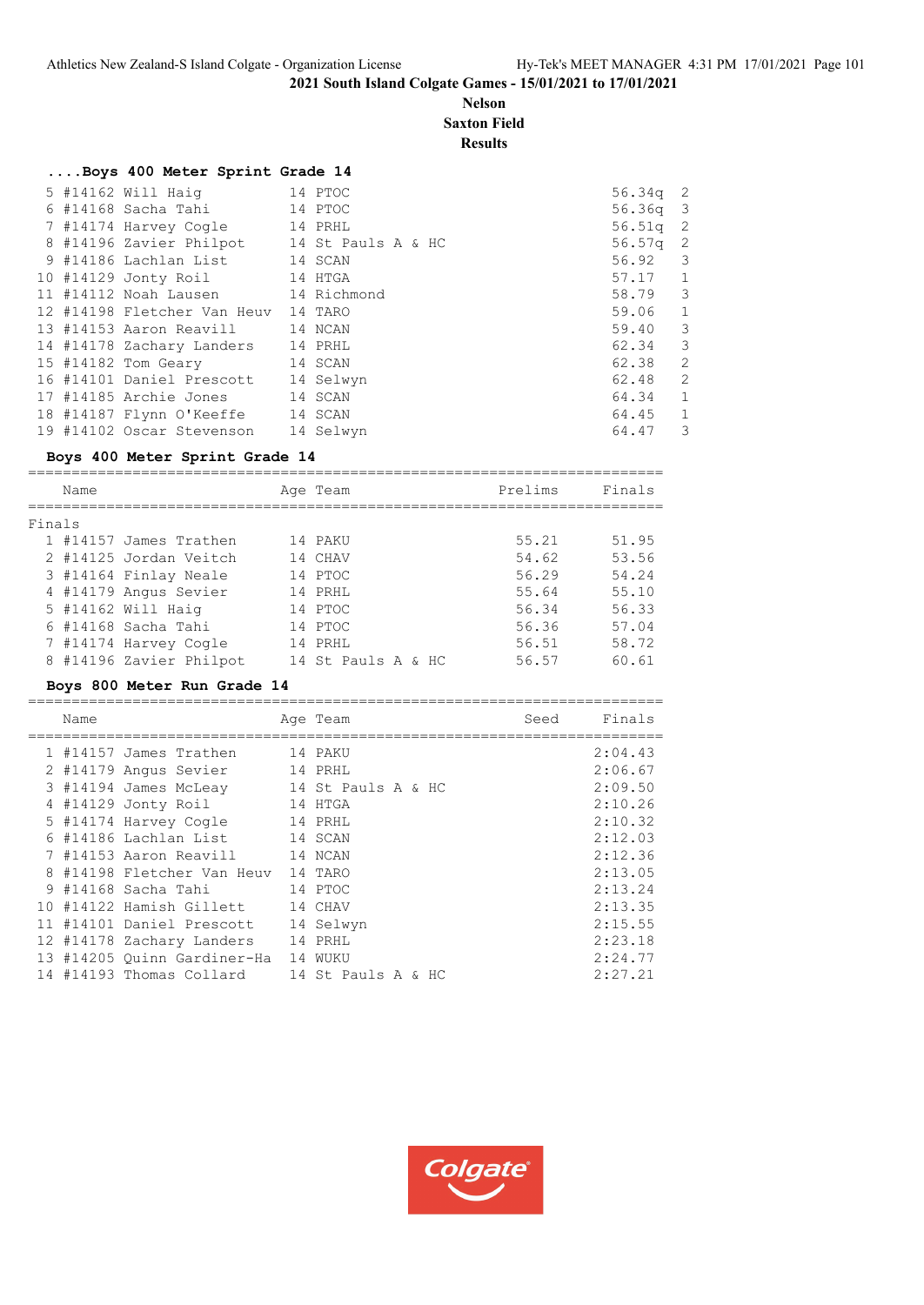# **Nelson Saxton Field Results**

#### **Boys 1500 Meter Run Grade 14**

| Name |                            | Age Team           | Seed | Finals  |
|------|----------------------------|--------------------|------|---------|
|      | 1 #14157 James Trathen     | 14 PAKU            |      | 4:15.19 |
|      | 2 #14179 Angus Sevier      | 14 PRHL            |      | 4:19.16 |
|      | 3 #14194 James McLeay      | 14 St Pauls A & HC |      | 4:25.18 |
|      | 4 #14101 Daniel Prescott   | 14 Selwyn          |      | 4:31.14 |
|      | 5 #14153 Aaron Reavill     | 14 NCAN            |      | 4:37.31 |
|      | 6 #14122 Hamish Gillett    | 14 CHAV            |      | 4:39.51 |
|      | 7 #14178 Zachary Landers   | 14 PRHT.           |      | 4:46.29 |
|      | 8 #14198 Fletcher Van Heuv | 14 TARO            |      | 4:48.48 |
|      | 9 #14112 Noah Lausen       | 14 Richmond        |      | 4:50.36 |
|      | 10 #14193 Thomas Collard   | 14 St Pauls A & HC |      | 4:58.62 |
|      | $11$ #14150 Iziah Scott    | 14 NBOL            |      | 5:37.67 |

# **Boys 100 Meter Hurdles Grade 14**

|        | Name                            |                                                         |  | Age Team |                               | Seed    | Prelims Wind H# |               |                |  |  |
|--------|---------------------------------|---------------------------------------------------------|--|----------|-------------------------------|---------|-----------------|---------------|----------------|--|--|
|        | Preliminaries                   |                                                         |  |          |                               |         |                 |               |                |  |  |
|        |                                 | 1 #14164 Finlay Neale 14 PTOC                           |  |          |                               |         | $14.94q$ 1.8 1  |               |                |  |  |
|        |                                 | 2 #14167 Walter Stevenson 14 PTOC                       |  |          |                               |         | 15.21q 2.5 2    |               |                |  |  |
|        |                                 | 3 #14158 Brayden Dissmeyer 14 PAPK                      |  |          |                               |         | 15.29q          | $1.8 \quad 1$ |                |  |  |
|        |                                 | 4 #14203 Kainoa Keereweer- 14 WTKC                      |  |          |                               |         | 15.33q          | 1.8 1         |                |  |  |
|        |                                 | 5 #14174 Harvey Cogle 14 PRHL                           |  |          |                               |         | 15.48q          | 1.8           | $\mathbf{1}$   |  |  |
|        |                                 | 6 #14163 James Moore 14 PTOC                            |  |          |                               |         | 15.84q          | 1.8           | $\mathbf{1}$   |  |  |
|        |                                 | 7 #14122 Hamish Gillett 14 CHAV                         |  |          |                               |         | $16.73q$ 2.5    |               | $\overline{c}$ |  |  |
|        |                                 | 8 #14204 Kalani Mullins 14 WTKC                         |  |          |                               |         | $16.89q$ 2.5    |               | $\overline{c}$ |  |  |
|        |                                 | 9 #14182 Tom Geary<br>14 SCAN                           |  |          |                               |         | $17.70$ 2.5     |               | $\overline{c}$ |  |  |
|        |                                 | 10 #14138 Liam Dunlop-Brown 14 Mana AAC                 |  |          |                               |         | $18.35$ $2.5$   |               | $\overline{c}$ |  |  |
|        |                                 | 11 #14156 Antonie Smal                                  |  | 14 PAKU  |                               |         | $18.43$ $2.5$   |               | $\overline{c}$ |  |  |
|        | Boys 100 Meter Hurdles Grade 14 |                                                         |  |          |                               |         |                 |               |                |  |  |
|        | Name                            |                                                         |  | Age Team |                               | Prelims | Finals Wind     |               |                |  |  |
| Finals |                                 |                                                         |  |          |                               |         |                 |               |                |  |  |
|        |                                 | 1 #14164 Finlay Neale<br>14 PTOC                        |  |          |                               | 14.94   | 14.59           | 0.6           |                |  |  |
|        |                                 | 2 #14167 Walter Stevenson 14 PTOC                       |  |          |                               | 15.21   | 14.99           | 0.6           |                |  |  |
|        |                                 | 3 #14158 Brayden Dissmeyer 14 PAPK                      |  |          |                               | 15.29   | 15.08           | 0.6           |                |  |  |
|        |                                 | 4 #14203 Kainoa Keereweer- 14 WTKC                      |  |          |                               | 15.33   | 15.11           | 0.6           |                |  |  |
|        |                                 | 5 #14163 James Moore 14 PTOC                            |  |          |                               | 15.84   | 15.79           | 0.6           |                |  |  |
|        |                                 | 6 #14174 Harvey Cogle 14 PRHL                           |  |          |                               | 15.48   | 16.22           | 0.6           |                |  |  |
|        |                                 | 7 #14122 Hamish Gillett                                 |  | 14 CHAV  |                               | 16.73   | 17.10           | 0.6           |                |  |  |
|        |                                 | 8 #14204 Kalani Mullins                                 |  | 14 WTKC  |                               | 16.89   | 18.39           | 0.6           |                |  |  |
|        |                                 | Boys 4x100 Meter Relay Grade 14                         |  |          |                               |         |                 |               |                |  |  |
|        | Team                            |                                                         |  |          |                               | Seed    | Prelims         | H#            |                |  |  |
|        | Preliminaries                   | 1 Papanui Toc H Athletic Club<br>1) #14162 Will Haig 14 |  | ' A'     | 2) #14167 Walter Stevenson 14 |         | $48.53q$ 2      |               |                |  |  |

3) #14164 Finlay Neale 14 4) #14163 James Moore 14

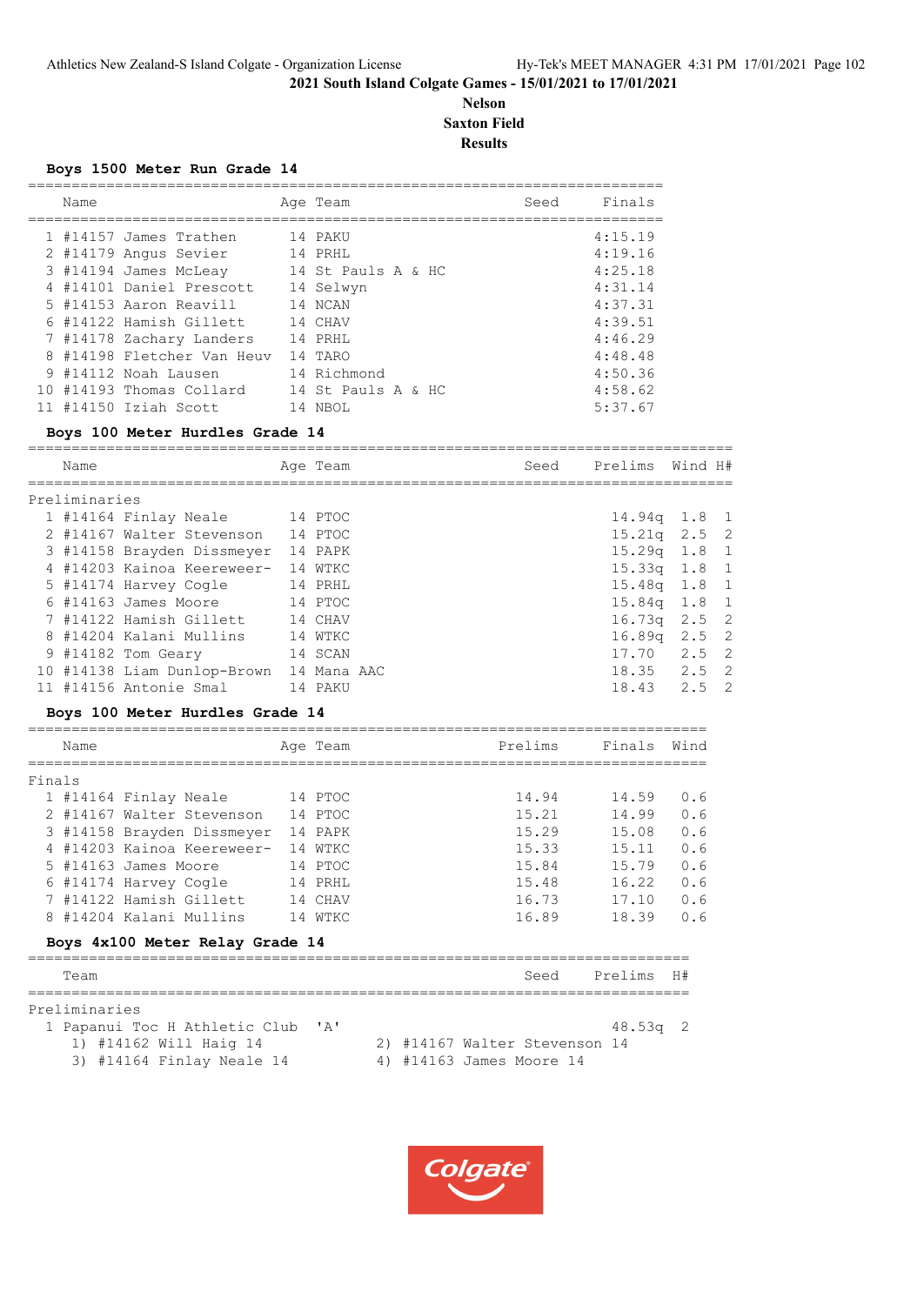#### **Nelson Saxton Field**

# **Results**

**....Boys 4x100 Meter Relay Grade 14** 2 New Brighton Olympic Athletic 'A' 49.22q 1<br>
1) #14145 Zion Devon 14 2) #14149 Tyrone Rawiri 14 1) #14145 Zion Devon 14 2) #14149 Tyrone Rawiri 14 3) #14147 Armani Lemalu 14 4) #14144 Malachi Bay 14 3 South Canterbury AAC 'A' 50.27q 1 1) #14182 Tom Geary 14 2) #14187 Flynn O'Keeffe 14 3) #14191 Hunter Tarrant 14 4) #14186 Lachlan List 14 4 Port Hills Athletic Club 'A' 50.30q 2 1) #14174 Harvey Cogle 14 2) #14179 Angus Sevier 14 3) #14178 Zachary Landers 14 4) #14175 Sam Higgins 14 5 Pakuranga Athletic Club Inc 'A' 52.92q 2 1) #14156 Antonie Smal 14 2) #13180 Daniel Mullens 13 3) #12178 Christian Geldenhuys 12 4) #14157 James Trathen 14 6 Christchurch Avon AC 'A' 53.09q 1 1) #13131 Charlie Hatton 13 2) #14122 Hamish Gillett 14 3) #13133 Zavier Toaolamai-Holden 4) #14125 Jordan Veitch 14 7 St Pauls A & HC 'A' 53.36q 2<br>1) #11225 Jay Trainor 11 2) #14194 James McLeay 14 1) #11225 Jay Trainor 11 2) #14194 James McLeay 14 3) #14193 Thomas Collard 14 4) #14196 Zavier Philpot 14 8 Marlborough Athletics 'A' 54.65q 1 1) #13161 Alex Craig 13 2) #13163 Luke O'Brien 13 3) #13166 Noah Watene 13 4) #14139 Ronan West 14 -- Waitakere City Athletic Club I 'A' DQ 1 TR16.8 1) #11237 Kaian Olsen 11 2) #13218 Benjamin Fairclough 13 3) #14204 Kalani Mullins 14 4) #14203 Kainoa Keereweer-Taia 14 **Boys 4x100 Meter Relay Grade 14** ========================================================================= Team Prelims Finals ========================================================================= Finals 1 Papanui Toc H Athletic Club 'A' 48.53 48.23 1) #14162 Will Haig 14 2) #14167 Walter Stevenson 14 3) #14164 Finlay Neale 14 4) #14163 James Moore 14 2 New Brighton Olympic Athletic 'A' 49.22 48.83 1) #14145 Zion Devon 14 2) #14149 Tyrone Rawiri 14 3) #14147 Armani Lemalu 14 4) #14144 Malachi Bay 14 3 Port Hills Athletic Club 'A' 50.30 49.70 1) #14174 Harvey Cogle 14 2) #14179 Angus Sevier 14 3) #14178 Zachary Landers 14 4) #14175 Sam Higgins 14 4 South Canterbury AAC 'A' 50.27 50.35 1) #14182 Tom Geary 14 2) #14187 Flynn O'Keeffe 14 3) #14191 Hunter Tarrant 14 4) #14186 Lachlan List 14 5 Christchurch Avon AC 'A' 53.09 52.77 1) #13131 Charlie Hatton 13 2) #14122 Hamish Gillett 14 3) #13133 Zavier Toaolamai-Holden 4) #14125 Jordan Veitch 14 6 Pakuranga Athletic Club Inc 'A' 52.92 53.16 1) #14156 Antonie Smal 14 2) #13180 Daniel Mullens 13 3) #12178 Christian Geldenhuys 12 4) #14157 James Trathen 14 7 St Pauls A & HC 'A' 53.36 54.05 1) #11225 Jay Trainor 11 2) #14194 James McLeay 14 3) #14193 Thomas Collard 14 4) #14196 Zavier Philpot 14 8 Marlborough Athletics 'A' 54.65 55.90 1) #13161 Alex Craig 13 2) #13163 Luke O'Brien 13

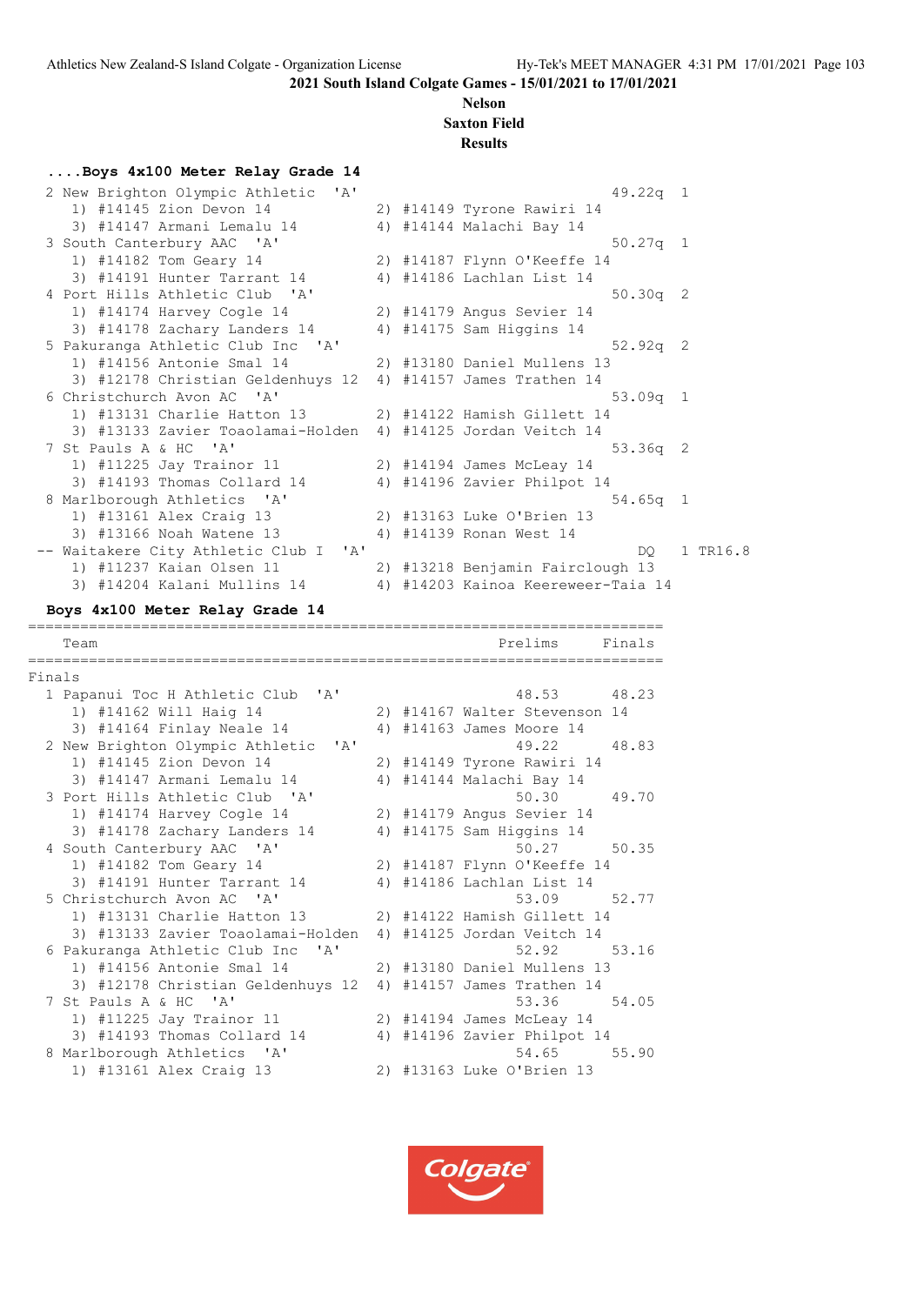# **Nelson Saxton Field**

**Results**

# **....Boys 4x100 Meter Relay Grade 14**

3) #13166 Noah Watene 13 4) #14139 Ronan West 14

# **Boys High Jump Grade 14**

| Name                                                                                                       | ============<br>Age Team | Seed | ========<br>Finals |
|------------------------------------------------------------------------------------------------------------|--------------------------|------|--------------------|
| 1 #14164 Finlay Neale 14 PTOC<br>1.65 1.70 1.75 1.78<br>O XXO XO XXO                                       |                          |      | 1.78m              |
| 2 #14163 James Moore<br>1.65 1.70 1.75 1.78<br>O O XO XXX                                                  | 14 PTOC                  |      | 1.75m              |
| 3 #14167 Walter Stevenson 14 PTOC<br>1.65 1.70 1.75<br>O O XXX                                             |                          |      | 1.70m              |
| 4 #14139 Ronan West 14 MRLA<br>1.45 1.50 1.55 1.60 1.65<br>$\begin{matrix} 0 & 0 & 0 & 0 & 0 \end{matrix}$ |                          |      | 1.65m              |
| 5 #14174 Harvey Cogle 14 PRHL<br>1.55 1.60 1.65 1.70<br>XO O XO XXX                                        |                          |      | J1.65m             |
| 6 #14204 Kalani Mullins 14 WTKC<br>1.60 1.65<br>XO XXX                                                     |                          |      | 1.60m              |
| 7 #14122 Hamish Gillett 14 CHAV<br>1.50 1.55 1.60<br>O O XXX                                               |                          |      | 1.55m              |
| 8 #14205 Quinn Gardiner-Ha 14 WUKU<br>1.40 1.45 1.50 1.55 1.60<br>O O O XO XXX                             |                          |      | J1.55m             |
| 9 #14187 Flynn O'Keeffe 14 SCAN<br>1.50 1.55 1.60<br>O XXO XXX                                             |                          |      | J1.55m             |
| 10 #14144 Malachi Bay 14 NBOL<br>1.40 1.45 1.50 1.55 1.60<br>O XO XO XXO XXX                               |                          |      | J1.55m             |
| 11 #14149 Tyrone Rawiri<br>1.40 1.45 1.50 1.55<br>O O O XXX                                                | 14 NBOL                  |      | 1.50m              |
| 14 PRHL<br>11 #14179 Angus Sevier<br>1.45 1.50 1.55<br>O O XXX                                             |                          |      | 1.50m              |
| 13 #14112 Noah Lausen 14 Richmond<br>1.40 1.45 1.50<br>O XO XXX                                            |                          |      | 1.45m              |
| 13 #14196 Zavier Philpot 14 St Pauls A & HC<br>1.40 1.45 1.50<br>O XO XXX                                  |                          |      | 1.45m              |
| 15 #14156 Antonie Smal<br>1.40 1.45<br>XO XXX                                                              | 14 PAKU                  |      | 1.40m              |

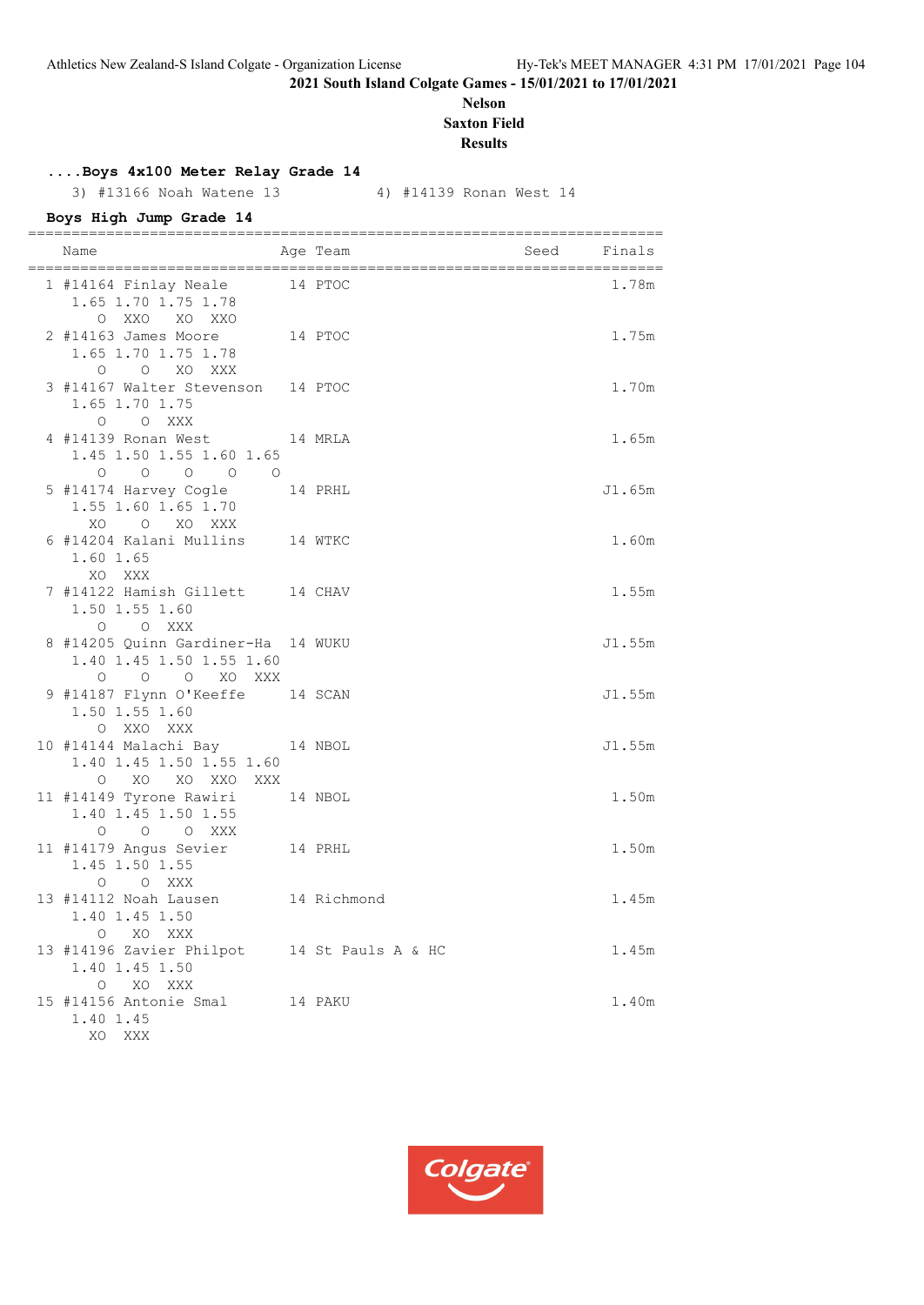# **Nelson Saxton Field Results**

**Boys Long Jump Grade 14**

| Name                                                                                                            |         | Age Team and Seed Finals Wind H# |                                |                  |              |
|-----------------------------------------------------------------------------------------------------------------|---------|----------------------------------|--------------------------------|------------------|--------------|
| 1 #14109 William Robertson 14 Invercargill<br>6.00m(1.6)<br>X<br>$\mathbf{X}$                                   |         |                                  | 6.00m                          | 1.6 <sub>2</sub> |              |
| 2 #14203 Kainoa Keereweer- 14 WTKC<br>5.97m(1.3) 5.50m(0.8) 5.69m(1.4)                                          |         |                                  | 5.97m                          | $1.3 \quad 1$    |              |
| 3 #14164 Finlay Neale<br>5.65m(1.8) 5.40m(1.4) 5.34m(0.7)                                                       | 14 PTOC |                                  | 5.65m                          | 1.8              | 2            |
| 4 #14167 Walter Stevenson 14 PTOC<br>$5.64m(2.1)$ X X                                                           |         |                                  | 5.64m                          | 2.1              | 2            |
| 5 #14115 Tilio Barbier 14 Richmond<br>$X = 5.28m(2.2) 5.58m(1.2)$                                               |         |                                  | 5.58m                          | 1.2              | 2            |
| 6 #14175 Sam Higgins 14 PRHL<br>5.48m(1.3) 5.34m(1.8) 5.36m(1.7)                                                |         |                                  | 5.48m                          | 1.3              | $\mathbf{1}$ |
| 7 #14145 Zion Devon 14 NBOL<br>$5.06m(0.8)$ 3.95m $(-0.4)$ 5.40m $(1.4)$                                        |         |                                  | 5.40m                          | 1.4              | 1            |
| 8 #14174 Harvey Cogle 14 PRHL<br>$5.35m(2.4) 5.27m(-0.7) X$<br>9 #14187 Flynn O'Keeffe 14 SCAN                  |         |                                  | 5.35m                          | 2.4              | 2<br>2       |
| $5.15m(1.7)$ X<br>X<br>10 #14168 Sacha Tahi<br>14 PTOC                                                          |         |                                  | $5.15m$ $1.7$<br>$5.12m - 1.0$ |                  | 2            |
| $5.12m(-1.0)$ 4.57 $m(1.7)$<br>X<br>11 #14147 Armani Lemalu 14 NBOL                                             |         |                                  | $5.01m + 0.0$                  |                  | $\mathbf{1}$ |
| $4.81m(0.6)$ $4.89m(0.8)$ $5.01m(+0.0)$<br>12 #14149 Tyrone Rawiri 14 NBOL                                      |         |                                  | J5.01m                         | 0.6              | 2            |
| $4.12m (+0.0)$ $4.89m (2.6)$ $5.01m (0.6)$<br>13 #14158 Brayden Dissmeyer 14 PAPK                               |         |                                  | 4.97m                          | 1.9              | 1            |
| $4.97m(1.9)$ $4.86m(0.5)$ $4.89m(1.1)$<br>14 #14191 Hunter Tarrant 14 SCAN                                      |         |                                  | 4.90m                          | $1\,.8$          | $\mathbf{1}$ |
| $4.90m(1.8)$ $4.90m(1.1)$ $4.52m(2.7)$<br>15 #14139 Ronan West                                                  |         | 14 MRLA                          | 4.87m                          | 0.5              | $\mathbf{1}$ |
| $4.83m(0.6)$ $4.87m(0.5)$ $4.86m(0.7)$<br>16 #14182 Tom Geary<br>14 SCAN                                        |         |                                  | 4.84m                          | 2.6              | 1            |
| $4.70m(1.9)$ $4.83m(1.3)$ $4.84m(2.6)$<br>17 #14160 Raghav Bhutani 14 PTOC                                      |         |                                  | J4.84m                         | 2.1              | 2            |
| X 4.84m (2.1) X<br>18 #14122 Hamish Gillett 14 CHAV                                                             |         |                                  | 4.77m                          | 0.5              | 2            |
| $X = 4.77m(0.5)$<br>X.<br>19 #14196 Zavier Philpot 14 St Pauls A & HC<br>$4.52m(2.2)$ $4.76m(1.7)$ $4.70m(2.4)$ |         |                                  | 4.76m                          | 1.7              | 2            |
| 20 #14198 Fletcher Van Heuv 14 TARO<br>$4.68m(1.9)$ $4.62m(0.6)$ $4.44m(1.3)$                                   |         |                                  | 4.68m                          | 1.9              | 2            |
| 21 #14103 Lukas Taiaroa<br>$4.49m(2.6)$ $4.50m(0.7)$ $4.00m(1.6)$                                               |         | 14 Selwyn                        | 4.50m                          | 0.7              | 1            |
| 22 #14111 Ty Bennett<br>$4.28m(0.3)$ $4.19m(2.0)$ $4.19m(0.5)$                                                  |         | 14 Richmond                      | 4.28m                          | 0.3              | 1            |
| 23 #14150 Iziah Scott<br>$3.86m(2.0)$ $3.80m(1.8)$ $3.56m(1.3)$                                                 |         | 14 NBOL                          | 3.86m                          | 2.0              | 2            |
| 24 #14193 Thomas Collard<br>$3.48m(1.8)$ $3.63m(0.8)$<br>X                                                      |         | 14 St Pauls A & HC               | 3.63m                          | 0.8              | 2            |
| -- #14186 Lachlan List<br>X<br>Χ<br>Χ                                                                           |         | 14 SCAN                          | FOUL                           |                  | 1 NM         |

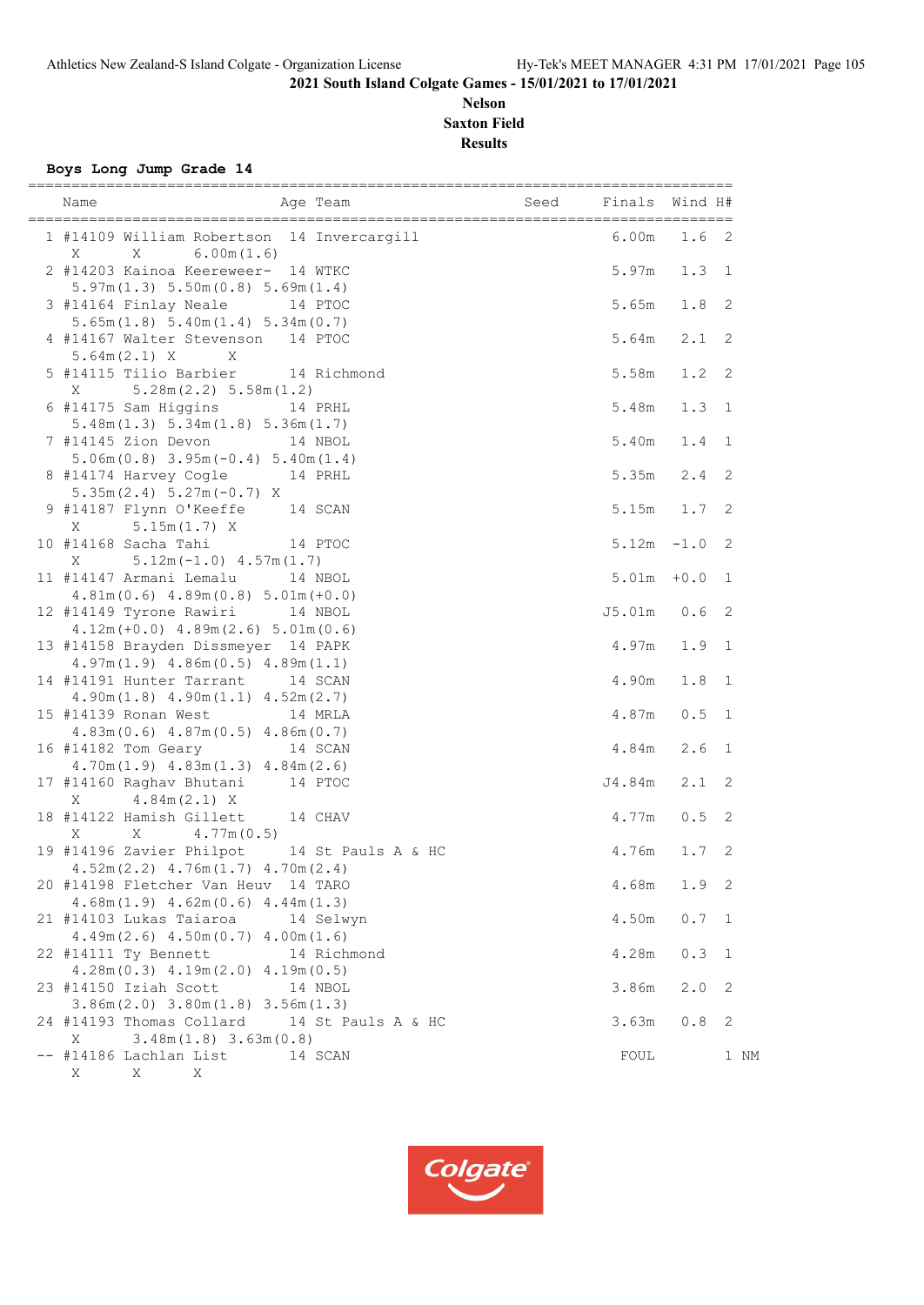# **Nelson Saxton Field Results**

#### **Boys Shot Put Grade 14**

| Name                                                    | Age Team  | Seed Finals |        |
|---------------------------------------------------------|-----------|-------------|--------|
| 1 #14147 Armani Lemalu 14 NBOL<br>X 11.17m 11.79m       |           |             | 11.79m |
| 2 #14163 James Moore 14 PTOC<br>11.13m  11.20m  10.61m  |           |             | 11.20m |
| 3 #14175 Sam Higgins 14 PRHL<br>10.22m 10.77m 9.96m     |           |             | 10.77m |
| 4 #14125 Jordan Veitch 14 CHAV<br>9.34m 9.70m 9.64m     |           |             | 9.70m  |
| 5 #14102 Oscar Stevenson<br>8.45m 9.63m 9.21m           | 14 Selwyn |             | 9.63m  |
| 6 #14129 Jonty Roil 14 HTGA<br>X 9.03m X                |           |             | 9.03m  |
| 7 #14145 Zion Devon 14 NBOL<br>7.83m 8.27m 8.65m        |           |             | 8.65m  |
| 8 #14205 Ouinn Gardiner-Ha 14 WUKU<br>7.95m 7.70m 8.42m |           |             | 8.42m  |
| 9 #14160 Raghav Bhutani 14 PTOC<br>7.19m 7.55m 8.39m    |           |             | 8.39m  |
| 10 #14178 Zachary Landers 14 PRHL<br>X 8.33m 8.10m      |           |             | 8.33m  |
| 11 #14156 Antonie Smal 14 PAKU<br>7.81m 8.00m 8.03m     |           |             | 8.03m  |
| 12 #14150 Iziah Scott<br>6.24m 5.91m 6.29m              | 14 NBOL   |             | 6.29m  |
| 13 #14111 Ty Bennett 14 Richmond<br>5.47m 5.88m 5.91m   |           |             | 5.91m  |

# **Boys Discus Throw Grade 14**

| Name                                                            | Age Team | Seed | Finals |
|-----------------------------------------------------------------|----------|------|--------|
| 1 #14147 Armani Lemalu 14 NBOL<br>45.48m  45.26m  X             |          |      | 45.48m |
| 2 #14167 Walter Stevenson 14 PTOC<br>39.88m 39.92m 39.95m       |          |      | 39.95m |
| 3 #14129 Jonty Roil 14 HTGA<br>31.46m 36.56m 34.36m             |          |      | 36.56m |
| 4 #14163 James Moore 14 PTOC<br>35.76m X X                      |          |      | 35.76m |
| 5 #14164 Finlay Neale 14 PTOC                                   |          |      | 34.84m |
| 34.84m 30.11m X<br>6 #14175 Sam Higgins 14 PRHL                 |          |      | 34.02m |
| 29.96m 34.02m 26.88m<br>7 #14157 James Trathen 14 PAKU          |          |      | 32.14m |
| 30.58m 32.14m 30.63m<br>8 #14205 Quinn Gardiner-Ha 14 WUKU      |          |      | 32.00m |
| 30.88m 32.00m X<br>9 #14102 Oscar Stevenson 14 Selwyn           |          |      | 31.21m |
| X 27.40m 31.21m<br>10 #14162 Will Haig<br>14 PTOC<br>X 30.43m X |          |      | 30.43m |

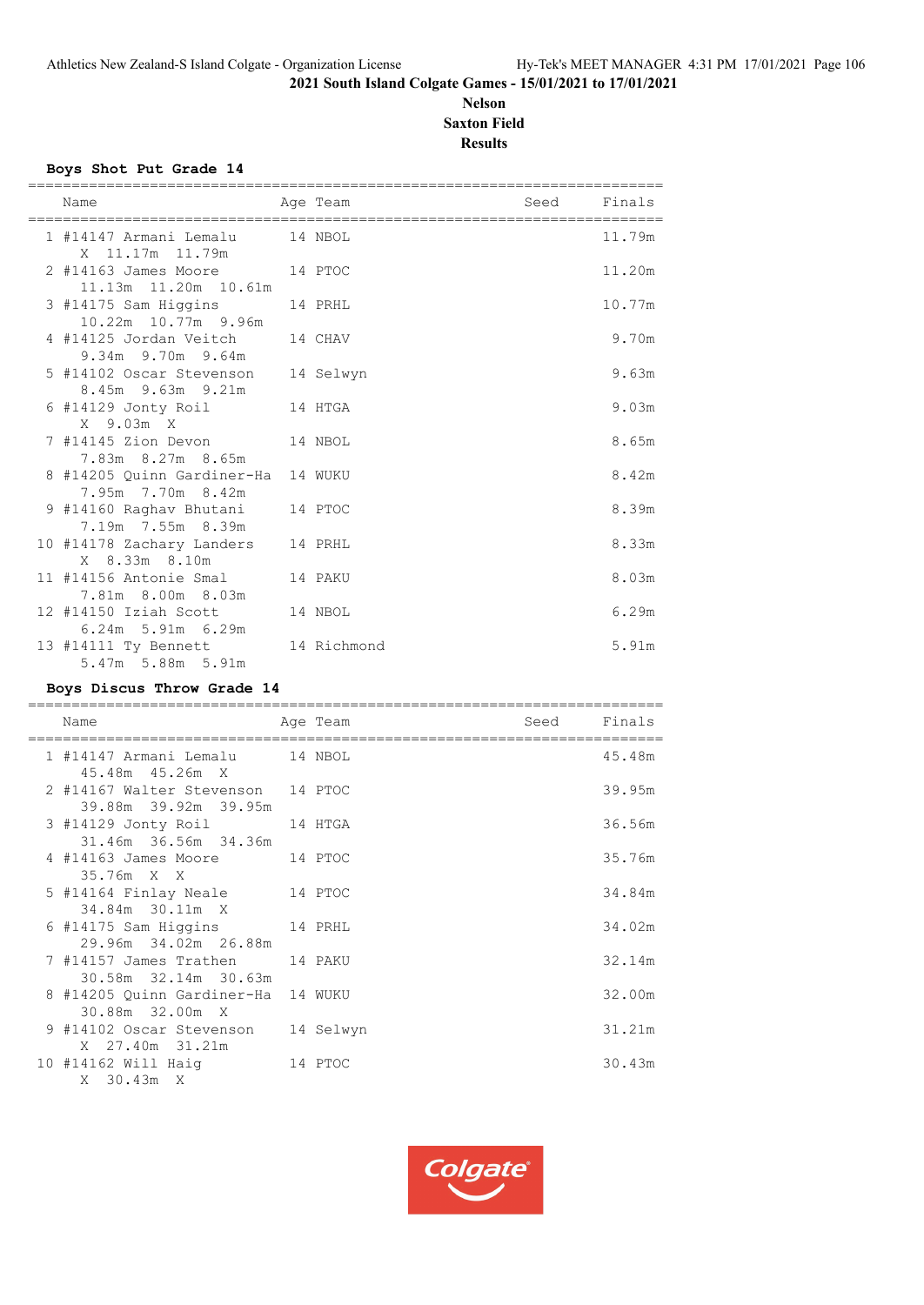# **Nelson Saxton Field Results**

| Boys Discus Throw Grade 14 |  |  |
|----------------------------|--|--|
|                            |  |  |

| 11 #14156 Antonie Smal 14 PAKU<br>28.45m 30.02m 28.02m             |             | 30.02m |
|--------------------------------------------------------------------|-------------|--------|
| 12 #14160 Raghav Bhutani<br>X 23.40m 25.95m                        | 14 PTOC     | 25.95m |
| 13 #14149 Tyrone Rawiri<br>X 22.05m 25.18m                         | 14 NBOL     | 25.18m |
| 14 #14179 Angus Sevier<br>23.92m X 23.36m                          | 14 PRHL     | 23.92m |
| 15 #14168 Sacha Tahi                                               | 14 PTOC     | 21.59m |
| X 21.39m 21.59m<br>16 #14112 Noah Lausen                           | 14 Richmond | 21.14m |
| X 20.05m 21.14m<br>17 #14150 Iziah Scott                           | 14 NBOL     | 19.77m |
| 19.52m X 19.77m<br>18 #14111 Ty Bennett 14 Richmond                |             | 18.39m |
| 18.39m 17.71m 16.40m<br>-- #14178 Zachary Landers 14 PRHL<br>X X X |             | FOUL   |
|                                                                    |             |        |

#### **Boys 2000 Meter Race Walk Grade 14**

| Name |                                                                              | Age Team | Seed | Finals              |
|------|------------------------------------------------------------------------------|----------|------|---------------------|
|      | 1 #14205 Ouinn Gardiner-Ha 14 WUKU<br>2 #14138 Liam Dunlop-Brown 14 Mana AAC |          |      | 9:50.67<br>13:02.69 |

#### **Mixed Distance Medley Grade 10**

| Team                           |    | Finals<br>Seed               |
|--------------------------------|----|------------------------------|
| 1 Christchurch Avon AC 'A'     |    | 5:14.42                      |
| 1) #10143 Emma Corry 10        |    | 2) #10144 Alex Cosgriff 10   |
| 3) #10149 Jack Straker 10      | 4) | #10148 Lillia Poh 10         |
| 5) #10150 Jesse Weeds 10       | 6) |                              |
| 2 Selwyn 'A'                   |    | 5:20.49                      |
| 1) #10105 Judah Lodoviko 10    |    | 2) #10103 Jarrod Harris 10   |
| 3) #10106 Freya MacDonald 10   | 4) | #10102 Bella Chapman 10      |
| 5) #10110 Conner Woodcock 10   | 6) |                              |
| 3 Marlborough Athletics 'A'    |    | 5:22.44                      |
| 1) #10173 Sophie Campbell 10   |    | 2) #10180 Cooper Paulo 10    |
| 3) #10174 Harriet Cornelius 10 | 4) | #10181 Leia Shaw 10          |
| 5) #10179 Chase O'Brien 10     | 6) |                              |
| 4 Port Hills Athletic Club 'A' |    | 5:26.41                      |
| 1) #10213 Robbie Mitchell 10   |    | 2) #10215 Kiera O'Donnell 10 |
| 3) #10206 Meredith Dunbar 10   | 4) | #10211 Ofa'kilagi Kaufuti 10 |
| 5) #10212 Samuel Lines 10      | 6) |                              |
| 5 Nelson 'A'                   |    | 5:36.24                      |
| 1) #10130 Mark Tappenden 10    |    | 2) #10127 Sophie Mitchell 10 |
| 3) #10122 Brianna Ching 10     | 4) | #9117 Jordan Robertson 9     |
| #10126 Nina McIntosh 10<br>5)  | 6) |                              |

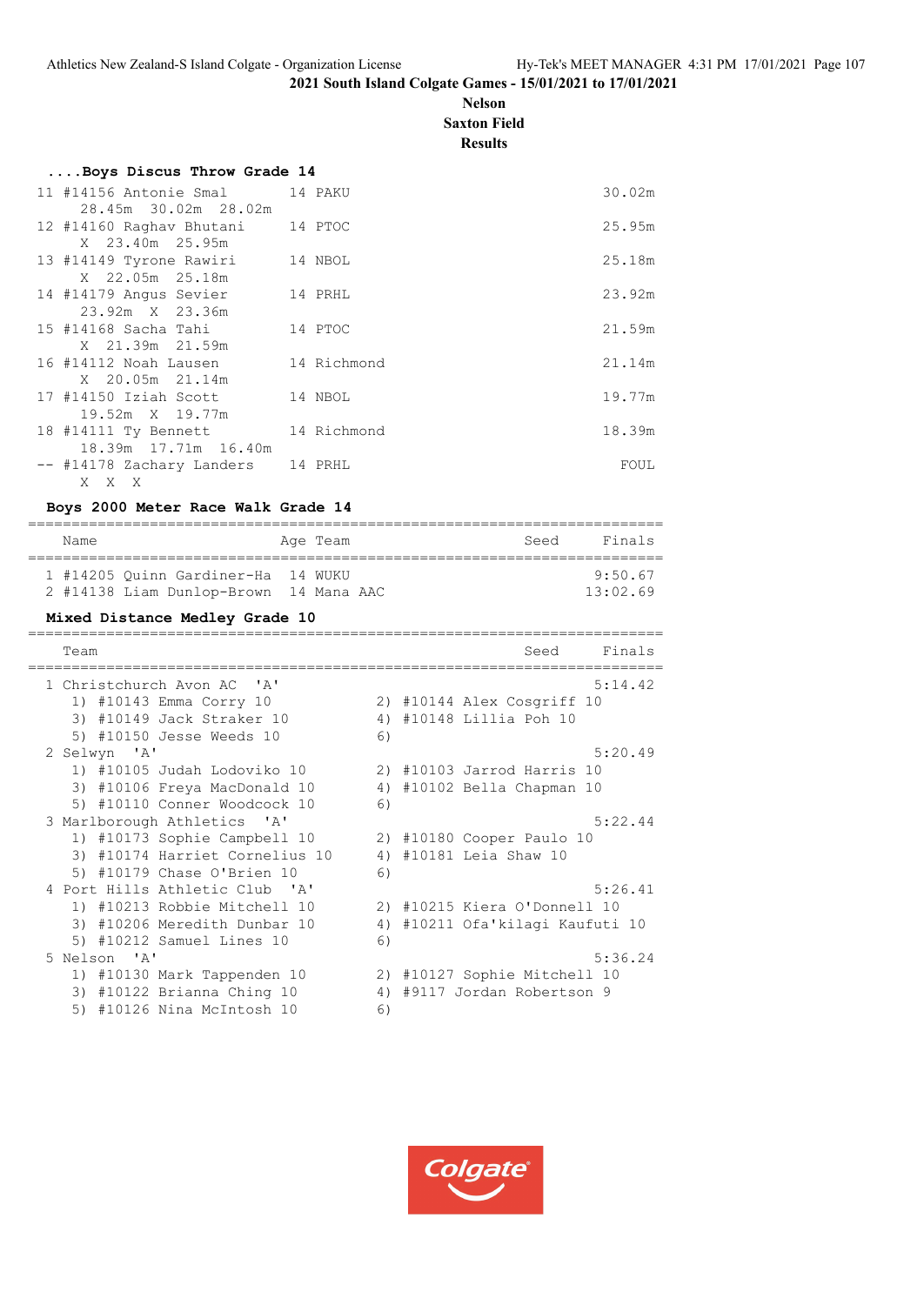# **Nelson Saxton Field Results**

**Mixed Distance Medley Grade 11**

| Team                                                    |    | Finals<br>Seed                 | H#           |  |  |
|---------------------------------------------------------|----|--------------------------------|--------------|--|--|
| 1 Christchurch Avon AC<br>' A'<br>4:52.26               |    |                                |              |  |  |
| 1) #11130 Deacon Ash 11                                 |    | 2) #11142 Kupa Rule 11         | 2            |  |  |
| 3) #11139 Tilly O'Sullivan 11                           |    | 4) #11136 Holly Donohoe 11     |              |  |  |
| 5) #11145 Riley Taylor 11                               | 6) |                                |              |  |  |
| 2 Christchurch Avon AC<br>$'$ B $'$                     |    | 4:53.99                        | $\mathbf{1}$ |  |  |
| 1) #11132 Otto Church 11                                |    | 2) #11131 Finn Bruwer 11       |              |  |  |
| 3) #11134 Zara De Vere 11                               |    | 4) #11138 Isabella McLeod 11   |              |  |  |
| 5) #11135 Lukas De Wit 11                               | 6) |                                |              |  |  |
| 3 Hill City University 'A'                              |    | 4:59.97                        | 2            |  |  |
| 1) #10158 Harlow La Hood 10                             |    | 2) #10162 Bella Smith 10       |              |  |  |
| 3) #11161 Alex Walker 11                                |    | 4) #10164 Isabella van Aart 10 |              |  |  |
| 5) #10160 Archie Rhodes 10                              | 6) |                                |              |  |  |
| 4 Marlborough Athletics 'A'                             |    | 5:00.08                        | 2            |  |  |
| 1) #11172 Hannah Harper 11                              |    | 2) #11176 Cullum Rayner 11     |              |  |  |
| 3) #11175 Ava Marcroft 11                               |    | 4) #11167 Thomas Blackmore 11  |              |  |  |
| 5) #11169 Jake Clark 11                                 | 6) |                                |              |  |  |
| 5 Pakuranga Athletic Club Inc<br>' A'                   |    | 5:00.88                        | $\mathbf{1}$ |  |  |
| 1) #11191 Ricco Korewha 11                              |    | 2) #10194 Morgan Day 10        |              |  |  |
| 3) #11189 Harrison Day 11                               |    | 4) #11194 Eleanor Young 11     |              |  |  |
| 5) #11192 Jai Pirini 11                                 | 6) |                                |              |  |  |
| 6 Ashburton Athletic Club<br>' A'                       |    | 5:10.93                        | 1            |  |  |
| 1) #10113 Oliver Grant 10                               |    | 2) #11111 Ollie Jackways 11    |              |  |  |
| 3) #11112 Toakase Makaui 11                             |    | 4) #9107 Timote Makaui 9       |              |  |  |
| 5) #10114 Ema Manson 10                                 | 6) |                                |              |  |  |
| 7 Nelson 'A'                                            |    | 5:13.51                        | 1            |  |  |
| 1) #11121 Bella Cain-Townley 11                         |    | 2) #11123 Joshua Mitchell 11   |              |  |  |
| 3) #11124 Oran Sim 11                                   |    | 4) #11119 Maia Bettjeman 11    |              |  |  |
| 5) #11125 Lucy Vincent 11                               | 6) |                                |              |  |  |
| 8 Selwyn 'A'                                            |    | 5:17.71                        | $\mathbf{1}$ |  |  |
| 1) #11108 Keira O'Reilly 11                             |    | 2) #10108 Isabel Prescott 10   |              |  |  |
| 3) #11107 Nikora Mata 'afa 11                           |    | 4) #11105 Saskia Kalotapu 11   |              |  |  |
| 5) #11102 Eli Craig 11                                  | 6) |                                |              |  |  |
| 9 Port Hills Athletic Club<br>$^{\prime}$ A $^{\prime}$ |    | 5:24.74                        | 2            |  |  |
| 1) #11208 Oakley Blackburn 11                           |    | 2) #11210 Pera Gordon 11       |              |  |  |
| 3) #11213 Miriama Northcott 11                          |    | 4) #11214 Dustin Shaw 11       |              |  |  |
| 5) #11212 Billy Murfin 11                               | 6) |                                |              |  |  |
| 10 South Canterbury AAC 'A'                             |    | 5:28.31                        | 2            |  |  |
| 1) #11222 Sophia Wright 11                              |    | 2) #11221 Erin O'Keeffe 11     |              |  |  |
| 3) #10218 Freddy Jones 10                               |    | 4) #11220 Ruby Mahuika 11      |              |  |  |
| 5) #10219 Liam Staniford 10                             | 6) |                                |              |  |  |
| 11 Richmond 'A'                                         |    | 5:35.91                        | 1            |  |  |
| 1) #11126 Zoe Bonny 11                                  |    | 2) #11127 Charlotte Cahill 11  |              |  |  |
| 3) #10134 Finn Pickering 10                             |    | 4) #10133 Amelie Newberry 10   |              |  |  |
| 5) #10132 Bradley Kershaw 10                            | 6) |                                |              |  |  |
| 12 Papanui Toc H Athletic Club 'A'                      |    | 5:36.82                        | 2            |  |  |
| 1) #10196 Hunter Charlett 10                            |    | 2) #11199 Tessa De Wit 11      |              |  |  |
| 3) #11197 Emily Barr 11                                 |    | 4) #10197 Chloe Donald 10      |              |  |  |
| 5) #10198 Max Hurring 10                                | 6) |                                |              |  |  |
|                                                         |    |                                |              |  |  |

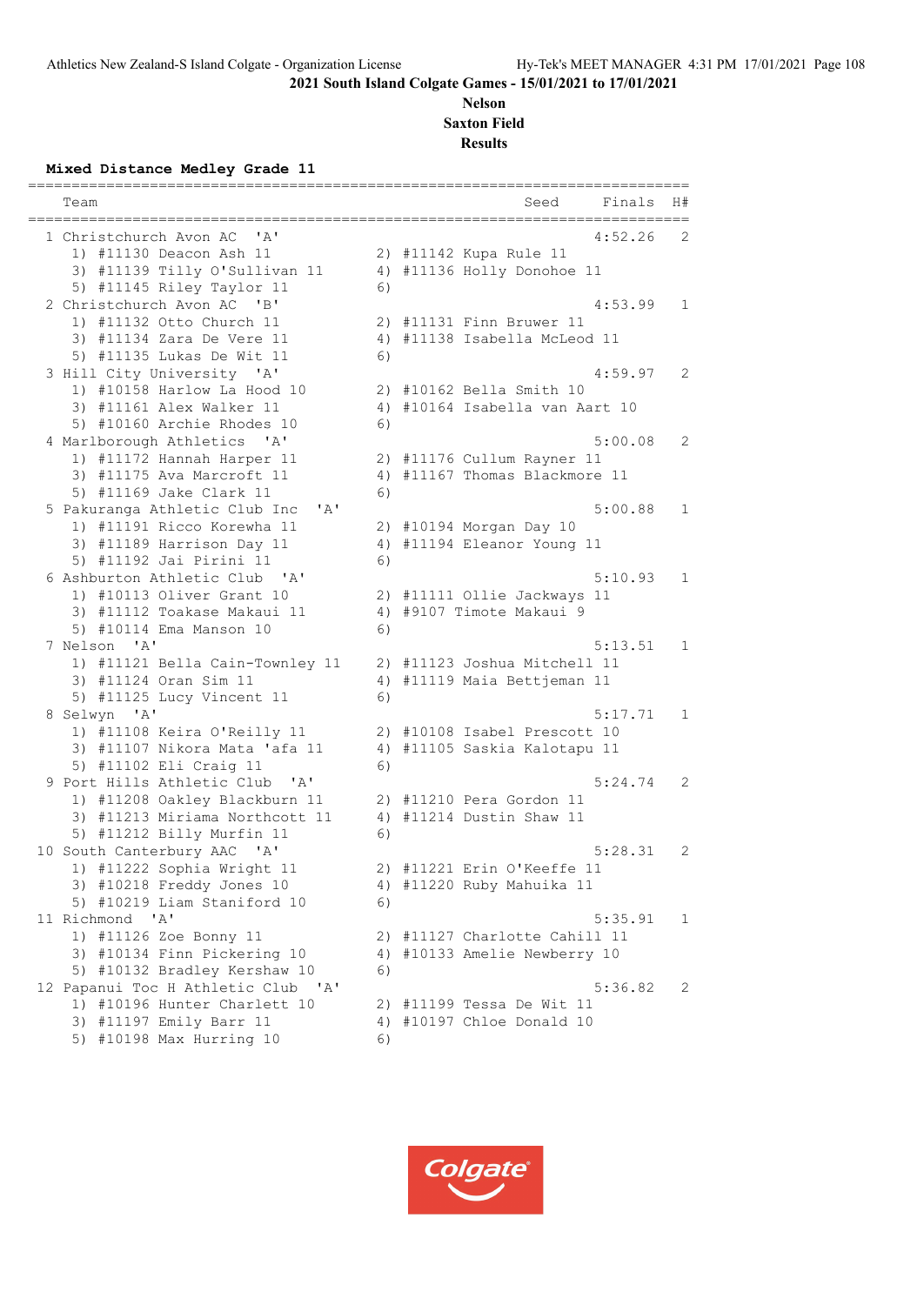============================================================================

**2021 South Island Colgate Games - 15/01/2021 to 17/01/2021**

#### **Nelson Saxton Field**

**Results**

**Mixed Distance Medley Grade 12**

| Team                                                         |    | Finals H#<br>Seed<br>===========================        |              |                   |
|--------------------------------------------------------------|----|---------------------------------------------------------|--------------|-------------------|
| 1 Christchurch Avon AC<br>$\mathsf{A}$                       |    | 4:38.21                                                 | 1            |                   |
| 1) #12138 Natalia Tan 12                                     |    | 2) #12133 Aidan Fitzmaurice 12                          |              |                   |
| 3) #12132 Marius Boshoff 12                                  |    | 4) #12135 Zoffya Pettengell 12                          |              |                   |
| 5) #12136 Charlie Redfern 12                                 | 6) |                                                         |              |                   |
| 2 Marlborough Athletics 'A'                                  |    | 4:40.11                                                 | 2            |                   |
| 1) #12156 Alex Hansen 12                                     |    | 2) #12158 Neve McKenzie 12                              |              |                   |
| 3) #12159 Peyton Smidt-Robinson 12 4) #12157 Drew Materoa 12 |    |                                                         |              |                   |
| 5) #12160 Isla Tilbury 12                                    | 6) |                                                         |              |                   |
| 3 Temuka AAC 'A'                                             |    | 4:46.46                                                 | 1            |                   |
| 1) #12217 Ethan Hole 12                                      |    | 2) #12216 Antonella Henderson 12                        |              |                   |
| 3) #12214 Darcy Attridge 12                                  |    | 4) #12218 Ashley Rhodes 12                              |              |                   |
| 5) #12215 Rhys Baker 12                                      | 6) |                                                         |              |                   |
| 4 South Canterbury AAC 'A'                                   |    | 4:52.08                                                 | 1            |                   |
| 1) #12207 Dalton Todd 12                                     |    | 2) #12202 Sophie Bock 12                                |              |                   |
| 3) #12204 Mitchell Johnson 12                                |    | 4) #12201 Charlotte Blake 12                            |              |                   |
| 5) #12208 Sienna Wright 12                                   | 6) |                                                         |              |                   |
| 5 Selwyn 'A'                                                 |    | 4:53.92                                                 | 2            |                   |
| 1) #12102 Ethan Duke-Norris 12                               |    | 2) #12105 Stella Taiaroa 12                             |              |                   |
| 3) #12104 Sunny Schuurmans 12                                |    | 4) #12106 Jadyn Thomas 12                               |              |                   |
| 5) #12103 Eden Innes 12                                      | 6) |                                                         |              |                   |
| 6 Ashburton Athletic Club<br>' A'                            |    | 4:59.88                                                 | 2            |                   |
| 1) #12110 Eleanor Ross 12                                    |    | 2) #12109 Rishaan Kumar 12                              |              |                   |
| 3) #12107 Kalym Chalmers 12                                  |    | 4) #11110 Ashlee Estreich 11                            |              |                   |
| 5) #12108 Toby Grant 12                                      | 6) |                                                         |              |                   |
| 7 Port Hills Athletic Club<br>$\mathsf{A}$                   |    | 5:02.09                                                 | 2            |                   |
| 1) #12194 Bea Christie 12                                    |    | 2) #12193 Charlie Burns 12                              |              |                   |
| 3) #11215 Grace Smith 11                                     | 6) | 4) #12195 Kanye Perkins 12                              |              |                   |
| 5) #12196 Rupeni Qoroya 12<br>8 Richmond 'A'                 |    | 5:07.64                                                 | $\mathbf{1}$ |                   |
|                                                              |    |                                                         |              |                   |
| 1) #12128 Frankie Palmer 12                                  |    | 2) #12126 Jayne Hedley 12<br>4) #12127 Zach McDonald 12 |              |                   |
| 3) #11128 Oliver Costley 11<br>5) #12129 Oliver Pickering 12 | 6) |                                                         |              |                   |
| -- University Canterbury AC 'A'                              |    | DQ.                                                     |              | 2 Colgate Rule 3H |
| 1) #12228 Amelia Henstock 12                                 |    | 2) #12231 Kobi Maslin 12                                |              |                   |
| 3) #12233 Henry Sevier 12                                    |    | 4) #12224 Miles Chater 12                               |              |                   |
| 5) #12227 Soloman Hawes 12                                   | 6) |                                                         |              |                   |
|                                                              |    |                                                         |              |                   |

#### **Mixed Distance Medley Grade 13**

========================================================================= Team Seed Finals ========================================================================= 1 Selwyn 'A' 4:14.26 1) #13108 Sophie Mercer 13 2) #10110 Conner Woodcock 10 3) #13102 Meg Edwards 13 4) #13105 Neihana Mata 'afa 13 5) #13107 Sam McConnell 13 6) 2 Port Hills Athletic Club 'A' 4:41.57 1) #13196 Will Hull 13 2) #13195 Brynne Gordon 13 3) #12198 Rowan van Nieuwkerk 12 4) #13194 Fenella Chittock 13 5) #13197 Rhiannon Mayers 13 6) 3 Nelson 'A' 4:51.39 1) #13121 Josephine Tappenden 13 2) #12120 Ellie Beever 12

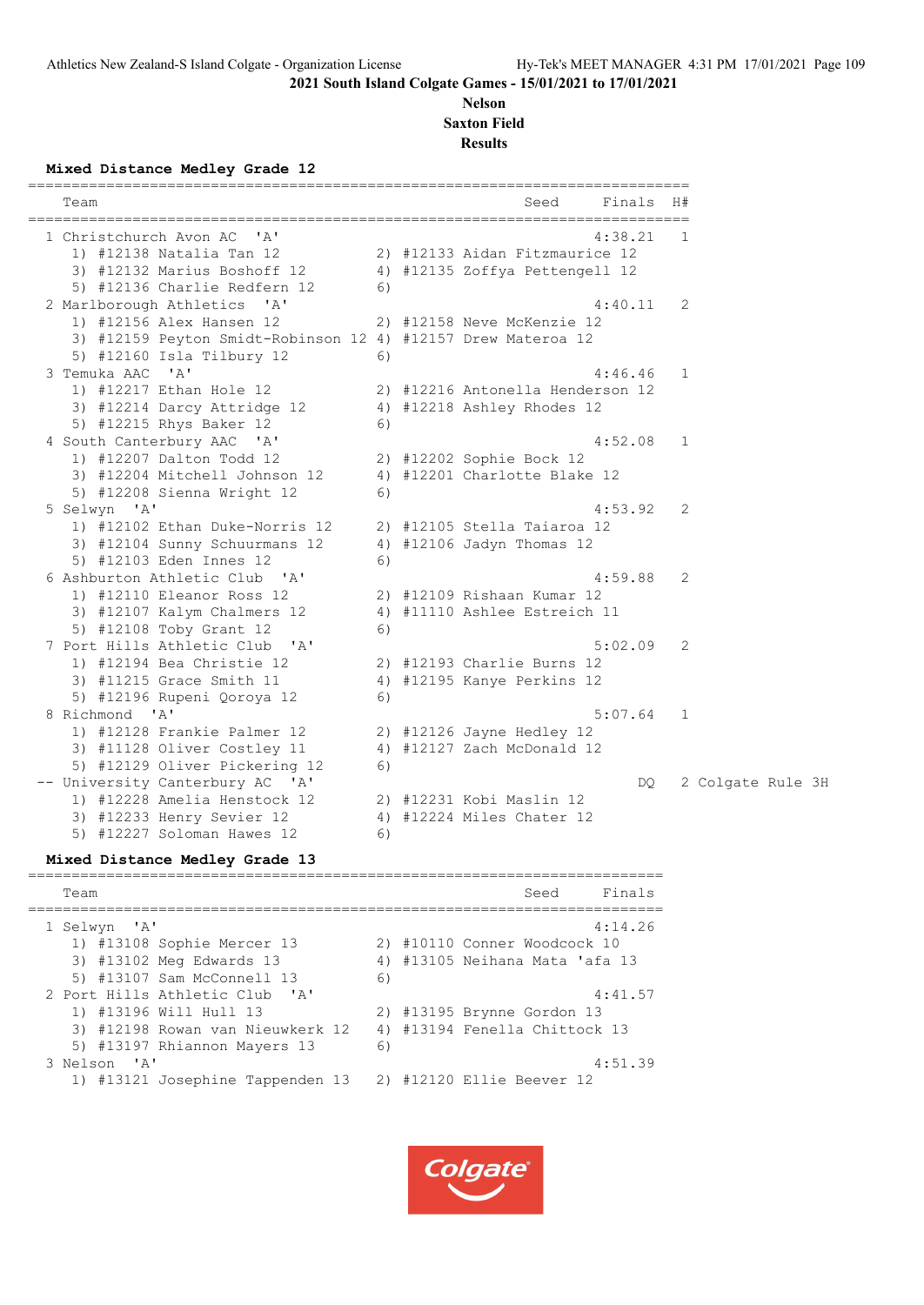**2021 South Island Colgate Games - 15/01/2021 to 17/01/2021**

### **Nelson**

# **Saxton Field**

## **Results**

| Mixed Distance Medley Grade 13 |    |                               |                  |
|--------------------------------|----|-------------------------------|------------------|
| 3) #13119 Gavin Holder 13      |    | 4) #13117 Mia Cain-Townley 13 |                  |
| 5) #13120 Callum Robertson 13  | 6) |                               |                  |
| 4 Marlborough Athletics 'A'    |    | 4:53.60                       |                  |
| 1) #13161 Alex Craig 13        |    | 2) #13164 Bella Rayner 13     |                  |
| 3) #13165 Olivia Trolove 13    |    | 4) #13163 Luke O'Brien 13     |                  |
| 5) #13162 Brooke Harper 13     | 6) |                               |                  |
| 5 Richmond 'A'                 |    | 5:08.55                       |                  |
| 1) #13126 William Stilwell 13  |    | 2) #13124 Brock Cotton 13     |                  |
|                                |    |                               |                  |
| 3) #13125 Isla Hill 13         |    | 4) #13122 Daniella Bascand 13 |                  |
| 5) #13123 Amelia Clark 13      | 6) |                               |                  |
| 6 St Pauls A & HC 'A'          |    | 5:34.19                       |                  |
| 1) #13210 Michael O'Boyle 13   |    | 2) #12209 Finlay Collard 12   |                  |
| 3) #11224 Cora O'Rourke 11     |    | 4) #9204 Charlotte Hawkes 9   |                  |
| 5) #13211 Hector O'Rourke 13   | 6) |                               |                  |
| -- Lower Hutt AAC 'A'          |    |                               | DO Rule TR17.3.1 |
| 1) #11166 Troy Waldrom 11      |    | 2) #13157 Jake Turner 13      |                  |
| 3) #12154 Eva Green 12         |    | 4) #12155 Asher Roberston 12  |                  |
| 5) #13156 Jessica McKenzie 13  | 6) |                               |                  |
| -- South Canterbury AAC 'A'    |    |                               | DO Rule TR24.7   |
| 1) #13208 Bella Thin 13        |    | 2) #13205 Sean Newlands 13    |                  |
|                                |    |                               |                  |
| 3) #13203 Harrison Laing 13    |    | 4) #13209 Holly Thin 13       |                  |
| 5) #13207 Bill Quigley 13      | 6) |                               |                  |

#### **Mixed Distance Medley Grade 14**

============================================================================ Team Seed Finals H# ============================================================================ 1 Pakuranga Athletic Club Inc 'A' 4:02.61 2 1) #14156 Antonie Smal 14 2) #13179 Ana Ellison-Lupena 13 3) #14157 James Trathen 14 4) #12175 Imogen Barlow 12 5) #13180 Daniel Mullens 13 6) 2 Port Hills Athletic Club 'A' 4:03.46 2 1) #14174 Harvey Cogle 14 2) #14177 Mieke Hunt 14 3) #14176 Tayla Hills 14 4) #14179 Angus Sevier 14 5) #14175 Sam Higgins 14 6) 3 Papanui Toc H Athletic Club 'A' 4:11.13 2 1) #14162 Will Haig 14 2) #14164 Finlay Neale 14 3) #14161 Isabella Donald 14 4) #14166 Ayla Ryan 14 5) #14167 Walter Stevenson 14 6) 4 North Canterbury Athletics Clu 'A' 4:13.86 1 1) #11185 Lily Morrison 11 2) #13174 Kaiden Turner 13 3) #14153 Aaron Reavill 14 4) #14151 Xanthe Jane 14 5) #14152 Mya Phillips 14 (6)<br>5 Selwyn 'A' 5 Selwyn 'A' 4:17.51 1 1) #14103 Lukas Taiaroa 14 2) #14101 Daniel Prescott 14

3) #13106 Jody McCarthy Dempsey 13 4) #13109 Molly O'Reilly 13

 1) #14122 Hamish Gillett 14 2) #14125 Jordan Veitch 14 3) #13130 Ava Gardiner 13 4) #13134 Lily Weeds 13

1) #14196 Zavier Philpot 14 2) #14194 James McLeay 14

6 Christchurch Avon AC 'A' 4:18.42 1

7 St Pauls A & HC 'A' 4:19.28 1

Colgate®

5) #14102 Oscar Stevenson 14 6)<br>6 Christchurch Avon AC 'A'

5) #14124 Jonty O'Sullivan 14 6)